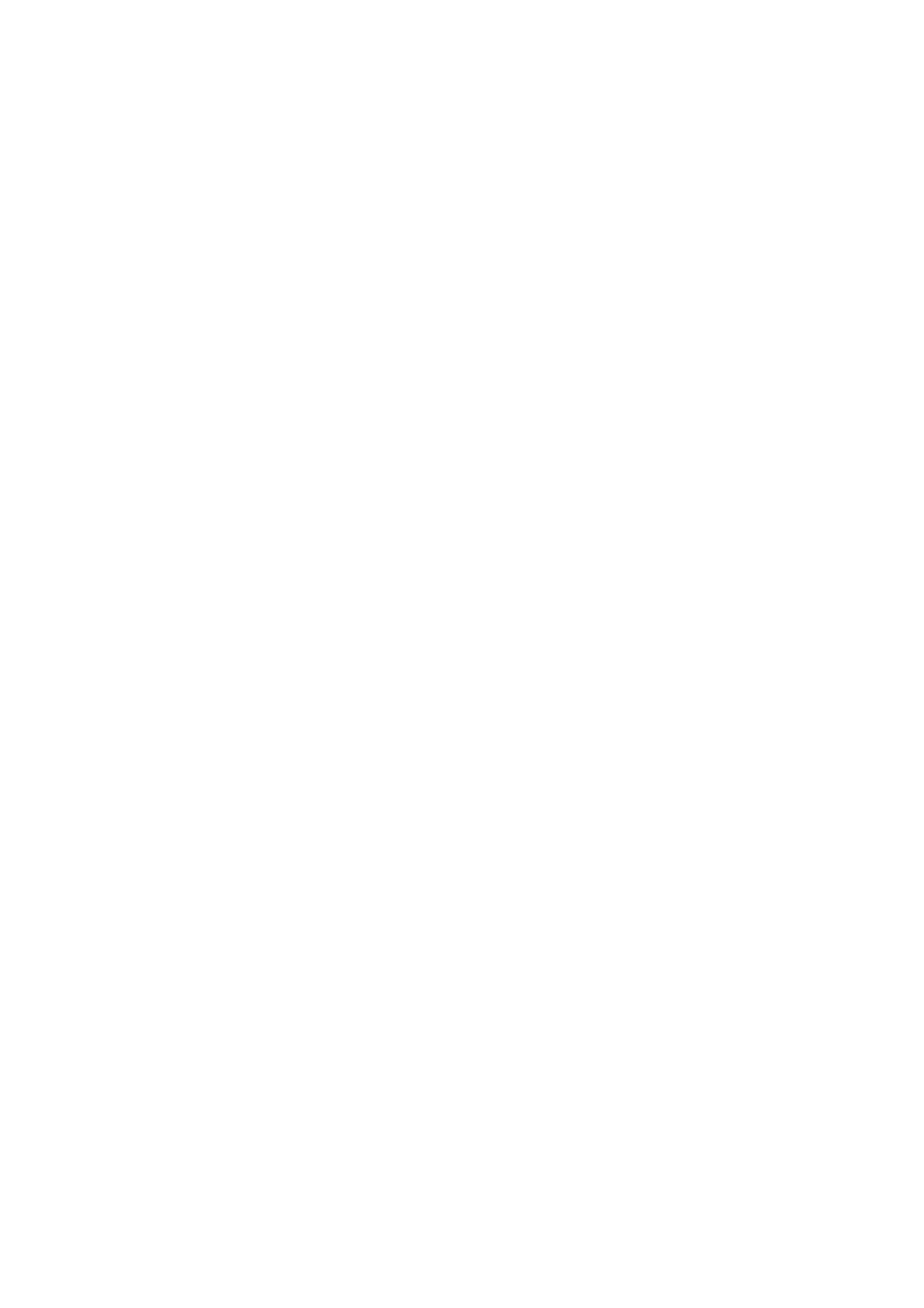Filed pursuant to Rule 424(B)(3) Registration Statement No. 333-142690

**Proxy Statement for First Republic Bank Special Meeting Prospectus for Merrill Lynch & Co., Inc.**





# **PROPOSED MERGER — YOUR VOTE IS VERY IMPORTANT**

Merrill Lynch & Co., Inc., or Merrill Lynch, and First Republic Bank, or First Republic, are proposing a merger transaction in which First Republic will be merged with and into Merrill Lynch's wholly owned federalsavings bank subsidiary, Merrill Lynch Bank & Trust Co., FSB, or MLBank. MLBank will be the surviving entity in the merger. The board of directors of First Republic has unanimously adopted the plan of merger contained in the Agreement and Plan of Merger, or merger agreement, dated as of January 29, 2007, among Merrill Lynch, First Republic and MLBank.

At First Republic's special meeting of its stockholders, or the Special Meeting, you will have the opportunity to vote on the approval of the plan of merger contained in the merger agreement, and you are cordially invited to attend the Special Meeting at the New York Yacht Club, 37 West 44th Street, New York, New York 10036, on July 26, 2007, at 10:00 a.m., local time. **The First Republic board of directors unanimously recommends that holders of First Republic common stock vote "FOR" the approval of the plan of merger contained in the merger agreement.**

If the merger is completed, you will be entitled to receive, at your election (but subject to proration and adjustment as provided in the merger agreement), cash or Merrill Lynch common stock, in either case having a value equal to \$55.00 for each share of First Republic common stock you own immediately prior to completion of the merger. As explained in more detail in this document, the value of the consideration that you will receive upon completion of the merger will be approximately the same regardless of whether you make a cash election **or a stock election.** The average of the last reported sales prices of Merrill Lynch common stock for the last five trading days prior to the date on which the merger is completed will be used to determine the number of shares into which First Republic shares are converted for stockholders receiving Merrill Lynch common stock. If you elected to receive Merrill Lynch common stock for your shares of First Republic common stock, you would receive, based on the closing price of Merrill Lynch common stock on June 20, 2007, 0.6273 shares of Merrill Lynch common stock for each of your shares of First Republic common stock. On January 26, 2007, the last trading day before the merger was publicly announced, the closing price of Merrill Lynch common stock was \$94.53, which, based on the closing price on that date, if you elected to receive Merrill Lynch common stock, would entitle you to receive 0.5818 shares of Merrill Lynch common stock for each of your shares of First Republic common stock. The shares of Merrill Lynch common stock to be issued in the merger will be listed on the New York Stock Exchange under the symbol "MER." Based on the current number of shares of First Republic common stock outstanding, Merrill Lynch expects to issue approximately 9.9 million shares of common stock to First Republic stockholders in the aggregate upon completion of the transaction. However, any increase or decrease in the number of shares of First Republic common stock outstanding or any increase or decrease in the market price of Merrill Lynch common stock that occurs for any reason prior to completion of the merger would cause the actual number of shares issued in the merger to change. First Republic stockholders electing to receive Merrill Lynch common stock for their shares will not know how many shares of Merrill Lynch common stock they will receive at the time of the Special Meeting.

**Your Vote Is Very Important.** Approval of the plan of merger contained in the merger agreement requires the affirmative vote of a majority of the voting power of First Republic stockholders entitled to vote at the First Republic Special Meeting. Whether or not you plan to attend the Special Meeting, please take the time to vote by completing and mailing the enclosed proxy card to us. We urge you to vote, because if a First Republic stockholder fails to vote or abstains, this will have the same effect as a vote **against** approval of the plan of merger. If your shares are held in "street name," you must instruct your broker in order to vote.

**This proxy statement/prospectus contains detailed information about the Special Meeting, the proposed** merger, documents related to the merger and other related matters, and we urge you to read it carefully, **including the section entitled "Risk Factors" beginning on page 21.**

**NONE OF THE SECURITIES AND EXCHANGE COMMISSION, ANY STATE SECURITIES COMMISSION OR THE FEDERAL DEPOSIT INSURANCE CORPORATION HAS APPROVED OR DISAPPROVED THE MERRILL LYNCHCOMMON STOCKTO BE ISSUED TO FIRST REPUBLIC STOCKHOLDERS IN THE MERGER OR DETERMINED IF THIS PROXY STATEMENT/ PROSPECTUS IS ACCURATE OR ADEQUATE. ANY REPRESENTATION TO THE CONTRARY IS A CRIMINAL OFFENSE.**

The securities to be issued in the merger are not savings or deposit accounts and are not insured by the **Federal Deposit Insurance Corporation or any other governmental agency.**

The date of this proxy statement/prospectus is June 22, 2007, and it is first being mailed or otherwise delivered to First Republic stockholders on or about June 25, 2007.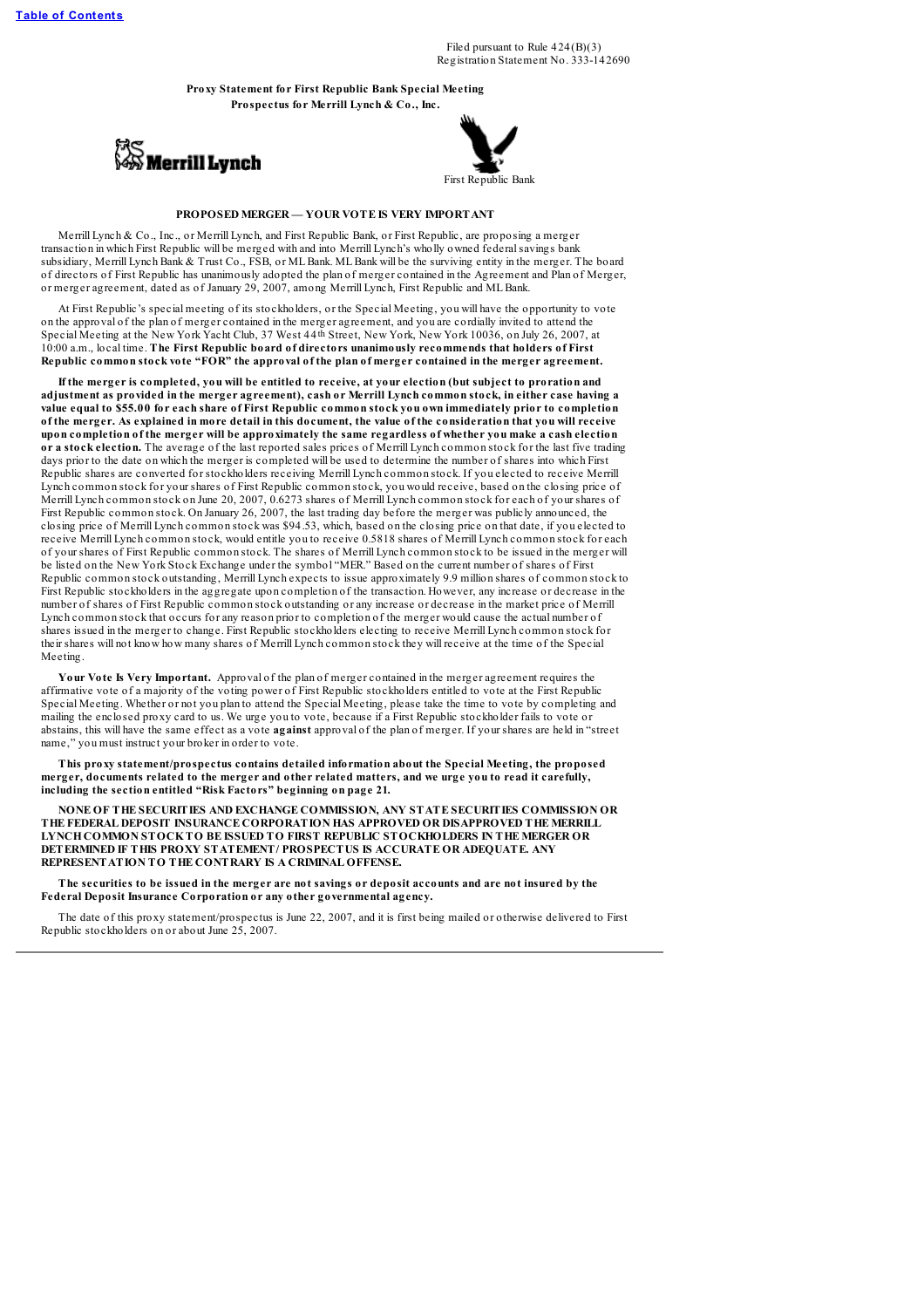## **ADDITIONAL INFORMATION**

This proxy statement/prospectus incorporates important business and financial information about Merrill Lynch and First Republic from documents that are not included in or delivered with this document. This information is available to you without charge upon your written or oral request. With respect to Merrill Lynch, you can obtain documents incorporated by reference into this document through the SEC's website at *http://www.sec.gov.* With respect to First Republic, you can obtain documents incorporated by reference into this document through the FDIC's offices or, in some cases, through First Republic's website at *http://www.firstrepublic.com.* Except for the documents specifically incorporated by reference into this proxy statement/prospectus, information contained on Merrill Lynch's or First Republic's website or that can be accessed through their respective websites is not incorporated by reference into this proxy statement/prospectus. You can also obtain documents incorporated by reference by requesting them in writing or by telephone from the appropriate company:

**MERRILL LYNCH & CO., INC**<br>222 Broadway - 17th Floor 111 Pine Street, 2nd Floor  $222$  Broadway — 17th Floor<br>New York, New York 10038 Attention: Judith A. Witterschein Email: corporate secretary@ml.com Email: investorrelations@firstrepublic.com

San Francisco, California 94111<br>Attention: Willis H. Newton, Jr. Corporate Secretary Chief Financial Officer<br>
Tel: (212) 670-0432 Tel: (415) 392-1400 Tel: (415) 392-1400

Please note that copies of the documents provided to you will not include exhibits, unless exhibits are specifically incorporated by reference in the documents or this proxy statement/prospectus.

If you would like to request documents, please do so by July 16, 2007 in order to receive them before the Special Meeting.

In addition, if you have questions about the merger or the Special Meeting, need additional copies of this document or wish to obtain proxy cards or other information related to the proxy solicitation, you may contact the individual listed below. You will not be charged for any of these documents that you request.

> Attention: Frederick J. Marquardt Morrow & Co., Inc. 470 West Avenue Stamford, Connecticut 06902 Tel: (203) 658-9400

For additional information about documents incorporated by reference into this proxy statement/prospectus, please see the section entitled "Where You Can Find More Information" beginning on page 92.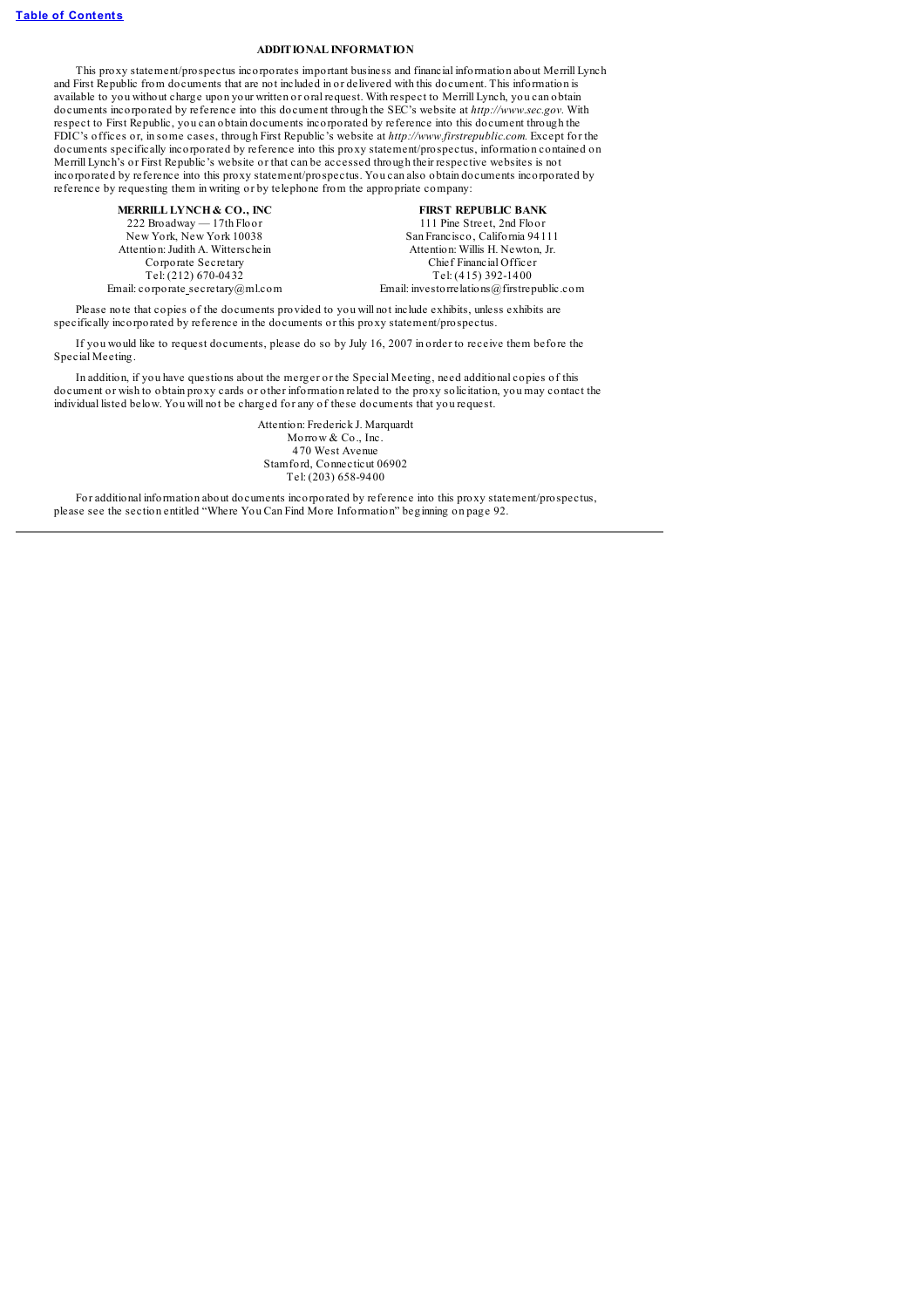

# **NOTICE OF SPECIAL MEETING OF STOCKHOLDERS TO BE HELD JULY 26, 2007**

To The Stockholders of First Republic Bank

NOTICE IS HEREBY GIVEN that a Special Meeting of stockholders of First Republic Bank, a Nevada banking corporation, or First Republic, will be he ld at 10:00 a.m. local time on July 26, 2007, at the Ne w York Yacht Club, 37 We st 44<sup>th</sup> Street, New York, New York 10036 for the following purposes:

- For holders of common stock to approve the plan of merger contained in the Agreement and Plan of Merger, dated as of January 29, 2007, among Me rrill Lynch & Co., Inc., or Me rrill Lynch, First Republic and Me rrill Lynch Bank & Trust Co., FSB, or ML Bank, a wholly owned subsidiary of Me rrill Lynch, as it may be amended from time to time , pursuant to which First Republic will be me rged with and into ML Bank, as more fully de s cribed in the enclos ed proxy statement/prospe ctus. A copy of the me rge r agre ement is included as **Annex A** to the proxy statement/prospectus; and
- To trans act such othe r busine ss as may prope rly come be fore the me e ting or any adjournment or postponement of the me e ting, if ne ce ss ary, including to solicit additional proxie s.

Pursuant to First Republic's Bylaws, the First Republic board of dire ctors has fixed the clos e of busine ss on June 18, 2007 as the record date for the determination of stockholders entitled to receive notice of and, in the case of common stockholders, to vote at the Special Meeting. Only First Republic stockholders of record at the close of business on that date are entitled to notice of, and, in the case of common stockholders, to vote at, the Special Meeting and any adjournments or postponements of the Special Meeting. Holders of a majority of the outstanding shares of First Republic's<br>common stock must be present either in person or by proxy in order for the Special Meeting to be hel that your share s be repre s ented at the Spe cial Me e ting regardle ss of the numbe r of common share s that you hold. Abstentions and broker non-votes will be counted towards the presence of a quorum.

In order for the plan of merger to be approved by First Republic stockholders, a majority of the voting power of First Republic stockholders entitled to vote must be voted in favor of approving the plan of merger. Abstentions, failures to vote and broker non-votes will have the same effect as a vote against approval of the plan of merger. If you are a holder of common stock, wish to attend the Spe cial Me e ting and your share s are he ld in the name of a broke r, trust, bank or othe r nomine e, you must bring with you a proxy or letter from the broker, trustee, bank or nomine e to confirm your beneficial owne rship of the share s.

Holders of First Republic preferred stock and holders of depositary shares representing First Republic preferred stock are not, as such, entitled to and are not being requested to vote at the Special Meeting. Holders of shares of First<br>Republic preferred stock may be entitled to assert dissenters' rights under provisions of Nevada la 92A.500, inclusive , the text of which are included as **Annex C** to the proxy statement/prospe ctus.

The list of the stockholders entitled to vote at the Special Meeting will be available during ordinary business hours at First Republic's principal busine ss office s, located at 111 Pine Stre e t, San Francis co, California 94111, beginning on June 29, 2007. The stockholder list will also be available at the Special Meeting.

By Order of the Board of Directors

 $-$ H. Herl $\sqrt[n]{r}$ 

Jame s H. He rbe rt, II, Pre sident

San Francis co, California June 22, 2007

> **YOUR VOTE IS IMPORTANT REGARDLESS OF THE NUMBER OF COMMON SHARES YOU OWN. WHETHER OR** NOT YOU PLAN TO ATTEND THE SPECIAL MEETING IN PERSON, PLEASE VOTE YOUR PROXY BY TELEPHONE OR<br>THROUGH THE INTERNET, AS DESCRIBED ON THE ENCLOSED PROXY CARD, OR COMPLETE, DATE, SIGN AND **RETURN THE ENCLOSED PROXY CARD IN THE ENCLOSED ENVELOPE (WHICH REQUIRES NO POSTAGE IF MAILED** IN THE UNITED STATES). IF YOU DO ATTEND THE SPECIAL MEETING, AS A HOLDER OF COMMON STOCK YOU<br>MAY VOTE ON THE APPROVAL OF THE PLAN OF MERGER IN PERSON IF YOU WISH, EVEN IF YOU HAVE **PREVIOUSLY RETURNED YOUR PROXY CARD OR VOTED BY TELEPHONE OR THROUGH THE INTERNET. PLEASE VOTE AT YOUR FIRST OPPORTUNITY.**

**FIRST REPUBLIC'S BOARD OF DIRECTORS UNANIMOUSLY RECOMMENDS THAT HOLDERS OF FIRST REPUBLIC COMMON STOCK VOTE "FOR" THE APPROVAL OF THE PLAN OF MERGER.**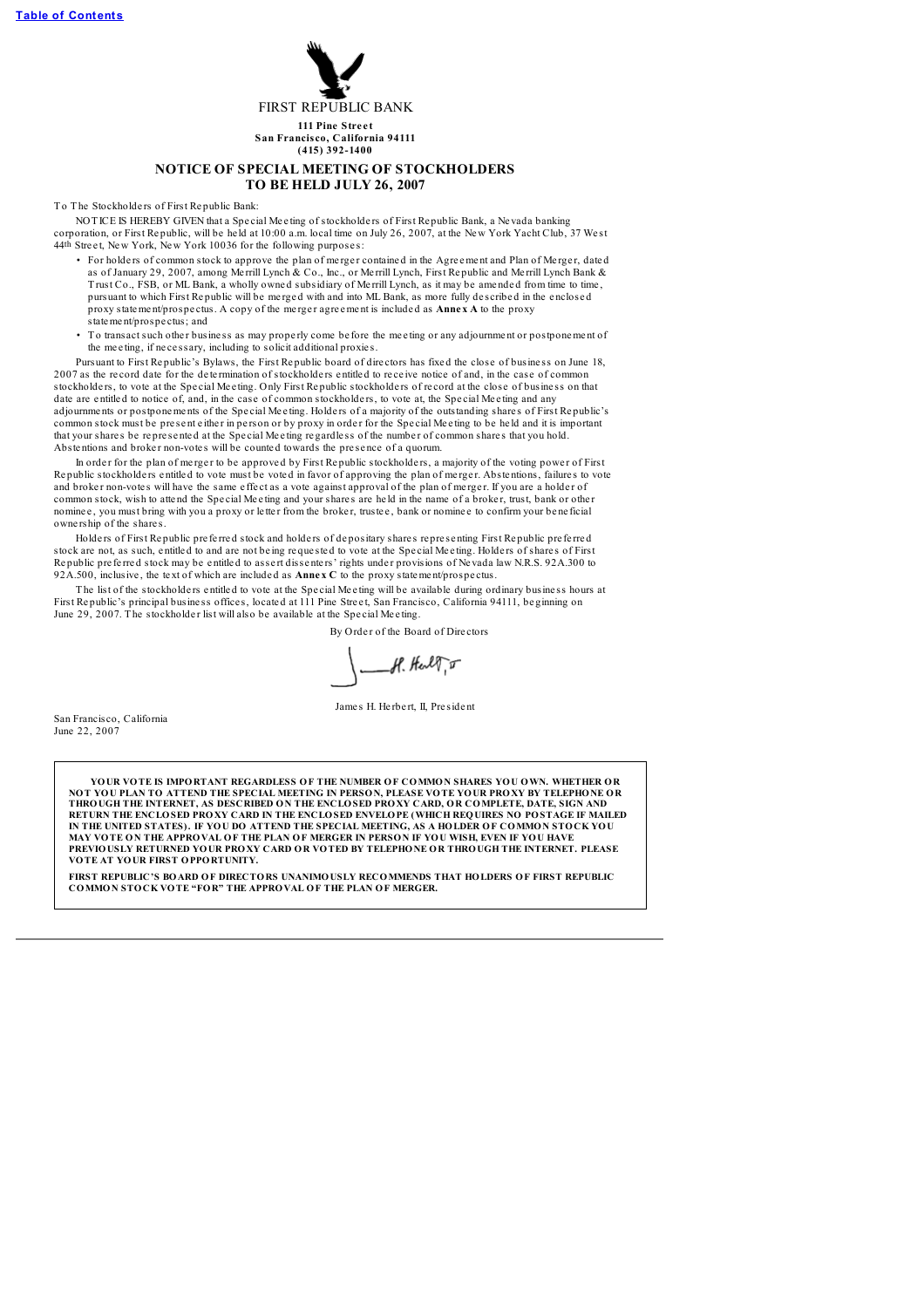# **TABLE OF CONTENTS**

<span id="page-4-0"></span>

|                                                                                                | Page         |
|------------------------------------------------------------------------------------------------|--------------|
| <b>SUMMARY</b>                                                                                 | $\mathbf{1}$ |
| SELECTED HISTORICAL FINANCIAL AND OTHER DATA OF MERRILL LYNCH                                  | 10           |
| SELECTED HISTORICAL FINANCIAL AND OTHER DATA OF FIRST REPUBLIC                                 | 12           |
| <b>COMPARATIVE PER SHARE DATA</b>                                                              | 14           |
| <b>OUESTIONS AND ANSWERS ABOUT THE MERGER</b>                                                  | 16           |
| CAUTIONARY STATEMENT REGARDING FORWARD-LOOKING STATEMENTS                                      | 20           |
| <b>RISK FACTORS</b>                                                                            | 21           |
| <b>INFORMATION ABOUT THE COMPANIES</b>                                                         | 25           |
| FIRST REPUBLIC SPECIAL MEETING                                                                 | 26           |
| Date, Time and Place                                                                           | 26           |
| Matters to be Considered                                                                       | 26           |
| Proxies                                                                                        | 26           |
| Solicitation of Proxies                                                                        | 27           |
| <b>Record Date</b>                                                                             | 27           |
| <b>Ouorum and Vote Required</b>                                                                | 27           |
| Participants in Employee Stock Ownership Plan                                                  | 27           |
| Voting by Telephone or Through the Internet                                                    | 28           |
| Delivery of Proxy Materials                                                                    | 28           |
| Recommendations of First Republic's Board of Directors                                         | 28           |
| <b>THE MERGER</b>                                                                              | 29           |
| Structure of the Merger                                                                        | 29           |
| Consideration; Election Procedures                                                             | 29           |
| Background of the Merger                                                                       | 34           |
| First Republic's Reasons for the Merger; Recommendation of First Republic's Board of Directors | 38           |
| Merrill Lynch's Reasons for the Merger                                                         | 41           |
| Opinion of First Republic's Financial Advisor                                                  | 41           |
| Interests of Certain Persons in the Merger                                                     | 49           |
| Material U.S. Federal Income Tax Consequences                                                  | 52           |
| <b>Regulatory Matters</b>                                                                      | 57           |
| <b>Capital Stock Restrictions</b>                                                              | 58           |
| <b>Accounting Treatment</b>                                                                    | 58           |
| Exchange of Common Stock Certificates in the Merger                                            | 58           |
| Resales of Merrill Lynch Common Stock; Stock Transfer Restrictions                             | 59           |
| <b>Stock Exchange Listing</b>                                                                  | 59           |
| <b>Fractional Shares</b>                                                                       | 59           |
| Appraisal or Dissenters' Rights                                                                | 60           |
| Merrill Lynch Stockholder Approval                                                             | 60           |
| THE MERGER AGREEMENT                                                                           | 61           |
| Structure and Effective Time of the Merger                                                     | 61           |
| Treatment of Stock Options and Other Equity Awards                                             | 61           |
| Conditions to Completion of the Merger                                                         | 62           |
| Conduct of Business Prior to Completion of the Merger                                          | 62           |
| Representations and Warranties                                                                 | 64           |
|                                                                                                |              |
|                                                                                                |              |
| $\mathbf{i}$                                                                                   |              |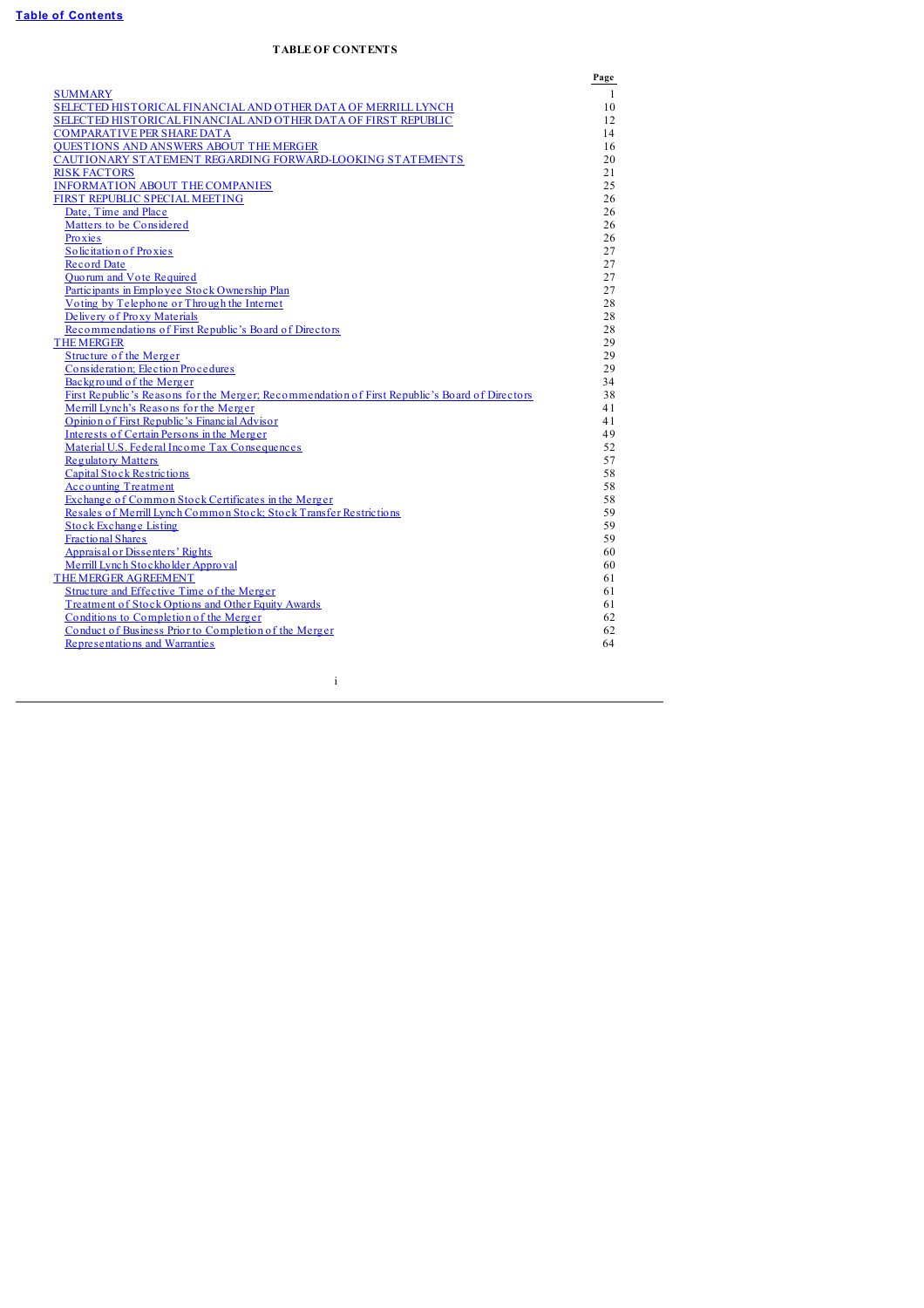# **Table of [Contents](#page-4-0)**

|                                                               | Page |
|---------------------------------------------------------------|------|
| Reasonable Best Efforts to Obtain Required Stockholder Vote   | 65   |
| No Solicitation of Alternative Proposals                      | 66   |
| Other Covenants and Agreements                                | 67   |
| <b>Dividends</b>                                              | 67   |
| Employee Benefit Plans and Retention Plan                     | 67   |
| Termination of the Merger Agreement                           | 68   |
| Termination Fee                                               | 69   |
| <b>Expenses and Fees</b>                                      | 70   |
| Possible Alternative Merger Structure                         | 70   |
| DESCRIPTION OF MERRILL LYNCH CAPITAL STOCK                    | 71   |
| Common Stock                                                  | 71   |
| Preferred Stock                                               | 74   |
| <b>COMPARISON OF STOCKHOLDER RIGHTS</b>                       | 79   |
| Authorized Capital Stock                                      | 79   |
| Number of Directors                                           | 79   |
| Removal of Directors                                          | 79   |
| Special Meetings of the Board of Directors                    | 80   |
| Stockholder Protection Rights Plans                           | 80   |
| Special Meetings of Stockholders                              | 81   |
| Amendment of Certificate/Articles of Incorporation and Bylaws | 81   |
| Anti-Take over Provisions                                     | 82   |
| Stockholder Nominations of Director Candidates                | 84   |
| Stockholder Proposals                                         | 84   |
| Notice of Stockholders' Meetings                              | 85   |
| Limitations on Director Liability                             | 85   |
| Indemnification                                               | 85   |
| Appraisal or Dissenters' Rights                               | 87   |
| <b>COMPARATIVE MARKET PRICES AND DIVIDENDS</b>                | 88   |
| VALIDITY OF COMMON AND PREFERRED STOCK                        | 90   |
| <b>EXPERTS</b>                                                | 90   |
| <b>STOCKHOLDER PROPOSALS</b>                                  | 91   |
| WHERE YOU CAN FIND MORE INFORMATION                           | 92   |
|                                                               |      |

**Annexes**

ANNEX A Agreement and Plan of Merger, dated as of January 29, 2007, among Merrill Lynch & Co., Inc., First Republic Bank and Merrill Lynch Bank & Trust Co., FSB ANNEX B Opinion (addressed to First Republic's Board of Directors) of Morgan Stanley & Co. Incorporated, dated January 28, 2007 ANNEX C Provisions of Nevada Law concerning Dissenters' Rights

ii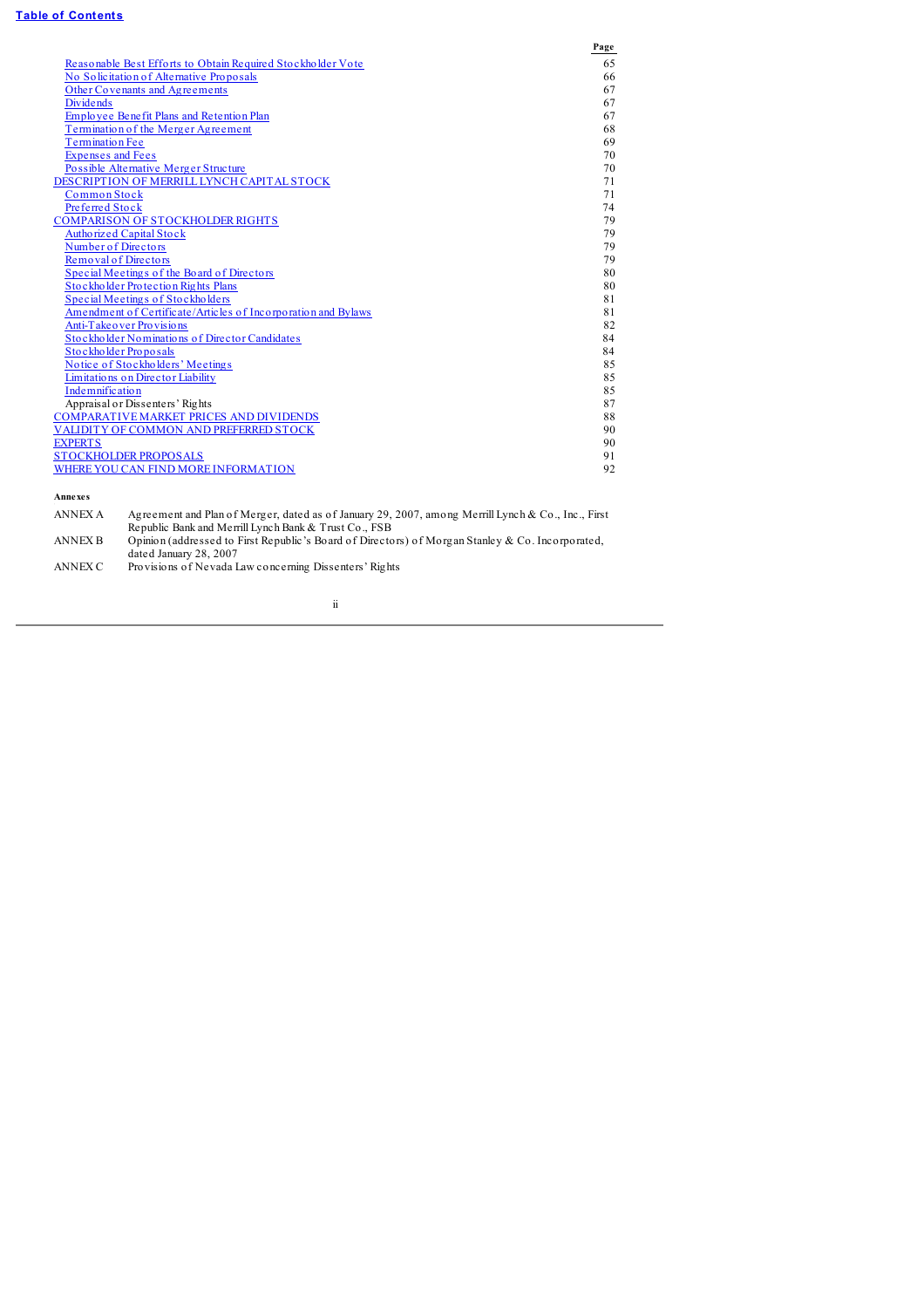# **SUMMARY**

<span id="page-6-0"></span>*This summary highlights material information from this proxy statement/prospectus. It may not contain all of the* information that may be important to you. You should read carefully the entire document and the other documents to which we refer you in order to fully understand the proposed merger. In addition, we incorporate by reference into this *document important business and financial information about Merrill Lynch and First Republic. You may obtain the* information incorporated by reference into this document without charge by following the instructions in the section entitled "Where You Can Find More Information" beginning on page 92. Each item in this summary includes a page *reference directing you to a more complete description of that item.*

#### **Who We Are**

Merrill Lynch & Co., Inc. 4 World Financial Center New York, New York 10080 (212) 449-1000

Merrill Lynch is one of the world's leading wealth management, capital markets and advisory companies with offices in 37 countries and territories and total client assets of approximately \$1.6 trillion. As an investment bank, Merrill Lynch is a leading global trader and underwriter of securities and derivatives across a broad range of asset classes and serves as a strategic advisor to corporations, governments, institutions and individuals worldwide. Merrill Lynch owns approximately half of the economic interest of BlackRock, Inc., one of the world's largest publicly traded investment management companies with more than \$1 trillion in assets under management.

First Republic Bank 111 Pine Street, 2nd Floor San Francisco, California 94111 (415) 392-1400

First Republic is a New York Stock Exchange-traded, private bank and wealth management firm. First Republic and its subsidiaries specialize in providing personalized, relationship-based wealth management services, including private banking, private business banking, investment management, trust, brokerage and real estate lending. As of December 31, 2006, First Republic and its subsidiaries had total assets and other assets managed and serviced totaling \$34.2 billion. First Republic provides access to its services online and through preferred banking or trust offices in 10 metropolitan areas: San Francisco, Los Angeles, Santa Barbara, Newport Beach, San Diego, Las Vegas, Portland, Seattle, Boston and New York City.

Merrill Lynch Bank & Trust Co., FSB 4 World Financial Center New York, New York 10080 (212) 449-1000

MLBank is part of the Merrill Lynch Global Bank Group, which provides the management platform for Merrill Lynch's banking products and services. MLBank is an FDIC-insured federalsavings bank and is a retail bank for purposes of the Community Reinvestment Act of 1977, as amended, or the CRA, and offers certificates of deposit, transaction accounts and money market deposit accounts and issues Visa® debit cards. MLBank, through its subsidiaries Merrill Lynch Credit Corporation and Financial Freedom Mortgage Corporation, offers residential mortgage financing throughout the United States, enabling clients to purchase and refinance their homes as well as to manage their other personal credit needs. On December 30, 2006, MLBank acquired the First Franklin mortgage origination franchise and related servicing platform from National City Corporation.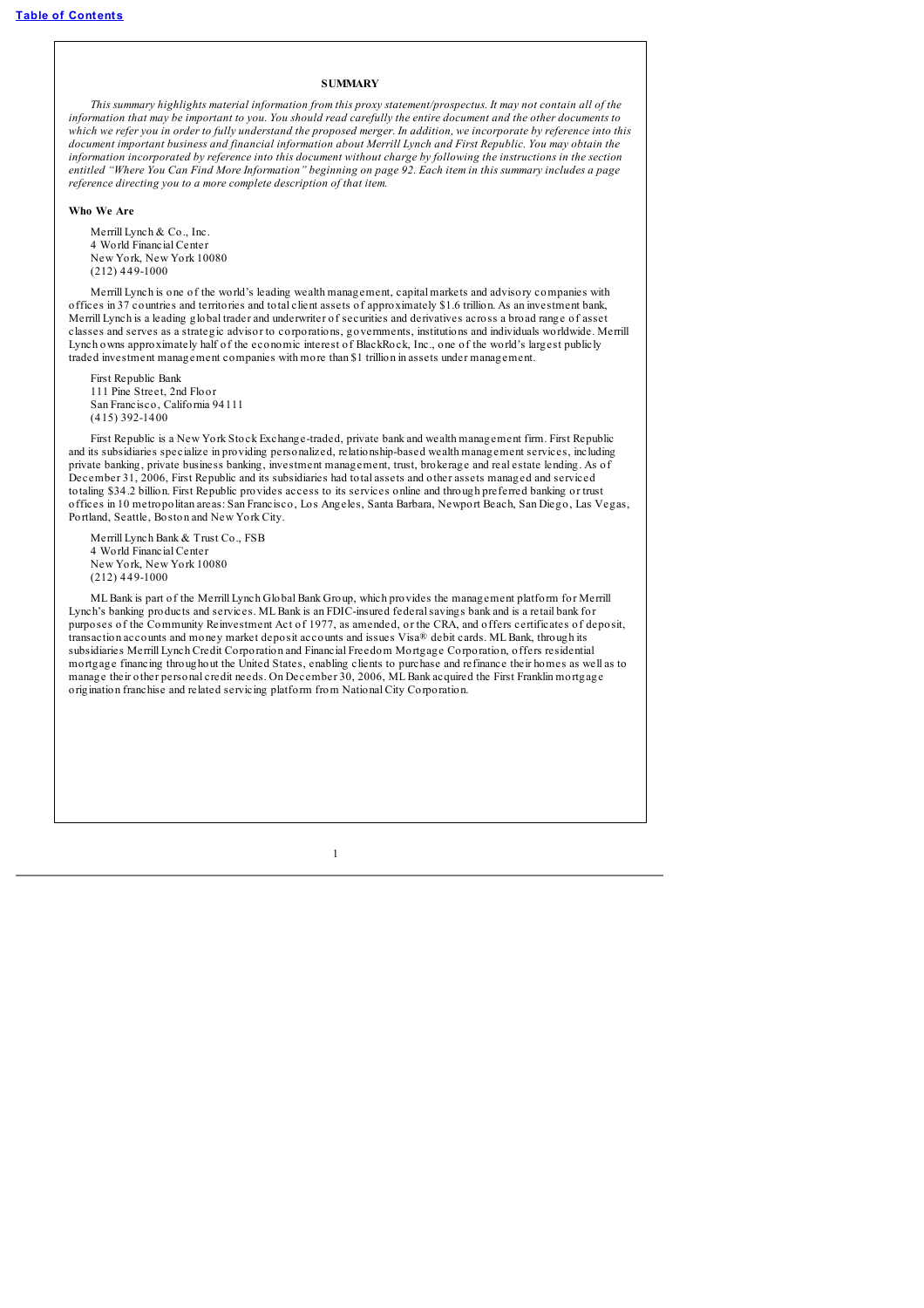#### **The Merger**

We propose a merger of First Republic into MLBank, a wholly owned subsidiary of Merrill Lynch. First Republic will retain its current management structure, its San Francisco headquarters and will continue to operate its business separately as the First Republic Bank Division, a new division of ML Bank.

Merrill Lynch and First Republic currently expect to complete the merger in the third quarter of 2007, subject, among other things, to receipt of required stockholder and regulatory approvals.

We encourage you to read the merger agreement, which is attached as **Annex A**, in its entirety.

#### **Holders of First Republic Common Stock Will Receive Cash or Shares of Merrill Lynch Common Stock in the Merger Depending on Your Election and Subject to the Proration Provisions of the Merger Agreement (page 29)**

For each share of First Republic common stock you hold immediately prior to completion of the merger, you will receive, at your election, either \$55.00 in cash or \$55.00 in Merrill Lynch common stock, but subject to certain proration procedures designed to ensure that the aggregate consideration to be paid by Merrill Lynch will be, as nearly as practicable, 50% cash and 50% common stock. If you elect to receive Merrill Lynch common stock for your First Republic shares, the number of shares of Merrill Lynch common stock you receive for each share of First Republic common stock will be equal to (1) \$55.00 divided by (2) the average of the last reported sales prices of Merrill Lynch common stock for the last five trading days prior to the date on which the merger is completed.

You may make different elections with respect to different shares that you hold (if, for example, you own 100 First Republic shares, you could make a cash election with respect to 50 shares and a stock election with respect to the other 50 shares). If you do not submit a properly completed form of election prior to the election deadline, you will be allocated Merrill Lynch common stock or cash pursuant to the procedures described in the section entitled "The Merger — Consideration; Election Procedures — Non-Election" beginning on page 29.

In the event of proration, you may receive a portion of your merger consideration in a form other than that which you elected. For a summary of the circumstances under which proration may occur, please see the section entitled "The Merger — Consideration; Election Procedures — Adjustment Generally" beginning on page 29.

Based on the formula used to calculate the number of shares of Merrill Lynch common stock to be exchanged for shares of First Republic common stock for those so electing, First Republic stockholders may be entitled to fractionalshares of Merrill Lynch common stock in exchange for their First Republic shares. However, Merrill Lynch will not issue any fractionalshares of common stock in the merger. Instead, a First Republic stockholder who would receive a fraction of a share of Merrill Lynch common stock will instead receive an amount in cash (without interest) equal to the fraction of a share of Merrill Lynch common stock multiplied by the average of the last reported sale prices of Merrill Lynch common stock for the last five trading days prior to the date on which the merger is completed.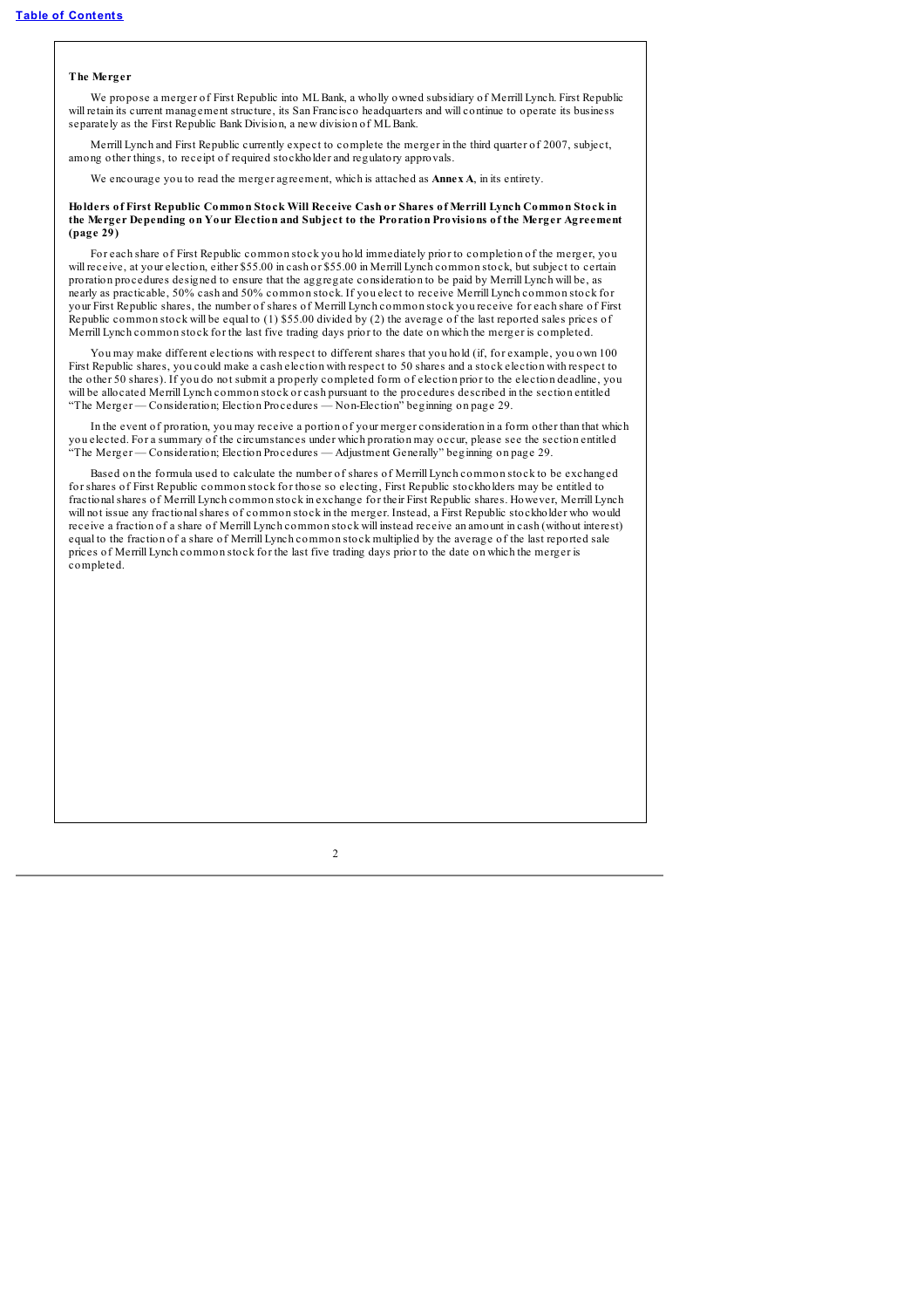Set forth below is a table showing a hypothetical range of prices for shares of Merrill Lynch common stock and the corresponding consideration that a First Republic common stockholder would receive in a stock election and in a cash election in the merger. The range of hypothetical prices generally reflects the high and low prices of Merrill Lynch common stock for the twelve-month period ending on May 31, 2007. The table does not reflect the fact that Merrill Lynch will not issue fractionalshares in the merger, and will instead pay cash.

| <b>Hypothetical Price of</b><br>Merrill Lynch Common Stock | Hypothetical per<br><b>Share Stock</b><br>Consideration for<br><b>First Republic</b><br>Common Stockholders |    | Per<br>Share Cash<br>Consideration for<br><b>First Republic</b><br>Common Stockholders |
|------------------------------------------------------------|-------------------------------------------------------------------------------------------------------------|----|----------------------------------------------------------------------------------------|
| \$62.00                                                    | 0.8871                                                                                                      | \$ | 55.00                                                                                  |
| \$66.00                                                    | 0.8333                                                                                                      | \$ | 55.00                                                                                  |
| \$70.00                                                    | 0.7857                                                                                                      | \$ | 55.00                                                                                  |
| \$74.00                                                    | 0.7432                                                                                                      | \$ | 55.00                                                                                  |
| \$78.00                                                    | 0.7051                                                                                                      | \$ | 55.00                                                                                  |
| \$82.00                                                    | 0.6707                                                                                                      | S  | 55.00                                                                                  |
| \$86.00                                                    | 0.6395                                                                                                      | \$ | 55.00                                                                                  |
| \$90.00                                                    | 0.6111                                                                                                      | \$ | 55.00                                                                                  |
| \$94.00                                                    | 0.5851                                                                                                      | \$ | 55.00                                                                                  |
| \$98.00                                                    | 0.5612                                                                                                      | S  | 55.00                                                                                  |

The amounts set forth above are hypothetical and are intended only to demonstrate the calculation of consideration payable under the merger agreement. The actual market prices of Merrill Lynch and First Republic common stock will fluctuate prior to completion of the merger. You should obtain current stock price quotations from a newspaper, over the Internet or by calling your broker.

#### **Treatment of First Republic Preferred Stock (page 33)**

Upon completion of the merger, (i) each share of First Republic 6.70% Noncumulative Perpetual Preferred Series A Shares issued and outstanding immediately prior to completion of the merger will be exchanged for one share of Merrill Lynch 6.70% Noncumulative Perpetual Preferred Stock, Series 6 and (ii) each share of First Republic 6.25% Noncumulative Perpetual Preferred Series B Shares issued and outstanding immediately prior to completion of the merger will be exchanged for one share of Merrill Lynch 6.25% Noncumulative Perpetual Preferred Stock, Series 7. The terms of the Merrill Lynch 6.70% Noncumulative Perpetual Preferred Stock, Series 6 and the Merrill Lynch 6.25% Noncumulative Perpetual Preferred Stock, Series 7 will be substantially identical to the terms of the corresponding series of First Republic preferred stock. We sometimes refer to the Merrill Lynch 6.70% Noncumulative Perpetual Preferred Stock, Series 6 and the 6.25% Merrill Lynch Noncumulative Perpetual Preferred Stock, Series 7 collectively as the "New Merrill Lynch Preferred Stock." As of March 31, 2007, there were 65,000 shares of First Republic 6.70% Noncumulative Perpetual Preferred Series A Shares issued and outstanding and 50,000 shares of First Republic 6.25% Noncumulative Perpetual Preferred Series B Shares issued and outstanding. Any shares of First Republic preferred stock as to which preferred stockholders have perfected their dissenters' rights pursuant to Nevada law will not exchanged for New Merrill Lynch Preferred Stock.

Each outstanding share of First Republic preferred stock is presently represented by depositary shares, or First Republic Depositary Shares, that are listed on the New York Stock Exchange and represent a one-fortieth interest in a share of First Republic preferred stock. Upon completion of the merger, Merrill Lynch will assume the obligations of First Republic under the Deposit Agreement, dated as of January 8, 2004, between First Republic, Mellon Investor Services LLC, as depositary, and the Holders from Time to Time of Depositary Receipts (relating to the First Republic 6.70% Noncumulative Perpetual Preferred Series A Shares), and the Deposit Agreement, dated as of March 18, 2005, between First Republic, Mellon Investor Services LLC, as depositary, and the Holders from Time to Time of Depositary Receipts (relating to the First Republic 6.25% Noncumulative Perpetual Preferred Series B Shares). Merrill Lynch will instruct Mellon Investor Services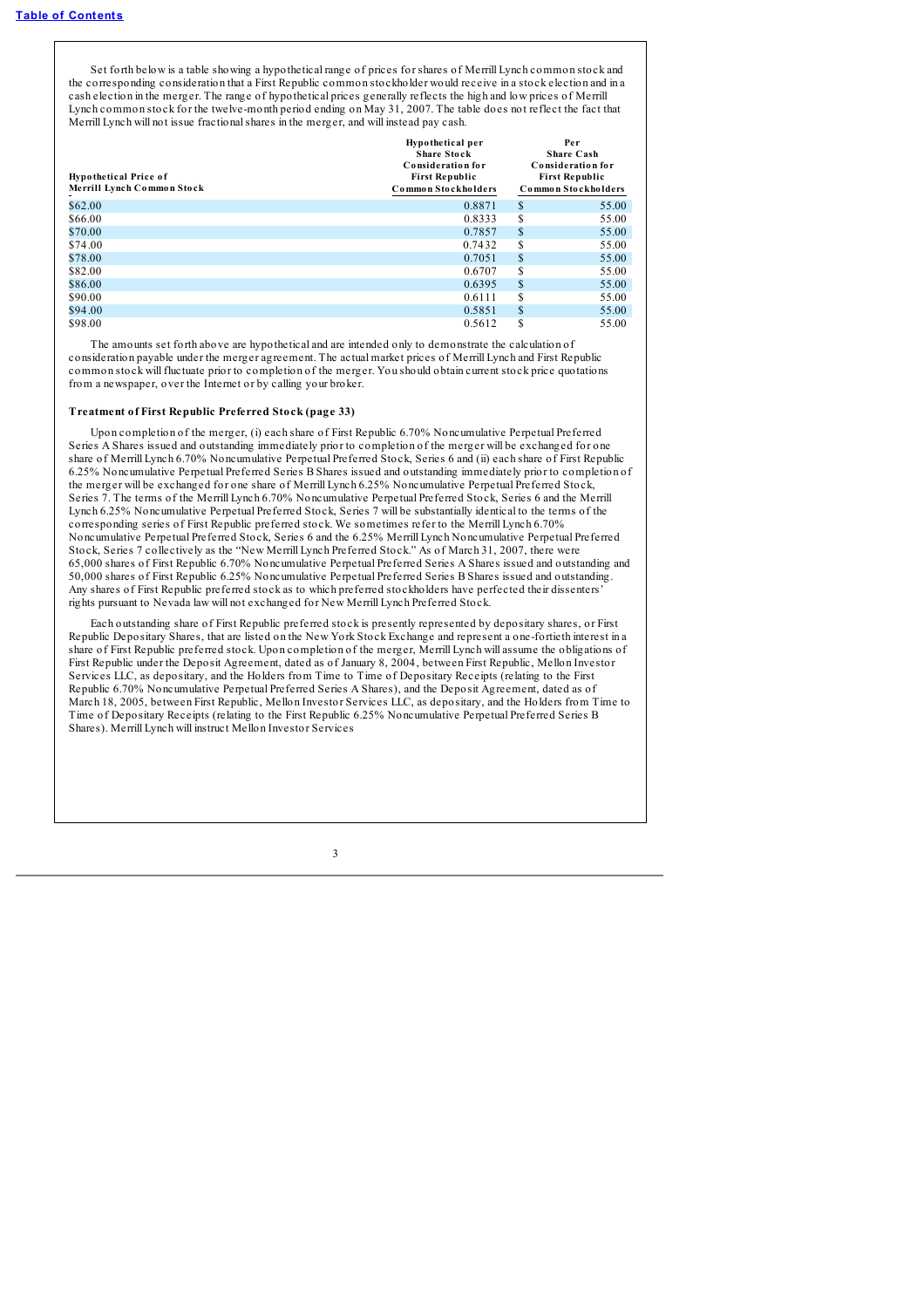LLC, or the Depositary, as depositary under each of the deposit agreements, or Deposit Agreements, to treat the shares of New Merrill Lynch Preferred Stock received by it in exchange for shares of First Republic preferred stock as newly deposited securities under the applicable Deposit Agreement. In accordance with the terms of the relevant Deposit Agreement, the First Republic Depositary Shares will thereafter represent the shares of the relevant series of New Merrill Lynch Preferred Stock. Such depositary shares will continue to be listed on the New York Stock Exchange upon completion of the merger under a new name and traded under a new symbol.

Holders of First Republic preferred stock and First Republic Depositary Shares are not entitled to vote on the merger or at the Special Meeting.

#### **In Order to Make an Election, First Republic Common Stockholders Must Properly Complete and Deliver an Election Form (page 32)**

At least 35 days prior to the anticipated completion date of the merger (or on such other date as Merrill Lynch and First Republic mutually agree), a form of election and customary transmittal materials will be mailed to all First Republic common stockholders of record as of the fifth business day prior to such mailing date. You must properly complete and deliver to the depositary the election materials along with your stock certificates (or customary affidavits and indemnification regarding the loss or destruction of such certificates or the guaranteed delivery of such certificates). Please do not send your stock certificates or your form of election for stock consideration or cash consideration with your proxy card.

Forms of election and stock certificates (or customary affidavits and indemnification regarding the loss or destruction of such certificates or the guaranteed delivery of such certificates) must be received by the depositary by the election deadline, which will be 5:00 p.m., Pacific Time, on the 30th day following the date on which the forms of election are mailed to First Republic common stockholders (or on such other date as Merrill Lynch and First Republic mutually agree). However, if it appears that the closing date for the merger will not take place within a relatively short period of time following the election deadline set forth in the election form, Merrill Lynch and First Republic will discuss in good faith whether the election deadline should be deferred to an appropriate later date. Merrill Lynch and First Republic will issue a press release announcing the deferral of the election deadline not more than 10 business days before, and at least five business days prior to, the deferred election deadline.

If you fail to submit a properly completed form of election, together with your stock certificates (or customary affidavits and indemnification regarding the loss or destruction of such certificates or the guaranteed delivery of such certificates), prior to the election deadline, you will be deemed not to have made an election. As a non-electing holder, you will receive consideration valued at \$55.00 for each of your First Republic shares, but you may be paid all in cash, all in Merrill Lynch common stock, or part in cash and part in Merrill Lynch common stock, depending on the remaining pool of cash and Merrill Lynch common stock available for paying the merger consideration after honoring the cash elections and stock elections that other stockholders have made.

If your shares are held in a brokerage or other custodial account, you should receive instructions from the entity where your shares are held advising you of the procedures for making your election and delivering your stock certificates.

#### **Material U.S. Federal Income Tax Consequences (page 52)**

In the opinion of Sullivan & Cromwell LLP, counsel to Merrill Lynch, and White & Case LLP, counsel to First Republic, the merger will be treated for U.S. federal income tax purposes as a reorganization within the meaning of Section 368(a) of the Internal Revenue Code of 1986, as amended, or the Internal Revenue Code. The opinions of Sullivan & Cromwell LLP and White & Case LLP are subject to the assumptions, qualifications and limitations set forth in the section entitled "The Merger — Material U.S. Federal Income Tax Consequences." Holders of First Republic common stock who receive Merrill Lynch common stock, or Merrill Lynch common stock and cash, in the merger generally will not recognize gain on the receipt of Merrill Lynch common stock and generally will only recognize gain (but not loss) in an amount not to exceed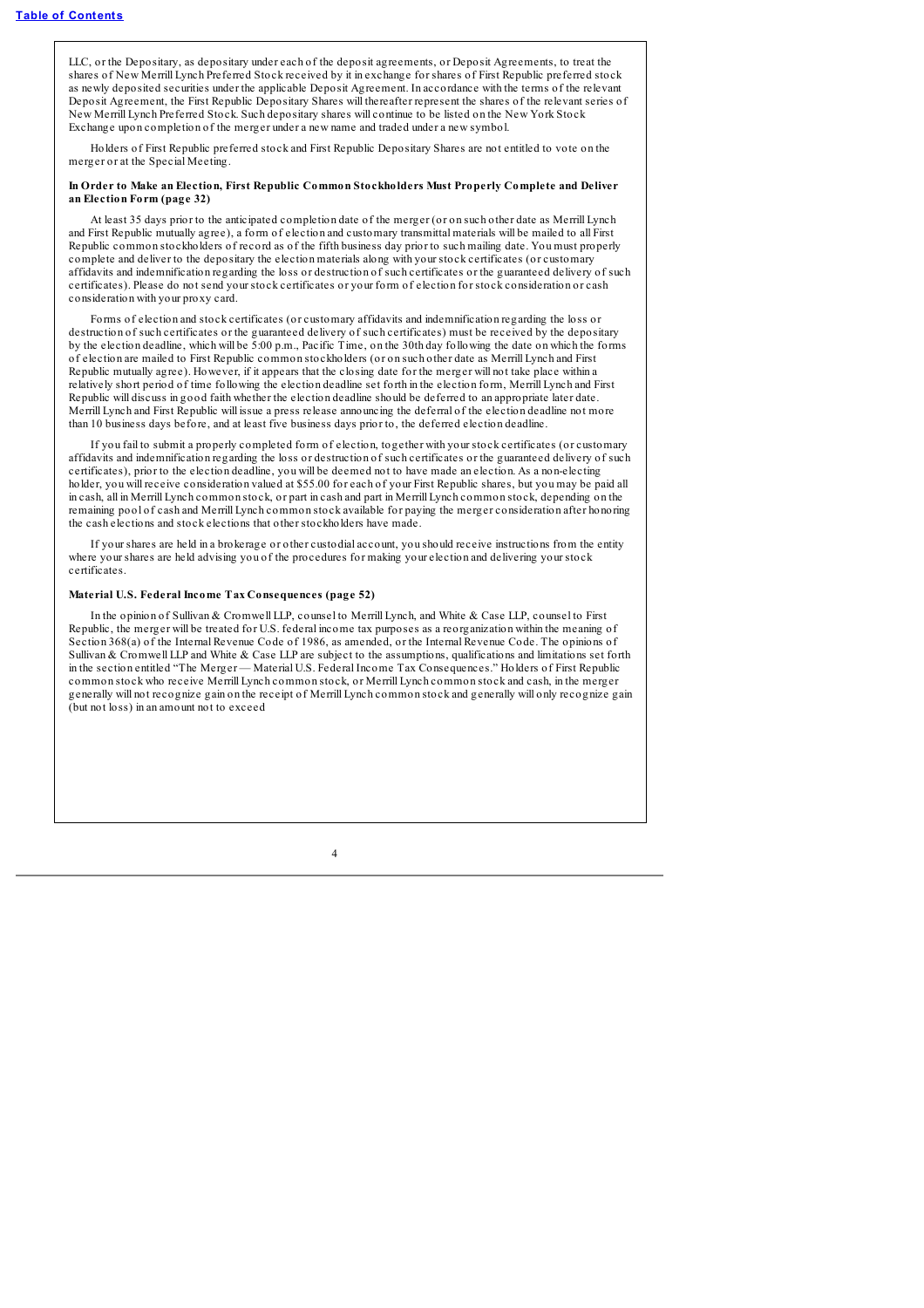any cash received as part of the merger consideration for U.S. federal income tax purposes as a result of the merger, including any cash received in lieu of fractionalshare interests. Holders of First Republic common stock who receive only cash in the merger generally will recognize gain or loss equal to the difference between the amount of cash received by a holder and such holder's tax basis in its shares. For a discussion of the material U.S. federal income tax consequences to holders of First Republic preferred stock (including holders of First Republic Depositary Shares) who either receive Merrill Lynch preferred stock in the merger or who receive cash for First Republic preferred stock as a result of the exercise of appraisal rights, please see the section entitled "The Merger — Material U.S. Federal Income Tax Consequences." In certain circumstances, gain recognized as a result of the merger, or the amount of cash received in the merger, could be taxable as a dividend rather than as gain from the sale of a capital asset. Neither Merrill Lynch nor First Republic will be required to complete the merger unless it receives a legal opinion to the effect that the merger will be treated as a "reorganization" for United States federal income tax purposes.

For a more detailed discussion of the United States federal income tax consequences of the merger to U.S. holders of First Republic stock, please see the section entitled "The Merger — Material U.S. Federal Income Tax Consequences."

Tax matters are very complicated and the consequences of the merger to any particular stockholder will depend on that stockholder's particular facts and circumstances. You are urged to consult your own tax advisors to determine *your own tax consequences from the merger.*

### **First Republic's Board of Directors Unanimously Recommends that Holders of First Republic Common Stock Vote "FOR" the Approval of the Plan of Merger (page 41)**

First Republic's board of directors has determined that the merger and the merger agreement are advisable and in the best interests of First Republic and its stockholders, and has unanimously adopted the plan of merger contained in the merger agreement. For the factors considered by the First Republic board of directors in reaching its decision to adopt the plan of merger, please see the section entitled "The Merger — First Republic's Reasons for the Merger; Recommendation of First Republic's Board of Directors." **First Republic's board of directors unanimously recommends that First Republic common stockholders vote "FOR" the approval of the plan of merger.**

# **Opinion of First Republic's Financial Advisor (page 41)**

In connection with the merger, the First Republic board of directors received a written opinion from Morgan Stanley & Co. Incorporated, or Morgan Stanley, as to the fairness, from a financial point of view, of the merger consideration to be received by the holders of First Republic common stock. The full text of Morgan Stanley's written opinion, dated January 28, 2007, is attached to this proxy statement/prospectus as **Annex B.** You are encouraged to read this opinion carefully in its entirety for a description of the assumptions made, procedures followed, matters considered and limitations on the review undertaken. Morgan Stanley's opinion was provided to the First Republic board of directors in its evaluation of the merger consideration. Morgan Stanley's opinion does not address any other aspect of the merger or any related transaction and does not constitute a recommendation to any First Republic stockholder with respect to any matters relating to the proposed merger. Morgan Stanley's opinion will not reflect any developments that may occur or may have occurred after the date of the opinion and prior to completion of the merger. First Republic does not currently expect to request an updated opinion from Morgan Stanley. First Republic agreed to pay Morgan Stanley \$14 million for its services in connection with the merger, all of which is contingent upon the completion of the merger.

## **First Republic Stockholder Vote Required to Approve the Plan of Merger (page 27)**

Approval of the plan of merger requires the affirmative vote of a majority of the voting power of First Republic stockholders entitled to vote at the First Republic Special Meeting. Abstentions, failures to vote and broker nonvotes will have the same effect as a vote against approval of the plan of merger. The First Republic board of directors has set June 18, 2007 as the record date for the Special Meeting of First Republic stockholders. As of the record date, 31,508,649 shares of First Republic's common stock were outstanding and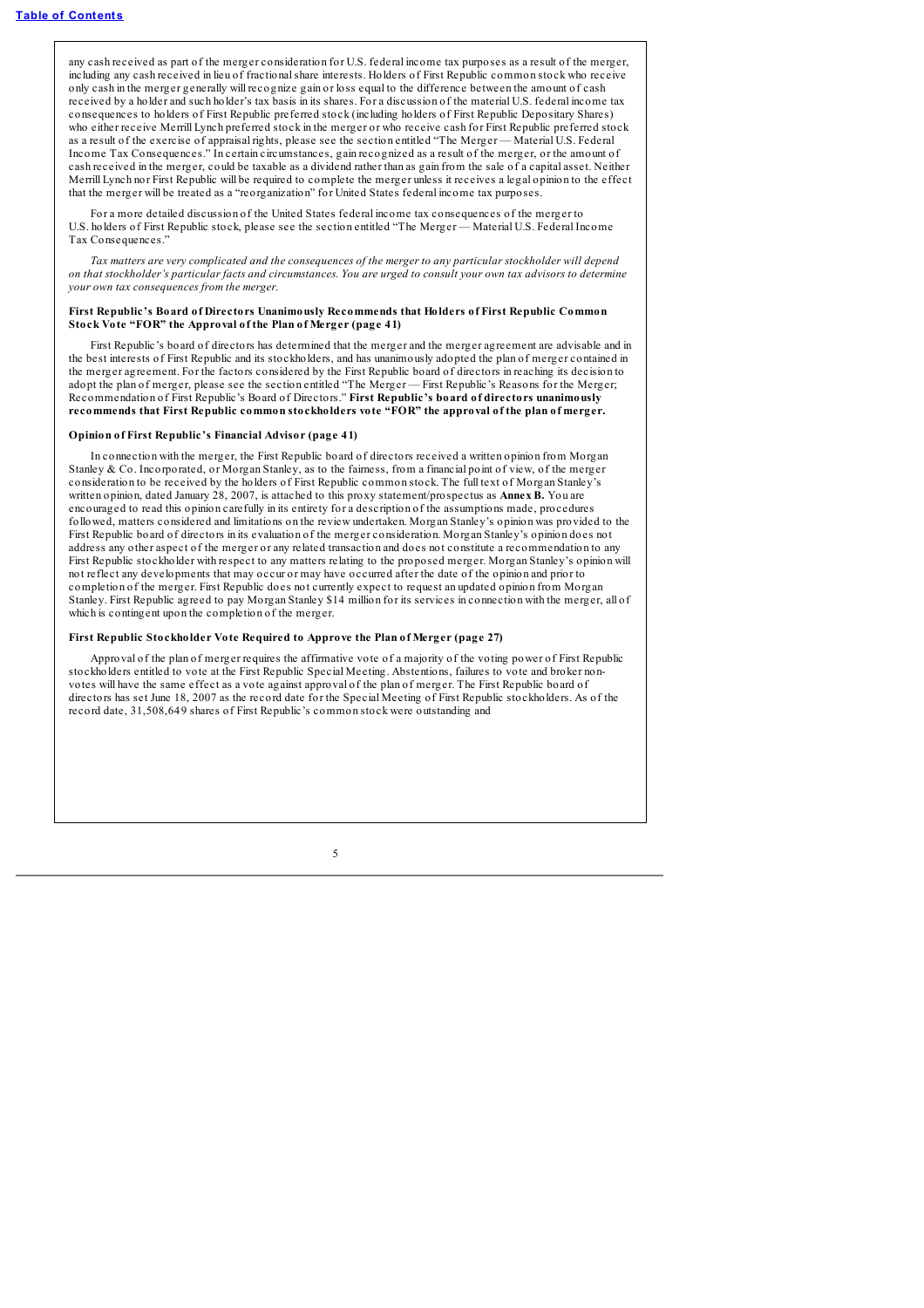therefore entitled to receive notice of and to vote at the Special Meeting. Common stockholders will be entitled to one vote for each share of common stock held by them of record at the close of business on the record date on any matter that may be presented for consideration and action by the stockholders at the Special Meeting. Holders of First Republic preferred stock and First Republic Depository Shares are not, as such, entitled to and are not being requested to vote at the Special Meeting.

As of the record date, First Republic's executive officers and directors and their affiliates, as a group, had the right to vote approximately 8.1% of the outstanding common stock of First Republic. These individuals have indicated that they intend to vote their shares in favor of the proposal to approve the plan of merger. As of the record date, Merrill Lynch's executive officers and directors and their affiliates, as a group, beneficially owned less than 1% of the common stock of First Republic.

### First Republic Officers and Directors Have Financial Interests in the Merger that Are Different from or in **Addition to Their Interests as Stockholders (page 49)**

Officers and directors of First Republic may have financial interests in the merger that are in addition to, or different from, their interests as stockholders of First Republic. The First Republic board of directors was aware of these interests and considered them, among other matters, in adopting the plan of merger contained in the merger agreement. These interests include the retention agreements between Merrill Lynch and each of James H. Herbert, II and Katherine August-deWilde, which were entered into as an inducement and condition to Merrill Lynch's willingness to enter into the merger agreement, the establishment of a non-governance advisory board of the First Republic Bank Division with current members of the First Republic board of directors upon completion of the merger and a retention plan for First Republic officers and employees. To review these interests in greater detail, please see the section entitled "The Merger — Interests of Certain Persons in the Merger."

#### **Consideration of Third-Party Acquisition Proposals (page 66)**

First Republic has agreed not to initiate, solicit or encourage proposals from third parties regarding any acquisition of First Republic. First Republic also agreed not to engage in negotiations with or provide confidential information to a third party relating to an acquisition proposal. If, however, First Republic receives an unsolicited acquisition proposal from a third party prior to the Special Meeting, it can participate in negotiations with and provide confidential information to the third party if, among other steps, First Republic's board of directors concludes in good faith that the proposal is reasonably likely to be a "superior proposal" to the merger, as such term is defined in the merger agreement, and the failure to take such actions would be more likely than not to result in a violation of the board of directors' fiduciary duties. For further details on restrictions on First Republic's ability to consider third-party acquisition proposals, please see the section entitled "The Merger Agreement — No Solicitation of Alternative Proposals" beginning on page 66.

#### **Accounting Treatment (page 58)**

The merger will be accounted for by Merrill Lynch as a purchase transaction in accordance with generally accepted accounting principles in the United States.

## **Completion of the Merger is Subject to Certain Conditions (page 62)**

Completion of the merger is subject to the satisfaction or waiver of various conditions, including the approval of the plan of merger by First Republic stockholders, as well as receipt of all required regulatory approvals. Although it is anticipated that all of these conditions will be satisfied, there can be no assurance as to whether or when all of the conditions will be satisfied or, where permissible, waived. For further details on these conditions, please see the section entitled "The Merger Agreement — Conditions to Completion of the Merger."

# **We Have Not Yet Obtained All Regulatory Approvals (page 57)**

The merger cannot be completed without obtaining the prior approval of the Office of Thrift Supervision, or the OTS, and the Nevada Department of Business and Industry, Division of Financial Institutions. In addition, filings with various other federal and state regulatory or other authorities need to be made. Merrill Lynch and First Republic have either filed or intend to file promptly after the date of this proxy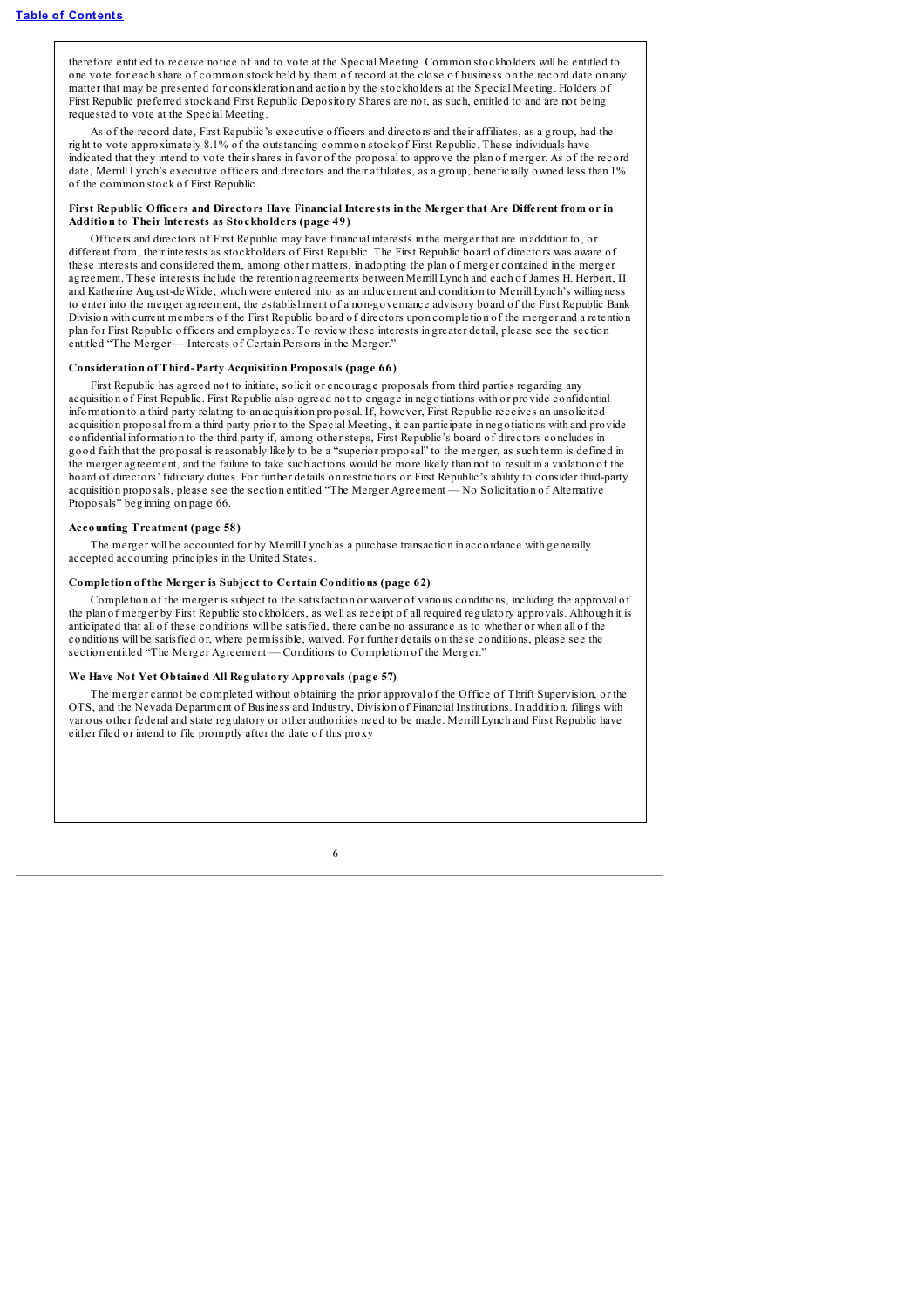statement/prospectus all required applications and notices with applicable regulatory authorities in connection with the merger.

There can be no assurance that regulatory approvals will be obtained, that such approvals will be received on a timely basis, or that such approvals will not impose conditions or requirements that, individually or in the aggregate would or could reasonably be expected to have a material adverse effect on the financial condition, results of operations, assets or business of Merrill Lynch or MLBank following completion of the merger. If any such condition or requirement is imposed, Merrill Lynch or First Republic may, in certain circumstances, elect not to consummate the merger. If approval is denied, either Merrill Lynch or First Republic may elect not to consummate the merger.

# **The Merger May Be Terminated Prior to Completion (page 68)**

The merger may be terminated at any time prior to completion of the merger:

- by mutual consent of the parties;
- by either Merrill Lynch or First Republic if:
	- the merger is not completed by October 31, 2007, unless the terminating party failed to comply with any provision of the merger agreement and thereby caused, or materially contributed to, the failure of the merger to occur by that date;
- the First Republic common stockholders vote against approval of the plan of merger contained in the merger agreement;
- there exists any final nonappealable legal prohibition on completion of the merger by a governmental authority, unless the terminating party failed to comply with any provision of the merger agreement and thereby caused, or materially contributed to, such prohibition; or
- the other party materially breaches any of its representations, warranties, covenants or other agreements contained in the merger agreement, and the breach results in the failure of the applicable merger condition and is not cured within 30 days after written notice of the breach is given by the terminating party;
- by Merrill Lynch if the First Republic board of directors submits the plan of merger to First Republic stockholders without a recommendation for approval or withdraws or adversely modifies its recommendation (or discloses its intention to withdraw or adversely modify its recommendation); or the First Republic board of directors recommends (or discloses its intention to recommend) to its stockholders an acquisition proposal other than the merger; or the First Republic board of directors negotiates or authorizes the conduct of negotiations (and ten days have elapsed without such negotiations being discontinued) with a third party regarding an acquisition proposal other than the merger; or
- by First Republic, if the First Republic board of directors withdraws or adversely modifies its recommendation to the First Republic stockholders after giving Merrill Lynch written notice and at least five business days to respond.

# **First Republic Must Pay Merrill Lynch a Termination Fee Under Limited Circumstances (page 69)**

- First Republic must pay Merrill Lynch \$65,000,000 if:
- the merger agreement is terminated:
	- by either Merrill Lynch or First Republic if the First Republic stockholders vote against approval of the plan of merger;
	- by Merrill Lynch if the First Republic board of directors submits the plan of merger to the First Republic stockholders without a recommendation for approval or otherwise withdraws or adversely modifies its recommendation (or discloses its intention to withdraw or adversely modify its recommendation); or the First Republic board of directors negotiates or authorizes the conduct of negotiations (and ten days have elapsed without such negotiations being discontinued) with a third party regarding an acquisition proposal other than the merger; or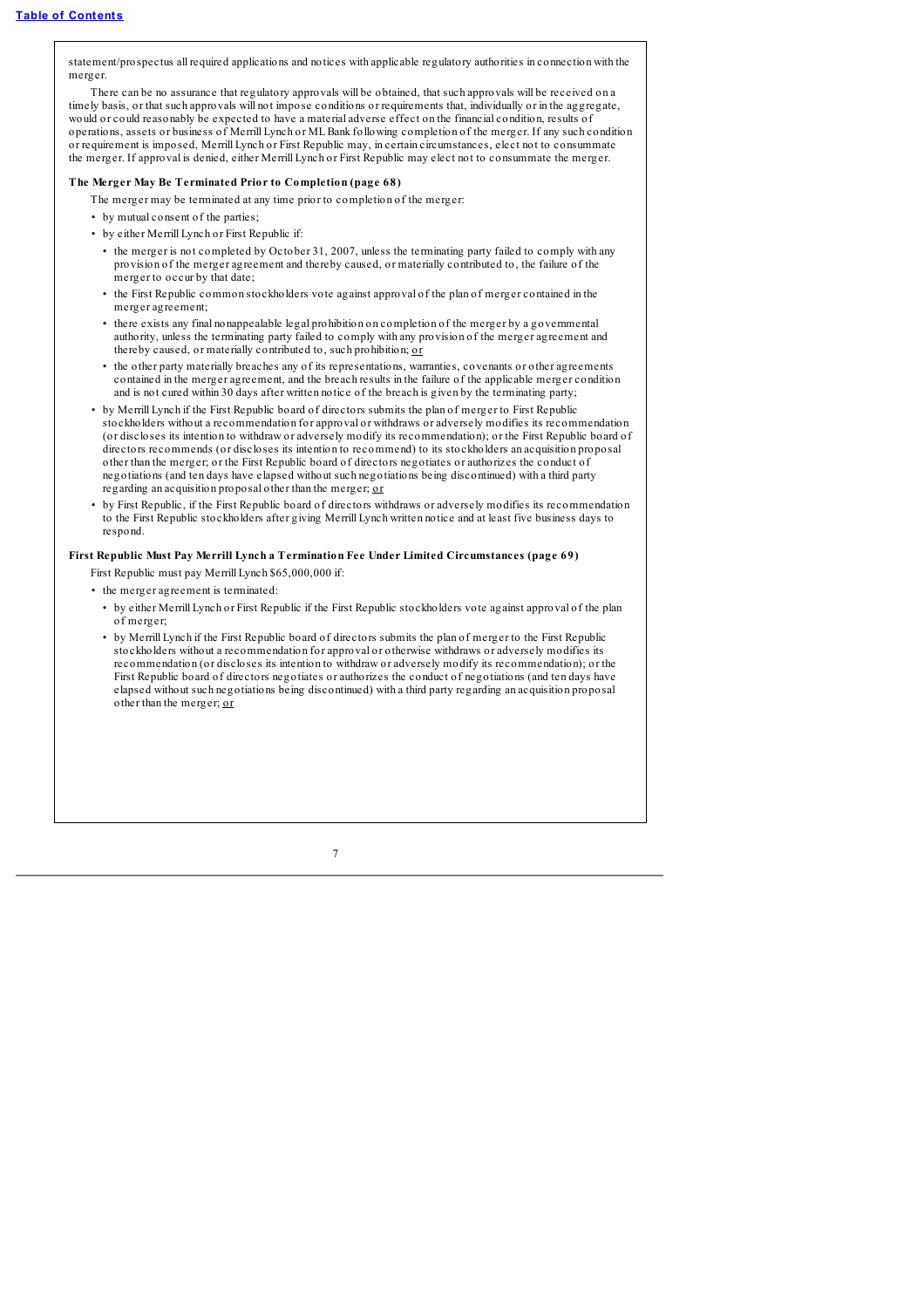- by First Republic if the First Republic board of directors withdraws or adversely modifies its recommendation to the First Republic stockholders after giving Merrill Lynch written notice and at least five business days to respond; AND
- at any time prior to the vote of the First Republic common stockholders, a bona fide acquisition proposal with respect to First Republic has been made public and not withdrawn or abandoned; AND
- within 15 months from the date of such termination, an acquisition proposal with respect to First Republic is consummated or a definitive agreement is entered into by First Republic with respect to an acquisition proposal with respect to First Republic, but only if such acquisition proposal is consummated.

First Republic must also pay Merrill Lynch \$65,000,000 if:

- the merger agreement is terminated:
	- by Merrill Lynch if First Republic materially breaches any of its representations, warranties, covenants or other agreements contained in the merger agreement, and the breach results in the failure of the applicable merger condition and is not cured within 30 days after written notice of the breach is given by Merrill Lynch; or
	- by either Merrill Lynch or First Republic if the merger is not completed by October 31, 2007, unless the terminating party failed to comply with any provision of the agreement and thereby caused, or materially contributed to, the failure of the merger to occur by that date; AND
- at any time prior to such termination, a bona fide acquisition proposal with respect to First Republic has been made public and not withdrawn or abandoned, and following the announcement of such acquisition proposal, First Republic has breached any of its representations, warranties, covenants or agreements set forth in the merger agreement and (i) such breach was a willful and material breach of certain designated provisions of the merger agreement or (ii) such breach was not a willful and material breach of certain designated provisions and an acquisition proposal with respect to First Republic is consummated or a definitive agreement with respect to such an acquisition proposal is entered into within 15 months from the date of such termination, but only if such acquisition proposal is consummated.

## **Possible Alternative Merger Structure (page 70)**

The merger agreement provides that, before completion of the merger and subject to certain restrictions, the parties may mutually agree to revise the structure of the merger and related transactions. For a further discussion of these restrictions, please see the section entitled "The Merger Agreement — Possible Alternative Merger Structure."

## **Comparative Market Prices and Dividends (page 88)**

Merrill Lynch common stock is listed on the New York Stock Exchange under the symbol "MER." First Republic common stock is listed on the New York Stock Exchange under the symbol "FRC." The following table sets forth the closing sale prices per share of Merrill Lynch common stock and First Republic common stock in each case as reported on the New York Stock Exchange on January 26, 2007, the last trading day before Merrill Lynch and First Republic announced the merger, and on June 20, 2007, the last practicable trading day before the distribution of this document.

|                  | Merrill Lynch Common<br><b>Stock Closing Price</b> |       | <b>First Republic Stock</b><br><b>Closing Price</b> |       |  |
|------------------|----------------------------------------------------|-------|-----------------------------------------------------|-------|--|
| January 26, 2007 |                                                    | 94.53 |                                                     | 38.30 |  |
| June 20, 2007    |                                                    | 87.68 |                                                     | 53.78 |  |

# **First Republic Special Meeting (page 26)**

The First Republic Special Meeting will be held at 10:00 a.m. local time on July 26, 2007, at the New York Yacht Club, 37 West 44th Street, New York, New York 10036. At the Special Meeting, First Republic common stockholders will be asked to consider and vote on the following proposals:

• to approve the plan of merger contained in the merger agreement; and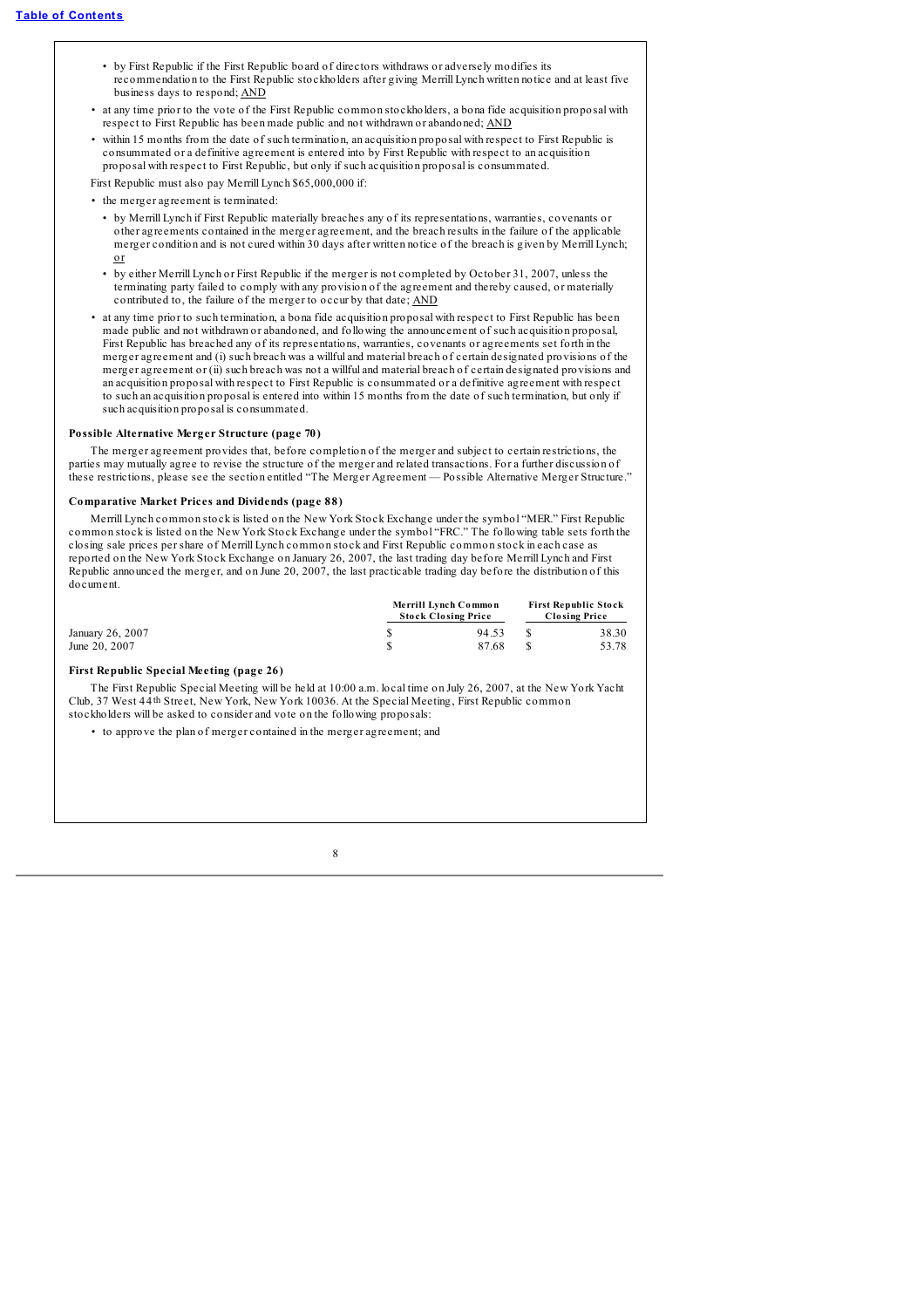• to transact such other business as may properly come before the meeting or any adjournment or postponement of the meeting, if necessary, including to solicit additional proxies.

*Record Date.* First Republic stockholders may cast one vote at the Special Meeting for each share of First Republic common stock that was owned at the close of business on June 18, 2007. At that date, there were 31,508,649 shares of First Republic common stock entitled to be voted at the Special Meeting.

As of the First Republic record date, directors and executive officers of First Republic and their affiliates had the right to vote 2,562,032 shares of First Republic common stock, or approximately 8.1% of the outstanding First Republic common stock entitled to be voted at the Special Meeting. As of the record date, Merrill Lynch's executive officers and directors and their affiliates, as a group, beneficially owned less than 1% of the common stock of First Republic.

*Required Vote.* Approval of the plan of merger requires the affirmative vote of a majority of the voting power of First Republic stockholders entitled to vote at the First Republic Special Meeting. Only holders of First Republic common stock are entitled to vote at the Special Meeting. Holders of First Republic preferred stock and First Republic Depositary Shares are not, as such, entitled to vote at the Special Meeting. Abstentions, failures to vote and broker non-votes will have the same effect as a vote against approval of the plan of merger. Abstentions, failures to vote and broker non-votes will have no effect on the vote to approve the proposal relating to adjournment or postponement to be considered at the Special Meeting.

### **Holders of First Republic Common Stock Do Not Have Appraisal or Dissenters' Rights in the Merger (page 60)**

First Republic is organized under the laws of the State of Nevada. Under Nevada law, no holder of shares of First Republic common stock is entitled to appraisal or dissenters' rights or similar rights to a court valuation of the fair value of their shares in connection with the merger because such shares are listed on the New York Stock Exchange and such holder will be entitled to cash or shares of Merrill Lynch common stock that will be listed on the New York Stock Exchange.

# **Holders of First Republic Preferred Stock Have Dissenters' Rights in the Merger (page 60)**

Under Nevada law, record holders and beneficial owners of shares of First Republic preferred stock (including holders of First Republic Depositary Shares to the extent of the interest in such preferred stock represented thereby) have dissenters' rights in the merger. If the merger is completed and a holder of record or beneficial owner of shares of First Republic preferred stock (including a holder of First Republic Depositary Shares to the extent of the interest in such preferred stock represented thereby) files a written objection to the merger with First Republic before the Special Meeting and then complies with the other requirements of the relevant provisions of Nevada law described in this proxy statement/prospectus, that holder may elect to receive, in cash, the judicially determined fair value of each of their shares of First Republic preferred stock, with interest, in lieu of the exchange of such shares into a share of Merrill Lynch preferred stock having substantially identical terms. A copy of the full text of the relevant provisions of Nevada law is attached as **Annex C**, and any description in this proxy statement/prospectus of those provisions is qualified in its entirety by reference to **Annex C.**

## **Merrill Lynch Stockholder Approval (page 60)**

Merrill Lynch stockholders are not required to approve the plan of merger or the use of shares of Merrill Lynch common stock as part of the merger consideration.

## **Risk Factors (page 21)**

In evaluating the merger and the merger agreement and before deciding how to vote your shares of First Republic common stock at the Special Meeting, you should read this proxy statement/prospectus carefully and especially consider the factors, risks and uncertainties discussed in the section entitled "Risk Factors" beginning on page 21.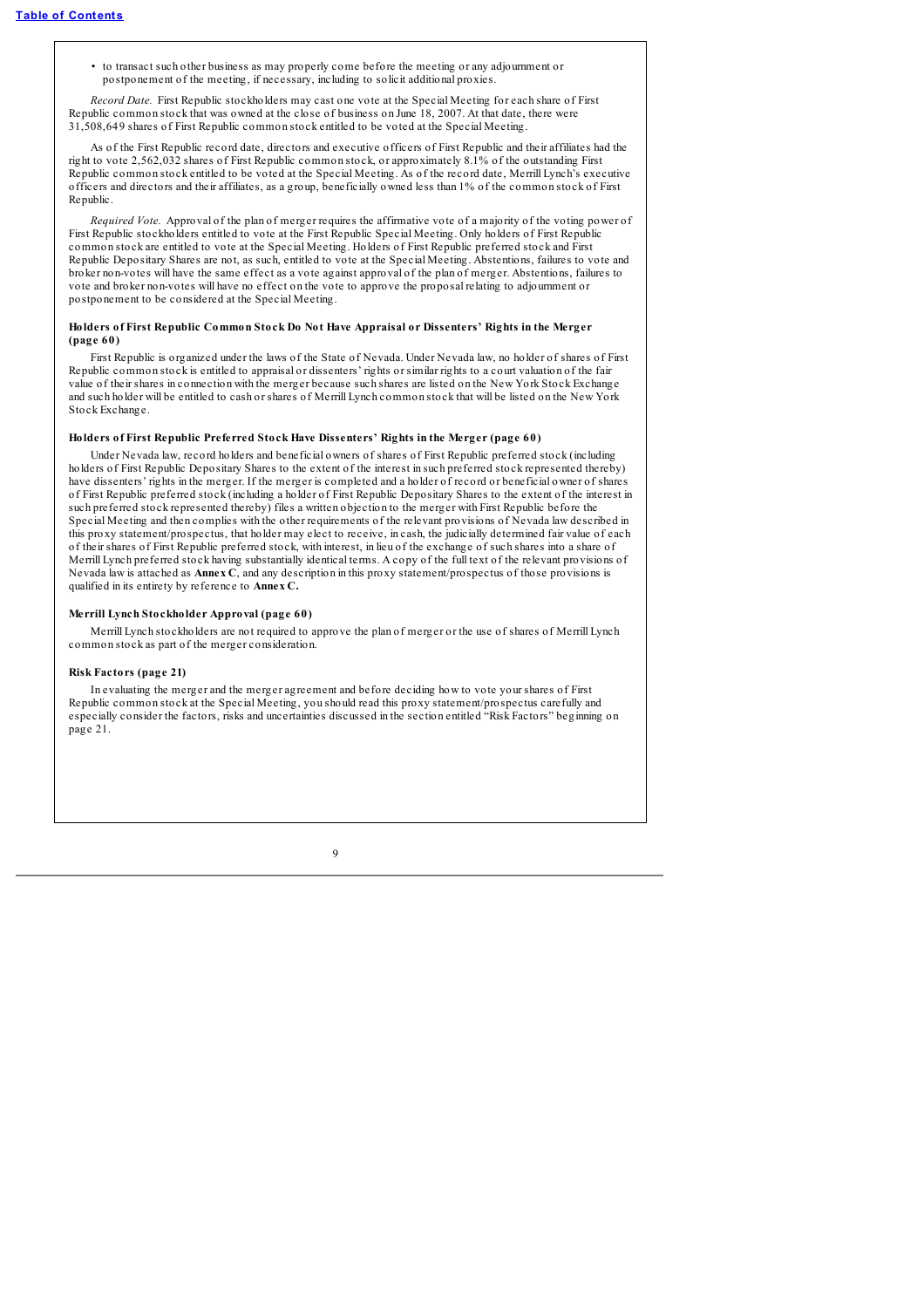# **SELECTED HISTORICAL FINANCIAL AND OTHER DATA OF MERRILL LYNCH**

<span id="page-15-0"></span>Set forth below are selected historical financial and other data of Merrill Lynch as of and for the years ended on the last Friday of 2002 through 2006, which are derived from Merrill Lynch's consolidated financial statements and related notes included in Merrill Lynch's Annual Reports on Form 10-K for those years, and selected historical financial and other data as of and for the three months ended the last Friday in March of 2007 and 2006, which are derived from Merrill Lynch's unaudited consolidated financialstatements for those three months. Merrill Lynch's Annual Report on Form 10-K for the fiscal year ended December 29, 2006 is incorporated by reference into this proxy statement/prospectus. For more information, please see the section entitled "Where You Can Find More Information" beginning on page 92.

|                                                                        |                                                                                                                                                                                           |                                                         | Last Friday in December                                                                                                                                                                                    |                                                                     |                                                                                                         |                                                                                                     |                                                                                           |                                                                                                     |                                                                                                              |                                                                     |                                                                                                                                                       |                                                                              |
|------------------------------------------------------------------------|-------------------------------------------------------------------------------------------------------------------------------------------------------------------------------------------|---------------------------------------------------------|------------------------------------------------------------------------------------------------------------------------------------------------------------------------------------------------------------|---------------------------------------------------------------------|---------------------------------------------------------------------------------------------------------|-----------------------------------------------------------------------------------------------------|-------------------------------------------------------------------------------------------|-----------------------------------------------------------------------------------------------------|--------------------------------------------------------------------------------------------------------------|---------------------------------------------------------------------|-------------------------------------------------------------------------------------------------------------------------------------------------------|------------------------------------------------------------------------------|
| 2007                                                                   |                                                                                                                                                                                           |                                                         |                                                                                                                                                                                                            | 2006                                                                |                                                                                                         | 2005                                                                                                |                                                                                           | 2004                                                                                                |                                                                                                              | 2003                                                                |                                                                                                                                                       | 2002                                                                         |
|                                                                        |                                                                                                                                                                                           |                                                         |                                                                                                                                                                                                            |                                                                     |                                                                                                         |                                                                                                     |                                                                                           |                                                                                                     |                                                                                                              |                                                                     |                                                                                                                                                       |                                                                              |
|                                                                        |                                                                                                                                                                                           |                                                         |                                                                                                                                                                                                            |                                                                     |                                                                                                         |                                                                                                     |                                                                                           |                                                                                                     |                                                                                                              |                                                                     |                                                                                                                                                       |                                                                              |
| \$                                                                     |                                                                                                                                                                                           |                                                         |                                                                                                                                                                                                            |                                                                     |                                                                                                         |                                                                                                     |                                                                                           | 32,619                                                                                              |                                                                                                              |                                                                     | S                                                                                                                                                     | 28,361                                                                       |
|                                                                        |                                                                                                                                                                                           |                                                         |                                                                                                                                                                                                            |                                                                     |                                                                                                         | 21,774                                                                                              |                                                                                           | 10,560                                                                                              |                                                                                                              | 8,024                                                               |                                                                                                                                                       | 9,990                                                                        |
|                                                                        |                                                                                                                                                                                           |                                                         |                                                                                                                                                                                                            |                                                                     |                                                                                                         |                                                                                                     |                                                                                           |                                                                                                     |                                                                                                              |                                                                     |                                                                                                                                                       | 18,371                                                                       |
| 6,759                                                                  |                                                                                                                                                                                           | 7,379                                                   |                                                                                                                                                                                                            | 24,233                                                              |                                                                                                         | 18,791                                                                                              |                                                                                           | 16,223                                                                                              |                                                                                                              | 14,680                                                              |                                                                                                                                                       | 16,059                                                                       |
|                                                                        |                                                                                                                                                                                           |                                                         |                                                                                                                                                                                                            | 10,426                                                              |                                                                                                         |                                                                                                     |                                                                                           |                                                                                                     |                                                                                                              | 5,220                                                               |                                                                                                                                                       | 2,312                                                                        |
|                                                                        |                                                                                                                                                                                           | 118                                                     |                                                                                                                                                                                                            | 2,927                                                               |                                                                                                         | 2,115                                                                                               |                                                                                           | 1,400                                                                                               |                                                                                                              | 1,384                                                               |                                                                                                                                                       | 604                                                                          |
|                                                                        |                                                                                                                                                                                           |                                                         |                                                                                                                                                                                                            |                                                                     |                                                                                                         |                                                                                                     |                                                                                           |                                                                                                     |                                                                                                              |                                                                     |                                                                                                                                                       | 1,708                                                                        |
|                                                                        |                                                                                                                                                                                           |                                                         |                                                                                                                                                                                                            |                                                                     |                                                                                                         |                                                                                                     |                                                                                           |                                                                                                     |                                                                                                              |                                                                     |                                                                                                                                                       |                                                                              |
|                                                                        |                                                                                                                                                                                           |                                                         |                                                                                                                                                                                                            |                                                                     |                                                                                                         |                                                                                                     |                                                                                           |                                                                                                     | $\mathbb{S}$                                                                                                 |                                                                     |                                                                                                                                                       | 1,670                                                                        |
|                                                                        |                                                                                                                                                                                           |                                                         |                                                                                                                                                                                                            |                                                                     |                                                                                                         |                                                                                                     |                                                                                           |                                                                                                     |                                                                                                              |                                                                     |                                                                                                                                                       |                                                                              |
|                                                                        |                                                                                                                                                                                           |                                                         |                                                                                                                                                                                                            |                                                                     |                                                                                                         |                                                                                                     |                                                                                           | 628,098                                                                                             |                                                                                                              |                                                                     |                                                                                                                                                       | \$440,252                                                                    |
|                                                                        |                                                                                                                                                                                           |                                                         |                                                                                                                                                                                                            |                                                                     |                                                                                                         |                                                                                                     |                                                                                           |                                                                                                     |                                                                                                              |                                                                     |                                                                                                                                                       | 98,371                                                                       |
|                                                                        |                                                                                                                                                                                           | 81,119                                                  |                                                                                                                                                                                                            | 84,124                                                              |                                                                                                         | 80,016                                                                                              |                                                                                           | 79,746                                                                                              |                                                                                                              | 79,457                                                              |                                                                                                                                                       | 81,842                                                                       |
|                                                                        |                                                                                                                                                                                           |                                                         |                                                                                                                                                                                                            |                                                                     |                                                                                                         |                                                                                                     |                                                                                           |                                                                                                     |                                                                                                              | 85,178                                                              |                                                                                                                                                       | 79,788                                                                       |
|                                                                        |                                                                                                                                                                                           |                                                         |                                                                                                                                                                                                            |                                                                     |                                                                                                         |                                                                                                     |                                                                                           |                                                                                                     |                                                                                                              |                                                                     |                                                                                                                                                       |                                                                              |
|                                                                        |                                                                                                                                                                                           |                                                         |                                                                                                                                                                                                            |                                                                     |                                                                                                         |                                                                                                     |                                                                                           |                                                                                                     |                                                                                                              |                                                                     |                                                                                                                                                       |                                                                              |
|                                                                        |                                                                                                                                                                                           |                                                         |                                                                                                                                                                                                            |                                                                     |                                                                                                         |                                                                                                     |                                                                                           |                                                                                                     |                                                                                                              |                                                                     |                                                                                                                                                       | 3,188                                                                        |
| 41,707                                                                 |                                                                                                                                                                                           | 37,825                                                  |                                                                                                                                                                                                            |                                                                     |                                                                                                         |                                                                                                     |                                                                                           |                                                                                                     |                                                                                                              |                                                                     |                                                                                                                                                       | 24,081                                                                       |
|                                                                        |                                                                                                                                                                                           |                                                         |                                                                                                                                                                                                            |                                                                     |                                                                                                         |                                                                                                     |                                                                                           |                                                                                                     |                                                                                                              |                                                                     |                                                                                                                                                       |                                                                              |
|                                                                        |                                                                                                                                                                                           |                                                         |                                                                                                                                                                                                            |                                                                     |                                                                                                         |                                                                                                     |                                                                                           |                                                                                                     |                                                                                                              |                                                                     |                                                                                                                                                       |                                                                              |
|                                                                        |                                                                                                                                                                                           |                                                         |                                                                                                                                                                                                            |                                                                     |                                                                                                         |                                                                                                     |                                                                                           |                                                                                                     |                                                                                                              |                                                                     |                                                                                                                                                       |                                                                              |
|                                                                        |                                                                                                                                                                                           |                                                         |                                                                                                                                                                                                            |                                                                     |                                                                                                         |                                                                                                     |                                                                                           |                                                                                                     |                                                                                                              |                                                                     |                                                                                                                                                       | 1.94                                                                         |
|                                                                        |                                                                                                                                                                                           |                                                         |                                                                                                                                                                                                            |                                                                     |                                                                                                         |                                                                                                     |                                                                                           |                                                                                                     |                                                                                                              |                                                                     |                                                                                                                                                       | 1.77                                                                         |
|                                                                        |                                                                                                                                                                                           |                                                         |                                                                                                                                                                                                            |                                                                     |                                                                                                         |                                                                                                     |                                                                                           |                                                                                                     |                                                                                                              |                                                                     |                                                                                                                                                       |                                                                              |
|                                                                        |                                                                                                                                                                                           |                                                         |                                                                                                                                                                                                            |                                                                     |                                                                                                         |                                                                                                     |                                                                                           |                                                                                                     |                                                                                                              |                                                                     |                                                                                                                                                       |                                                                              |
|                                                                        |                                                                                                                                                                                           |                                                         |                                                                                                                                                                                                            |                                                                     |                                                                                                         |                                                                                                     |                                                                                           |                                                                                                     |                                                                                                              |                                                                     |                                                                                                                                                       | 862,318                                                                      |
|                                                                        |                                                                                                                                                                                           |                                                         |                                                                                                                                                                                                            |                                                                     |                                                                                                         |                                                                                                     |                                                                                           |                                                                                                     |                                                                                                              |                                                                     |                                                                                                                                                       | 947,282                                                                      |
|                                                                        |                                                                                                                                                                                           |                                                         |                                                                                                                                                                                                            |                                                                     |                                                                                                         |                                                                                                     |                                                                                           |                                                                                                     |                                                                                                              |                                                                     |                                                                                                                                                       |                                                                              |
|                                                                        |                                                                                                                                                                                           |                                                         |                                                                                                                                                                                                            |                                                                     |                                                                                                         |                                                                                                     |                                                                                           |                                                                                                     |                                                                                                              |                                                                     |                                                                                                                                                       | 873,780                                                                      |
|                                                                        |                                                                                                                                                                                           |                                                         |                                                                                                                                                                                                            |                                                                     |                                                                                                         |                                                                                                     |                                                                                           |                                                                                                     |                                                                                                              |                                                                     |                                                                                                                                                       | 27.07                                                                        |
|                                                                        |                                                                                                                                                                                           |                                                         |                                                                                                                                                                                                            |                                                                     |                                                                                                         |                                                                                                     |                                                                                           |                                                                                                     |                                                                                                              |                                                                     |                                                                                                                                                       | 0.64                                                                         |
|                                                                        |                                                                                                                                                                                           |                                                         |                                                                                                                                                                                                            |                                                                     |                                                                                                         |                                                                                                     |                                                                                           |                                                                                                     |                                                                                                              |                                                                     |                                                                                                                                                       |                                                                              |
|                                                                        |                                                                                                                                                                                           |                                                         |                                                                                                                                                                                                            |                                                                     |                                                                                                         |                                                                                                     |                                                                                           |                                                                                                     |                                                                                                              |                                                                     |                                                                                                                                                       |                                                                              |
|                                                                        |                                                                                                                                                                                           |                                                         |                                                                                                                                                                                                            |                                                                     |                                                                                                         |                                                                                                     |                                                                                           |                                                                                                     |                                                                                                              |                                                                     |                                                                                                                                                       |                                                                              |
|                                                                        |                                                                                                                                                                                           |                                                         |                                                                                                                                                                                                            |                                                                     |                                                                                                         |                                                                                                     |                                                                                           |                                                                                                     |                                                                                                              |                                                                     |                                                                                                                                                       |                                                                              |
| $\mathbf{s}$<br>$\mathbb{S}$<br>$\mathbf S$<br>\$<br>S<br>$\mathbf{s}$ | (Dollars in millions, except per share amounts)<br>11,621<br>9,854<br>3,095<br>937<br>\$981,814<br>20.171<br>84,896<br>205,422<br>3,452<br>2.50<br>841,299<br>930,227<br>876,880<br>42.25 | $2,158$ \$<br>$2,106$ \$<br>S<br>2.26 S<br>-S<br>0.35 S | At and For the<br><b>Three Months</b><br><b>Ended Last</b><br>Friday in March<br>2006(1)<br>21,475 \$<br>7,599<br>7,972<br>593<br>\$732,240<br>14,354<br>134,712<br>3,092<br>883,737<br>981,085<br>933,443 | 15,571 \$<br>475 \$<br>432 \$<br>0.49S<br>0.44S<br>37.19 S<br>0.25S | 35,932<br>34,659<br>\$841,299<br>284,226<br>181,400<br>3,813<br>39,038<br>868,095<br>962,962<br>867,972 | $70,591$ \$<br>7,499 \$<br>7,311 \$<br>8.42<br>S<br>7.59S<br>41.35 \$<br>$\mathbf{\hat{s}}$<br>1.00 | 26,022<br>7,231<br>221,389<br>132,409<br>3,092<br>35,600<br>890.744<br>977,736<br>919,201 | 47,796 \$<br>5,116 \$<br>$5,046$ \$<br>$$681,015$ \$<br>5.66 \$<br>5.16 \$<br>35.82 \$<br>$0.76$ \$ | 22,059<br>5,836<br>180.058<br>119,513<br>3,092<br>31,370<br>4.81<br>912,935<br>1,003,779<br>931,826<br>32.99 | 4,436 \$<br>4,395<br>S<br>4.38 S<br>S<br>$\mathbf{\hat{s}}$<br>0.64 | At and For the Twelve Months Ended<br>\$27,924<br>19,900<br>\$480,233<br>111.727<br>3,203<br>28,884<br>4.22<br>900.711<br>980,947<br>949,907<br>29.96 | 3,836 \$<br>$3,797$ \$<br>- S<br>3.87 \$<br>£.<br>$\mathbf{\hat{s}}$<br>0.64 |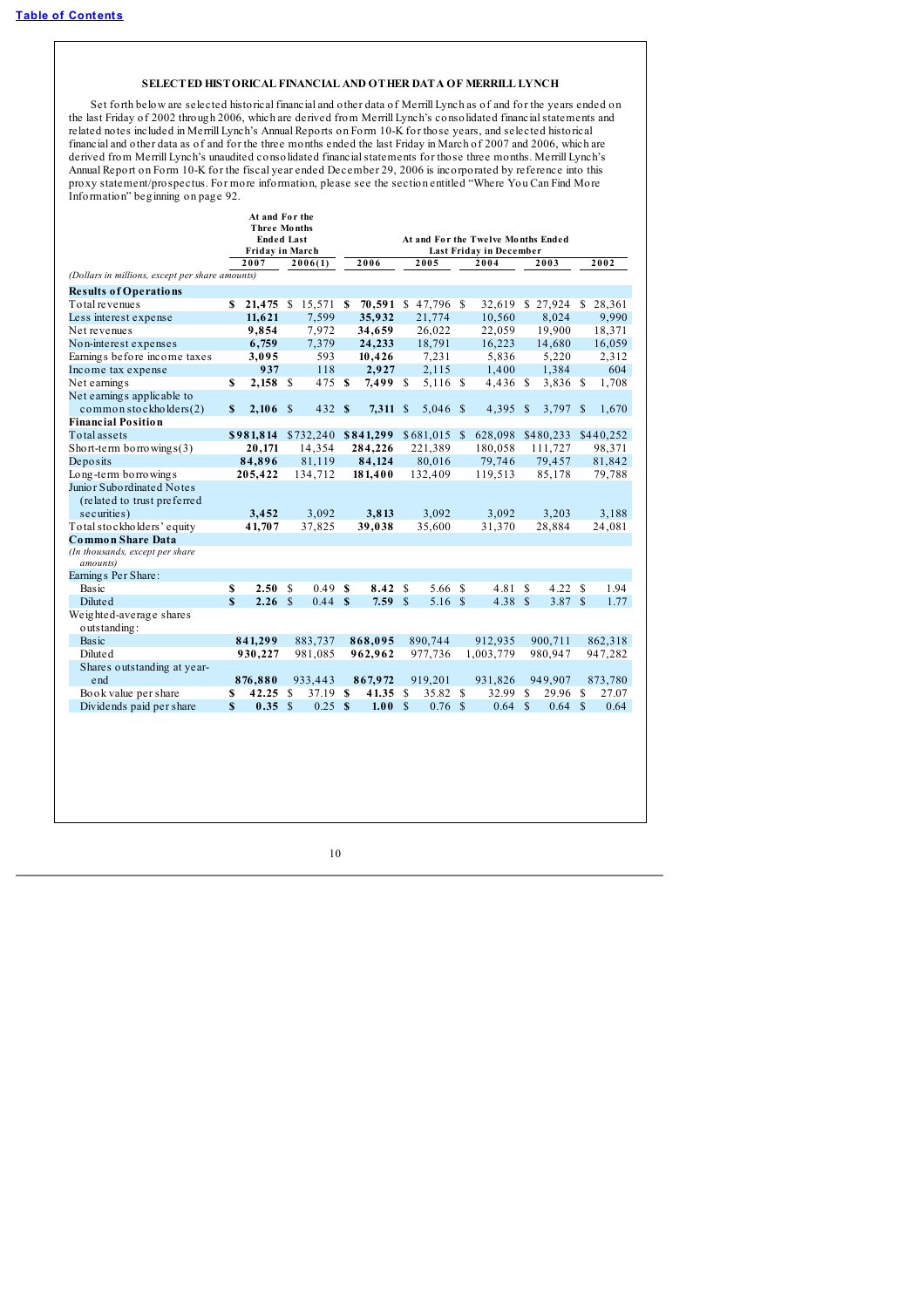| (Dollars in millions, except per share amounts)        | At and For the<br>Three Months<br>2007 | <b>Ended Last</b><br>Friday in March<br>2006(1) | 2006       | 2005     | At and For the Twelve Months Ended<br>Last Friday in December<br>2004 | 2003     | 2002        |
|--------------------------------------------------------|----------------------------------------|-------------------------------------------------|------------|----------|-----------------------------------------------------------------------|----------|-------------|
| <b>Financial Ratios</b>                                |                                        |                                                 |            |          |                                                                       |          |             |
| Pre-tax pro fit margin                                 | 31.4%                                  | $7.4\%$                                         | 30.1%      | 27.8%    | 26.5%                                                                 | 26.2%    | 12.6%       |
| Common dividend payout ratio                           | 14.0%                                  | 51.0%                                           | 11.9%      | 13.4%    | 13.3%                                                                 | $15.2\%$ | 33.0%       |
| Return on average assets $(5)$                         | $1.0\%$                                | $0.9\%$                                         | $0.9\%$    | $0.7\%$  | $0.8\%$                                                               | $0.8\%$  | $0.4\%$     |
| Return on average common<br>stockholders' equity $(5)$ | $23.2\%$                               | $5.1\%$                                         | 21.3%      | $16.0\%$ | 14.9%                                                                 | 14.8%    | 7.5%        |
| <b>Other Statistics</b>                                |                                        |                                                 |            |          |                                                                       |          |             |
| Full-time employees:                                   |                                        |                                                 |            |          |                                                                       |          |             |
| U.S.                                                   | 47,200                                 | 43,400                                          | 43,700     | 43,200   | 40,200                                                                | 38,200   | 40,000      |
| Non-U.S.                                               | 13,100                                 | 12,100                                          | 12,500     | 11,400   | 10,400                                                                | 9.900    | 10,900      |
| Total(4)                                               | 60,300                                 | 55,500                                          | 56,200     | 54,600   | 50,600                                                                | 48,100   | 50,900      |
| Private client financial advisors                      | 15,930                                 | 15,350                                          | 15,880     | 15,160   | 14,140                                                                | 13,530   | 14,010      |
| Private client assets (dollars in billions)            | 1,648<br>S.                            | 1,502<br>S                                      | 1,619<br>S | \$1,458  | 1,359<br>S                                                            | \$1,267  | 1,098<br>S. |

(1) First quarter 2006 earnings before income taxes include the impact of \$1.8 billion of one-time compensation expenses incurred in connection with the adoption of SFAS 123(R).

(2) Net earnings less preferred stock dividends.

(3) Consists of payables under repurchase agreements and securities loaned transactions and short-term borrowings.

(4) Excludes 100, 200, 100, 200, and 1,500 full-time employees on salary continuation severance at year-end 2006, 2005, 2004, 2003 and 2002, respectively, and 200 and 300 full time employees on salary continuation severance at March 30, 2007 and March 31, 2006, respectively.

(5) For the three months ended, return on average assets and return on average common stockholders' equity were calculated based on annualized figures.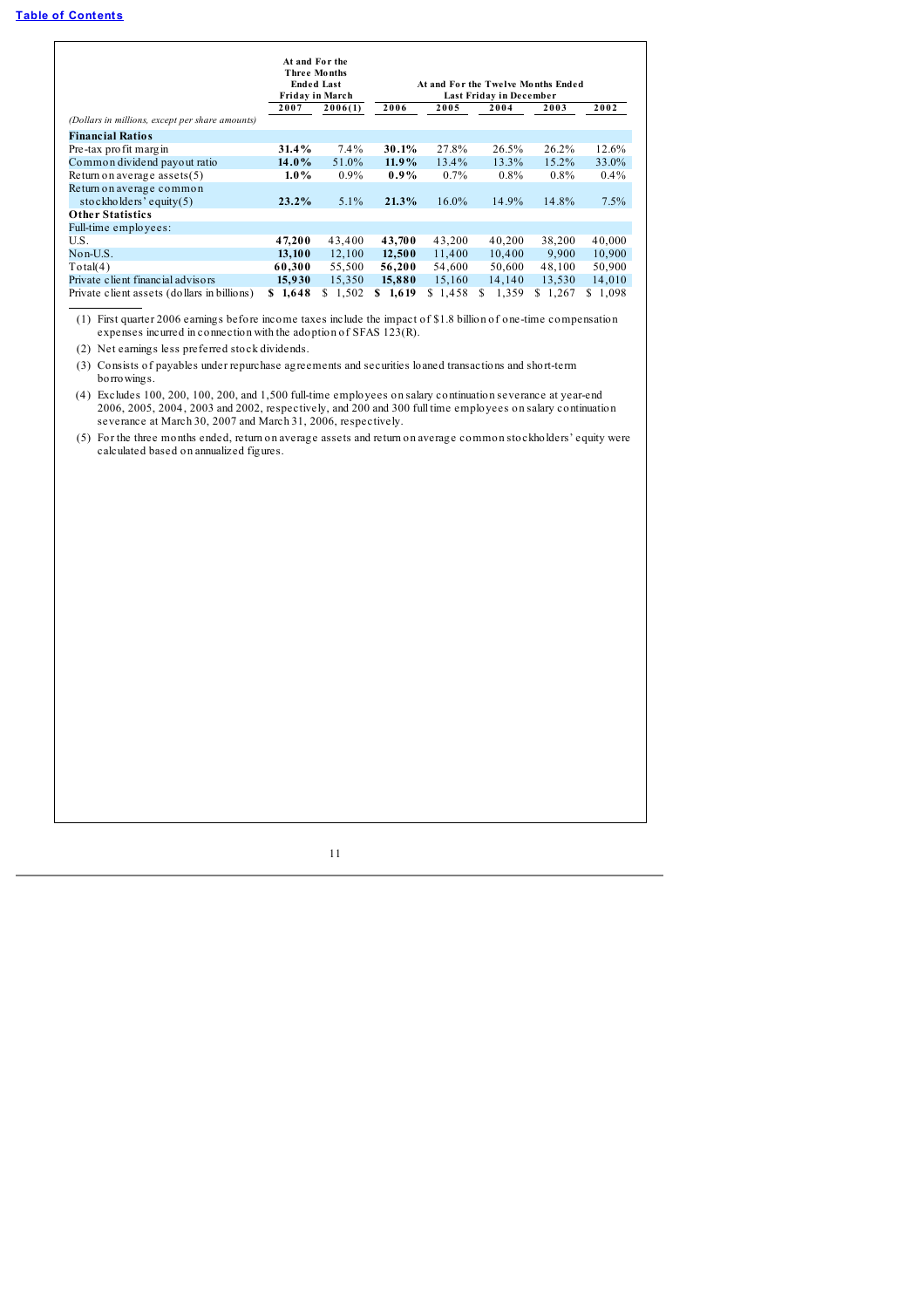# **SELECTED HISTORICAL FINANCIAL AND OTHER DATA OF FIRST REPUBLIC**

<span id="page-17-0"></span>Set forth below are selected historical financial and other data of First Republic as of and for the years ended December 31, 2002 through 2006, which are derived from First Republic's consolidated financialstatements and related notes included in First Republic's Annual Reports on Form 10-K for those years, and selected historical financial and other data as of and for the three months ended March 31, 2007 and 2006, which are derived from First Republic's unaudited consolidated financialstatements for those three months. First Republic's Annual Report on Form 10-K for the fiscal year ended December 31, 2006 is incorporated by reference into this proxy statement/prospectus. For more information, please see the section entitled "Where You Can Find More Information" beginning on page 92.

|                                                         |              | At and For the Three Months |              |         |                                                 |           |    |           |              |           |     |           |    |           |
|---------------------------------------------------------|--------------|-----------------------------|--------------|---------|-------------------------------------------------|-----------|----|-----------|--------------|-----------|-----|-----------|----|-----------|
|                                                         |              | Ended March 31,             |              |         | At and For the Twelve Months Ended December 31, |           |    |           |              |           |     |           |    |           |
|                                                         |              | 2007                        |              | 2006    |                                                 | 2006      |    | 2005      |              | 2004      |     | 2003      |    | 2002      |
| (Dollars in thousands, except per share and ratio data) |              |                             |              |         |                                                 |           |    |           |              |           |     |           |    |           |
| Selected Financial Data                                 |              |                             |              |         |                                                 |           |    |           |              |           |     |           |    |           |
| Interest income                                         | $\mathbf{s}$ | 172,873                     | S            | 129,545 |                                                 | \$598,324 |    | \$423,423 |              | \$289,812 |     | \$249,983 |    | \$244,840 |
| Interest expense                                        |              | 90,951                      |              | 58,742  |                                                 | 307,556   |    | 169,773   |              | 87,758    |     | 85,210    |    | 102,471   |
| Net interest income                                     |              | 81,922                      |              | 70,803  |                                                 | 290,768   |    | 253,650   |              | 202,054   |     | 164,773   |    | 142,369   |
| Provision for loan and                                  |              |                             |              |         |                                                 |           |    |           |              |           |     |           |    |           |
| lease losses                                            |              |                             |              |         |                                                 |           |    | 4,000     |              | 5,000     |     | 7,000     |    | 6,500     |
| Net interest income after                               |              |                             |              |         |                                                 |           |    |           |              |           |     |           |    |           |
| provision for loan and                                  |              |                             |              |         |                                                 |           |    |           |              |           |     |           |    |           |
| lease losses                                            |              | 81,922                      |              | 70,803  |                                                 | 290,768   |    | 249,650   |              | 197,054   |     | 157,773   |    | 135,869   |
| Noninterest income                                      |              | 23,623                      |              | 19,340  |                                                 | 87,369    |    | 72,913    |              | 61,944    |     | 64,176    |    | 45,300    |
| Noninterest expense                                     |              | 93,809                      |              | 61,915  |                                                 | 271,446   |    | 216,616   |              | 172,914   |     | 148,999   |    | 131,448   |
| Net income                                              |              | 2,976                       |              | 17,220  |                                                 | 69,172    |    | 60,827    |              | 46,499    |     | 37,050    |    | 26,401    |
| Net income available to                                 |              |                             |              |         |                                                 |           |    |           |              |           |     |           |    |           |
| common stockholders                                     | S            | 1,106                       | <sup>S</sup> | 15,350  | s.                                              | 61,692    |    | \$54,015  | $\mathbb{S}$ | 42,543    |     | \$37,050  |    | \$26,401  |
| <b>Share and Per Share</b>                              |              |                             |              |         |                                                 |           |    |           |              |           |     |           |    |           |
| Data                                                    |              |                             |              |         |                                                 |           |    |           |              |           |     |           |    |           |
| Common shares                                           |              |                             |              |         |                                                 |           |    |           |              |           |     |           |    |           |
| outstanding                                             |              | 31,111                      |              | 26,613  |                                                 | 30,962    |    | 26,359    |              | 24,675    |     | 23,346    |    | 21,812    |
| We ighted average                                       |              |                             |              |         |                                                 |           |    |           |              |           |     |           |    |           |
| diluted shares                                          |              | 31,270                      |              | 26,967  |                                                 | 28,009    |    | 26,029    |              | 24,841    |     | 23,221    |    | 23,519    |
| Book value per common                                   |              |                             |              |         |                                                 |           |    |           |              |           |     |           |    |           |
| shares                                                  | S            | 21.42                       | S            | 18.06   | S                                               | 21.74     | \$ | 17.80     | \$.          | 15.73     | S   | 14.21     | \$ | 12.98     |
| Dividends paid per                                      |              |                             |              |         |                                                 |           |    |           |              |           |     |           |    |           |
| common share                                            | S            | 0.15                        | S            | 0.125   | S                                               | 0.575     | \$ | 0.475     | S            | 0.367     | \$. | 0.25      | S  |           |
| <b>Selected Operating</b>                               |              |                             |              |         |                                                 |           |    |           |              |           |     |           |    |           |
| Ratios                                                  |              |                             |              |         |                                                 |           |    |           |              |           |     |           |    |           |
| Return on average assets                                |              | 0.10%                       |              | 0.74%   |                                                 | 0.67%     |    | 0.73%     |              | 0.69%     |     | 0.68%     |    | 0.58%     |
| Return on average                                       |              |                             |              |         |                                                 |           |    |           |              |           |     |           |    |           |
| common stockholders                                     |              |                             |              |         |                                                 |           |    |           |              |           |     |           |    |           |
| equity                                                  |              | 0.65%                       |              | 13.03%  |                                                 | 11.64%    |    | 12.63%    |              | 11.81%    |     | 12.07%    |    | 10.01%    |
| Net interest margin                                     |              | 3.13%                       |              | 3.31%   |                                                 | 3.15%     |    | 3.33%     |              | 3.24%     |     | 3.21%     |    | 3.25%     |
|                                                         |              |                             |              |         |                                                 |           |    |           |              |           |     |           |    |           |
|                                                         |              |                             |              |         |                                                 |           |    |           |              |           |     |           |    |           |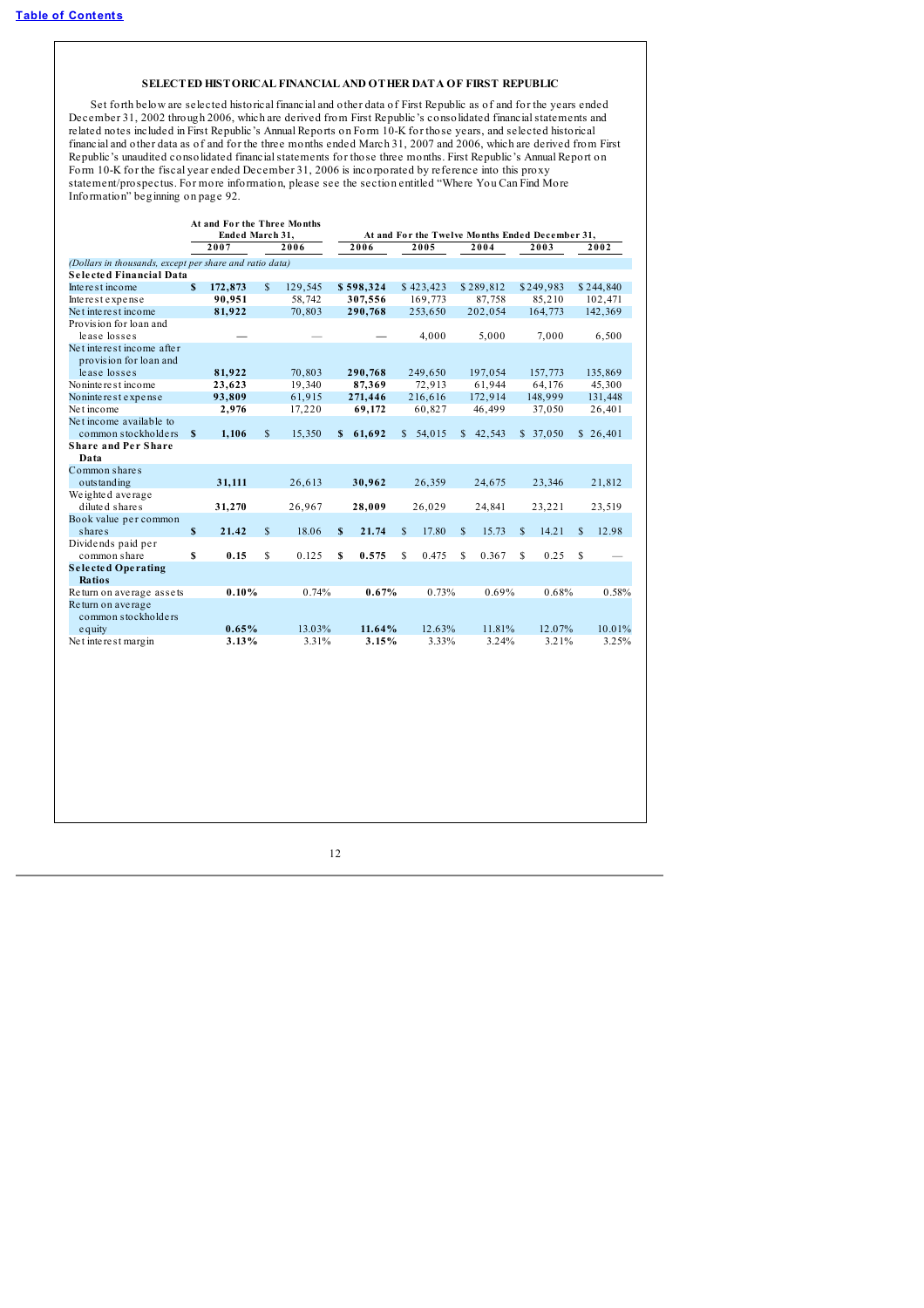|                                               | Ended March 31,        |                           |              |                         | At and For the Twelve Months Ended December 31, |                         |                         |
|-----------------------------------------------|------------------------|---------------------------|--------------|-------------------------|-------------------------------------------------|-------------------------|-------------------------|
|                                               | 2007                   | 2006                      | 2006         | 2005                    | 2004                                            | 2003                    | 2002                    |
| Selected Balance                              |                        |                           |              |                         |                                                 |                         |                         |
| <b>Sheet Data</b>                             |                        |                           |              |                         |                                                 |                         |                         |
| Total assets<br>Cash and                      | \$11,698,247           | \$9,582,657               | \$11,634,534 | \$9,319,910             | \$7,422,997                                     | \$6,002,943             | \$4,854,695             |
| inve s tme nt                                 |                        |                           |              |                         |                                                 |                         |                         |
| s e curitie s                                 | 2,516,782              | 2,002,919                 | 2,604,411    | 1,791,496               | 954,967                                         | 807,535                 | 822,135                 |
| Total loans                                   | 8,318,434              | 6,786,417                 | 8,209,198    | 6,656,334               | 5,461,878                                       | 4,481,170               | 3,707,149               |
| Customer deposits                             | 9,460,594              | 8,053,639                 | 8,920,721    | 7,019,048               | 5,604,582                                       | 4,582,896               | 3,626,149               |
| Federal Home<br>Loan Bank<br>advances and     |                        |                           |              |                         |                                                 |                         |                         |
| other                                         |                        |                           |              |                         |                                                 |                         |                         |
| borrowings<br>Subordinate d<br>debentures and | 1,136,751              | 639,500                   | 1,590,331    | 1,429,500               | 1,068,000                                       | 829,000                 | 740,500                 |
| note <sub>s</sub>                             | 63,770                 | 63,770                    | 63,770       | 63,770                  | 63,770                                          | 63,770                  | 70,237                  |
| Minority interest in                          |                        |                           |              |                         |                                                 |                         |                         |
| subsidiaries                                  | 148,590                | 148,590                   | 148,590      | 148,590                 | 148,590                                         | 148,740                 | 89,000                  |
| Total                                         |                        |                           |              |                         |                                                 |                         |                         |
| stockholders'                                 |                        |                           |              |                         |                                                 |                         |                         |
| equity                                        | $\mathbf S$<br>781,299 | $\mathbf S$<br>595,727 \$ | 788,185      | $\mathbb{S}$<br>584,120 | S<br>453,094                                    | $\mathbb{S}$<br>331,669 | $\mathbb{S}$<br>283,179 |
| Selected Asset<br><b>Quality Ratios</b>       |                        |                           |              |                         |                                                 |                         |                         |
| Nonperforming                                 |                        |                           |              |                         |                                                 |                         |                         |
| assets to total                               |                        |                           |              |                         |                                                 |                         |                         |
| assets                                        | 0.10%                  | 0.10%                     | 0.10%        | 0.08%                   | 0.25%                                           | 0.22%                   | 0.33%                   |
| Allowance for loan                            |                        |                           |              |                         |                                                 |                         |                         |
| and lease                                     |                        |                           |              |                         |                                                 |                         |                         |
| losses to total                               |                        |                           |              |                         |                                                 |                         |                         |
| loans                                         | 0.62%                  | 0.64%                     | 0.63%        | 0.60%                   | 0.65%                                           | 0.70%                   | 0.77%                   |
| Net recoveries                                |                        |                           |              |                         |                                                 |                         |                         |
| (charge-offs) to                              |                        |                           |              |                         |                                                 |                         |                         |
| average total<br>loans                        |                        |                           | 0.06%        | 0.02%                   |                                                 |                         |                         |
| <b>Capital Ratios</b>                         | $(0.01)\%$             | 0.22%                     |              |                         | $(0.01)\%$                                      | $(0.10)\%$              | $(0.01)\%$              |
| Leverage ratio                                | 6.52%                  | 7.09%                     | 6.55%        | 7.17%                   | 6.90%                                           | 6.11%                   | 5.98%                   |
| Tier 1 risk-based                             |                        |                           |              |                         |                                                 |                         |                         |
| capital ratio                                 | 9.72%                  | 10.90%                    | 9.63%        | 11.06%                  | 10.19%                                          | 9.18%                   | 9.59%                   |
| Total risk-based                              |                        |                           |              |                         |                                                 |                         |                         |
| capital ratio                                 | 11.25%                 | 12.70%                    | 11.16%       | 12.83%                  | 12.71%                                          | 13.21%                  | 13.45%                  |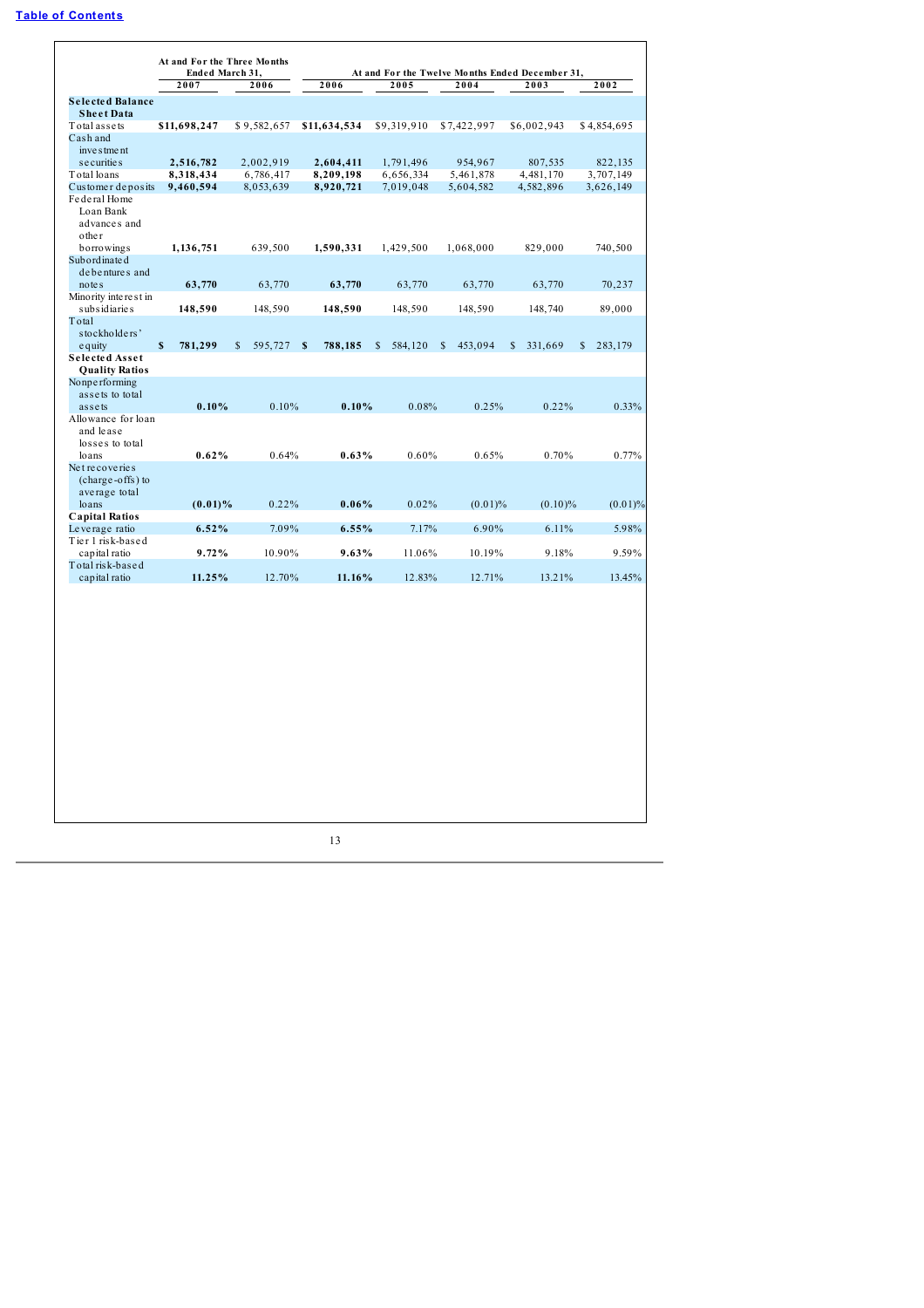# **COMPARATIVE PER SHARE DATA**

<span id="page-19-0"></span>The following table sets forth certain historical, unaudited pro forma and unaudited pro forma-equivalent per share financial information for Merrill Lynch common stock and First Republic common stock. The pro forma and pro forma-equivalent per share information gives effect to the merger (i) with respect to the book value data presented, as if it had become effective on, in the case of Merrill Lynch, December 29, 2006 and March 30, 2007, and in the case of First Republic, December 31, 2006 and March 31, 2007 and (ii) with respect to the net income and dividends declared data presented, as if the merger had become effective on January 1, 2006 and March 31, 2007. The pro forma data in the tables assume that the merger is accounted for as a purchase transaction. For more information, please see the section entitled "The Merger — Accounting Treatment" beginning on page 58. The information in the following table is based on, and should be read together with, the historical financial information that Merrill Lynch and First Republic have presented in their prior filings with the SEC and FDIC, respectively. For more information, please see the section entitled "Where You Can Find More Information" beginning on page 92.

The information listed as pro forma equivalent for First Republic was obtained by multiplying the pro forma amounts for Merrill Lynch by 0.5818, which is the fraction of a share of Merrill Lynch common stock that First Republic stockholders who receive Merrill Lynch common stock in the merger would receive for each share of First Republic common stock, assuming no proration and assuming the average of the last reported sales prices of Merrill Lynch common stock for the last five trading days prior to the date on which the merger is completed, was \$94.53, which was the closing price of Merrill Lynch common stock on January 26, 2007, the last trading day before announcement of the merger. The actual fraction of a share of Merrill Lynch common stock that First Republic stockholders who receive Merrill Lynch common stock in the merger will receive may differ depending on the average of the last reported sales prices of Merrill Lynch common stock for the last five trading days prior to the date on which the merger is completed. It is also assumed, for purposes of calculating the pro forma information only, that Merrill Lynch's annual dividend for 2006 would have remained \$1.00 per share even if the merger had been completed on January 1, 2006.

**The pro forma information, although helpful in illustrating the financial characteristics of the combined company under one set of assumptions, does not reflect the benefits of expected cost savings, opportunities to earn additional revenue, the impact of restructuring and merger- related costs, the amortization of certain intangibles, acquisition financing costs or other factors that may result as a consequence of the** merger and, accordingly, does not attempt to predict or suggest future results. It also does not necessarily reflect what the historical results of Merrill Lynch and First Republic would have been had First Republic **been combined with Merrill Lynch during these periods.**

**Merrill Lynch & Co., Inc.**

|                            |               | At or For the Three<br><b>Months Ended</b><br>March 30, 2007 |               | At or For the Twelve<br><b>Months Ended</b><br>December 29, 2006 |
|----------------------------|---------------|--------------------------------------------------------------|---------------|------------------------------------------------------------------|
| Basic earnings per share   |               |                                                              |               |                                                                  |
| <b>Historical</b>          | S             | 2.50                                                         | \$            | 8.42                                                             |
| Pro forma (unaudited)      | S             | 2.48                                                         | $\mathbb{S}$  | 8.41                                                             |
| Diluted earnings per share |               |                                                              |               |                                                                  |
| <b>Historical</b>          | $\mathbf{s}$  | 2.26                                                         | $\mathbb{S}$  | 7.59                                                             |
| Pro forma (unaudited)      | S             | 2.24                                                         | S             | 7.59                                                             |
| Dividends per share        |               |                                                              |               |                                                                  |
| <b>Historical</b>          | S             | 0.35                                                         | \$            | 1.00                                                             |
| Pro forma (unaudited)      | <sup>\$</sup> | 0.35                                                         | $\mathcal{S}$ | 1.00                                                             |
| Book value per share       |               |                                                              |               |                                                                  |
| <b>Historical</b>          | S             | 42.25                                                        | \$            | 41.35                                                            |
| Pro forma (unaudited)      | S             | 42.78                                                        | S             | 41.90                                                            |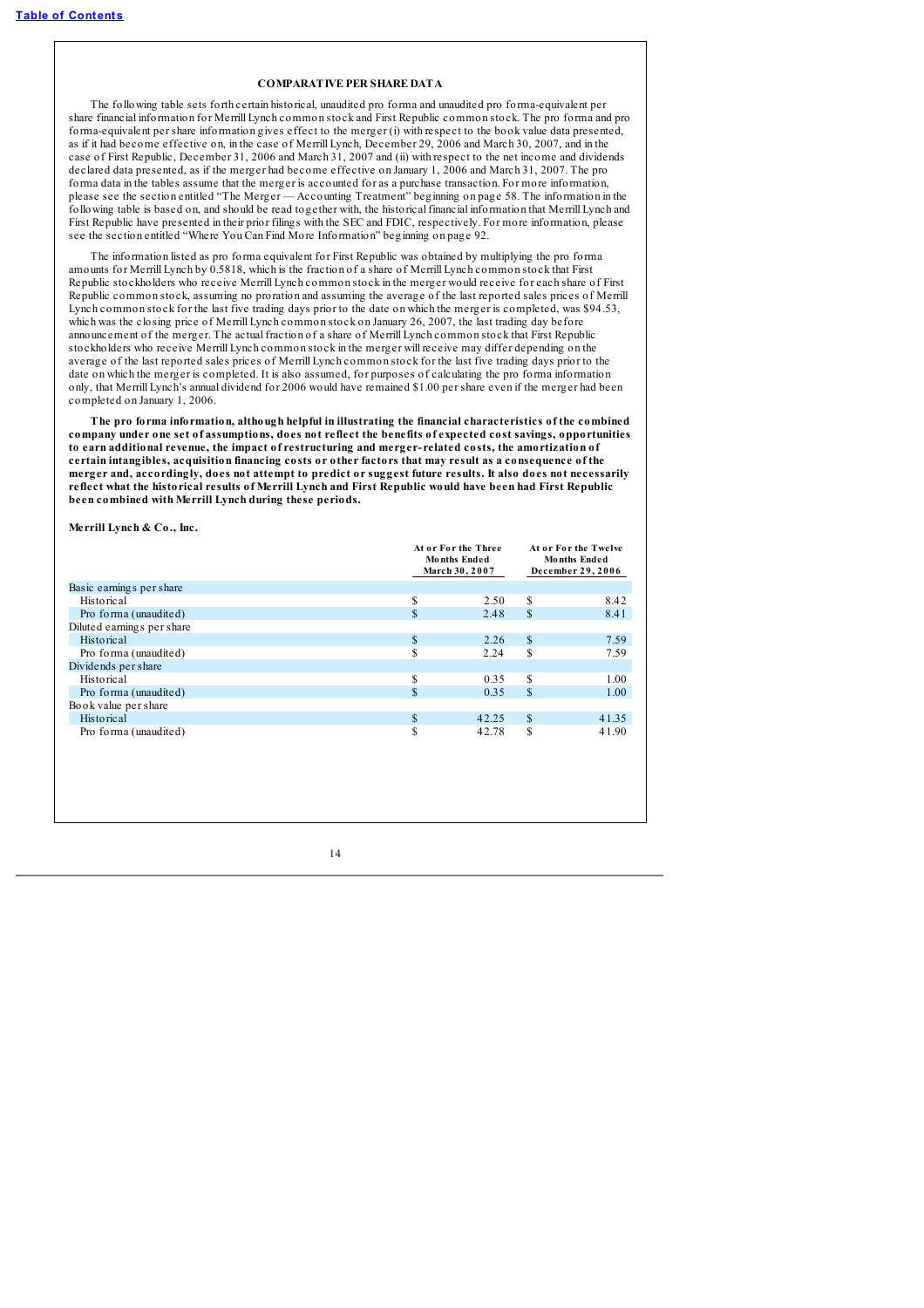| <b>First Republic Bank</b>       |     |                                                              |    |       |  |
|----------------------------------|-----|--------------------------------------------------------------|----|-------|--|
|                                  |     | At or For the Three<br><b>Months Ended</b><br>March 31, 2007 |    |       |  |
| Basic earnings per share         |     |                                                              |    |       |  |
| <b>Historical</b>                | S   | 0.04                                                         | \$ | 2.33  |  |
| Pro forma equivalent (unaudited) | \$. | 1.44                                                         | S  | 4.89  |  |
| Diluted earnings per share       |     |                                                              |    |       |  |
| <b>Historical</b>                | \$. | 0.04                                                         | \$ | 2.21  |  |
| Pro forma equivalent (unaudited) | \$  | 1.31                                                         | S  | 4.41  |  |
| Dividends per share              |     |                                                              |    |       |  |
| <b>Historical</b>                | S   | 0.15                                                         | \$ | 0.58  |  |
| Pro forma equivalent (unaudited) | \$  | 0.20                                                         | S  | 0.58  |  |
| Book value per share             |     |                                                              |    |       |  |
| <b>Historical</b>                | \$  | 21.42                                                        | S  | 21.74 |  |
| Pro forma equivalent (unaudited) | ъ   | 24.72                                                        | S  | 24.38 |  |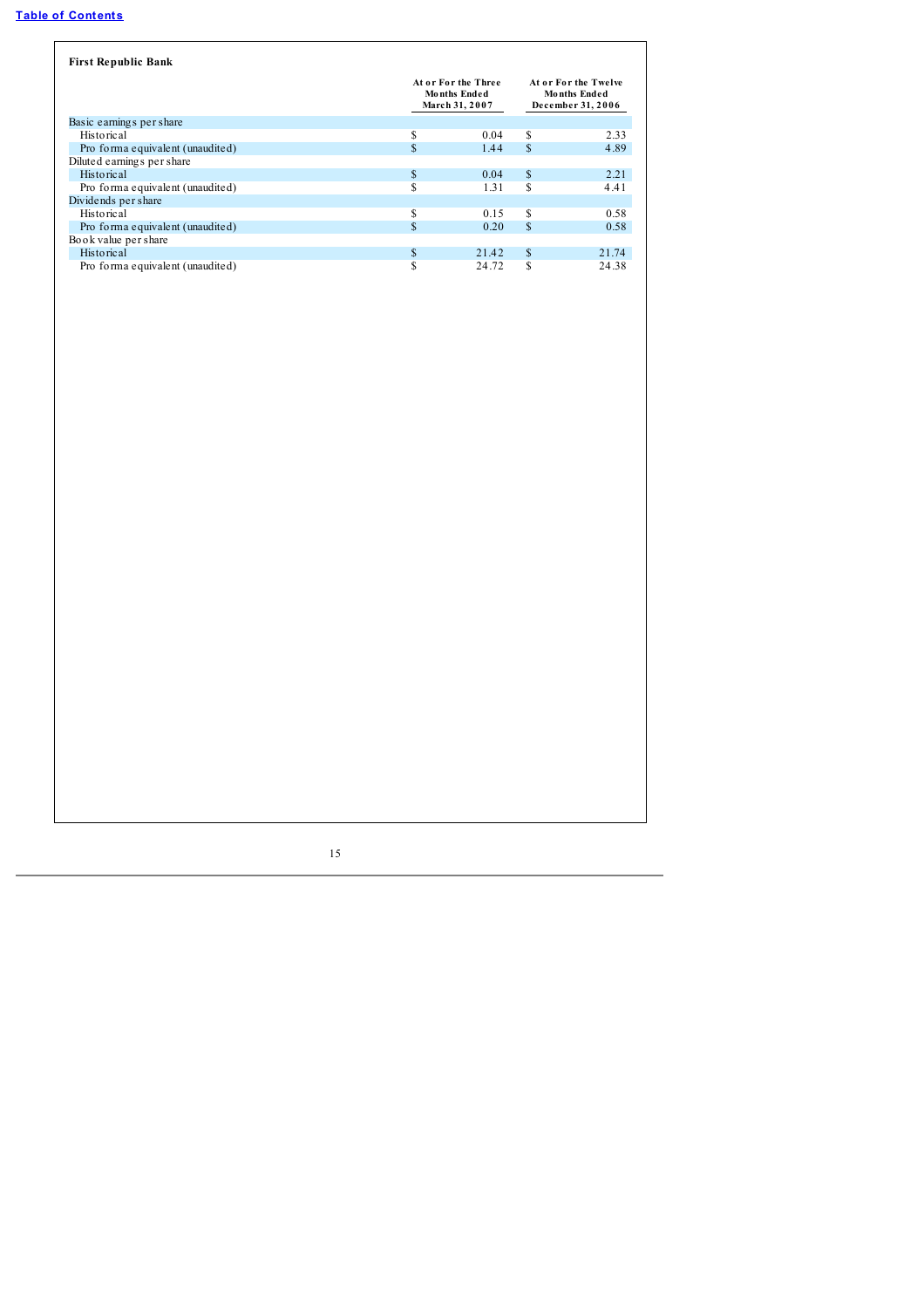## **QUESTIONS AND ANSWERS ABOUT THE MERGER**

# <span id="page-21-0"></span>**Q: WHAT AMIBEING ASKED TO VOTE ON AS A HOLDER OF FIRST REPUBLIC COMMON STOCK?**

A: Merrill Lynch and First Republic have entered into a merger agreement pursuant to which Merrill Lynch has agreed to acquire First Republic. You are being asked to vote to approve the plan of merger contained in the merger agreement through which First Republic will merge with and into MLBank. After the merger, MLBank will be the surviving entity and a wholly owned subsidiary of Merrill Lynch, and First Republic will no longer be a separate company, but a new division of MLBank.

In addition, you are being asked to vote to approve a proposal to adjourn the Special Meeting, if necessary, including to solicit additional proxies in the event that there are not sufficient votes at the time of the Special Meeting to approve the plan of merger.

## **Q: WHEN WILL THE FIRST REPUBLIC ANNUAL MEETING BE HELD AND WHAT MATTERS WILL BE CONSIDERED AT THE ANNUAL MEETING?**

A: First Republic normally holds its annual meetings in May of each year. At such annual meetings, matters including the election of directors and ratification of the selection of First Republic's independent auditors are normally voted upon. Due to the proposed merger, First Republic has decided to postpone its annual meeting until later in 2007, following the Special Meeting to approve the plan of merger. If the merger with Merrill Lynch is completed before First Republic is required to hold its annual meeting, First Republic will not hold an annual meeting in 2007 or thereafter.

## **Q: IF THE MERGER IS COMPLETED, WHAT WILL I RECEIVE IN EXCHANGE FOR MY SHARES?**

A: For each share of First Republic common stock you hold immediately prior to completion of the merger, you will receive, at your election but subject to certain proration procedures designed to ensure that the aggregate consideration to be paid by Merrill Lynch will be, as nearly as practicable, 50% cash and 50% common stock, either \$55.00 in cash or \$55.00 in Merrill Lynch common stock.

You may make different elections with respect to different shares that you hold (if, for example, you own 100 First Republic shares, you could make a cash election with respect to 50 shares and a stock election with respect to the other 50 shares). If you do not submit a properly completed form of election prior to the election deadline, you will be allocated Merrill Lynch common stock or cash pursuant to the procedures described in the section entitled "The Merger — Consideration; Election Procedures — Non-Election" beginning on page 30.

### **Q: WHEN AND WHERE IS THE SPECIAL MEETING?**

A: The First Republic Special Meeting will take place on July 26, 2007. The time and location of the meeting are specified on the cover page of this proxy statement/prospectus.

# **Q: WHO IS ENTITLED TO VOTE AT THE SPECIAL MEETING?**

A: Holders of record of First Republic common stock as of the close of business on June 18, 2007, referred to as the record date, are entitled to vote at the Special Meeting. Each stockholder has one vote for each share of First Republic common stock that the stockholder owns on the record date. Holders of First Republic preferred stock and First Republic Depositary Shares are not, as such, entitled to and are not being requested to vote at the Special Meeting.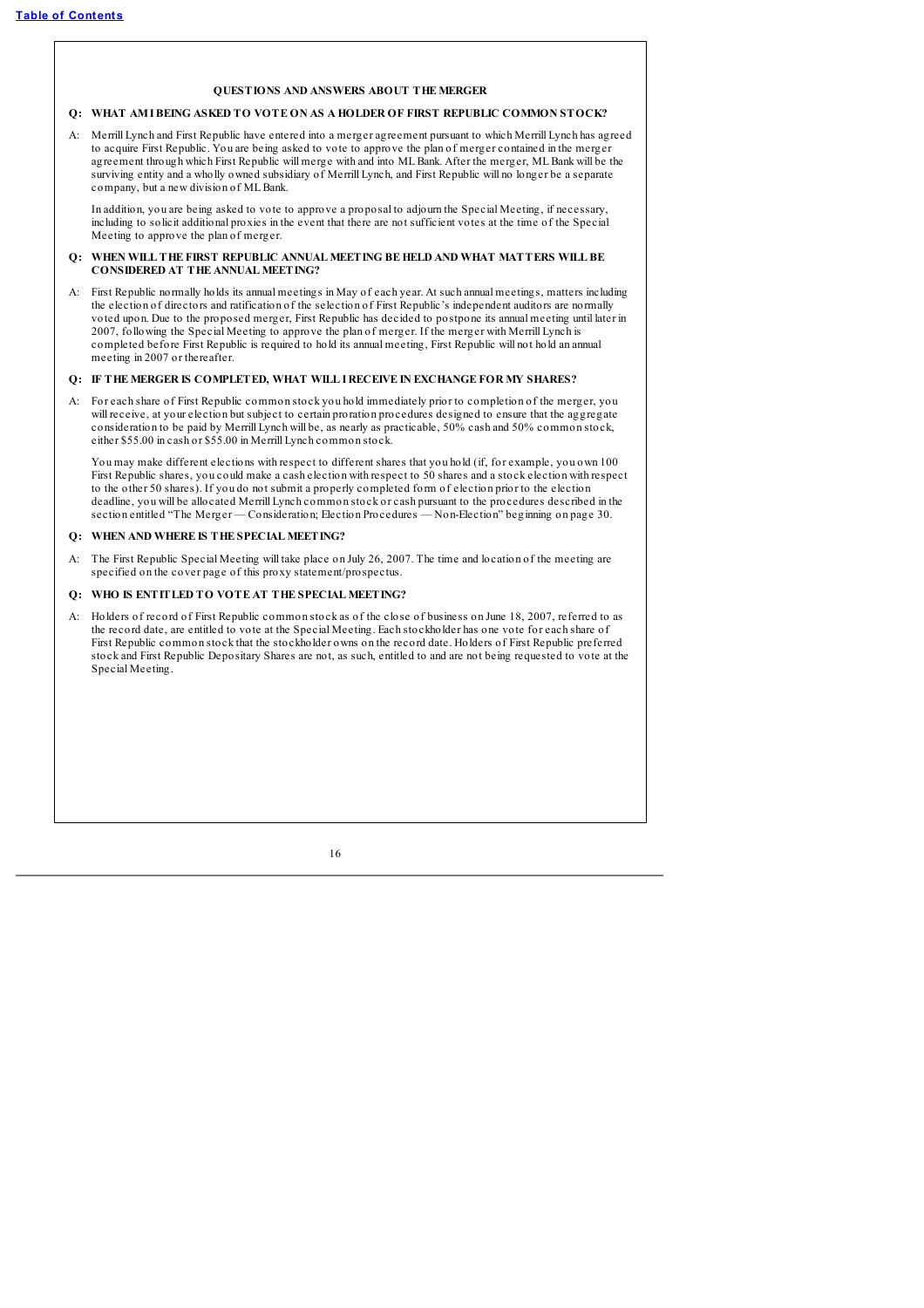## **Q: WILL IHAVE APPRAISAL OR DISSENTERS' RIGHTS AS A RESULT OF THE MERGER?**

A: First Republic is organized under the laws of the State of Nevada. Under Nevada law, no holder of shares of First Republic common stock is entitled to appraisal or dissenters' rights or similar rights to a court valuation of the fair value of their shares in connection with the merger because such shares are listed on the New York Stock Exchange and such holder will be entitled to cash or shares of Merrill Lynch common stock that will be listed on the New York Stock Exchange.

Each currently outstanding First Republic Depositary Share is listed on the New York Stock Exchange and represents a one-fortieth interest in a share of First Republic preferred stock. As listed securities, the First Republic Depositary Shares are not entitled to appraisal or dissenter's rights under Nevada law. As a beneficial owner of a whole share or whole shares of the underlying First Republic preferred stock, however, you may assert such rights to the extent of your beneficial ownership of an entire share of First Republic preferred stock (i.e., 40 First Republic Depositary Shares equaling beneficial ownership of one share of First Republic preferred stock). To dissent from the merger and seek the fair value of the relevant shares of First Republic preferred stock, you must follow the procedures established under Nevada law, including delivery of notice of demand for appraisal prior to the Special Meeting and continuing to hold the relevant Depositary Shares (or the related shares of First Republic preferred stock) through completion of the merger.

These procedures are described in **Annex C** of this proxy statement/prospectus and are summarized in the section entitled "The Merger — Appraisal or Dissenters' Rights" beginning on page 60. Failure to follow the applicable procedures will result in the loss of appraisal rights.

# **Q: WHAT DO I NEED TO DO NOW?**

A: After you have carefully read this entire document, please vote your shares of First Republic common stock. You may do this either by completing, signing, dating and mailing the enclosed proxy card or by submitting your proxy by telephone or through the Internet, as explained in this proxy statement/prospectus. This will enable your shares to be represented and voted at the First Republic Special Meeting.

## **Q: WILL IBE TAXED ON THE CONSIDERATION THAT I RECEIVE IN EXCHANGE FOR MY SHARES OF FIRST REPUBLIC STOCK?**

A: In the opinion of Sullivan & Cromwell LLP, counsel to Merrill Lynch, and White & Case LLP, counsel to First Republic, the merger will be treated for U.S. federal income tax purposes as a reorganization within the meaning of Section 368(a) of the Internal Revenue Code. The opinions of Sullivan & Cromwell LLP and White & Case LLP are subject to the assumptions, qualifications and limitations set forth in the section entitled "The Merger  $\overline{\phantom{a}}$ " Material U.S. Federal Income Tax Consequences." Holders of First Republic common stock who receive Merrill Lynch common stock, or Merrill Lynch common stock and cash, in the merger generally will not recognize gain on the receipt of Merrill Lynch common stock and generally will only recognize gain (but not loss) in an amount not to exceed any cash received as part of the merger consideration for U.S. federal income tax purposes as a result of the merger, including any cash received in lieu of fractionalshare interests. Holders of First Republic common stock who receive only cash in the merger generally will recognize gain or loss equal to the difference between the amount of cash received by a holder and such holder's tax basis in its shares. For a discussion of the material U.S. federal income tax consequences to holders of First Republic preferred stock (including holders of First Republic Depositary Shares) who either receive Merrill Lynch preferred stock in the merger or who receive cash for First Republic preferred stock as a result of the exercise of appraisal rights, please see the section entitled "The Merger — Material U.S. Federal Income Tax Consequences." In certain circumstances, gain recognized as a result of the merger, or the amount of cash received in the merger, could be taxable as a dividend rather than as gain from the sale of a capital asset. Neither Merrill Lynch nor First Republic will be required to complete the merger unless it receives a legal opinion to the effect that the merger will be treated as a "reorganization" for United States federal income tax purposes.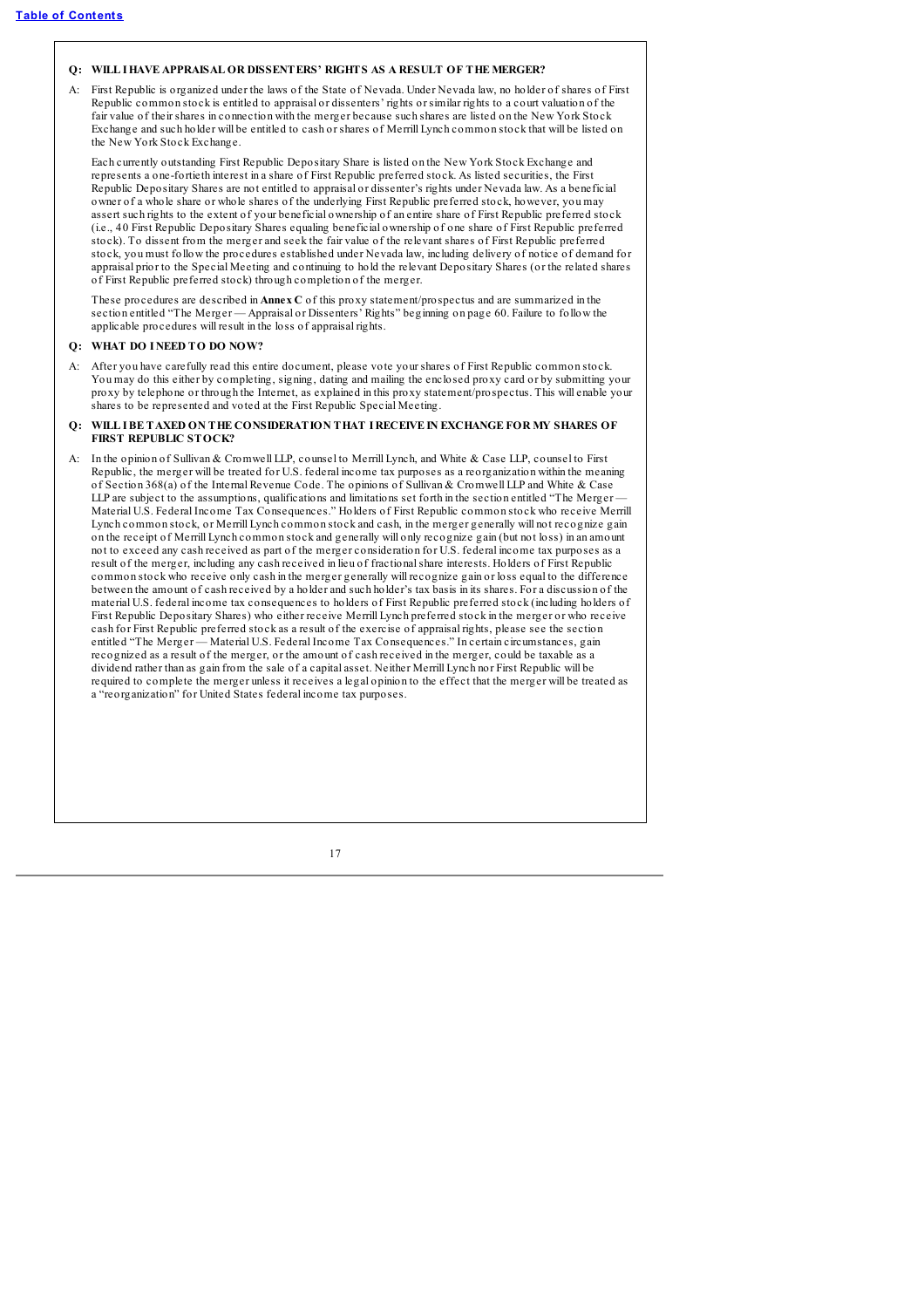For a more detailed discussion of the United States federal income tax consequences of the merger to U.S. holders of First Republic stock, please see the section entitled "The Merger — Material U.S. Federal Income Tax Consequences" beginning on page 52.

Tax matters are very complicated and the consequences of the merger to any particular stockholder will depend on that stockholder's particular facts and circumstances. You are urged to consult your own tax advisors to *determine your own tax consequences from the merger.*

- **Q: HOW DOES FIRST REPUBLIC'S BOARD OF DIRECTORS RECOMMEND HOLDERS OF FIRST REPUBLIC COMMON STOCKVOTE ON THE MERGER?**
- A: The First Republic board of directors unanimously recommends that holders of First Republic common stock vote **"FOR"** the approval of the plan of merger.

# **Q: WHY IS MY VOTE IMPORTANT?**

- A: Approval of the plan of merger requires the affirmative vote of a majority of the voting power of First Republic stockholders entitled to vote at the First Republic Special Meeting. We urge you to vote, because if a First Republic common stockholder fails to vote or abstains, this will have the same effect as a vote **against** approval of the plan of merger.
- **Q: IF MY COMMON SHARES ARE HELD IN STREET NAME BY MY BROKER, WILL MY BROKER AUTOMATICALLY VOTE MY COMMON SHARES FOR ME?**
- A: **No.** Without instructions from you, your broker will not be able to vote your common shares. You must instruct your broker to vote your common shares, following the directions your broker provides. Please check the voting form used by your broker to see if it offers telephone or Internet voting.

# **Q: WHAT IF I FAIL TO INSTRUCT MY BROKER?**

A: If you fail to instruct your broker to vote common shares held in "street name," the resulting broker non-vote will have the same effect as a vote **against** approval of the plan of merger.

## **Q: CAN I CHANGE MY VOTE?**

- A: Yes. If you have not voted through your broker, you may change your vote at any time before your proxy is voted at the Special Meeting. There are three ways you can change your vote after you have submitted your proxy (whether by mail, phone or through the Internet):
	- First, you can send a written notice to the Secretary of First Republic at the address listed below, stating that you would like to revoke the proxy that you submitted in connection with the approval of the plan of merger.

First Republic Bank 111 Pine Street, 2nd Floor San Francisco, California 94111 Attention: Edward J. Dobranski, Secretary

- Second, you can complete and submit a new proxy card or vote again by telephone or through the Internet. Your latest vote actually received by First Republic before the Special Meeting will be counted, and any earlier votes will be revoked.
- Third, you can attend the First Republic Special Meeting and vote in person. Any earlier proxy will thereby be revoked. However, simply attending the meeting without voting will not revoke an earlier proxy.

If you have instructed a broker to vote your common shares, you must follow the directions you receive from your broker in order to change or revoke your vote.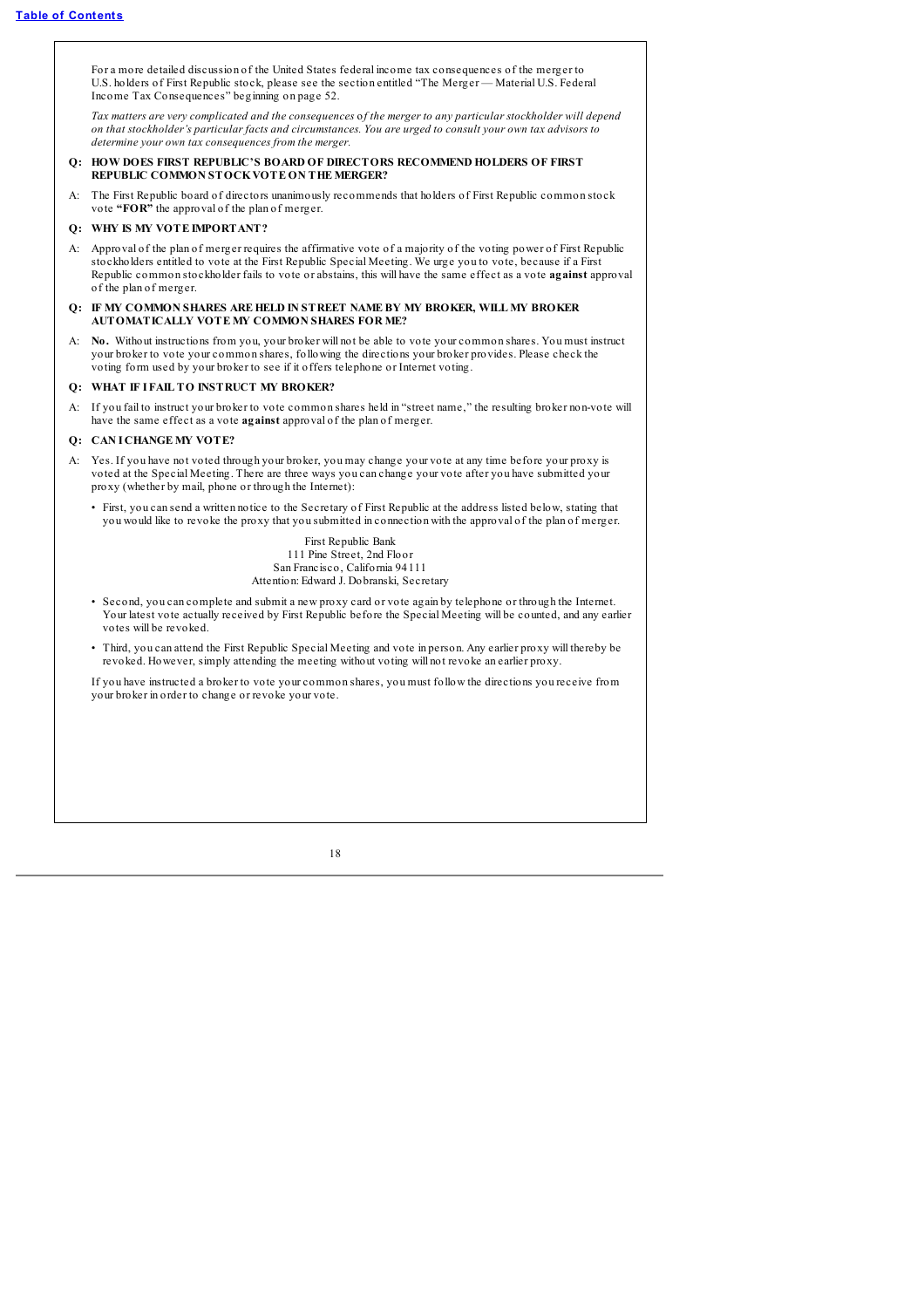# **Q: SHOULD I SEND IN MY STOCKCERTIFICATES NOW?**

A: No. Please do **NOT** send in your stock certificates at this time. We will provide you at a later date with instructions regarding the surrender of your stock certificates. You should then, in accordance with those instructions, send your First Republic common stock certificates to the depositary.

# **Q: WHEN DO YOU EXPECT TO COMPLETE THE MERGER?**

A: We currently expect to complete the merger in the third quarter of 2007. However, we cannot assure you when or if the merger will be completed. Among other things, we must first obtain the approval of the First Republic stockholders at the Special Meeting and all necessary regulatory approvals.

# **Q: WHOMSHOULD I CALL WITHQUESTIONS?**

A: If you are a First Republic stockholder and you have questions about the merger or the First Republic Special Meeting or you need additional copies of this document, or if you have questions about the process for voting or if you need a replacement proxy card, you should contact:

> Attention: Frederick J. Marquardt Morrow & Co., Inc. 470 West Avenue Stamford, Connecticut 06902 Tel: 203-658-9400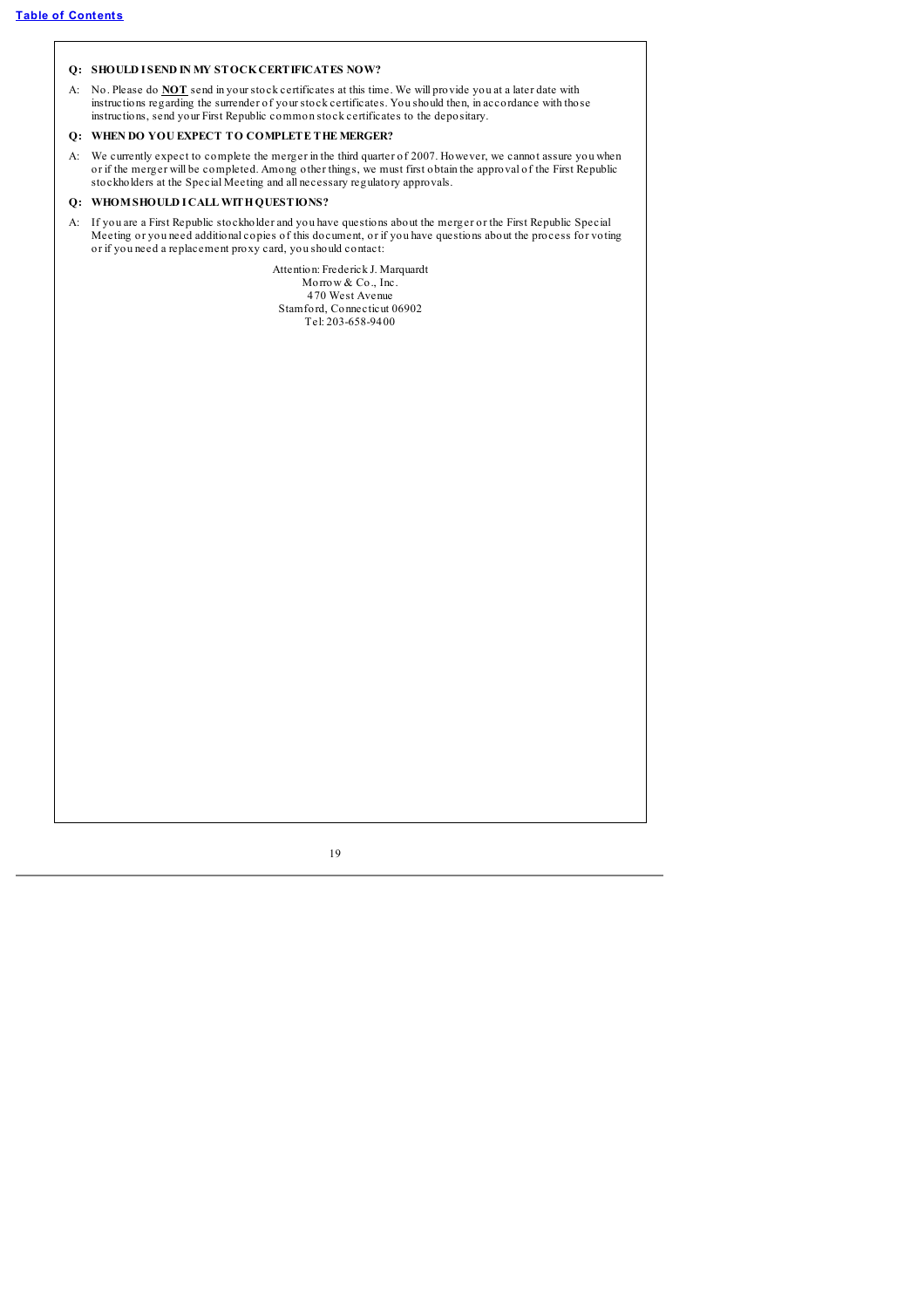## **CAUTIONARY STATEMENT REGARDING FORWARD-LOOKING STATEMENTS**

<span id="page-25-0"></span>This proxy statement/prospectus, including information incorporated by reference into this document, may contain forward-looking statements, including, for example, statements about management expectations, strategic objectives, growth opportunities, business prospects, regulatory proceedings, transaction synergies and other benefits of the merger, and other similar matters. These forward-looking statements are not statements of historical facts and represent only Merrill Lynch's and/or First Republic's beliefs regarding future performance, which is inherently uncertain. There are a variety of factors, many of which are beyond Merrill Lynch's and First Republic's control, which affect operations, performance, business strategy and results and could cause actual results and experience to differ materially from the expectations and objectives expressed in any forward-looking statements. These factors include, but are not limited to, the following:

- those factors set forth in Merrill Lynch's Form 10-K, Form 10-Q and other filings with the SEC;
- those factors set forth in First Republic's Form 10-K, Form 10-Q and other filings with the FDIC;
- the parties' ability to obtain the regulatory and other approvals required for the merger on the terms and within the time expected;
- the risk that Merrill Lynch will not be able to integrate successfully the businesses of First Republic or that such integration will be more time consuming or costly than expected;
- the risk that expected synergies and benefits of the merger will not be realized within the expected time frame or at all; and
- the risk of deposit attrition, increased operating costs, customer loss, employee loss and business disruption following the merger.

We caution you not to place undue reliance on the forward-looking statements, which speak only as of the date of this proxy statement/prospectus, in the case of forward-looking statements contained in this proxy statement/prospectus, or the dates of the documents incorporated by reference into this proxy statement/prospectus, in the case of forward-looking statements made in those incorporated documents.

Except to the extent required by applicable law or regulation, Merrill Lynch and First Republic undertake no obligation to update these forward-looking statements to reflect events or circumstances after the date of this proxy statement/prospectus or to reflect the occurrence of unanticipated events.

For additional information about factors that could cause actual results to differ materially from those described in the forward-looking statements, please see the section entitled "Risk Factors" beginning on page 21 and the reports that Merrill Lynch and First Republic have filed with the SEC and the FDIC, respectively. These reports are described in the section entitled "Where You Can Find More Information" beginning on page 92, including the Annual Report on Form 10-K for the year ended December 29, 2006 of Merrill Lynch and for the year ended December 31, 2006 of First Republic.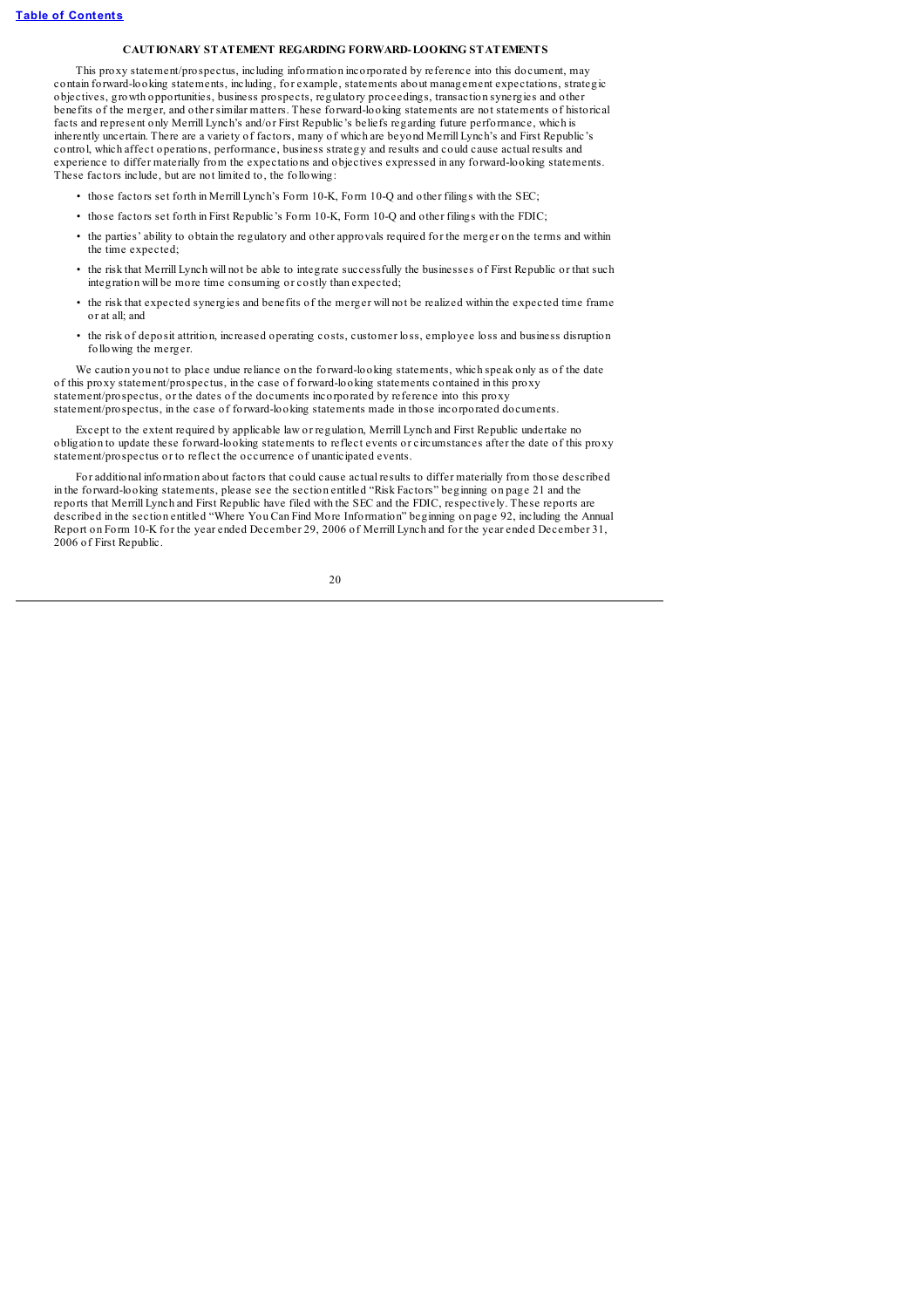### **RISKFACTORS**

<span id="page-26-0"></span>*In addition to the other information included or incorporated by reference into this proxy statement/prospectus,* you should carefully read and consider the following factors in deciding how to vote on the plan of merger and in deciding whether to elect to receive cash or shares of Merrill Lynch common stock in the merger. Please also refer to the additional risk factors identified in the periodic reports and other documents of Merrill Lynch and First Republic incorporated by reference into this proxy statement/prospectus and listed in the section entitled "Where You Can Find *More Information" beginning on page 92.*

#### **The market price of Merrill Lynch's common stock after the merger will be affected by factors different from those currently affecting the shares of First Republic common stock or Merrill Lynch common stock.**

The businesses of Merrill Lynch and First Republic differ significantly, and, accordingly, the results of operations of the combined company and the market price of Merrill Lynch common stock after the merger will be affected by factors different from those currently affecting the independent results of operations of Merrill Lynch and the market price of Merrill Lynch common stock. Further, Merrill Lynch operates globally across a broad range of asset classes and services which First Republic has not historically operated in. Accordingly, the results of operations of the combined company and the market price of Merrill Lynch common stock may be affected by factors different from those currently affecting the results of operations of First Republic and market price of First Republic common stock. For a discussion of the businesses of Merrill Lynch and First Republic and of the most recent set of risk factors related to the business of Merrill Lynch, please see the documents incorporated by reference into this proxy statement/prospectus and referred to in the section entitled "Where You Can Find More Information" beginning on page 92.

#### **First Republic common stockholders may receive a form of consideration different from what they elect.**

The right of First Republic common stockholders to elect to receive cash or Merrill Lynch common stock in the merger is subject to proration procedures designed to ensure that the aggregate consideration to be paid by Merrill Lynch will be, as nearly as practicable, 50% cash and 50% common stock. As a result, if either the aggregate cash or stock elections exceed the maximum amount available, and you choose a consideration election that exceeds the maximum amount available, you may receive all or a portion of your consideration in a form different from what you elected. Accordingly, if you make a cash election, it is possible that you will receive Merrill Lynch common stock. Conversely, if you elect to receive Merrill Lynch common stock, it is possible that you will receive cash.

#### **First Republic common stockholders electing to receive Merrill Lynch common stock in the merger will** not know how many shares of Merrill Lynch common stock they will receive at the time of the Special **Meeting.**

The average of the last reported sales prices of Merrill Lynch common stock for the last five trading days prior to the date on which the merger is completed will be used to determine the number of shares into which First Republic shares are converted for stockholders receiving Merrill Lynch common stock. As a result, First Republic stockholders electing to receive \$55.00 of Merrill Lynch common stock for each share of First Republic common stock they own will not know how many shares of Merrill Lynch common stock they will receive in the merger until after the Special Meeting.

#### If you tender shares of First Republic common stock to make an election (or follow the procedures for guaranteed delivery), you will not be able to sell those shares, unless you revoke your election prior to **the election deadline.**

Each First Republic common stockholder will receive an election form and other materials relating to the stockholder's right to elect the form of merger consideration under the merger agreement and will be requested to send to the depositary your First Republic stock certificates (or follow the procedures for guaranteed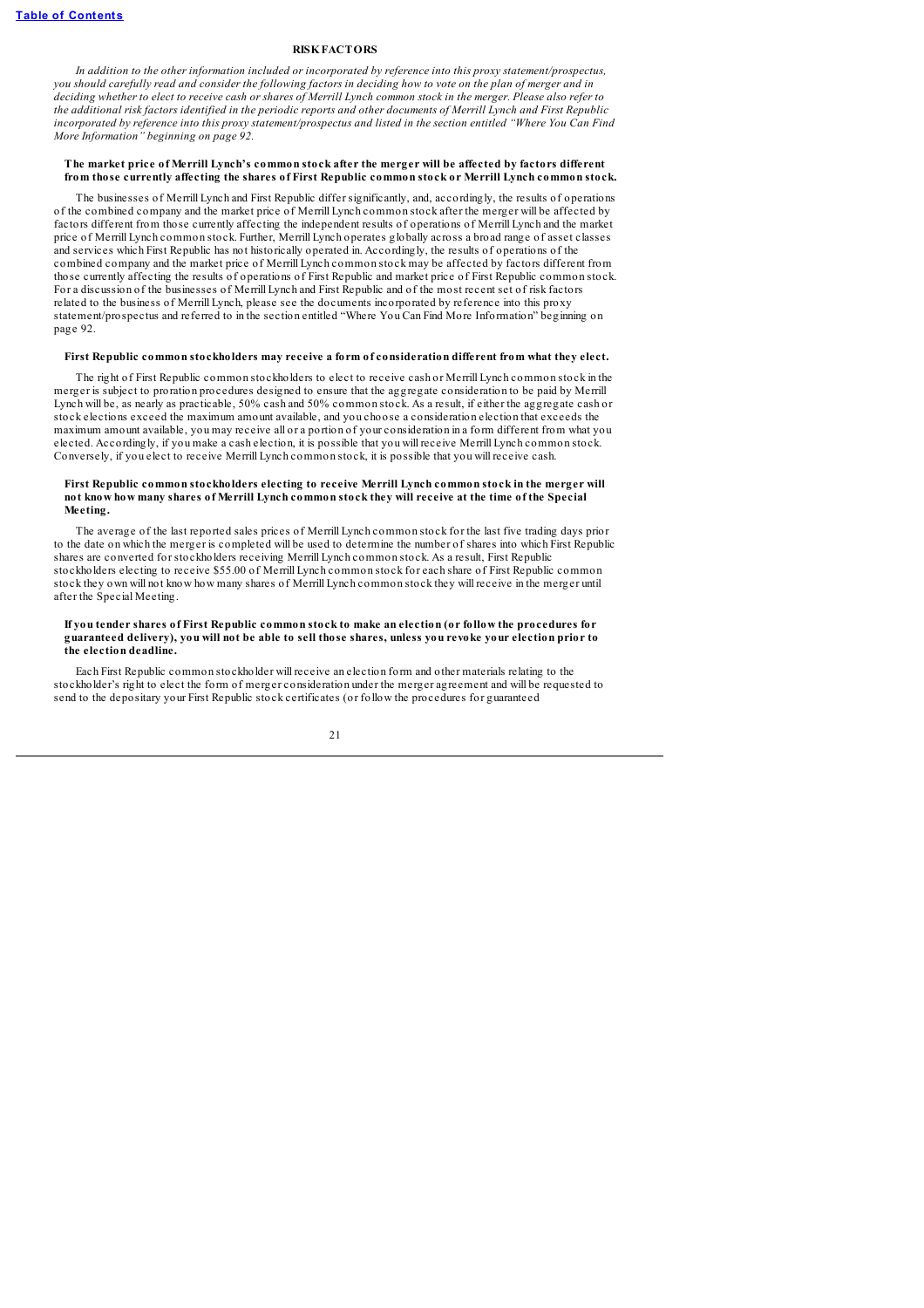delivery) together with the properly completed election form. If you want to make a cash or stock election, you must deliver your stock certificates (or follow the procedures for guaranteed delivery) and a properly completed and signed form of election to the depositary by the deadline. The deadline for doing this will be set forth on the election form. You will not be able to sell any shares of First Republic common stock that you have delivered, unless you revoke your election before the deadline by providing written notice to the depositary. If you do not revoke your election, you will not be able to liquidate your investment in First Republic common stock for any reason until you receive cash or Merrill Lynch common stock in the merger. In the time between delivery of your shares and the completion of the merger, the trading price of First Republic or Merrill Lynch common stock may decrease, and you might otherwise want to sell your shares of First Republic to gain access to cash, make other investments, or reduce the potential for a decrease in the value of your investment.

The date that you will receive your merger consideration depends on the completion date of the merger, which is uncertain. The completion date of the merger might be later than expected due to unforeseen events, such as delays in obtaining regulatory approvals.

#### **The merger agreement limits First Republic's ability to pursue alternatives to the merger.**

The merger agreement contains provisions that make it more difficult for First Republic to sell its business to a party other than Merrill Lynch. These provisions include a general prohibition on First Republic soliciting any acquisition proposal or offer for a competing transaction and the requirement that First Republic pay a termination fee of \$65 million if the merger agreement is terminated in specified circumstances and thereafter an alternative transaction is entered into or completed. For further information, please see the section entitled "The Merger Agreement — Termination of the Merger Agreement" beginning on page 68.

Merrill Lynch required First Republic to agree to these provisions as a condition to Merrill Lynch's willingness to enter into the merger agreement. These provisions, however, might discourage a third party that might have an interest in acquiring all or a significant part of First Republic from considering or proposing an acquisition, even if that party were prepared to pay consideration with a higher per share market price than the current proposed merger consideration. Furthermore, the termination fee may result in a potential competing acquiror proposing to pay a lower per share price to acquire First Republic than it might otherwise have proposed to pay.

#### The shares of Merrill Lynch common stock to be received by First Republic stockholders as a result of the **merger will have different rights from the shares of First Republic common stock.**

The rights associated with First Republic common stock are different from the rights associated with Merrill Lynch common stock. Please see the section entitled "Comparison of Stockholder Rights" beginning on page 79 for a discussion of the different rights associated with Merrill Lynch common stock.

## **Combining our two companies may be more difficult, costly or time- consuming than we expect.**

Although Merrill Lynch has agreed to allow the existing management personnel of First Republic substantial autonomy to make strategic business decisions and generally to operate the business of First Republic and its subsidiaries consistent with past practice as a separate division of MLBank, such autonomy and decision making is subject to compliance with Merrill Lynch and ML Bank governance policies applicable to subsidiaries of Merrill Lynch and MLBank and subject to regulatory and compliance requirements applicable to the operations of MLBank. It is possible that the integration process could result in the loss of key employees or disruption of each company's ongoing business or inconsistencies in standards, controls, procedures and policies that adversely affect First Republic's ability to continue to operate consistent with past practice, maintain relationships with clients and employees or achieve the anticipated benefits of the merger. If Merrill Lynch is not able to integrate First Republic's operations successfully and timely, the expected benefits of the merger may not be realized.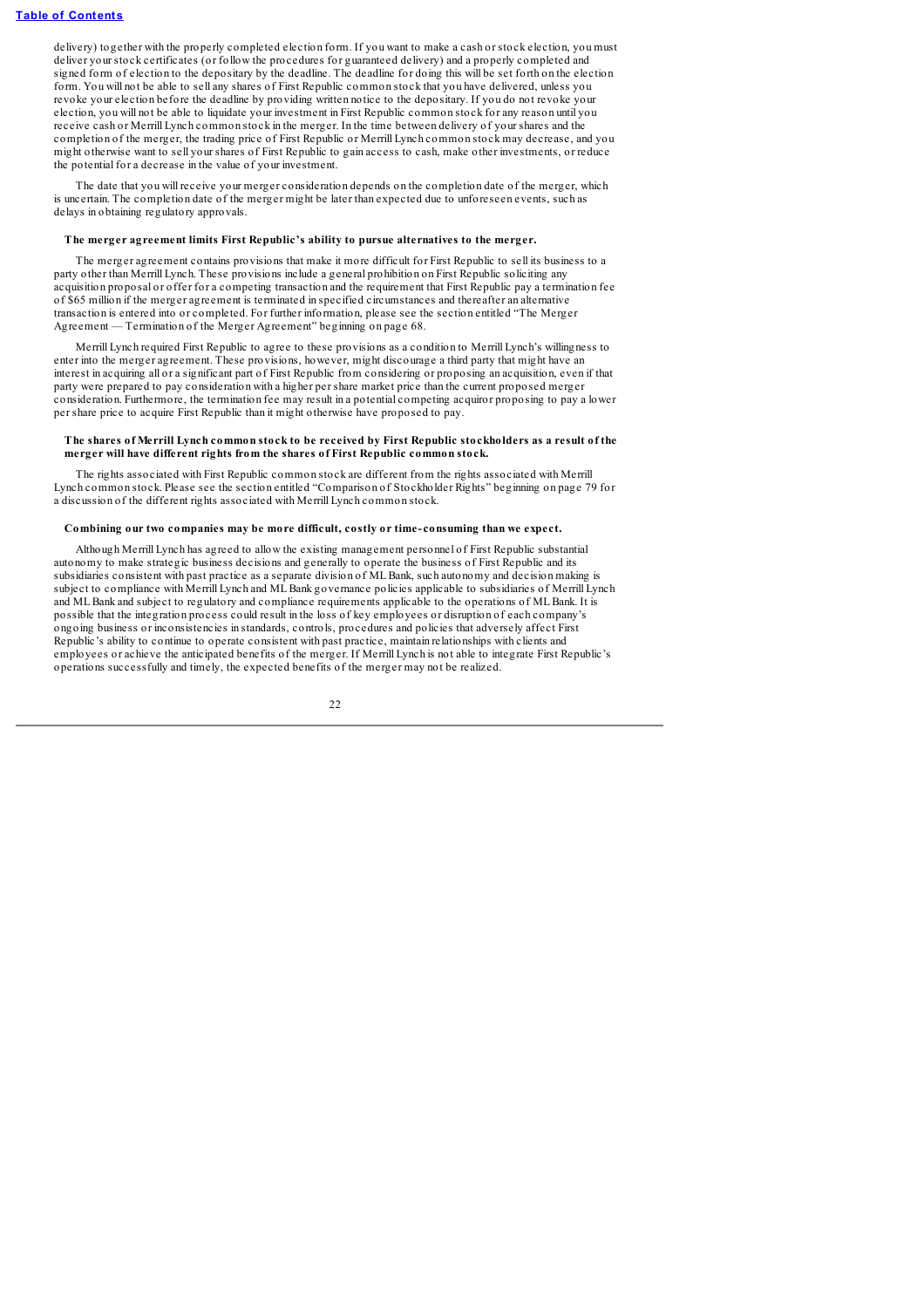#### **Some of the directors and executive officers of First Republic may have interests and arrangements that may have influenced their decisions to support or recommend that you approve the merger.**

The interests of some of the directors and executive officers of First Republic may be different from those of First Republic stockholders, and some directors and officers of First Republic may be participants in arrangements that are different from, or in addition to, those of First Republic stockholders. These interests are described in more detail in the section entitled "The Merger — Interests of Certain Persons in the Merger" beginning on page 49.

### If the merger is not consummated by October 31, 2007, either Merrill Lynch or First Republic may choose **not to proceed with the merger.**

Either Merrill Lynch or First Republic may terminate the merger agreement if the merger has not been completed by October 31, 2007, unless the terminating party failed to comply with any provision of the agreement and thereby caused, or materially contributed to, the failure of the merger to occur by that date. Please see the section entitled "The Merger Agreement — Termination of the Merger Agreement" beginning on page 68.

## **Merrill Lynch and First Republic must obtain regulatory approvals to complete the merger, which, if delayed, not granted, or granted with unacceptable conditions, may jeopardize or postpone the completion of the merger, result in additional expenditures of money and resources or reduce the anticipated benefits of the merger.**

Merrill Lynch and First Republic must obtain certain approvals in a timely manner from governmental agencies, including the OTS and the Nevada Department of Business & Industry, Division of Financial Institutions prior to completion of the merger. If Merrill Lynch and First Republic do not receive these approvals, or do not receive them on terms that satisfy the conditions set forth in the merger agreement, then neither party will be obligated, or in some cases permitted, to complete the merger. The governmental agencies from which Merrill Lynch and First Republic willseek these approvals have broad discretion in administering the governing statutes and regulations. As a condition to approval of the merger, these agencies may impose requirements, limitations or costs that could negatively affect the way the combined companies conduct business. These requirements, limitations or costs could jeopardize or delay the completion of the merger. Neither Merrill Lynch nor First Republic is obligated to complete the merger if a governmental entity imposes a term or condition that would have or be reasonably likely to have a material adverse effect on the financial condition, results of operations, assets or business of Merrill Lynch or its respective subsidiaries. Please see the section entitled "The Merger — Regulatory Matters" beginning on page 57.

## **If the conditions to the merger are not met, the merger may not occur.**

Specified conditions set forth in the merger agreement must be satisfied or waived to complete the merger. For a more complete discussion of the conditions to the merger, please see the section entitled "The Merger Agreement — Conditions to Completion of the Merger" beginning on page 62. The following conditions, in addition to other customary closing conditions, must be satisfied or waived, if permissible, before Merrill Lynch and First Republic are obligated to complete the merger:

- the approval of the plan of merger by the holders of a majority of the outstanding shares of the common stock of First Republic;
- receipt of all requisite regulatory approvals (which must remain in full force and effect through the completion of the merger) and expiration of allstatutory waiting periods in respect thereof without imposition of a condition on such approval that could have a material adverse effect on the combined company;
- the absence of any statute, rule, regulation, judgment, decree, injunction or other order which prohibits or makes illegal the completion of the merger
- effectiveness of the registration statement of which this proxy statement/prospectus is a part;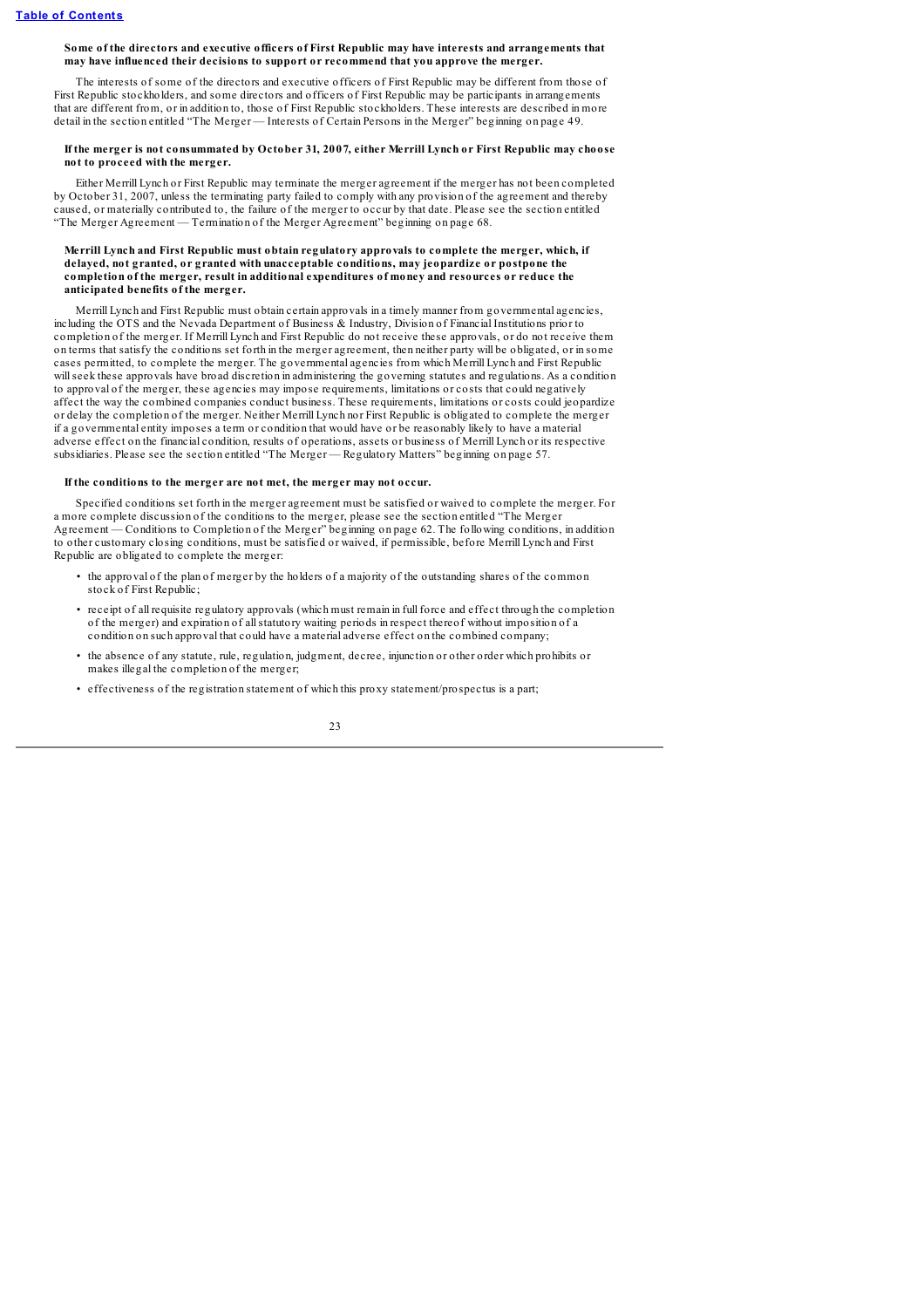- the shares of Merrill Lynch common stock to be received by First Republic stockholders in the merger are listed on the New York Stock Exchange;
- receipt by each of Merrill Lynch and First Republic of an opinion to the effect that the merger will be treated as a reorganization within the meaning of Section 368(a) of the Internal Revenue Code;
- subject to specified materiality standards, the representations and warranties made by the other party (or parties) in the merger agreement must be true and correct; and
- each party must have performed in all material respects all obligations required to be performed by it under the merger agreement at or before the completion of the merger.

## **Merrill Lynch and First Republic may waive one or more of the conditions to the merger without resoliciting stockholder approval for the merger.**

Each of the conditions to Merrill Lynch's and First Republic's obligations to complete the merger may be waived, in whole or in part, to the extent permitted by applicable law, by agreement of Merrill Lynch and First Republic if the condition is a condition to both Merrill Lynch's and First Republic's obligation to complete the merger, or by the party for which such condition is a condition of its obligation to complete the merger. The boards of directors of Merrill Lynch and First Republic may evaluate the materiality of any such waiver to determine whether amendment of this proxy statement/prospectus and resolicitation of proxies are necessary. However, Merrill Lynch and First Republic generally do not expect any such waiver to be significant enough to require resolicitation of stockholders. In the event that any such waiver is not determined to be significant enough to require resolicitation of stockholders, the companies will have the discretion to complete the merger without seeking further stockholder approval.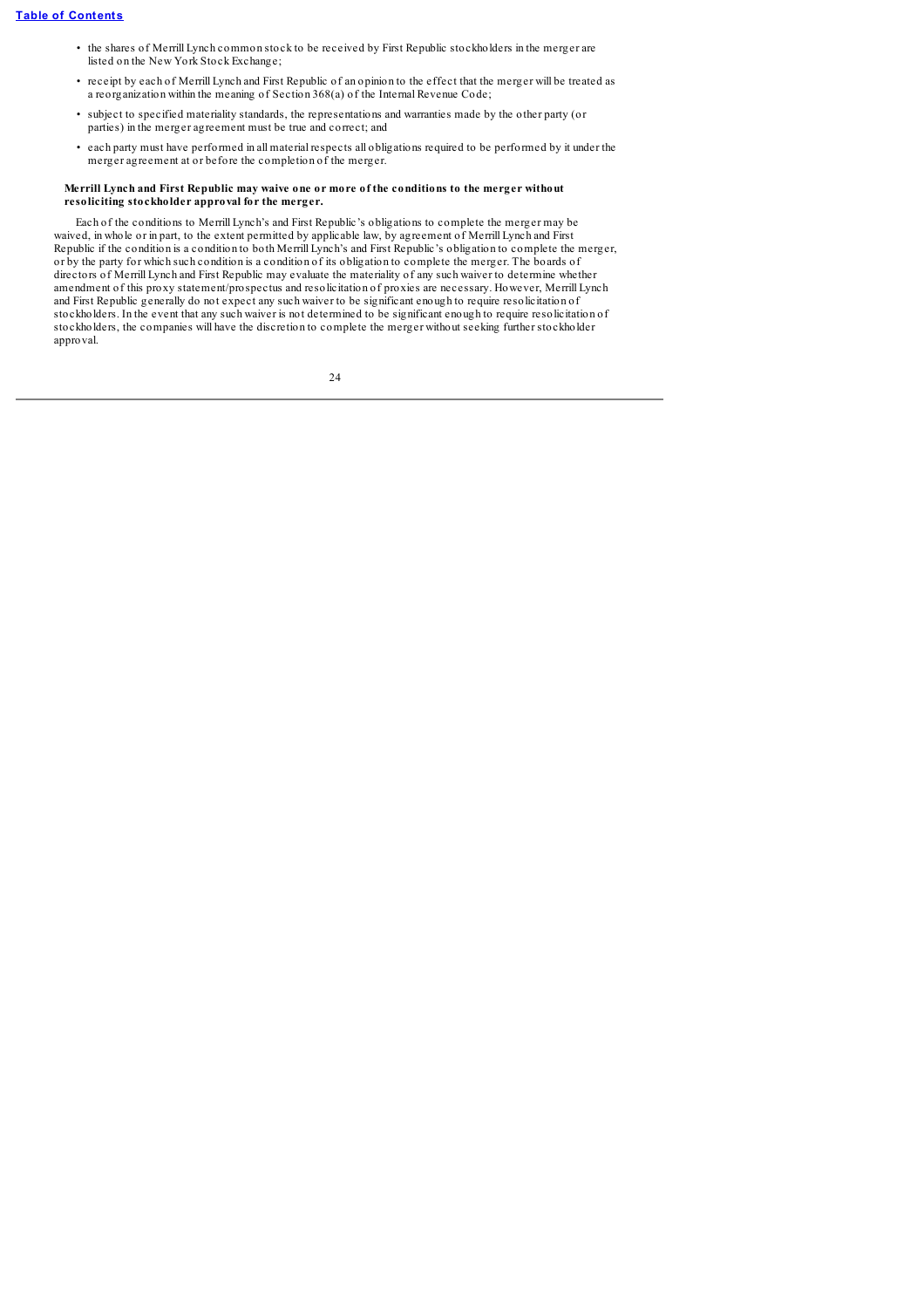## **INFORMATION ABOUT THE COMPANIES**

<span id="page-30-0"></span>Merrill Lynch & Co., Inc. 4 World Financial Center New York, New York 10080 (212) 449-1000

Merrill Lynch is one of the world's leading wealth management, capital markets and advisory companies with offices in 37 countries and territories and total client assets of approximately \$1.6 trillion. As an investment bank, Merrill Lynch is a leading global trader and underwriter of securities and derivatives across a broad range of asset classes and serves as a strategic advisor to corporations, governments, institutions and individuals worldwide. Merrill Lynch owns approximately half of the economic interest of BlackRock, Inc., one of the world's largest publicly traded investment management companies, with more than \$1 trillion in assets under management.

Additional information about Merrill Lynch and its subsidiaries is included in documents incorporated by reference into this document. For more information, please see the section entitled "Where You Can Find More Information" beginning on page 92.

First Republic Bank 111 Pine Street, 2nd Floor San Francisco, California 94111 (415) 392-1400

First Republic is a New York Stock Exchange-traded, private bank and wealth management firm. First Republic and its subsidiaries specialize in providing personalized, relationship-based wealth management services, including private banking, private business banking, investment management, trust, brokerage and real estate lending. As of December 31, 2006, First Republic and its subsidiaries had total assets and other assets managed and serviced totaling \$34.2 billion. First Republic provides access to its services online and through preferred banking or trust offices in 10 metropolitan areas: San Francisco, Los Angeles, Santa Barbara, Newport Beach, San Diego, Las Vegas, Portland, Seattle, Boston and New York City.

First Republic is an FDIC-insured publicly owned commercial bank chartered by the State of Nevada. First Republic and its subsidiaries are subject to the supervision, examination and reporting requirements of the FDIC and the Nevada Department of Business & Industry, Division of Financial Institutions.

Additional information about First Republic and its subsidiaries is included in documents incorporated by reference into this document. For more information, please see the section entitled "Where You Can Find More Information" beginning on page 92.

Merrill Lynch Bank & Trust Co., FSB 4 World Financial Center New York, New York 10080  $(212)$  449-1000

MLBank is part of the Merrill Lynch Global Bank Group, which provides the management platform for Merrill Lynch's banking products and services. MLBank is an FDIC-insured federalsavings bank and is a retail bank for CRA purposes and offers certificates of deposit, transaction accounts and money market deposit accounts and issues Visa® debit cards. MLBank, through its subsidiaries Merrill Lynch Credit Corporation and Financial Freedom Mortgage Corporation, offers residential mortgage financing throughout the United States, enabling clients to purchase and refinance their homes as well as to manage their other personal credit needs. On December 30, 2006, MLBank acquired the First Franklin mortgage origination franchise and related servicing platform from National City Corporation.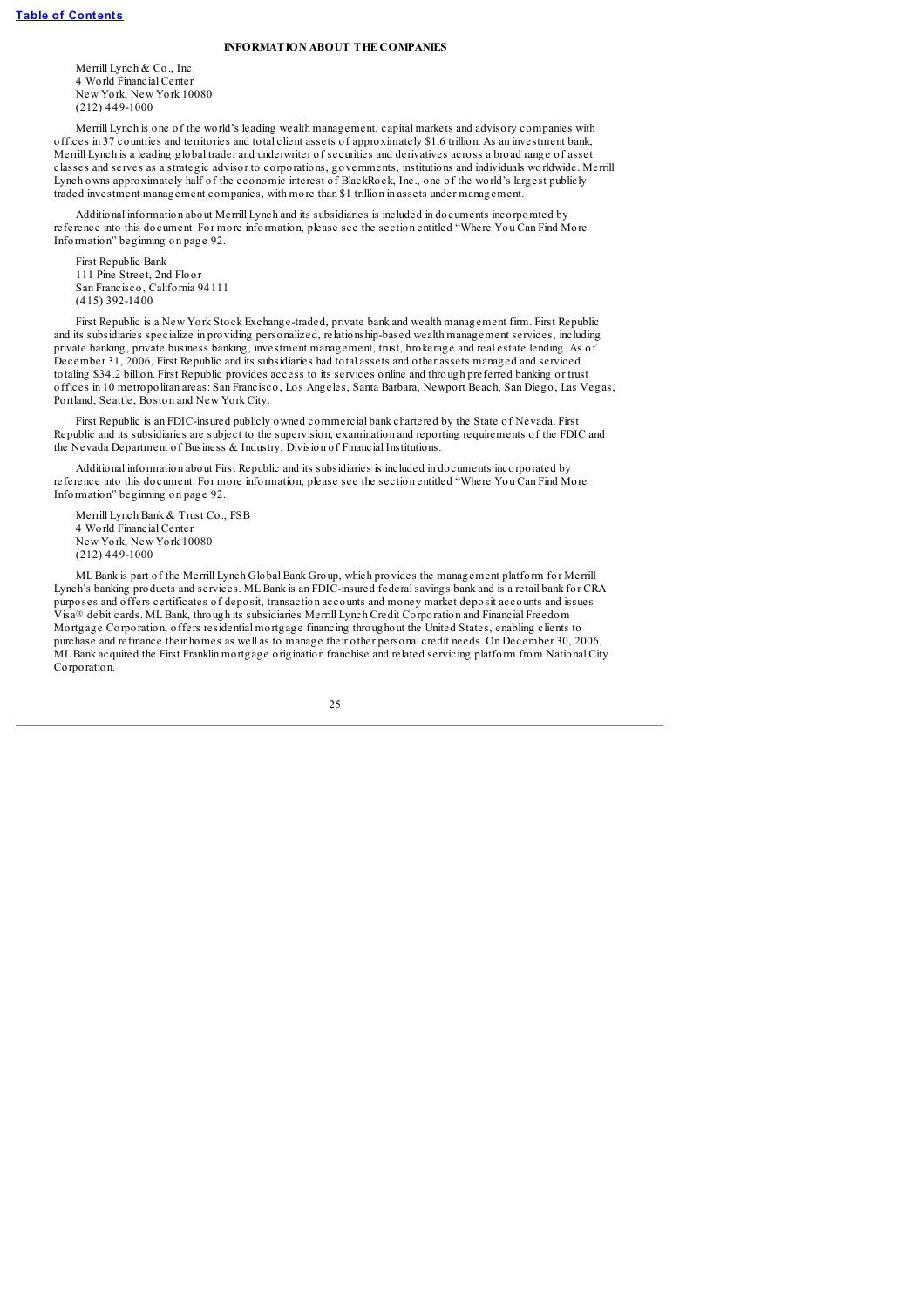## **FIRST REPUBLIC SPECIAL MEETING**

<span id="page-31-0"></span>*This section contains information for First Republic stockholders about the Special Meeting that First Republic* has called to allow its common stockholders to consider and approve the plan of merger contained in the merger agreement. First Republic is mailing this proxy statement/prospectus to its stockholders on or about June 25, 2007. Together with this proxy statement/prospectus, First Republic is sending a notice of the Special Meeting and a form of proxy that First Republic's board of directors is soliciting for use at the Special Meeting and at any adjournments or *postponements of the meeting.*

# **Date, Time and Place**

<span id="page-31-1"></span>The First Republic Special Meeting will be held on July 26, 2007 at 10:00 a.m. local time at the New York Yacht Club, 37 West 44th Street, New York, New York 10036.

### <span id="page-31-2"></span>**Matters to be Considered**

At the First Republic Special Meeting, First Republic common stockholders will be asked to:

- approve the plan of merger contained in the merger agreement; and
- transact such other business as may properly come before the meeting or any adjournment or postponement of the meeting, if necessary, including to solicit additional proxies.

#### **Proxies**

<span id="page-31-3"></span>If you are a First Republic common stockholder, you should complete and return the proxy card accompanying this proxy statement/prospectus to ensure that your vote is counted at the First Republic Special Meeting, regardless of whether you plan to attend the First Republic Special Meeting. If you are a registered common stockholder (that is, you hold stock certificates registered in your own name), you may also vote by telephone or through the Internet by following the instructions described on your proxy card. If your shares are held in nominee or "street name," you will receive separate voting instructions from your broker or nominee with your proxy materials. Although most brokers and nominees offer telephone and Internet voting, availability and specific processes will depend on their voting arrangements. You can revoke a proxy at any time before the vote is taken at the First Republic Special Meeting by submitting to First Republic's Secretary written notice of revocation or a properly executed proxy of a later date, or by attending the First Republic Special Meeting and voting in person. Written notices of revocation and other communications about revoking First Republic proxies should be addressed to:

> First Republic Bank 111 Pine Street, 2nd Floor San Francisco, California 94111 Attention: Edward J. Dobranski, Secretary

If your shares are held in street name, you should follow the instructions of your broker regarding the revocation of proxies.

Allshares represented by valid proxies that First Republic receives through this solicitation, and that are not revoked, will be voted in accordance with the instructions on the proxy card. If you make no specification on your proxy card as to how you want your shares voted before signing and returning it, your proxy will be voted "**FOR**" the approval of the plan of merger and "**FOR**" the proposal to adjourn or postpone the Special Meeting, if necessary, including to solicit additional proxies. First Republic's board of directors is currently unaware of any other matters that may be presented for action at the First Republic Special Meeting. If other matters properly come before the First Republic Special Meeting, or at any adjournment or postponement of the meeting, First Republic intends that shares represented by properly submitted proxies will be voted, or not voted, by and in accordance with the best judgment of the persons named as proxies on the proxy card.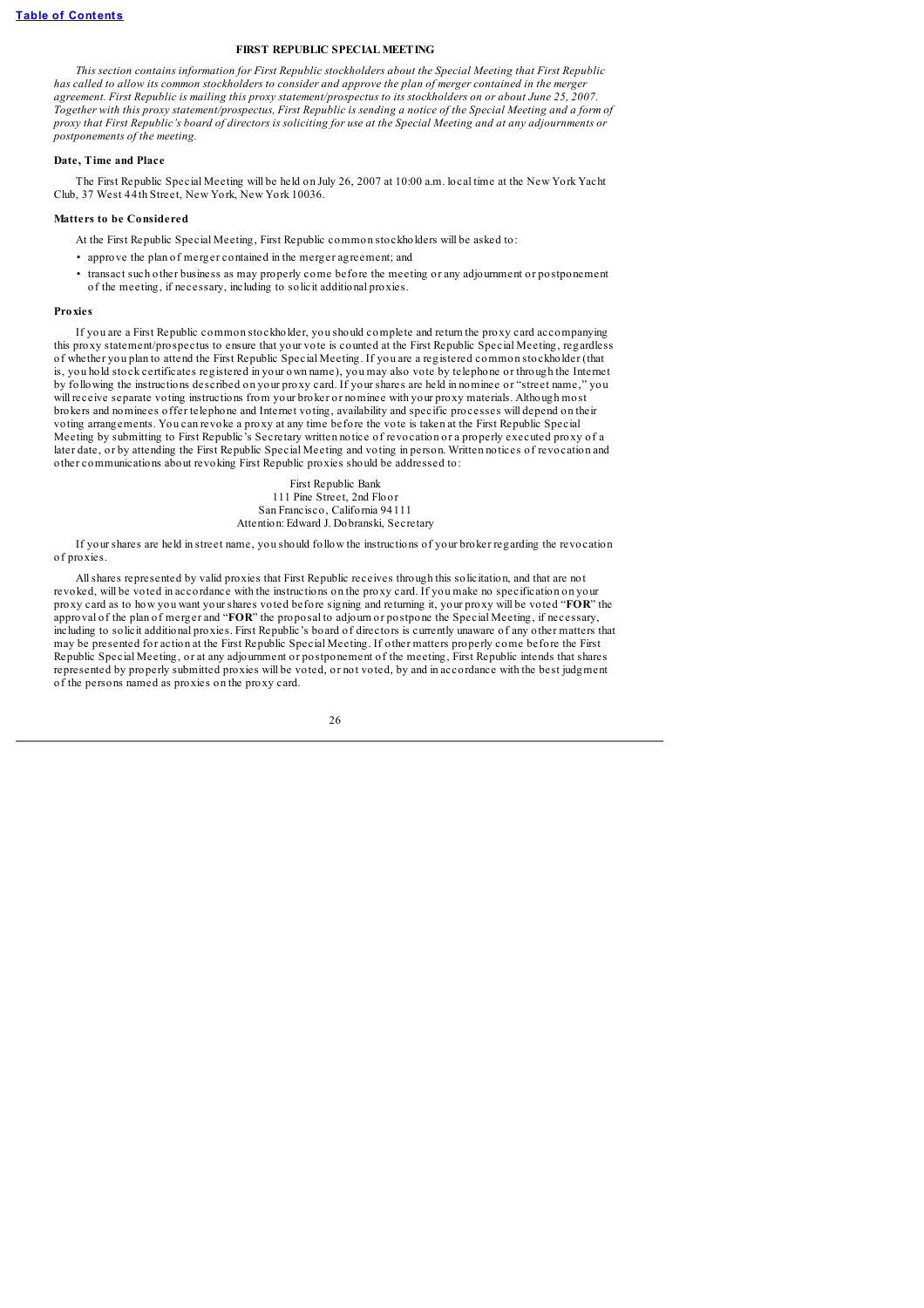# **Solicitation of Proxies**

<span id="page-32-0"></span>First Republic will bear the entire cost of soliciting proxies from its stockholders. In addition to solicitation of proxies by mail, First Republic will request that banks, brokers and other record holders send proxies and proxy material to the beneficial owners of First Republic common stock and secure their voting instructions, if necessary. First Republic will reimburse the record holders for their reasonable expenses in taking those actions.

First Republic has also made arrangements with Morrow & Co., Inc. to assist in soliciting proxies in connection with approval of the plan of merger and in communicating with stockholders and has agreed to pay it \$10,000 plus reasonable expenses for these services. Proxies may also be solicited by directors, officers and regular employees of First Republic in person or by telephone or other means for which such persons will receive no special compensation.

#### **Record Date**

<span id="page-32-1"></span>First Republic's board of directors has fixed the close of business on June 18, 2007 as the record date for determining the First Republic stockholders entitled to receive notice of, and in the case of common stockholders, to vote at the First Republic Special Meeting. At that time, 31,508,649 shares of First Republic common stock were outstanding, held by approximately 4,500 holders of record. As of the record date, directors and executive officers of First Republic and their affiliates had the right to vote 2,562,032 shares of First Republic common stock, representing approximately 8.1 percent of the shares entitled to vote at the First Republic Special Meeting. First Republic currently expects that its directors and executive officers will vote such shares "**FOR**" the approval of the plan of merger and "**FOR**" the proposal to adjourn or postpone the Special Meeting, if necessary, including to solicit additional proxies.

#### **Quorum and Vote Required**

<span id="page-32-2"></span>The presence, in person or by properly executed proxy, of the holders of a majority of the outstanding shares of First Republic common stock is necessary to constitute a quorum at the Special Meeting. Abstentions and broker non-votes will be counted towards the presence of a quorum.

Approval of the plan of merger requires the affirmative vote of a majority of the voting power of First Republic stockholders entitled to vote at the First Republic Special Meeting. Only First Republic common stockholders are entitled to vote at the Special Meeting. Holders of First Republic preferred stock and First Republic Depositary Shares are not, as such, entitled to vote at the Special Meeting. Approval of the proposal relating to the adjournment or postponement of the Special Meeting, if necessary, including to solicit additional proxies, requires the affirmative vote of a majority of the votes cast by First Republic stockholders entitled to vote at the First Republic Special Meeting. You are entitled to one vote for each share of First Republic common stock you held as of the record date.

### **First Republic's board of directors urges First Republic common stockholders to complete, date and** sign the accompanying proxy card and return it promptly in the enclosed postage paid envelope, or to vote **by telephone or through the Internet.**

Abstentions, failures to vote and broker non-votes will have the same effect as a vote against approval of the plan of merger. Abstentions, failures to vote and broker non-votes will have no effect on the vote to approve the proposal relating to adjournment or postponement to be considered at the Special Meeting.

#### **Participants in Employee Stock Ownership Plans**

<span id="page-32-3"></span>If you own shares of First Republic common stock in the First Republic Employee Stock Ownership or the Bank of Walnut Creek Employee Stock Ownership Plan, such shares will be voted solely by the trustee of such plan pursuant to the terms of such plan and the instructions received by the trustee from plan participants. The trustees of such plans will not disclose the confidential voting directions of any individual participant or beneficiary to First Republic. If you own shares of First Republic common stock in either of such plans, you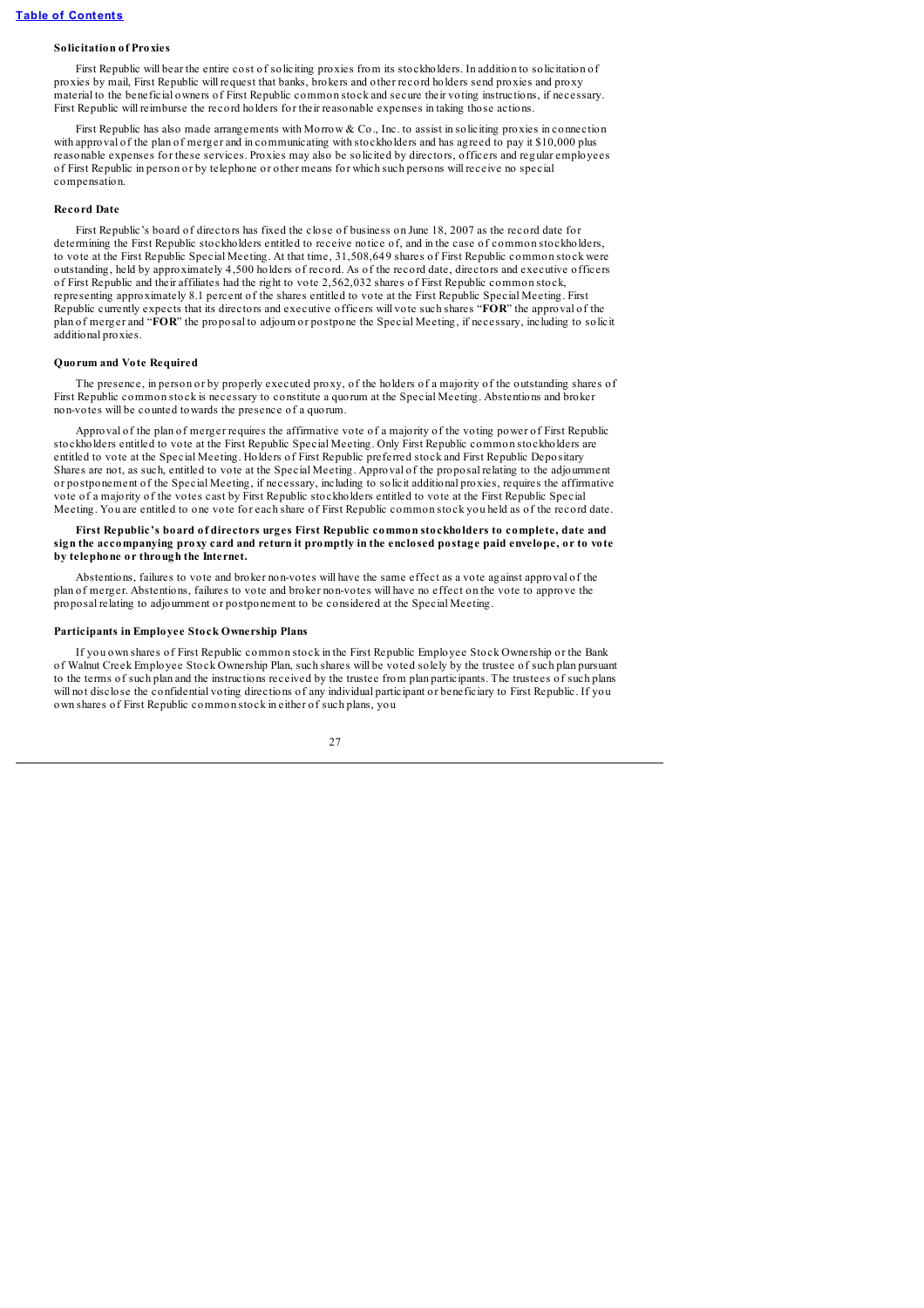will be receiving a separate letter from the trustee of such plan explaining the voting process with respect to such shares and you will be provided with voting instructions with respect to those shares.

#### **Voting by Telephone or Through the Internet**

<span id="page-33-0"></span>Many stockholders of First Republic have the option to submit their proxies or voting instructions electronically by telephone or through the Internet instead of submitting proxies by mail on the enclosed proxy card. Please note that there are separate arrangements for using the telephone and the Internet depending on whether your shares are registered in First Republic's stock records in your name or in the name of a brokerage firm or bank. You should check your proxy card or the voting instruction form forwarded by your broker, bank or other holder of record to see which options are available.

First Republic holders of record may submit proxies:

- by telephone, by calling the toll-free number indicated on their proxy card and following the recorded instructions; or
- through the Internet, by visiting the website indicated on their proxy card and following the instructions.

## **Delivery of Proxy Materials**

<span id="page-33-1"></span>To reduce the expenses of delivering duplicate proxy materials to First Republic stockholders, First Republic is relying upon SEC rules that permit us to deliver only one proxy statement/prospectus to multiple stockholders who share an address unless we receive contrary instructions from any stockholder at that address. If you share an address with another stockholder and have received only one proxy statement/prospectus, you may write or call us as specified below to request a separate copy of this document and we will promptly send it to you at no cost to you: Edward J. Dobranski, Secretary, First Republic Bank, 111 Pine Street, 2nd Floor, San Francisco, California 94111, or by telephoning us at 415-392-1400.

# **Recommendations of First Republic's Board of Directors**

<span id="page-33-2"></span>**FIRST REPUBLIC'S BOARD OF DIRECTORS HAS ADOPTED THE PLAN OF MERGER. THE BOARD OF DIRECTORS BELIEVES THAT THE MERGER AND THE MERGER AGREEMENT ARE ADVISABLE AND IN THE BEST INTERESTS OF FIRST REPUBLIC AND ITS STOCKHOLDERS, AND UNANIMOUSLY RECOMMENDS THAT FIRST REPUBLIC COMMON STOCKHOLDERS VOTE "FOR" THE APPROVAL OF THE PLAN OF MERGER AND "FOR" ANY PROPOSAL TO ADJOURN OR POSTPONE THE SPECIAL MEETING, IF NECESSARY, INCLUDING TO SOLICIT ADDITIONAL PROXIES.**

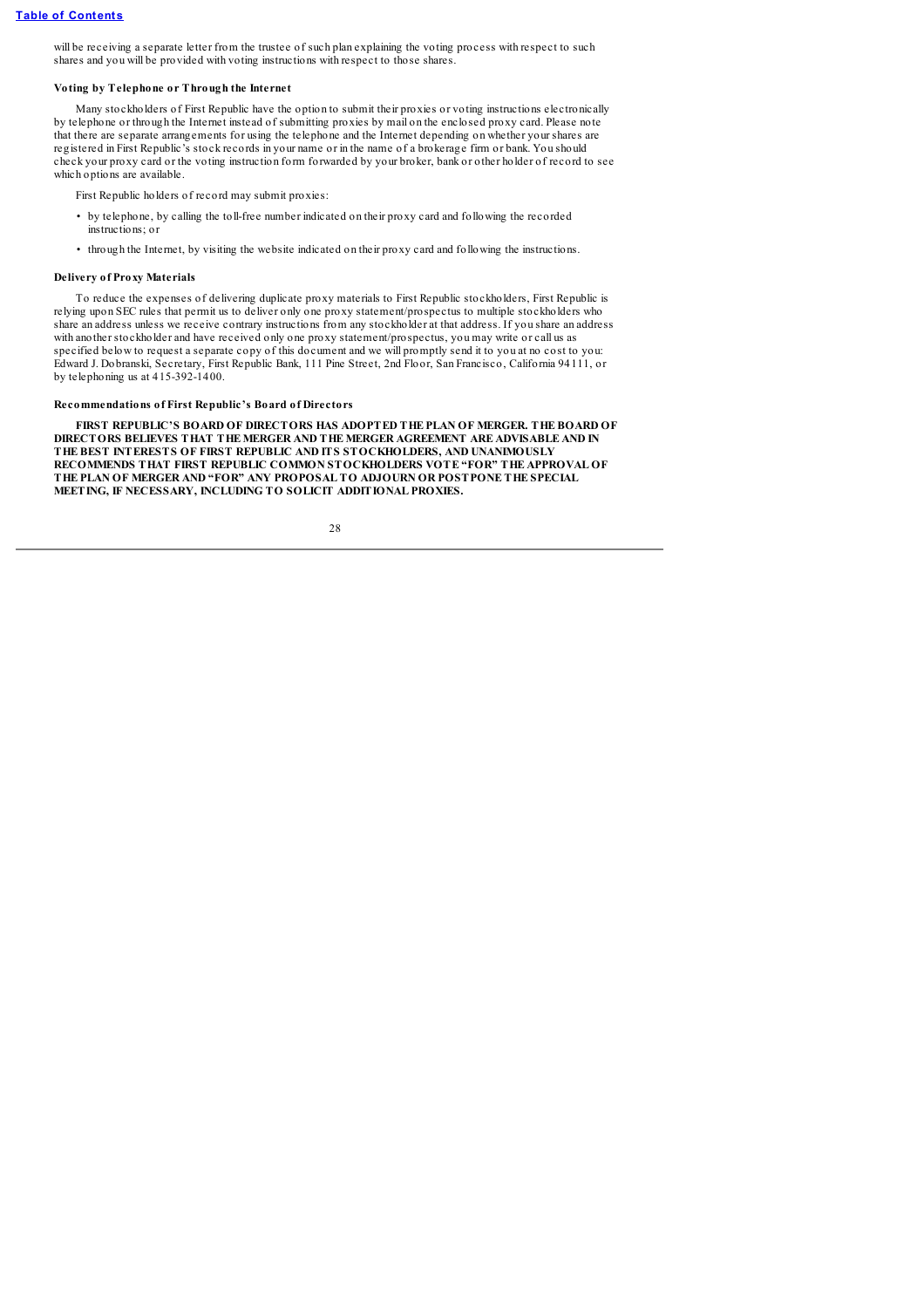# **THE MERGER**

<span id="page-34-0"></span>The following discussion summarizes material aspects of the merger. We urge you to read carefully this entire *document, including the merger agreement and the financial advisor opinion attached as Annexes to this document* and which are incorporated by reference into this document, for a more complete understanding of the merger.

# **Structure of the Merger**

<span id="page-34-1"></span>Upon completion of the merger, First Republic will merge with and into MLBank, with MLBank as the surviving entity. Thereafter, First Republic will continue to operate its business as the First Republic Bank Division, a new division of MLBank. While First Republic's common stock will be cancelled, Merrill Lynch's common stock will continue to be listed on the New York Stock Exchange under the symbol "MER."

In order for the merger to be treated as a reorganization within the meaning of Section 368(a) of the Internal Revenue Code, MLBank must be a direct, wholly owned subsidiary of Merrill Lynch at the time the merger is completed. At present, MLBank is an indirect, wholly owned subsidiary of Merrill Lynch. In the merger agreement, Merrill Lynch has agreed to cause MLBank to become a direct, wholly owned subsidiary of Merrill Lynch prior to completion of the merger.

#### **Consideration; Election Procedures**

<span id="page-34-2"></span>For each share of First Republic common stock you hold immediately prior to completion of the merger, you will receive, at your election, either \$55.00 in cash or \$55.00 in Merrill Lynch common stock, but subject to certain proration procedures designed to ensure that the aggregate consideration to be paid by Merrill Lynch will be, as nearly as practicable, 50% cash and 50% common stock. If you elect to receive Merrill Lynch common stock for your shares of First Republic common stock, the number of shares of Merrill Lynch common stock you will receive for each share of First Republic common stock will be equal to (1) \$55.00 divided by (2) the average of the last reported sales prices of Merrill Lynch common stock for the last five trading days prior to the date on which the merger is completed. We sometimes refer to the number of shares of Merrill Lynch common stock derived from this calculation as the "conversion number." Merrill Lynch will not issue any fractionalshares in the merger, but will instead pay a cash amount (without interest) equal to the fraction of a share of Merrill Lynch common stock that holders of First Republic common stock would receive based on the conversion number multiplied by the average of the last reported sale prices of Merrill Lynch common stock for the last five trading days prior to the date on which the merger is completed. Merrill Lynch intends to pay the cash portion of the purchase price (including any amounts paid for fractional First Republic common shares) from funds on hand.

You may make different elections with respect to different shares of common stock that you hold (if, for example, you own 100 shares of First Republic common stock, you could make a cash election with respect to 50 shares and a stock election with respect to the other 50 shares). In the event of proration, you may receive a portion of your merger consideration in a form other than that which you elected.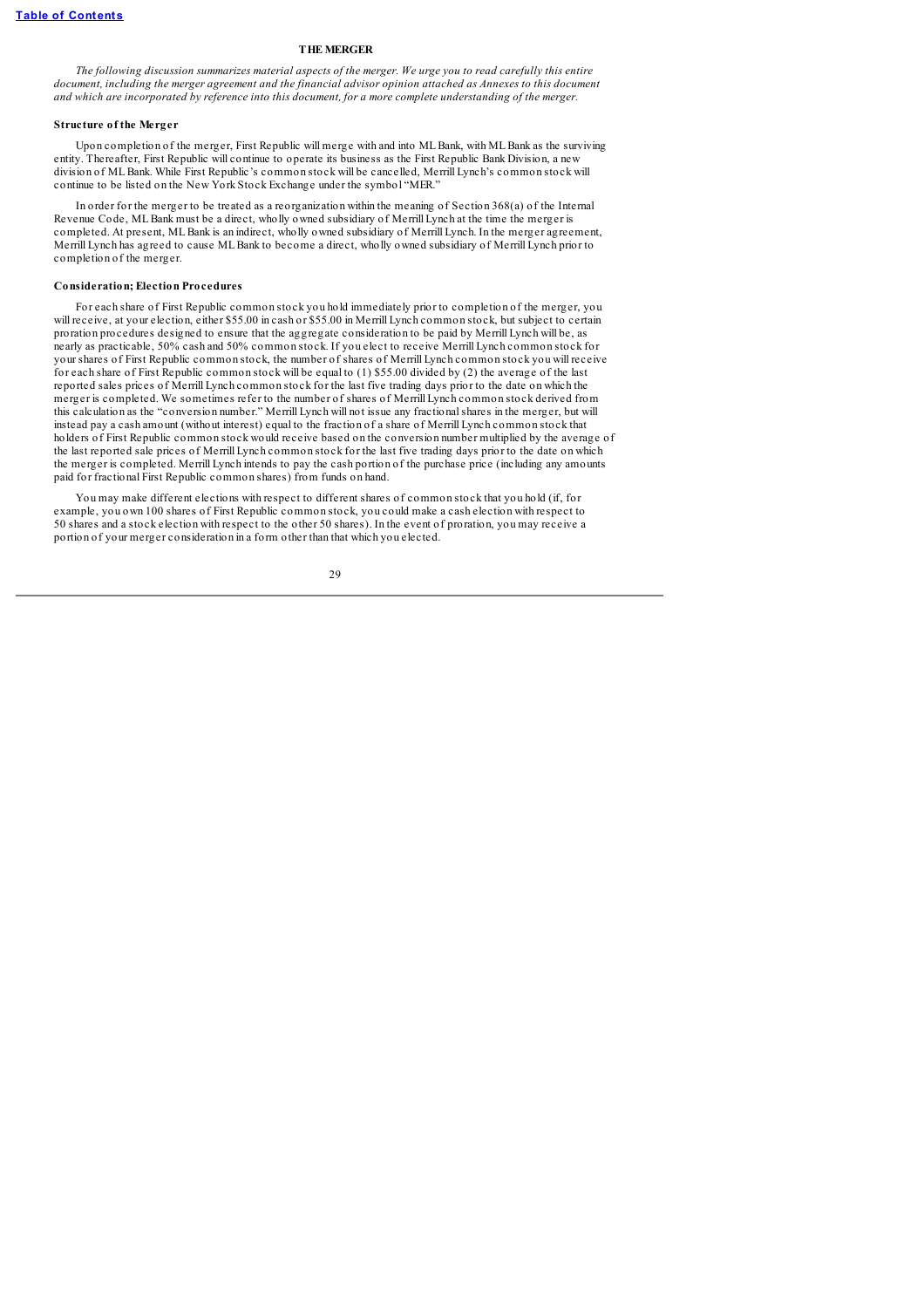Set forth below is a table showing a hypothetical range of prices for shares of Merrill Lynch common stock and the corresponding consideration that a First Republic common stockholder would receive in a stock election and in a cash election in the merger. The range of hypothetical prices generally reflects the high and low prices of Merrill Lynch common stock for the twelve-month period ending on May 31, 2007. The table does not reflect the fact that Merrill Lynch will not issue fractionalshares in the merger, and will instead pay cash.

| <b>Hypothetical Price of</b><br>Merrill Lynch<br>Common Stock | <b>Hypothetical per Share</b><br><b>Stock Consideration</b><br>for First Republic<br>Common Stockholders |    | Per Share<br><b>Cash Consideration</b><br>for First Republic<br>Common Stockholders |
|---------------------------------------------------------------|----------------------------------------------------------------------------------------------------------|----|-------------------------------------------------------------------------------------|
| \$62.00                                                       | 0.8871                                                                                                   | S  | 55.00                                                                               |
| \$66.00                                                       | 0.8333                                                                                                   | S  | 55.00                                                                               |
| \$70.00                                                       | 0.7857                                                                                                   | \$ | 55.00                                                                               |
| \$74.00                                                       | 0.7432                                                                                                   | S  | 55.00                                                                               |
| \$78.00                                                       | 0.7051                                                                                                   | \$ | 55.00                                                                               |
| \$82.00                                                       | 0.6707                                                                                                   | S  | 55.00                                                                               |
| \$86.00                                                       | 0.6395                                                                                                   | \$ | 55.00                                                                               |
| \$90.00                                                       | 0.6111                                                                                                   | S  | 55.00                                                                               |
| \$94.00                                                       | 0.5851                                                                                                   | \$ | 55.00                                                                               |
| \$98.00                                                       | 0.5612                                                                                                   | S  | 55.00                                                                               |

The amounts set forth above are hypothetical and are intended only to demonstrate the calculation of consideration payable under the merger agreement. The actual market prices of Merrill Lynch and First Republic common stock will fluctuate prior to completion of the merger. You should obtain current stock price quotations from a newspaper, over the Internet or by calling your broker.

#### *Cash Election*

The merger agreement provides that each First Republic common stockholder who makes a valid cash election will have the right to receive, in exchange for each share of First Republic common stock, \$55.00 in cash, subject to proration and adjustment as described below. We sometimes refer to this cash amount as the "cash consideration" and the shares of First Republic common stock for which valid cash elections are made as "cash election shares."

#### *Stock Election*

The merger agreement provides that each First Republic common stockholder who makes a valid stock election will have the right to receive, in exchange for each share of First Republic common stock, a fraction of a share of Merrill Lynch common stock equal to (1) \$55.00 divided by (2) the average of the last reported sales prices of Merrill Lynch common stock for the last five trading days prior to the date on which the merger is completed, subject to proration and adjustment as described below. We sometimes refer to Merrill Lynch common stock received and cash received in lieu of fractionalshares of Merrill Lynch common stock as consideration in the merger as the "stock consideration" and the shares of First Republic common stock for which valid stock elections are made as "stock election shares."

## *Non-Election*

First Republic stockholders who make no election to receive cash or shares of Merrill Lynch common stock in the merger, whose elections are not received by the depositary by the election deadline, or whose forms of election are improperly completed and/or are not signed will be deemed not to have made an election. Common stockholders not making an election may be paid in cash, Merrill Lynch common stock or a mix of cash and shares of Merrill Lynch common stock depending on, and after giving effect to, the number of valid cash elections and stock elections that have been made by other First Republic common stockholders using the adjustment mechanism described below.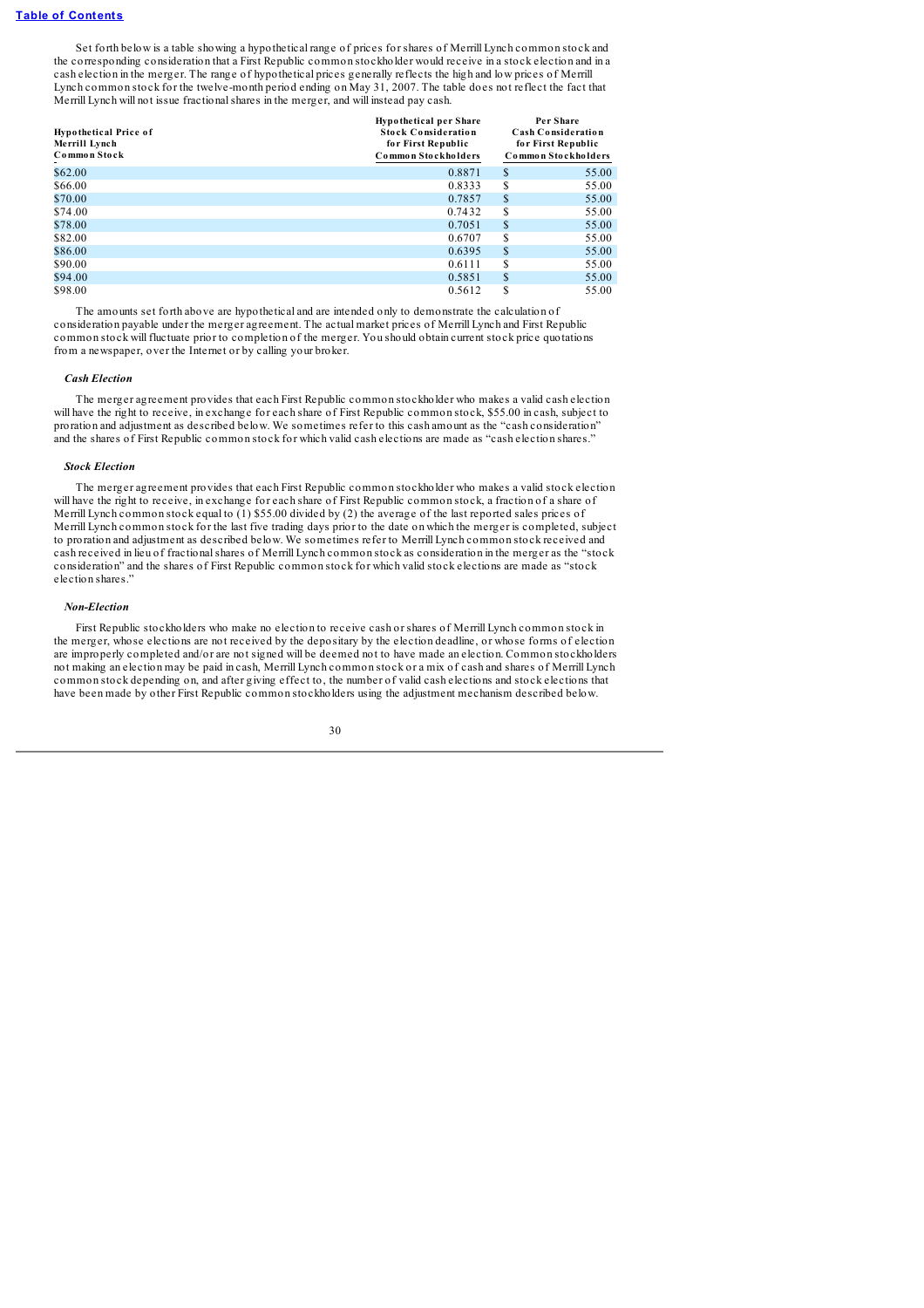# *Adjustment Generally*

Your right to elect to receive cash or Merrill Lynch common stock as consideration in the merger is subject to certain proration procedures designed to ensure that the aggregate consideration to be paid by Merrill Lynch will be, as nearly as practicable, 50% cash and 50% common stock. If proration is necessary to ensure this allocation of overall consideration, you may receive a portion of the merger consideration in a form other than that which you elected.

#### *Adjustment if Cash Election is Oversubscribed*

Stock may be issued to First Republic common stockholders who make cash elections if cash elections are oversubscribed such that the aggregate cash amount that would otherwise be paid in the merger is greater than 50% of the total consideration payable by Merrill Lynch for shares of First Republic common stock in the merger.

the cash election is oversubscribed, then:

- each First Republic common stockholder making a stock election, no election or an invalid election will receive the stock consideration for each share of First Republic common stock as to which he, she or it made a stock election, no election or an invalid election;
- the depositary willselect from among the cash election shares, by a pro rata selection process, a sufficient number of shares to receive the stock consideration such that the aggregate cash amount that would otherwise be paid in the merger equals as closely as practicable 50% of the total consideration payable by Merrill Lynch in the merger, and the shares so selected will be converted into the right to receive the stock consideration; and
- cash election shares not so selected will be converted into the right to receive the cash consideration.

# **Example A. Oversubscription of Cash Elections**

Assuming that:

- the total consideration payable by Merrill Lynch for shares of First Republic common stock in the merger is \$1,800,000,000, as a result of which only \$900,000,000 may be paid in cash consideration, and
- the cash consideration that would be payable based on the number of cash election shares is \$1,000,000,000,

then a First Republic common stockholder making a cash election with respect to 1,000 shares of First Republic common stock would receive the cash consideration with respect to 900 shares of First Republic common stock and the stock consideration with respect to the remaining 100 shares of First Republic common stock.

### *Adjustment if the Stock Election is Oversubscribed*

Cash may be issued to First Republic common stockholders who make stock elections if stock elections are oversubscribed such that the aggregate value of Merrill Lynch common stock that would otherwise be issued in the merger is more than 50% of the total consideration payable by Merrill Lynch for shares of First Republic common stock in the merger.

If the stock election is oversubscribed, then:

- each First Republic common stockholder making a cash election, no election or an invalid election will receive the cash consideration for each share of First Republic common stock as to which he, she or it made a cash election, no election or an invalid election;
- the depositary willselect from among the stock election shares, by a pro rata selection process, a sufficient number of shares to receive the cash consideration such that the aggregate cash amount that

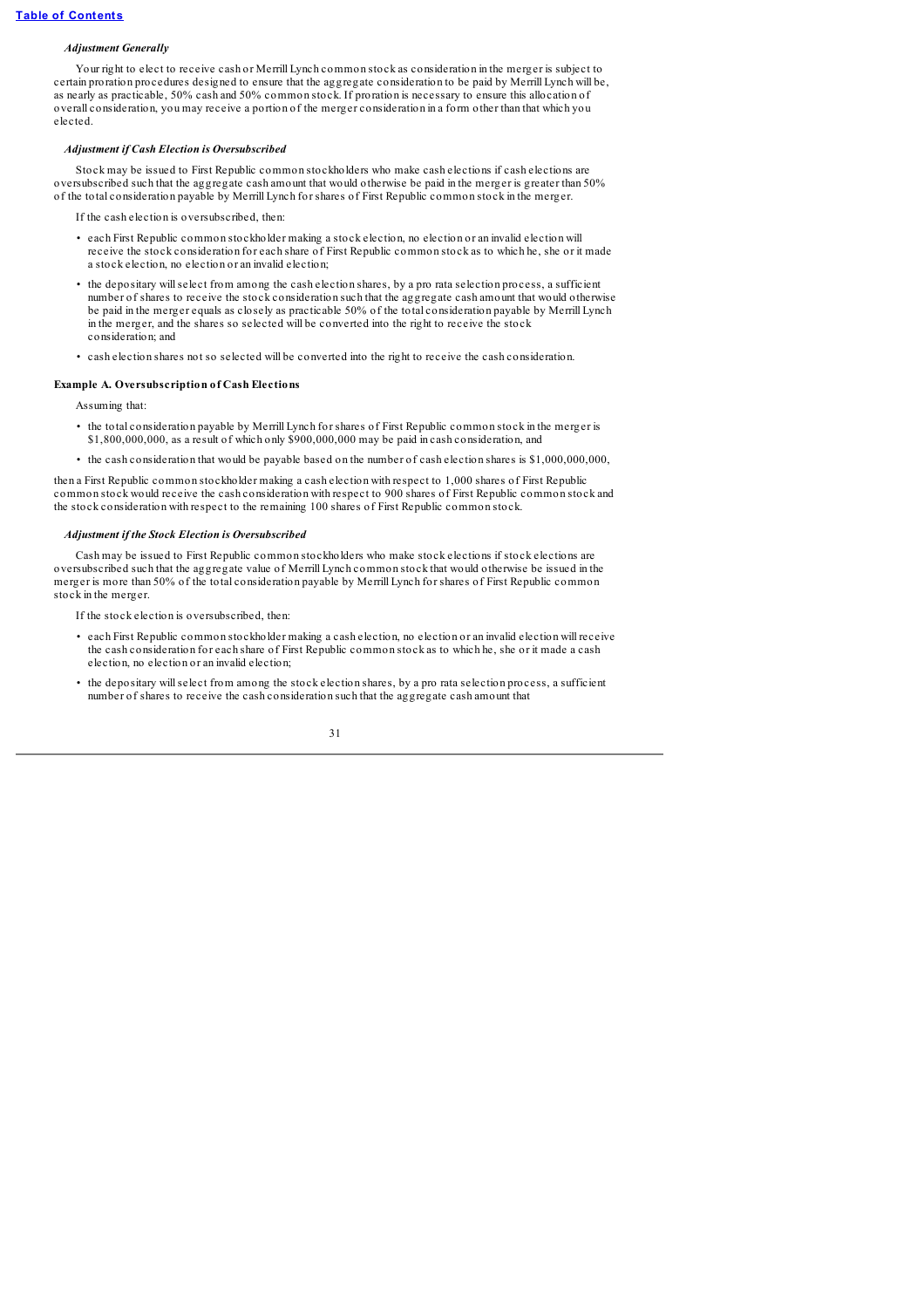would otherwise be paid in the merger equals as closely as practicable 50% of the total consideration payable by Merrill Lynch in the merger, and the shares so selected will be converted into the right to receive the cash consideration; and

• stock election shares not so selected will be converted into the right to receive the stock consideration.

### **Example B. Oversubscription of Stock Elections**

Assuming that:

- the total consideration payable by Merrill Lynch for shares of First Republic common stock in the merger is \$1,800,000,000, as a result of which only \$900,000,000 may be paid in stock consideration, and
- the stock consideration that would be payable based on the number of stock election shares is \$1,000,000,000,

then a First Republic common stockholder making a stock election with respect to 1,000 shares of First Republic common stock would receive the stock consideration with respect to 900 shares of First Republic common stock and the cash consideration with respect to the remaining 100 shares of First Republic common stock.

### *Adjustment if the Cash Election is Suf iciently Subscribed*

If the aggregate cash amount that would otherwise be paid to First Republic common stockholders in the merger based on valid elections is equal or nearly equal to 50% of the total consideration payable by Merrill Lynch for shares of First Republic common stock in the merger, then:

- each First Republic common stockholder making a cash election will receive the cash consideration with respect to each share of First Republic common stock as to which he, she or it made a cash election;
- each First Republic common stockholder making a stock election will receive the stock consideration with respect to each share of First Republic common stock as to which he, she or it made a stock election; and
- each First Republic common stockholder making no election or an invalid election will receive the stock consideration with respect to each share of First Republic common stock as to which he, she or it made no election or an invalid election.

#### *Election Procedures*

The merger agreement provides that a form of election and other appropriate and customary transmittal materials will be mailed at least 35 days before the anticipated completion date of the merger (or on such other date as Merrill Lynch and First Republic mutually agree) to all First Republic common stockholders of record as of the fifth business day prior to such mailing date. Each form of election will allow the holder to make a cash election, a stock election, a mixed election or no election with respect to some or all of their First Republic shares.

Holders of First Republic common stock who wish to elect the type of merger consideration they will receive in the merger should carefully review and follow the instructions set forth in the form of election. First Republic stockholders who hold their shares of common stock in "street name" should follow their broker's instructions for making an election with respect to their shares. First Republic stockholders who hold their shares of common stock in the First Republic Employee Stock Ownership Plan or the Bank of Walnut Creek Employee Stock Ownership Plan should follow their respective trustee's instructions for making an election with respect to their shares.

To make an election, a holder of First Republic common stock must submit a properly completed form of election so that it is actually received by the depositary at or prior to the election deadline in accordance with

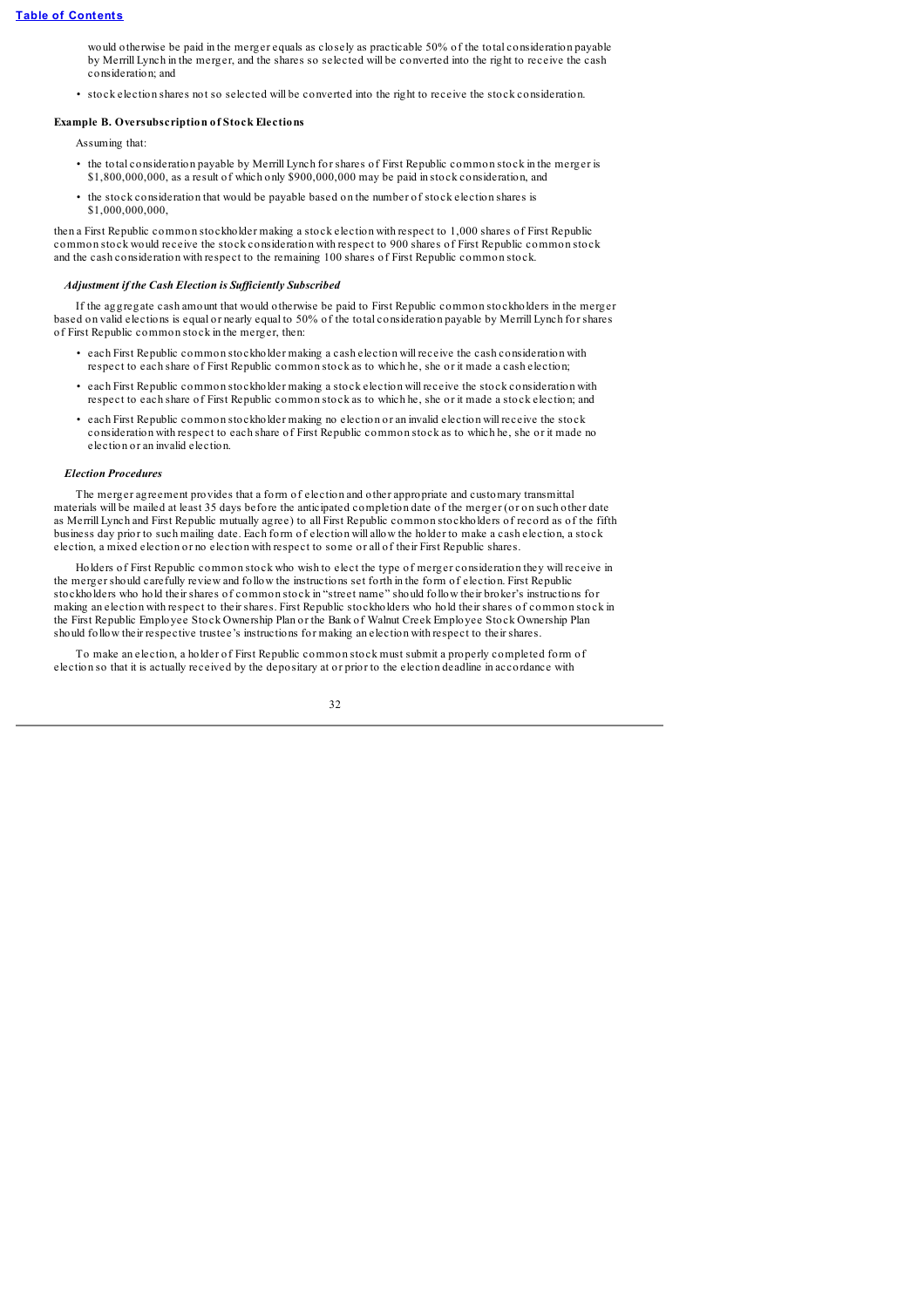the instructions on the form of election. The election deadline will be 5:00 p.m., Pacific Time, on the 30th day following the date on which the forms of election are mailed to First Republic common stockholders (or on such other date as Merrill Lynch and First Republic mutually agree), which will be set forth in the election materials. However, if it appears that the closing date for the merger will not take place within a relatively short period of time following the election deadline set forth in the election form, Merrill Lynch and First Republic will discuss in good faith whether the election deadline should be deferred to an appropriate later date. Merrill Lynch and First Republic will issue a press release announcing the deferral of the election deadline not more than 10 business days before, and at least five business days prior to, the deferred election deadline. A form of election will be properly completed only if accompanied by certificates representing allshares of First Republic common stock covered by the form of election (or customary affidavits and indemnification regarding the loss or destruction of such certificates or the guaranteed delivery of such certificates), together with duly executed transmittal materials included in the form of election.

Generally, an election may be revoked or changed, but only by written notice received by the depositary prior to the election deadline. If an election is revoked and unless a subsequent properly executed form of election is actually received by the depositary at or prior to the election deadline, the holder who revoked the election will be deemed to have made no election with respect to his or her shares of First Republic common stock, and Merrill Lynch will cause those certificates to be returned to the stockholder who submitted those certificates without charge upon the holder's written request.

First Republic common stockholders will not be entitled to revoke or change their elections following the election deadline. As a result, stockholders who have made elections will be unable to revoke their elections or sell their shares of First Republic common stock during the interval between the election deadline and the date of completion of the merger.

Shares of First Republic common stock as to which the holder has not made a valid election prior to the election deadline, to be set forth in the election form, will be treated as though no election has been made. If it is determined that any purported cash election or stock election was not properly made, the purported election will be deemed to be of no force or effect and the holder making the purported election will be deemed not to have made an election for these purposes, unless a proper election is subsequently made on a timely basis.

### *Treatment of First Republic Preferred Stock*

Upon completion of the merger, (i) each share of First Republic 6.70% Noncumulative Perpetual Preferred Series A Shares issued and outstanding immediately prior to completion of the merger will be exchanged for one share of Merrill Lynch 6.70% Noncumulative Perpetual Preferred Stock, Series 6 and (ii) each share of First Republic 6.25% Noncumulative Perpetual Preferred Series B Shares issued and outstanding immediately prior to completion of the merger will be exchanged for one share of Merrill Lynch 6.25% Noncumulative Perpetual Preferred Stock, Series 7. The terms of the Merrill Lynch 6.70% Noncumulative Perpetual Preferred Stock, Series 6 and the Merrill Lynch 6.25% Noncumulative Perpetual Preferred Stock, Series 7 will be substantially identical to the terms of the corresponding series of First Republic preferred stock. Any shares of First Republic preferred stock as to which preferred stockholders have perfected their dissenters' rights pursuant to Nevada law will not be exchanged for New Merrill Lynch Preferred Stock.

Each outstanding share of First Republic preferred stock is presently represented by First Republic Depositary Shares that are listed on the New York Stock Exchange and represent a one-fortieth interest in a share of First Republic preferred stock. Upon completion of the merger, Merrill Lynch will assume the obligations of First Republic under the relevant Deposit Agreement pursuant to which First Republic preferred stock has been deposited. Merrill Lynch will instruct the Depositary to treat the shares of New Merrill Lynch Preferred Stock received by it in exchange for shares of First Republic preferred stock as newly deposited securities under the applicable Deposit Agreement. In accordance with the terms of the relevant Deposit Agreement, the First Republic Depositary Shares will thereafter represent the shares of the relevant series of New Merrill Lynch Preferred Stock. Such depositary shares will continue to be listed on the New York Stock Exchange upon completion of the merger under a new name and will be traded under a new symbol.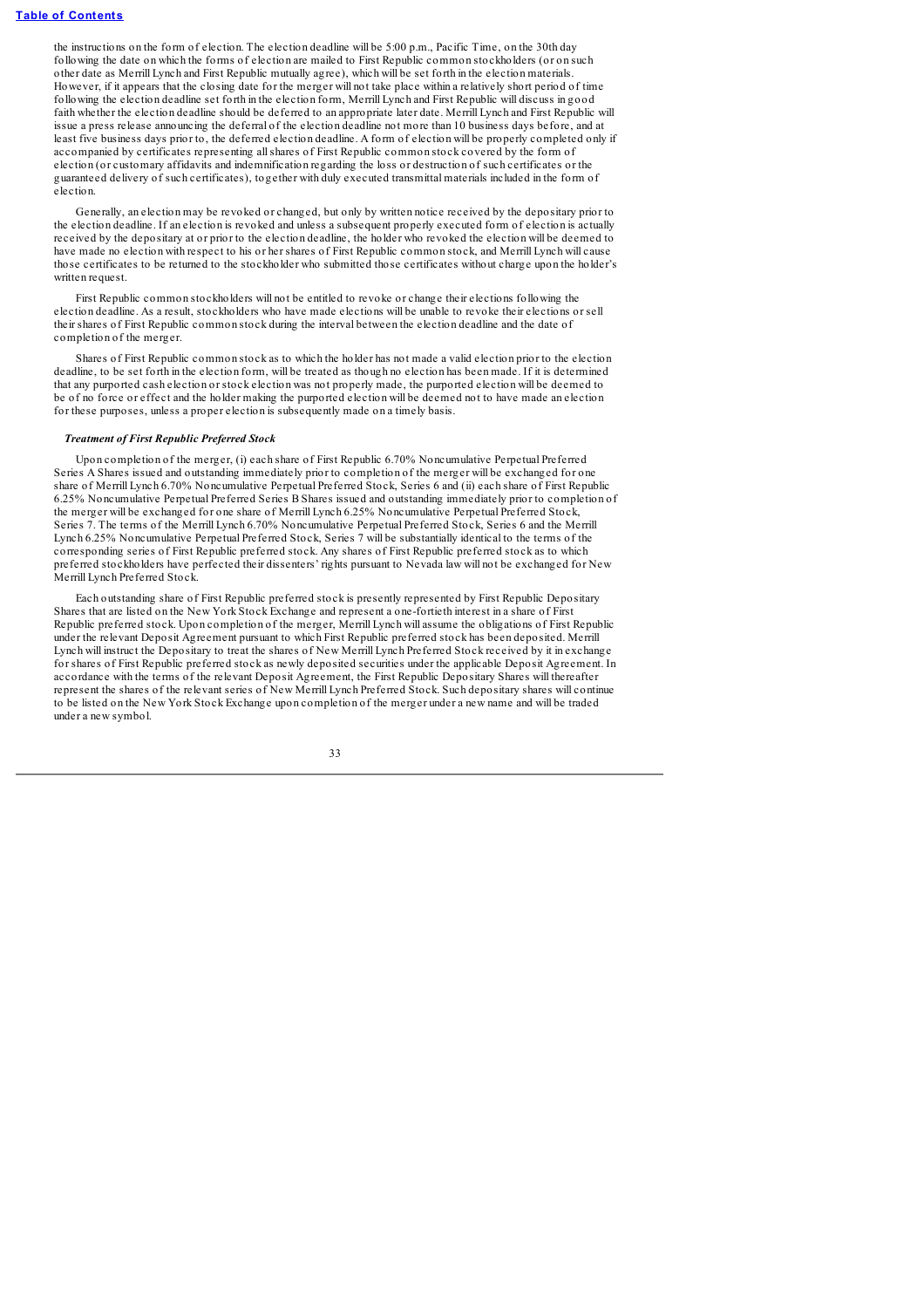Shares of preferred stock issued by First Republic's subsidiaries will remain issued and outstanding following completion of the merger, and the terms of those preferred shares will generally be unaffected by the merger. Holders of First Republic preferred stock, First Republic Depositary Shares or preferred stock issued by First Republic's subsidiaries are not entitled to vote on the merger or at the Special Meeting.

THE DEPOSITARY IS THE ONLY HOLDER OF RECORD OF SHARES OF FIRST REPUBLIC PREFERRED STOCK, WHICH AREREPRESENTED BY DEPOSITARY SHARES. ALL HOLDERS OF FIRST REPUBLIC DEPOSITARY SHARES SHOULD FOLLOW THE INSTRUCTIONS GIVEN TO THEM BY THEIR BROKER.

# **Background of the Merger**

The First Republic board of directors regularly discusses with First Republic's management the company's financial performance and prospects, and also considers First Republic's strategy and future outlook. Issues of strategic planning are regularly addressed as part of these discussions. Between January and March 2006, in connection with certain expressions of interest made by potential financial partners, First Republic's management and board of directors met with representatives of Morgan Stanley, its financial advisor, and had discussions regarding First Republic's long-term prospects, including its long-term financial plan, as a stand-alone company, as well as the types of strategic alternatives that might be available to First Republic. These included niche acquisitions to gain capabilities, strategic acquisitions of other financial institutions, stock repurchases and the sale of First Republic to financial partners. The decision by First Republic's management and board of directors to explore and assess the benefits and risks of its long term financial plan and strategic alternatives was motivated by a number of considerations, which included, among others, optimizing stockholder value, enhancing its performance, prospects and competitive position in the financialservices industry, diversifying its business profile and increasing its size and scale. During this time, none of the discussions with the potential financial partners proceeded beyond initial discussions as the expression of interests made by such partners never materialized into binding offers by any such party.

As directed by First Republic's management, Morgan Stanley continued to investigate the various strategic alternatives that might be available to First Republic and, from time to time, had further discussions with First Republic's senior management team.

On October 2, 2006, Mr. Terry Laughlin, Senior Vice President — Head of Strategic Growth Opportunities of Merrill Lynch, contacted Mr. James H. Herbert, II, President of First Republic, to arrange an introductory meeting. The meeting was arranged for October 13, 2006. Until October 2006, there had not been any discussions between First Republic and Merrill Lynch in the prior two years about any possible strategic transaction between the companies.

On October 13, 2006, Mr. Laughlin and Mr. H. McIntyre Gardner, Senior Vice President — Head of Global Private Client Americas Region and Global Bank of Merrill Lynch, met with Mr. Herbert to discuss, very generally, the businesses of Merrill Lynch and First Republic. No detailed discussion of any possible strategic transaction took place at this meeting.

On November 14, 2006, Mr. Laughlin called Mr. Herbert to suggest a meeting with Mr. E. Stanley O'Neal, Chief Executive Officer of Merrill Lynch. This meeting was subsequently scheduled for December 11, 2006.

On December 11, 2006, Mr. Herbert met with Mr. O'Neal. There was a general discussion of Merrill Lynch's private client services, in particular the operations of its private banking and investment group and how First Republic might interact with this group. Mr. O'Nealsuggested that a business combination transaction could be structured to maintain First Republic's brand identity separately from the Merrill Lynch brand and keep the management team of First Republic in place to continue to run First Republic's business as it had in the past. Discussions continued to take place between Merrill Lynch and First Republic from December 11, 2006 until early January 2007 about the respective businesses of Merrill Lynch and First Republic. No specific terms of a transaction were discussed during this period.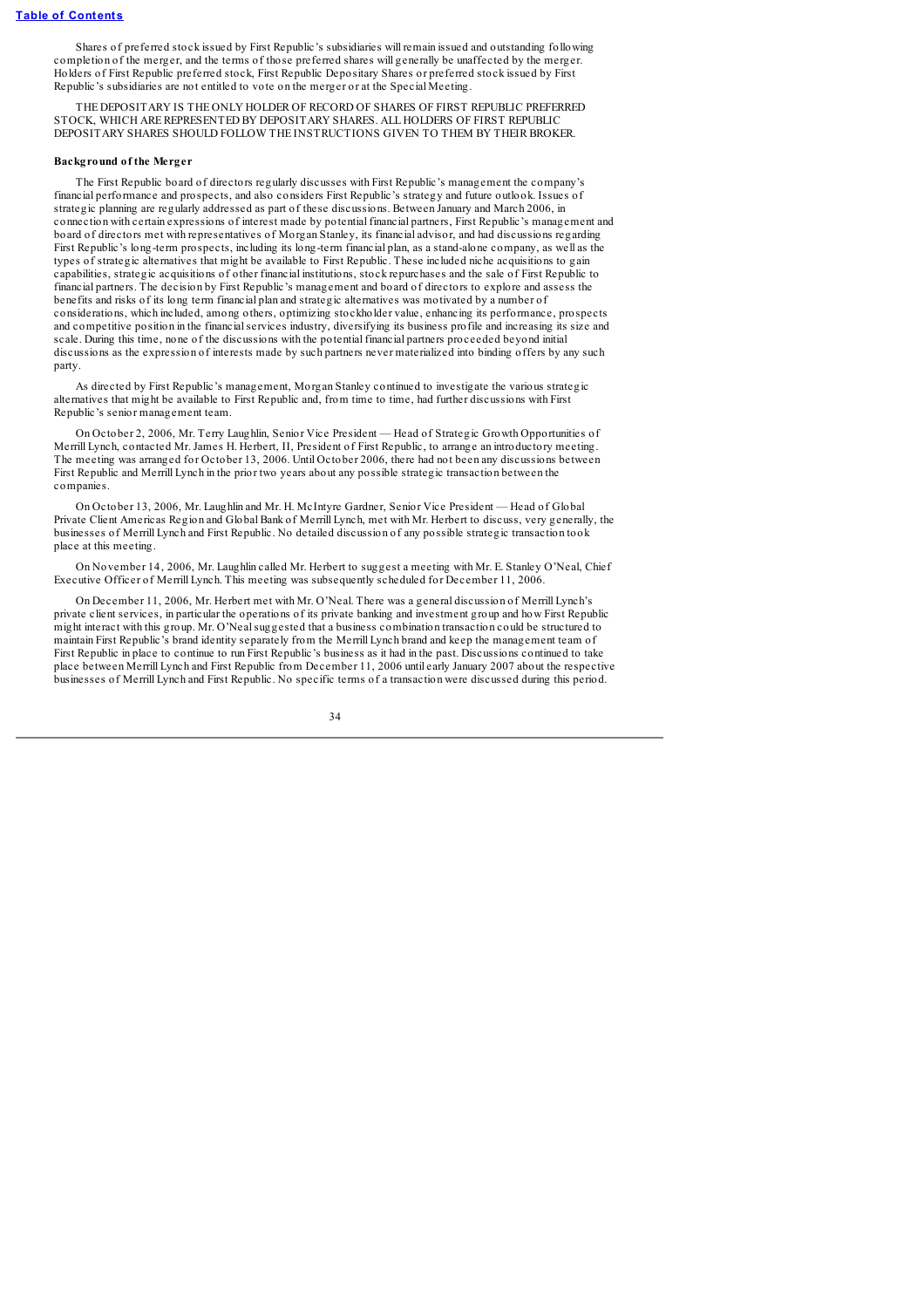In addition, in early October 2006, two other potentialstrategic partners independently contacted First Republic directly to initiate discussions about a possible strategic transaction. At the same time that First Republic's senior management was having continued discussions and meetings with Merrill Lynch regarding a possible strategic transaction, during the fourth quarter of 2006 and early January 2007 the senior management team of First Republic was also having discussions and meetings with the other two potentialstrategic partners.

On January 9, 2007, Mr. Robert J. McCann, Vice Chairman and President of the Global Private Client Group of Merrill Lynch, Mr. Gardner, Mr. Laughlin and other members of Merrill Lynch's private client services management team met with Mr. Herbert, Ms. Auguste-deWilde and another member of First Republic's management team to discuss each company's business segments, strategic goals and competitive landscape based on publicly available information. The meeting concluded with a discussion of the need for an exchange of additional information about Merrill Lynch and First Republic's businesses to further the parties' understanding of the potential business fit.

On January 9 and 10, 2007, the same members of First Republic's senior management team held similar meetings with each of the potentialstrategic partners. Each of these meetings concluded with a discussion of next steps to be taken with respect to a possible strategic transaction.

On January 11, 2007, the First Republic board of directors conducted a special telephonic meeting. Mr. Herbert and a representative of Morgan Stanley, First Republic's financial advisor, advised the board of directors of the three unsolicited contacts by potentialstrategic partners and the current status of the discussions with Merrill Lynch and the other two potentialstrategic partners. Mr. Herbert emphasized his belief that none of these potentialstrategic partners were aware of the others having contacted First Republic or that First Republic was having discussions with any of them. During this meeting, the First Republic board of directors unanimously authorized First Republic to enter into confidentiality agreements with each of the three potentialstrategic partners (including Merrill Lynch) to share additional information and to proceed with further, more detailed discussions.

In mid-January 2007, each of Merrill Lynch and the other two potentialstrategic partners entered into a confidentiality agreement with First Republic. Thereafter, First Republic's senior management provided to each potentialstrategic partner certain product and additional information and an overview of preliminary financial results for the fourth quarter of 2006. Each potentialstrategic partner was given an opportunity to ask questions.

During the two-week period following the execution of the confidentiality agreements, each party continued to review a possible strategic transaction with First Republic.

On January 16-17, 2007, Merrill Lynch's and First Republic's senior management teams met again in a series of meetings, including a one-on-one meeting between Mr. McCann and Mr. Herbert, to discuss further details of First Republic's business and its compatibility with Merrill Lynch's business and strategy.

On the afternoon of January 18, 2007, Mr. McCann and Mr. Gardner met with Mr. Herbert and Ms. AugustedeWilde and indicated to First Republic that Merrill Lynch would be willing to pay a fixed price of \$55.00 per share for all of the issued and outstanding shares of First Republic common stock to be paid in a form acceptable to First Republic, subject to satisfactory completion of due diligence and the negotiation of a mutually acceptable definitive agreement. First Republic expressed to Merrill Lynch that it wanted to accommodate the option of a tax-free exchange for its stockholders. Merrill Lynch proposed that the aggregate consideration to be paid by Merrill Lynch be, as nearly as practicable, 50% cash and 50% common stock and that a First Republic common stockholder have the right to elect to receive for each share of common stock held by such stockholder, either \$55.00 in cash or \$55.00 in Merrill Lynch common stock.

On January 21, 2007, the First Republic board of directors conducted a special telephonic board meeting during which they discussed the possible strategic transactions. Mr. Herbert updated the First Republic board of directors on the discussions to date with Merrill Lynch and the other two potentialstrategic partners. Mr. Herbert conveyed to the board of directors Merrill Lynch's proposal of \$55.00 per share. Mr. Herbert and representatives of Morgan Stanley also explained to the board of directors that the price of \$55.00 per share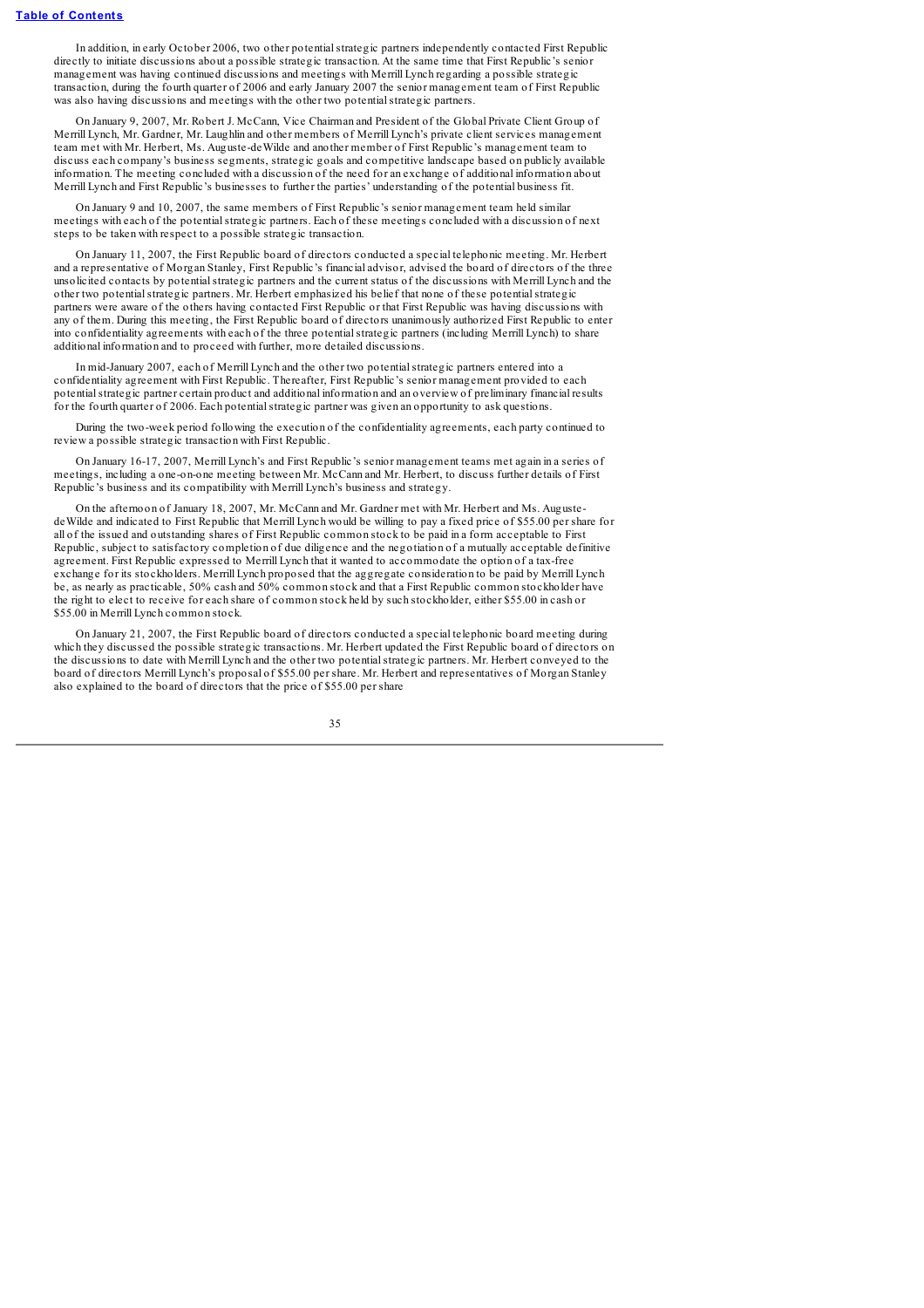would be a fixed price, with 50% payable in cash and 50% payable in Merrill Lynch common stock and that a First Republic common stockholder would have the right to elect to receive for each share of common stock held by such stockholder, either \$55.00 in cash or \$55.00 in Merrill Lynch common stock. Mr. Herbert explained that Merrill Lynch had agreed, should a merger occur, to operate First Republic Bank as a separate division of MLBank.

The board of directors was also informed that Mr. Herbert and Ms. Katherine August-deWilde, Executive Vice President and Chief Operating Officer of First Republic, would each be required to enter into three-year retention agreements with Merrill Lynch to become effective upon the completion of the proposed strategic transaction. A number of questions were raised by the directors of First Republic with respect to Merrill Lynch and its corporate structure. Mr. Herbert noted that Merrill Lynch's desire to consummate the proposed strategic transaction was driven by its desire to enter the high net worth banking business through an existing organization run by a management group that is experienced and has a successful track record in that business. As a result, Merrill Lynch's objective would be to retain First Republic's management team, employees, locations and clients. Also present at the meeting were representatives of White & Case LLP, First Republic's outside legal counsel. A representative of White & Case LLP reviewed with First Republic's board of directors the legal and fiduciary considerations relating to the board of directors' consideration of a possible merger if discussions proceeded to that point. The First Republic board of directors unanimously authorized Mr. Herbert and his executive management team to continue negotiations with Merrill Lynch and the other two potentialstrategic partners.

Between January 17, 2007 and January 23, 2007, an additional potential financial partner and the other two potentialstrategic partners, other than Merrill Lynch, discussed potentialstrategic transactions with First Republic, including general financial terms. In each case, the indicated merger consideration discussed with the three additional potential partners was below the merger consideration Merrill Lynch had discussed with First Republic. Given that the merger consideration discussed with Merrill Lynch was greater than those indicated by the other potential partners, and that the anticipated benefits to First Republic and its stockholders of a strategic transaction with Merrill Lynch either outweighed or were substantially similar to the anticipated benefits of a strategic transaction with any of the other potential partners, and that there was no additional risk to First Republic and its stockholders should it pursue a strategic transaction with Merrill Lynch rather than with any of the other potential partners, First Republic's management began to focus its efforts on a possible strategic transaction with Merrill Lynch. Ultimately, none of the discussions First Republic had during this time, other than with Merrill Lynch, proceeded beyond the exploratory stage and no understanding with respect to the definitive terms of a transaction was reached during these discussions with any of the other potential partners.

During the week of January 22, 2007, Merrill Lynch and its legal advisors conducted their due diligence investigation with respect to First Republic's business and legal, tax, regulatory and other matters. First Republic, with the assistance of its legal and financial advisors, conducted a simultaneous due diligence investigation with respect to Merrill Lynch's business and legal, tax, regulatory and other matters.

On January 23, 2007, Merrill Lynch's outside legal counsel, Sullivan & Cromwell LLP, provided a draft merger agreement to White & Case LLP, and the parties and their respective legal counsels negotiated the terms of the merger agreement through the week of January 22, 2007 while due diligence investigations continued. In particular, the parties and their respective counsels strenuously negotiated the definition of "Material Adverse Effect", the governance structure of the First Republic Bank Division following completion of the merger, the circumstances under which the merger agreement could be terminated and the merger abandoned and the amount of and circumstances under which a termination fee would be payable by First Republic to Merrill Lynch. The parties also negotiated the representations, warranties and other covenants in the merger agreement.

A special telephonic meeting of the First Republic board of directors took place on January 26, 2007 to discuss the progress of the discussions and negotiations between First Republic and Merrill Lynch, as well as to discuss the progress of the discussions with the other potentialstrategic partners. Representatives of Morgan Stanley discussed with First Republic board of directors the valuation of First Republic on a stand-alone basis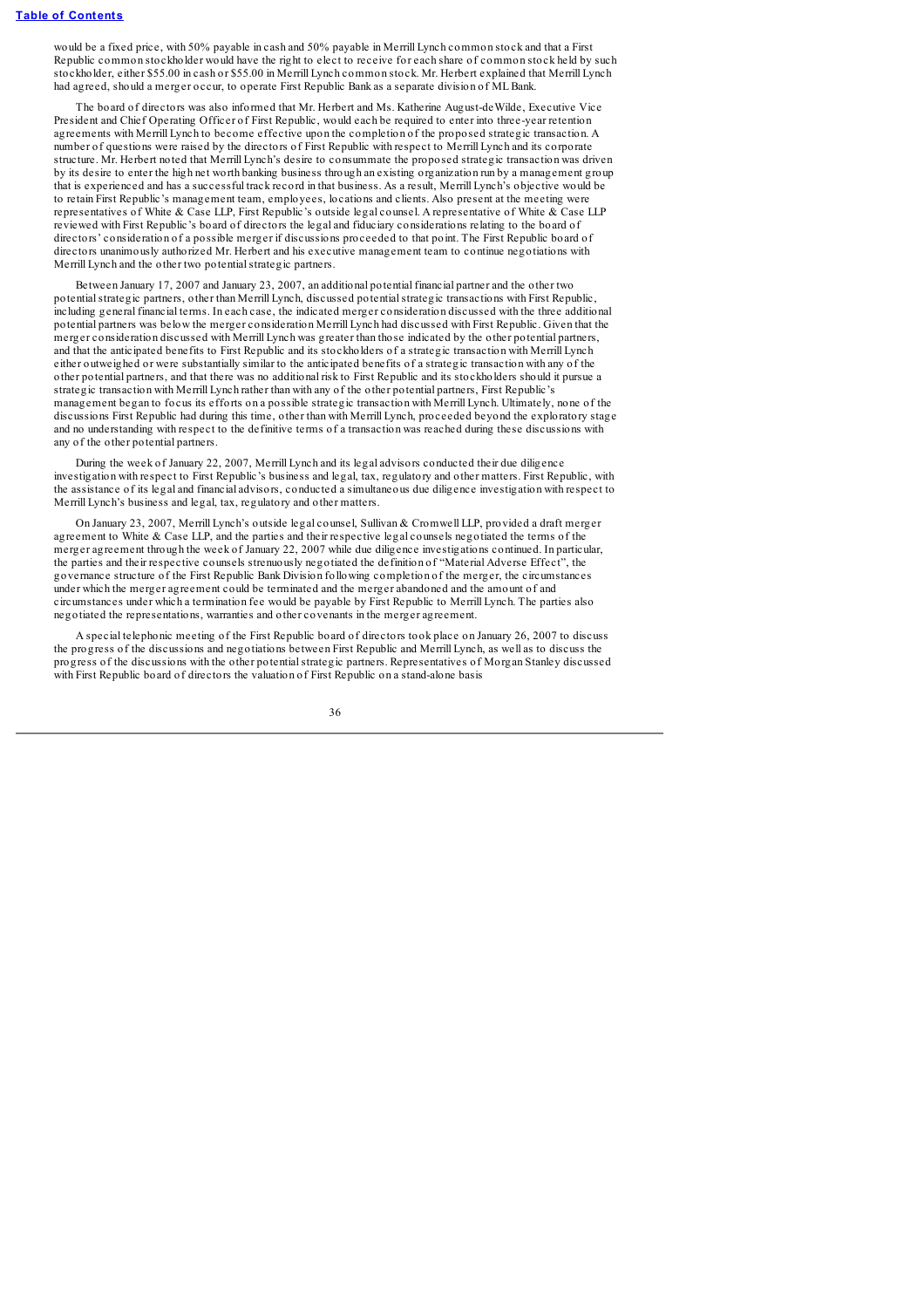and as a combined entity with Merrill Lynch pursuant to the proposed terms of the transaction with Merrill Lynch. At that meeting, Mr. Herbert brought the board of directors up to date on discussions with Merrill Lynch. Mr. Herbert indicated that due diligence was on-going but in its finalstages (including First Republic's due diligence on Merrill Lynch). Representatives of Morgan Stanley led the board of directors through a detailed analysis of the value of the enterprise. A representative of Morgan Stanley explained to the First Republic board of directors Merrill Lynch's proposed merger consideration of \$55.00 per share price (with 50% payable in cash and 50% payable in Merrill Lynch common stock), and compared such terms with First Republic's discussions with the other potentialstrategic partners. Also at this meeting, Mr. Herbert and Ms. August-deWilde gave an overview of the key terms of their respective retention agreements being negotiated with Merrill Lynch. A representative of White & Case LLP updated the board of directors on the status of the merger agreement, negotiations with Merrill Lynch, certain legal and financial issues raised by the merger agreement and discussed again with the board of directors their fiduciary duties in consideration of the possible merger with Merrill Lynch. First Republic's board of directors expressed to management their belief in the long-term strategic merits of the possible merger with Merrill Lynch. They noted that their efforts should continue to be focused on Merrill Lynch and encouraged management to continue discussions and negotiations with Merrill Lynch. The meeting was then adjourned and scheduled to reconvene in the afternoon of January 28, 2007 when a more definitive version of the merger agreement would be available and negotiations between the parties would be further along.

The Merrill Lynch board of directors conducted a special board meeting on the afternoon of January 26, 2007 and were updated on the proposed transaction by Mr. O'Neal. Mr. O'Neal noted that Mr. McCann and the project team had provided the Merrill Lynch board of directors with an informational briefing on the proposed transaction and discussed the rationale for the proposed transaction at the regular meeting of the Merrill Lynch board of directors on January 22, 2007. At the special board meeting, Mr. O'Neal, Mr. McCann, Mr. Gardner, Mr. Laughlin and Mr. Eric Heaton, a representative of Merrill Lynch's investment banking group who advised senior management in evaluating and negotiating a possible transaction with First Republic, reviewed the progress of the discussions with and the due diligence review of First Republic and outlined the basic terms of the proposed transaction. The board of directors and senior management discussed the key financial terms of the transaction and the strategic rationale for the transaction. A representative of Sullivan & Cromwell LLP reviewed the key terms of the proposed merger agreement. Mr. Steven A. Baronoff, Senior Vice President — Mergers and Acquisitions Group, or M&A Group, of Merrill Lynch, reviewed the findings of M&A Group's Fairness Opinion Committee in determining whether the proposed transaction was fair to Merrill Lynch. After further discussion, the board of directors authorized senior management to complete negotiation of the terms of the transaction and to enter into definitive transaction documentation and related agreements.

From January 26, 2007 through January 28, 2007, senior management of First Republic and Merrill Lynch along with their respective financial advisors and legal counsel continued to discuss and negotiate key financial and legal terms of the transaction.

On the afternoon of January 28, 2007, the First Republic board of directors held a special telephonic meeting. A representative of White & Case LLP gave a comprehensive overview of the terms of the merger agreement, including key terms relating to the structure, covenants, representations and warranties, conditions, termination rights and termination fee and also discussed regulatory and stockholder approvals required to complete the merger. In addition, a representative of White & Case LLP advised the First Republic board of directors regarding certain legal matters related to the proposed transaction, including the First Republic board of directors' fiduciary obligations in connection with their consideration of the proposed merger. Following the White & Case LLP discussion, representatives of Morgan Stanley reviewed the financial aspects of the proposed transaction and rendered its oral opinion (which was subsequently confirmed in writing on that same day) that, as of January 28, 2007 and based on and subject to the assumptions made, procedures followed, matters considered and limitations on the review undertaken described in the opinion, the merger consideration to be received by the holders of First Republic common stock pursuant to the merger agreement was fair, from a financial point of view, to such holders. Following the Morgan Stanley discussion, directors addressed questions to members of First Republic's management, representatives of White & Case LLP and Morgan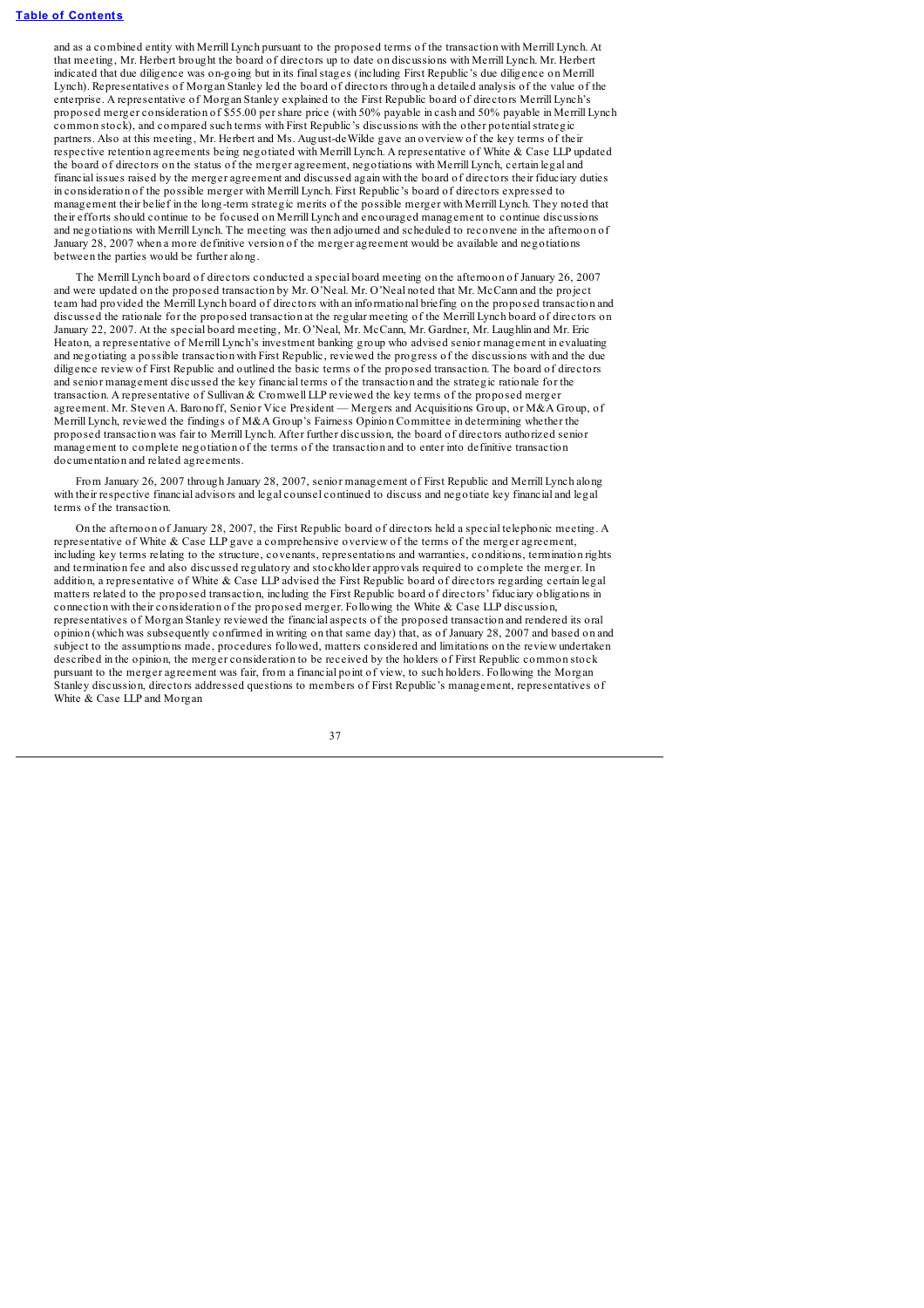Stanley and further discussed the proposed transaction. Following a period of discussion and response to director questions, upon motion duly made and seconded, the First Republic board of directors unanimously adopted the merger agreement and authorized the execution thereof, subject to resolution of the outstanding issues in the merger agreement.

Later that day, First Republic, Merrill Lynch and their respective legal counsels resolved the outstanding issues in the merger agreement, including, among others, the circumstances under which the merger agreement could be terminated and the merger abandoned and the circumstances under which a termination fee would be payable by First Republic to Merrill Lynch. Early the next morning, First Republic, Merrill Lynch, and MLBank executed the merger agreement and First Republic and Merrill Lynch issued a joint press release publicly announcing the transaction.

## **First Republic's Reasons for the Merger; Recommendation of First Republic's Board of Directors**

In deciding to adopt the merger agreement and to recommend approval of the merger to First Republic's stockholders as discussed below, the First Republic board of directors considered a number of factors, including the factors listed below. In view of the number and wide variety of factors considered in connection with its evaluation of the merger, the First Republic board of directors did not attempt to quantify or otherwise assign weights to the information and specific factors it considered in reaching its determination, and individual directors may have given different weights to different information and different factors. The First Republic board of directors viewed its adoption and recommendation as being based on the totality of the information and factors presented to and considered by it. In reaching its decision, the First Republic board of directors consulted with First Republic's management team. The First Republic board of directors also consulted with Morgan Stanley with respect to the financial aspects of the transaction and with First Republic's legal advisors with respect to the merger agreement and related issues. First Republic's board of directors did not attempt to form any conclusions as to whether any particular line item analysis of Morgan Stanley did or did not by itself support the board of directors' recommendation.

#### *Strategic Alternatives*

The First Republic board of directors believes that the value to be received by First Republic stockholders in the merger is greater than that available to First Republic remaining as an independent entity currently and for the foreseeable future. At the end of 2004, 2005 and 2006 and prior to discussions with Merrill Lynch, First Republic considered its long-term prospects, including its long-term financial plan, as a stand-alone company as well as various strategic opportunities. These included niche acquisitions to gain capabilities (such as additional capabilities in the banking industry), strategic acquisitions of other financial institutions, stock repurchases and the sale of First Republic to strategic or financial partners. First Republic's board of directors considered the impact to First Republic and its stockholders of remaining as a stand-alone entity and determined that a sale of First Republic to Merrill Lynch at a significant premium of more than 40% to the then current market price of First Republic's common stock would be a better alternative.

#### *Financial Terms of the Merger*

The First Republic board of directors believes that the per share merger consideration is fair to the stockholders based upon First Republic's current financial condition and future prospects, as well as Merrill Lynch's current financial condition and future prospects and the board of directors' perception of the future prospects of the combined company. In arriving at this conclusion, the First Republic board of directors, together with First Republic's senior management and legal and financial advisors, evaluated the strategic alternatives available to First Republic. The First Republic board of directors also took into account the expectation that the merger should result in economies of scale and efficiencies for the combined company as discussed below. In addition, the First Republic board of directors recognized that the merger consideration represents a significant premium over the historical average trading price of First Republic common stock during recent periods. In this regard, the First Republic board of directors considered the information presented by, and the opinion of, Morgan Stanley, First Republic's financial advisor. Please see the section entitled "The Merger — Opinion of First Republic's Financial Advisor" beginning on page 40.

$$
^{38}
$$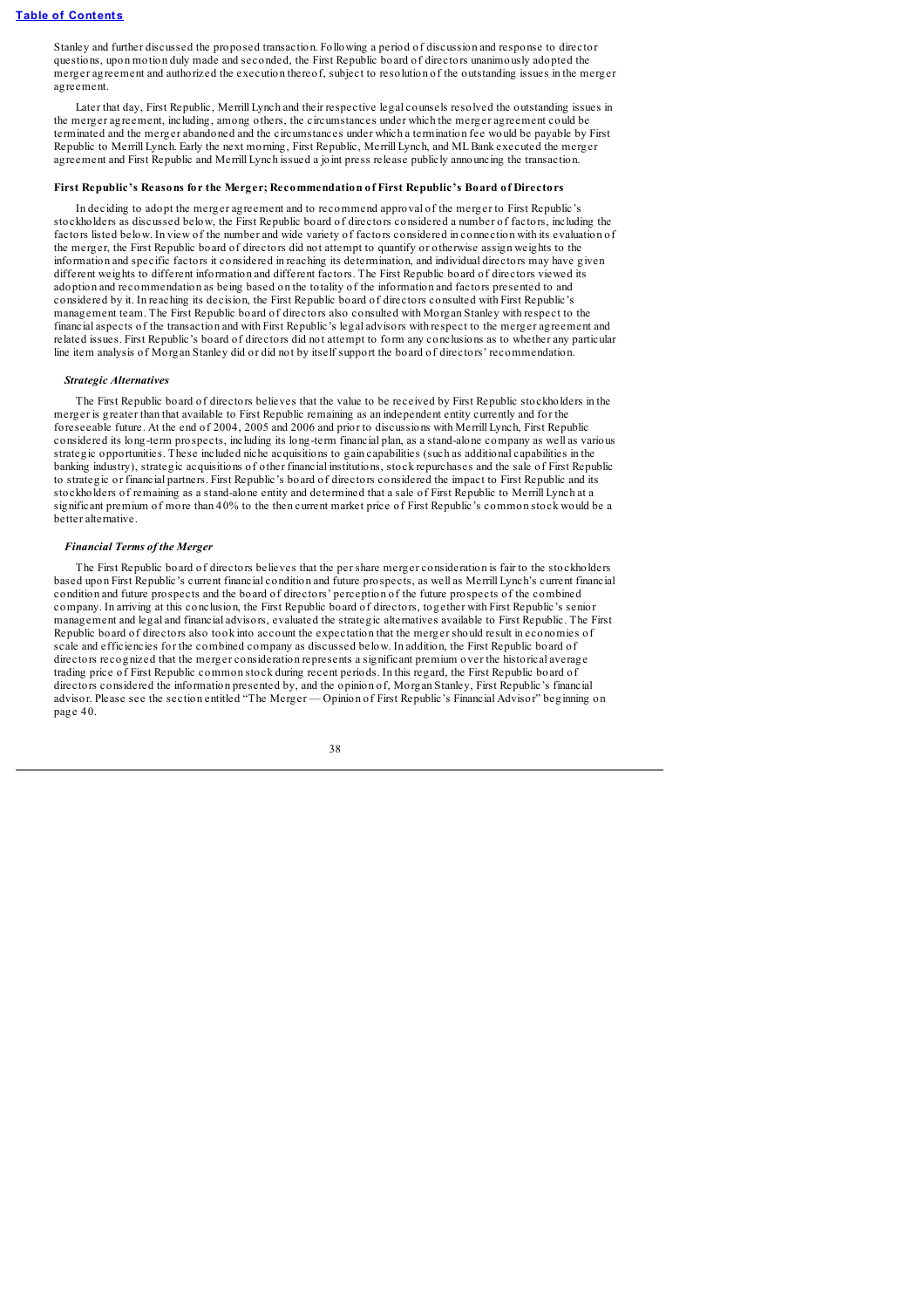The First Republic board of directors also considered the form of the merger consideration to be received in the merger by the holders of First Republic common stock (the right to elect to receive the per share merger consideration either in cash or Merrill Lynch common stock, subject to proration and adjustment) and the fact that under the fixed price transaction the values of the merger consideration would not rise with increases, or fall with decreases, in the market price of First Republic common stock or Merrill Lynch common stock. The First Republic board of directors considered the certainty of the value of the cash component of the merger consideration, as well as the ability of holders of First Republic common stock to become holders of Merrill Lynch common stock and participate in the future prospects of the combined businesses of First Republic and Merrill Lynch.

### *Preservation of the First Republic Identity and Culture*

The First Republic board of directors considered the post merger organizationalstructure of First Republic. Under the merger agreement, First Republic would continue to operate its business separately as the First Republic Bank Division, a new division of MLBank, with virtually no disruption to the current First Republic clients, no branch closings and no deposit divestitures. The existing management team and key client managers of First Republic would continue as part of the First Republic division of MLBank, with substantial autonomy to make strategic decisions and generally operate the business of First Republic and its subsidiaries consistent with past practices. Also, members of the First Republic board of directors immediately prior to the merger would have the opportunity to serve as members of a non-governance advisory board of the First Republic Bank Division for at least one year. The function of the advisory board will be to advise the management of the First Republic Bank Division with respect to employee matters and strategic business decisions and to assist with the continuity of First Republic client relationships.

### *The Banking Industry*

The First Republic board of directors considered the current environment of the banking industry, including the regulatory uncertainty related to the banking industry generally, and the current national and local market conditions, including the trend toward consolidation in the financialservices industry in order to obtain the advantage of scale in developing and delivering services in a cost-effective manner, and the likely impact of these factors on First Republic's potential growth, development, productivity, profitability and strategic options.

### *Merrill Lynch's Financial Condition, Prospects and Industry Reputation*

The First Republic board of directors considered (i) the financial condition and prospects of Merrill Lynch, (ii) the results of First Republic's due diligence review of Merrill Lynch, (iii) Merrill Lynch's access to capital, (iv) Merrill Lynch's interest in increasing the quality and number of financial products and services offered to clients and (v) the financial resources that Merrill Lynch could offer First Republic, including an improved credit rating and increased liquidity, which financial resources could support an accelerated growth of First Republic's business. The First Republic board of directors also took into consideration Merrill Lynch's worldwide reputation in the financial services industry and the breadth of Merrill Lynch's operations and resources.

### *Expected Synergies*

The First Republic board of directors considered the complementary strengths of the businesses of First Republic and Merrill Lynch. First Republic management believes the merger will enable the combined businesses to (i) obtain greater market penetration, (ii) deliver a broad range of asset management products to existing First Republic clients, (iii) provide First Republic banking products to Merrill Lynch's client base, (iv) achieve stronger financial performance as a combined business and  $(v)$  enhance stockholder value.

## *Treatment of First Republic Employees*

The First Republic board of directors considered the treatment of First Republic employees contemplated by the merger agreement, including the proposed conversion of options to acquire First Republic common stock into options to acquire Merrill Lynch common stock, the amendment to First Republic's deferred equity plan, the continuation of First Republic employee benefit plans through December 31, 2007 and the provision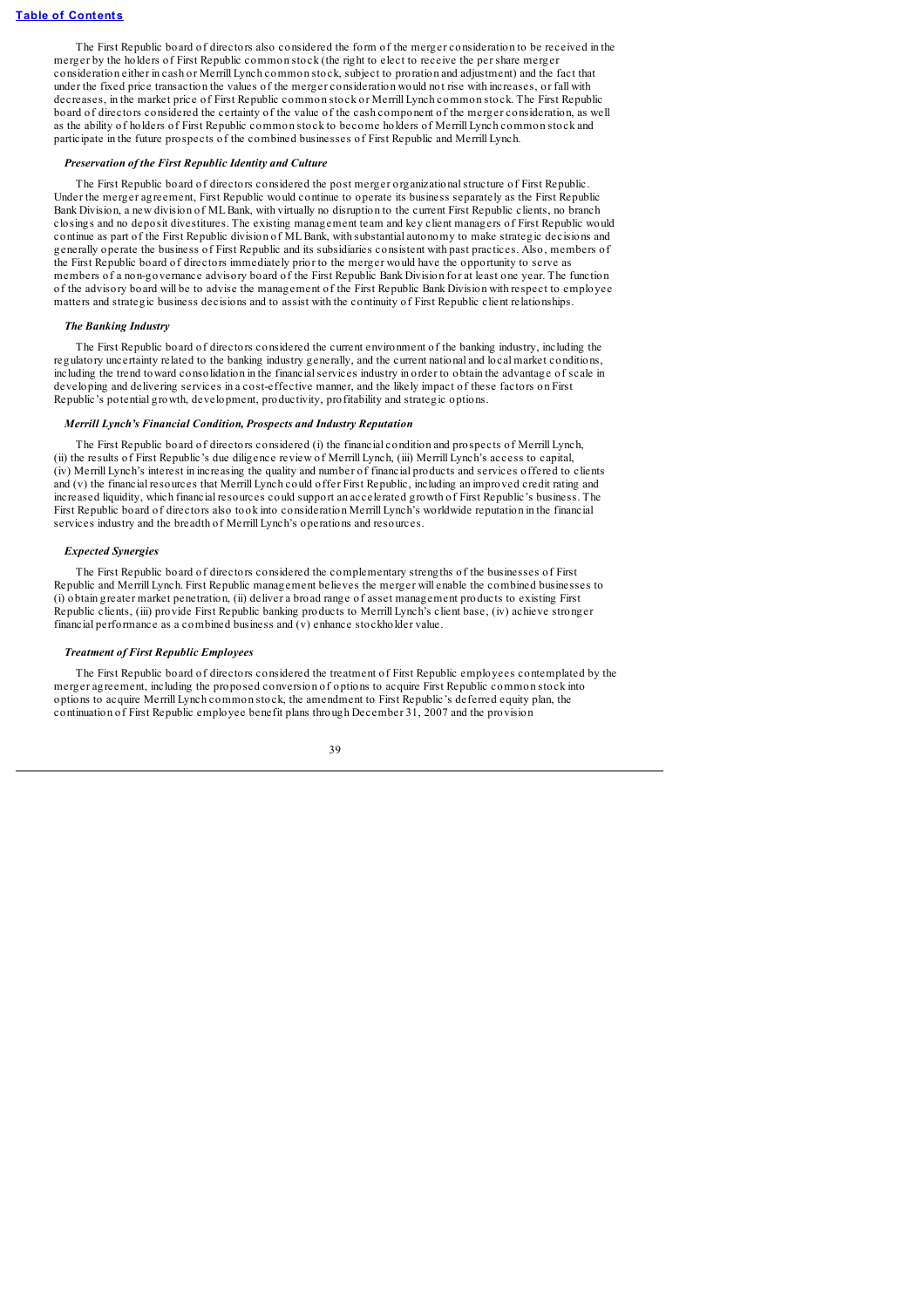of employee benefit plans, programs and arrangements that are substantially similar to the covered employees of First Republic as of January 1, 2008 and Merrill Lynch's obligation to provide all covered employees of First Republic with service credit for purposes of eligibility, participation, vesting and levels of benefit.

### *Certain Terms of the Merger Agreement*

The First Republic board of directors considered the terms of the merger agreement, including the nature and scope of the closing conditions and the potential for incurring a termination fee in the event the merger agreement is terminated under certain circumstances, and the fact that the termination fee and other provisions of the merger agreement might discourage third parties from seeking to acquire First Republic and otherwise increase the cost of such an acquisition, but not preclude the First Republic board of directors from evaluating a proposal for an alternative transaction involving First Republic. The First Republic board of directors took into account that the terms of the termination fee were the subject of negotiations between the parties and that the fee would generally be payable only in limited circumstances. The First Republic board of directors also took into account that, as a percentage of the merger consideration, the termination fee was within the range of termination fees provided for in recent comparable acquisition transactions at the time the merger agreement was executed.

### *Tax-Free Transaction to the Extent Merger Consideration Received is Merrill Lynch Common Stock*

With respect to the merger consideration to be received in the form of Merrill Lynch common stock, the First Republic board of directors considered the fact that the merger is intended to qualify as a transaction of a type that is generally tax-free to the holders of First Republic common stock for U.S. federal income tax purposes.

### *Opinion of First Republic's Financial Advisor*

The First Republic board of directors considered the opinion of Morgan Stanley, dated January 28, 2007, to the effect that, as of the date of the opinion and based on and subject to the assumptions made, procedures followed, matters considered and limitations on the review undertaken described in the written opinion, the merger consideration to be received by the holders of First Republic common stock under the merger agreement was fair, from a financial point of view, to such holders. Morgan Stanley's opinion is further described in the section entitled "The Merger — Opinion of First Republic's Financial Advisor" beginning on page 41.

### *Closing and Integration Risks*

The First Republic board of directors considered the risks and costs that the merger might not be completed, the potential impact of the restrictions under the merger agreement on First Republic's ability to take certain actions during the period prior to the closing of the merger, the potential for diversion of management and employee attention and for increased employee attrition during that period and the potential effect of these factors on First Republic's business and its relationships with clients. The First Republic board of directors also took into account the likelihood that the merger would be approved by the appropriate banking and regulatory authorities and the stockholders of First Republic in a timely manner and without unacceptable conditions.

The First Republic board of directors weighed the foregoing advantages and opportunities against the challenges inherent in the combination of two significant business enterprises operating in a highly-regulated industry. The First Republic board of directors realizes that there can be no assurance about future results, including results expected or considered in the factors listed above, such as assumptions regarding long-term value, competitive and financial strength, potential revenue enhancements, synergies and anticipated cost savings. However, the First Republic board of directors concluded that the potential positive factors outweighed the potential risks of completing the merger. This explanation of the First Republic board of directors' reasons for the merger and all other information presented in this section is forward-looking in nature and, therefore, should be read in light of the factors discussed in the section entitled "Cautionary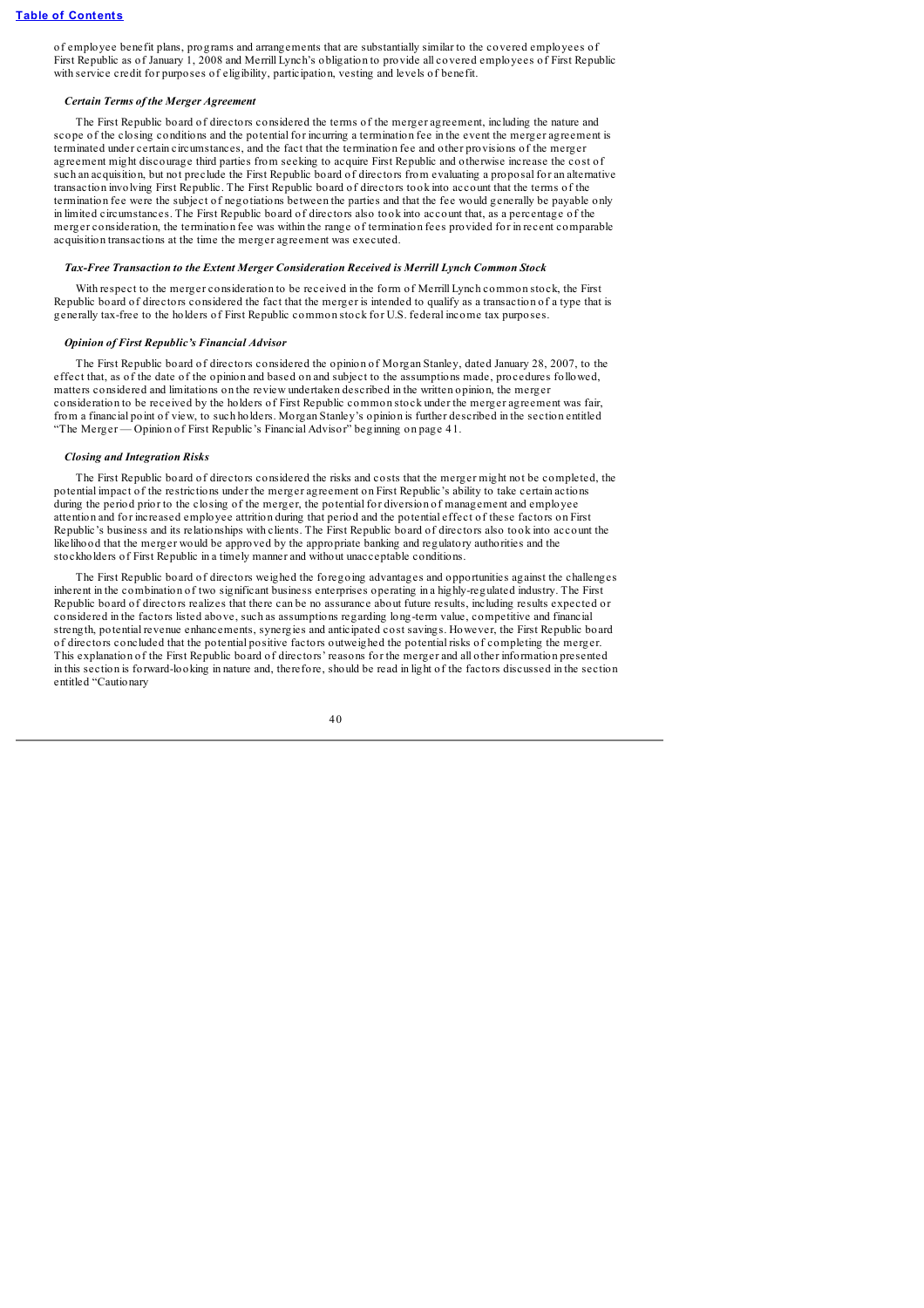Statement Regarding Forward-Looking Statements" beginning on page 20. The First Republic board of directors also considered the fact that some members of the First Republic board of directors and of First Republic's management may have interests in the merger that are different from those of First Republic stockholders generally. Please see the section entitled "The Merger — Interests of Certain Persons in the Merger" beginning on page 49.

**At a meeting held on January 28, 2007, after due consideration and consultation with its financial and legal advisors, the First Republic board of directors unanimously determined that the merger agreement** and the transactions contemplated thereby are advisable, fair to and in the best interests of First Republic **and its stockholders. The First Republic directors present at the meeting unanimously adopted the merger agreement and unanimously recommended that First Republic common stockholders vote to approve the merger agreement. Accordingly, the First Republic board of directors unanimously recommends that the First Republic common stockholders vote "FOR" the approval of the plan of merger contained in the merger agreement at the First Republic stockholder meeting.**

# **Merrill Lynch's Reasons for the Merger**

Merrill Lynch determined to pursue the merger because it believes the merger can enhance the growth of its private client organization by leveraging First Republic's business model and strategy. Merrill Lynch believes that First Republic will enable ML Bank to accelerate its strategic objective of growing its high net worth client business. Merrill Lynch further intends to provide First Republic with the resources and support necessary for its success in key markets across the country and to benefit from its deep banking expertise. While First Republic will operate as a separate division with its own brand identity and strategic goals, Merrill Lynch expects its entire private client organization to benefit from First Republic's outstanding history, excellent credit and lending capabilities and experienced management team. Merrill Lynch also concluded that First Republic's strong culture of client focus and service sets the standard for excellence in the private banking industry and is consistent with Merrill Lynch's mission and principles.

#### **Opinion of First Republic's Financial Advisor**

Pursuant to the terms of an engagement letter dated February 13, 2006, Morgan Stanley was formally engaged to provide financial advisory services to First Republic. First Republic selected Morgan Stanley to act as its financial advisor in connection with strategic alternatives based on Morgan Stanley's qualifications, expertise and reputation, as well as its knowledge of the business and affairs of First Republic, as well as to render its opinion with respect to the fairness, from a financial point of view, to holders of First Republic's common stock of the consideration to be offered to such stockholders in the merger.

On January 28, 2007, Morgan Stanley delivered its oral opinion and subsequently confirmed in writing on the same date to the First Republic board of directors, that based on and subject to the factors, limitations and assumptions set forth in the opinion, the merger consideration to be received by the holders of First Republic common stock pursuant to the merger agreement was fair, from a financial point of view, to such holders.

**The full text of Morgan Stanley's written opinion, dated January 28, 2007, which sets forth, among other things, the assumptions made, procedures followed, matters considered and limitations on the review undertaken by Morgan Stanley in rendering its opinion, is attached as Annex B to this proxy statement/prospectus. Holders of First Republic's common stock are urged to, and should, read that opinion carefully and in its entirety in connection with their consideration of the merger. Morgan Stanley's** opinion, directed to the First Republic board of directors, addresses only the fairness from a financial point of view of the merger consideration to be received pursuant to the merger agreement by the holders of **First Republic common stock, and does not address any other aspect of the merger or constitute a** recommendation to any First Republic stockholder as to how to vote or take any other action with respect to the merger. This summary is qualified in its entirety by reference to the full text of the opinion.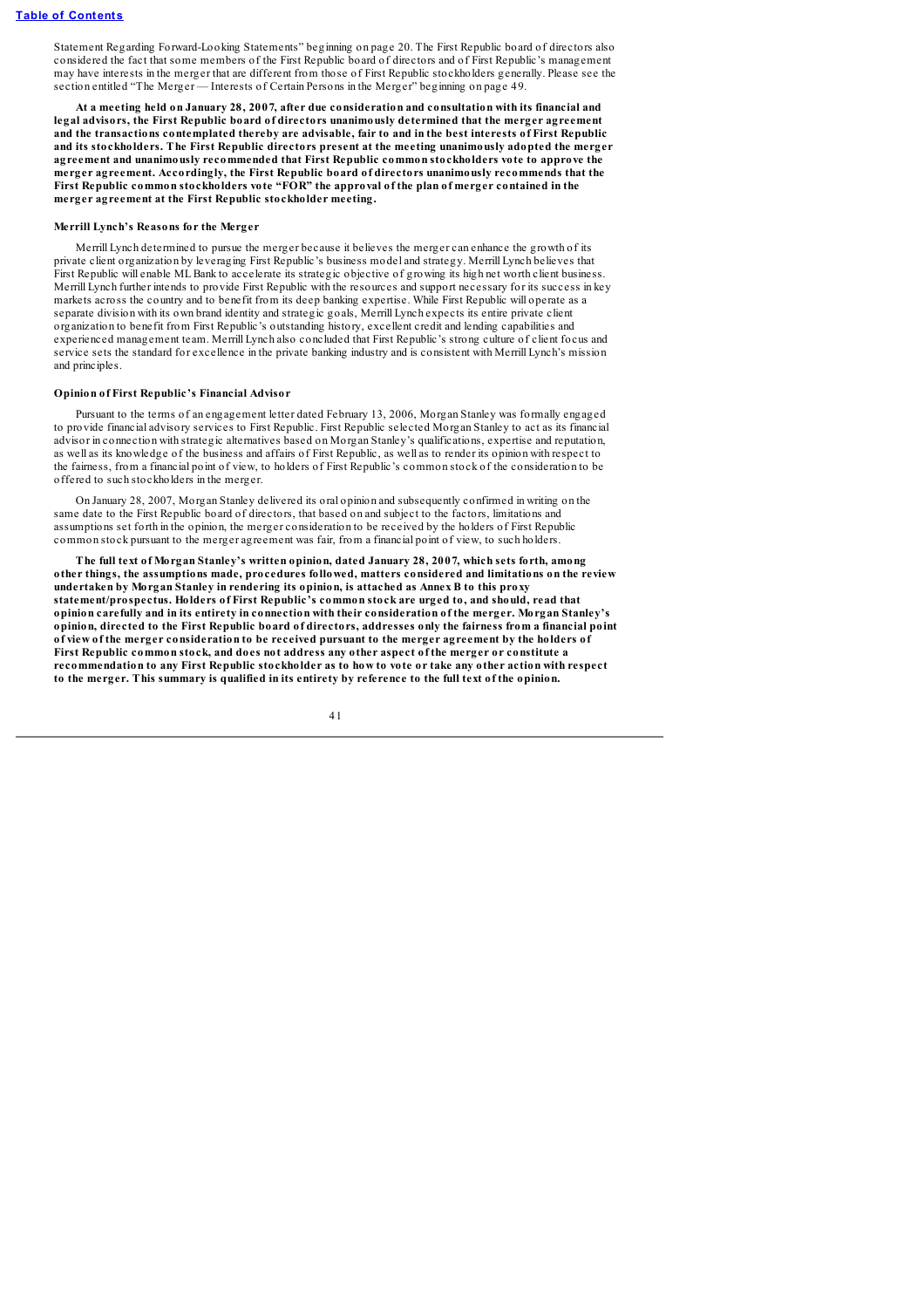In arriving at its opinion, Morgan Stanley, among other things:

- reviewed certain publicly available financialstatements and other business and financial information of First Republic and Merrill Lynch, respectively;
- reviewed certain internal financialstatements and other financial and operating data concerning First Republic prepared by the management of First Republic, including among other things, financial forecasts and profit plans for First Republic;
- discussed the past and current operations and financial condition and the prospects of each of First Republic and Merrill Lynch with senior executives of First Republic and Merrill Lynch, respectively;
- reviewed the reported prices and trading activity of the common stock of First Republic and the common stock of Merrill Stock, respectively;
- compared the financial performance of First Republic and Merrill Lynch and the prices and trading activity of the common stock of First Republic and the common stock of Merrill Lynch with that of certain other publiclytraded companies comparable with First Republic and Merrill Lynch, respectively, and their respective securities:
- reviewed the financial terms, to the extent publicly available, of certain comparable precedent transactions;
- participated in discussions among representatives of First Republic and Merrill Lynch and their financial and legal advisors;
- reviewed the merger agreement and certain related documents; and
- performed such other analyses and considered such other factors as Morgan Stanley deemed appropriate.

Morgan Stanley assumed and relied upon, without independent verification, the accuracy and completeness of the information made available to Morgan Stanley by First Republic and Merrill Lynch for the purposes of its opinion. With respect to the financial forecasts, profit plans and information regarding First Republic, Morgan Stanley assumed that they were reasonably prepared on bases reflecting the best available estimates and judgments of the future financial performance of First Republic. Morgan Stanley assumed that such financial forecasts, profit plans and information were reasonably prepared based on its review and discussions of such information with First Republic's management. Morgan Stanley assumed that the merger will be consummated in accordance with the terms of the merger agreement without any waiver, amendment or delay of any terms or conditions, including, among other things, that the merger will be treated as a tax-free reorganization, pursuant to the Internal Revenue Code. Morgan Stanley did not make any independent valuation or appraisal of the assets or liabilities (including any hedge or derivative position) of First Republic and Merrill Lynch, nor was Morgan Stanley furnished with any such appraisals, and Morgan Stanley did not make any independent examination of the loan loss reserves or examine any individual loan credit files of First Republic or Merrill Lynch. In addition, Morgan Stanley assumed that in connection with the receipt of all necessary government, regulatory or other consents and approvals for the merger, no restrictions would be imposed that would have any adverse effect on First Republic or Merrill Lynch or on the benefits expected to be derived from the merger. Following its discussions with Merrill Lynch's management and First Republic's management, Morgan Stanley relied, without independent verification, upon the assessment by such management teams of the following: (i) the strategic, financial and other benefits expected to result from the merger; (ii) the timing and risks associated with the integration of First Republic and Merrill Lynch; (iii) their ability to retain key employees of First Republic and (iv) the validity of, and risks associated with, First Republic and Merrill Lynch's existing and future technologies, intellectual property, products, services and business models. Morgan Stanley is not a legal, tax or regulatory advisor and relied upon, without independent verification, the assessment of First Republic and Merrill Lynch and their legal, tax and regulatory advisors with respect to such matters. Morgan Stanley's opinion was necessarily based on financial, economic, market and other conditions as in effect on, and the information made available to it as of, the date of its opinion. Events occurring after the date of Morgan Stanley's opinion may affect such opinion and the assumptions used in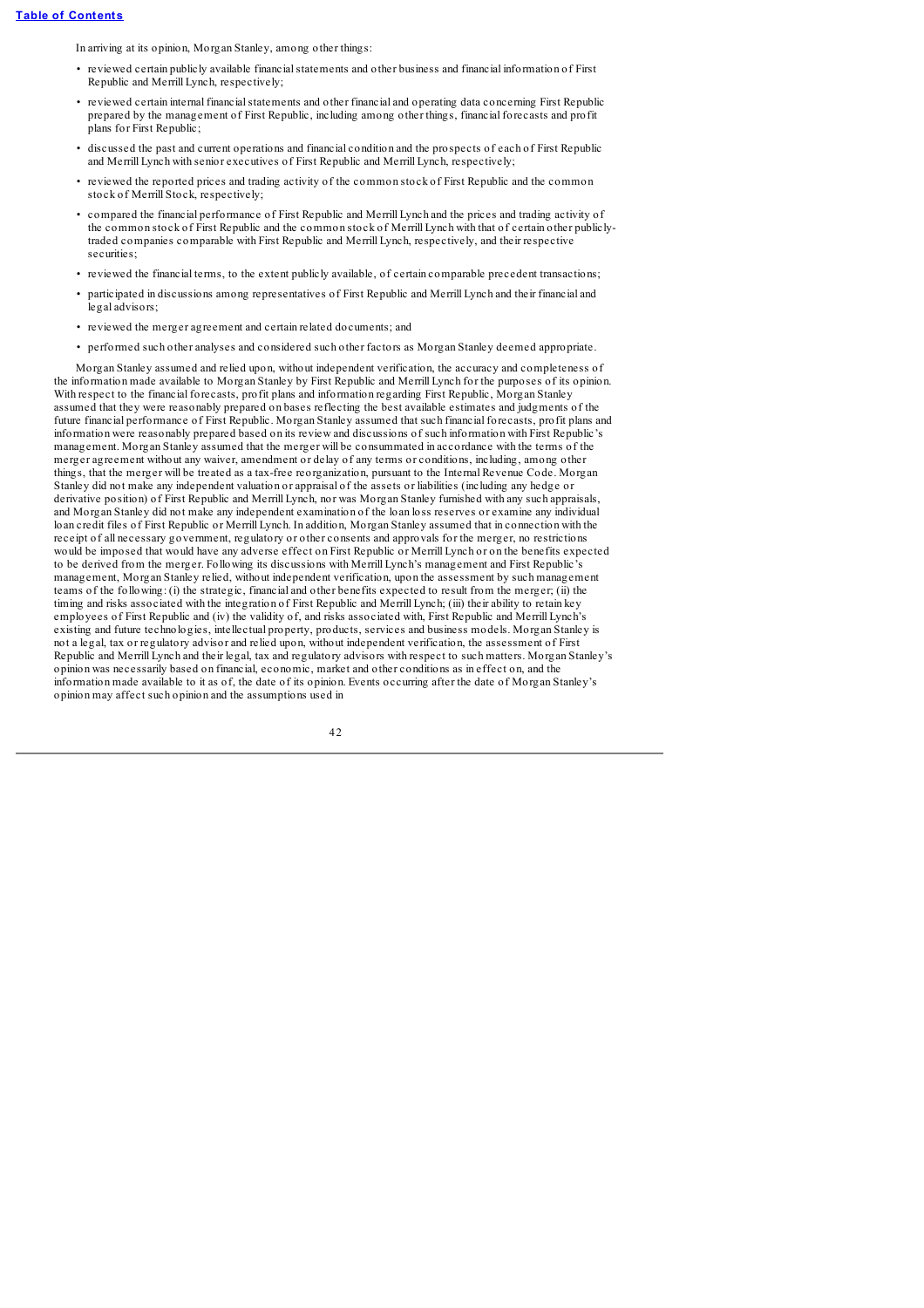preparing it, and Morgan Stanley does not assume any obligation to update, revise or reaffirm its opinion. In arriving at its opinion, Morgan Stanley was not authorized to solicit, and did not solicit, interest from any party with respect to the acquisition, business combination or other extraordinary transaction, involving First Republic.

The following is a summary of the material financial and comparative analyses, and the material terms of such analyses, performed by Morgan Stanley in connection with preparing its oral opinion and its written opinion letter, dated January 28, 2007. Some of these summaries of financial analyses include information presented in tabular format. In order to understand fully the financial analysis used by Morgan Stanley, the tables must be read together with the text of each summary. The tables alone do not constitute a complete description of the financial analyses.

### *Description of Valuation Analysis of First Republic*

*Comparable Company Analysis.* Morgan Stanley compared certain financial information of First Republic with six publicly traded commercial banks and six publicly traded trust and private banks that share certain characteristics with First Republic. The commercial banks were selected based on their headquarters location within California and market caps within \$1 billion to \$4 billion. This selected group excluded banks predominantly serving the Asian community or Silicon Valley companies or banks having a large commercial real estate and sub-prime mortgage exposure. The trust and private banks were selected based on their focus on private banking clients, and no such comparable banks reviewed were subsequently excluded. As part of the comparable company analysis, Morgan Stanley examined market multiples for each company including:

- the market price per share to median estimated 2007 earnings per share;
- the market price per share to median estimated 2008 earnings per share;
- the market price per share to book value per share; and
- the market price per share to tangible book value per share.

The estimated 2007 and 2008 earnings per share information was obtained from the Institutional Brokers Estimate System, or I/B/E/S, and the remaining information was obtained from (or in certain cases estimated based on) publicly available information, including information obtained from the online database of SNL Financial, a recognized data service that collects, standardizes and disseminates relevant corporate, financial, market and mergers and acquisition data for companies in the industries it covers, for the period ended September 30, 2006 or the most recent quarter available. Financial information for First Republic was based on information for the period ended December 31, 2006 obtained from the management of First Republic. The share price data used for this analysis was the closing price on January 24, 2007 for the companies included in this analysis.

Morgan Stanley selected the comparable companies below because their businesses and operating profiles are reasonably similar to that of First Republic. In choosing comparable companies to include in its analysis, Morgan Stanley selected two peer groups: California commercial banks, or the CA Bank Peer Group, and trust banks, or the Trust & Private Bank Peer Group.

The CA Bank Peer Group included:

- City National Corporation;
- Westamerica Bancorporation;
- Pacific Capital Bancorp;
- Greater Bay Bancorp;
- First Community Bancorp; and
- CVB Financial Corp.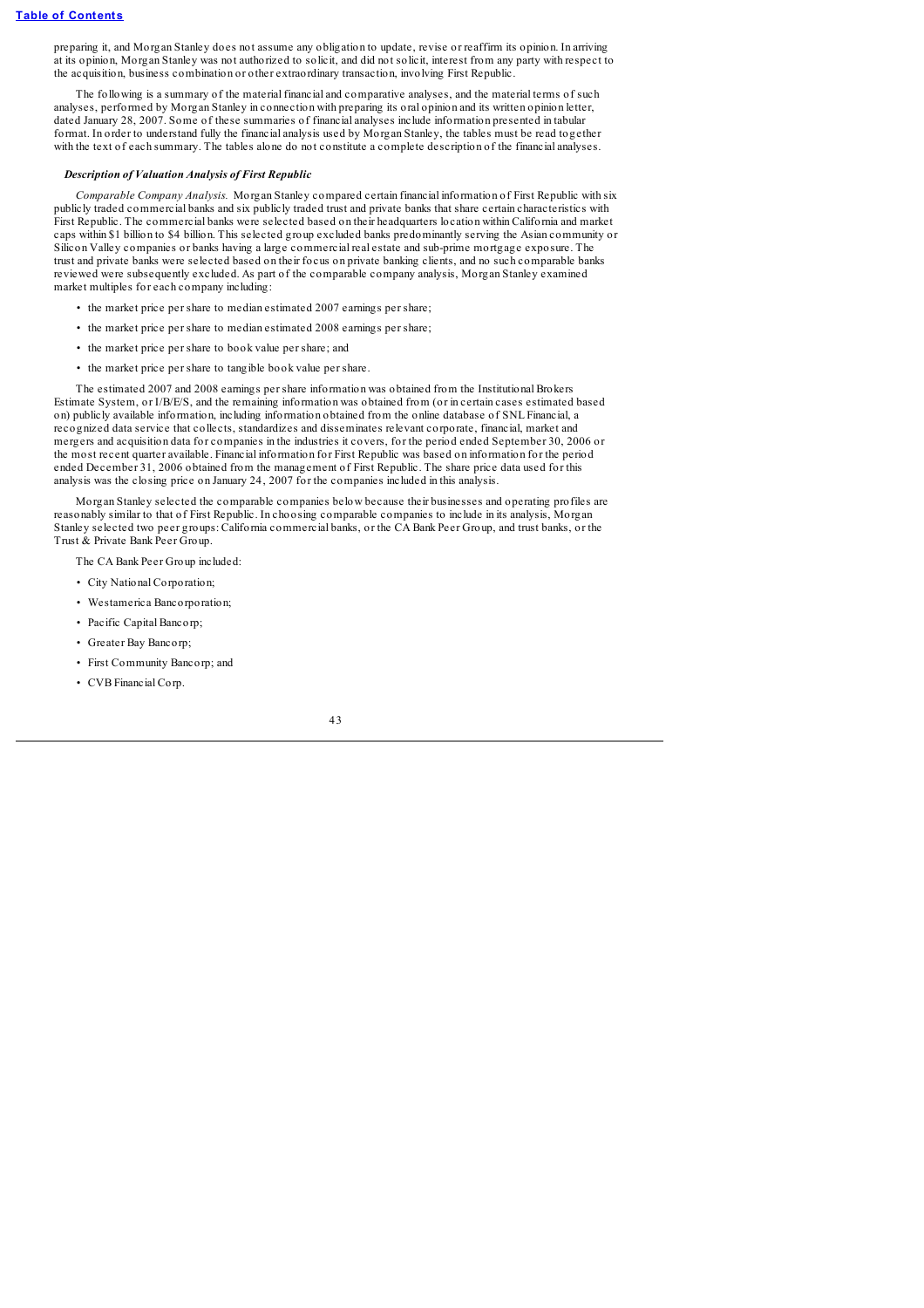The Trust & Private Bank Peer Group included:

- Northern Trust Corporation;
- City National Corporation;
- Wilmington Trust Corporation;
- Wintrust Financial Corporation;
- Boston Private Financial Holdings, Inc.; and
- PrivateBancorp, Inc.

The following table summarizes the results from the comparable company multiple analysis:

|                                    | <b>First Republic</b> | <b>CA Bank</b><br>Peer Group | Trust & Private<br><b>Bank Peer Group</b> |
|------------------------------------|-----------------------|------------------------------|-------------------------------------------|
| January 24, 2007 Closing Price to: |                       |                              |                                           |
| 2007 Earnings per Share Estimate   | 17.1x                 | 14.9x                        | 17.3x                                     |
| 2008 Earnings per Share Estimate   | 16.0x                 | 13.6x                        | 15.1x                                     |
| Book Value per Share               | 1.8x                  | 2.3x                         | 2.4x                                      |
| Tangible Book Value per Share      | 2.5x                  | 3.1x                         | 3.8x                                      |

The implied range of values for First Republic common stock, derived from the analysis of the market price to 2007 estimated earnings per share for the CA Bank Peer Group and the Trust & Private Bank Peer Group, ranged from approximately \$34 to \$41 per share. The implied range of values for First Republic common stock, derived from the analysis of the market price to book value per share for the CA Bank Peer Group and the Trust & Private Bank Peer Group, ranged from approximately \$39 to \$48 per share. Morgan Stanley noted that the closing price of First Republic common stock as of January 24, 2007, was \$39.08 and the 52-week trading range for the period ending on January 24, 2007 was \$35 to \$46 per share.

Additionally, as part of the comparable company analysis, Morgan Stanley examined certain operating performance metrics for each company in the CA Bank Peer Group and the Trust & Private Peer Group, including:

- annualized net income as a percentage of average assets;
- annualized net income as a percentage of average common equity;
- net interest margin;
- operating expense as a percentage of total revenue, or Efficiency Ratio;
- non interest income as a percentage of total revenue; and
- tangible common equity as a percentage of total tangible assets.

Financial information for the comparable companies was based on that for the quarter ended September 30, 2006 or the most recent quarter available. Financial information for First Republic was based on information for the quarter ended September 30, 2006, except for the tangible common equity ratio which was based on information as of December 31, 2006 as obtained from the management of First Republic.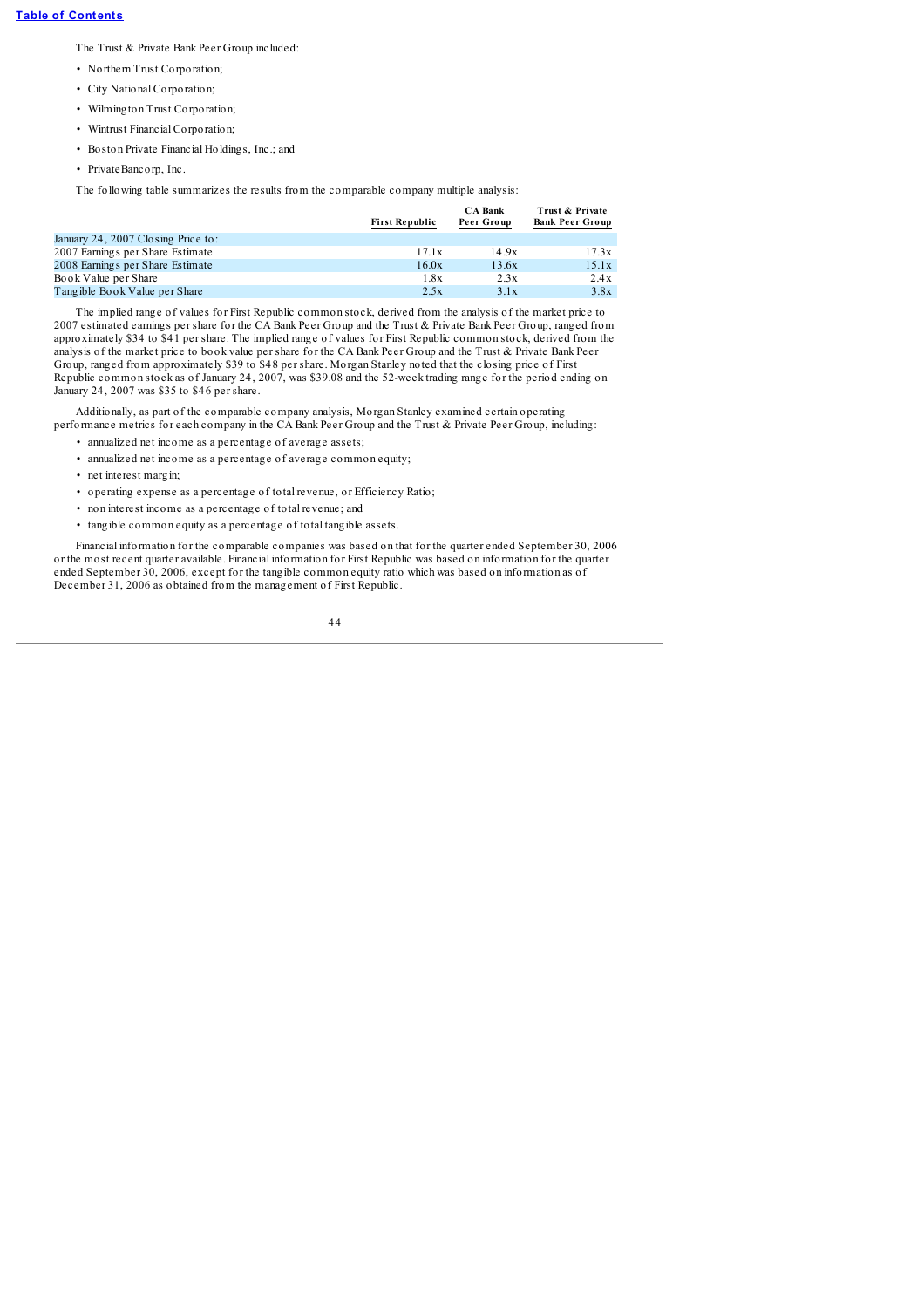The following table summarizes the results from the comparable company operating metrics analysis:

|                                          | <b>First Republic</b> | <b>CA Bank</b><br>Peer Group | Trust & Private<br><b>Bank Peer Group</b> |
|------------------------------------------|-----------------------|------------------------------|-------------------------------------------|
| Operating Metric:*                       |                       |                              |                                           |
| Return on Assets                         | $0.68\%$              | 1.52%                        | 1.13%                                     |
| Return on Equity                         | $11.4\%$              | 14.5%                        | 15.3%                                     |
| Net Interest Margin                      | 2.96%                 | 4.27%                        | 3.66%                                     |
| Efficiency Ratio                         | 70.4%                 | 48.7%                        | 59.1%                                     |
| Fees/Revenue                             | 24.1%                 | 22.8%                        | 39.0%                                     |
| Tang ible Common Equity/Tang ible Assets | $4.21\%$              | 6.49%                        | 5.73%                                     |

\* In certain cases, the ratios were calculated as defined by SNL Financial and excluding extraordinary income items, nonrecurring items and gain/loss on sale of investment securities.

*Dividend Discount Analysis.* Morgan Stanley performed a dividend discount analysis to determine a range of present values of First Republic common stock, assuming First Republic continued to operate as a stand-alone entity. The range was determined by adding:

- the present value of an estimated future dividend stream for First Republic over the five-year period from 2007 through 2011; and
- the present value of the "terminal value" of First Republic common stock at the end of 2011 (December 31,  $2011$ ).

Morgan Stanley made the following assumptions in performing its analysis:

- a constant tangible common equity/tangible assets ratio of 4.5% for a projected dividend stream;
- earnings projections were based on I/B/E/S estimates with an assumed earnings growth rate of 11% for 2008 through 2011, consistent with the I/B/E/S long-term growth estimate for First Republic;
- "terminal value" of First Republic common stock at the end of the period was determined by applying two price-to-earnings multiples  $(14x$  and  $16x)$  to year 2012 projected earnings; and
- the dividend stream and terminal values were discounted to present values using a discount rate of 11%.

Based on the above assumptions, the fully diluted stand-alone value of First Republic common stock ranged from approximately \$34 to \$38 per share. Morgan Stanley also performed the above analysis based on First Republic's management estimates for earnings per share and asset growth and applied the same assumptions as above. Based on management's estimates for earnings per share and asset growth, the fully diluted stand-alone value of First Republic common stock ranged from approximately \$52 to \$59 per share.

*Transaction Pricing Multiples.* Morgan Stanley noted that the merger consideration provided for in the merger agreement had an implied transaction value to First Republic stockholders of \$55.00 per share of First Republic common stock. Morgan Stanley calculated the implied transaction value as a premium to First Republic's closing price per share of common stock on January 24, 2007.

Morgan Stanley also calculated the implied transaction value as a multiple of First Republic's book value and tangible book value at December 31, 2006 and as a multiple of First Republic's estimated earnings for 2007 (based on consensus I/B/E/S earnings estimates for First Republic as of January 24, 2006).

*Precedent Transaction Analysis.* Morgan Stanley compared the foregoing calculations to similar calculations for selected California bank acquisitions announced since January 1, 2000 that were valued between \$250 million and \$5 billion, or the Precedent Transactions.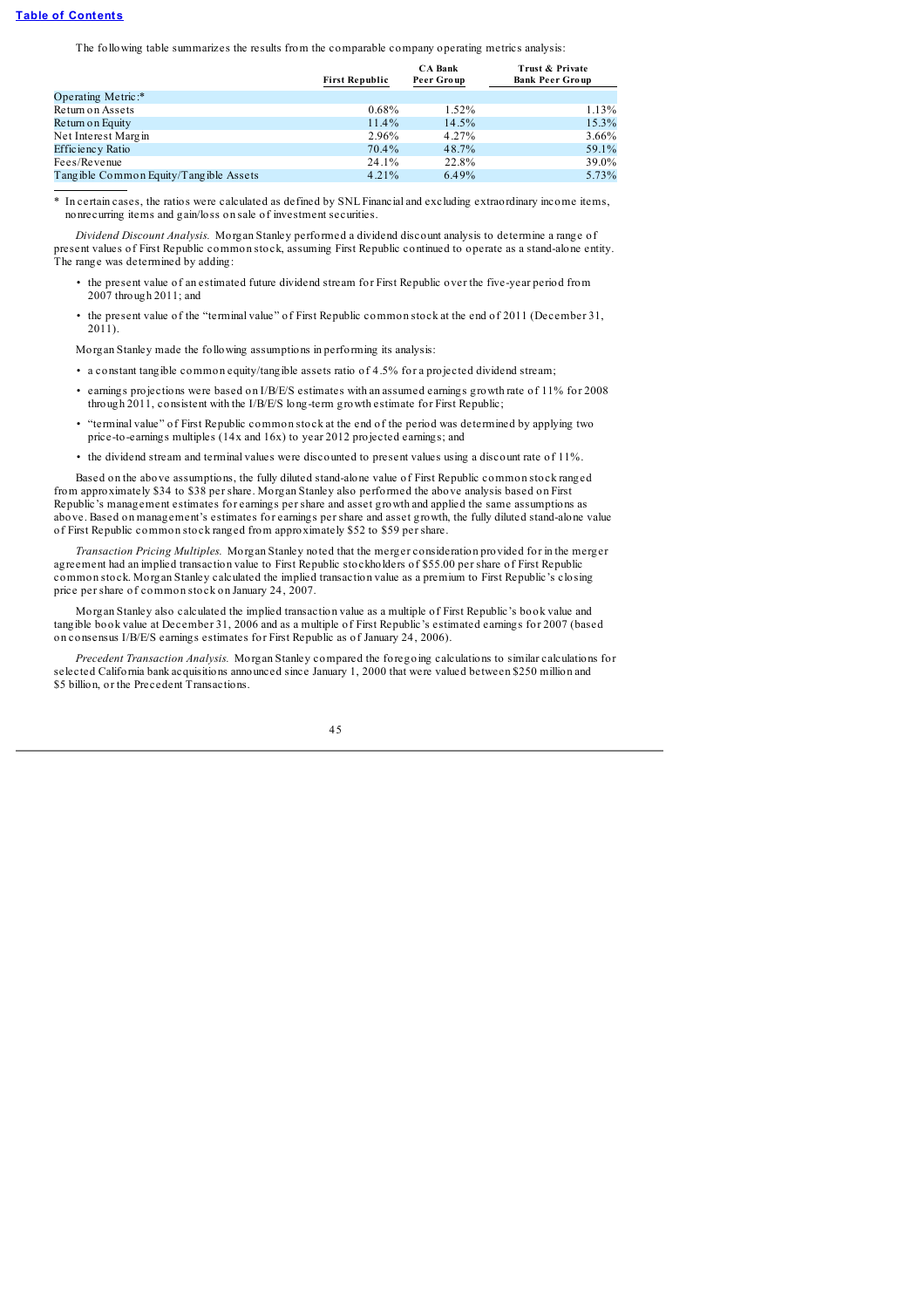| Acquiror                 | Target                     |
|--------------------------|----------------------------|
| Wells Fargo & Company    | Placer Sierra Bancshares   |
| Rabobank Nederland       | Mid-State Bancshares       |
| Sterling Financial Corp. | Northern Empire Bancshares |
| First Community Bancorp  | Community Bancorp Inc.     |
| Umpqua Holdings Corp.    | Western Sierra Bancorp     |
| Rabobank Nederland       | Central Coast Bancorp      |
| Umpqua Holdings Corp.    | Humboldt Bancorp           |
| Hanmi Financial Corp.    | Pacific Union Bank         |
| Cathay Bancorp Inc.      | GBC Bancorp                |
| <b>BNP Paribas Group</b> | United California Bank     |
| Comerica Inc.            | Imperial Banc orp          |
|                          |                            |

Morgan Stanley also compared the foregoing calculations to similar calculations implied in Bank of America's acquisition of U.S. Trust from Charles Schwab.

For the selected merger transactions listed above, Morgan Stanley used publicly available financial information, including information obtained from the online database of SNL Financial. Morgan Stanley used this financial information to determine the following multiples for each of the selected Precedent Transactions:

- the transaction price per share to the current-year consensus earnings estimates per share at the time of announcement of the transaction;
- the transaction price per share to the book value per share using the acquired companies' most recent financial reports as of the time of announcement of the transaction;
- the transaction price per share to the tangible book value per share using the acquired companies' most recent financial reports as of the time of announcement of the transaction; and
- the premiums per share paid by the acquirer compared to the share price of the target company prevailing one month prior to the announcement of those transactions, or the Unaffected Closing Price.

|                                             | <b>First Republic</b> | <b>Median Precedent</b><br>Transactions | BAC/U.S. Trust<br>Transaction |  |
|---------------------------------------------|-----------------------|-----------------------------------------|-------------------------------|--|
| Implied Transaction Value as a Multiple of: |                       |                                         |                               |  |
| Current Year I/B/E/S Estimate               | 24.0x                 | 20.0x                                   | $24.4x*$                      |  |
| Book Value per Share                        | 2.8x                  | 2.5x                                    | 2.5x                          |  |
| Tangible Book Value per Share               | 3.9x                  | 3.2x                                    | 4.3x                          |  |
| Implied Transaction Value as a Premium to:  |                       |                                         |                               |  |
| Unaffected Closing Price                    | 40.7%                 | 22.8%                                   | N/A                           |  |

\* Based on U.S. Trust's last quarter annualized net income assuming 35% tax rate.

This analysis suggested an implied value range of approximately \$41 to \$60 per share of First Republic common stock.

No company or transaction used in the comparable company and precedent transaction analyses above is identical to First Republic or the merger. Accordingly, an analysis of the results of the foregoing necessarily involves complex considerations and judgments concerning financial and operating characteristics of First Republic and other factors that could affect the public trading value of the companies to which they are being compared or the industry or the financial markets in general. Mathematical analysis (such as determining the average or median) is not in itself a meaningful method of using comparable transaction data or comparable company data.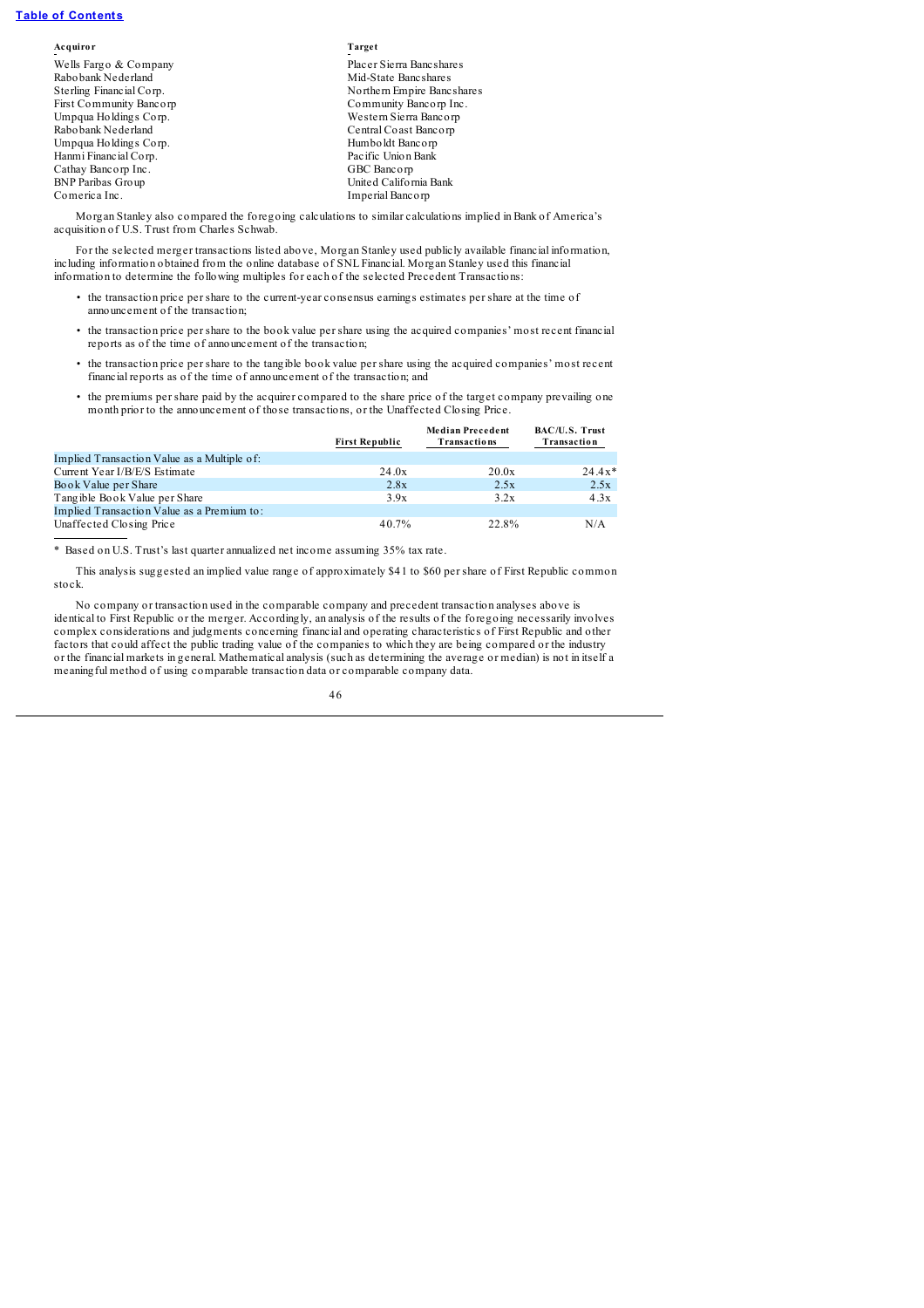# *Description of Valuation Analysis of Merrill Lynch*

*Comparable Company Analysis.* As part of its analyses, Morgan Stanley compared certain financial information of Merrill Lynch with eight publicly traded companies that provide investment banking services similar to Merrill Lynch, and no such comparable investment banks reviewed were subsequently excluded. As part of the comparable company analysis, Morgan Stanley examined market multiples for each company including:

- the market price per share to median estimated 2007 earnings per share;
- the market price per share to median estimated 2008 earnings per share;
- the market price per share to book value per share; and
- the market price per share to tangible book value per share.

The estimated 2007 and 2008 earnings per share were obtained from I/B/E/S and the remaining information was obtained from (or in certain cases estimated based on) publicly available financial information for the period ended December 31, 2006 or the most recent quarter available. The stock price data used for this analysis was the closing price on January 24, 2007 for the companies included in this analysis.

Morgan Stanley selected the comparable companies below because their businesses and operating profiles are reasonably similar to that of Merrill Lynch.

- Citigroup Inc.;
- J.P. Morgan Chase & Co.;
- UBS AG;
- Goldman Sachs, Inc.;
- Morgan Stanley;
- Credit Suisse Group;
- Lehman Brothers Holdings Inc.; and
- Bear Stearns Companies, Inc.

The following table summarizes the results from the comparable company analysis:

|                                    | Merrill Lynch | <b>Median of Peers</b> |
|------------------------------------|---------------|------------------------|
| January 24, 2007 Closing Price to: |               |                        |
| 2007 EPS Estimate                  | 12.7x         | 11.8x                  |
| 2008 EPS Estimate                  | 11.5x         | 10.8x                  |
| Book Value per Share               | 2.4x          | 2.4x                   |
| Tangible Book Value per Share      | 2.6x          | 3.1x                   |

No company used in the comparable company analysis is identical to Merrill Lynch. Accordingly, an analysis of the results of the foregoing necessarily involves complex considerations and judgments concerning financial and operating characteristics of Merrill Lynch and other factors that could affect the public trading value of the companies to which they are being compared or the industry or the financial markets in general. Mathematical analysis (such as determining the average or median) is not in itself a meaningful method of using comparable transaction data or comparable company data.

*Historical Relative Valuation Analysis.* Morgan Stanley compared certain historical trading multiples of Merrill Lynch in relation to its peer group as described above. Morgan Stanley compared Merrill Lynch's five year historical trading price as a multiple of its next twelve months earnings per share estimate as provided by I/B/E/S, or NTM P/E, to that of the peer group. Morgan Stanley also compared Merrill Lynch's five year historical trading price as a multiple of its book value per share, or Price/Book, to that of the peer group.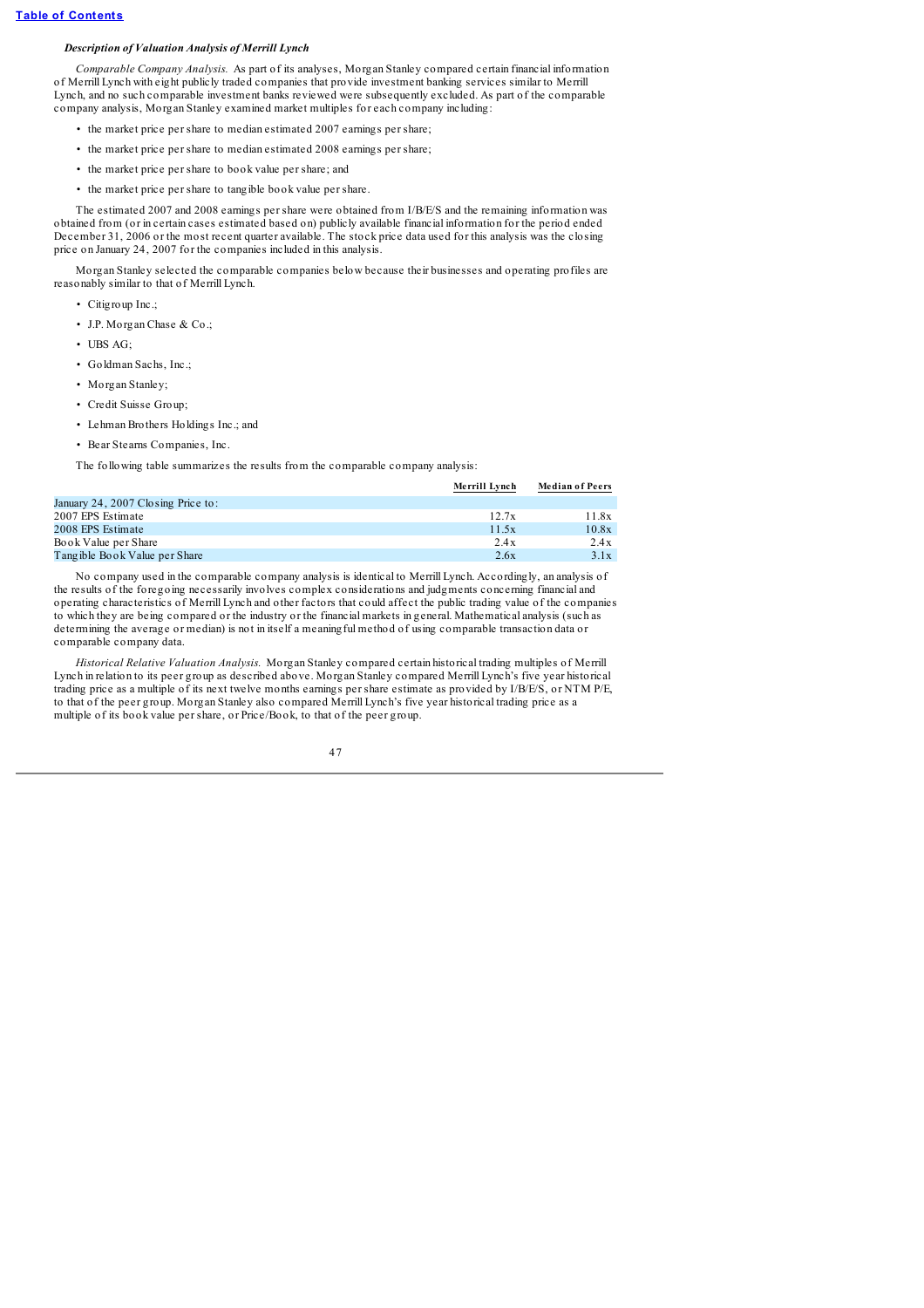The following table summarizes the results from the relative valuation analysis:

**Merrill Lynch NTM P/E as a Percentage o f the Median o f the Peer Gro up's NTM P/E**

| Five-Year Average  | 107%    |
|--------------------|---------|
| Three-Year Average |         |
|                    | 107%    |
| One-Year Average   | $111\%$ |
| January 24, 2007   | 111%    |

**Merrill Lynch Price/Bo o k as a Percentage o f the Median o f the Peer Gro up's Price/Bo o k**

| Historical Period: |     |
|--------------------|-----|
| Five-Year Average  | 97% |
| Three-Year Average | 95% |
| One-Year Average   | 98% |
| January 24, 2007   | 98% |
|                    |     |

### *Miscellaneous*

In connection with the review of the merger by the First Republic board of directors, Morgan Stanley performed a variety of financial and comparative analyses for the purpose of rendering its opinion. The above summary of these analyses, while describing the material analyses performed by Morgan Stanley, does not purport to be a complete description of the analyses performed by Morgan Stanley in arriving at its opinion. The preparation of a fairness opinion is a complex process and is not necessarily susceptible to a partial analysis or summary description. In arriving at its opinion, Morgan Stanley considered the results of all of its analyses as a whole and did not attribute any particular weight to any particular analysis or factor considered by it. Furthermore, Morgan Stanley believes that selecting any portion of its analyses, without considering all of its analyses, would create an incomplete view of the process underlying its analyses and the opinion. In addition, Morgan Stanley may have given various analyses or factors more or less weight than other analyses and may have deemed various assumptions more or less probable than other assumptions, so that the ranges of valuations resulting from any particular analysis described above should not be taken to be Morgan Stanley's view of the actual value of First Republic or Merrill Lynch.

In performing its analyses, Morgan Stanley made numerous assumptions with respect to industry performance, general business and economic conditions and other matters, many of which are beyond the control of First Republic or Merrill Lynch. Any estimates contained in the analyses performed by Morgan Stanley are not necessarily indicative of future results or actual values, which may be significantly more or less favorable than those suggested by such estimates. Such analyses were prepared solely as a part of Morgan Stanley's analysis of the fairness from a financial point of view of the consideration to be offered to the holders of shares of First Republic common stock pursuant to the merger agreement and were provided to the First Republic board of directors in connection with the delivery of the Morgan Stanley opinion. The analyses do not purport to be appraisals of value or to reflect the prices at which the stock of First Republic or Merrill Lynch might actually trade. In addition, as described above, the Morgan Stanley opinion was one of the many factors taken into consideration by the First Republic board of directors in making its determination to adopt the plan of merger contained in the merger agreement. The consideration pursuant to the merger agreement was determined through arm's-length negotiations between First Republic and Merrill Lynch and was approved by the First Republic board of directors. Morgan Stanley did not recommend any specific consideration to First Republic or advise that any given consideration constituted the only appropriate consideration for the merger. Consequently, the Morgan Stanley analyses as described above should not be viewed as determinative of the opinion of the First Republic board of directors with respect to the value of First Republic or of whether the First Republic board of directors would have been willing to agree to a different consideration.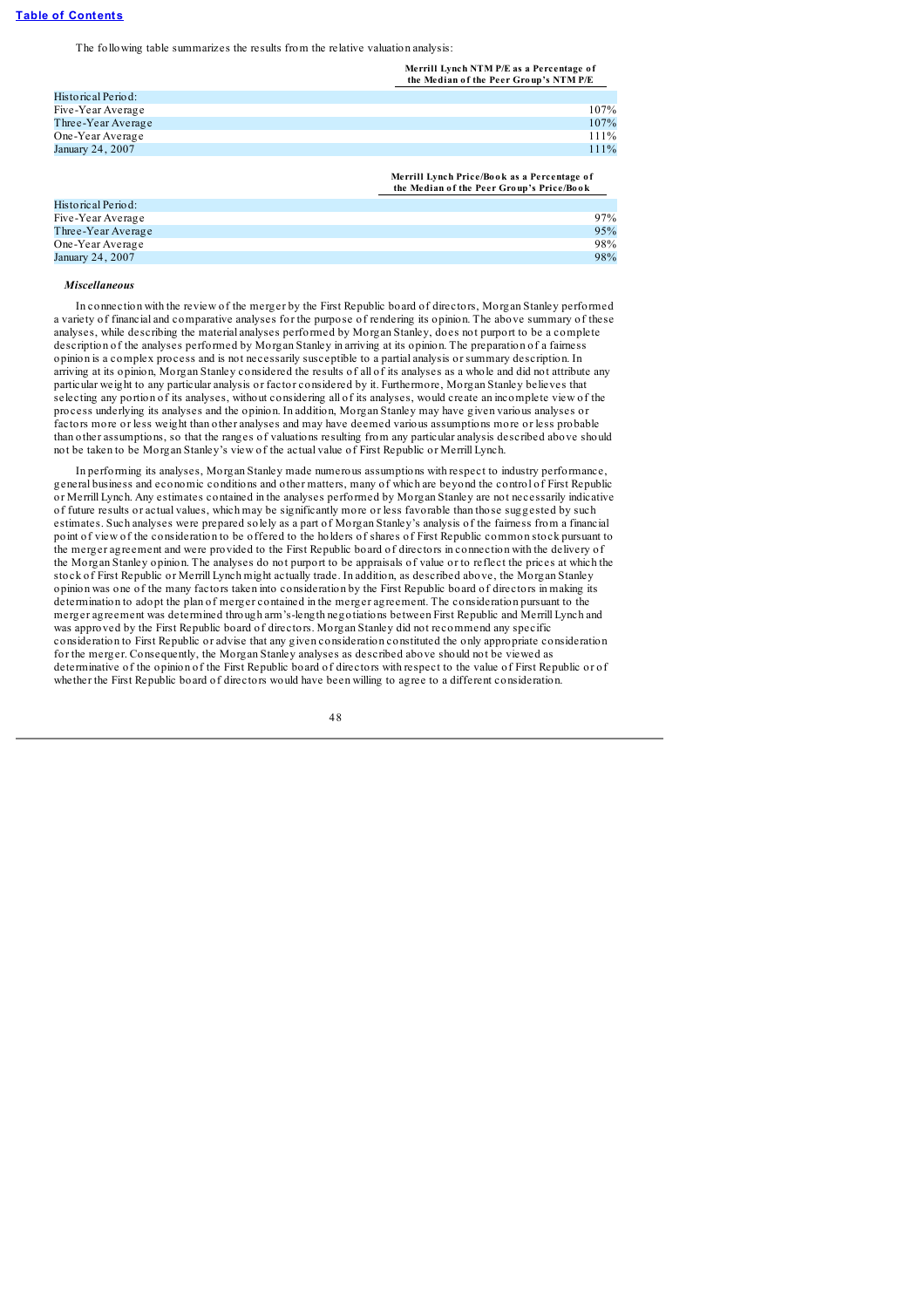Morgan Stanley is an internationally recognized investment banking and advisory firm. Morgan Stanley, as part of its investment banking business, is continuously engaged in the valuation of businesses and their securities in connection with mergers and acquisitions, negotiated underwritings, competitive biddings, secondary distributions of listed and unlisted securities, private placements and valuations for corporate, estate and other purposes. In the past, Morgan Stanley and its affiliates have provided financing services for First Republic and Merrill Lynch and have received fees for the rendering of these services. In the ordinary course of its business, Morgan Stanley and its affiliates may, from time to time, trade in the securities and indebtedness of First Republic or Merrill Lynch for its own accounts or the account of investment funds and other clients under the management of Morgan Stanley and for the account of its customers and, accordingly, may at any time hold a long or short position in such securities or indebtedness for any such account. In addition, Morgan Stanley and its affiliates may from time to time act as a counterparty to either First Republic or Merrill Lynch and have received compensation for such activities.

Pursuant to a letter agreement between First Republic and Morgan Stanley dated as of February 13, 2006, Morgan Stanley was formally retained to provide financial advisory services and a financial fairness opinion in connection with an acquisition, and First Republic agreed to pay Morgan Stanley \$14 million for its services in connection with the merger, all of which is contingent upon the completion of the merger. First Republic also agreed to reimburse Morgan Stanley for expenses incurred by Morgan Stanley in performing its services. In addition, First Republic has also agreed to indemnify Morgan Stanley and its affiliates, their respective directors, officers, agents and employees and each person, if any, controlling Morgan Stanley or any of its affiliates against certain liabilities and expenses, including liabilities under the federalsecurities laws, related to or arising out of Morgan Stanley's engagement pursuant to the letter agreement dated February 13, 2006 and any related transactions.

### **Interests of Certain Persons in the Merger**

The executive officers and directors of First Republic have interests in the merger that are in addition to, or different from, their interests as stockholders. The First Republic board of directors was aware of these interests and considered them, among other matters, in adopting the plan of merger contained in the merger agreement.

#### *First Republic Bank Division Advisory Board*

Following completion of the merger, MLBank will cause those members of the First Republic board of directors who so choose to be appointed as members of a non-governance advisory board of directors for the First Republic Bank Division of MLBank. The function of the advisory board will be to advise the management of the First Republic Bank Division with respect to employee and strategic business decisions and to assist with the continuity of First Republic client relationships. The advisory board will exist for at least one year following completion of the merger, and thereafter in the sole discretion of MLBank. Each advisory board member who is not an employee of Merrill Lynch or ML Bank will receive an annual retainer of \$50,000 for serving as a member of the advisory board, and each advisory board member will be reimbursed for reasonable travel and other expenses relating to any advisory board meetings attended by such member.

### *Management Positions*

Upon completion of the merger, James H. Herbert, II, currently President and Chief Executive Officer of First Republic, will become Chairman and Chief Executive Officer of the First Republic Bank Division of MLBank as well as Senior Vice President of Merrill Lynch. Katherine August-deWilde, currently Executive Vice President and Chief Operating Officer of First Republic, will become President and Chief Operating Officer of the First Republic Bank Division of MLBank and Senior Vice President of Merrill Lynch.

In addition, Merrill Lynch expects to retain the current officers of First Republic to support the operations of the First Republic Bank Division of MLBank after completion of the merger in the same capacities, and with the same compensation, to which such individuals were entitled immediately prior to the merger.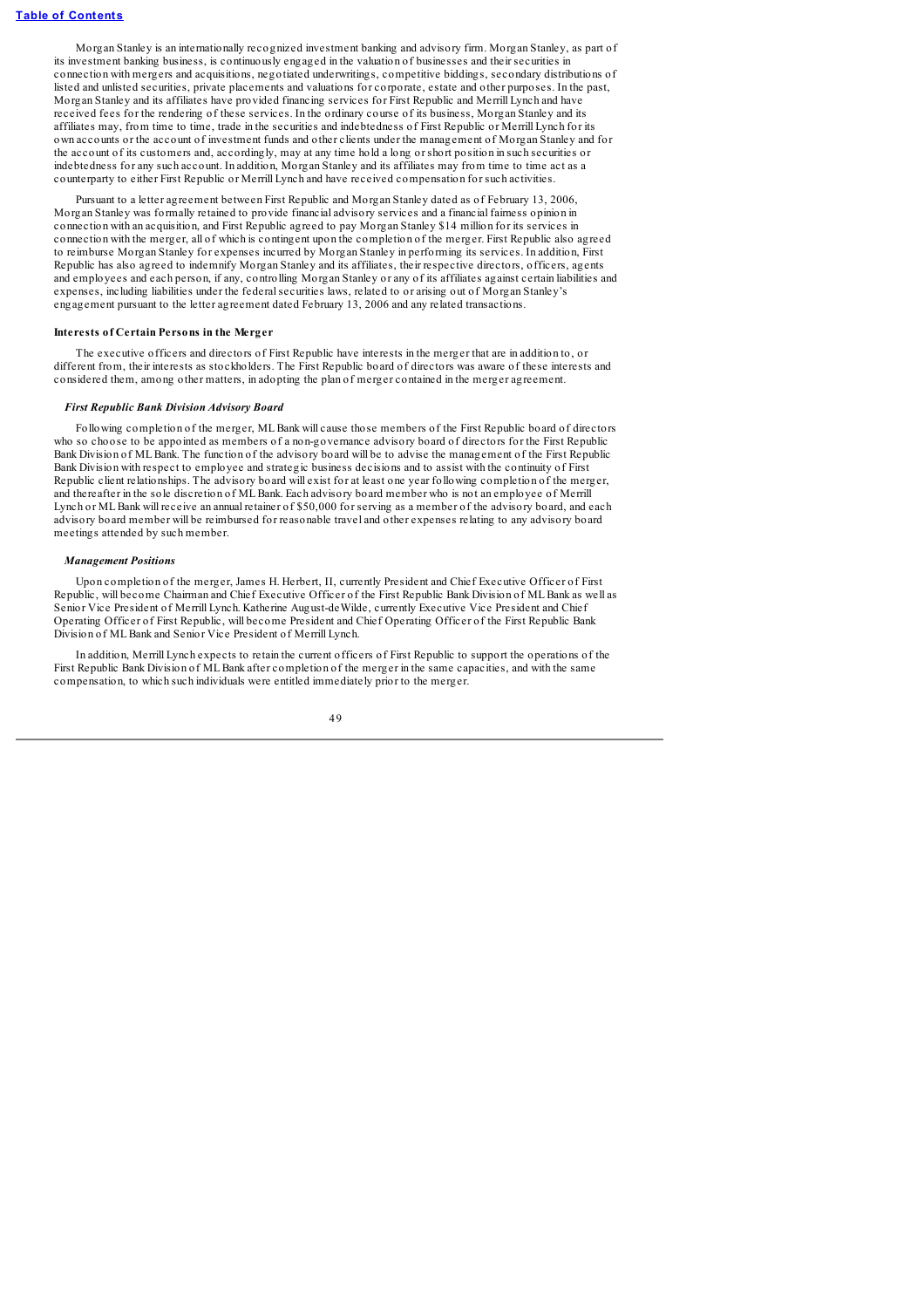# *Executive Employment Arrangements*

In connection with the merger agreement, Merrill Lynch entered into retention agreements with two executive officers of First Republic, James H. Herbert, II and Katherine August-deWilde. Under the retention agreements, each of Mr. Herbert and Ms. August-deWilde have guaranteed levels of compensation untilJanuary 31, 2010, unless their employment is terminated earlier under the terms of the retention agreements. The retention agreements become effective upon completion of the merger. The following chart summarizes the material terms of the retention agreements with Mr. Herbert and Ms. August-deWilde:

| Term                           | Mr. Herbert                      | Ms. August-deWilde               |
|--------------------------------|----------------------------------|----------------------------------|
| Annual Salary                  | \$690,000                        | \$436,000                        |
| Guaranteed Bonus Payable       |                                  |                                  |
| in Cash or Restricted          |                                  |                                  |
| Shares Subject to Vesting      |                                  |                                  |
| 2007                           | \$4,310,000                      | \$3,564,000                      |
| 2008                           | \$4,810,000                      | \$4,064,000                      |
| 2009                           | \$5,310,000                      | \$4,564,000                      |
| Sign-on Stock Award Subject to | \$5,000,000 in Merrill Lynch     | \$5,000,000 in Merrill Lynch     |
| Vesting                        | Restricted Stock                 | Restricted Stock                 |
| Contract Acceleration Amount   | All Unpaid Annual Salary and     | All Unpaid Annual Salary and     |
|                                | Guaranteed Bonus amounts through | Guaranteed Bonus amounts through |
|                                | January 31, 2010                 | January 31, 2010                 |

*Annual Salary and Guaranteed Bonuses.* The retention agreements provide for the payment of the annualsalary and guaranteed bonuses set forth above to Mr. Herbert and Ms. August-deWilde through January 31, 2010, unless their employment is earlier terminated under the terms of the retention agreements. Guaranteed bonuses payable for 2007, 2008 and 2009 will be granted under Merrill Lynch's Variable Incentive Compensation Program, or VICP, and will be payable either in cash or equity, a significant portion, up to 50%, of bonus payments may be in restricted stock subject to vesting. Any equity portion of a VICP award to Mr. Herbert and Ms. August-deWilde may consist of Merrill Lynch restricted shares, subject to the vesting, exercisability and other provisions applicable to other senior executives of Merrill Lynch and in accordance with the plan under which they are granted. Any equity grants in connection with a VICP award will be subject to the approval of the Merrill Lynch Management Development and Compensation Committee. Prior to vesting, restricted shares are generally subject to forfeiture upon termination of employment (other than termination for death, disability or retirement, termination without cause (as described below) or resignation for good reason (as described below)).

*Sign-On Stock Award.* The retention agreements provide that Merrill Lynch will recommend the grant of the signon stock award (in the form of restricted shares) set forth above to Mr. Herbert and Ms. August-deWilde on the date the merger is completed, which will be subject to the approval of the Merrill Lynch Management Development and Compensation Committee. If Merrill Lynch does not grant the sign-on stock award within three months of the completion of the merger, Merrill Lynch has agreed to make a cash payment equal to the value of the sign-on stock award. With respect to Mr. Herbert, all restricted shares granted in respect of his sign-on stock award will vest on January 31, 2010. With respect to Ms. August-deWilde, three-fifths of the restricted shares granted in respect of her sign-on stock award will vest on January 31, 2010, one-fifth will vest on January 31, 2011 and the remaining one-fifth will vest on January 31, 2012. Prior to vesting, restricted shares are generally subject to forfeiture upon termination of employment (other than termination for death, disability or retirement, termination without cause (as described below) or resignation for good reason (as described below)).

*Termination.* Under the retention agreements, if Mr. Herbert or Ms. August-deWilde is terminated without cause or resigns for good reason, he or she is entitled to the severance benefits described below. For purposes of the retention agreements, "cause" includes:

- the failure to substantially perform the fundamental duties and responsibilities associated with the executive's position;
- a breach of any applicable laws, rules or regulations:
- gross misconduct;

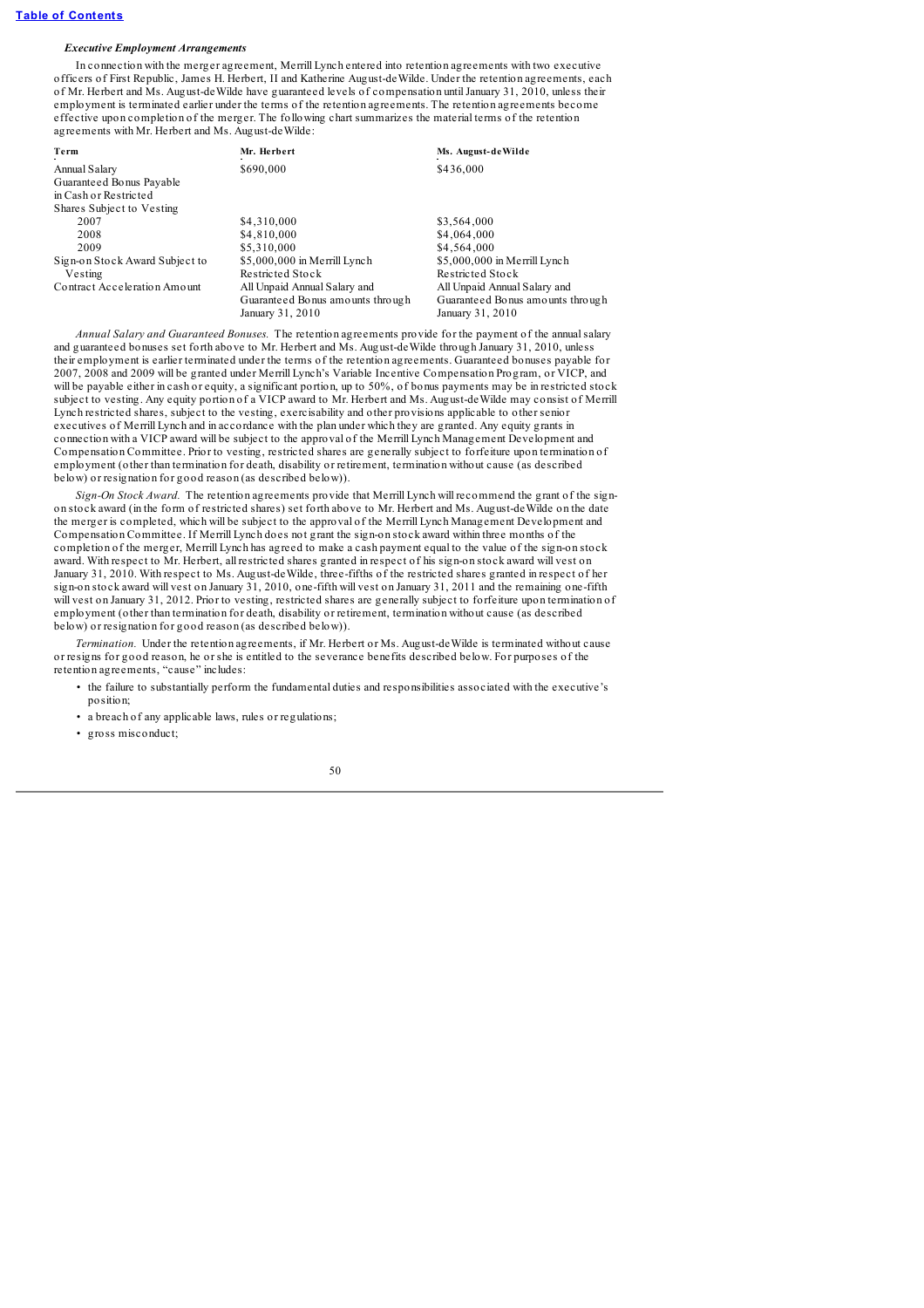- failure to comply with the material terms of the retention agreement;
- any indictment for, conviction of, or plea of no contest to, any fraudulent act or criminal offense or any other offense which reflects conduct or character that is inconsistent with continued employment;
- any continued failure to maintain any necessary regulatory licenses;
- any criminal conduct that is a statutory disqualifying event under federalsecurities laws, rules and regulations; or
- being subject to the prohibitions of Section 19(a)(1) of the Federal Deposit Insurance Act or Section 21 $C(f)$ of the Securities Exchange Act of 1934.

For purposes of the retention agreements, "good reason" includes, among other things, the following events:

- Merrill Lynch requires that the executive be relocated more than twenty-five miles from his or her current place of business, other than in connection with a disaster relocation situation;
- Merrill Lynch reduces the executive's annualsalary, fails to perform its material obligations under certain provisions of the retention agreements, or fails to timely pay any amounts due under the retention agreements; or
- Merrill Lynch sells all or substantially all of the business of the First Republic Bank Division or sells 100% of MLBank.

*Payments and Benefits Upon Certain Terminations of Employment.* Mr. Herbert and Ms. August-deWilde are entitled to certain payments and benefits upon termination in certain circumstances. In the event that, prior to the payment of any guaranteed VICP award, Mr. Herbert or Ms. August-deWilde is terminated by Merrill Lynch other than for cause or either resigns for good reason, he or she is entitled to receive (1) the full amount of guaranteed VICP awards in cash on the dates specified in the retention agreements and (2) all unpaid salary payments through January 31, 2010. In the event that, (i) Mr. Herbert or Ms. August-deWilde is terminated by Merrill Lynch other than for cause or either resigns for good reason, or (ii) Mr. Herbert terminates his employment after January 31, 2010 or Ms. August-deWilde terminates her employment after January 31, 2012, and that termination of employment would otherwise cause the executive to forfeit unvested restricted shares granted as part of a VICP award then Merrill Lynch will take such actions as are necessary to ensure the continued vesting and non-forfeiture of any restricted shares or restricted units portion of any VICP bonus awarded to him or her. Any of the foregoing severance payments are subject to the executive's execution of an agreement and release in a form reasonably acceptable to Merrill Lynch and the executive's continued compliance with certain obligations surviving termination of the retention agreement, including obligations with respect to confidentiality, non-competition and non-solicitation. In the event either of the executives terminates employment under (ii) above, the executive will remain subject to obligations with respect to non-competition and non-solicitation and will be subject to non-disparagement and cooperation obligations until the date all restricted shares granted as part of a VICP award have fully vested and, if the executive violates the noncompetition or non-solicitation obligations, the executive will forfeit any then unvested restricted shares.

*Benefits.* Under the retention agreements, Mr. Herbert and Ms. August-deWilde are entitled to receive all standard health and welfare benefits and other benefits and perquisites available to similarly situated Merrill Lynch senior executives, as well other incidental benefits such as paid vacation, use of company cars and up to 465 hours per year of aircraft travel for business purposes. Merrill Lynch has also agreed to honor existing supplemental executive retirement and endorsement method split-dollar agreements to which Mr. Herbert and Ms. August-deWilde are a party as of the completion of the merger.

*Gross Up Payments.* The retention agreements also provide for a "gross up" payment to Mr. Herbert and Ms. August-deWilde if any payment or distribution by Merrill Lynch or its affiliates in connection with the merger would be subject to the excise tax imposed by Section 4999 of the Internal Revenue Code. Specifically, in the event an excise tax is incurred, Merrill Lynch will pay the executive an additional payment in an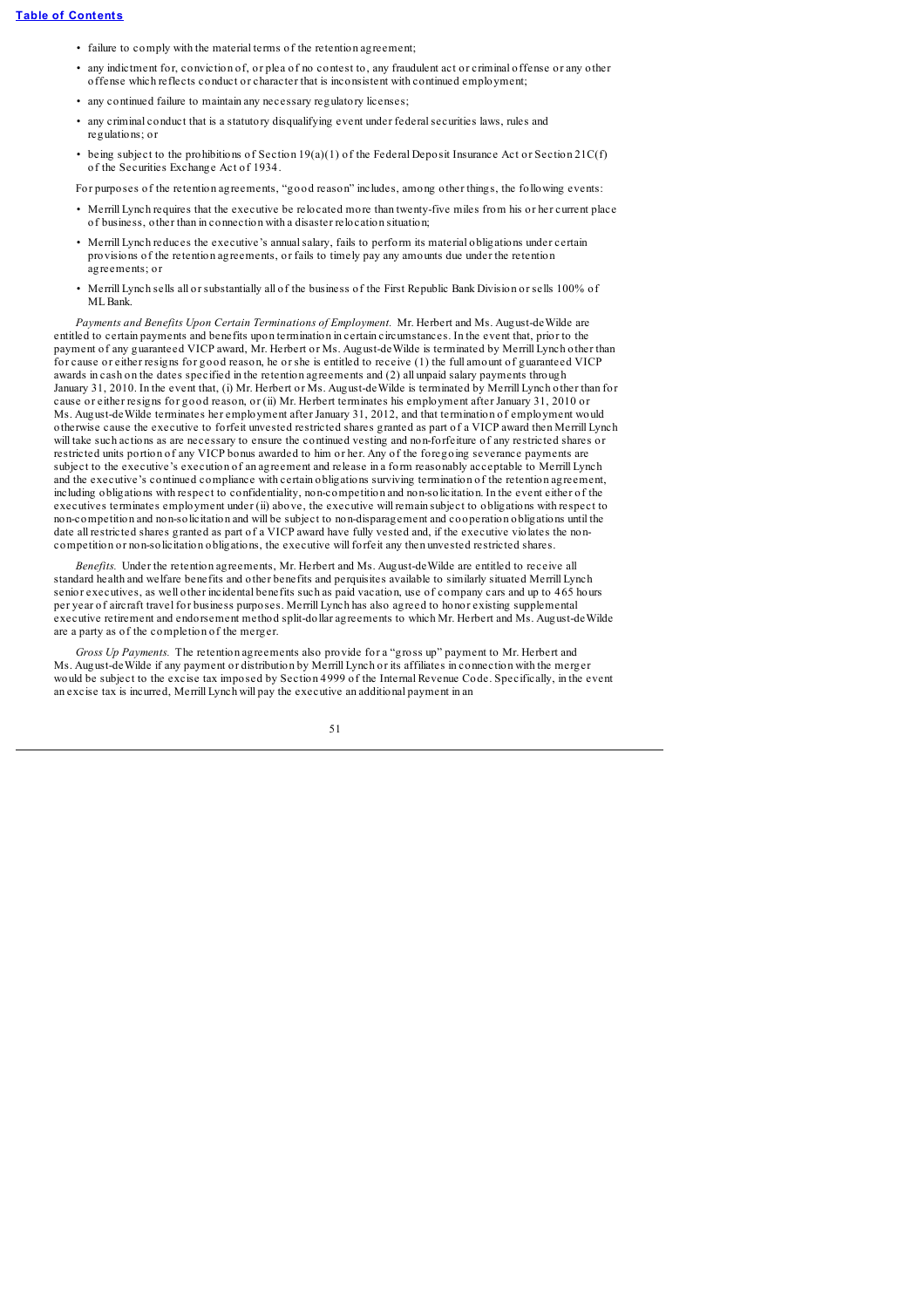amount such that, after payment by the executive of all taxes (including income and excise taxes imposed on such additional payment), the additional payment to the executive will be equal to the excise tax imposed on payments to the executive in connection with the merger. However, if payments to the executive in connection with the merger would result in imposition of an excise tax, but reducing such payment by up to 5% would result in no excise tax being imposed, Merrill Lynch may reduce such payment.

### *Stock Options*

Employees, including officers, of First Republic have received, from time to time, grants of stock options and deferred equity units under applicable equity compensation plans of their employer.

The merger agreement provides that all options on First Republic stock will be converted into options on Merrill Lynch common stock or, with respect to options held by individuals who are not employees of First Republic when the merger closes, converted into the right to receive cash consideration. Individuals who will receive cash, rather than options on Merrill Lynch common stock, in exchange for their options on First Republic common stock include certain non-employee directors of First Republic. We expect that these directors will receive cash payments upon completion of the merger in respect of their options on First Republic common stock as follows:

| Name                      | <b>First Republic</b><br>Options Held | Average Weighted<br><b>Exercise Price</b> |       | <b>Expected Cash</b><br>Payment |             |
|---------------------------|---------------------------------------|-------------------------------------------|-------|---------------------------------|-------------|
| $RogerO.$ Walther         | 44,379                                | \$                                        | 10.73 | S.                              | 1.964.650   |
| Frank J. Fahrenko pf, Jr. | 33,063                                | \$                                        | 10.63 |                                 | \$1.467,000 |
| James P. Conn             | 40.280                                | \$                                        | 10.70 |                                 | \$1,784,400 |
| L. Martin Gibbs           | 19.125                                | S                                         | 10.33 | \$                              | 854,300     |
| Thomas J. Barrack, Jr.    | 12.750                                | \$                                        | 13.52 |                                 | 528,800     |

For additional information on the treatment of First Republic's equity compensation awards, please see the section entitled "The Merger Agreement — Treatment of Stock Options and Other Equity Awards" beginning on page 61.

### *Retention Bonus Plan*

Merrill Lynch will make available to the First Republic Bank Division of MLBank shares of Merrill Lynch common stock, which shares of Merrill Lynch common stock will be available for grant, in the form of restricted stock, to officers and employees of First Republic (other than First Republic Bank Division's Chief Executive Officer and Chief Operating Officer). The management of the First Republic Bank Division will have the right to determine, in consultation with Merrill Lynch's management, the terms and conditions of such restricted stock awards, including the recipients, the number of shares granted to each recipient and the vesting conditions associated with each grant.

### *Indemnification and Insurance*

Following completion of the merger, Merrill Lynch will indemnify and hold harmless the directors and officers of First Republic for all actions taken or omissions by them prior to completion of the merger to the same extent that First Republic currently provides for indemnification of its directors and officers. In addition, for a period of six years following completion of the merger, Merrill Lynch will maintain directors and officers liability insurance for the directors and officers of First Republic with respect to claims arising from facts or events occurring before the completion of the merger; provided that Merrill Lynch is not obligated to make annual premium payments for such insurance to the extent such premiums exceed 250% of First Republic's current premium for such insurance.

### **Material U.S. Federal Income Tax Consequences**

This section describes the anticipated material U.S. federal income tax consequences of the merger to U.S. holders of First Republic stock who exchange shares of First Republic stock for shares of Merrill Lynch

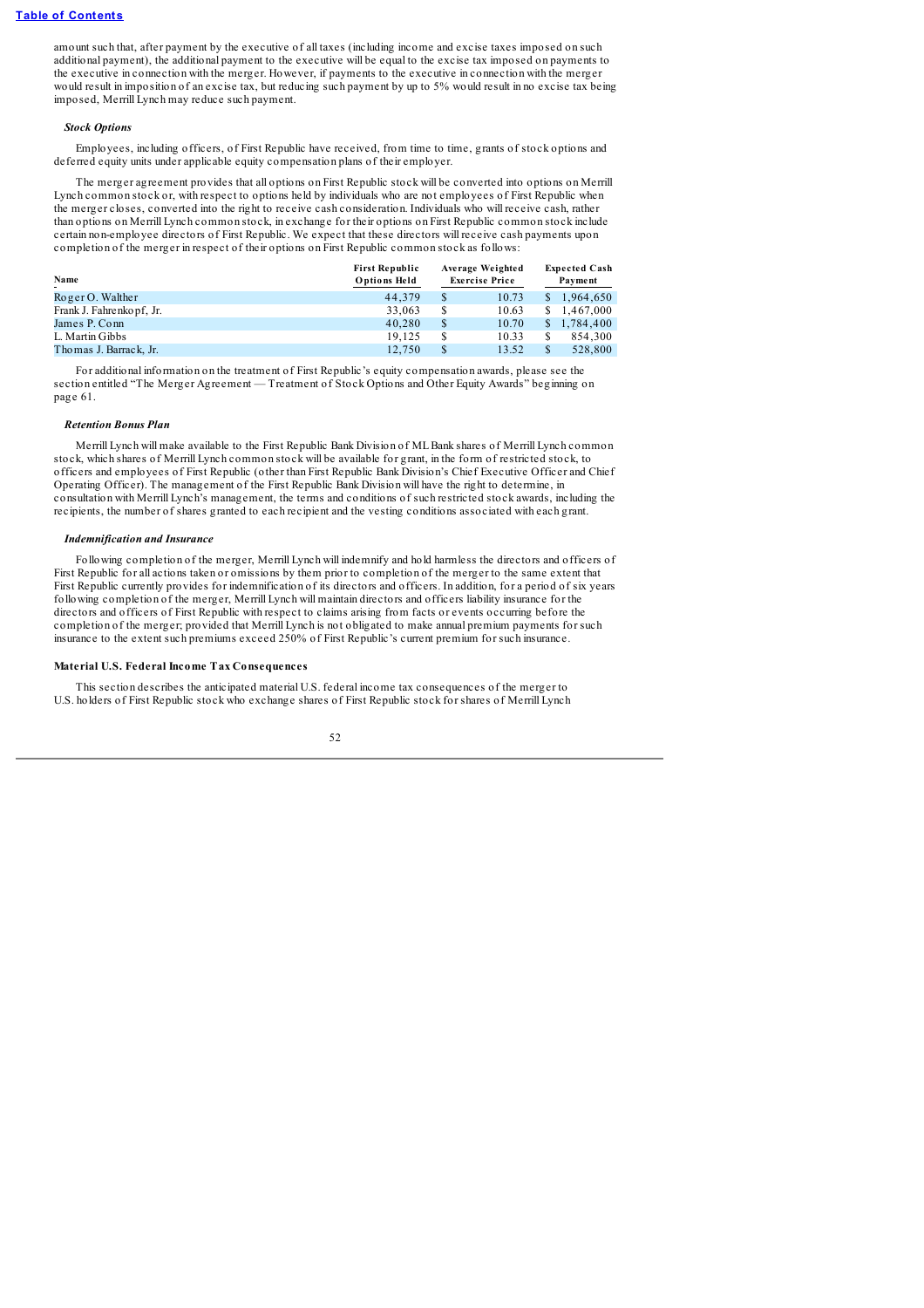stock, cash, or a combination of shares of Merrill Lynch stock and cash pursuant to the merger. The statements with respect to matters of U.S. federal income tax law contained in this section are the opinion of Sullivan & Cromwell LLP, counsel to Merrill Lynch, and White & Case LLP, counsel to First Republic.

For purposes of this discussion, a U.S. holder is a beneficial owner of First Republic stock who for U.S. federal income tax purposes is:

• a citizen or resident of the United States;

- a corporation, or an entity treated as a corporation, created or organized in or under the laws of the United States or any state or political subdivision thereof;
- a trust that (i) is subject to (a) the primary supervision of a court within the United States and (b) the authority of one or more United States persons to control allsubstantial decisions of the trust or (ii) has a valid election in effect under applicable Treasury Regulations to be treated as a United States person; or
- an estate that is subject to U.S. federal income tax on its income regardless of its source.

If a partnership (including for this purpose any entity treated as a partnership for U.S. federal income tax purposes) holds First Republic stock, the tax treatment of a partner generally will depend on the status of the partners and the activities of the partnership. If you are a partner of a partnership holding First Republic stock, you should consult your tax advisors.

This discussion addresses only those First Republic stockholders that hold their First Republic stock as a capital asset within the meaning of Section 1221 of the Internal Revenue Code, and does not address all the U.S. federal income tax consequences that may be relevant to particular First Republic stockholders in light of their individual circumstances or to First Republic stockholders that are subject to special rules, such as:

- financial institutions;
- investors in pass-through entities;
- insurance companies;
- tax-exempt organizations;
- dealers in securities or currencies;
- traders in securities that elect to use a mark to market method of accounting;
- persons that hold First Republic stock as part of a straddle, hedge, constructive sale or conversion transaction;
- certain expatriates or persons that have a functional currency other than the U.S. dollar;
- persons who are not U.S. holders; and
- stockholders who acquired their shares of First Republic stock through the exercise of an employee stock option or otherwise as compensation or through a tax-qualified retirement plan.

In addition, this discussion also does not address the tax consequences of the merger to holders of First Republic common stock who also actually or constructively own First Republic preferred stock or First Republic Depositary Shares or holders of First Republic Depositary Shares who actually or constructively own First Republic common stock.

The following discussion is based on the Internal Revenue Code, its legislative history, existing and proposed regulations thereunder and published rulings and decisions, all as currently in effect as of the date hereof, and all of which are subject to change, possibly with retroactive effect. Any such change could affect the continuing validity of this discussion. Tax considerations under state, local and foreign laws, or federal laws other than those pertaining to the income tax, are not addressed in this document. Determining the actual tax consequences of the merger to you may be complex. They will depend on your specific situation and on factors that are not within our control. You should consult with your own tax advisors as to the tax consequences of the merger in your particular circumstances, including the applicability and effect of the alternative minimum tax and any state, local or foreign and other tax laws and of changes in those laws.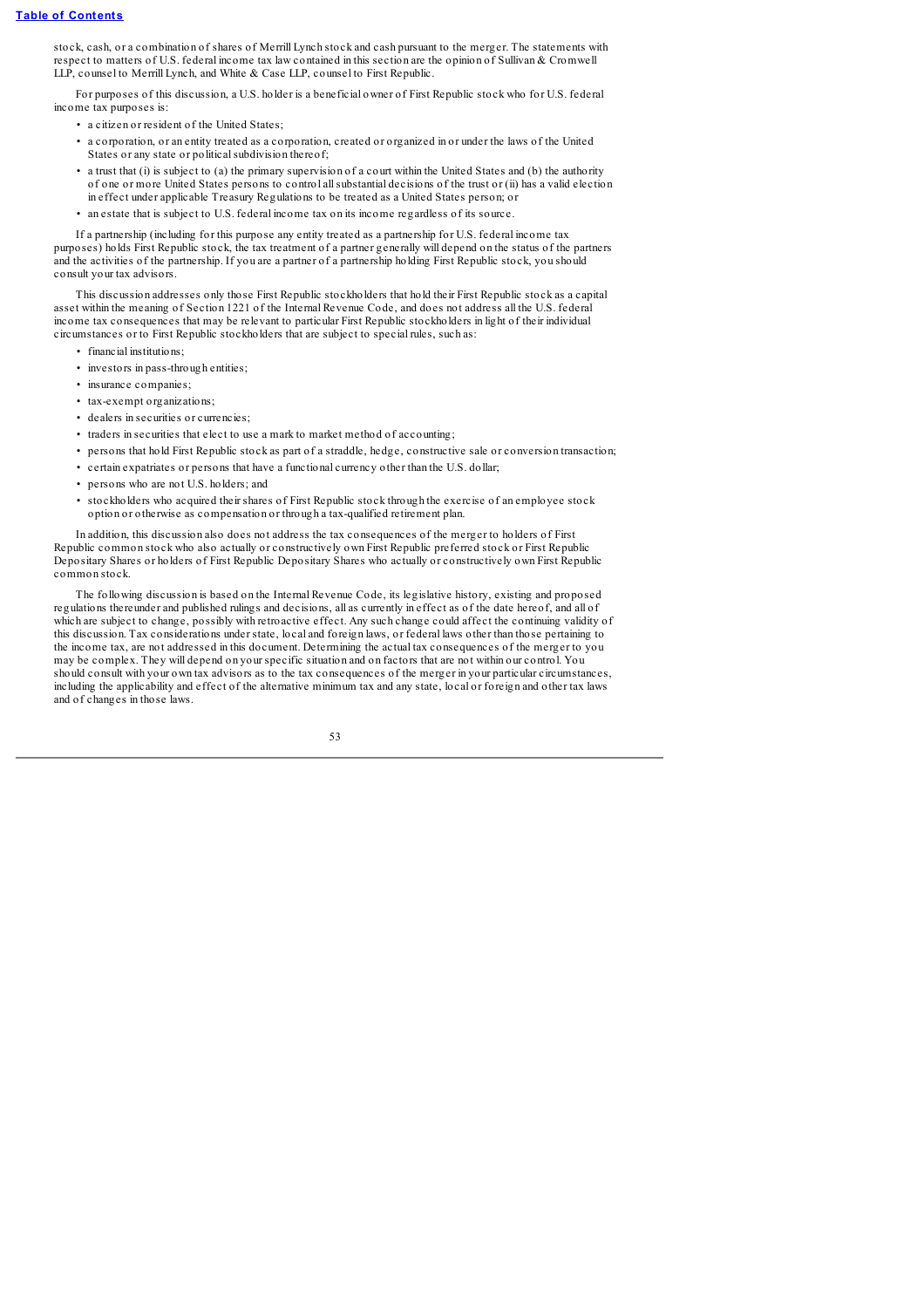In rendering their opinions, Sullivan & Cromwell LLP and White & Case LLP have relied upon customary assumptions, including that the merger will be consummated in accordance with the terms of the merger agreement, as well as representations of First Republic, Merrill Lynch and MLBank. Sullivan & Cromwell LLP and White & Case LLP have assumed the representations of First Republic, Merrill Lynch and MLBank are accurate, correct, and complete in all respects at the time that they were given and will be accurate, correct and complete in all respects at the time of the closing of the merger, without regard to any qualifications as to knowledge, belief or intent, and have assumed the absence of any relevant changes in existing facts or in law between the date of this proxy statement/prospectus and the date the merger is completed. Neither of these tax opinions will be binding on the Internal Revenue Service. Neither Merrill Lynch nor First Republic intends to request any ruling from the Internal Revenue Service as to the U.S. federal income tax consequences of the merger.

## *Tax Consequences of the Merger Generally to Holders of First Republic Common Stock*

In the opinion of Sullivan & Cromwell LLP, counsel to Merrill Lynch, and White & Case LLP, counsel to First Republic, subject to the assumptions, qualifications and limitations set forth herein, the merger will be treated for U.S. federal income tax purposes as a reorganization within the meaning of Section 368(a) of the Internal Revenue Code. As a consequence:

- gain or loss will be recognized by those holders receiving solely cash for First Republic common stock pursuant to the merger equal to the difference between the amount of cash received by a holder of First Republic common stock and such holder's tax basis in such holder's shares of First Republic common stock;
- no gain or loss will be recognized by those holders receiving solely shares of Merrill Lynch common stock in exchange for shares of First Republic common stock pursuant to the merger (except with respect to any cash received instead of fractionalshare interests in Merrill Lynch common stock, as discussed in the section entitled " — Cash Received Instead of a Fractional Share of Merrill Lynch Common Stock" beginning on page 56);
- gain (but not loss) will be recognized by those holders who receive shares of Merrill Lynch common stock and cash in exchange for shares of First Republic common stock pursuant to the merger, in an amount equal to the lesser of (1) the amount by which the sum of the fair market value of the Merrill Lynch common stock and cash received by a holder of First Republic common stock exceeds such holder's basis in its First Republic common stock, and (2) the amount of cash received by such holder of First Republic common stock (except with respect to any cash received instead of fractionalshare interests in Merrill Lynch common stock, as discussed in the section entitled " — Cash Received Instead of a Fractional Share of Merrill Lynch Common Stock" beginning on page 56);
- the aggregate basis of the Merrill Lynch common stock received in the merger will be the same as the aggregate basis of the First Republic common stock for which it is exchanged, decreased by the amount of cash received in the merger (except with respect to any cash received instead of fractionalshare interests in Merrill Lynch common stock), decreased by any basis attributable to fractionalshare interests in Merrill Lynch common stock for which cash is received, and increased by the amount of gain recognized on the exchange (regardless of whether such gain is classified as capital gain, or as ordinary dividend income, as discussed in the section entitled " — Recharacterization of Gain as a Dividend" beginning on page 56, but excluding any gain or loss recognized with respect to fractionalshare interests in Merrill Lynch common stock for which cash is received); and
- the holding period of Merrill Lynch common stock received in exchange for shares of First Republic common stock will include the holding period of the First Republic common stock for which it is exchanged.

If holders of First Republic common stock acquired different blocks of First Republic common stock at different times or at different prices, any gain or loss will be determined separately with respect to each block of First Republic common stock and such holders' basis and holding period in their shares of Merrill Lynch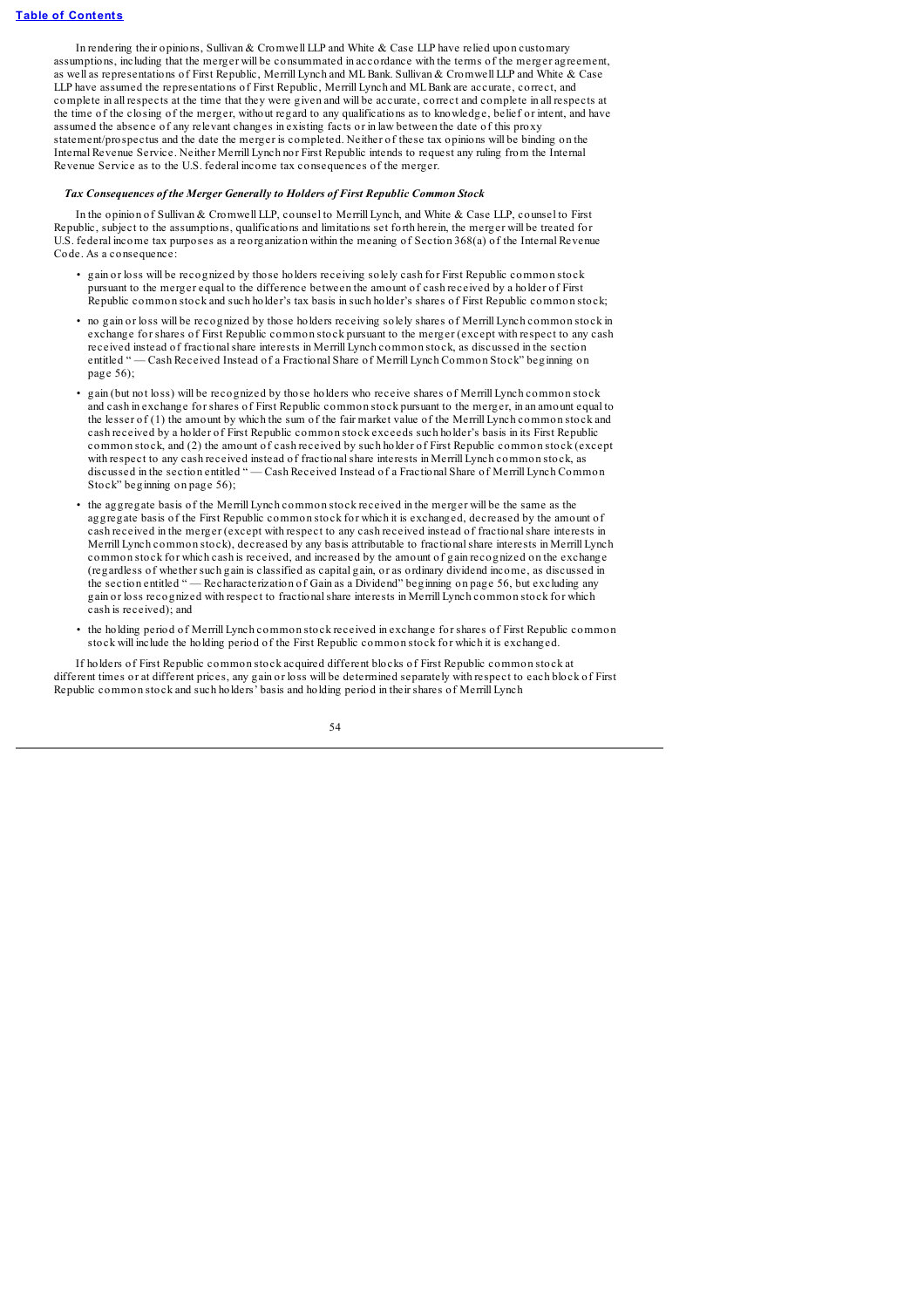common stock may be determined with reference to each block of First Republic common stock. Any such holder should consult their own tax advisors regarding the manner in which cash and Merrill Lynch common stock received in the exchange should be allocated among different blocks of First Republic common stock and with respect to identifying the bases or holding periods of the particular shares of Merrill Lynch common stock received in the merger.

## *Tax Consequences of the Merger Generally to Holders of First Republic Preferred Stock*

The material U.S. tax consequences of the merger to U.S. holders of First Republic preferred stock (including holders of First Republic Depositary Shares) depend on whether such holders exercise appraisal rights or receive Merrill Lynch preferred stock in the merger.

A holder of First Republic preferred stock that exercises appraisal rights and receives solely cash in exchange for First Republic preferred stock will recognize gain or loss equal to the difference between the amount of cash received by such holder and such holder's tax basis in such holder's shares of First Republic preferred stock.

For holders of First Republic preferred stock who do not exercise appraisal rights, the determination of whether the exchange of First Republic preferred stock for Merrill Lynch preferred stock pursuant to the merger is taxable or nontaxable will depend, amongst other facts, on whether the exchange is for "nonqualified preferred stock" for U.S. federal income tax purposes. Nonqualified preferred stock generally includes preferred stock if the issuer or a related person has the right to redeem or purchase the stock and, as of the issue date, it is more likely than not that the preferred stock would be redeemed within 20 years.

Merrill Lynch has made a determination that it is not more likely than not that the Merrill Lynch preferred shares issued pursuant to the merger will be redeemed within 20 years, and therefore takes the position that the Merrill Lynch preferred stock does not constitute nonqualified preferred stock. Under this position, no gain or loss will be recognized by holders of First Republic preferred stock that receive shares of Merrill Lynch preferred stock in exchange for shares of First Republic preferred stock. The aggregate tax basis in the shares of Merrill Lynch preferred stock received in the merger will equal the aggregate tax basis of a holder of First Republic preferred stock in the First Republic preferred stock surrendered in the merger and such holder's holding period for the shares of Merrill Lynch preferred stock received in the merger will include their holding period for the shares of First Republic preferred stock surrendered in the merger. If a holder of First Republic preferred stock acquired different blocks of First Republic preferred stock at different times or at different prices, such holder's basis and holding period in their shares of Merrill Lynch preferred stock may be determined with reference to each block of First Republic preferred stock and the holder should consult their own tax advisor with regard to identifying the bases or holding periods of the particular shares of Merrill Lynch preferred stock received in the merger.

Merrill Lynch's determination that it is not more likely than not that the Merrill Lynch preferred shares issued pursuant to the merger will be redeemed within 20 years is based on its own internal analysis, and this determination does not create any commitment by Merrill Lynch that it will or will not redeem the Merrill Lynch preferred shares within 20 years. Further, this determination is not binding on, and could be challenged by, the Internal Revenue Service. Holders of First Republic preferred stock are urged to consult their tax advisors about the tax consequences of the exchange of First Republic preferred stock for Merrill Lynch preferred stock.

### *Taxation of Capital Gain*

Except as described in the section entitled " — Recharacterization of Gain as a Dividend" beginning on page 56, gain that holders of First Republic stock recognize in connection with the merger generally will constitute capital gain and will constitute long-term capital gain if such holders have held (or are treated as having held) their First Republic stock for more than one year as of the date of the merger. For non-corporate holders of First Republic stock, longterm capital gain generally will be taxed at a maximum U.S. federal income tax rate of 15%.

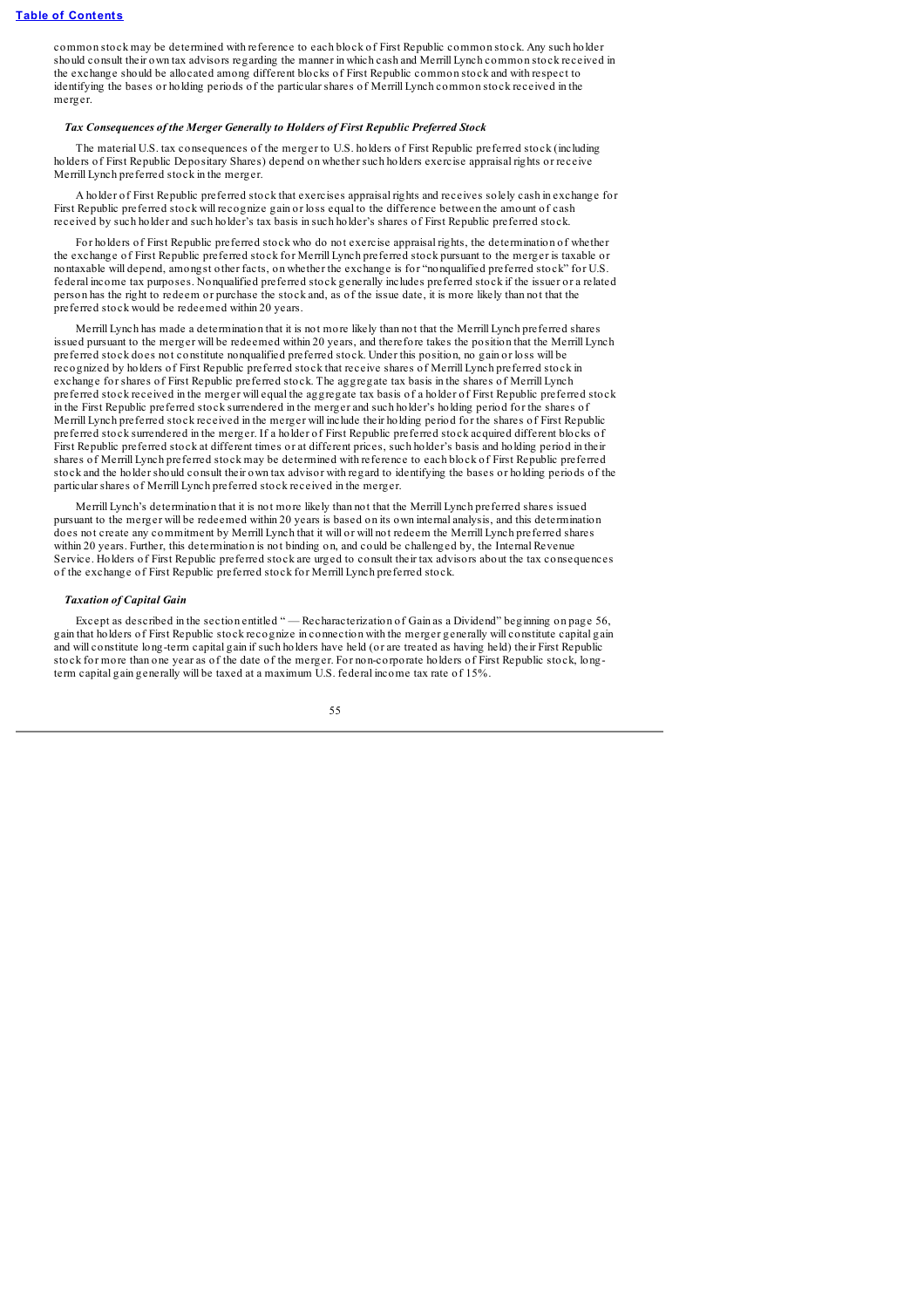## *Recharacterization of Gain as a Dividend*

All or part of the gain that a particular holder of First Republic stock recognizes (or all or part of the cash received by a holder of First Republic common stock, if such holder receives only cash pursuant to the merger) could be treated as dividend income rather than capital gain if (1) such holder is a significant stockholder of Merrill Lynch or (2) such holder's percentage ownership, taking into account constructive ownership rules, in Merrill Lynch after the merger is not meaningfully reduced from what its percentage ownership would have been if it had received solely shares of Merrill Lynch stock rather than cash or a combination of cash and shares of Merrill Lynch stock in the merger. This recharacterization of gain as dividend income could happen, for example, because of ownership of additionalshares of Merrill Lynch stock by such holder of First Republic stock, ownership of shares of Merrill Lynch stock by a person related to such holder or a share repurchase by Merrill Lynch from other holders of Merrill Lynch stock. The Internal Revenue Service has indicated in rulings that any reduction in the interest of a minority stockholder that owns a small number of shares in a publicly and widely held corporation and that exercises no control over corporate affairs would result in capital gain as opposed to dividend treatment. Under the constructive ownership rules, a stockholder may be deemed to own stock that is owned by others, such as a family member, trust, corporation or other entity. For individuals, certain dividends may be subject to reduced rates of taxation, equal to the rates applicable to long-term capital gains. However, individuals who fail to meet a minimum holding period requirement during which they are unprotected from a risk of loss or who elect to treat the dividend income as "investment income" pursuant to Section 163(d)(4)(B) of the Internal Revenue Code will not be eligible for the reduced rates of taxation. Because the possibility of dividend treatment depends primarily upon each holder's particular circumstances, including the application of the constructive ownership rules, holders of First Republic stock should consult their own tax advisors regarding the application of the foregoing rules to their particular circumstances.

## *Cash Received Instead of a Fractional Share of Merrill Lynch Common Stock*

A holder of First Republic common stock who receives cash instead of a fractionalshare of Merrill Lynch common stock will generally be treated as having received the fractionalshare pursuant to the merger and then as having exchanged the fractionalshare for cash in a redemption by Merrill Lynch. As a result, a holder of First Republic common stock will generally recognize gain or loss equal to the difference between the amount of cash received and the basis in his or her fractionalshare interest as set forth above. Except as described in the section entitled " — Recharacterization of Gain as a Dividend" beginning on page 56, this gain or loss will generally be capital gain or loss, and will be long-term capital gain or loss if, as of the effective date of the merger, the holding period for such shares is greater than one year. The deductibility of capital losses is subject to limitations.

#### *Miscellaneous*

If a holder of First Republic stock receives Merrill Lynch stock in the merger and owned immediately before the merger 5% or more, by vote or value, of the stock of First Republic, the holder will be required to file a statement with its U.S. federal income tax return for the year of the merger. The statement must set forth the holder of First Republic stock's basis in, and the fair market value of, the shares of First Republic stock it surrendered in the merger, the date of the merger, and the name and employer identification number of Merrill Lynch, First Republic, and ML Bank and such holder will be required to retain permanent records of these facts.

#### *Tax Opinions as Conditions to Merger*

Completion of the merger is conditioned on, among other things, the receipt by each of First Republic and Merrill Lynch of tax opinions from White & Case LLP and Sullivan & Cromwell LLP, respectively, that for U.S. federal income tax purposes the merger will be treated as a reorganization within the meaning of Section 368(a) of the Internal Revenue Code. These opinions will be based on certain assumptions and on representation letters provided by First Republic, Merrill Lynch and MLBank to be delivered at the time of closing. Neither of these tax opinions will be binding on the Internal Revenue Service.

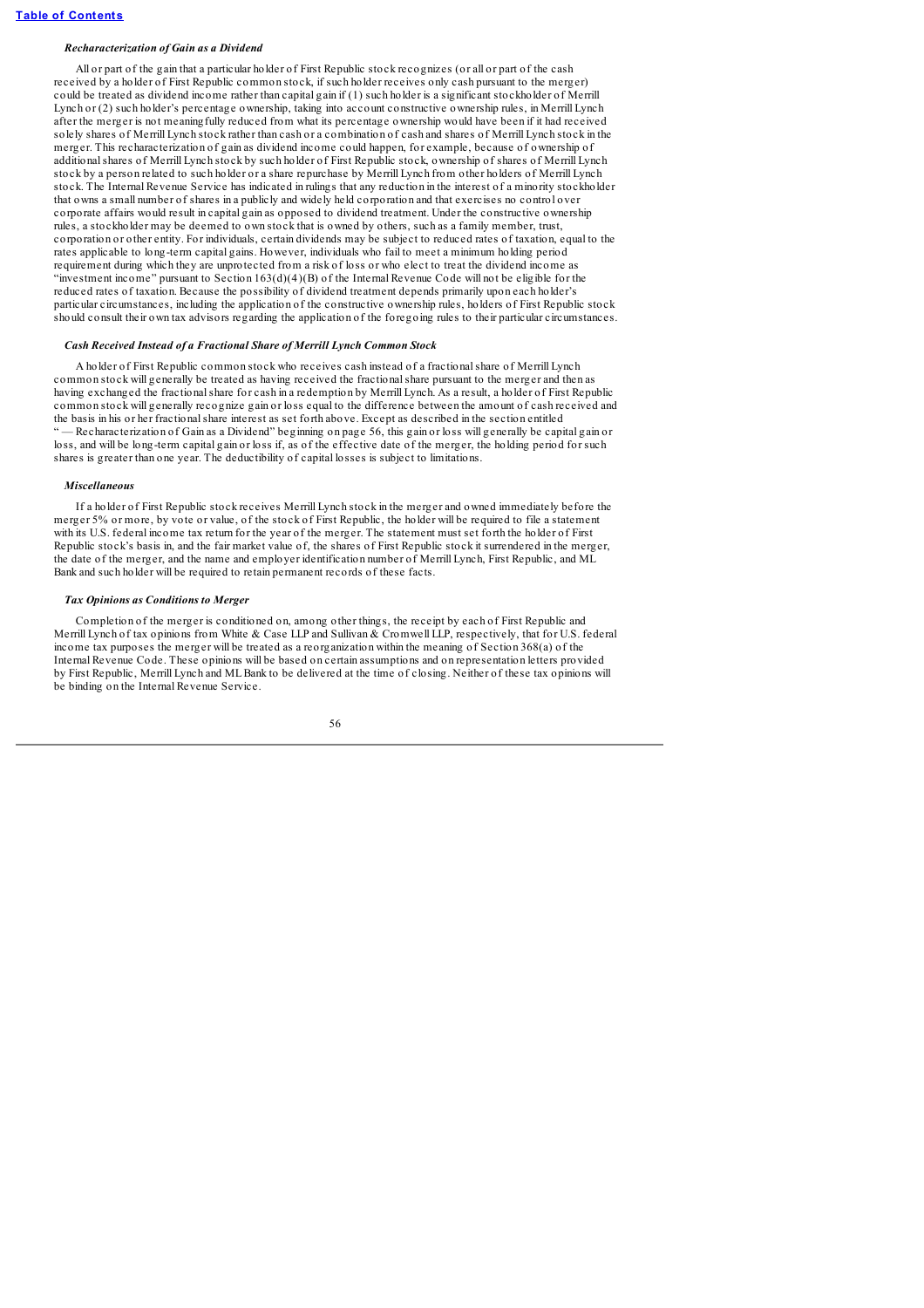# *Backup Withholding and Information Reporting*

Proceeds received by a holder of First Republic stock pursuant to the merger may, under certain circumstances, be subject to information reporting and backup withholding. Backup withholding will not apply if the holder provides proof of an applicable exemption or furnishes its taxpayer identification number, and otherwise complies with all applicable requirements of the backup withholding rules. Any amounts withheld from payments to a holder under the backup withholding rules are not additional tax and will be allowed as a refund or credit against the holder's U.S. federal income tax liability, provided the required information is timely furnished to the Internal Revenue Service. The backup withholding tax rate is currently 28%.

# .<br>We urge vou to consult with your own tax advisors about the particular tax consequences of the merger **to you, including the effects of U.S. federal, state or local, or foreign and other tax laws.**

### **Regulatory Matters**

Completion of the merger is subject to prior receipt of all approvals and consents required to be obtained from applicable governmental and regulatory authorities that are necessary to complete the merger. These include approval of the OTS and the Nevada Department of Business & Industry, Division of Financial Institutions. Merrill Lynch and First Republic have agreed to cooperate and use all reasonable best efforts to obtain all permits, consents, approvals and authorizations from any governmental or regulatory authority necessary to consummate the transactions contemplated by the merger agreement as promptly as practicable.

There can be no assurance that regulatory approvals will be obtained, that such approvals will be received on a timely basis, or that such approvals will not impose conditions or requirements that, individually or in the aggregate, would or could reasonably be expected to have a material adverse effect on the financial condition, results of operations, assets or business of Merrill Lynch or MLBank following completion of the merger. If any such condition or requirement is imposed, Merrill Lynch or First Republic may, in certain circumstances, elect not to consummate the merger. If approval is denied, either Merrill Lynch or First Republic may elect not to consummate the merger. Similarly, there can be no assurance that the United States Department of Justice will not attempt to challenge the merger on antitrust grounds or, if such a challenge is made, as to the results of that challenge.

*OTS Approval.* The merger is subject to the approval of the OTS under the Bank Merger Act, Section 18(c) of the Federal Deposit Insurance Act (12 U.S.C. § 1828(c)). In considering a transaction such as the merger, the OTS considers:

- the effect on the capital of the resulting association;
- the financial and managerial resources of the constituent institutions;
- the future prospects of the constituent institutions;
- the convenience and needs of the community;
- the effectiveness of the depository institutions in combating money laundering activities;
- conformity to applicable law, regulation, and supervisory policy;
- factors relating to fairness of and disclosure concerning the transaction; and
- the effect on competition.

In addition, under the Community Reinvestment Act of 1977, as amended, the OTS must take into account the record of performance of the constituent institutions and their U.S. depository institution subsidiaries in meeting the credit needs of the communities served by such institutions, including low- and moderate-income neighborhoods.

The OTS is prohibited from approving a merger if:

- it would result in a monopoly or would be in furtherance of any combination or conspiracy to monopolize or attempt to monopolize the business of banking in any part of the United States;
- the transaction's effect in any section of the country would to be to substantially lessen competition or to tend to create a monopoly; or

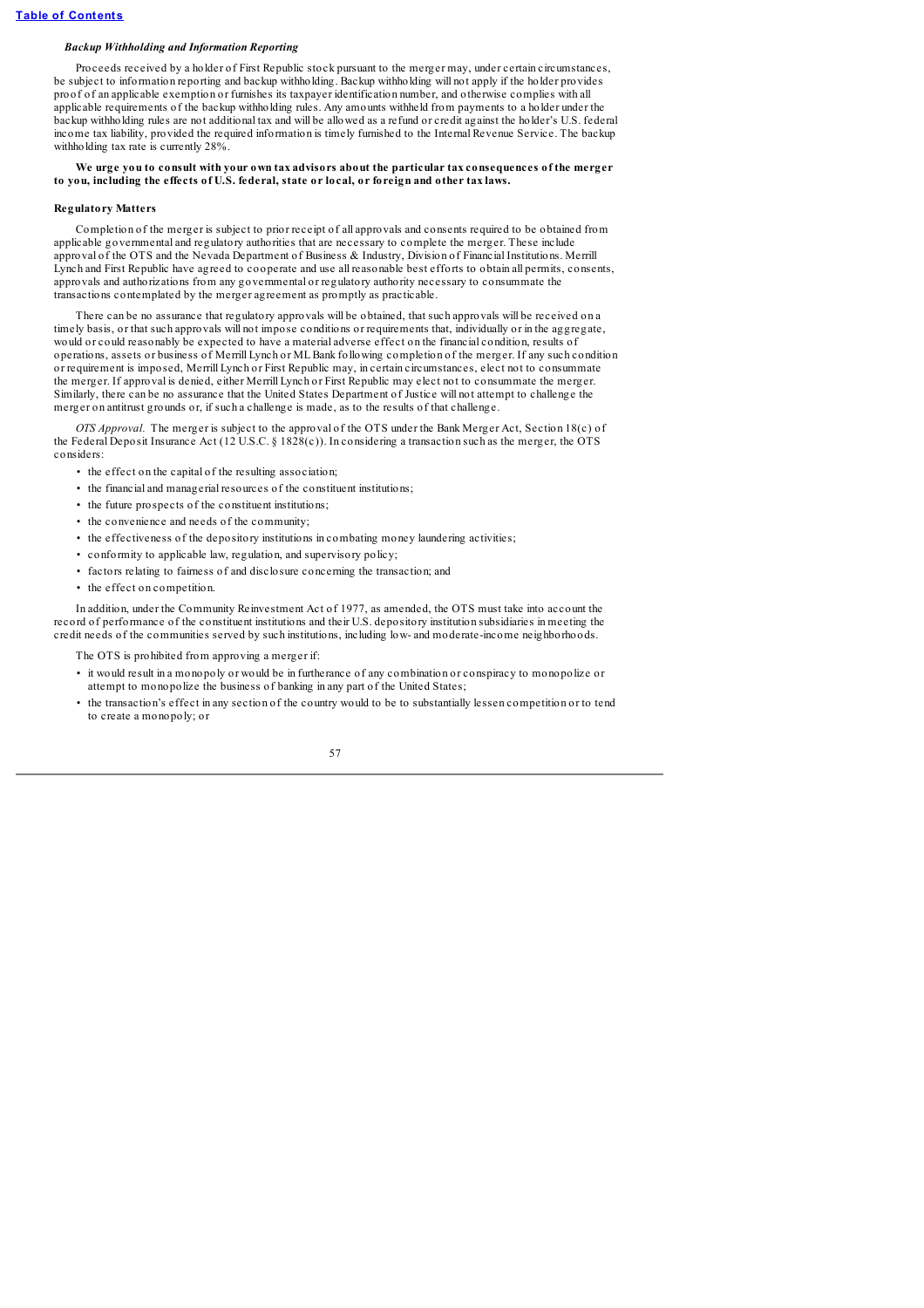• the transaction would in any other respect result in a restraint of trade, unless the OTS finds that the anticompetitive effects of the merger are clearly outweighed by the probable effect of the transaction in meeting the convenience and needs of the communities to be served.

The Bank Merger Act and OTS regulations provide for published notice of, and the opportunity for public comment on, the application submitted by MLBank to the OTS for approval of the merger, and the OTS may hold a public hearing or meeting if it determines that a hearing or meeting would be appropriate. Any hearing or meeting or comments provided by third parties could prolong the period during which the application is under review by the OTS.

Under applicable law and regulations, the merger may not be completed until the 30th day, or with the consent of the OTS and the United States Department of Justice the 15th day, following the date of the OTS approval, during which period the Department of Justice may comment adversely on the merger or may challenge the merger on antitrust grounds. If the Department of Justice commences an antitrust action, that action would stay the effectiveness of OTS approval of the merger, unless a court specifically orders otherwise. In reviewing the merger, the Department of Justice could analyze the merger's effect on competition differently than the OTS, and thus it is possible that the Department of Justice could reach a different conclusion than the OTS regarding the merger's effects on competition.

*Other Applications and Notices.* The merger of First Republic with and into MLBank is also subject to review and approval by the Nevada Department of Business & Industry, Division of Financial Institutions as to whether the merger complies with applicable provisions of Nevada law. Other applications and notices are being filed with various regulatory authorities and self-regulatory organizations in connection with the merger, including applications and notices in connection with the indirect change in control, as a result of the merger, of certain other subsidiaries directly or indirectly owned by First Republic, including its securities broker-dealer subsidiary.

### **Capital Stock Restrictions**

Except with respect to the 5.70% Noncumulative Series C Exchangeable Preferred Stock issued by First Republic Preferred Capital Corporation, First Republic has agreed that from the date of the execution of the merger agreement, it will not, and will cause each of its subsidiaries not to, directly or indirectly adjust, split, combine, redeem, reclassify, purchase or otherwise acquire any shares of its stock.

# **Accounting Treatment**

The merger will be accounted for by Merrill Lynch as a purchase transaction in accordance with generally accepted accounting principles in the United States. First Republic will be treated as the acquired entity for such purposes. First Republic's assets, liabilities and other items will be adjusted to their fair market value on the closing date of the merger and combined with the historic book values of the assets and liabilities of Merrill Lynch. The difference between the estimated fair value of the assets, liabilities and other items (adjusted as discussed above) and the purchase price will be recorded as goodwill. Financialstatements of Merrill Lynch issued after completion of the merger will reflect such values and will not be restated retroactively to reflect the historical financial position or results of operations of First Republic.

# **Exchange of Common Stock Certificates in the Merger**

Until one year after completion of the merger, Merrill Lynch will make available on a timely basis or cause to be made available to the depositary cash in an amount sufficient to allow the depositary to make all payments to First Republic common stockholders that may be required and certificates or evidence of shares in book entry form, representing shares of Merrill Lynch common stock for the benefit of the holders of First Republic common stock in exchange. One year after completion of the merger, any such cash or Merrill Lynch certificates remaining in the possession of the depositary (together with any earnings in respect thereof) will be delivered to Merrill Lynch. Any holder of First Republic certificates who has not exchanged his, her or its First Republic certificates will then be entitled to look exclusively to Merrill Lynch, and only as a general creditor thereof, for the consideration to which he, she or it may be entitled upon exchange of his, her or its First Republic certificates.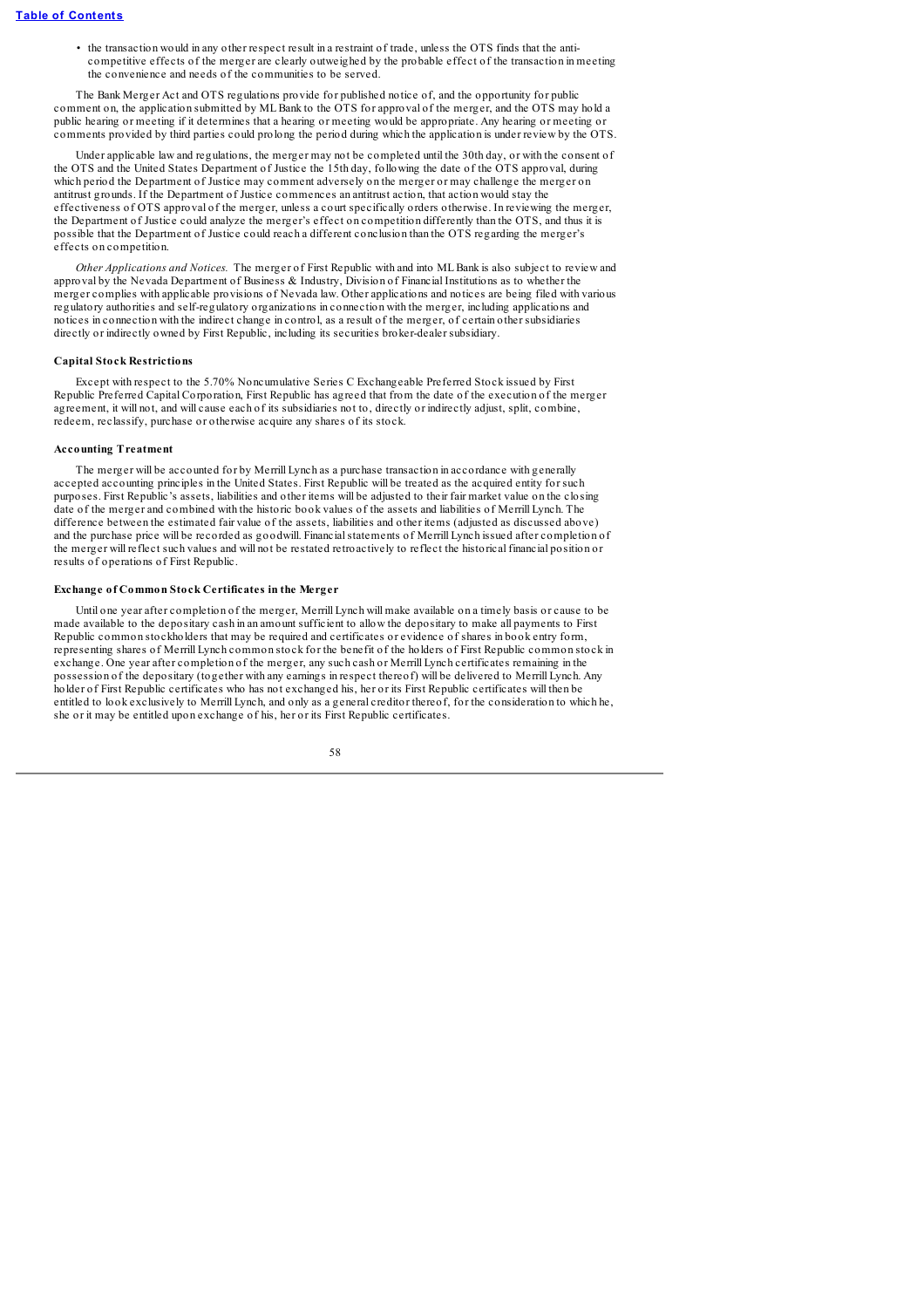Promptly after completion of the merger, Merrill Lynch will cause the depositary to mail or deliver to each holder of record of First Republic common stock that has not submitted with an election form certificates representing the shares of such holder a form of letter of transmittal for use in exchanging First Republic certificates for Merrill Lynch common stock or cash. Upon receipt of a First Republic certificate for cancellation together with such letter of transmittal or election form, the depositary will provide the holder of such First Republic certificate with evidence of shares in book entry form and/or a check. Merrill Lynch is entitled to deduct and withhold, or cause the depositary to deduct and withhold, from the consideration otherwise payable such amounts as it may be required to deduct and withhold with respect to the making of such payment under applicable tax laws.

If your First Republic certificate has been lost, stolen or destroyed you may receive Merrill Lynch common stock or cash upon the making of an affidavit of that fact. Merrill Lynch or the depositary may require you to post a bond in a reasonable amount as an indemnity against any claim that may be made against Merrill Lynch with respect to the lost, stolen or destroyed First Republic certificate.

No interest will accrue or be paid to First Republic stockholders with respect to any property to be delivered upon surrender of First Republic common stock certificates, even if there is a delay in making the payment.

#### **Resales of Merrill Lynch Common Stock; Stock Transfer Restrictions**

This proxy statement/prospectus does not cover any resales of the Merrill Lynch common stock to be received by the stockholders of First Republic upon completion of the merger, and no person is authorized to make use of this proxy statement/prospectus in connection with any such resale.

Allshares of Merrill Lynch common stock received by First Republic stockholders in the merger will be freely transferable, except that shares of Merrill Lynch common stock received by persons who are deemed to be "affiliates" of First Republic under the Securities Act at the time of the Special Meeting may be resold by them only in transactions permitted by Rule 145 under the Securities Act or as otherwise permitted under the Securities Act. Persons who may be deemed to be "affiliates" of First Republic for such purposes generally include individuals or entities that control, are controlled by or are under common control with First Republic, as the case may be, and may include directors and executive officers of First Republic. The merger agreement requires First Republic to use its reasonable efforts, prior to the mailing of this proxy statement/prospectus, to cause their respective affiliates to execute and deliver a written agreement to the effect that they will not sell, assign, transfer or otherwise dispose of any of the shares of Merrill Lynch common stock issued to them in the merger in violation of the Securities Act or the related SEC rules.

#### **Stock Exchange Listing**

First Republic common stock is currently listed on the New York Stock Exchange under the symbol "FRC." Merrill Lynch common stock is currently listed on the New York Stock Exchange under the symbol "MER." Following completion of the merger, shares of common stock of First Republic will no longer be listed or traded on the New York Stock Exchange, but Merrill Lynch common stock will remain listed on the New York Stock Exchange under the symbol "MER."

Each outstanding share of First Republic preferred stock is represented by First Republic Depositary Shares that are listed on the New York Stock Exchange and represent a one-fortieth interest in a share of First Republic preferred stock. Following the exchange of New Merrill Lynch Preferred Stock for First Republic preferred stock in the merger under the applicable Deposit Agreement, these depositary shares will continue to be listed on the New York Stock Exchange upon completion of the merger under a new name and will be traded under a new symbol.

### **Fractional Shares**

Based on the formula used to calculate the number of shares of Merrill Lynch common stock to be exchanged for shares of First Republic common stock for those so electing, First Republic stockholders may be entitled to fractionalshares of Merrill Lynch common stock in exchange for their shares of First Republic common stock. However, Merrill Lynch will not issue any fractionalshares of common stock in the merger.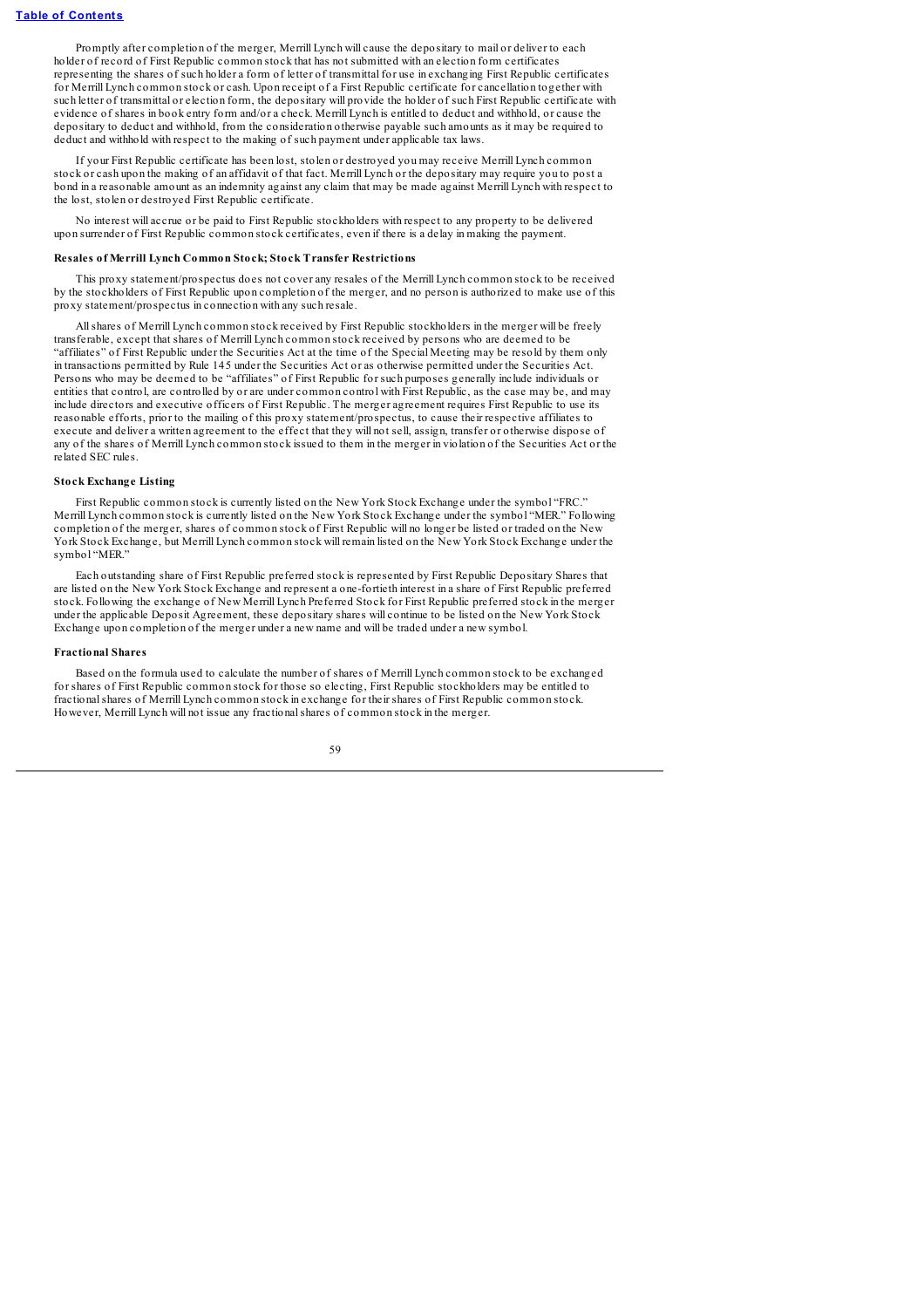Instead, a First Republic stockholder who would receive a fraction of a share of Merrill Lynch common stock will instead receive an amount in cash (without interest) equal to the fractionalshare of Merrill Lynch multiplied by the average of the last reported sale prices of Merrill Lynch common stock for the last five trading days prior to the date on which the merger is completed.

# **Appraisal or Dissenters' Rights**

Appraisal or dissenters' rights are statutory rights that enable stockholders who object to extraordinary transactions, such as mergers, to demand that the corporation pay the fair value for their shares as determined by a court in a judicial proceeding instead of receiving the consideration offered to stockholders in connection with the extraordinary transaction. Appraisal rights are not available in all circumstances, and exceptions to such rights are set forth in the laws of Nevada, which is the state of incorporation of First Republic.

# *No Appraisal or Dissenters' Right for Holders of First Republic Common Stock*

No holder of shares of First Republic common stock is entitled to appraisal or dissenters' rights or similar rights to a court valuation of the fair value of their shares in connection with the merger because such shares are listed on the New York Stock Exchange and such holder will be entitled to cash or shares of Merrill Lynch common stock that will be listed on the New York Stock Exchange.

# *Appraisal and Dissenters' Rights for Holders of First Republic Preferred Stock*

Record holders and beneficial owners of shares of First Republic preferred stock (including holders of First Republic Depositary Shares to the extent of the interest in such preferred stock represented thereby) have the right to demand payment, in cash, of the statutorily determined fair value of each share of First Republic preferred stock, with interest, in lieu of the exchange of such share into a share of Merrill Lynch preferred stock having substantially identical terms. For that purpose, "fair value" means the value of the shares as of immediately prior to completion of the merger, excluding any appreciation or depreciation in value relating to the proposed merger unless exclusion would be inequitable. The relevant statutory provisions are attached as **Annex C** to this proxy statement/prospectus and the discussion in this proxy statement/prospectus of those provisions is qualified in its entirety by reference to **Annex C**.

Because the right to demand payment of the "fair value" of First Republic preferred stock depends on strict compliance with Nevada law, a holder wishing to exercise that right should review the text of the law included as **Annex C** carefully. In addition, any holder wishing to exercise such dissenters' rights should consider consulting their attorney with respect to compliance with these statutory procedures. A holder of such stock wishing to seek the fair value of their shares must deliver to First Republic, before the vote on the merger is taken at the Special Meeting, written notice of their intention to object to the merger and demand payment if the merger is completed.

The address to which such a notice should be mailed is:

First Republic Bank 111 Pine Street, 2nd Floor San Francisco, California 94111  $(415)$  392-1400 Attention: Edward J. Dobranski General Counsel

# **Merrill Lynch Stockholder Approval**

Merrill Lynch stockholders are not required to approve the plan of merger or the use of shares of Merrill Lynch common stock as part of the merger consideration.

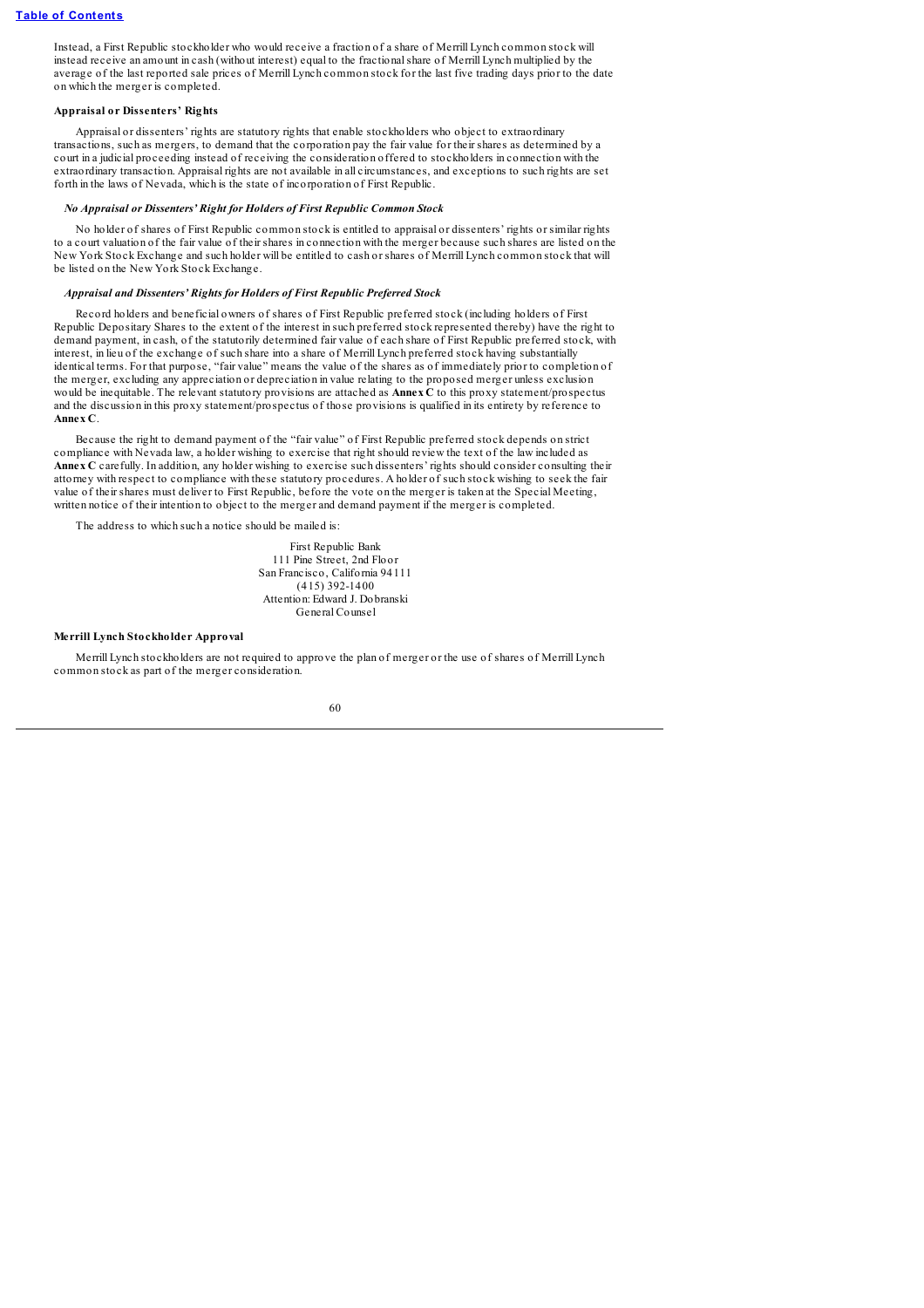# **THE MERGER AGREEMENT**

The following discussion describes the material provisions of the merger gareement. We urge you to read the merger agreement, which is attached as Annex A and incorporated by reference into this document, carefully and in its *entirety.*

# **Structure and Effective Time of the Merger**

### *Structure of the Merger*

The merger agreement provides that First Republic will merge with and into MLBank, a wholly owned subsidiary of Merrill Lynch. MLBank will be the surviving entity and the separate legal existence of First Republic will cease. First Republic will become a new division of MLBank. The effectiveness of the merger will not affect the separate existence of any of Merrill Lynch's, MLBank's or First Republic's subsidiary entities.

Following the merger, MLBank will continue its existence as a federalstock savings bank. While the separate corporate existence of First Republic will terminate, the business of First Republic will be operated as a new, separate division of MLBank, named the First Republic Bank Division.

In order for the merger to be treated as a reorganization within the meaning of Section 368(a) of the Internal Revenue Code, MLBank must be a direct, wholly owned subsidiary of Merrill Lynch at the time the merger is completed. At present, MLBank is an indirect, wholly owned subsidiary of Merrill Lynch. In the merger agreement, Merrill Lynch has agreed to cause MLBank to become a direct, wholly owned subsidiary of Merrill Lynch prior to completion of the merger.

### *Ef ective Time of the Merger*

We expect the closing date for the merger will be no later than the fifth business day following the satisfaction or waiver of all conditions to completion contained in the merger agreement. We willseek to complete the merger in the third quarter of 2007. However, we cannot assure you when, or if, all of the conditions to completion of the merger will be satisfied or waived. Completion of the merger could be delayed if there is a delay in obtaining the required regulatory approvals or in satisfying any other conditions to the merger. There can be no assurances as to whether, or when, Merrill Lynch, MLBank and First Republic will be able to obtain the required approvals or complete the merger.

MLBank and First Republic will execute and deliver articles of combination to the OTS and the merger will become effective upon the date and time specified in the endorsement of the articles of combination by the OTS. Merrill Lynch and First Republic will agree upon a date and time for the merger to become effective and willsubmit a request to the OTS that such time be the effective time of the merger.

# **Treatment of Stock Options and Other Equity Awards**

### *Stock Options*

Upon completion of the merger, each outstanding option to purchase First Republic common stock held by then current employees will be cancelled and converted automatically into an option to purchase a number of shares of Merrill Lynch common stock equal to the product of (1) the number of shares of First Republic common stock subject to such First Republic stock option and (2) the conversion number, which option will have an exercise price equal to (x) the exercise price of such First Republic stock option divided by (y) the conversion number. Each outstanding option to purchase First Republic common stock held by then current non-employees will be cancelled and automatically converted into the right to receive from Merrill Lynch, subject to any required withholding of taxes, cash equal to the product of (a) the total number of shares of First Republic common stock subject to such stock option and (b) the difference, if any, between \$55.00 and the exercise price of such stock option.

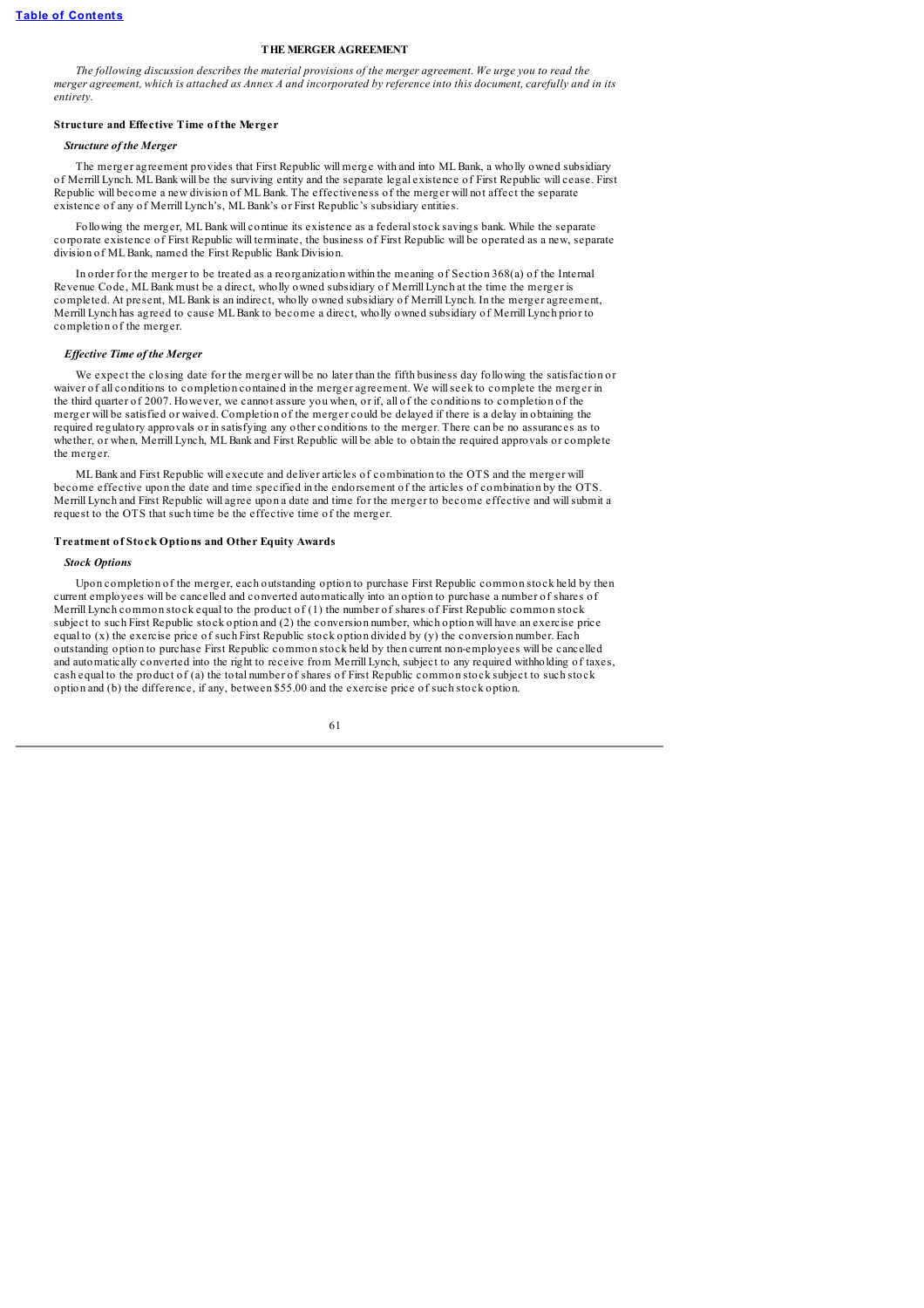As soon as practicable after completion of the merger, Merrill Lynch will file one or more appropriate registration statements with respect to the Merrill Lynch common stock underlying the Merrill Lynch stock options into which First Republic stock options will be converted upon completion of the merger.

#### *Deferred Equity Units*

First Republic has agreed to use reasonable best efforts (including amending the First Republic deferred equity unit plan) to provide that, upon completion of the merger, each deferred equity unit awarded under the plan will, as a result of the merger, be deemed to be converted automatically into a deferred amount of \$55.00. This amount may be invested in other notional investments in accordance with the terms of the plan. The terms and conditions of the deferred cash award will otherwise remain the same as the terms and conditions applicable to the converted deferred equity units. However, to the extent that the holder of a deferred equity unit has previously elected to receive payment in settlement of such holder's outstanding deferred equity units upon the occurrence of a change of control, such holder will be entitled, subject to any required withholding of taxes, to a payment by Merrill Lynch in cash equal to the product of the number of deferred equity units held and \$55.00.

### **Conditions to Completion of the Merger**

Our respective obligations to complete the merger are subject to the fulfillment or waiver of conditions set forth in the merger agreement, including:

- the approval of the plan of merger by the holders of a majority of the outstanding shares of the common stock of First Republic:
- receipt of all requisite regulatory approvals (which must remain in full force and effect through the completion of the merger) and expiration of allstatutory waiting periods in respect thereof without imposition of a condition on such approval that could have a material adverse effect on the combined company;
- the absence of any statute, rule, regulation, judgment, decree, injunction or other order which prohibits or makes illegal the completion of the merger;
- effectiveness of the registration statement of which this proxy statement/prospectus is a part;
- the shares of Merrill Lynch common stock to be received by First Republic stockholders in the merger are listed on the New York Stock Exchange;
- receipt by each of Merrill Lynch and First Republic of an opinion to the effect that the merger will be treated as a reorganization within the meaning of Section 368(a) of the Internal Revenue Code;
- subject to specified materiality standards, the representations and warranties made by the other party (or parties) in the merger agreement must be true and correct; and
- each party must have performed in all material respects all obligations required to be performed by it under the merger agreement at or before the completion of the merger.

No assurance can be provided whether, or when, all of the conditions to the merger will be satisfied or waived.

### **Conduct of Business Prior to Completion of the Merger**

With limited exceptions, First Republic has agreed that, until completion of the merger, without the prior written consent of Merrill Lynch, it and its subsidiaries will not:

• conduct its business and the business of its subsidiaries other than in the ordinary and usual course or fail to use reasonable best efforts to preserve intact its business organizations and assets and maintain its rights, franchises and authorizations and their existing relations with customers, suppliers, employees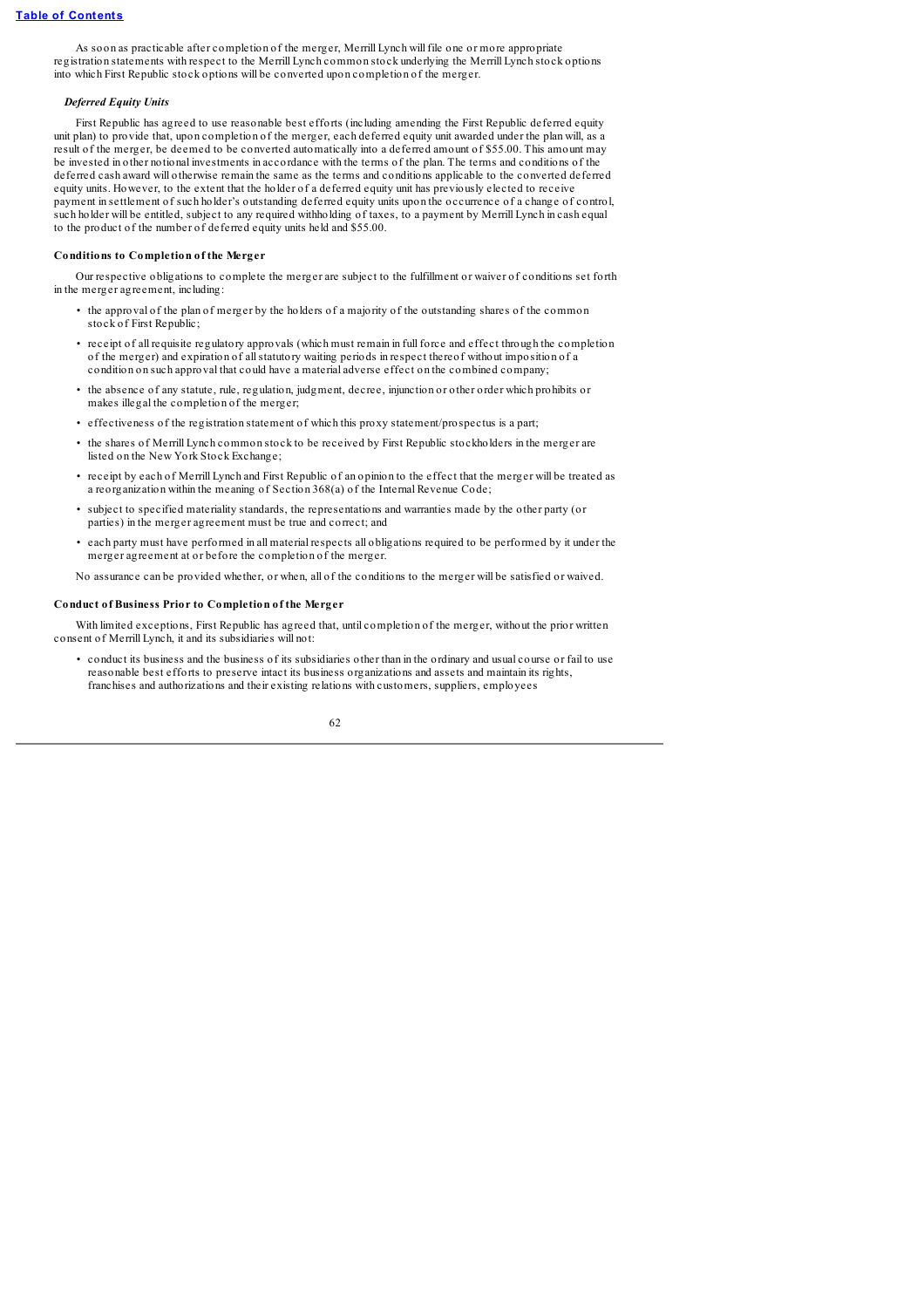and business associates, or take any action reasonably likely to materially impair its ability to perform its obligations under the merger agreement or to consummate the merger contemplated thereby;

- enter into any new line of business or materially change any of its or its subsidiaries' lending, investment, underwriting, risk and asset liability management and other banking and operating policies, except as required by applicable law;
- issue, sell or otherwise permit to become outstanding, or dispose of or encumber or pledge, or authorize or propose the creation of, any additionalshares of its stock, or permit any additionalshares of its stock to become subject to new grants;
- make, declare, pay or set aside for payment any dividend or other distribution on, or redeem, purchase or otherwise acquire, any shares of its capitalstock or any securities or obligations convertible into or exercisable or exchangeable for any shares of its capital stock other than the regular quarterly dividends, certain permitted repurchases and other limited exceptions;
- sell, transfer, mortgage, encumber or otherwise dispose of or discontinue any of its assets, deposits, business or properties, except for sales, transfers, mortgages, encumbrances or other dispositions or discontinuances in the ordinary course of business consistent with past practice (which will be deemed to include sales of whole loans and securitizations in the ordinary course of business consistent with past practice) and in a transaction that, together with other such transactions, is not material to it and its subsidiaries, taken as a whole;
- acquire all or any portion of the assets, business, deposits or properties of any other person in an amount that is material to First Republic other than by way of foreclosures, acquisitions of control in a fiduciary capacity and other limited exceptions;
- amend its constitutive documents or other similar governing instruments or those of any of its subsidiaries;
- implement or adopt any change in its financial or regulatory accounting principles, practices or methods or change any actuarial or other assumptions used to calculate funding obligations with respect to any benefit arrangement, other than as may be required by GAAP or applicable regulatory accounting requirements;
- knowingly take, or knowingly omit to take, any action that would, or is reasonably likely to, prevent or impede the merger from qualifying as a reorganization within the meaning of Section 368(a) of the Internal Revenue Code or knowingly take, or knowingly omit to take, any action that is reasonably likely to result in any of the conditions to the merger not being satisfied in a timely manner, except (with prior notice to Merrill Lynch) as may be required by applicable law or regulation;
- incur or guarantee any indebtedness for borrowed money other than in the ordinary course of business consistent with past practice;
- grant any salary or wage increase or increase any employee benefit, including incentive or bonus payments with certain limited exceptions;
- enter into, establish, adopt, amend, modify or renew any benefit arrangement, or any trust agreement related thereto, in respect of any director, officer or employee, take any action to accelerate the vesting or exercisability of First Republic stock options or other compensation or benefits payable under any benefit arrangement, fund or in any other way secure or fund the payment of compensation or benefits under any benefit arrangement, change the manner in which contributions to any benefit arrangement are made or determined, or add any new participants to or increase the principalsum of any non-qualified retirement plans;
- file any amended tax return (except for any amended tax return that is filed solely to claim tax refunds or additional deductions or credits), settle or compromise any tax liability, claim or assessment, enter into any closing agreement, waive or extend any statute of limitations relating to taxes, surrender any right to claim a refund for taxes or make or change any material tax election or change or consent to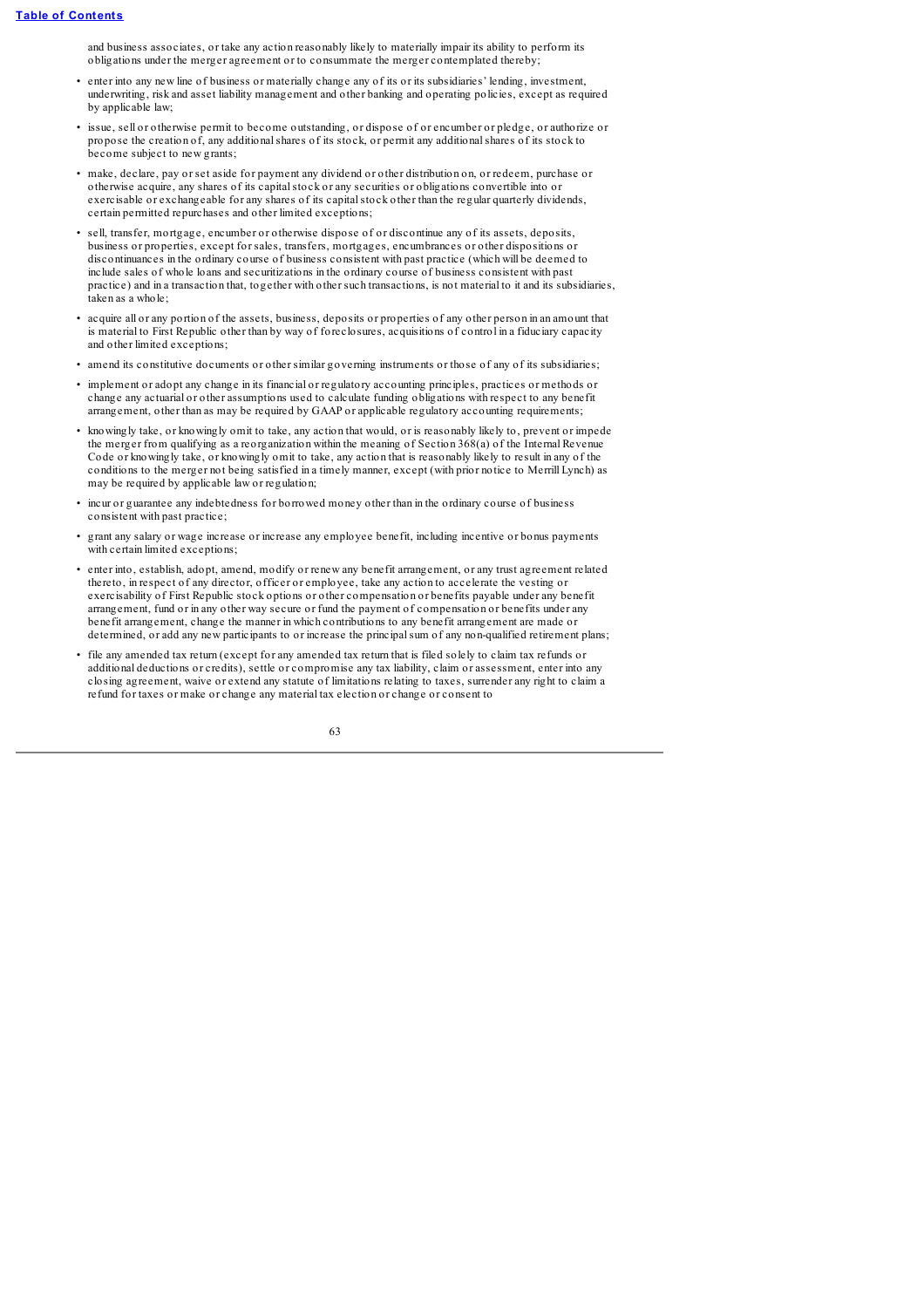any change in its or its subsidiaries' method of accounting for tax purposes except to the extent required by law; or

• enter into any contract with respect to, or agree to take any of the preceding actions.

With limited exceptions, Merrill Lynch and ML Bank have agreed that, until completion of the merger, without the prior written consent of First Republic, each will not:

- amend its constitutive documents in a manner that would materially and adversely affect the rights and privileges of holders of Merrill Lynch common stock or prevent or materially impede or materially delay consummation of the transactions contemplated by the merger agreement;
- knowingly take, or knowingly omit to take, any action that would, or is reasonably likely to, prevent or impede the merger from qualifying as a reorganization within the meaning of Section 368(a) of the Internal Revenue Code or knowingly take, or knowingly omit to take, any action that is reasonably likely to result in any of the conditions to the merger not being satisfied in a timely manner; or
- enter into any contract with respect to, or agree to take any of the preceding actions.

# **Representations and Warranties**

The merger agreement contains representations and warranties of Merrill Lynch and First Republic customary for agreements of this nature with regard to their respective businesses, financial condition and other facts pertinent to the merger. Each of Merrill Lynch and First Republic has made representations and warranties to the other in the merger agreement as to, among other things:

- corporate organization, standing and authority;
- capital stock;
- absence of defaults in any regulatory approvals and other regulatory matters;
- regulatory reports, financial and other reports and material adverse effects;
- litigation;
- regulatory matters;
- compliance with laws;
- reports; and
- insurance.

In addition, First Republic has made representations and warranties to Merrill Lynch in the merger agreement as to, among other things:

- subsidiaries, including investment advisor subsidiaries;
- material contracts;
- benefit arrangements;
- taxes:
- books and records;
- takeover laws and provisions;
- labor matters;
- environmental matters;
- intellectual property;
- properties and leases;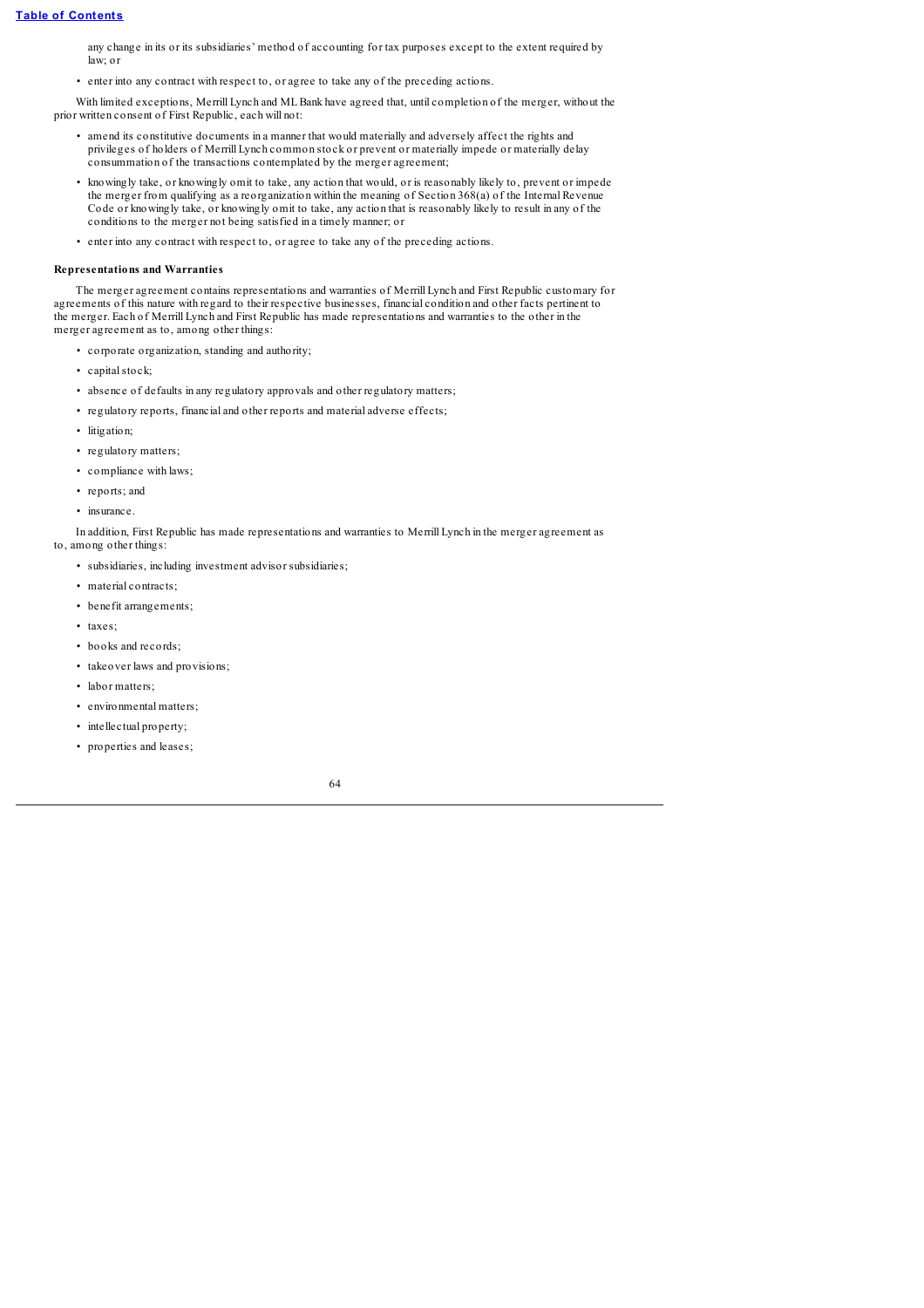- broker-dealer activities;
- accounting controls:
- risk management;
- fiduciary commitments and duties;
- loan portfolio; and
- financial advisors.

In addition, Merrill Lynch has made representations and warranties to First Republic in the merger agreement as to, among other things, the availability of sufficient funds to pay the cash consideration and the treatment of the merger as a reorganization under the Internal Revenue Code.

With the exception of the representations and warranties relating to events having a materially adverse effect on First Republic or Merrill Lynch, which must be true in all respects, and the representations and warranties relating to Merrill Lynch's and First Republic's capitalstock, which must be true in all material respects, no representation or warranty of First Republic or Merrill Lynch will be deemed untrue, and no party will be deemed to have breached a representation or warranty, as a consequence of the existence of any fact, event or circumstance unless such fact, circumstance or event, individually or taken together with all other facts, events or circumstances inconsistent with any representation or warranty, has had or is reasonably likely to have a material adverse effect with respect to First Republic or Merrill Lynch, as the case may be.

The term "material adverse effect," as used with respect to Merrill Lynch or First Republic, means an individual or aggregate effect that (1) has a material adverse effect on the financial condition, results of operations, assets or business of Merrill Lynch or First Republic, as the case may be, and their respective subsidiaries, taken as a whole, or (2) would materially impair the ability of Merrill Lynch or First Republic, as the case may be, to perform its obligations under the merger agreement or to consummate the transactions contemplated by the merger agreement. For these purposes, changes in laws, regulations, GAAP and regulatory accounting requirements, and economic or market conditions that generally affect the banking or financialservices industry would not be deemed a material adverse effect. Changes in global or national political conditions, terrorist attacks, natural disasters, the effects of actions or omissions permitted or required by the merger agreement or the announcement or pendancy of the merger agreement or of the transactions contemplated by the merger agreement would not constitute a material adverse effect. Further, a failure by Merrill Lynch or First Republic, as the case may be, to meet projections or forecasts or revenue or earnings predictions, would not constitute a material adverse effect.

The representations and warranties in the merger agreement were made for purposes of the merger agreement and are subject to qualifications and limitations (including by reference to Merrill Lynch and First Republic's reports filed with the SEC or FDIC, respectively, under the federalsecurities laws) agreed to by the respective parties in connection with negotiating the terms of the merger agreement. In addition, certain representations and warranties were made as of a specific date, may be subject to a contractualstandard of materiality different from what might be viewed as material to stockholders, or may have been used for purposes of allocating risk between the respective parties rather than establishing matters as facts. This description of the representations and warranties is included solely to provide investors with information regarding the terms of the merger agreement.

### **Reasonable Best Efforts to Obtain Required Stockholder Vote**

The First Republic board of directors has agreed to submit to its stockholders the plan of merger contained in the merger agreement and any other matters required to be approved or adopted by stockholders in order to carry out the intentions of the merger agreement. In furtherance of that obligation, First Republic will take, in accordance with applicable law and its governing documents, all action necessary to convene a meeting of its stockholders, as promptly as practicable, to consider and vote upon approval of the plan of merger. Subject to the terms and conditions of the merger agreement, the First Republic board of directors will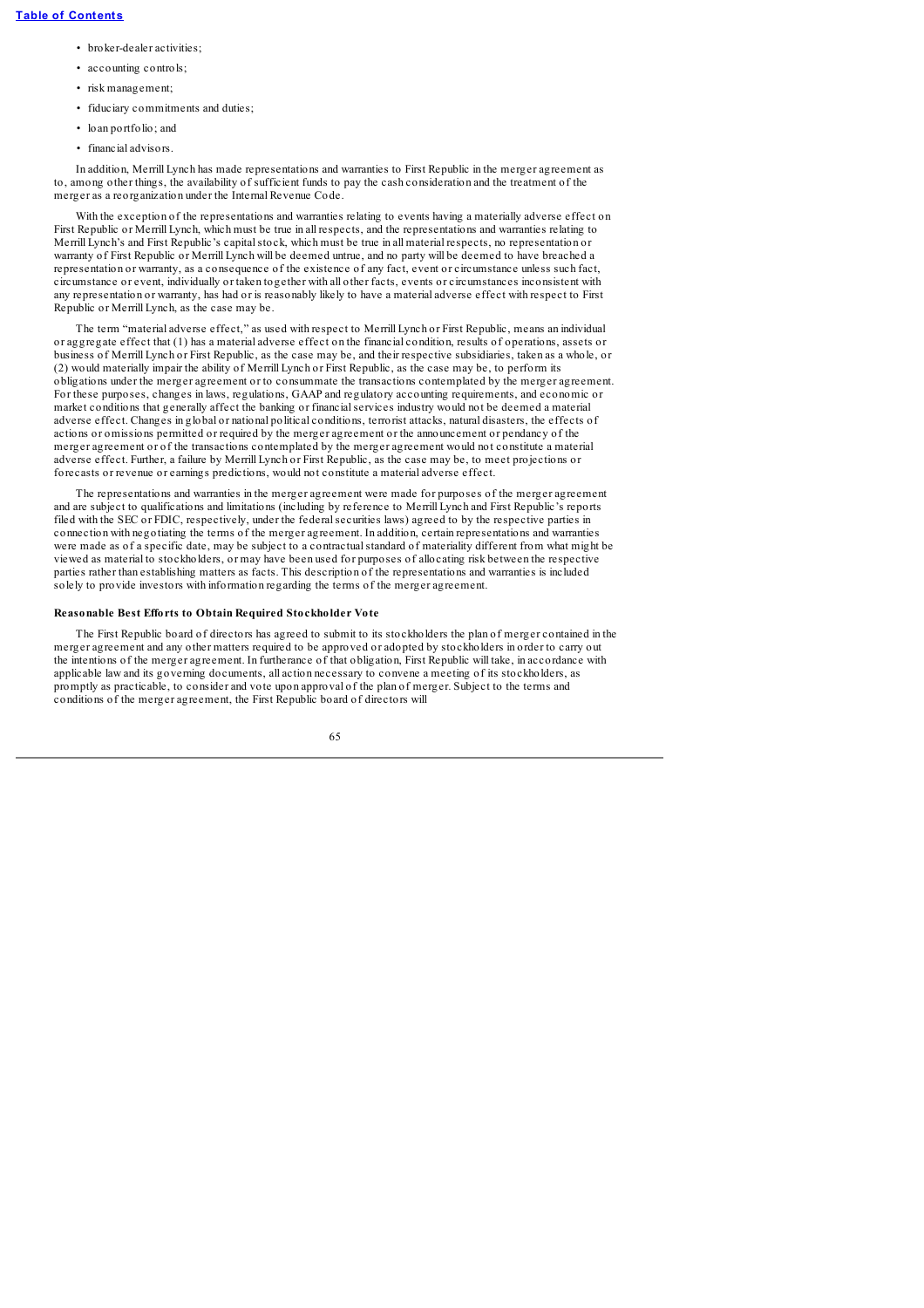use all reasonable best efforts to obtain from its stockholders a vote approving the plan of merger contained in the merger agreement.

Notwithstanding anything to the contrary in the merger agreement, if the First Republic board of directors, after consultation with outside counsel, determines in good faith that it would be more likely than not to result in a violation of its fiduciary duties under applicable law to continue to recommend the plan of merger set forth in the merger agreement, then the First Republic board of directors may do one or more of the following: (1) because of a conflict of interest or other special circumstances, submit the plan of merger to First Republic's stockholders without recommendation, in which event the First Republic board of directors may communicate the basis for its lack of a recommendation to the stockholders in the proxy statement or an appropriate amendment or supplement thereto to the extent required by law, (2) withdraw or adversely modify its recommendation to the First Republic stockholders and terminate the merger agreement, (3) disclose its intention to withdraw or adversely modify its recommendation to the First Republic stockholders and (4) recommend (or disclose its intention to recommend) to the First Republic stockholders an acquisition proposal other than the merger. However, the First Republic board of directors may not take any particular action described in clauses (1) through (4) above without giving Merrill Lynch written notice of the proposed action and giving Merrill Lynch at least five business days to respond to an acquisition proposal or other circumstances giving rise to such particular proposed action.

# **No Solicitation of Alternative Proposals**

First Republic has agreed that it will not, and will cause its subsidiaries and use its reasonable best efforts to cause its and its subsidiaries' officers, directors, agents, advisors and affiliates not to initiate, solicit, encourage or knowingly facilitate inquiries or proposals with respect to, or engage in any negotiations concerning, or provide any confidential or nonpublic information or data to, or have any discussions with any person relating to any acquisition proposal.

Under the merger agreement, however, if First Republic receives an unsolicited bona fide acquisition proposal, First Republic may furnish and may permit its subsidiaries and its and its subsidiaries' representatives to furnish or cause to be furnished nonpublic information or data and participate in negotiations or discussions if its board of directors concludes, in good faith, (1) that the acquisition proposal constitutes or is reasonably likely to constitute a superior proposal and (2) after considering the advice of outside counsel, that the failure to do so would be more likely than not to result in a violation of its fiduciary duties under applicable law. Before furnishing such nonpublic information or participating in such negotiations or discussions, First Republic must enter into a confidentiality agreement with the third party on terms substantially similar to those of the confidentiality agreement it signed in connection with negotiating the merger agreement (except that First Republic may enter into a confidentiality agreement without a standstill provision or with a standstill provision less favorable to First Republic if it waives or similarly modifies the standstill provision in the confidentiality agreement signed in connection with the merger).

First Republic has agreed to advise Merrill Lynch within two business days following receipt of any acquisition proposal, including describing the substance of the acquisition proposal and the identity of the proposing party, and to keep Merrill Lynch apprised on a current basis of any related material developments, discussions and negotiations.

For purposes of the merger agreement, an acquisition proposal means, other than transactions contemplated by the merger agreement:

- a tender or exchange offer to acquire more than 15% of the voting power in First Republic or any of its subsidiaries;
- a proposal for a merger, consolidation or other business combination involving First Republic or any of its significant subsidiaries; or
- any other proposal or offer to acquire in any manner more than 15% of the voting power in, or more than 15% of the business, assets or deposits of, First Republic or any of its significant subsidiaries.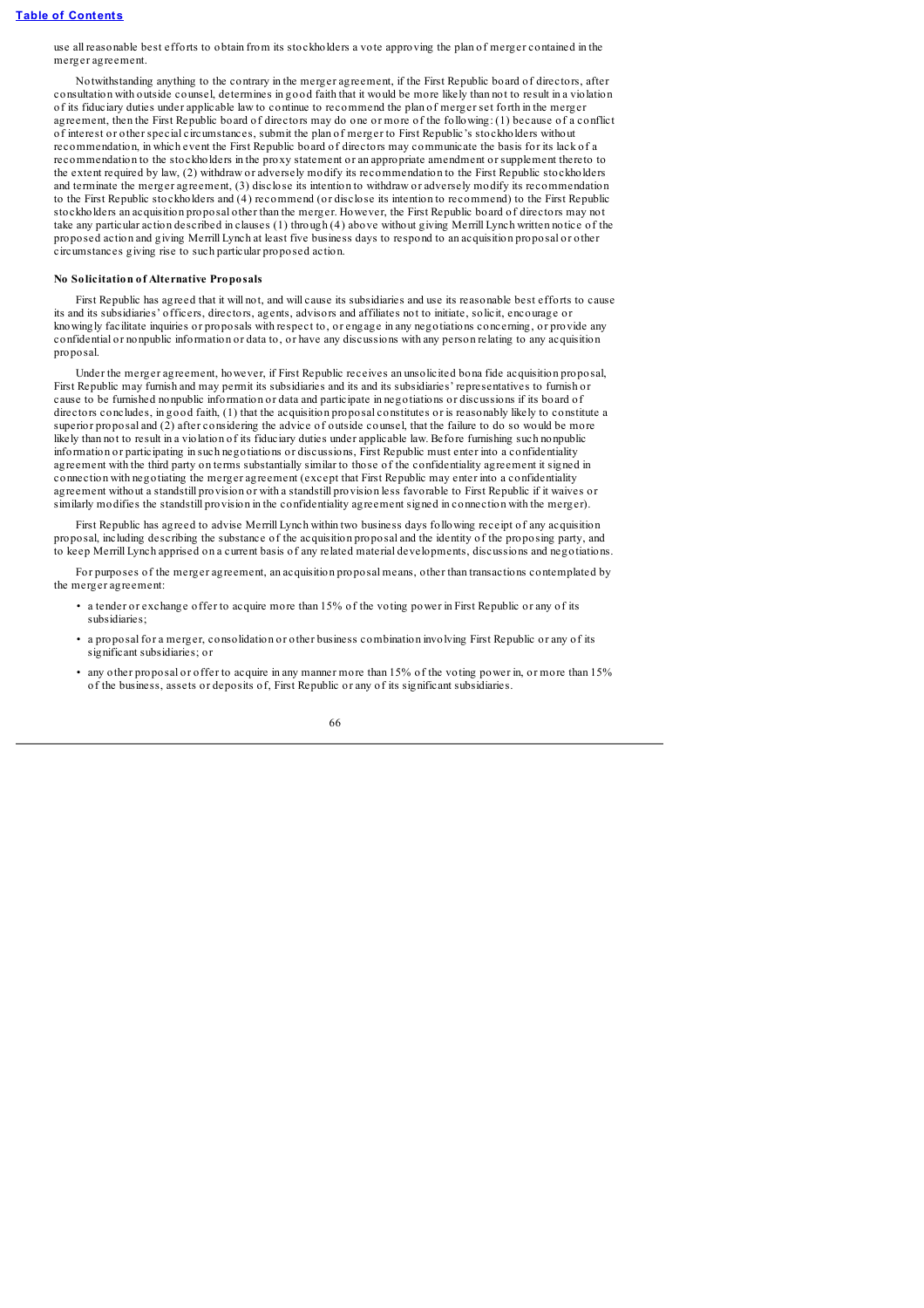For purposes of the merger agreement, a superior proposal means a bona fide written acquisition proposal which the First Republic board of directors concludes in good faith, after receiving the advice of its financial advisor, after taking into account the likelihood that such transaction could be completed on its terms, and after taking into account all legal (with the advice of outside counsel), financial (including the financing terms of any such proposal), regulatory and other aspects of such proposal and any other relevant factors permitted under applicable law, is more favorable from a financial point of view to First Republic's stockholders than the merger and the other transactions contemplated by the merger agreement. However, the merger agreement provides that, for purposes of the definition of superior proposal, the term acquisition proposal has the meaning stated above, except that each reference to "15 percent or more" is deemed to be a reference to "25 percent or more."

### **Other Covenants and Agreements**

We have agreed to cooperate with each other and use reasonable best efforts to take, or cause to be taken, in good faith, all actions, and to do, or cause to be done, all things necessary, proper or desirable, or advisable under applicable laws, including to obtain consents of third parties (provided that this will not require First Republic to make any material payment to a third party for such consent unless Merrill Lynch has irrevocably acknowledged that all other conditions to completion of the merger have been satisfied or waived), so as to permit completion of the merger as promptly as practicable and otherwise to enable consummation of the transactions contemplated by the merger agreement, and each of Merrill Lynch and First Republic will cooperate fully with, and furnish information to, the other party to that end.

The merger agreement also contains covenants relating to, among other things, cooperation in the preparation of SEC and FDIC filings, public announcements, access to books and records, confidentiality, exemption from takeover laws, exchange listings, regulatory applications, indemnification, benefit plans and notification to the other party of certain matters reasonably likely to result in a material breach of any of the representations, warranties, covenants or agreements contained in the merger agreement.

### **Dividends**

First Republic Bank has agreed that, until the merger is completed, it will not make, declare, pay or set aside for payment any dividend on or in respect of, or declare or make any distribution on, any shares of its stock except for dividends from its wholly owned subsidiaries to it or another of its wholly owned subsidiaries, regular quarterly dividends on its common stock at a rate equal to the rate paid by it during the fiscal quarter immediately preceding the date of the merger agreement, required dividends on the First Republic preferred stock or on the preferred stock of its subsidiaries or required dividends on the common stock of First Republic Preferred Capital Corporation and First Republic Preferred Capital Corporation II.

### **Employee Benefit Plans and Retention Plan**

From completion of the merger through December 31, 2007, Merrill Lynch has agreed to maintain the First Republic employee benefit plans (except equity-based award plans) for the benefit of the employees of First Republic and its subsidiaries. From and after January 1, 2008, Merrill Lynch has agreed to provide these covered employees with employee benefit plans, programs and arrangements substantially similar to those provided to similarly situated employees of Merrill Lynch and its subsidiaries. Covered employees will also be entitled to participate in any fully participant paid post-retirement medical plans or programs of Merrill Lynch and/or its subsidiaries, such participation to be on the same basis with respect to employee premiums as similarly situated employees of Merrill Lynch and/or its subsidiaries.

From and after completion of the merger, Merrill Lynch has agreed that the management of the First Republic Bank Division of MLBank, in consultation with Merrill Lynch's management, will have discretion to provide compensation plans, programs and arrangements (including, without limitation, equity-based award plans) to employees of the First Republic Bank Division of MLBank consistent with the First Republic Bank Division management's business plan. First Republic has agreed to terminate the First Republic Employee Stock Ownership Plan immediately prior to completion of the merger if requested by Merrill Lynch.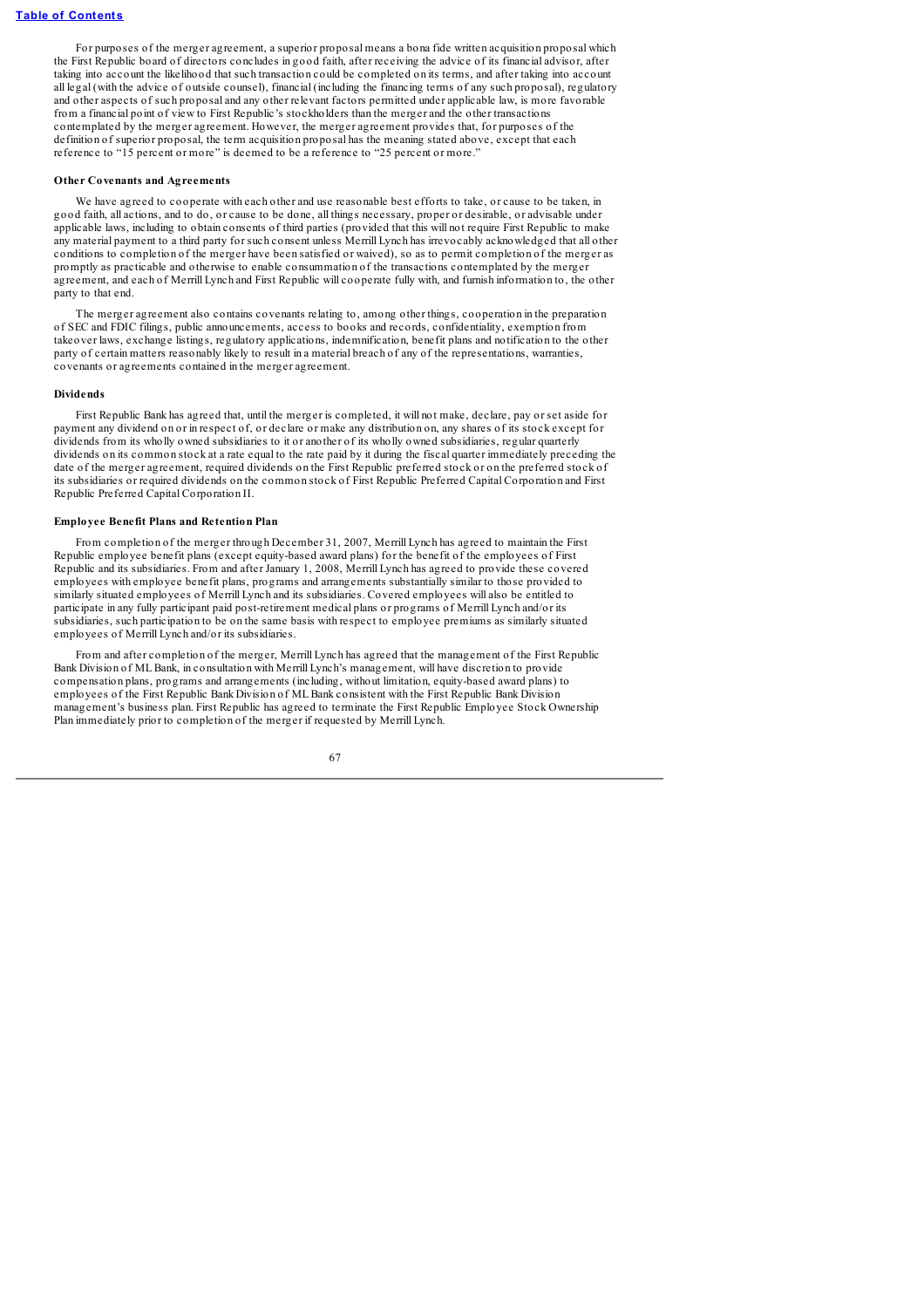Merrill Lynch will provide all covered employees with service credit for purposes of eligibility, participation, vesting and levels of benefits (but not for benefit accruals under any defined benefit pension plan), under any employee benefit or compensation plan, program or arrangement (with certain exceptions) adopted, maintained or contributed to by Merrill Lynch or any of its subsidiaries in which covered employees are eligible to participate, for all actual periods of employment with First Republic or any of its subsidiaries prior to completion of the merger. In addition, Merrill Lynch will cause any pre-existing conditions, limitations, eligibility waiting periods or required physical examinations under any welfare benefit plans of Merrill Lynch or any of its subsidiaries to be waived with respect to the covered employees and their eligible dependents, subject to certain conditions being met, and will give credit for deductibles and eligible out-of-pocket expenses incurred towards deductibles and out-of-pocket maximums during the portion of the plan year in which the completion of the merger occurs.

From and after completion of the merger, Merrill Lynch has agreed to assume all accrued obligations to, and contractual rights of, current employees of First Republic and its subsidiaries under the First Republic employee benefit plans and other arrangements and take all actions necessary to effectuate its obligations thereunder. Merrill Lynch has also agreed to take all action necessary so that the employees of First Republic or its subsidiaries prior to completion of the merger who become employees of Merrill Lynch or one of its subsidiaries are eligible to participate in the Merrill Lynch Employee Stock Purchase Plan no later than the first offering cycle that begins after completion of the merger.

Merrill Lynch will make available to the First Republic Bank Division of MLBank shares of Merrill Lynch common stock, which shares of Merrill Lynch common stock will be available for grant, in the form of restricted stock, to officers and employees of First Republic (other than First Republic Bank Division's Chief Executive Officer and Chief Operating Officer). The management of the First Republic Bank Division will have the right to determine, in consultation with Merrill Lynch's management, the terms and conditions of such restricted stock awards, including the recipients, the number of shares granted to each recipient and the vesting conditions associated with each grant.

### **Termination of the Merger Agreement**

The merger may be terminated at any time prior to completion of the merger:

- by mutual consent of the parties;
- by either Merrill Lynch or First Republic if:
	- the merger is not completed by October 31, 2007, unless the terminating party failed to comply with any provision of the merger agreement and thereby caused, or materially contributed to, the failure of the merger to occur by that date;
	- the First Republic stockholders vote against approval of the plan of merger contained in the merger agreement;
	- there exists any final nonappealable legal prohibition on completion of the merger by a governmental authority, unless the terminating party failed to comply with any provision of the merger agreement and thereby caused, or materially contributed to, such prohibition; OR
	- the other party materially breaches any of its representations, warranties, covenants or other agreements contained in the merger agreement, and the breach results in the failure of the applicable merger condition and is not cured within 30 days after written notice of the breach is given by the terminating party;
- by Merrill Lynch if the First Republic board of directors submits the plan of merger to First Republic stockholders without a recommendation for approval or withdraws or adversely modifies its recommendation (or discloses its intention to withdraw or adversely modify its recommendation); or the First Republic board of directors recommends (or discloses its intention to recommend) to its stockholders an acquisition proposal other than the merger; or the First Republic board of directors negotiates or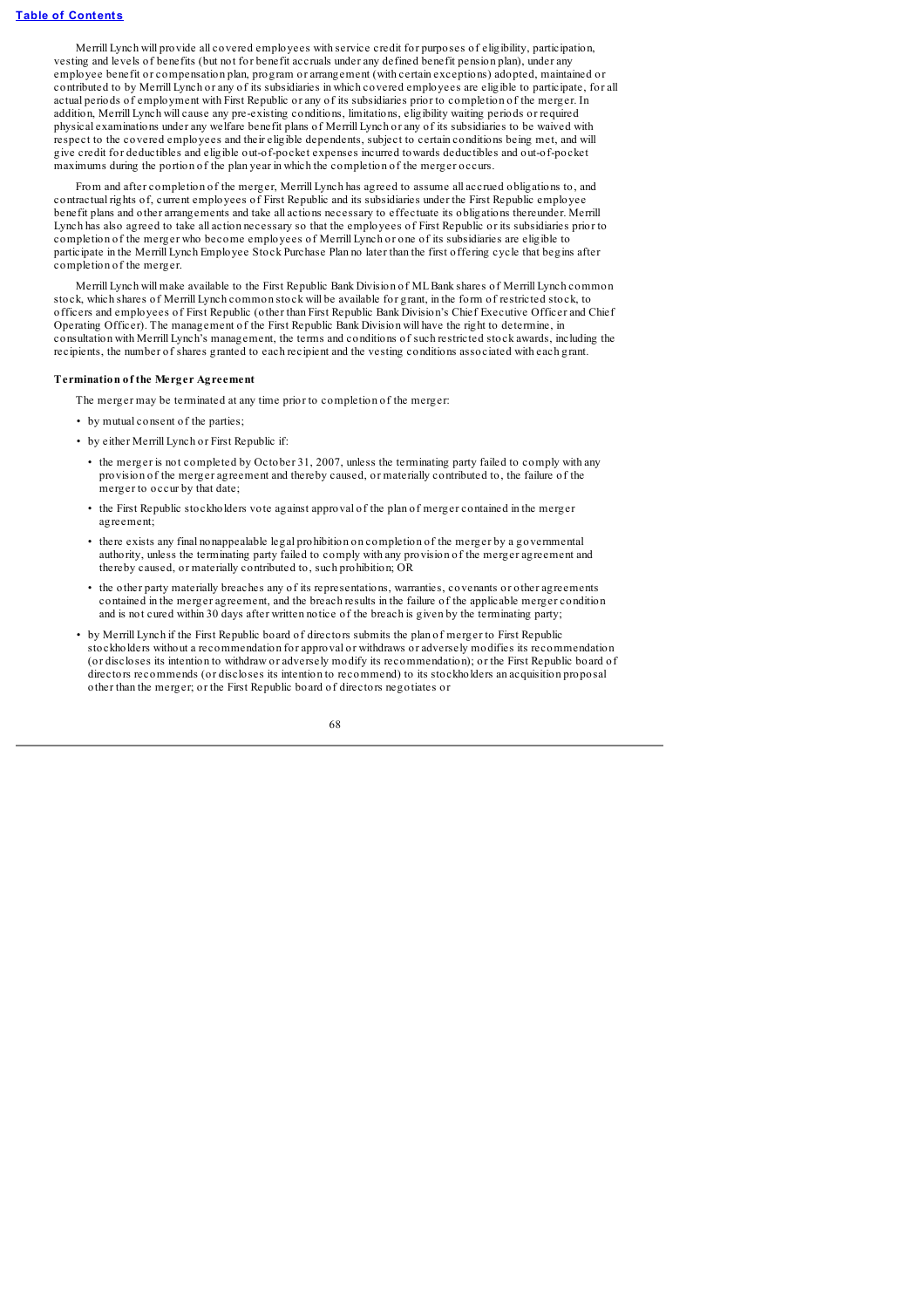authorizes the conduct of negotiations (and ten days have elapsed without such negotiations being discontinued) with a third party regarding an acquisition proposal other than the merger; or

• by First Republic, if the First Republic board of directors withdraws or adversely modifies its recommendation to the First Republic stockholders after giving Merrill Lynch written notice and at least five business days to respond.

*Ef ect of Termination.* If the merger agreement is terminated and the merger abandoned, there will be no liability on the part of Merrill Lynch, First Republic or their respective subsidiaries, directors or officers, except that:

- designated provisions of the merger agreement willsurvive the termination, such as provisions relating to the payment of fees and expenses (including the payment of a termination fee by First Republic in certain cases), the non-survival of the representations and warranties and the confidential treatment of information; and
- termination will not relieve a breaching party from liability for any uncured breach of the merger agreement.

## **Termination Fee**

First Republic must pay Merrill Lynch \$65,000,000 if:

- the merger agreement is terminated:
- by either Merrill Lynch or First Republic if the First Republic stockholders vote against approval of the plan of merger;
- by Merrill Lynch if the First Republic board of directors submits the plan of merger to the First Republic stockholders without a recommendation for approval or otherwise withdraws or adversely modifies its recommendation (or discloses its intention to withdraw or adversely modify its recommendation); or the First Republic board of directors negotiates or authorizes the conduct of negotiations (and ten days have elapsed without such negotiations being discontinued) with a third party regarding an acquisition proposal other than the merger; or
- by First Republic if the First Republic board of directors withdraws or adversely modifies its recommendation to the First Republic stockholders after giving Merrill Lynch written notice and at least five business days to respond; AND
- at any time prior to the vote of the First Republic stockholders, a bona fide acquisition proposal with respect to First Republic has been made public and not withdrawn or abandoned; AND
- within 15 months from the date of such termination, an acquisition proposal with respect to First Republic is consummated or a definitive agreement is entered into by First Republic with respect to an acquisition proposal with respect to First Republic, but only if such acquisition proposal is consummated.

First Republic must also pay Merrill Lynch \$65,000,000 if:

- the merger agreement is terminated:
	- by Merrill Lynch if First Republic materially breaches any of its representations, warranties, covenants or other agreements contained in the merger agreement, and the breach results in the failure of the applicable merger condition and is not cured within 30 days after written notice of the breach is given by Merrill Lynch; or
	- by either Merrill Lynch or First Republic if the merger is not completed by October 31, 2007, unless the terminating party failed to comply with any provision of the agreement and thereby caused, or materially contributed to, the failure of the merger to occur by that date; AND

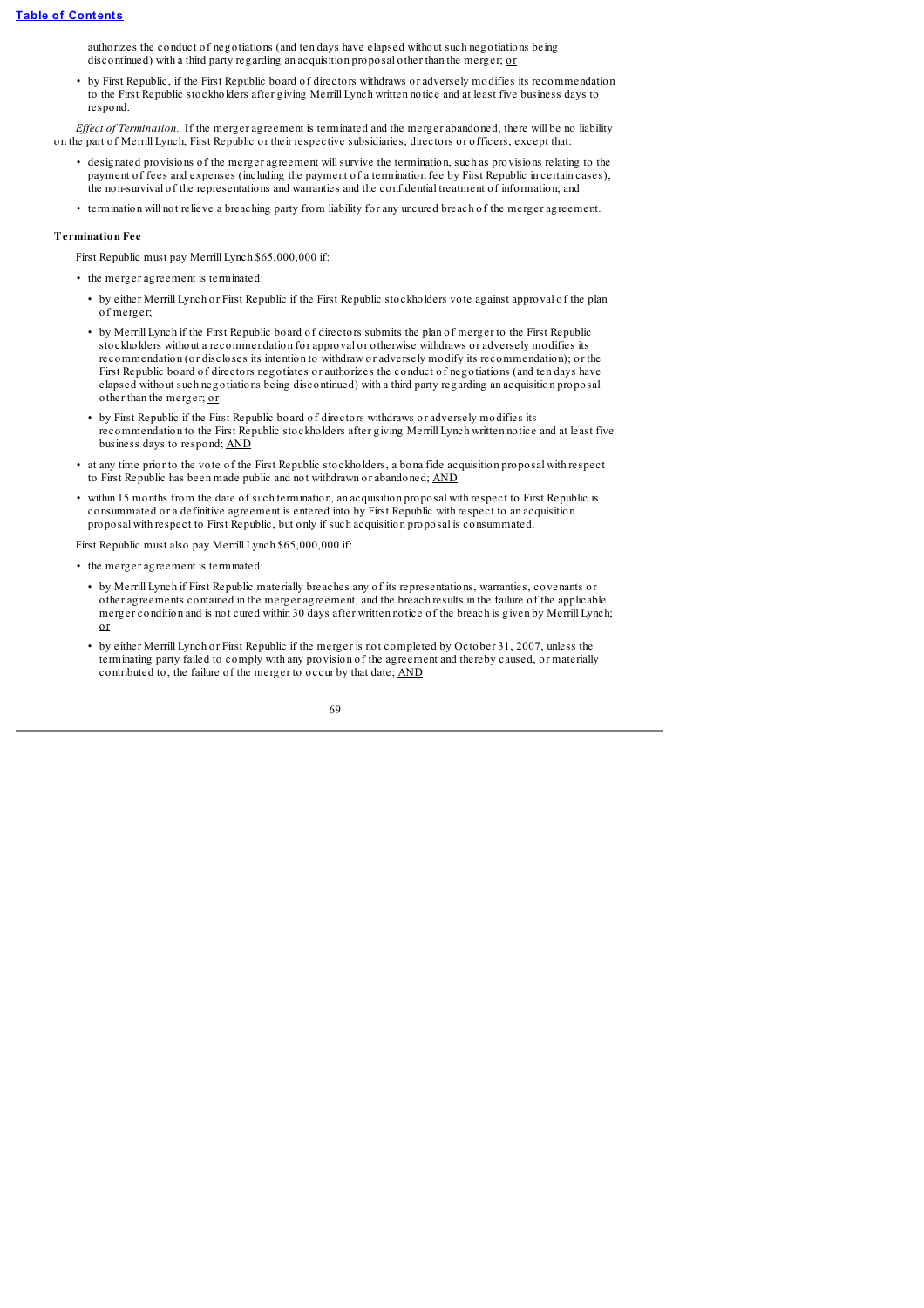## **Table of [Contents](#page-4-0)**

• at any time prior to such termination, a bona fide acquisition proposal with respect to First Republic has been made public and not withdrawn or abandoned, and following the announcement of such acquisition proposal, First Republic has breached any of its representations, warranties, covenants or agreements set forth in the merger agreement and (i) such breach was a willful and material breach of certain designated provisions of the merger agreement or (ii) such breach was not a willful and material breach of certain designated provisions and an acquisition proposal with respect to First Republic is consummated or a definitive agreement with respect to such an acquisition proposal is entered into within 15 months from the date of such termination, but only if such acquisition proposal is consummated.

## **Expenses and Fees**

Merrill Lynch and First Republic have agreed that each party will bear all expenses incurred by it in connection with the merger agreement and the transactions contemplated thereby.

### **Possible Alternative Merger Structure**

The merger agreement provides that, before completion of the merger, the parties may mutually agree to revise the structure of the merger and related transactions. However, no revision may be made that:

- changes the amount or form of consideration to be received by the stockholders of First Republic and the holders of options on First Republic common stock and/or deferred equity units;
- adversely affects the tax consequences to the stockholders of First Republic;
- is not reasonably capable of consummation in as timely a manner as the structure contemplated in the merger agreement;
- is reasonably likely to prevent the receipt of an opinion as to the tax treatment of the merger by Merrill Lynch and First Republic; or
- is otherwise prejudicial to the interests of the stockholders of either First Republic or Merrill Lynch.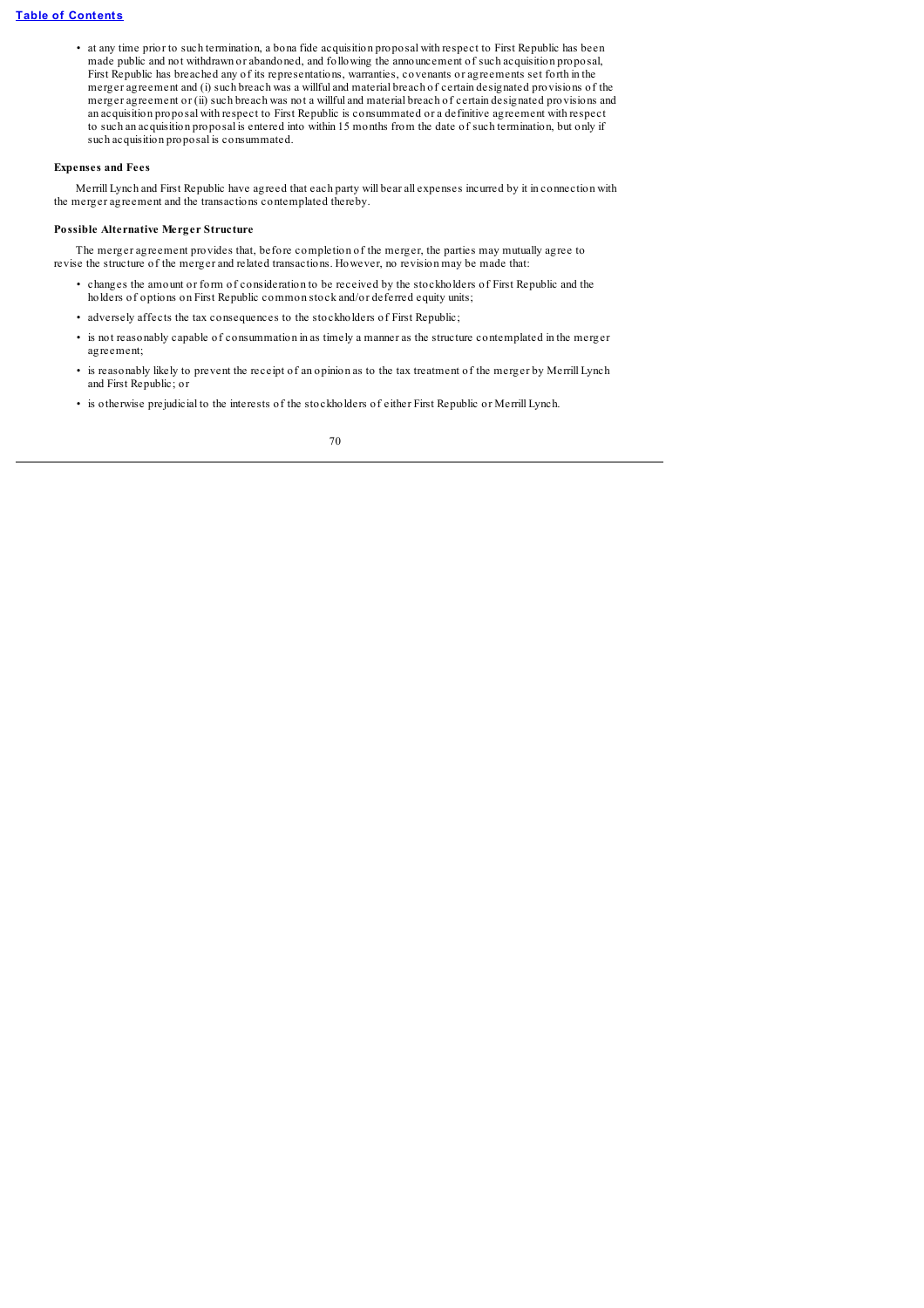### **DESCRIPTION OF MERRILL LYNCHCAPITAL STOCK**

The following discussion summarizes the material features and rights of Merrill Lynch capital stock. We urge you *to read the applicable provisions of Delaware law and Merrill Lynch's restated certificate of incorporation and* bylaws. Copies of Merrill Lynch's restated certificate of incorporation and bylaws are available, without charge, to any person by following the instructions listed in the section entitled "Where You Can Find More Information" *beginning on page 92.*

### **Common Stock**

### *Terms of the Common Stock*

Under Merrill Lynch's restated certificate of incorporation, Merrill Lynch is authorized to issue up to 3,000,000,000 shares of common stock, par value \$1.331/<sup>3</sup> per share. As of March 30, 2007, there were 874 million shares of common stock and 2.6 million exchangeable shares outstanding. The exchangeable shares are exchangeable at any time into common stock on a one-for-one basis and entitle holders to dividend, voting and other rights equivalent to common stock. The common stock is traded on the New York Stock Exchange under the symbol "MER" and also on the Chicago Stock Exchange, the London Stock Exchange and the Tokyo Stock Exchange.

Holders of Merrill Lynch common stock have no preemptive rights to subscribe for any additionalsecurities which may be issued by Merrill Lynch. The rights of holders of common stock are subject to, and may be adversely affected by, the rights of holders of any preferred stock that has been issued and may be issued in the future. Please see the section entitled " — Preferred Stock" beginning on page 74 for a description of Merrill Lynch's preferred stock. Merrill Lynch's board of directors may issue additionalshares of preferred stock to obtain additional financing, in connection with acquisitions, to officers, directors and employees of Merrill Lynch and its subsidiaries pursuant to benefit plans or otherwise and for other proper corporate purposes. Additionally, the holders of common stock are subject to, and may be adversely affected by, the rights of holders of trust preferred securities that have been issued and may be issued in the future. For a description of trust preferred securities issued to date, please see Merrill Lynch's 2006 Annual Report on Form 10-K, which is incorporated herein by reference.

Wells Fargo Bank, N.A. is the record keeping transfer agent for the common stock of Merrill Lynch.

Because Merrill Lynch is a holding company, its rights, and the rights of holders of its securities, including the holders of common stock, to participate in the distribution of assets of any subsidiary of Merrill Lynch upon the subsidiary's liquidation or recapitalization will be subject to the prior claims of the subsidiary's creditors and preferred stockholders, except to the extent Merrill Lynch may itself be a creditor with recognized claims against the subsidiary or a holder of preferred stock of the subsidiary.

### *Dividends*

Merrill Lynch may pay dividends on its common stock out of funds legally available for the payment of dividends as, if and when declared by Merrill Lynch's board of directors or a duly authorized committee thereof. Dividends may be declared or paid upon the shares of Merrill Lynch's capitalstock either out of its surplus, determined as provided under the General Corporation Law of the State of Delaware, or DGCL, or in case there is no such surplus, out of its net profits for the fiscal year in which the dividend is declared and/or the preceding fiscal year. There are no restrictions on Merrill Lynch's present ability to pay dividends on common stock, other than its obligation to make payments on its preferred stock and trust preferred securities and regulatory restrictions applicable to Merrill Lynch's subsidiaries' ability to pay dividends. Merrill Lynch's preferred stock and trust preferred securities contains provisions that could restrict Merrill Lynch from declaring or paying dividends and taking other actions with respect to its capitalsecurities, including the common stock.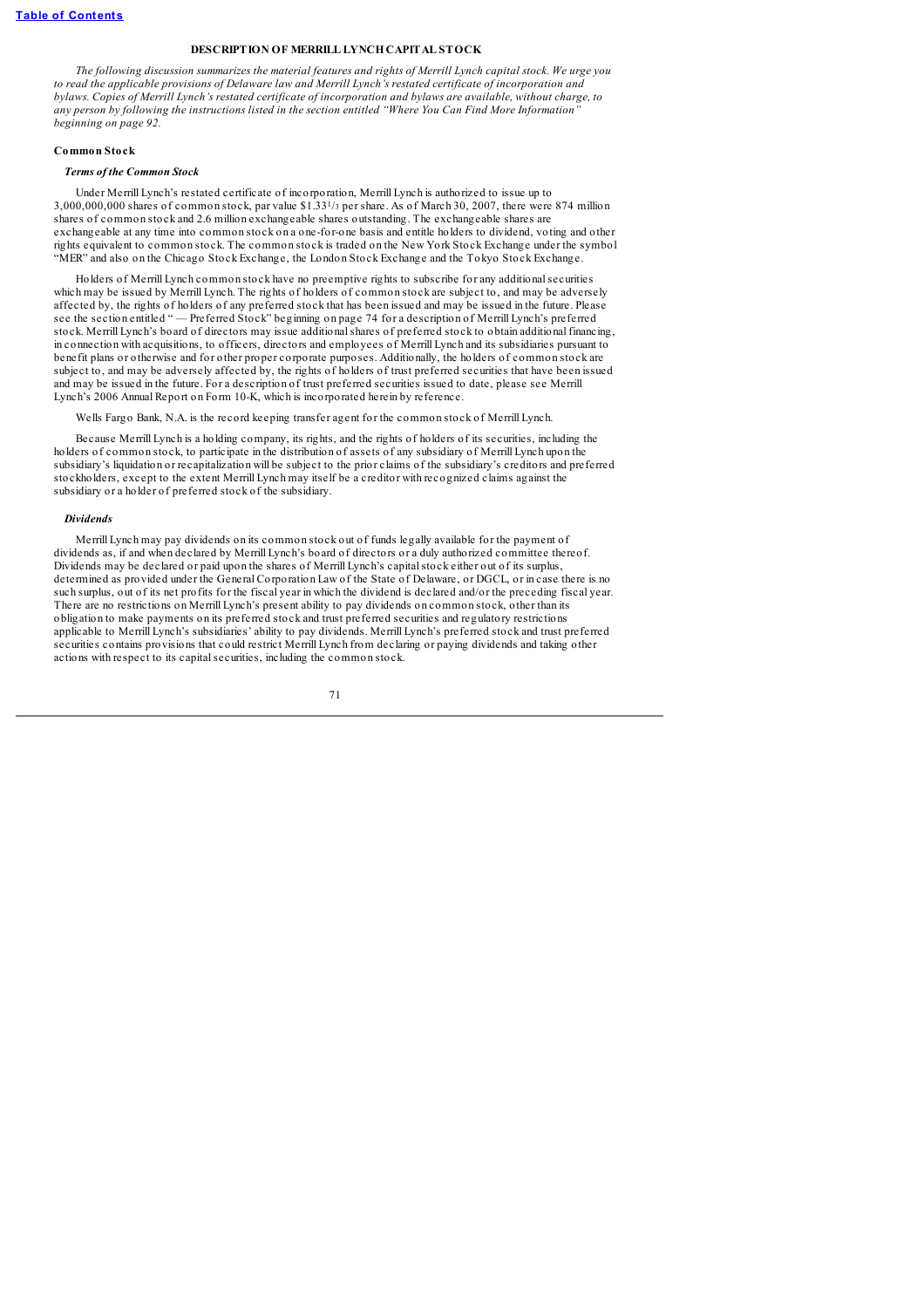# *Liquidation Rights*

Upon any voluntary or involuntary liquidation, dissolution, or winding up of Merrill Lynch, the holders of its common stock will be entitled to receive, after payment of all of its debts, liabilities and of allsums to which holders of any preferred stock may be entitled, all of the remaining assets of Merrill Lynch.

### *Voting Rights*

Except as described in the section entitled " — Preferred Stock" beginning on page 74, the holders of Merrill Lynch common stock currently possess exclusive voting rights in Merrill Lynch. Merrill Lynch's board of directors may, however, give voting power to any preferred stock which may be issued in the future. Each holder of common stock is entitled to one vote per share with respect to all matters. There is no cumulative voting in the election of directors. Actions requiring approval of stockholders generally require approval by a majority vote of outstanding shares of common stock.

Merrill Lynch's board of directors is currently comprised of 10 directors, divided into three classes, the precise number of members to be fixed from time to time by the board of directors. The directors of the class elected at each annual election hold office for a term of three years, with the term of each class expiring at successive annual meetings of stockholders.

### *Rights to Purchase Series A Junior Preferred Stock*

Under the Amended and Restated Rights Agreement adopted by Merrill Lynch's board of directors on December 2, 1997, or the Rights Agreement, preferred purchase rights were distributed to holders of common stock. The preferred purchase rights are attached to each outstanding share of common stock and will attach to all subsequently issued shares of common stock. The preferred purchase rights entitle the holder thereof to purchase fractions of a share, or Units, of Series A junior preferred stock at an exercise price as provided in the Rights Agreement. The exercise price and the number of Units issuable are subject to adjustment to prevent dilution. The preferred purchase rights expire on December 2, 2007.

The preferred purchase rights will separate from the common stock ten days following the earlier of:

- an announcement of an acquisition by a person or group of 15% or more of the outstanding common stock of Merrill Lynch; or
- the commencement of a tender or exchange offer for 15% or more of the outstanding common stock of Merrill Lynch.

If, after the preferred purchase rights have separated from the common stock:

- Merrill Lynch is the surviving corporation in a merger with an acquiring party;
- a person becomes the beneficial owner of 15% or more of the outstanding common stock of Merrill Lynch;
- an acquiring party engages in one or more defined "self-dealing" transactions; or
- an event occurs which results in such acquiring party's ownership interest in Merrill Lynch being increased by more than  $1\%$

then, in each case, each holder of a preferred purchase right will have the right to purchase Units of Series A junior preferred stock having a value equal to two times the exercise price of the preferred purchase right. In addition, preferred purchase rights held by or transferred in certain circumstances by an acquiring party may immediately become void.

In the event that, at any time:

• Merrill Lynch is acquired in a merger or other business combination transaction and Merrill Lynch is not the surviving corporation;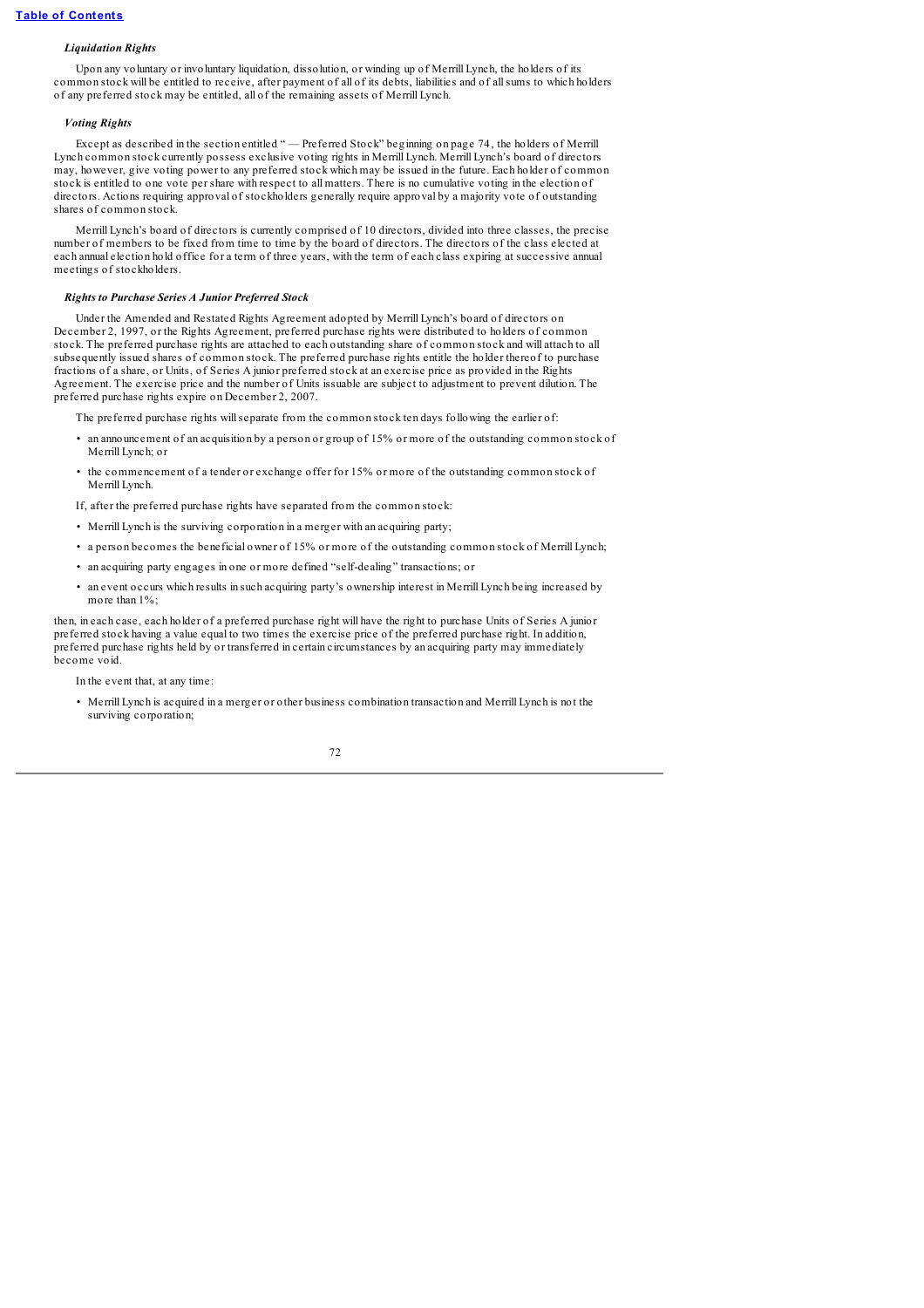- any person consolidates or merges with Merrill Lynch and all or part of Merrill Lynch's common stock is converted or exchanged for securities, cash or property of any other person; or
- 50% or more of Merrill Lynch's assets or earning power is sold or transferred;

each holder of a preferred purchase right will have the right to purchase common stock of the acquiring party having a value equal to two times the exercise price of the preferred purchase right.

The preferred purchase rights are redeemable at the option of a majority of the independent directors of Merrill Lynch at \$.01 per right at any time until the tenth day following an announcement of the acquisition of 15% or more of the outstanding common stock of Merrill Lynch.

The foregoing provisions of the Rights Agreement may have the effect of delaying, deferring or preventing a change in control of Merrill Lynch.

The certificate of designations of the Series A junior preferred stock provides that the holders of Units of the Series A junior preferred stock will be entitled to receive quarterly dividends in an amount to be determined in accordance with the formula set forth in the certificate of designations. These dividend rights are cumulative. The Series A junior preferred stock rank junior in right of payment of dividends to all other preferred stock issued by Merrill Lynch, unless the terms of any other preferred stock provide otherwise. The holders of Units of the Series A junior preferred stock will have one vote per Unit on all matters submitted to the stockholders of Merrill Lynch, subject to adjustment. If at any time dividends on any Units of the Series A junior preferred stock are in arrears for a number of periods, whether or not consecutive, which in the aggregate is equivalent to six calendar quarters, then during that period of default, the holders of all Units, voting separately as a class, will have the right to elect two directors to Merrill Lynch's board of directors. Additionally, whenever quarterly dividends or other dividends or distributions payable on the Series A junior preferred stock are in arrears, Merrill Lynch will not, among other things, declare or pay dividends on or make any other distributions on, or redeem or purchase or otherwise acquire for consideration any shares or capitalstock of Merrill Lynch which ranks junior in right of payment to the Series A junior preferred stock, including Merrill Lynch common stock. In the event of any voluntary or involuntary liquidation, dissolution or winding up of Merrill Lynch, the holders of outstanding Units of the Series A junior preferred stock will be entitled to receive a distribution in an amount to be determined in accordance with the formula set forth in the certificate of designations before the payment of any distribution to the holders of Merrill Lynch common stock. The Units of Series A junior preferred stock are not redeemable. As of the date of this proxy statement/prospectus, there are no shares of Series A junior preferred stock outstanding.

### *Material Charter Provisions*

Merrill Lynch's restated certificate of incorporation provides that, except under specified circumstances, Merrill Lynch may not merge or consolidate with any one or more corporations, joint-stock associations or non-stock corporations or sell, lease or exchange all or substantially all of its property and assets or dissolve without the affirmative vote of two-thirds of Merrill Lynch's entire board of directors and the holders of a majority of the outstanding shares of common stock entitled to vote. Additionally, Merrill Lynch's restated certificate of incorporation provides that specified business combinations involving Merrill Lynch and an interested stockholder or an affiliate or associate of that stockholder must be approved by 80% of the voting power of the outstanding shares of capitalstock of Merrill Lynch entitled to vote generally in the election of directors. The vote of 80% of the voting power of the voting stock referred to in the immediately preceding sentence is required for amendment of these provisions. Merrill Lynch's restated certificate of incorporation also provides that only Merrill Lynch's board of directors has the authority to callspecialstockholder meetings.

The foregoing provisions of Merrill Lynch's restated certificate of incorporation may have the effect of delaying, deferring or preventing a change in control of Merrill Lynch.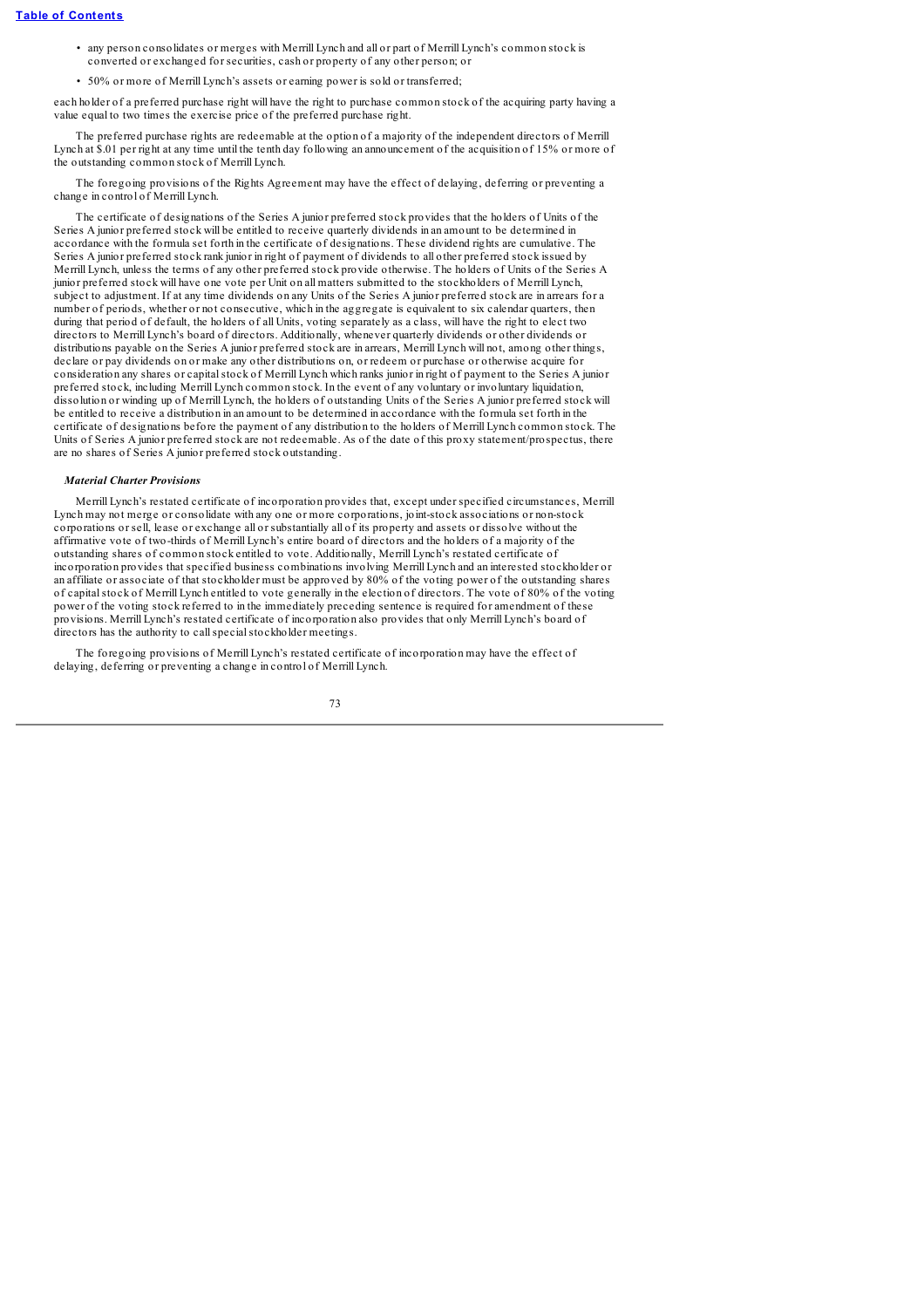# **Preferred Stock**

Merrill Lynch is authorized to issue 25,000,000 shares of undesignated preferred stock, \$1.00 par value per share. Allshares of currently outstanding preferred stock constitute one and the same class that rank junior to all of Merrill Lynch's indebtedness and have equal rank and priority over common stockholders as to dividends and in the event of liquidation. As of March 30, 2007, 155,000 shares of Merrill Lynch preferred stock were issued and outstanding and had been issued in five series. Merrill Lynch will issue two new series of preferred stock to holders of First Republic preferred stock in connection with the merger.

# *Floating Rate Non-Cumulative Preferred Stock, Series 1, Series 2, Series 4 and Series 5*

On November 1, 2004, Merrill Lynch issued 25,200,000 Depositary Shares, each representing a one-twelvehundredth interest in a share of Floating Rate Non-Cumulative Preferred Stock, Series 1, liquidation preference of \$30,000 per share, or Series 1 Preferred Stock. On March 14, 2005 and April 4, 2005, Merrill Lynch issued 40,800,000 and 3,600,000 Depositary Shares, respectively, each representing a one-twelve-hundredth interest in a share of Floating Rate Non-Cumulative Preferred Stock, Series 2, liquidation preference of \$30,000 per share, or Series 2 Preferred Stock. On November 17, 2005, Merrill Lynch issued 9,600,000 Depositary Shares, each representing a one-twelve-hundredth interest in a share of Floating Rate Non-Cumulative Preferred Stock, Series 4, liquidation preference of \$30,000 per share, or Series 4 Preferred Stock. On February 28, 2006, Merrill Lynch issued an additional \$360 million face value of Perpetual Floating Rate Non-Cumulative Preferred Stock, Series 4 on the same terms as the initial issuance on November 17, 2005. On March 20, 2007, Merrill Lynch issued 60,000,000 Depositary Shares, each representing a one-twelve-hundredth interest in a share of Floating Rate Non-Cumulative Preferred Stock, Series 5, liquidation preference of \$30,000 per share, or Series 5 Preferred Stock.

As of March 30, 2007, the Series 1 Preferred Stock consisted of 21,000 shares with an aggregate liquidation preference of \$630 million, the Series 2 Preferred Stock consisted of 37,000 shares with an aggregate liquidation preference of \$1.1 billion, the Series 4 Preferred Stock consisted of 20,000 shares with an aggregate liquidation preference of \$600 million and the Series 5 Preferred Stock consisted of 50,000 shares with an aggregate liquidation preference of \$1.5 billion.

Dividends on the Preferred Stock, Series 1, Series 2, Series 4 and Series 5 are non-cumulative and are payable quarterly when, and if, declared by the Merrill Lynch board of directors. The Preferred Stock, Series 1 and Series 2 are perpetual and redeemable on or after November 28, 2009, at the option of Merrill Lynch, in whole or in part, at a redemption price of \$30,000 per share, plus any declared and unpaid dividends, without accumulation of any undeclared dividends. The Preferred Stock, Series 4 is perpetual and redeemable on or after November 28, 2010, at the option of Merrill Lynch, in whole or in part, at a redemption price of \$30,000 per share, plus any declared and unpaid dividends, without accumulation of any undeclared dividends. The Preferred Stock, Series 5 is perpetual and redeemable on or after May 21, 2010, at the option of Merrill Lynch, in whole or in part, at a redemption price of \$30,000 per share, plus any declared and unpaid dividends, without accumulation of any undeclared dividends.

### *6.375% Non-Cumulative Preferred Stock, Series 3*

On November 17, 2005 and December 8, 2005, Merrill Lynch issued 30,000,000 and 2,400,000 Depositary Shares, respectively, each representing a one-twelve-hundredth interest in a share of 6.375% Non-Cumulative Preferred Stock, Series 3, liquidation preference of \$30,000 per share, or Series 3 Preferred Stock. As of March 30, 2007, there were 27,000 shares of Series 3 Preferred Stock issued and outstanding with an aggregate liquidation preference of \$810 million.

Dividends on the Preferred Stock, Series 3 are non-cumulative and are payable quarterly when, and if, declared by the Merrill Lynch board of directors. The Series 3 Preferred Stock is perpetual and redeemable on or after November 28, 2010, at the option of Merrill Lynch, in whole or in part, at a redemption price of \$30,000 per share, plus any declared and unpaid dividends, without accumulation of any undeclared dividends.

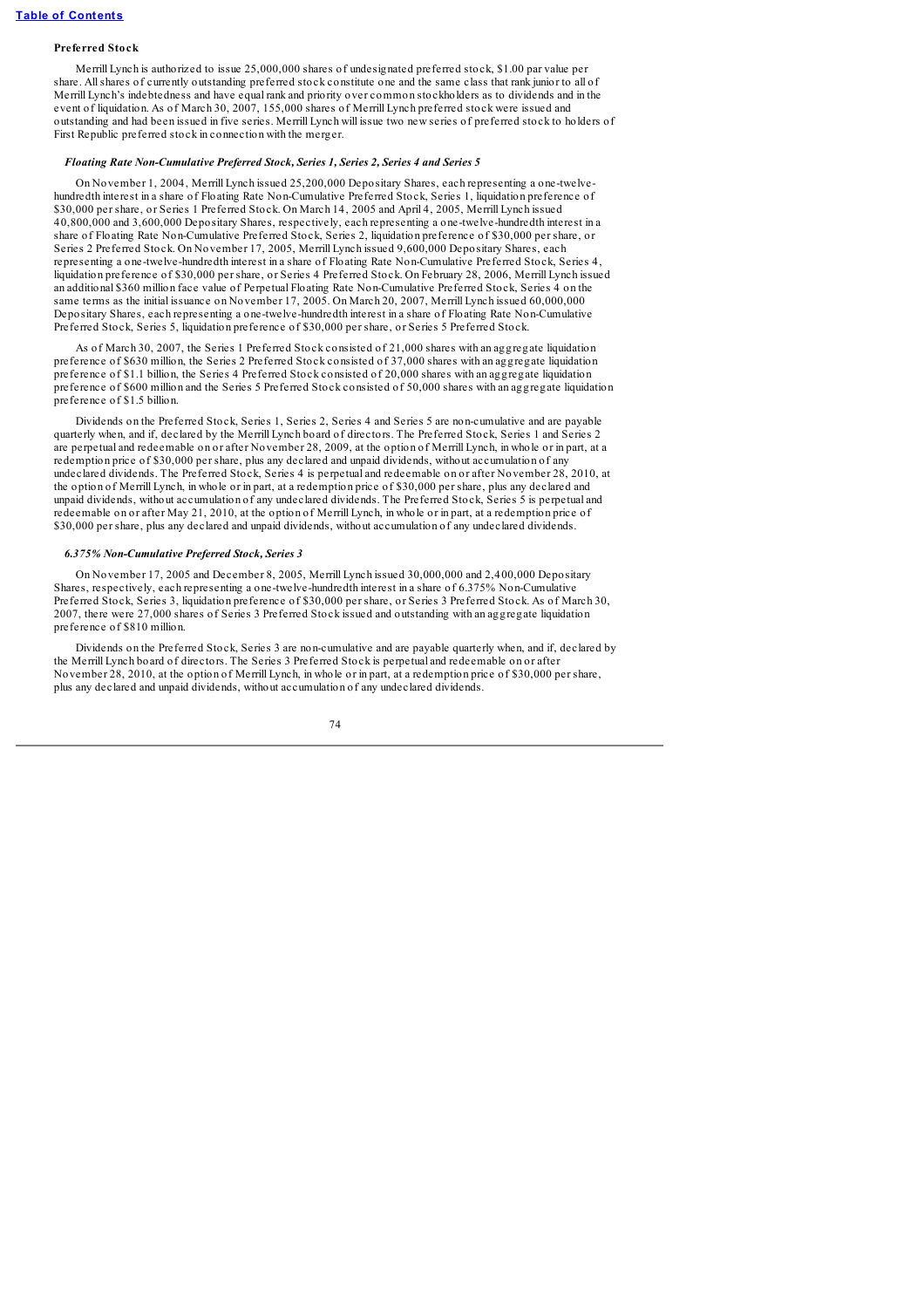### *Dividends on Preferred Stock, Series 1-5*

Dividends on shares of Merrill Lynch preferred stock are not mandatory. Holders of shares of Merrill Lynch preferred stock are entitled to receive, if and when declared by Merrill Lynch's board of directors or a duly authorized committee thereof, out of assets of Merrill Lynch legally available under Delaware law for payment, cash dividends, payable quarterly in arrears, at the rate established for such shares of Merrill Lynch preferred stock. Dividends on Merrill Lynch preferred stock are not cumulative. Accordingly, if for any reason Merrill Lynch's board of directors, or a duly authorized committee thereof, does not declare a dividend on Merrill Lynch preferred stock for an applicable dividend period, Merrill Lynch will not pay a dividend for that dividend period on the quarterly payment date or at any future time, whether or not dividends on Merrill Lynch preferred stock are declared for any future dividend period.

### *Voting Rights of Preferred Stock, Series 1-5*

If dividends payable on the Series 1, Series 2, Series 3, Series 4 or Series 5 Preferred Stock have not been declared or paid for a number of quarters, whether or not consecutive, which in the aggregate is equivalent to six quarters, the holders of the outstanding shares of these series of preferred stock, voting as a class, will be entitled to vote for the election of two additional directors of Merrill Lynch.

### *New Merrill Lynch Preferred Stock to be Issued in the Merger*

In connection with the merger, Merrill Lynch will issue preferred stock in two new series, Merrill Lynch 6.70% Noncumulative Perpetual Preferred Stock, Series 6 and Merrill Lynch 6.25% Noncumulative Perpetual Preferred Stock, Series 7, which will be issued to holders of First Republic preferred in exchange for First Republic 6.70% Noncumulative Perpetual Preferred Series A Shares and 6.25% Noncumulative Perpetual Preferred Series B Shares, respectively.

The following summary of the terms and provisions of the New Merrill Lynch Preferred Stock is not complete and is qualified in its entirety by reference to the pertinent sections of the certificates of designation of each series of New Merrill Lynch Preferred Stock.

*Ranking.* New Merrill Lynch Preferred Stock will rank senior to Merrill Lynch's common stock and equally with Merrill Lynch's existing and future series of preferred stock with respect to payment of distributions or amounts upon Merrill Lynch's liquidation, dissolution or winding up. New Merrill Lynch Preferred Stock will rank equally with Merrill Lynch's authorized but unissued shares of preferred stock.

*Distributions.* Holders of New Merrill Lynch Preferred Stock will be entitled to receive, if, when and as authorized and declared by Merrill Lynch's board of directors (or a duly authorized committee thereof), out of funds legally available for the payment of distributions, noncumulative cash distributions, payable quarterly, at the rate of (i) with respect to each share of 6.70% Noncumulative Perpetual Preferred Stock, Series 6, 6.70% of the \$1,000 liquidation preference per annum (equivalent to \$67.00 per annum per share of 6.70% Noncumulative Perpetual Preferred Stock, Series 6 or \$1.675 per annum per depositary share) and (ii) with respect to each share of 6.25% Noncumulative Perpetual Preferred Stock, Series 7, 6.25% of the \$1,000 liquidation preference per annum (equivalent to \$62.50 per annum per share of 6.25% Noncumulative Perpetual Preferred Stock, Series 7 or \$1.5625 per annum per depositary share).

Distributions are noncumulative. If Merrill Lynch's board of directors does not authorize or declare a dividend for a dividend period, then the holders of a series of New Merrill Lynch Preferred Stock will have no right to receive a dividend related to that dividend period, and Merrill Lynch will have no obligation to pay a dividend for the related dividend period or to pay any interest, whether or not dividends on such series of New Merrill Lynch Preferred Stock are authorized or declared for any prior or future dividend period.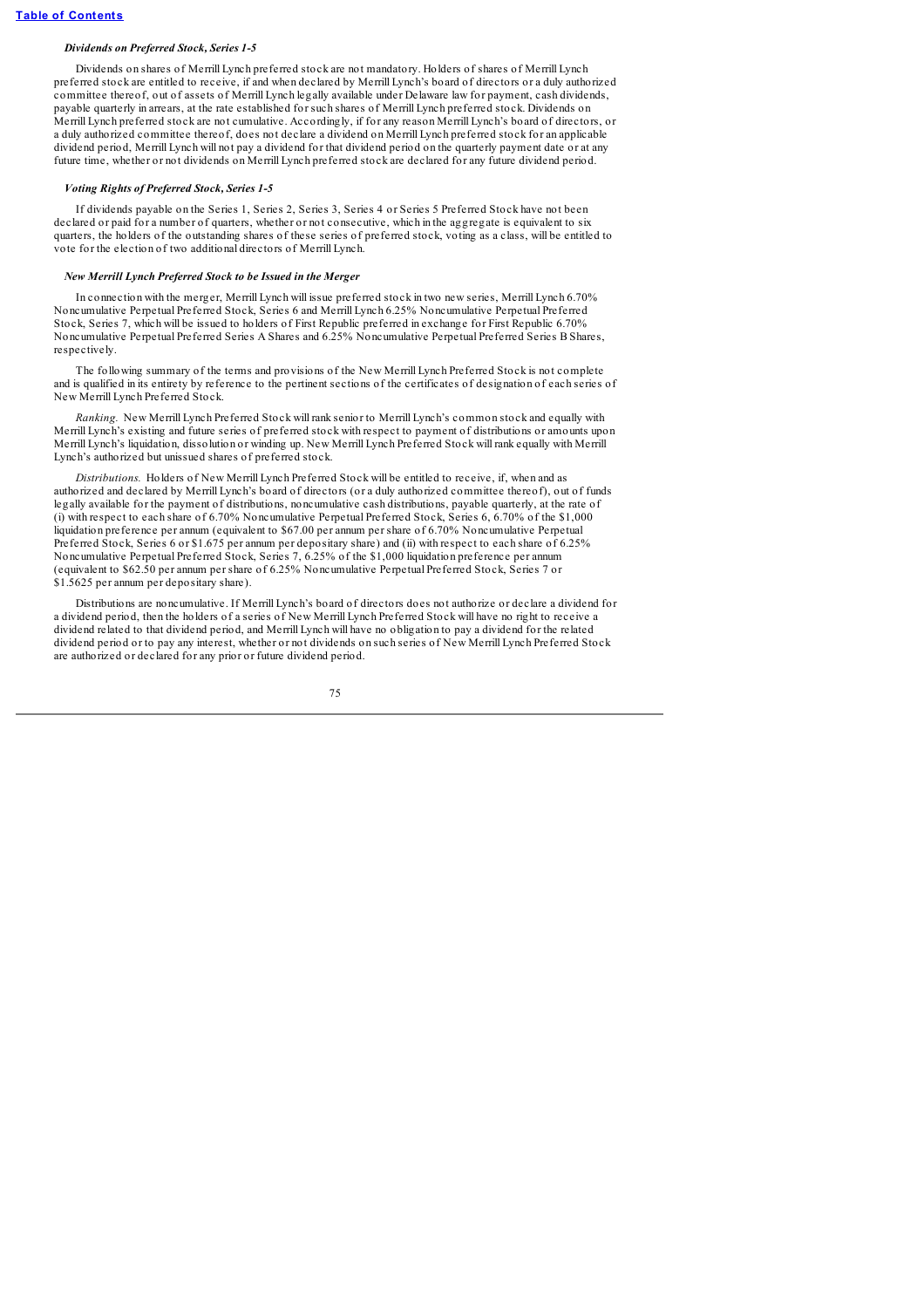If full dividends on a series of New Merrill Lynch Preferred Stock have not been declared and paid with respect to any dividend period, or declared and a sum sufficient for the payment for a dividend has not been set apart with respect to any dividend period, the following restrictions will be applicable:

- for the next subsequent dividend period, no dividend or distribution, other than the pro rata payment described in the paragraph following this sentence, may be declared, set aside or paid on any preferred stock ranking on parity with such series of New Merrill Lynch Preferred Stock as to dividends or amounts upon liquidation, dissolution or winding up of the affairs of Merrill Lynch, or Parity Shares, or on any common stock or other capitalshares that rank junior to such series of New Merrill Lynch Preferred Stock as to dividends or amounts upon liquidation, dissolution or winding up of the affairs of Merrill Lynch, or Junior Shares; and
- unless dividends on all outstanding New Merrill Lynch Preferred Stock of such series have been paid in full for at least four consecutive dividend periods, no junior shares or parity shares may be redeemed, purchased or otherwise acquired for any consideration, and no monies may be paid to or made available for a sinking fund for the redemption of any junior shares or parity shares, except by conversion into or exchange for other junior shares.

*Liquidation Rights.* In the event of any liquidation, dissolution or winding up of Merrill Lynch's affairs, the holders of New Merrill Lynch Preferred Stock will be entitled to be paid out of Merrill Lynch's assets legally available for distribution to Merrill Lynch's stockholders liquidating distributions in the amount of \$1,000 per share (equivalent to \$25 per depositary share), plus any dividends declared on New Merrill Lynch Preferred Stock and not yet paid, before any distribution of assets is made to holders of common stock or any other Junior Shares. After payment of the full amount of the liquidating distributions to which they are entitled, the holders of New Merrill Lynch Preferred Stock will have no right or claim to any of Merrill Lynch's remaining assets.

*Conversion Rights.* New Merrill Lynch Preferred Stock is not convertible into or exchangeable for any other series of stock or securities of, or any other interests in, Merrill Lynch.

*Redemption at Merrill Lynch's Option.* Merrill Lynch 6.70% Noncumulative Perpetual Preferred Stock, Series 6 is not redeemable prior to February 3, 2009, and Merrill Lynch 6.25% Noncumulative Perpetual Preferred Stock, Series 7 is not redeemable prior to March 18, 2010. On or after the relevant redemption date, at Merrill Lynch's option, Merrill Lynch may redeem a series of New Merrill Lynch Preferred Stock and thus the depositary shares, in whole or in part, at any time or from time to time, at a redemption price of \$1,000 per share (equivalent to \$25 per depositary share), plus the amount of any declared dividends. If notice of redemption of a series of New Merrill Lynch Preferred Stock has been given and if the funds necessary for such redemption have been irrevocably deposited with the paying agent identified in such notice, then from and after the date such deposit has been made, such New Merrill Lynch Preferred Stock will no longer be deemed outstanding and all rights of the holders of such shares will terminate, except the right to receive the redemption price, without interest.

Unless full dividends on a series of New Merrill Lynch Preferred Stock in respect of the most recently completed dividend period have been or contemporaneously are declared and paid or full dividends have been declared and a sum sufficient for the payment thereof has been set apart for payment in respect of the most recently completed dividend period, no share of New Merrill Lynch Preferred Stock of such series will be redeemed unless all outstanding shares of such series of New Merrill Lynch Preferred Stock are redeemed, and Merrill Lynch shall not purchase or otherwise acquire any New Merrill Lynch Preferred Stock of such series; provided, however, that Merrill Lynch may purchase or acquire New Merrill Lynch Preferred Stock pursuant to a purchase or exchange offer made on the same terms to holders of all outstanding New Merrill Lynch Preferred Stock of such series.

*Voting Rights.* Registered owners of New Merrill Lynch Preferred Stock will not have any voting rights, except as set forth below or as otherwise required by law.

In any matter in which New Merrill Lynch Preferred Stock is entitled to vote as a separate series (as described herein or as may be required by law), including any action by written consent, each share of New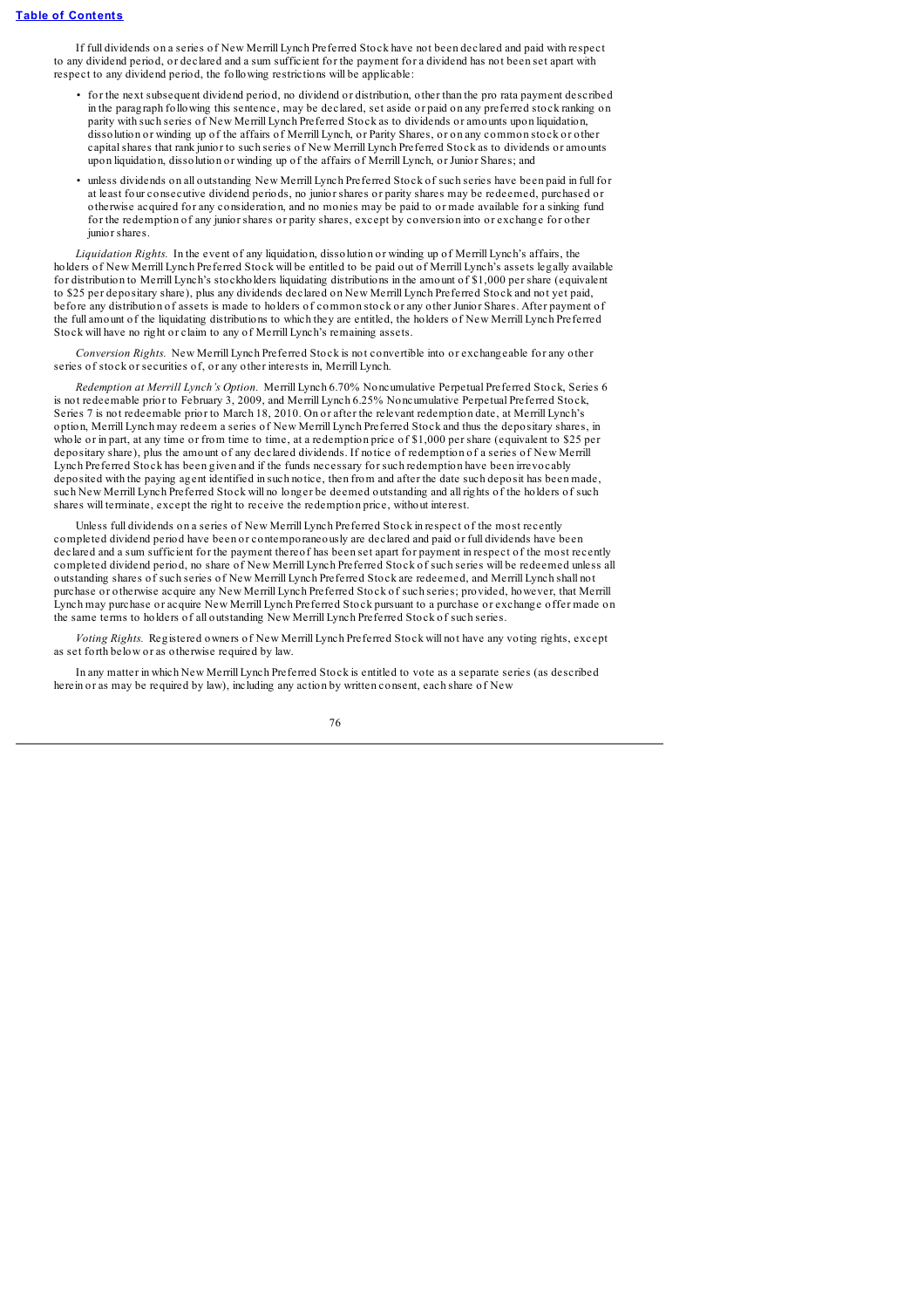Merrill Lynch Preferred Stock will be entitled to 40 votes, each of which may be directed separately by the holder thereof (or by any proxy or proxies of such holder). The holder of each share of New Merrill Lynch Preferred Stock may designate up to 40 proxies, with each such proxy having the right to vote a whole number of votes (totaling 40 votes per share of New Merrill Lynch Preferred Stock). On any matter in which a series of New Merrill Lynch Preferred Stock is entitled to vote as a class with holders of any other capitalstock of Merrill Lynch, each share of New Merrill Lynch Preferred Stock will be entitled to one vote. As more fully described in the section entitled "Description of Merrill Lynch Capital Stock — Preferred Stock — Depositary Shares Representing New Merrill Lynch Preferred Stock," the Depositary, as holder of allshares of a series of New Merrill Lynch Preferred Stock, will grant one proxy per depositary share to the registered owner of each depositary share so that each depositary share will be entitled to exercise its proportionate voting rights.

If, at the time of any annual meeting of stockholders for the election of directors, distributions on a series of New Merrill Lynch Preferred Stock have not been paid, or declared and set aside for payment, for any six dividend periods (whether or not consecutive), holders of such series of New Merrill Lynch Preferred Stock (voting separately as a class with holders of any other shares, including shares of another series of New Merrill Lynch Preferred Stock, upon which like voting rights have been conferred and are exercisable), will be entitled to vote at such annual meeting for the election of two additional directors (unless Merrill Lynch already has two additional directors as a result of prior failures to declare, pay or set aside dividends on other series of preferred stock) to serve on Merrill Lynch's board of directors until all dividends on such series of New Merrill Lynch Preferred Stock are paid in full for at least four Merrill Lynch's consecutive dividend periods.

Merrill Lynch cannot take any of the following actions without the affirmative vote of holders of at least 67% of the outstanding shares of a series of New Merrill Lynch Preferred Stock:

- create any class or series of shares that ranks, as to dividends or distribution of assets, senior to such series of New Merrill Lynch Preferred Stock; or
- alter or change the provisions of Merrill Lynch's restated certificate of incorporation so as to adversely affect the voting powers, preferences or special rights of the holders of such series of New Merrill Lynch Preferred Stock.

### *Depositary Shares Representing New Merrill Lynch Preferred Stock*

Each outstanding share of First Republic preferred stock is presently represented by First Republic Depositary Shares that are listed on the New York Stock Exchange and represent a one-fortieth interest in a share of First Republic preferred stock. Upon completion of the merger, Merrill Lynch will assume the obligations of First Republic under the relevant Deposit Agreement pursuant to which First Republic preferred stock has been deposited. Merrill Lynch will instruct the Depositary to treat the shares of New Merrill Lynch Preferred Stock received by it in exchange for shares of First Republic preferred stock as newly deposited securities under the applicable Deposit Agreement. In accordance with the terms of the relevant Deposit Agreement, the First Republic Depositary Shares will thereafter represent the shares of the relevant series of New Merrill Lynch Preferred Stock. We sometimes refer to these depositary shares after completion of the merger as "Merrill Lynch Depositary Shares." Such depositary shares will continue to be listed on the New York Stock Exchange upon completion of the merger under a new name and will be traded under a new symbol.

*Listing.* Merrill Lynch Depositary Shares will be listed on the NYSE. New Merrill Lynch Preferred Stock will not be listed, and Merrill Lynch does not expect that there will be any trading market for New Merrill Lynch Preferred Stock except as represented by depositary shares.

*Distributions.* The Depositary will distribute all cash dividends paid on New Merrill Lynch Preferred Stock to the record holders of Merrill Lynch Depositary Shares. If a distribution is other than in cash and it is feasible for the Depositary to distribute the property it receives, the Depositary, upon written instructions from Merrill Lynch, will distribute the property to the record holders of Merrill Lynch Depositary Shares. If such a distribution is not feasible and Merrill Lynch so directs, the Depositary willsell on behalf of the holders of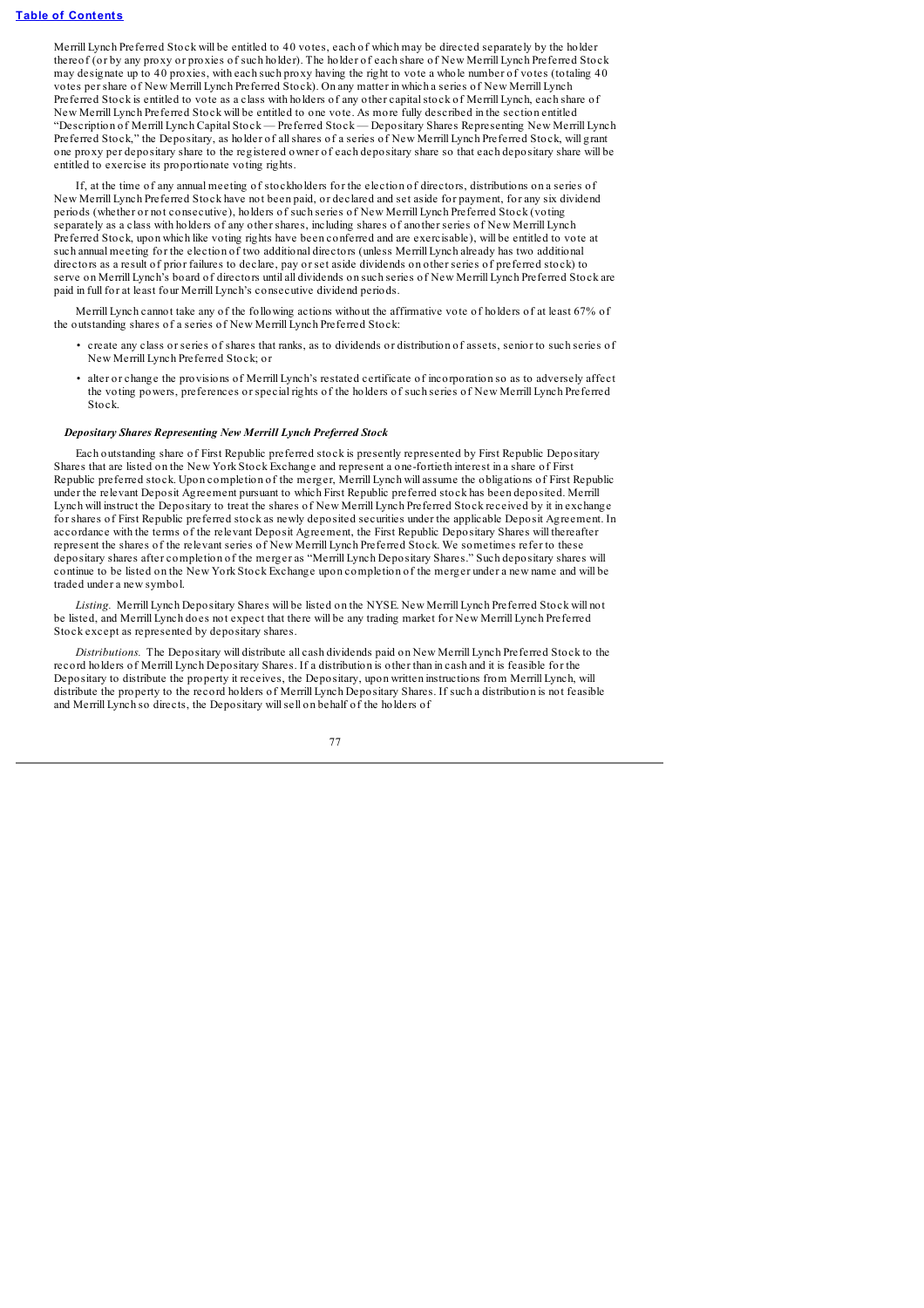Merrill Lynch Depositary Shares the property and distribute the net proceeds from the sale to the holders thereof.

*Liquidation Preference.* In the event of any liquidation, dissolution or winding up of Merrill Lynch's affairs, the holder of a Merrill Lynch Depositary Share will be entitled to one-fortieth of the liquidation preference accorded each share of New Merrill Lynch Preferred Stock represented thereby.

*Redemption.* Whenever Merrill Lynch redeems any shares of New Merrill Lynch Preferred Stock held by the Depositary, the Depositary will redeem as of the same date, Merrill Lynch Depositary Shares representing the redeemed New Merrill Lynch Preferred Stock. A notice of the redemption furnished by Merrill Lynch will be mailed by the Depositary, postage prepaid, not less than 30 nor more than 60 days prior to the redemption date, addressed to the respective holders of record of the depositary shares to be redeemed at their respective addresses as they appear on the share transfer records of the Depositary.

*Voting.* The respective Depositary, as the holder of allshares of the relevant series of New Merrill Lynch Preferred Stock, will grant one proxy per Merrill Lynch Depositary Share to the record owner of such Merrill Lynch Depositary Share so that each can exercise its proportionate voting rights. Promptly upon receipt of notice of any meeting at which the holders of a series of New Merrill Lynch Preferred Stock is entitled to vote, the Depositary will mail the information contained in such notice to the record holders of Merrill Lynch Depositary Shares as of the record date for such meeting. Each such holder will be entitled to instruct the Depositary as to the exercise of the voting rights pertaining to the number of shares of New Merrill Lynch Preferred Stock represented by such holder's depositary shares. The Depositary will vote such New Merrill Lynch Preferred Stock represented by such Merrill Lynch Depositary Shares in accordance with such instructions (and as nearly as possible in the event the holder's depositary shares represent a fractionalshare of New Merrill Lynch Preferred Stock), and Merrill Lynch will take all action which may be deemed necessary by the Depositary in order to enable the Depositary to do so. The Depositary will abstain from voting any shares of New Merrill Lynch Preferred Stock to the extent that it does not receive specific instructions from the holders of Merrill Lynch Depositary Shares. The Depositary will not be responsible for any failure to carry out any instruction to vote, or for the manner or effect of any vote, as long as any action or nonaction does not result from the gross negligence or willful misconduct of the depositary.

*Withdrawal of New Merrill Lynch Preferred Stock.* Upon surrender of Merrill Lynch Depositary Shares at the principal office of the Depositary and payment of any unpaid amount due the Depositary, and subject to the terms of the relevant Deposit Agreement, the owner of Merrill Lynch Depositary Shares evidenced thereby is entitled to delivery of the number of whole and/or fractional New Merrill Lynch Preferred Stock and all money and other property, if any, represented by such depositary shares. Holders of New Merrill Lynch Preferred Stock thus withdrawn will not thereafter be entitled to deposit such shares under the relevant Deposit Agreement or to receive depositary shares therefor.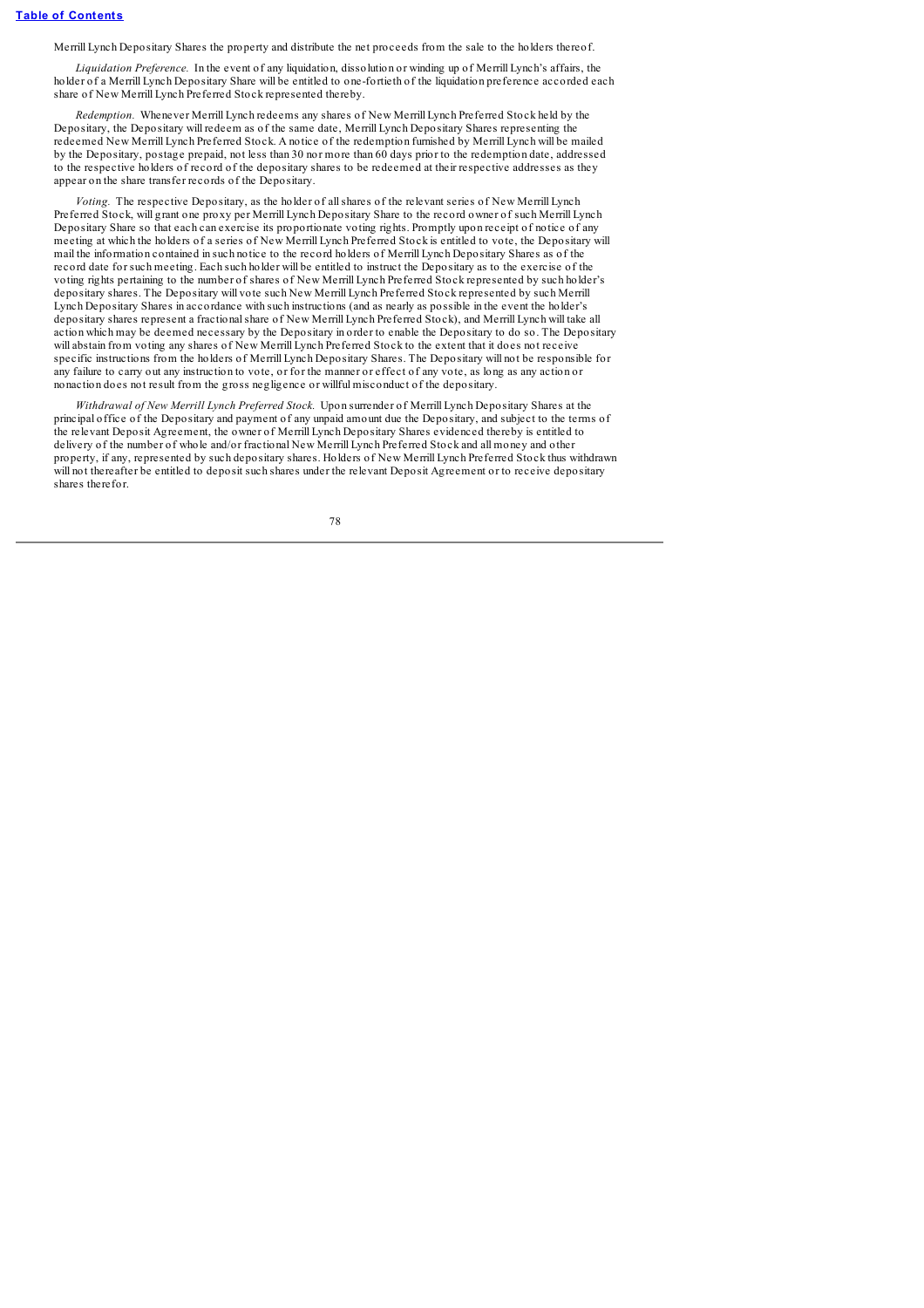### **COMPARISON OF STOCKHOLDER RIGHTS**

Upon completion of the merger, stockholders of First Republic who receive Merrill Lynch stock as part of their merger consideration will become stockholders of Merrill Lynch. Merrill Lynch is incorporated under the laws of Delaware and, accordingly, the rights of Merrill Lynch stockholders are governed by Merrill Lynch's restated certificate of incorporation, Merrill Lynch's bylaws and the laws of the State of Delaware, including the DGCL. First Republic is incorporated under the laws of Nevada and, accordingly, the rights of First Republic stockholders are governed by First Republic's articles of incorporation, First Republic's bylaws and the laws of the State of Nevada, including the Nevada Revised Statutes, or NRS. As stockholders of Merrill Lynch following the merger, the rights of former First Republic stockholders who become stockholders of Merrill Lynch will be governed by Merrill Lynch's restated certificate of incorporation, Merrill Lynch's bylaws and the laws of the State of Delaware, including the DGCL.

*The following chart summarizes the material dif erences between the rights of Merrill Lynch stockholders and* First Republic stockholders. We urge you to read the governing instruments of each company and the provisions of the DGCL and the NRS, which are relevant to a full understanding of the governing instruments, carefully and in their *entirety. Copies of the governing instruments are available, without charge, to any person by following the instructions listed in the section entitled "Where You Can Find More Information" beginning on page 92.*

**Merrill Lynch First Republic**

| <b>Authorized Capital</b>  |                                                                                                                                                                                                                                                                                                                                                                                                                                                                                                   |                                                                                                                                                                                                                                                                                                                                                                                                                                                                                                                                                                                       |
|----------------------------|---------------------------------------------------------------------------------------------------------------------------------------------------------------------------------------------------------------------------------------------------------------------------------------------------------------------------------------------------------------------------------------------------------------------------------------------------------------------------------------------------|---------------------------------------------------------------------------------------------------------------------------------------------------------------------------------------------------------------------------------------------------------------------------------------------------------------------------------------------------------------------------------------------------------------------------------------------------------------------------------------------------------------------------------------------------------------------------------------|
| Stock                      | The authorized capital stock of Merrill<br>Lynch consists of 3 billion shares of<br>common stock, par value \$1.33 and 1/3 per<br>share, and 25 million shares of preferred<br>stock, par value \$1.00 per share. As of<br>March 30, 2007, there were 874 million<br>shares of common stock and 2.6 million<br>exchangeable shares outstanding. As of<br>March 30, 2007, 155,000 shares of Merrill<br>Lynch preferred stock were issued and<br>outstanding and had been issued in five<br>series. | The authorized capital stock of First<br>Republic consists of 75 million shares of<br>common stock, par value \$0.01 per share,<br>and 500,000 shares of preferred stock, par<br>value \$0.01 per share. As of March 31,<br>2007, 31.1 million shares of First Republic<br>common stock were issued and<br>outstanding, and no shares of First Republic<br>common stock were held in treasury. As of<br>March 31, 2007, 115,000 shares of First<br>Republic preferred stock were issued and<br>outstanding, and no shares of First Republic<br>preferred stock were held in treasury. |
| <b>Number of Directors</b> | Merrill Lynch's bylaws provide that the<br>number of directors may be fixed from<br>time to time by the board of directors, but<br>must not be less than three or more than 30.                                                                                                                                                                                                                                                                                                                   | First Republic's bylaws provide that the<br>number of directors may be fixed from<br>time to time by the board of directors, but<br>must not be less than five or more than 30.<br>In the absence of a determination by the<br>board of directors, the number of directors<br>is fixed at 18.                                                                                                                                                                                                                                                                                         |
| Removal of Directors       | Merrill Lynch's bylaws provide that, subject<br>to the rights of the holders of any series of<br>preferred stock or any other class of<br>capital stock (other than common stock)<br>then outstanding, any director may be<br>removed from office for cause by the<br>vote of stockholders representing at least<br>80 percent of the voting power of the<br>issued and outstanding stock entitled to<br>vote.                                                                                    | First Republic's articles of incorporation<br>provide that a director may be removed<br>from office for cause by the vote of<br>stockholders representing at least two<br>thirds of the voting power of the issued and<br>outstanding stock entitled to vote.<br>Otherwise, a director may be removed<br>only by the vote of stockholders<br>representing 100 percent of the voting<br>power of the issued and outstanding stock<br>entitled to vote.                                                                                                                                 |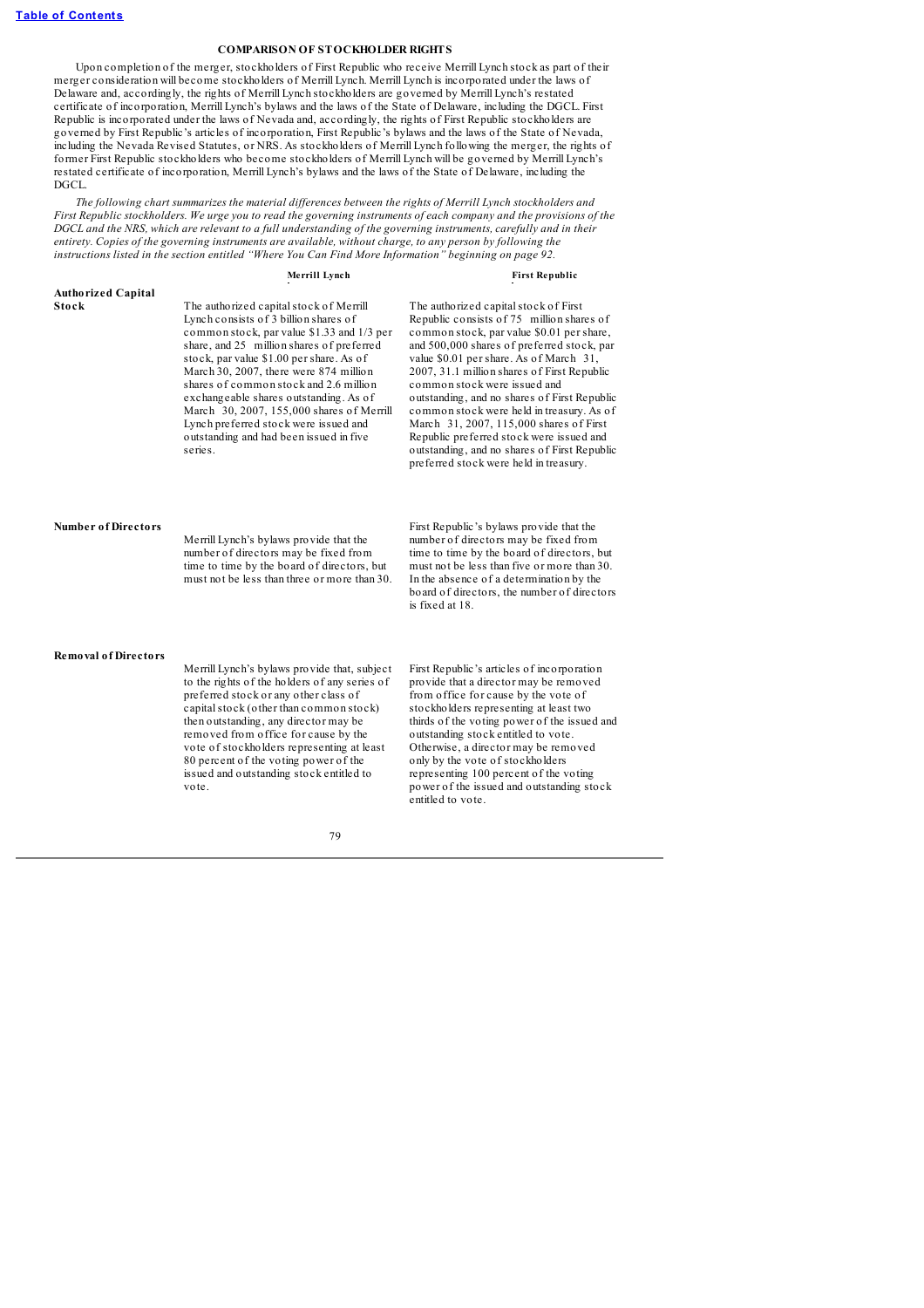**Special Meetings of**

**the Board of Directors** Special meetings of the board of directors may be called by the secretary upon the request of the chairman, the president or a vice chairman of the board of directors or upon the request in writing or by electronic transmission of any three other directors stating the purpose or purposes of such meeting.

Special meetings of the board of directors may be called at any time by the chairman of the board of directors or the president or by any two directors, to be held at the principal office of the corporation, or at such other place or places, within or without the State of Nevada, as the person or persons calling the meeting may designate.

### **Stockholder Protection Rights Plans**

Under the Rights Agreement, preferred purchase rights were distributed to holders of common stock. The preferred purchase rights are attached to each outstanding share of common stock and will attach to allsubsequently issued shares of common stock. The preferred purchase rights entitle the holder thereof to purchase Units of Series A junior preferred stock at an exercise price as provided in the Rights Agreement. The exercise price and the number of Units issuable are subject to adjustment to prevent dilution. The preferred purchase rights expire on December 2, 2007.

The preferred purchase rights willseparate from the common stock 10 days following the earlier of (a) an announcement of an acquisition by a person or group of 15% or more of the outstanding common stock of Merrill Lynch or (b) the commencement of a tender or exchange offer for 15% or more of the outstanding shares of common stock of Merrill Lynch.

If, after the preferred purchase rights have separated from the common stock, (a) Merrill Lynch is the surviving corporation in a merger with an acquiring party, (b) a person becomes the beneficial owner of 15% or more of the outstanding common stock of Merrill Lynch, (c) an acquiring party engages in one or more defined "self- dealing" transactions or (d) an event occurs which results in such acquiring party's ownership interest in Merrill Lynch being increased by more than 1%, then, in each case, each holder of a preferred purchase right will have the right to purchase Units of Series A junior preferred stock having a value equal to two times the exercise price of

80

First Republic does not have a stockholder protection rights plan.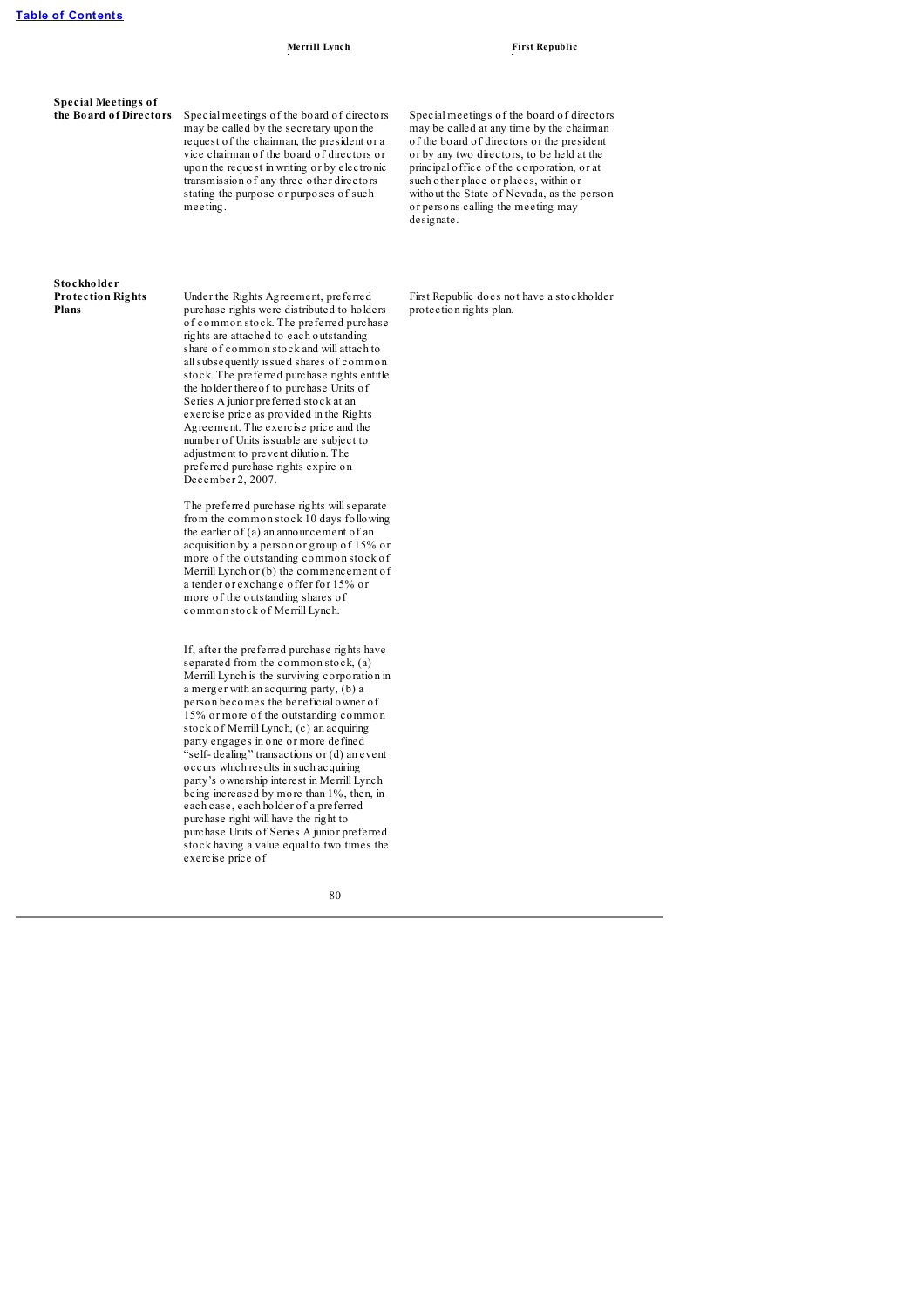the preferred purchase right. In addition, preferred purchase rights held by or transferred in certain circumstances by an acquiring party may immediately become void.

In the event that, at any time, (a) Merrill Lynch is acquired in a merger or other business combination transaction and Merrill Lynch is not the surviving corporation, (b) any person consolidates or merges with Merrill Lynch and all or part of Merrill Lynch's common stock is converted or exchanged for securities, cash or property of any other person or (c) 50% or more of Merrill Lynch's assets or earning power is sold or transferred, each holder of a right will have the right to purchase common stock of the acquiring party having a value equal to two times the exercise price of the preferred purchase right.

The preferred purchase rights are redeemable at the option of a majority of the independent directors of Merrill Lynch at \$.01 per right at any time until the 10th day following an announcement of the acquisition of 15% or more of the outstanding common stock of Merrill Lynch.

# **Special Meetings of**

**Stockholders** Special meetings of stockholders may be called by a majority of the entire board of directors.

Special meetings of the stockholders may be called by a majority of the entire board of directors or by the holders of not less than 66 and two thirds percent of the voting power of the issued and outstanding stock entitled to vote.

### **Amendment of Certificate/Articles of Incorporation and**

**Bylaws**

Section 242 of the DGCL provides that an amendment of the certificate of incorporation requires the affirmative vote of the majority of the outstanding stock entitled to vote. Additionally, Merrill Lynch's restated certificate of incorporation provides that an amendment of certain designated provisions (regarding, among other things, the preferred stock, the board of directors, meetings of stockholders and directors, elections of directors, corporation books, limitations of director liability and indemnification) requires the affirmative vote of the holders of outstanding shares representing at least 80 percent of the voting power of all of

Section 78.390 of the NRS provides that an amendment of the articles of incorporation requires the affirmative vote of the majority of the outstanding stock entitled to vote. Additionally, First Republic's articles of incorporation provide that an amendment of certain designated provisions (regarding, among other things, the board of directors, interested stockholder transactions and stockholder voting rules) requires the affirmative vote of the holders of outstanding shares representing at least 66 and two thirds percent of the votes entitled to be cast by the holders of all then outstanding shares of voting stock.

The board of directors, by a vote of a

### 81

### **Merrill Lynch First Republic**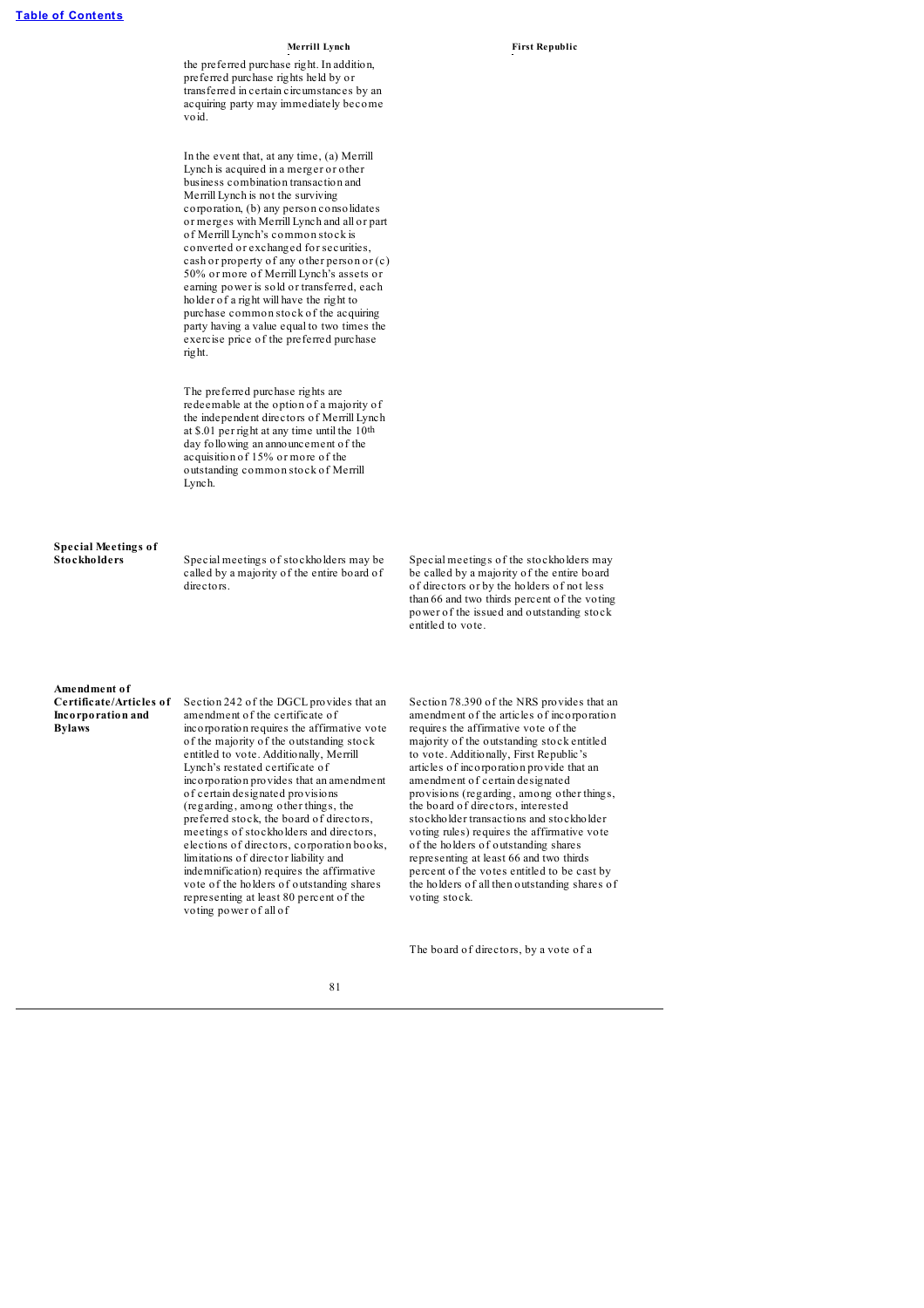majority of the number of directors then in office, acting at any meeting of the board of directors, has the right without the assent or vote of the stockholders to make, alter, amend, change, add to or repeal the bylaws, and has the right (which, to the extent exercised, is exclusive) to establish the rights, powers, duties, rules and procedures that from time to time will govern the board of directors and each of its members, including, without limitation, the vote required for any action by the board of directors, and that from time to time will affect the directors' powers to manage the business and affairs of the corporation. No bylaws may be adopted by stockholders that impair or impede the implementation of the foregoing. However, the bylaws may be amended or repealed, and new bylaws may be made, by the vote of the holders of not less than 66 and two thirds percent of the total voting power of all outstanding shares of voting stock of the corporation, at an annual meeting of stockholders, without previous notice, or at any special meeting of stockholders, provided that notice of such proposed amendment, modification, repeal or adoption is given in the notice of special meeting.

# **Anti-Takeover**

**Provisions** Section 203 of the DGCL generally provides that a Delaware corporation such as Merrill Lynch which has not "opted out" of coverage by this section in the prescribed manner may not engage in any ''business combination" with an "interested stockholder" for a period of three years following the date that the stockholder became an " interested stockholder" unless:

the shares of capital stock of the corporation then entitled to vote generally in the election of directors, unless such amendment is declared advisable by an affirmative vote of at least 75 percent of

the entire board of directors.

The restated bylaws may be amended at any annual or special meeting of stockholders entitled to vote by a majority vote or by the board of directors at any valid meeting by affirmative vote of a majority of the whole board.

• prior to that time the board of directors of the corporation approved either the ''business combination" or the transaction which resulted in the stockholder becoming an ''interested stockholder;"

• upon consummation of the transaction which resulted in the stockholder becoming an ' 'interested stockholder," the ''interested stockholder" owned at least 85 percent of the voting stock of the corporation outstanding at the time the transaction commenced, excluding for purposes of determining the voting stock outstanding (but not the

Section 78.411 *et seq.* of the NRS generally provides that a Nevada corporation such as First Republic which has not "'opted out" of coverage by this section in the prescribed manner may not engage in any "combination" with an "interested stockholder" for a period of three years following the date that the stockholder became an "interested stockholder" unless:

• prior to that time the board of directors of the corporation approved either the "combination" or the transaction which resulted in the stockholder becoming an "interested stockholder."

After expiration of the three-year period, a Nevada corporation may engage in a "combination" with an " interested stockholder" only if:

• it is permitted by the articles of incorporation and certain voting requirements specified in Section 78.439 of the NRS are met; or

• the "combination" meets certain fair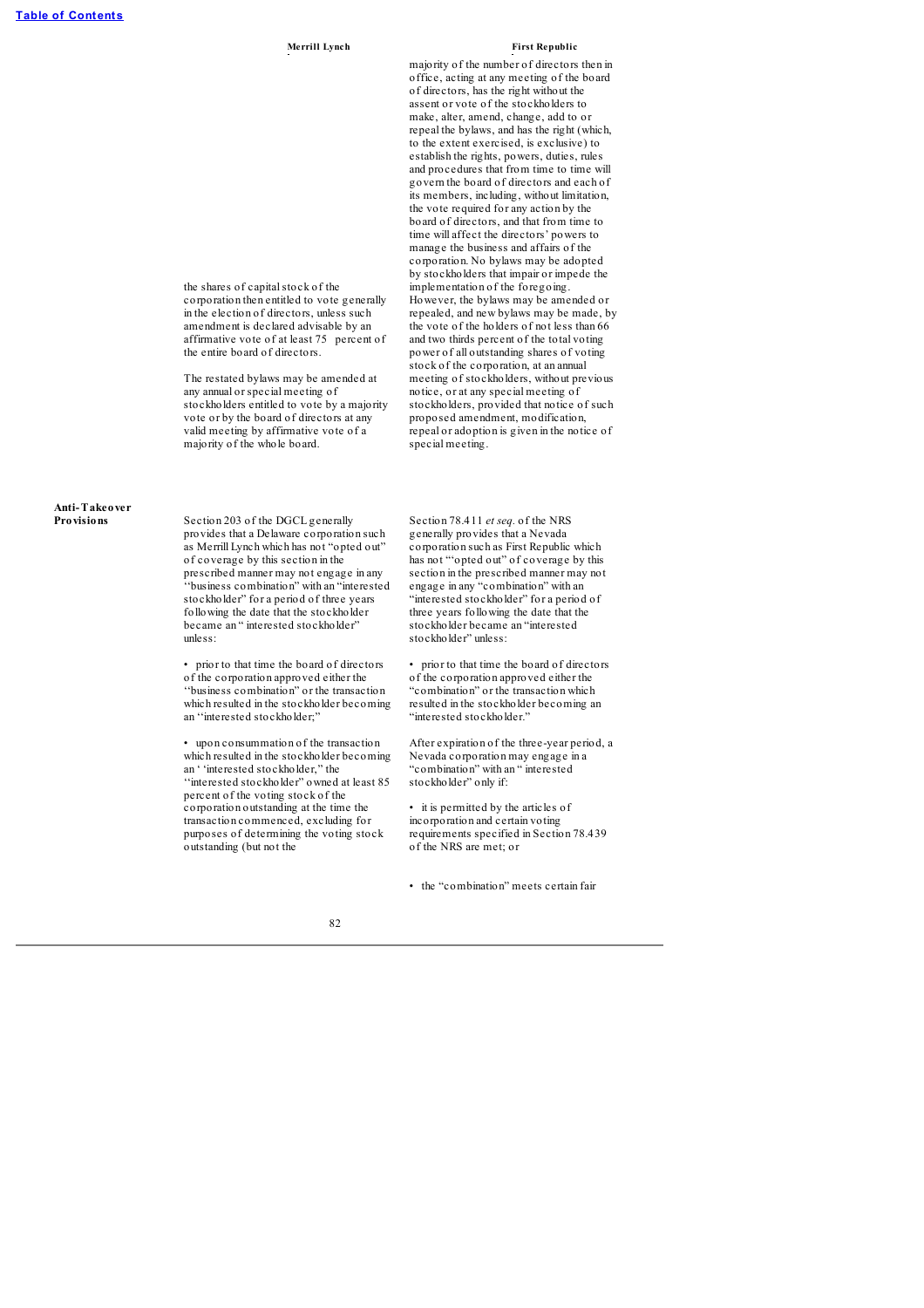outstanding voting stock owned by the "interested stockholder") those shares owned by persons who are directors and also officers and shares owned by employee stock ownership plans in which employee participants do not have the right to determine confidentially whether the shares held subject to the plan will be tendered in a tender offer or exchange offer; or

• at or subsequent to that time, the ''business combination" is approved by the board of directors and authorized at an annual or special meeting of stockholders by the affirmative vote of at least 66 and two thirds percent of the outstanding voting stock which is not owned by the ''interested stockholder."

The three-year prohibition on ''business combinations" with an "interested stockholder" does not apply under certain circumstances, including "business" combinations" with a corporation which does not have a class of voting stock that is:

• listed on a nationalsecurity exchange;

• authorized for quotation on the Nasdaq Stock Market; or

• held of record by more than 2,000 stockholders,

unless in each case this result was directly or indirectly caused by the "interested stockholder" or from a transaction in which a person became an ''interested stockholder.''

An "interested stockholder" generally means any person that:

• is the owner of 15 percent or more of the outstanding voting stock of the corporation; or

• is an affiliate or associate of the corporation and was the owner of 15 percent or more of the outstanding voting stock of the corporation at any time within the three-year period immediately prior to the date on which it is sought to be determined whether such person is an "interested stockholder," and the affiliates and associates of such a person.

The term "business combination" is broadly defined to include a wide variety of transactions, including mergers, consolidations, sales or other dispositions of 10 percent or more of a corporation's

price criteria specified in Sections 78.441 to  $78.444$  of the NRS.

The above provisions do not apply to any "combination" of a Nevada corporation:

• which does not, as of the date that a person first becomes an "interested stockholder," have a class of voting shares registered with the SEC under Section 12 of the Securities Act, unless the articles of incorporation provide otherwise; or

• whose articles of incorporation were amended to provide that the corporation is subject to the above provisions and which did not have a class of voting shares registered with the SEC under Section 12 of the Securities Act on the effective date of such amendment, if the "combination" is with an "interested stockholder" whose date of acquiring shares is before the effective date of such amendment.

An "interested stockholder" generally means any person that:

• is the beneficial owner, directly or indirectly, of 10 percent or more of the voting power of the outstanding voting shares of the corporation; or

• is an affiliate or associate of the corporation and at any time within three years immediately before the date in question was the beneficial owner, directly or indirectly, of 10 percent or more of the voting power of the outstanding shares of the corporation.

The term "combination" is broadly defined to include a variety of transactions, including mergers, consolidations, sales or other dispositions of five percent or more of a corporation's assets and various other transactions which may benefit an "interested stockholder."

First Republic's articles of incorporation do not exempt First Republic from these restrictions and even specify additional requirements for "business combinations" with 'interested stockholders" (as defined in the articles of incorporation).

Neither the restrictions set forth in the NRS nor those specified in First Republic's articles of incorporation apply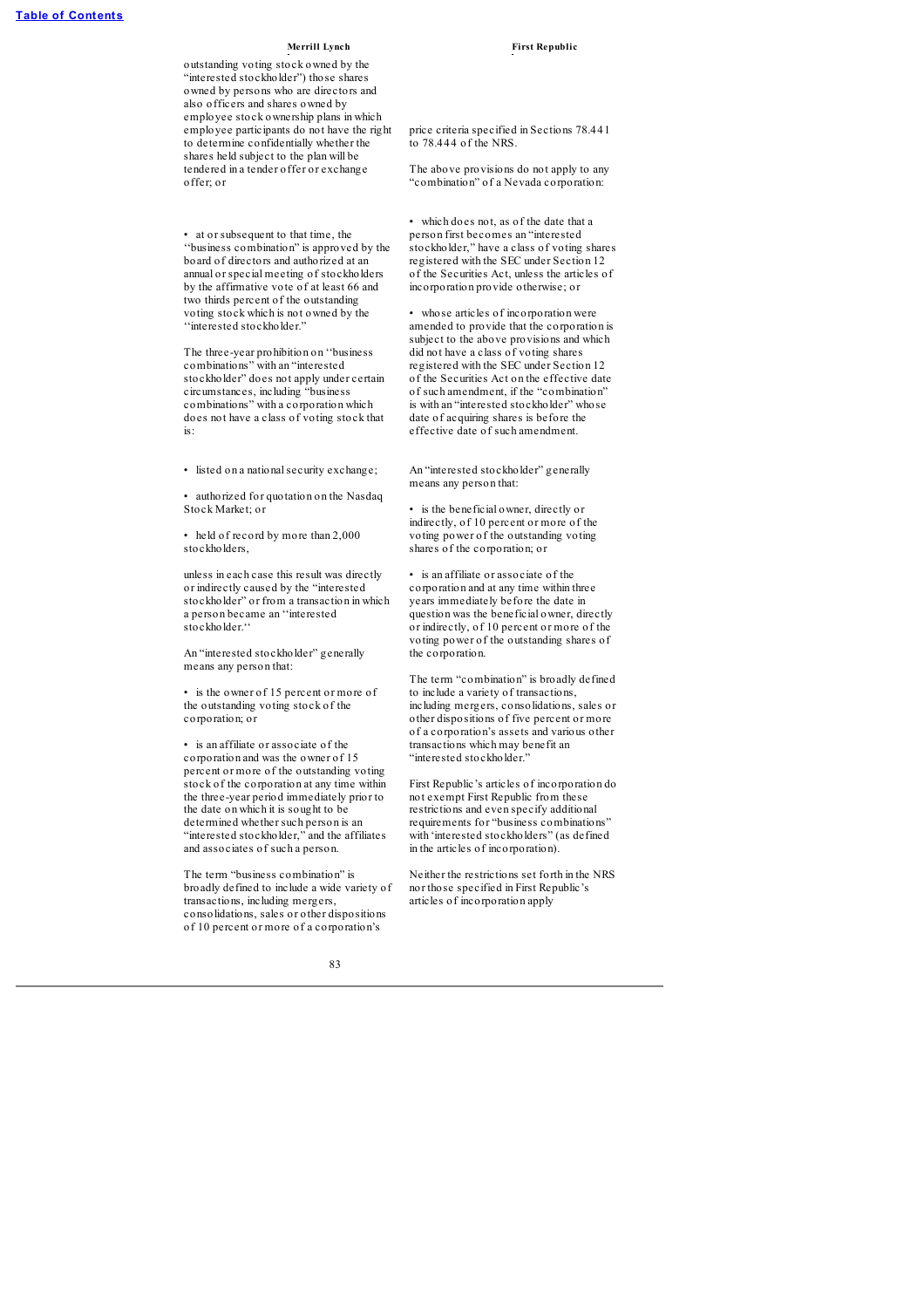| Merrill Lynch                                                                                                                                                                                                                                                                     | <b>First Republic</b>                                     |  |
|-----------------------------------------------------------------------------------------------------------------------------------------------------------------------------------------------------------------------------------------------------------------------------------|-----------------------------------------------------------|--|
| assets and various other transactions which<br>may benefit an "interested stockholder."                                                                                                                                                                                           | to the merger of First Republic with and<br>into ML Bank. |  |
| Merrill Lynch's restated certificate of<br>incorporation does not exempt Merrill<br>Lynch from these restrictions and specifies<br>additional requirements for "business"<br>combinations" with "interested<br>stockholders" (as defined in the certificate<br>of incorporation). |                                                           |  |
| Neither the restrictions set forth in the<br>DGCL nor those specified in Merrill<br>Lynch's restated certificate of<br>incorporation apply to the merger of First<br>Republic with and into ML Bank.                                                                              |                                                           |  |

**Stockholder Nominations of Director Candidates**

Any stockholder of record entitled to vote may nominate one or more persons for election as directors at a meeting if written notice has been provided to the secretary of the corporation not less than 50 days or more than 75 days prior to such meeting.

Any stockholder of record entitled to vote may nominate one or more persons for election as directors at a meeting if written notice has been provided to the secretary of the corporation not less than 10 days prior to such meeting.

# **Stockholder**

In order to properly bring business before an annual meeting, a stockholder of record has to give written notice to the secretary not less than 50 days nor more than 75 days prior to such meeting, setting forth as to each matter such stockholder proposes a brief description of the business desired to be brought before the meeting and the reasons for conducting such business at the meeting, the name and record address of such stockholder, the class or series and number of shares of capital stock of the corporation which are owned beneficially or of record by such stockholder, a description of all arrangements or understandings between such stockholder and any other person or persons (including their names) in connection with the proposal of such business by such stockholder and any material interest of such stockholder in such business and a representation that such stockholder intends to appear in person or by proxy at the annual meeting to bring such business before the meeting.

No advance notice is required for stockholder proposals at First Republic's stockholder meetings. (Please see, however, above for stockholder nominations of director candidates.)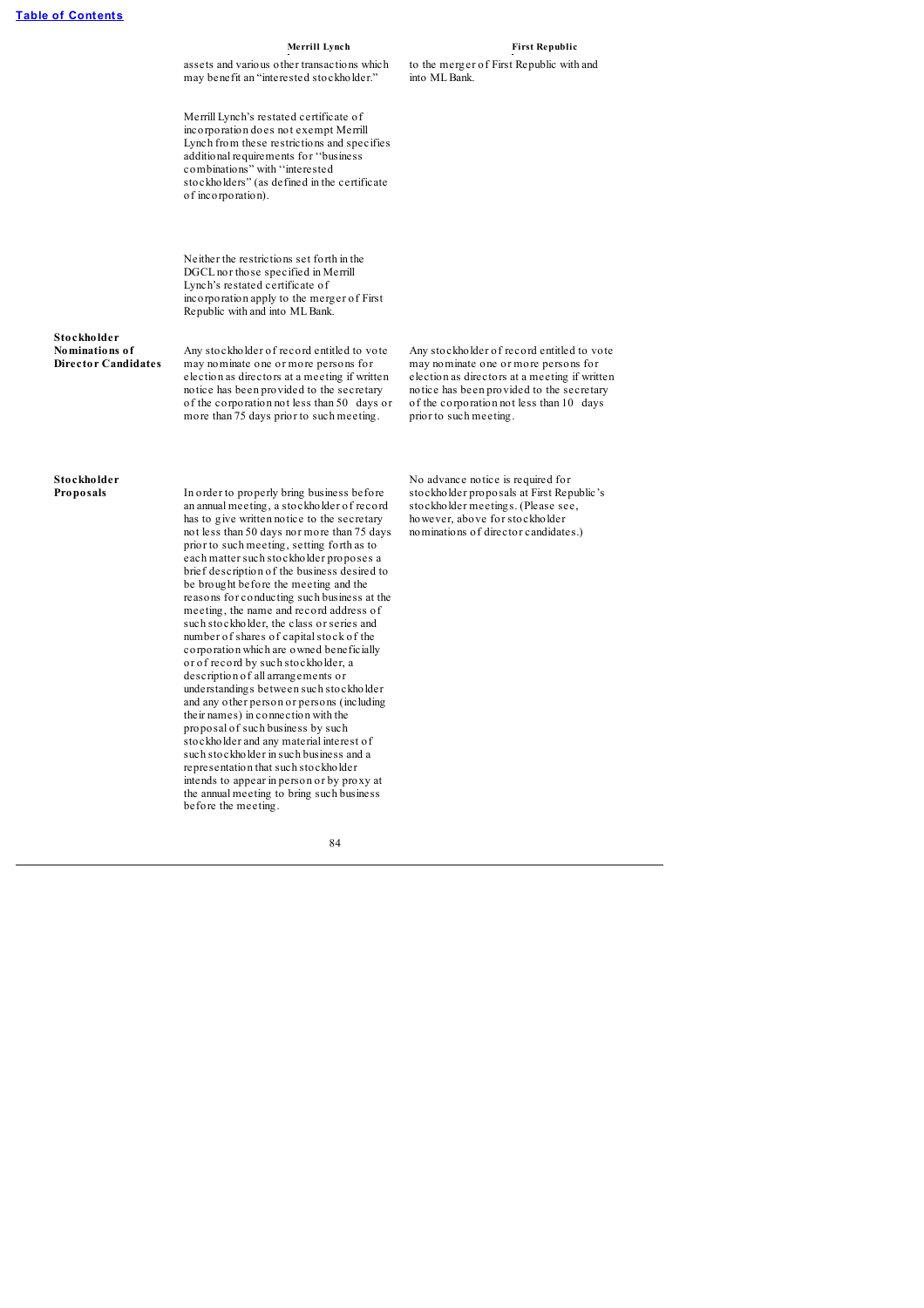| Notice of<br>Stockholders'<br>Meetings | Notice of each meeting of stockholders<br>must be given not less than 10 nor more<br>than 60 days before the day of the<br>meeting either by delivering personally, by<br>electronic transmission, or by mailing a<br>written no tice to each stockholder of<br>record entitled to vote at the meeting or by<br>providing notice in such other form and by<br>such other method as may be permitted by<br>Delaware law. Every notice must be given<br>in a form approved by the board of<br>directors and must state the purpose or<br>purposes for which the meeting is called as<br>well as the place, date and time of the<br>meeting. | Notice of each meeting of stockholders<br>must be given not less than 10 or more than<br>60 days before the date of the meeting by<br>delivering a type written or printed notice<br>personally, by depositing such notice in the<br>United States mail, or by transmitting such<br>notice by telegraph, cable, courier, or<br>wireless. Every notice must state the<br>purpose or purposes for which the meeting<br>is called as well as the place, date and time<br>of the meeting.                                                                       |
|----------------------------------------|-------------------------------------------------------------------------------------------------------------------------------------------------------------------------------------------------------------------------------------------------------------------------------------------------------------------------------------------------------------------------------------------------------------------------------------------------------------------------------------------------------------------------------------------------------------------------------------------------------------------------------------------|-------------------------------------------------------------------------------------------------------------------------------------------------------------------------------------------------------------------------------------------------------------------------------------------------------------------------------------------------------------------------------------------------------------------------------------------------------------------------------------------------------------------------------------------------------------|
| Limitations on<br>Director Liability   | Merrill Lynch's certificate of incorporation<br>provides that no member of Merrill Lynch's<br>board of directors is personally liable to the<br>corporation or its stockholders for<br>monetary damages for breach of fiduciary<br>duty as a director, except, to the extent<br>provided by applicable law, for liability:<br>• for breach of the director's duty of<br>loyalty to the corporation or its<br>stockholders;                                                                                                                                                                                                                | First Republic's articles of incorporation<br>provide that no member of First Republic's<br>board of directors is personally liable to<br>the corporation or its stockholders for<br>damages for breach of fiduciary duty as a<br>director to the fullest extent permitted by<br>Nevada corporation law.<br>Pursuant to Section 78.138 of the NRS, a<br>director is not individually liable to the<br>corporation or its stockholders or creditors<br>for any damages as a result of any act or<br>failure to act in his capacity as a director,<br>except: |
|                                        | • for acts or omissions not in good faith<br>or which involve intentional misconduct or<br>a knowing violation of law;<br>• pursuant to Section 174 of the DGCL; or<br>• for any transaction from which the<br>director derived an improper personal<br>benefit.                                                                                                                                                                                                                                                                                                                                                                          | • for an act or a failure to act that<br>constitutes a breach of the director's<br>fiduciary duties as a director and the breach<br>of those duties involved intentional<br>misconduct, fraud or a knowing violation<br>of law; or<br>• as otherwise provided in Sections<br>35.230, 90.660, 91.250, 452.200, 452.270,<br>668.045 and 694 A.030 of the NRS.                                                                                                                                                                                                 |
|                                        | Should the DGCL be amended to authorize<br>corporate action that further limits or<br>eliminates the personal liability of<br>directors, then the liability of each director<br>of the corporation will be limited or<br>eliminated to the full extent then permitted<br>by the DGCL.                                                                                                                                                                                                                                                                                                                                                     |                                                                                                                                                                                                                                                                                                                                                                                                                                                                                                                                                             |
| Indemnification                        | Merrill Lynch must indemnify any person<br>who is or was a director or officer of<br>Merrill Lynch, or is or was serving at the<br>request of the corporation as a director,<br>officer or trustee of another corporation,<br>trust or other enterprise, with respect to<br>actions taken or omitted by such person in<br>any capacity in which such person serves<br>Merrill Lynch or such other                                                                                                                                                                                                                                         | First Republic must indemnify any person<br>who was or is a party or is threatened to be<br>made a party to any threatened, pending or<br>completed action, suit or proceeding,<br>whether civil, criminal, administrative or<br>investigative (other than an action by or in<br>the right of First Republic), by reason of<br>the fact that he is or was a director, officer,<br>employee or                                                                                                                                                               |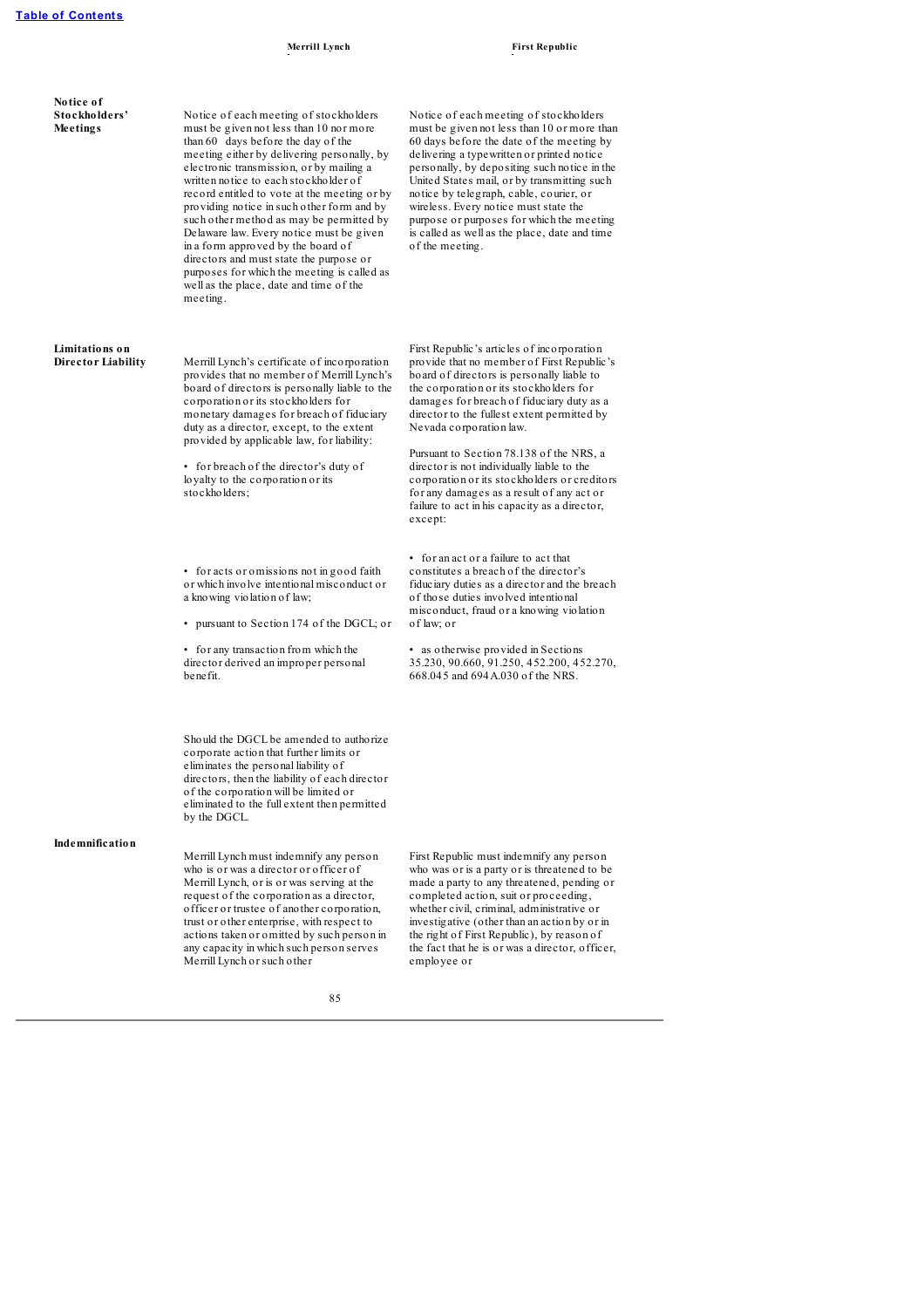agent of First Republic, or is or was serving at the request of First Republic as a director, officer, employee or agent of another corporation, partnership, joint venture, trust or other enterprise, or as a member of any committee or similar body, against expenses (including attorney's fees), judgments, fines and amounts paid in settlement actually and reasonably incurred by him in connection with such action, suit or proceeding if he acted in good faith and in a manner he reasonably believed to be in, or not opposed to, the best interests of First Republic, and, with respect to any criminal action or proceeding, had no reasonable cause to believe his conduct was unlawful.

First Republic must indemnify any person who was or is a party or is threatened to be made a party to any threatened, pending or completed action or suit by or in the right of First Republic to procure judgment in its favor by reason of the fact that he is or was a director, officer, employee or agent of First Republic, or is or was serving at the request of First Republic as director, officer, employee or agent of another corporation, partnership, joint venture, trust or other enterprise, or as a member of any committee or similar body, against expenses (including attorney's fees) actually and reasonably incurred by him in connection with the defense or settlement of such action or suit if he acted in good faith and in a manner he reasonably believed to be in, or not opposed to, the best interests of First Republic. However, no indemnification has to be made in respect of any claim, issue or matter as to which such person shall have been adjudged liable for negligence or misconduct in his performance of his duty to First Republic unless and only to the extent that the court in which such action or suit was brought determines upon application that in view of all the circumstances of the case, such person is fairly and reasonably entitled to indemnity for such expenses which a court of competent jurisdiction deems proper. The determinations of whether a person is entitled to indemnification in a specific case are made:

• by the board of directors by a majority vote of a quorum consisting of

86

corporation, trust or other enterprise, to the full extent authorized or permitted by law and such indemnification continues as to a person who has ceased to be a director, officer or trustee, as the case may be, and inures to the benefit of such person's heirs, executors and personal and legal representatives. However, except for proceedings to enforce rights to indemnification, Merrill Lynch is not obligated to indemnify any person in connection with a proceeding initiated by such person unless such proceeding was authorized in advance, or unanimously consented to, by the board of directors. Any person who is or was a director or officer of a subsidiary of Merrill Lynch is deemed to be serving in such capacity at the request of Merrill Lynch for purposes of indemnification.

Directors and officers of Merrill Lynch have the right to be paid by Merrill Lynch expenses incurred in defending or otherwise participating in any proceeding in advance of its final disposition. Merrill Lynch may, to the extent authorized from time to time by the board of directors, advance such expenses to any person who is or was serving at the request of Merrill Lynch as a director, officer or trustee of another corporation, trust or other enterprise.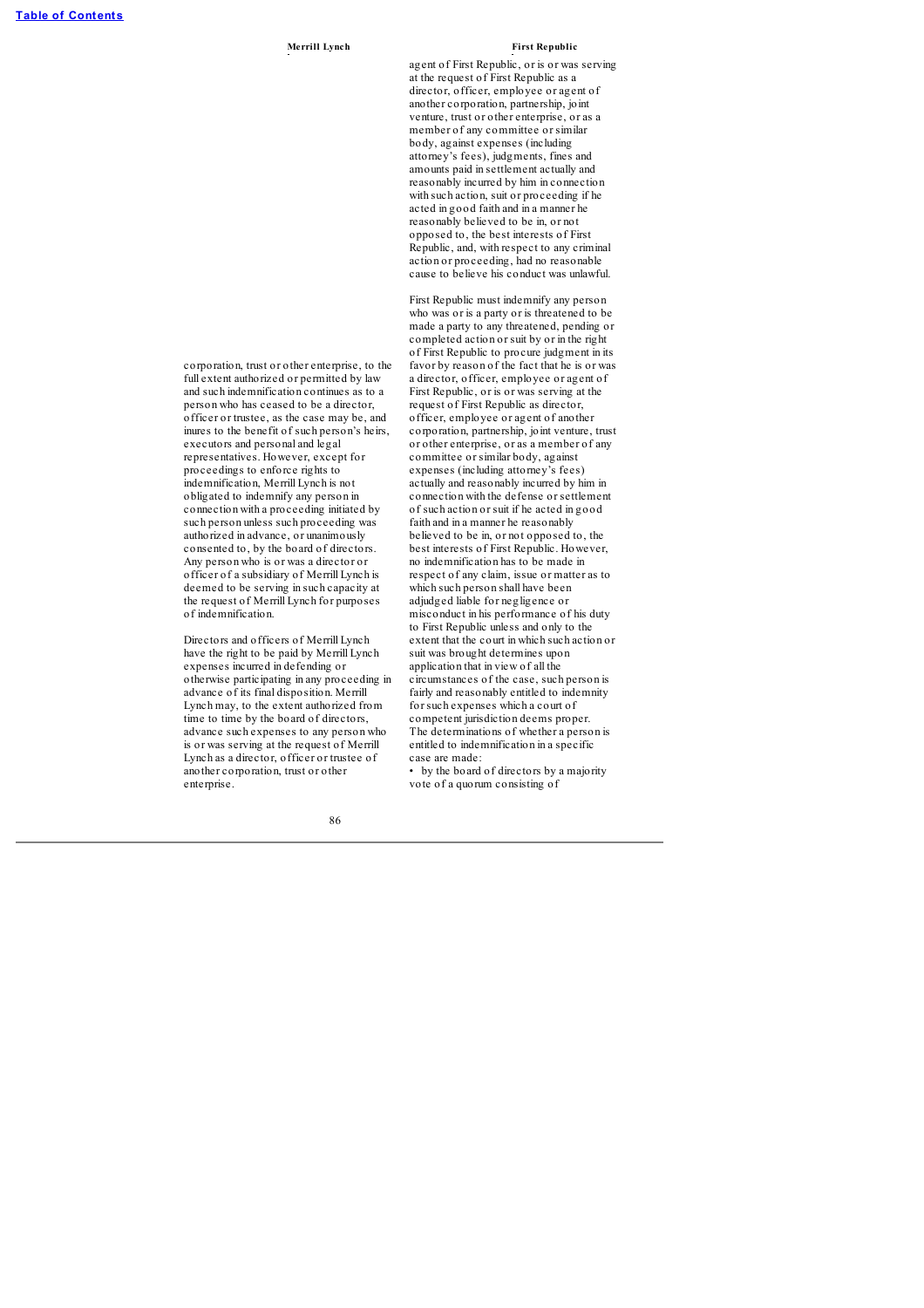directors who were not parties to such action, suit or proceeding; • if such a quorum is not obtainable, or, even if obtainable a quorum of disinterested directors so directs, by independent legal counsel in a written opinion; or

• by the stockholders.

# **Appraisal or**

Section 262 of the DGCL provides that stockholders have the right, in some circumstances, to dissent from certain corporate action and to instead demand payment of the fair value of their shares. Stockholders do not have appraisal rights

with respect to shares of any class or series of stock if such shares of stock, or depositary receipts in respect thereof, are either:

listed on a national securities exchange; included in the national market system by the National Association of Securities Dealers, Inc.; or

• held by more than 2,000 stockholders of record;

unless the stockholders receive in exchange for their shares anything other than shares of stock of the surviving or resulting corporation (or depositary receipts in respect thereof), or of any other corporation that is publicly listed or held by more than 2,000 holders of record, cash in lieu of fractionalshares or fractional depositary receipts described above or any combination of the foregoing.

Only stockholders of record are entitled to dissenters' rights.

Sections 92A.300 to 92A.500 of the NRS provide that stockholders have the right, in some circumstances, to dissent from certain corporate actions and to instead demand payment of the fair value of their shares.

Stockholders do not have appraisal rights with respect to shares of any class or series of stock if such shares of stock are either:

• listed on a national securities exchange: • included in the national market system by the National Association of Securities Dealers, Inc.; or

• held by at least 2,000 stockholders of record;

unless the stockholders receive in exchange for their shares anything other than cash, owner's interests or owner's interests and cash in lieu of fractional shares of the surviving or acquiring entity, or of any other entity that is publicly listed or held by more than 2,000 holders of owner's interests, or a combination of the foregoing.

Both stockholders of record and beneficial stockholders are entitled to dissenters' rights.

### No Material Difference in Rights of Holders of First Republic Preferred Stock and New Merrill Lynch Preferred *Stock*

The terms, designations, preferences, limitations, privileges, and relative rights of shares of First Republic preferred stock and the shares of New Merrill Lynch Preferred Stock for which they will be exchanged are identical except for certain non-material technical or format changes to the provisions included in the terms of the New Merrill Lynch Preferred Stock. Please see the section entitled "Description of Merrill Lynch Capital Stock — Preferred Stock — New Merrill Lynch Preferred Stock to be Issued in the Merger" beginning on page 75.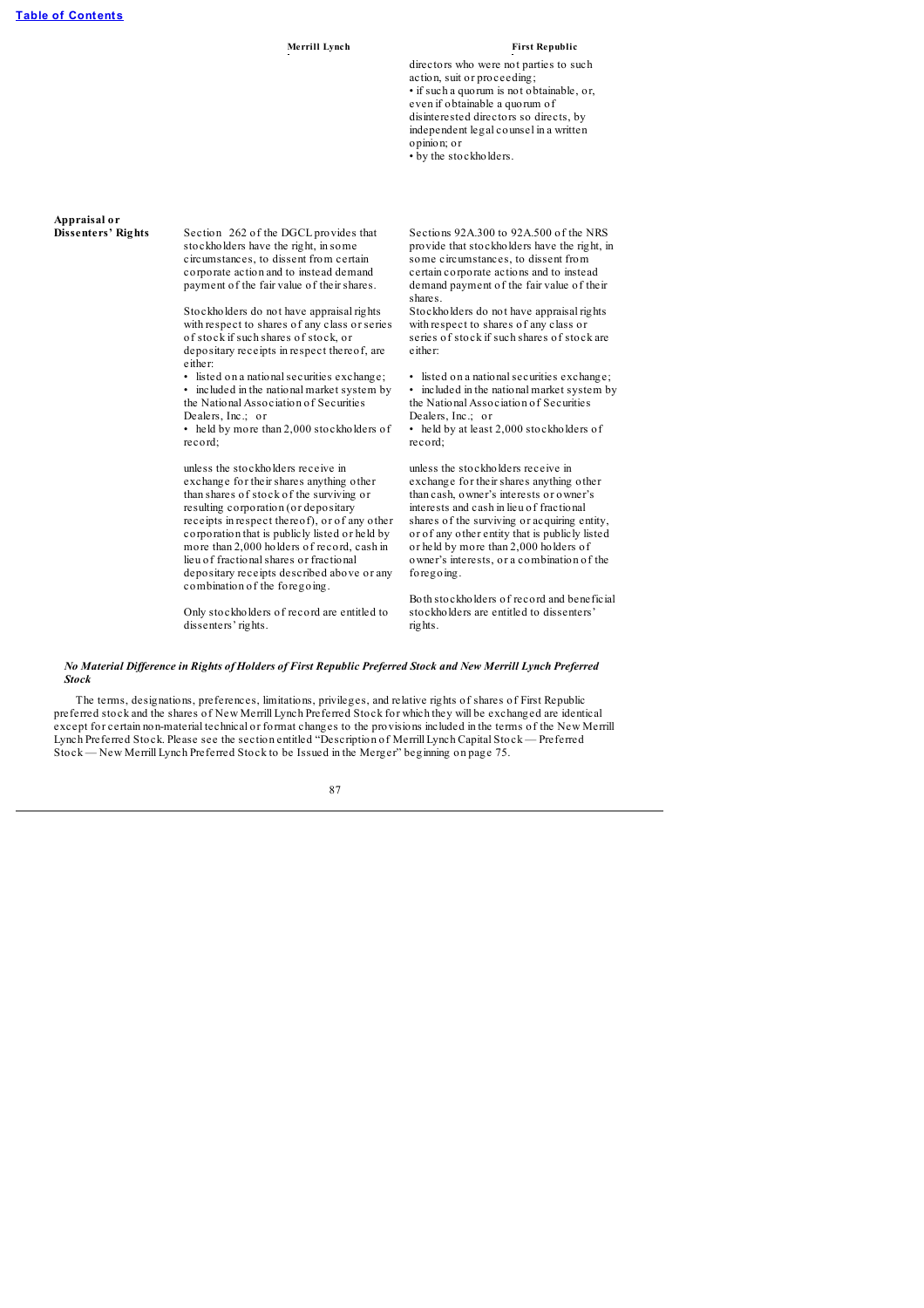### **COMPARATIVE MARKET PRICES AND DIVIDENDS**

Merrill Lynch common stock and First Republic common stock are listed on the New York Stock Exchange and trade under the symbols "MER" and "FRC," respectively. The following table sets forth the high and low reported sales prices per share of Merrill Lynch and First Republic common stock on the New York Stock Exchange, and the quarterly cash dividends declared per share for the periods indicated.

*Merrill Lynch and First Republic stockholders are advised to obtain current market quotations for Merrill Lynch* and First Republic common stock. The market prices of Merrill Lynch and First Republic common stock will fluctuate between the date of this proxy statement/prospectus and completion of the merger. No assurances can be given concerning the market prices of Merrill Lynch or First Republic common stock before the effective date of the *registration statement or Merrill Lynch common stock after completion of the merger.*

|                                        |         | Merrill Lynch Common Stock |            | First Republic Common Stock(1) |         |          |
|----------------------------------------|---------|----------------------------|------------|--------------------------------|---------|----------|
|                                        | High    | Lo w                       | Dividend   | High                           | Lo w    | Dividend |
| 2004                                   |         |                            |            |                                |         |          |
| First Ouarter                          | \$64.89 | \$56.97                    | \$0.16     | \$29.20                        | \$24.00 | \$0.083  |
| Second Quarter                         | 60.74   | 51.35                      | 0.16       | 28.78                          | 23.61   | 0.083    |
| Third Quarter                          | 54.32   | 47.35                      | 0.16       | 31.33                          | 27.33   | 0.083    |
| Fourth Quarter                         | 61.16   | 50.01                      | 0.16       | 35.89                          | 29.83   | 0.10     |
| 2005                                   |         |                            |            |                                |         |          |
| First Quarter                          | \$61.99 | \$56.01                    | \$0.16     | \$36.55                        | \$32.05 | \$0.10   |
| Second Quarter                         | 57.50   | 52.00                      | 0.20       | 35.39                          | 30.71   | 0.10     |
| Third Quarter                          | 61.67   | 54.36                      | 0.20       | 39.33                          | 34.22   | 0.125    |
| Fourth Quarter                         | 69.34   | 58.64                      | 0.20       | 40.10                          | 33.76   | 0.125    |
| 2006                                   |         |                            |            |                                |         |          |
| First Quarter                          | \$78.82 | \$67.95                    | \$0.25     | \$42.03                        | \$35.02 | \$0.125  |
| Second Quarter                         | 80.33   | 65.41                      | 0.25       | 45.81                          | 37.06   | 0.125    |
| Third Quarter                          | 79.09   | 67.49                      | 0.25       | 45.96                          | 41.09   | 0.15     |
| Fourth Quarter                         | 93.56   | 78.44                      | 0.25       | 41.16                          | 37.98   | 0.15     |
| 2007                                   |         |                            |            |                                |         |          |
| First Quarter                          | \$97.53 | \$79.22                    | \$0.35     | \$53.85                        | \$38.30 | \$0.15   |
| Second Quarter (through June 20, 2007) | \$94.17 | \$82.78                    | 0.35<br>S. | \$54.48                        | \$53.46 | \$0.15   |

(1) Historical market prices and dividend data for First Republic common stock for 2004 and the first quarter of 2005 have been adjusted to give effect to the three-for-two stock split of First Republic common stock that occurred in the form of a stock dividend to stockholders of record at the close of business on March 1, 2005.

The following table sets forth the closing sale prices per share of Merrill Lynch common stock and First Republic common stock in each case as reported on the New York Stock Exchange on January 26, 2007, the last trading day before Merrill Lynch and First Republic announced the merger, and on June 20, 2007, the last practicable trading day before the distribution of this document.

|                  | Merrill Lynch<br>Common Stock<br><b>Closing Price</b> | <b>First Republic Stock</b><br><b>Closing Price</b> |  |       |
|------------------|-------------------------------------------------------|-----------------------------------------------------|--|-------|
| January 26, 2007 |                                                       | 94.53                                               |  | 38.30 |
| June 20, 2007    |                                                       | 87.68                                               |  | 53.78 |

Shares of First Republic preferred stock are not traded in any public market and all issued and outstanding shares are held by the Depositary. Each outstanding share of First Republic preferred stock is represented by First Republic Depositary Shares that are listed on the New York Stock Exchange and represent a one-fortieth interest in a share of First Republic preferred stock.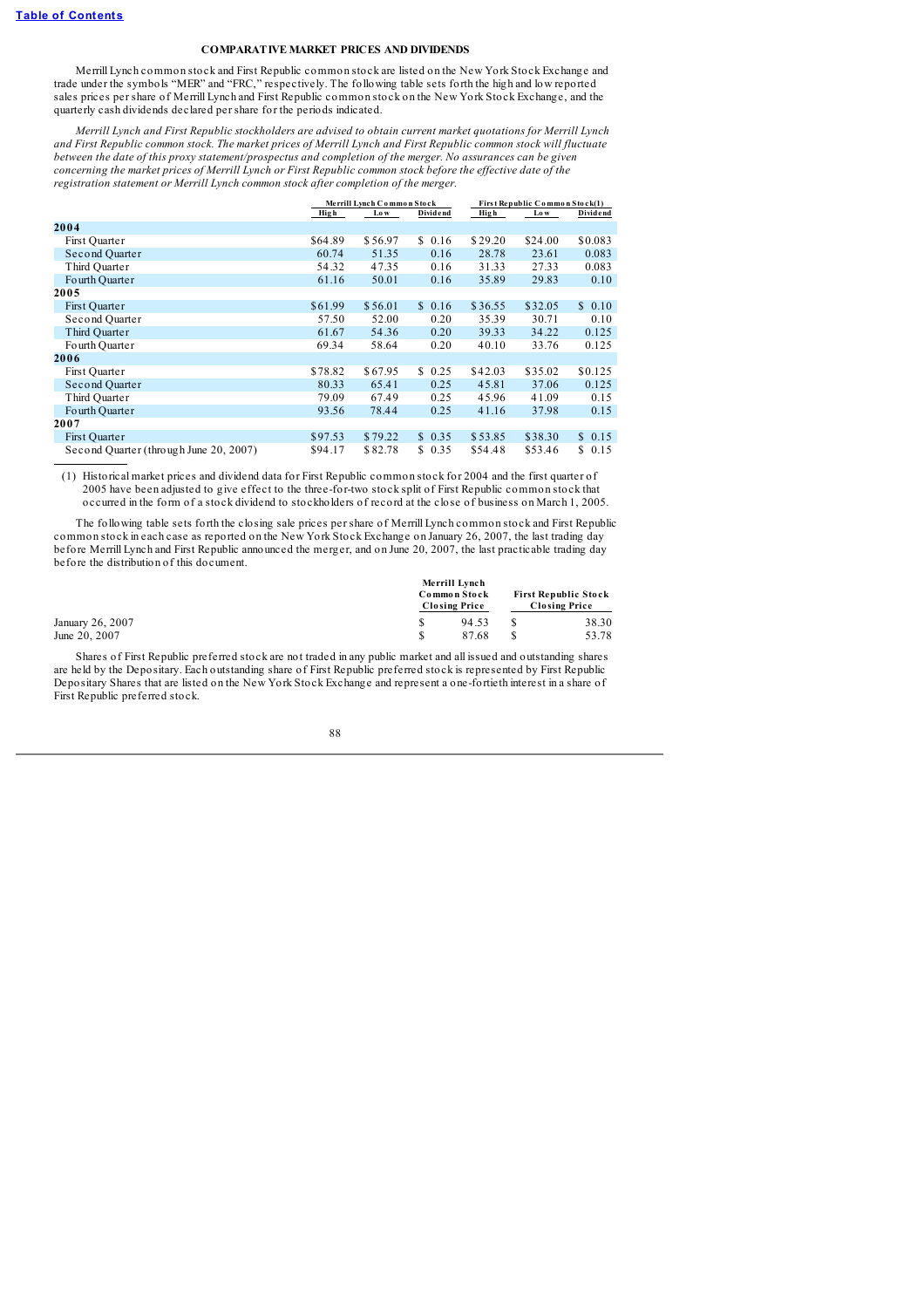Shares of First Republic preferred stock pay regular quarterly cash dividends at the rate of 6.70% for the First Republic 6.70% Noncumulative Perpetual Preferred Series A Shares and 6.25% for the First Republic 6.25% Noncumulative Perpetual Preferred Series B Shares.

First Republic may only repurchase shares of its stock prior to completion of the merger if such repurchase is in accordance with applicable law and consistent with the terms of the merger agreement.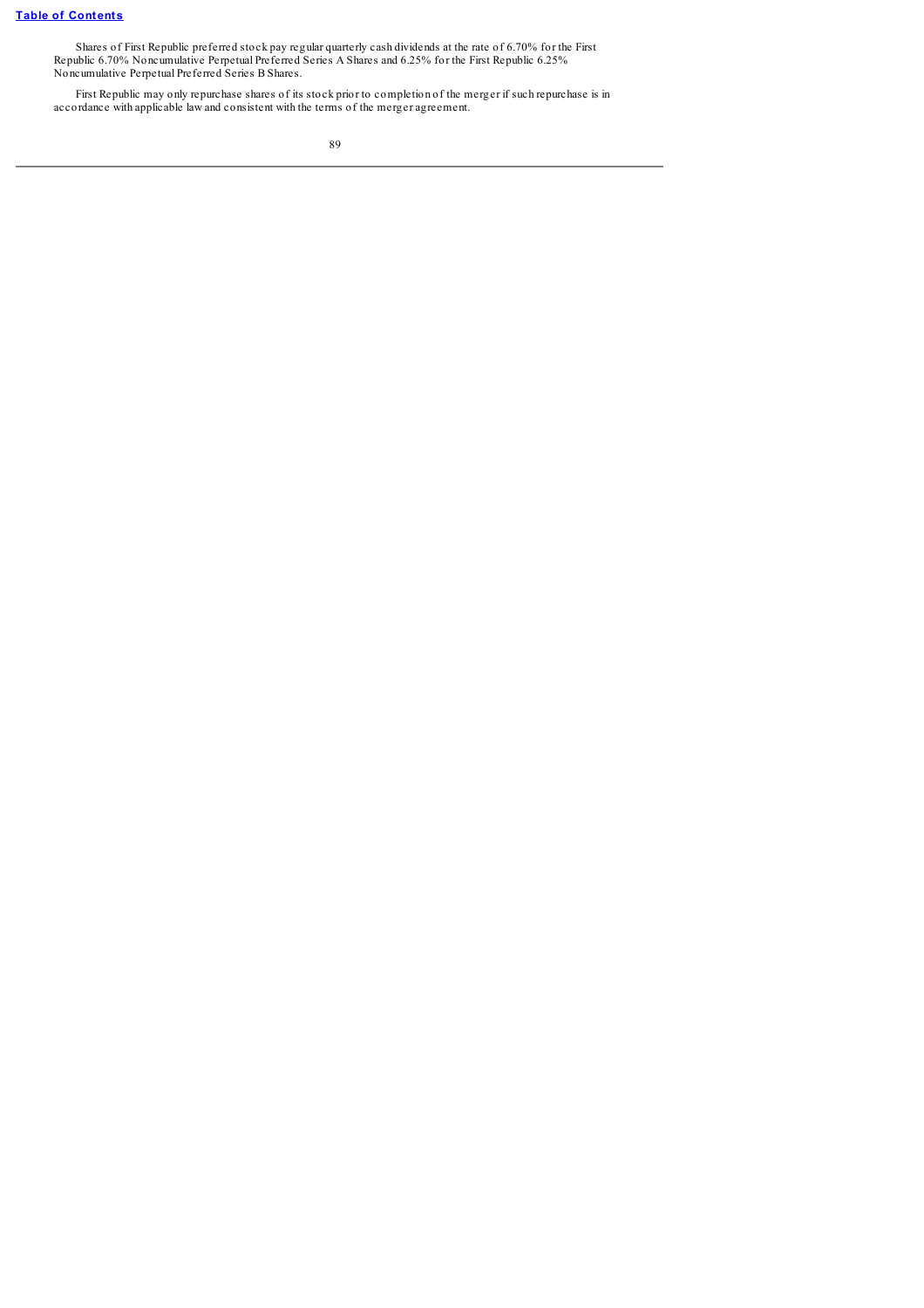### **VALIDITY OF COMMON AND PREFERRED STOCK**

The validity of Merrill Lynch common stock and preferred stock to be registered in connection with the merger has been passed upon for Merrill Lynch by Sullivan & Cromwell LLP, 125 Broad Street, New York, NY 10004. The validity of preferred share purchase rights attaching to Merrill Lynch common stock to be registered in connection with the merger has been passed upon for Merrill Lynch by Richard Alsop, General Counsel Corporate Law of Merrill Lynch, 222 Broadway — 17th Floor, New York, New York 10038.

Certain matters related to the U.S. federal income tax consequences of the merger have been passed upon for Merrill Lynch by Sullivan & Cromwell LLP and for First Republic by White & Case LLP.

Sullivan & Cromwell LLP regularly performs legal services for Merrill Lynch, and certain partners of Sullivan & Cromwell LLP performing legalservices for Merrill Lynch may own shares of Merrill Lynch's common stock representing less than 0.01% of Merrill Lynch's outstanding common stock. Mr. Alsop beneficially owns or has rights to acquire an aggregate of less than 0.01% of Merrill Lynch outstanding common stock.

White & Case LLP regularly performs legal services for First Republic. A partner of White & Case LLP, L. Martin Gibbs, serves on the Board of Directors of First Republic. Mr. Gibbs beneficially owns or has rights to acquire an aggregate of approximately 0.2% of First Republic outstanding common stock.

### **EXPERTS**

The consolidated financialstatements, the related financialstatement schedule, and management's report on the effectiveness of internal control over financial reporting incorporated in this Registration Statement on Form S-4 by reference from Merrill Lynch's Annual Report on Form 10-K for the year ended December 29, 2006 have been audited by Deloitte & Touche LLP, an independent registered public accounting firm, as stated in their reports, which are incorporated herein by reference (which reports (1) expressed an unqualified opinion on the consolidated financial statements and financialstatement schedule and included an explanatory paragraph regarding the change in accounting method in 2006 for share-based payments to conform to Statement of Financial Accounting Standard No. 123 (revised 2004), *Share-Based Payment*, (2) expressed an unqualified opinion on management's assessment regarding the effectiveness of internal control over financial reporting, and (3) expressed an unqualified opinion on the effectiveness of internal control over financial reporting) and have been so incorporated in reliance upon the reports of such firm given upon their authority as experts in accounting and auditing.

With respect to the unaudited condensed consolidated interim financial information for the three-month periods ended March 30, 2007 and March 31, 2006 which is incorporated herein by reference, Deloitte & Touche LLP, an independent registered public accounting firm, have applied limited procedures in accordance with the standards of the Public Company Accounting Oversight Board (United States) for the review of such information. However, as stated in their report included in the Company's Quarterly Reports on Form 10-Q for the quarter ended March 30, 2007 (which report included an explanatory paragraph regarding the adoption of Statement of Financial Accounting Standards No. 157, *"Fair Value Measurement,"* Statement of Financial, Accounting Standards No. 159, *"The Fair* Value Option for Financial Assets and Financial Liabilities - Including an amendment of FASB Statement No. 115,' and FASB Interpretation No. 48, *"Accounting for Uncertainty in Income Taxes, an Interpretation of FASB Statement No. 109."*) and incorporated by reference herein, they did not audit and they do not express an opinion on that interim financial information. Accordingly, the degree of reliance on their report on such information should be restricted in light of the limited nature of the review procedures applied. Deloitte & Touche LLP are not subject to the liability provisions of Section 11 of the Securities Act of 1933 for their reports on the unaudited condensed consolidated interim financial information because that report is not a "report" or a "part" of the registration statement prepared or certified by an accountant within the meaning of Sections 7 and 11 of the Act.

The consolidated financialstatements of First Republic and subsidiaries as of December 31, 2006 and 2005, and for each of the years in the three-year period ended December 31, 2006, have been incorporated by reference herein in reliance upon the report of KPMG LLP, independent registered public accounting firm, incorporated by reference herein, and upon the authority of said firm as experts in accounting and auditing. The report covering the December 31, 2006 consolidated financialstatements refers to a change in the method of quantifying misstatements in current year financialstatements to consider the effects of prior year misstatements.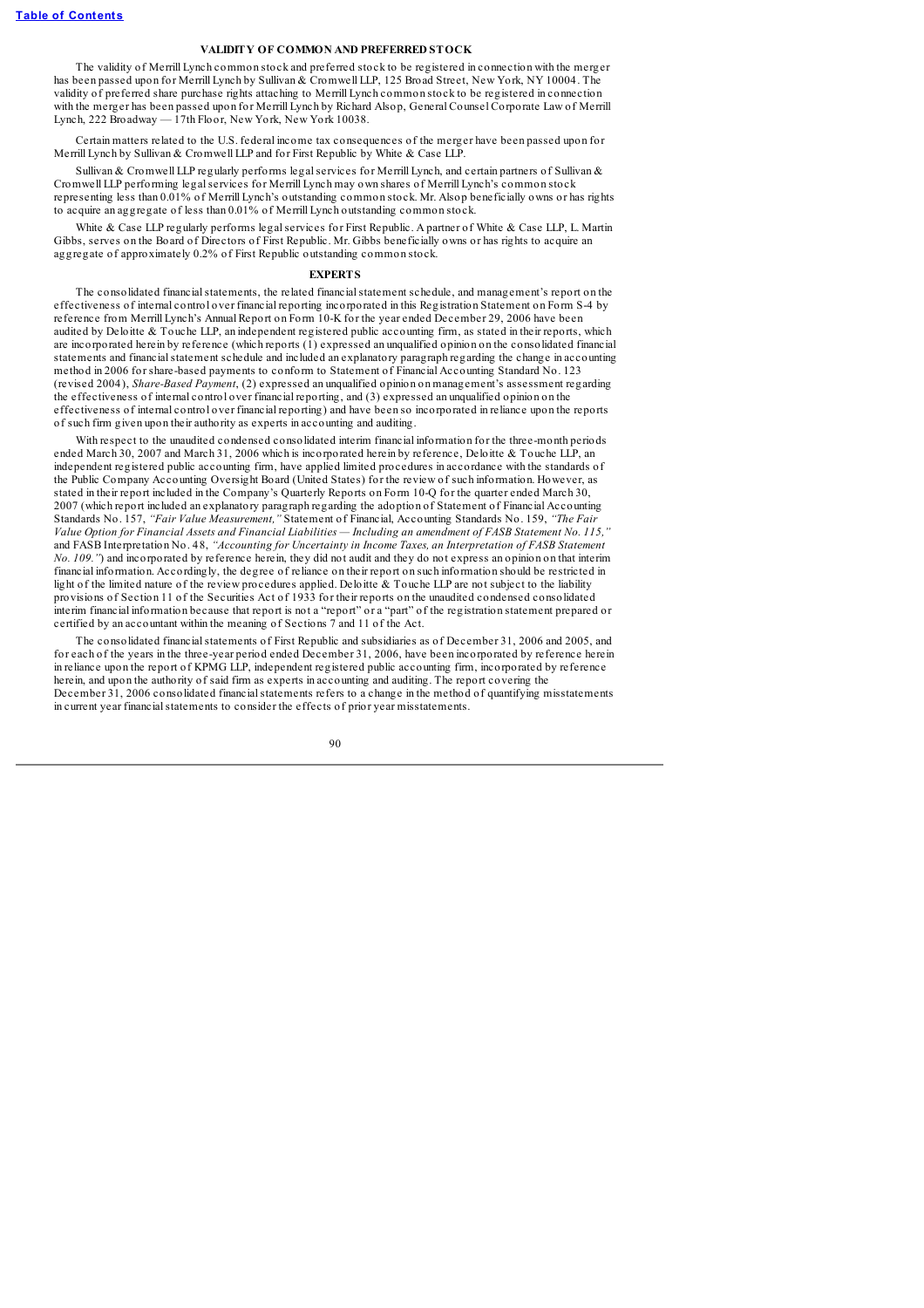## **STOCKHOLDER PROPOSALS**

# **Merrill Lynch**

If the merger is completed, First Republic stockholders will become stockholders of Merrill Lynch. If you wish to submit a stockholder proposal to be included in the proxy materials for Merrill Lynch's 2008 annual meeting, you must submit the proposal in writing to the corporate secretary of Merrill Lynch at the address below no later than November 16, 2007.

MERRILL LYNCH & CO., INC. 222 Broadway — 17th Floor New York, New York 10038 Attention: Judith A. Witterschein Corporate Secretary

If you wish to submit a proposal or a matter for consideration at Merrill Lynch's 2008 annual meeting, but you do not meet the deadline for inclusion in the proxy materials, Merrill Lynch's bylaws require that the proposal be submitted by the holder of record of the shares and received by the corporate secretary at least 50 days before the date of the 2008 annual meeting. As a general matter, Merrill Lynch holds its annual meeting during the third or fourth week of April. Any proposal also must comply with certain information requirements set forth in Merrill Lynch's bylaws. The bylaws are filed as an exhibit to Merrill Lynch's Current Report on Form 8-K filed with the SEC on December 12, 2006 and may be found on Merrill Lynch's Corporate Governance Website. You also may obtain a copy of the bylaws from Merrill Lynch's Corporate Secretary at the address above. These requirements apply to any matter that a stockholder wishes to raise at the annual meeting other than pursuant to the procedures set forth in Rule 14a-8 of the U.S. Securities Exchange Act of 1934.

### **First Republic**

If the merger is completed before First Republic is required to hold its annual meeting, there will be no First Republic annual meeting of stockholders in 2007 or thereafter. In case the merger is not completed, set forth below is information relevant to a regularly scheduled 2008 annual meeting of First Republic stockholders.

If a stockholder notifies First Republic after February 16, 2008 of an intent to present a proposal at First Republic's 2008 annual meeting, First Republic will have the right to exercise its discretionary voting authority with respect to the proposal, without including information regarding the proposal in its proxy materials. Stockholder proposals to be presented at the 2008 annual meeting must be received by First Republic on or before November 4, 2007 for inclusion in the proxy statement/prospectus and proxy card relating to that meeting. It is requested that such proposals be submitted to the attention of the First Republic's Corporate Secretary at 111 Pine Street, 2nd Floor, San Francisco, California 94111.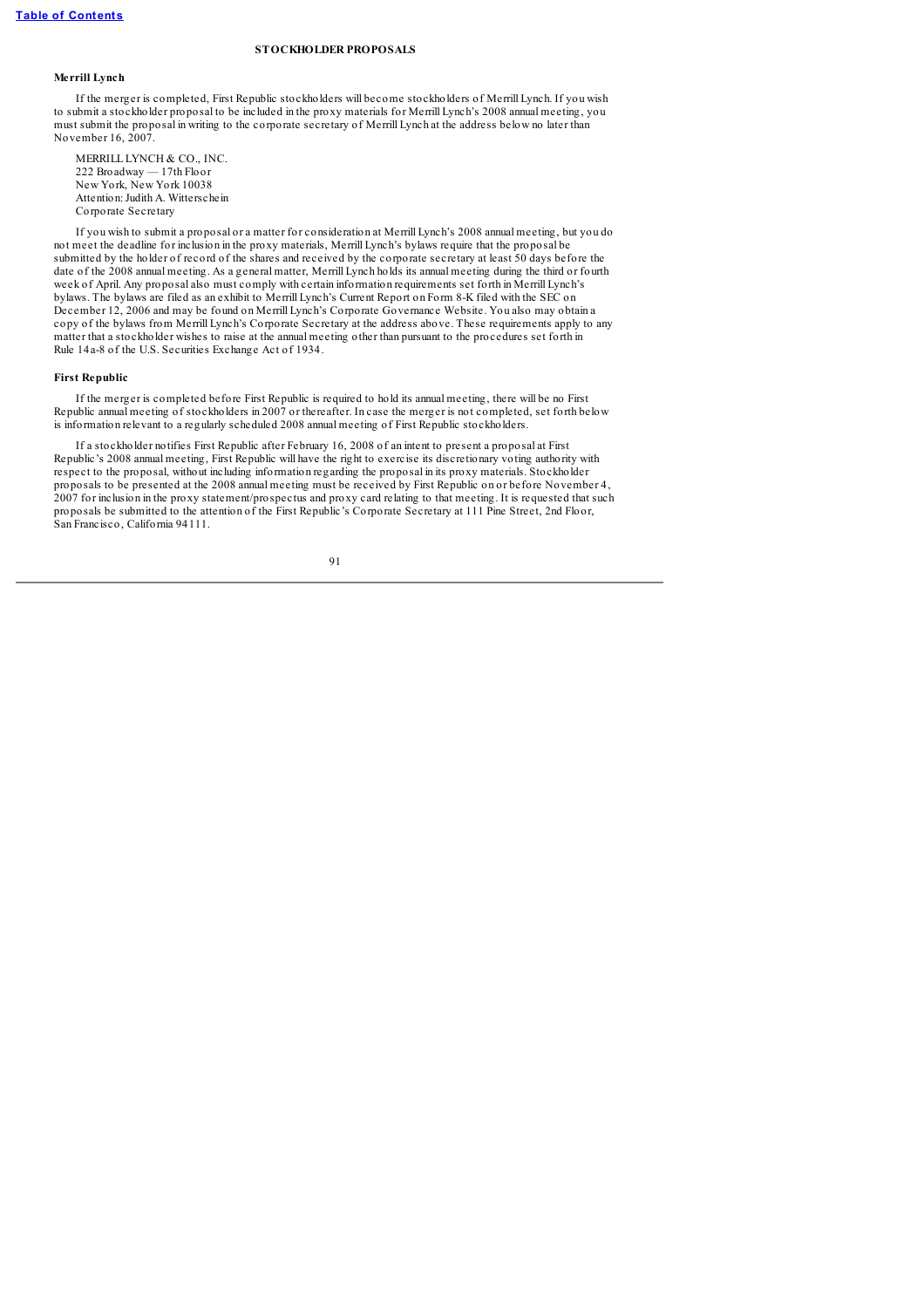### **WHERE YOU CAN FIND MORE INFORMATION**

Merrill Lynch has filed a registration statement with the SEC under the Securities Act that registers the distribution to First Republic stockholders of the shares of its common stock in the merger. The registration statement, including the attached exhibits and schedules, contains additional relevant information about Merrill Lynch and First Republic and the common stock of these companies. The rules and regulations of the SEC allow us to omit some information included in the registration statement from this proxy statement/prospectus.

Merrill Lynch and First Republic file annual, quarterly and current reports, proxy statements and other information with the SEC and the FDIC, respectively. You may read and copy any nonconfidential information filed with the SEC at the Public Reference Room of the SEC at 100 F Street, N.E., Room 1024, Washington, D.C. 20549. You may obtain information on the operation of the SEC's Public Reference Room by calling the SEC at 1-800-SEC-0330. You may read and copy nonconfidential information filed with the FDIC at the Public Information Center of the FDIC at 3501 North Fairfax Drive, Room E-1002, Arlington, VA 22226. You may obtain information by calling the FDIC at 1-877- ASK-FDIC (1-877-275-3342).

The SEC also maintains a website that contains reports, proxy statements and other information about issuers, like Merrill Lynch, that file electronically with the SEC. The address of the website is *http://www.sec.gov.* The reports and other information filed by First Republic and Merrill Lynch with the SEC and FDIC, respectively, are also available at Merrill Lynch's and First Republic's websites. The address of Merrill Lynch's website is *http://www.ml.com.* The address of First Republic's website is *http://www.firstrepublic.com.* Except for the documents specifically incorporated by reference into this proxy statement/prospectus, information contained on Merrill Lynch's or First Republic's website or that can be accessed through their respective websites is not incorporated by reference into this proxy statement/prospectus.

The SEC and the FDIC allow Merrill Lynch and First Republic to "incorporate by reference" information into this document. This means that Merrill Lynch and First Republic can disclose important information to you by referring you to another document filed separately with the SEC or the FDIC. The information incorporated by reference into this document is considered to be a part of this document, except for any information that is superseded by information that is included directly in this document.

This document incorporates by reference the documents listed below that Merrill Lynch and First Republic previously filed with the SEC and the FDIC, respectively. They contain important information about these companies and their financial condition.

### **Merrill Lynch Filings Perio d o r Date Filed**

Annual Report on Form 10-K Year ended December 29, 2006 — filed February 26, 2007

Quarterly Report on Form 10-Q<br>
Current Reports on Form 8-K<br>
January 5, 2007, January 18, 2007, January 26, 2007. January 5, 2007, January 18, 2007, January 26, 2007, January 30, 2007, February 5, 2007, February 7, 2007, February 23, 2007, February 27, 2007, February 28, 2007, March 1, 2007, March 5, 2007, March 13, 2007(3), March 15, 2007, March 16, 2007, March 21, 2007 (2), March 28, 2007, April 5, 2007 (3), April 9, 2007, April 11, 2007 (2), April 19, 2007, April 25, 2007, April 30, 2007 (2), May 2, 2007, May 3, 2007, May 4, 2007, May 8, 2007, May 9, 2007, May 17, 2007, May 18, 2007, May 25, 2007, May 31, 2007, June 1, 2007 (2), June 4, 2007 (2) and June 6, 2007

The description of Merrill Lynch common stock set forth in the registration statement on Form 8-A filed pursuant to Section 12 of the Exchange Act, including any amendment or report filed with the SEC for the purpose of updating this description.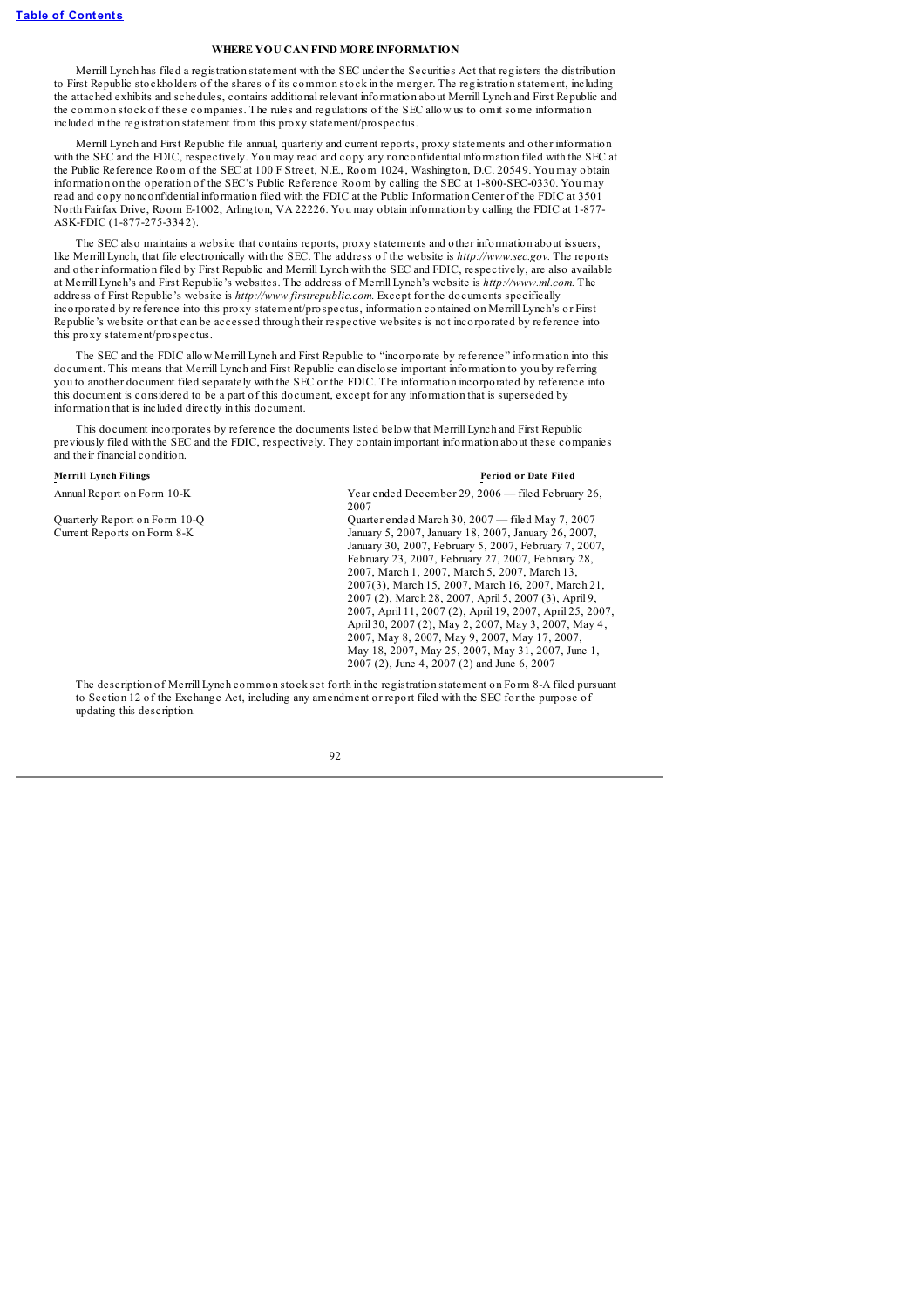### **First Republic Filings Perio d o r Date Filed**

Annual Report on Form 10-K Year ended December 31, 2006 — filed February 27,

Current Reports on Form 8-K January 29, 2007, January 31, 2007, and June 18, 2007

2007 Amendment No. 1 to Annual Report on Form 10-K Year ended December 31, 2006, — filed April 30, 2007 Quarterly Report on Form 10-Q Quarter ended March 31, 2007 — filed May 8, 2007

The description of First Republic common stock set forth in the registration statement on Form 8-A filed pursuant to Section 12 of the Exchange Act, including any amendment or report filed with the FDIC for the purpose of updating this description.

To the extent that any information contained in any Current Report on Form 8-K, or any exhibit thereto, was furnished to, rather than filed with, the SEC or the FDIC, such information or exhibit is specifically not incorporated by reference into this proxy/statement prospectus.

In addition, this proxy statement/prospectus also incorporates by reference into this document additional documents that either Merrill Lynch or First Republic may file with the SEC or the FDIC, respectively, between the date of this document and the date of the First Republic Special Meeting (other than the portions of those documents not deemed to be filed). These documents include periodic reports, such as Annual Reports on Form 10-K, Quarterly Reports on Form 10-Q and Current Reports on Form 8-K, as well as proxy statements.

Documents incorporated by reference are available from the companies without charge, excluding any exhibits to those documents unless the exhibit is specifically incorporated by reference as an exhibit into this document. You can obtain documents incorporated by reference into this document by requesting them in writing or by telephone from the appropriate company at the following addresses:

**MERRILL LYNCH & CO., INC FIRST REPUBLIC BANK** 222 Broadway — 17th Floor 111 Pine Street, 2nd Floor<br>
New York. New York 10038 San Francisco. California 941

San Francisco, California 94111 Attention: Judith A. Witterschein Attention: Willis H. Newton, Jr. Corporate Secretary Chief Financial Officer Tel: (212) 670-0432 Tel: (415) 392-1400 E-mail: corporate secretary@ml.com E-mail: investorrelations@firstrepublic.com

If you would like to request documents, please do so by July 16, 2007 in order to receive them before **the First Republic special meeting of stockholders.**

We have not authorized anyone to give any information or make any representation about the merger, Merrill Lynch or First Republic that is different from, or in addition to, that contained in this proxy statement/prospectus or in any of the materials that we have incorporated into this document. Therefore, if anyone does give you information of this sort, you should not rely on it. If you are in a jurisdiction where offers to exchange or sell, or solicitations of offers to exchange or purchase, the securities offered by this document or the solicitation of proxies is unlawful, or if you are a person to whom it is unlawful to direct these types of activities, then the offer presented in this document does not extend to you. The information contained in this document speaks only as of the date of this document unless the information specifically indicates that another date applies.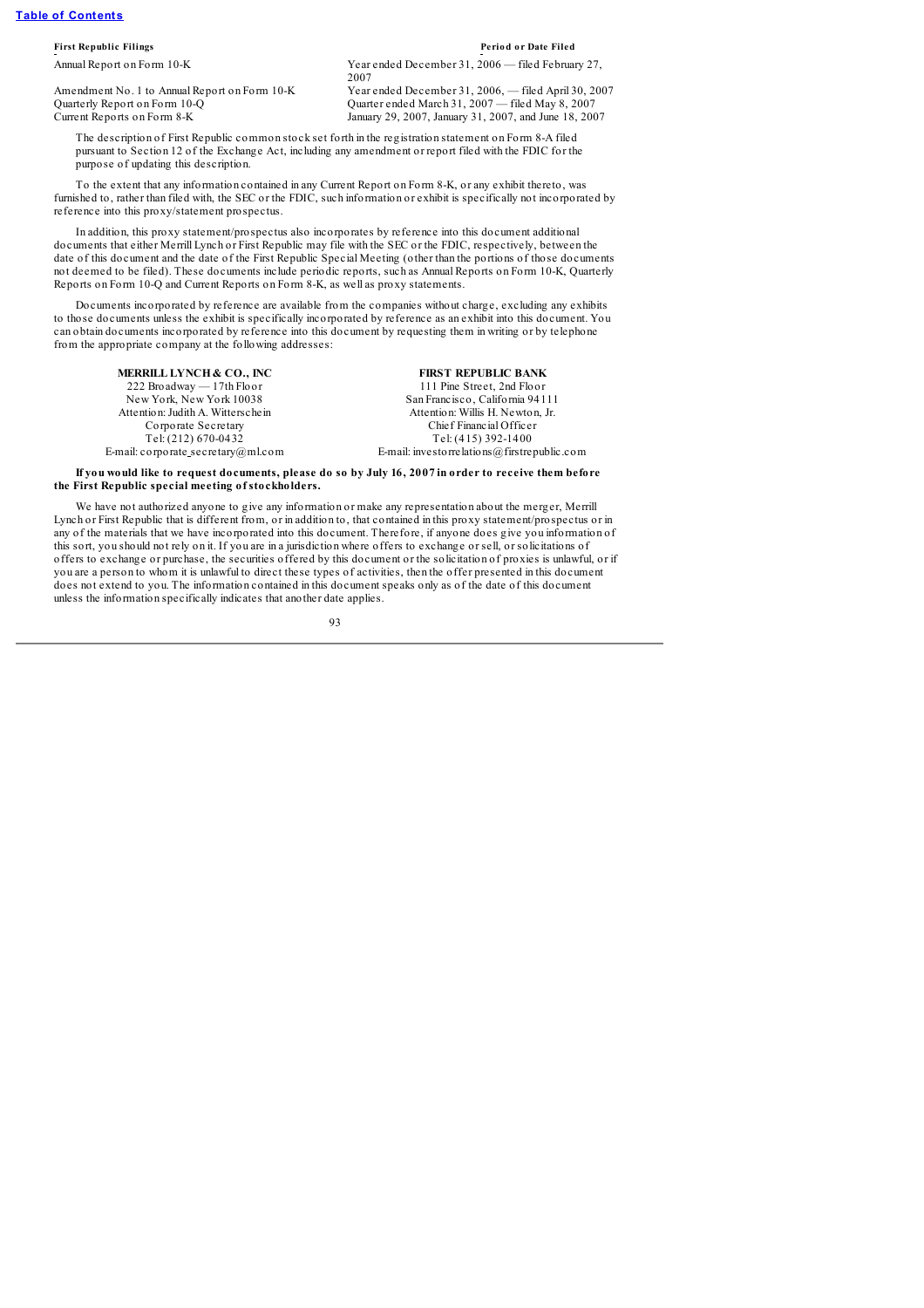**ANNEX A**

**AGREEMENT AND PLAN OF MERGER Dated as of January 29, 2007 among MERRILL LYNCH & CO., INC., FIRST REPUBLIC BANK and**

**MERRILL LYNCHBANK & TRUST CO., FSB**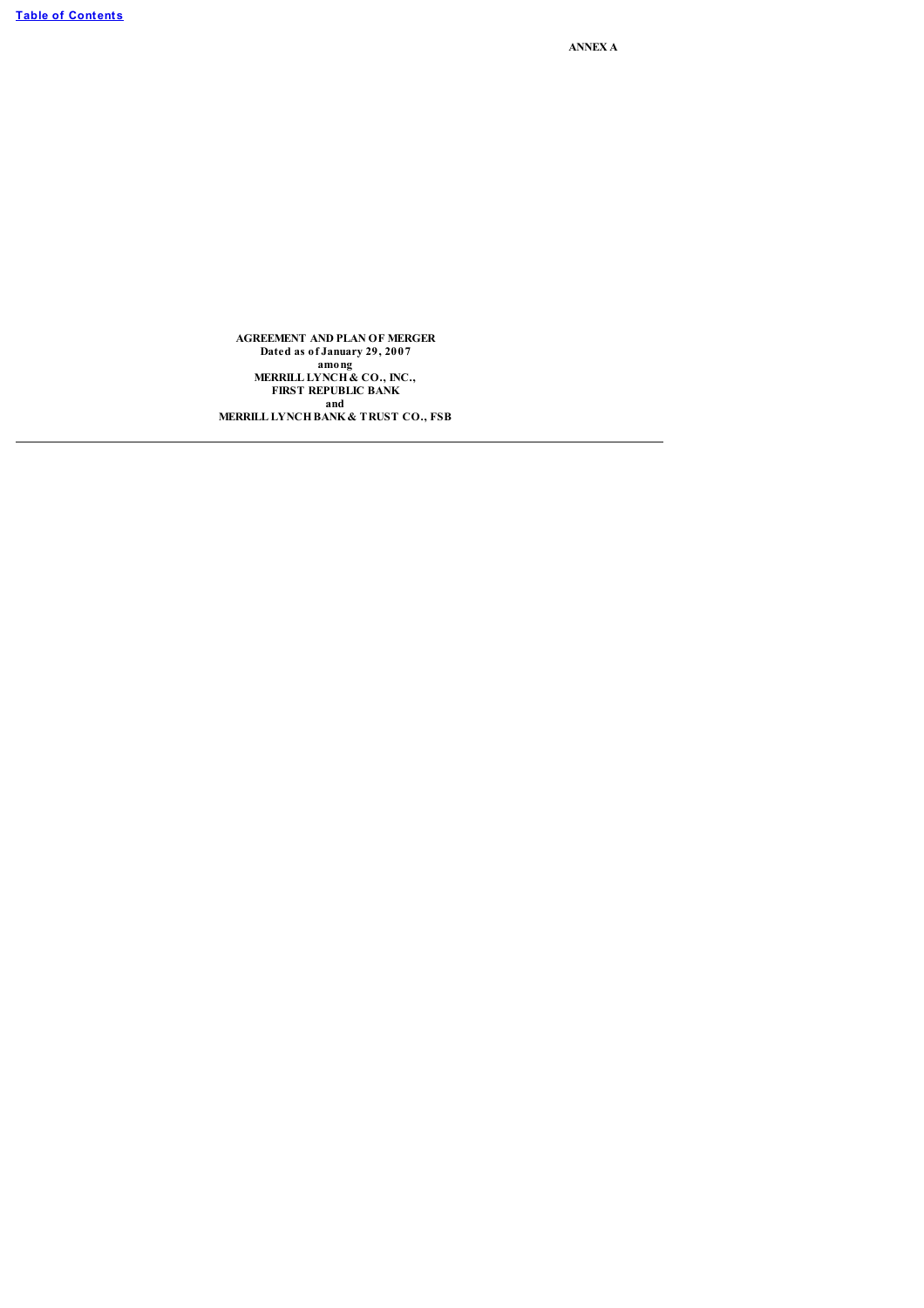# **TABLE OF CONTENTS**

|              |                                                         | Page             |
|--------------|---------------------------------------------------------|------------------|
|              | <b>ARTICLEI</b>                                         |                  |
|              | DEFINITIONS; INTERPRETATION                             |                  |
| 1.01         | De finitions                                            | $A-1$            |
| 1.02         | Interpretation                                          | $A-7$            |
|              |                                                         |                  |
|              | <b>ARTICLE II</b><br><b>THE MERGER</b>                  |                  |
| 2.01         | The Merger                                              | $A-8$            |
| 2.02         | $C$ lo sing                                             | $A-8$            |
| 2.03         | Effective Time                                          | $A-8$            |
| 2.04         | Effects of the Merger                                   | $A-8$            |
| 2.05         | Charter and Bylaws                                      | $A-8$            |
|              | <b>ARTICLE III</b>                                      |                  |
|              | CONSIDERATION; EXCHANGE AND ELECTION PROCEDURES         |                  |
| 3.01         | Conversion or Cancellation of Shares                    | $A-9$            |
| 3.02         | Equity Compensation                                     | $A-13$           |
|              |                                                         |                  |
|              | <b>ARTICLE IV</b><br>CONDUCT OF BUSINESS PENDING MERGER |                  |
| 4.01         | Forebearances of First Republic                         | $A-14$           |
| 4.02         | Forebearances of Merrill Lynch                          | $A-16$           |
|              |                                                         |                  |
|              | <b>ARTICLE V</b><br>REPRESENTATIONS AND WARRANTIES      |                  |
| 5.01         | Disclosure Schedules                                    | $A-16$           |
| 5.02         | Standard                                                | $A-16$           |
| 5.03         | Representations and Warranties of First Republic        | $A-17$           |
| 5.04         | Representations and Warranties of Merrill Lynch         | $A-26$           |
|              | <b>ARTICLE VI</b><br><b>COVENANTS</b>                   |                  |
| 6.01         | Reasonable Best Efforts                                 | $A-29$           |
| 6.02         | Stockholder Approvals                                   | $A-29$           |
| 6.03         | <b>SEC Filings</b>                                      | $A-30$           |
| 6.04         | Press Releases                                          | $A-31$           |
| 6.05         | Access; Information                                     | $A-31$<br>$A-31$ |
| 6.06<br>6.07 | Acquisition Proposals<br>Affiliate Agreements           | $A-32$           |
| 6.08         | Take over Laws and Provisions                           | $A-32$           |
| 6.09         | Exchange Listing                                        | $A-32$           |
| 6.10         | Regulatory Applications                                 | $A-32$           |
| 6.11         | Indemnification                                         | $A-33$           |
| 6.12         | Benefit Plans                                           | $A-33$           |
| 6.13         | Retention Bonus Plan                                    | $A-34$           |
| 6.14         | No tification of Certain Matters                        | $A-34$           |
| 6.15         | Notice to Series C Preferred Stockholders               | $A-35$           |

A-i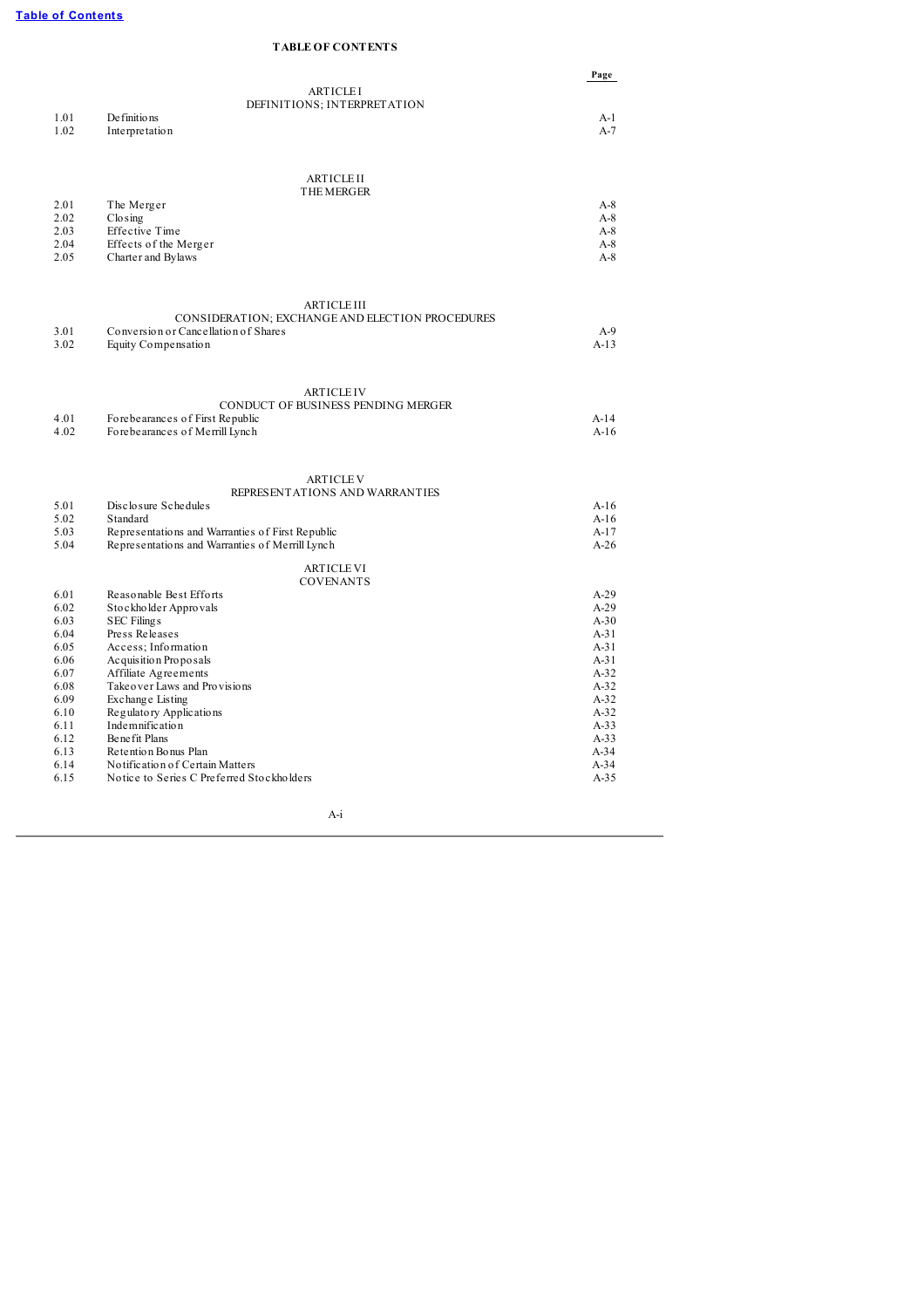# **Table of [Contents](#page-4-0)**

| 6.18<br>Management and Operations of the First Republic Division<br>$A-3.5$<br>6.19<br>Deposit Rating<br>$A-36$<br>6.20<br>Advisory Contract Consents<br>$A-36$                                                                                                                                                                                                                                                                                                                                                                                                                                                                                                                                                                                                             |
|-----------------------------------------------------------------------------------------------------------------------------------------------------------------------------------------------------------------------------------------------------------------------------------------------------------------------------------------------------------------------------------------------------------------------------------------------------------------------------------------------------------------------------------------------------------------------------------------------------------------------------------------------------------------------------------------------------------------------------------------------------------------------------|
| <b>ARTICLE VII</b><br>CONDITIONS TO THE MERGER<br>Conditions to Each Party's Obligation to Effect the Merger<br>7.01<br>$A-36$<br>7.02<br>Conditions to First Republic's Obligation<br>$A-36$<br>7.03<br>Conditions to Merrill Lynch's and MLFSB's Obligation<br>$A-37$                                                                                                                                                                                                                                                                                                                                                                                                                                                                                                     |
| <b>ARTICLE VIII</b><br><b>TERMINATION</b><br>Termination<br>8.01<br>$A-37$<br>8.02<br>Effect of Termination and Abandonment<br>$A-38$<br>8.03<br>Termination Fee<br>$A-38$                                                                                                                                                                                                                                                                                                                                                                                                                                                                                                                                                                                                  |
| <b>ARTICLE IX</b><br><b>MISCELLANEOUS</b><br>9.01<br>Survival<br>$A-39$<br>Waiver; Amendment<br>9.02<br>$A-39$<br>$A-39$<br>9.03<br>Assignment<br>9.04<br>$A-39$<br>Counterparts<br>Governing Law; Waiver of Jury Trial<br>9.05<br>$A-39$<br>9.06<br>Submission to Jurisdiction; Waivers<br>$A-39$<br>9.07<br>Expenses<br>$A-40$<br>9.08<br>Notices<br>$A-40$<br>9.09<br>Entire Understanding; No Third Party Beneficiaries<br>$A-40$<br>$A-41$<br>9.10<br>Severability<br>Alternative Structure<br>9.11<br>$A-41$<br>9.12<br>Enforcement<br>$A-41$<br>Annex 1 Executives with Employment Agreements<br>Annex 2 Surviving Entity Directors<br>Annex 3 Offices of Surviving Entity<br>Annex 4 Terms of Preferred Stock<br>Annex 5 Form of First Republic Affiliate Agreement |

A-ii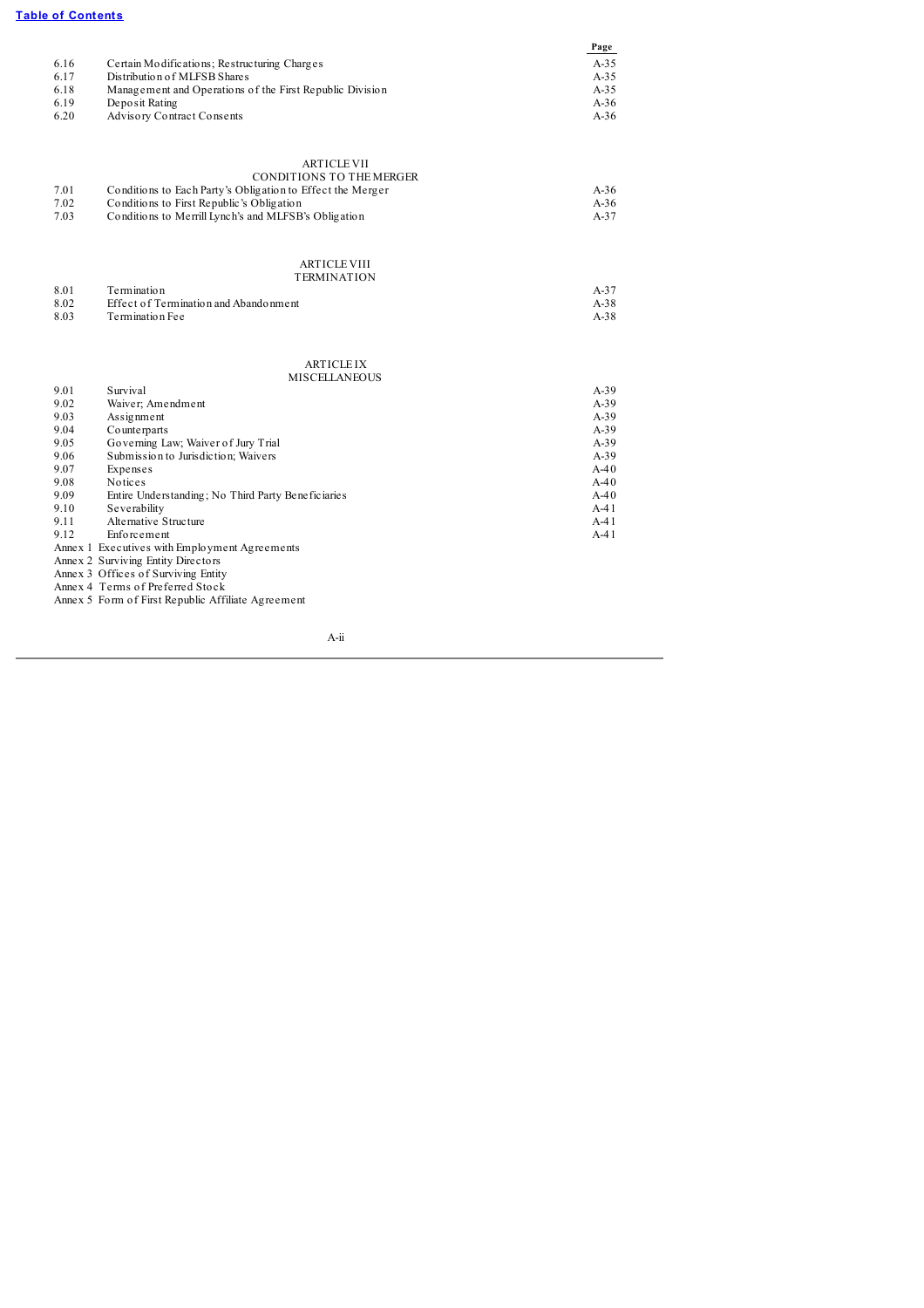**Agreement and Plan of Merger**, dated as of January 29, 2007 (this "Agreement"), among MERRILL LYNCH & CO., INC., a Delaware corporation ("Merrill Lynch"), FIRST REPUBLIC BANK, a Nevada banking corporation ("First Republic") and MERRILL LYNCH BANK & TRUST CO., FSB, a federal stock savings bank ("MLFSB"). The addresses of each party hereto are set forth in Section 9.08.

### Recitals

A. *The Proposed Transaction; Structure.* The parties intend to effect a strategic business combination through the merger of First Republic with and into MLFSB, as of the date hereof an indirect, wholly owned subsidiary of Merrill Lynch (the "Merger"), with MLFSB the surviving entity (the "Surviving Entity"). Prior to the Merger, Merrill Lynch intends to cause MLFSB to become a wholly owned direct subsidiary (as determined under U.S. federal income tax law) of Merrill Lynch.

B. *Board Determinations.* The respective boards of directors of Merrill Lynch, First Republic and MLFSB have each determined that the Merger and the other transactions contemplated hereby are consistent with, and will further, their respective business strategies and goals, and are in the best interests of their respective stockholders and, therefore, have approved the Merger, this Agreement and, in the case of First Republic, adopted and recommended to stockholders the plan of merger contained in this Agreement.

C. *Intended Tax Treatment.* The parties intend the Merger to be treated as a reorganization under Section 368(a) of the Code (as defined below) and the Treasury Regulations (as defined below) and intend for this Agreement to constitute a "plan of reorganization" within the meaning of the Code.

D. *Employment Agreements.* As an inducement and condition to Merrill Lynch's willingness to enter into this Agreement, concurrently with the execution and delivery of this Agreement, the executive officers of First Republic set forth on Annex 1 have entered into employment agreements, in form and substance reasonably acceptable to such executive officers and the parties.

Now, Therefore, in consideration of the premises, and of the mutual representations, warranties, covenants and agreements contained in this Agreement, Merrill Lynch, First Republic and MLFSB agree as follows:

### **ARTICLE I**

### DEFINITIONS; INTERPRETATION

1.01 *Definitions.* This Agreement uses the following definitions:

*"Acquisition Proposal"* means a tender or exchange offer to acquire more than 15% of the voting power in First Republic or any of its Subsidiaries, a proposal for a merger, consolidation or other business combination involving First Republic or any of its Significant Subsidiaries or any other proposal or offer to acquire in any manner more than 15% of the voting power in, or more than 15% of the business, assets or deposits of, First Republic or any of its Significant Subsidiaries, other than the transactions contemplated by this Agreement; provided, however, that for purposes of Section 8.03(a), reference in this definition to "more than 15%" shall be deemed to be references to "25% or more".

*"Adverse Recommendation"* has the meaning assigned in Section 6.02(c).

*"Advisory Board"* has the meaning assigned in Section 6.18(b).

*"Advisory Board Member"* has the meaning assigned in Section 6.18(b).

*"Advisory Client"* has the meaning assigned in Section 5.03(v)(1).

*"Advisory Contract"* has the meaning assigned in Section 5.03(v)(1).

*"Advisory Entities"* has the meaning assigned in Section 5.03(v)(1).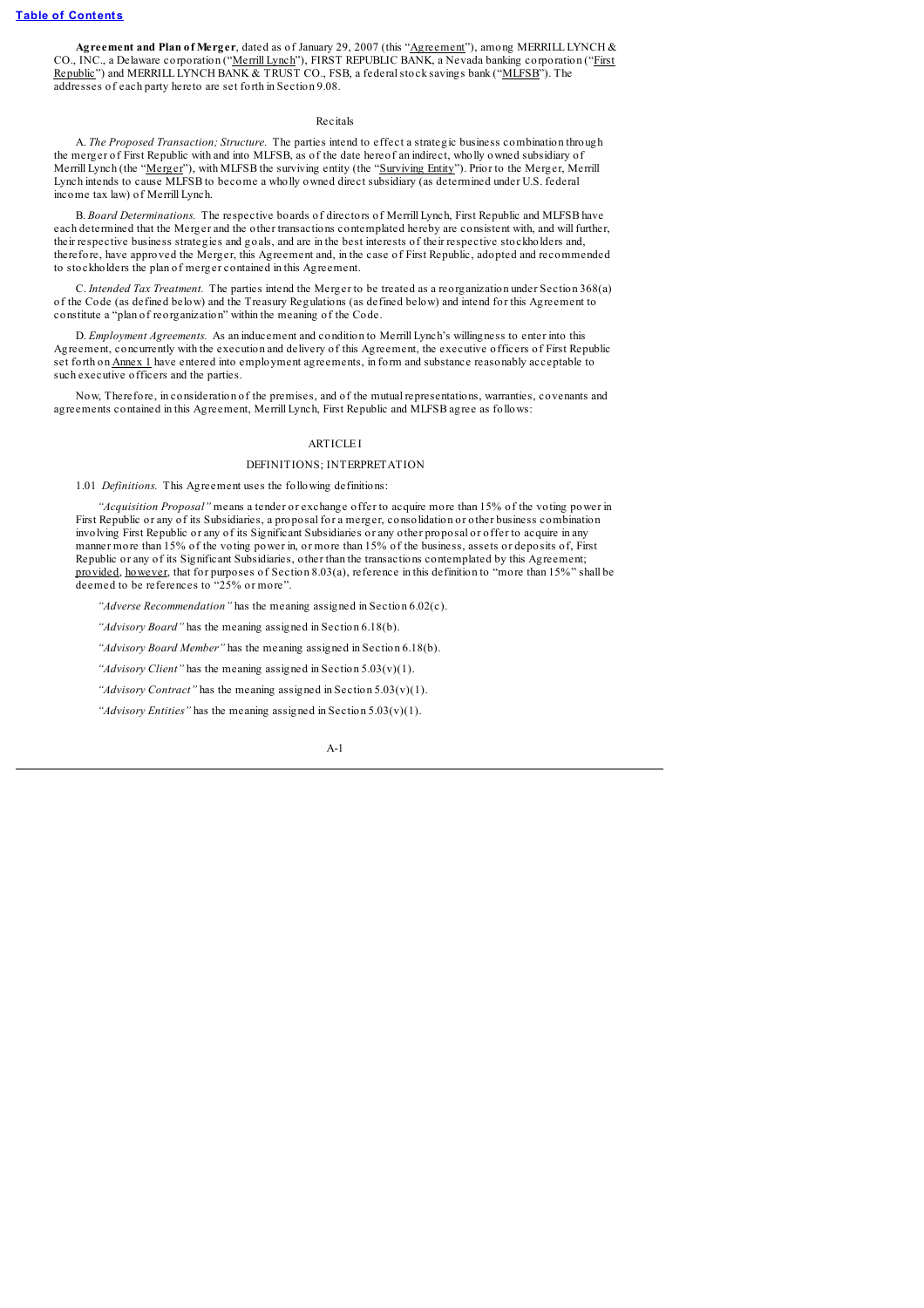*"af iliate"* means, for any person, any other person that directly or indirectly controls, is controlled by or is under common control with such first person.

*"Agreement"* has the meaning assigned in the Preamble.

*"Articles of Combination"* has the meaning assigned in Section 2.03.

*"Articles of Merger"* has the meaning assigned in Section 2.03.

*"Bank Merger Act"* means Section 18(c) of the Federal Deposit Insurance Act (12 U.S.C. § 1828(c)).

*"Benefit Arrangement"* means with respect to First Republic, each "employee benefit plan" (within the meaning of section 3(3) of ERISA), and allstock purchase, stock option, severance, employment, change-in-control, fringe benefit, bonus, incentive, deferred compensation, paid time off benefits and all other employee benefit or compensation plans, agreements, programs, policies or other arrangements, and any amendments thereto, whether or not subject to ERISA, (a) under which any Employee or any of its current or former directors has any present or future right to benefits, (b) sponsored or maintained by it or its Subsidiaries, or (c) under which it or its Subsidiaries has had or has any present or future liability to any Employee or any of its current or former directors.

*"Cash Designated Shares"* has the meaning assigned in Section 3.01(c)(5)(B)(2).

*"Cash Election Shares"* has the meaning assigned in Section 3.01(c)(2).

*"Closing"* has the meaning assigned in Section 2.02.

*"Closing Date"* has the meaning assigned in Section 2.02.

*"Code"* means the Internal Revenue Code of 1986.

*"Confidentiality Agreement"* has the meaning assigned in Section 6.05(b).

*"Conversion Number"* has the meaning assigned in Section 3.01(a)(1).

*"Covered Employees"* has the meaning assigned in Section 6.12(a).

*"Deferred Cash Award"* has the meaning assigned in Section 3.02(b).

*"Deferred Equity Units"* has the meaning assigned in Section 3.02(b).

*"Disclosure Schedule"* has the meaning assigned in Section 5.01.

*"Ef ective Time"* has the meaning assigned in Section 2.03.

*"Election Deadline"* has the meaning assigned in Section 3.01(c)(2).

*"Election Form"* has the meaning assigned in Section 3.01(c)(1).

*"Election Form Record Date"* has the meaning assigned in Section 3.01(c)(1).

*"Employees"* means First Republic's current and former employees and those of its Subsidiaries.

*"Environmental Laws"* means any federal, state or local law, regulation, order, decree, permit,

authorization, opinion, common law or agency requirement relating to: (1) the protection or restoration of the environment, health, safety or natural resources; (2) the handling, use, presence, disposal, release or threatened release of, or exposure to, any Hazardous Substance or (3) noise, odor, wetlands, indoor air, pollution, contamination or any injury or threat of injury to persons or property involving any Hazardous Substance.

*"ERISA"* means the Employee Retirement Income Security Act of 1974.

*"ERISA Affiliate"* has the meaning assigned in Section 5.03( $l$ )(3).

*"ERISA Plan"* has the meaning assigned in Section 5.03(*l*)(2).

*"Exchange Act"* means the Securities Exchange Act of 1934.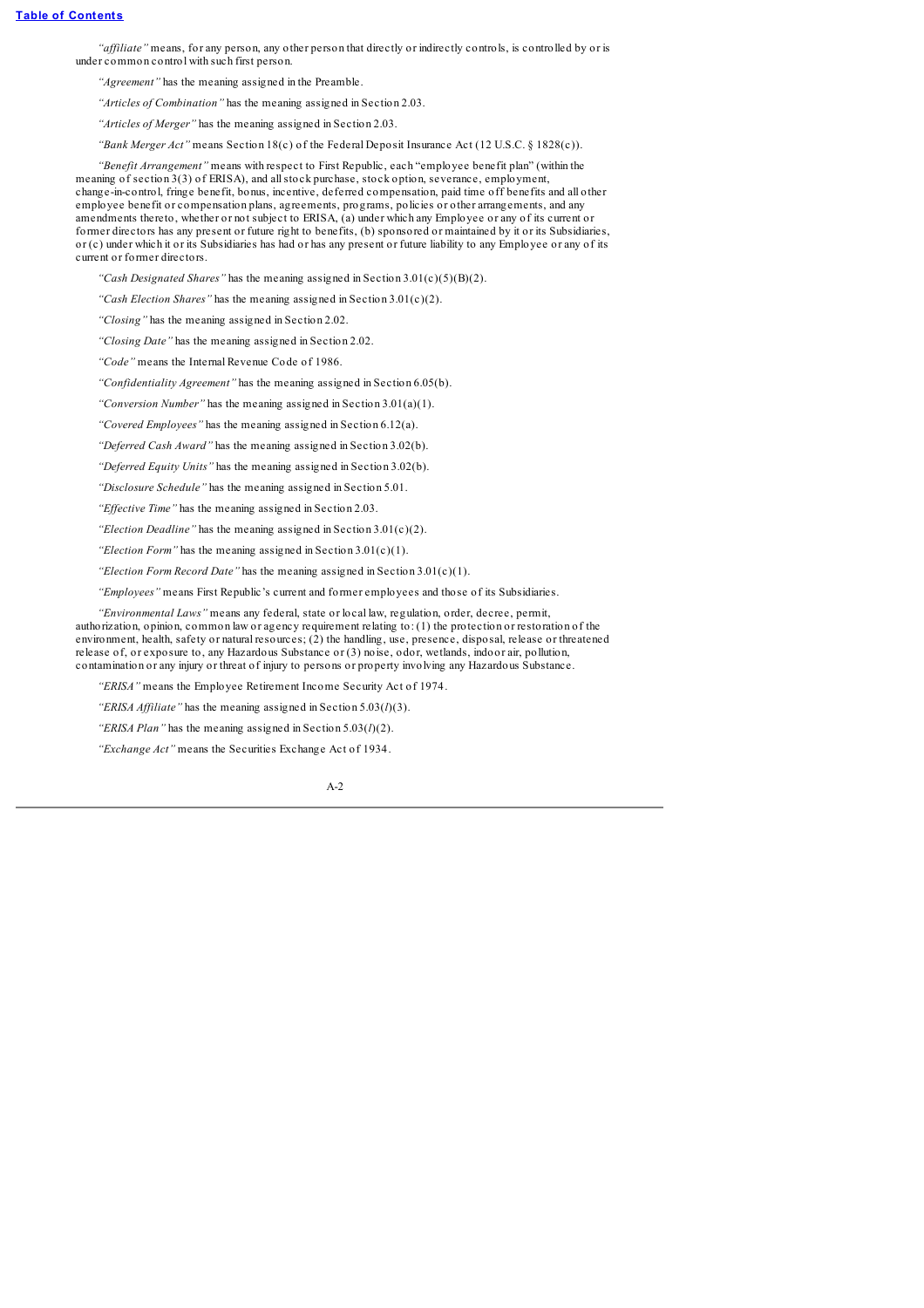*"Exchange Agent"* has the meaning assigned in Section 3.01(d).

*"FDIC"* means the Federal Deposit Insurance Corporation.

*"FDIC Rules"* means the rules and regulations guidance promulgated by, and the guidance issued by, the FDIC in connection with the publicly traded securities of nonmember insured banks, including the rules and regulations codified at 12 C.F.R. § 335.101, *et seq.* and the "Statement of Policy Regarding Use of Offering Circulars In Connection With Public Distribution of Bank Securities."

*"First Republic"* has the meaning assigned in the Preamble.

*"First Republic Af iliate"* has the meaning assigned in Section 6.07.

*"First Republic Board"* means the Board of Directors of First Republic.

*"First Republic Common Stock"* means the common stock, par value \$0.01 per share, of First Republic.

*"First Republic Deferred Plan"* has the meaning assigned in Section 3.02(b).

*"First Republic Division"* has the meaning assigned in Section 6.18(a).

*"First Republic Employee Stock Option"* has the meaning assigned in Section 3.02(a)(1).

*"First Republic Employee Stock Ownership Plan"* means the First Republic Employee Stock Ownership Plan.

*"First Republic Meeting"* has the meaning assigned in Section 6.02(c).

*"First Republic Non-Employee Stock Option"* has the meaning assigned in Section 3.02(a)(2).

*"First Republic Preferred Stock"* means (1) the 6.70% Noncumulative Perpetual Series A Preferred Stock, par value \$0.01 per share and (2) the 6.25% Noncumulative Perpetual Series B Preferred Stock, par value \$0.01 per share.

*"First Republic Regulatory Filings"* has the meaning assigned in Section 5.03(g)(1).

*"First Republic Reports"* has the meaning assigned in Section 5.03(r).

*"First Republic Stock"* means, collectively, the First Republic Common Stock and the First Republic Preferred Stock.

*"First Republic Stock Plans"* means the plans Previously Disclosed by First Republic.

*"First Republic Sub Debt"* has the meaning assigned in Section 6.01(b).

*"First Republic's Current Premium"* has the meaning assigned in Section 6.11(b).

*"Form ADV"* has the meaning assigned in Section 5.03(v)(6).

*"GAAP"* means United States generally accepted accounting principles.

*"Governing Documents"* means the charter, articles or certificate of incorporation and bylaws of a corporation or banking organization, the certificate of partnership and partnership agreement of a general or limited partnership, the certificate of formation and limited liability company agreement of a limited liability company, the trust agreement of a trust and the comparable documents of other entities.

*"Governmental Authority"* means any court, administrative agency or commission or other governmental authority or instrumentality, domestic or foreign, or any self-regulatory authority.

*"Hazardous Substance"* means any substance in any concentration that is: (1) listed, classified or regulated pursuant to any Environmental Law; (2) any petroleum or coal product or by-product, friable asbestos-containing material, lead-containing paint, polychlorinated biphenyls, microbial matter which emits mycotoxins that are harmful to human health, radioactive materials or radon; or (3) any other substance that may be the subject of regulatory action by any Governmental Authority or a source of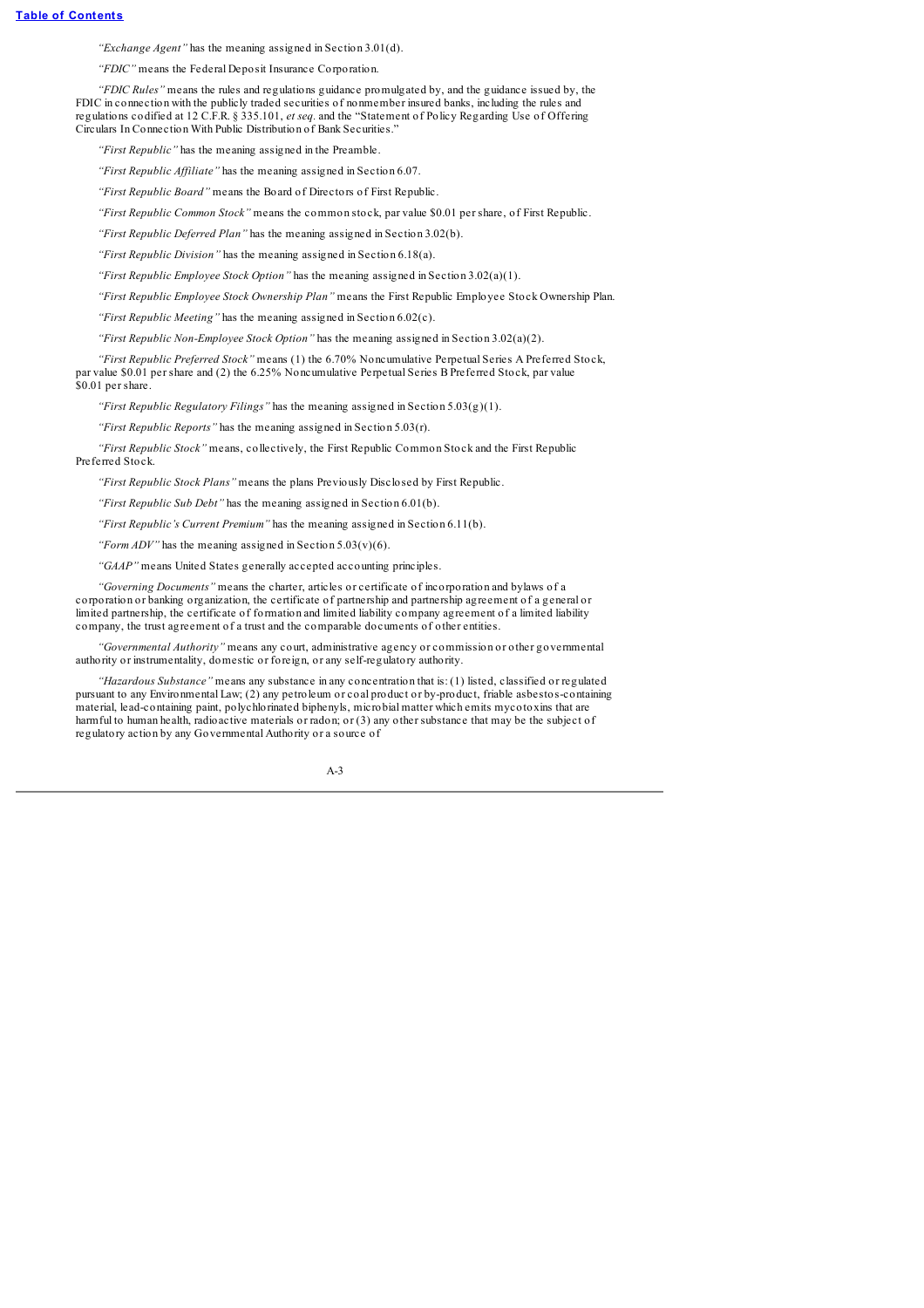liability pursuant to any Environmental Law; provided, however, that notwithstanding the foregoing or any other provision in this Agreement to the contrary, the words "Hazardous Substance" shall not mean Hazardous Substances that are naturally occurring in any ambient air, surface water, ground water, land surface or subsurface strata.

*"HOLA"* means the Home Owners' Loan Act (12 U.S.C. § 1464).

*"HSR Act"* means the Hart-Scott-Rodino Antitrust Improvements Act of 1976.

*"Indemnified Party"* has the meaning assigned in Section 6.11(a).

*"Intellectual Property"* shall mean all patents, trademarks, trade names, service marks, domain names, database rights, copyrights, and any applications therefor, mask works, technology, know-how, Trade Secrets, inventory, ideas, algorithms, processes, computer software programs or applications (in both source code and object code form), and tangible or intangible proprietary information or material and all other intellectual property or proprietary rights.

*"Investment Advisers Act"* has the meaning assigned in Section 5.03(v)(5).

*"IRS"* has the meaning assigned in Section 5.03(*l*)(2).

*"Lien"* means any charge, mortgage, pledge, security interest, restriction, claim, lien or encumbrance.

*"Loans"* means loans, extensions of credit (including guaranties), commitments to extend credit and other similar assets, in each case required to be reflected in the financialstatements of First Republic or its Subsidiaries pursuant to applicable regulatory or accounting principles.

*"Mailing Date"* has the meaning assigned in Section 3.01(c)(1).

*"Market Price"* means the average of the last reported sale prices of Merrill Lynch Common Stock, as reported by the NYSEComposite Transactions Reporting System (as reported in *The Wall Street Journal* or, if not reported therein, in another authoritative source), for the last five NYSE trading days preceding the Closing Date.

*"Material Adverse Effect"* means, with respect to Merrill Lynch or First Republic, any effect that (1) has a material adverse effect on the financial condition, results of operations, assets or business of Merrill Lynch or First Republic, as the case may be, and their respective Subsidiaries, taken as a whole, excluding (with respect to each of clause (A) or (C), to the extent that the effect of a change on it is not substantially disproportionate to the effect on comparable U.S. banking or financialservices organizations) the impact of (A) changes in banking and other laws of general applicability or changes in the interpretation thereof by Governmental Authorities, (B) changes in GAAP or regulatory accounting requirements applicable to U.S. banking or financialservices organizations generally, (C) changes generally affecting the banking or financialservices industries, including changes in economic or market conditions or changes in prevailing interest rates, currency exchange rates or price levels or trading volumes in the U.S. or foreign securities markets, (D) changes in global or national political conditions (including the outbreak of war or acts of terrorism) or due to natural disasters, (E) the effects of the actions or omissions expressly required by this Agreement or that are taken with the prior written consent of Merrill Lynch or MLFSB, as the case may be, in connection with the transactions contemplated hereby, (F) the announcement or pendancy of this Agreement and the transactions contemplated hereby or (G) any failure, in and of itself, by Merrill Lynch or First Republic, as the case may be, to meet any internal or published projections, forecasts or revenue or earnings predictions; or (2) would materially impair the ability of Merrill Lynch or First Republic, as the case may be, to perform its obligations under this Agreement or to consummate the transactions contemplated hereby.

*"Materials of Environmental Concern"* means any hazardous or toxic substances, materials, wastes, pollutants, or contaminants, including without limitation those defined or regulated as such under any Environmental Law, and any other substance the presence of which may give rise to liability under Environmental Law.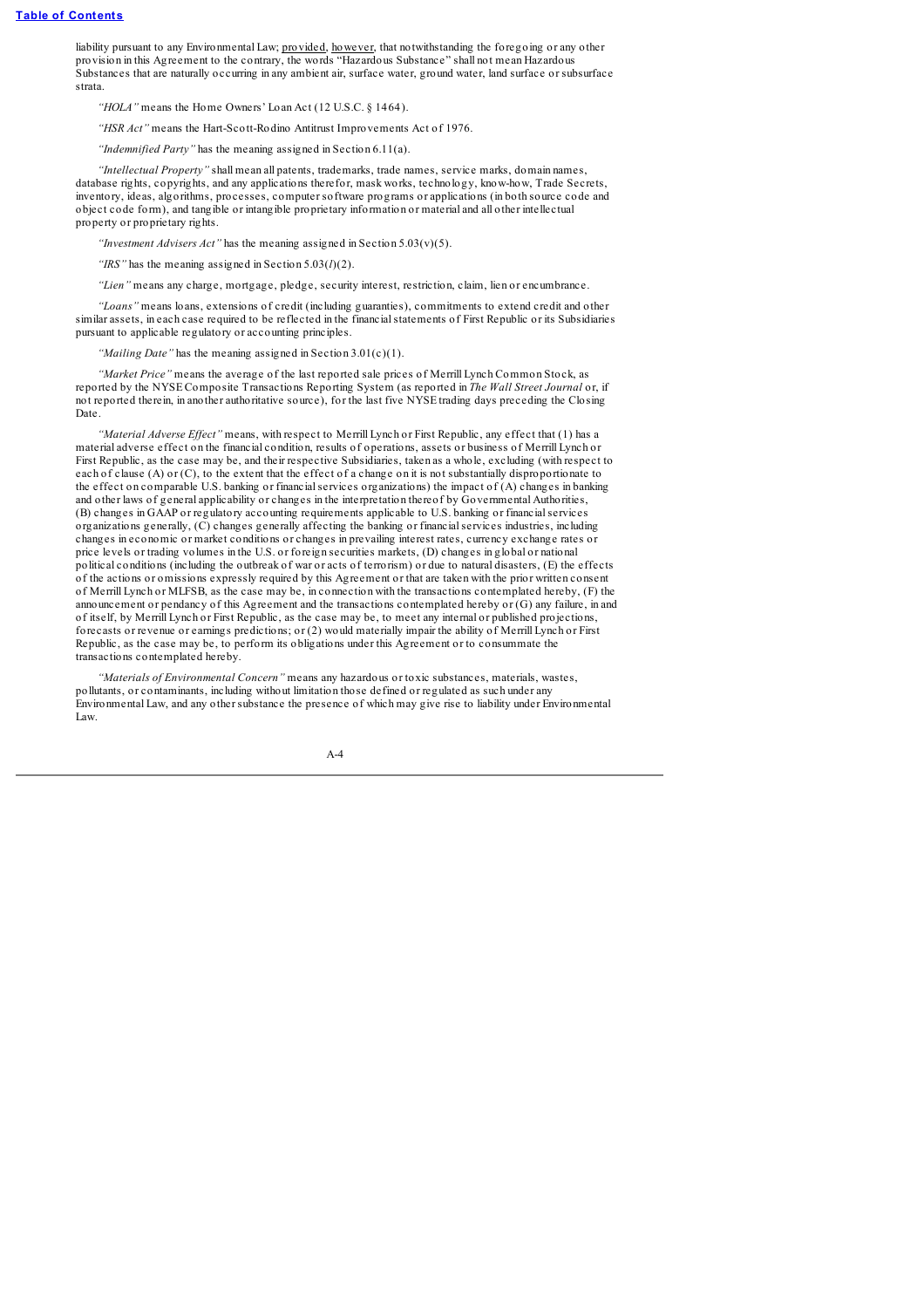*"Merger"* has the meaning assigned in the Recitals.

*"Merger Consideration"* has the meaning assigned in Section 3.01(a)(2).

*"Merrill Lynch"* has the meaning assigned in the Preamble.

*"Merrill Lynch Board"* means the Board of Directors of Merrill Lynch.

*"Merrill Lynch Common Stock"* means the common stock, par value \$1.33 <sup>1</sup>/<sup>3</sup> per share, of Merrill Lynch.

*"Merrill Lynch Merger Preferred Stock"* has the meaning assigned in Section 3.01(*l*).

*"Merrill Lynch Stock"* means, collectively, the Merrill Lynch Common Stock and the Merrill Lynch Preferred Stock.

*"Merrill Lynch Preferred Stock"* means (1) the Floating Rate Non-Cumulative Preferred Stock, Series 1, Series 2 and Series 4, par value \$1.00 per share, of Merrill Lynch and (2) the 6.375% Non-Cumulative Preferred Stock, Series 3, par value \$1.00 per share, of Merrill Lynch.

*"Merrill Lynch Regulatory Filings"* has the meaning assigned in Section 5.04(f)(1).

*"Merrill Lynch Rights"* means rights to purchase shares of Merrill Lynch Stock issued under the Merrill Lynch Rights Agreement.

*"Merrill Lynch Rights Agreement"* means the Amended and Restated Rights Agreement, dated as of December 2, 1997, between Merrill Lynch and ChaseMellon Shareholder Services, LLC, as Rights Agent.

*"Merrill Lynch Stock Option"* has the meaning assigned in Section 3.02(a)(1).

*"Merrill Lynch Stock Plans"* means the plans Previously Disclosed by Merrill Lynch.

*"MLFSB"* has the meaning assigned in the Preamble.

*"MLFSB Bylaws"* means the bylaws of MLFSB, as in effect on the date hereof or as amended as provided herein, as the context requires.

*"MLFSB Charter"* means the federal stock charter of MLFSB, as in effect on the date hereof or as amended as provided herein, as the context requires.

*"MLFSB Reports"* has the meaning assigned in 5.04(m).

*"MLFSB Stock"* has the meaning assigned in 5.04(b)(2).

*"Multiemployer Plan"* has the meaning assigned in Section 5.03(*l*)(2).

*"New Certificates"* has the meaning assigned in Section 3.01(d).

*"No Election Shares"* has the meaning assigned in Section 3.01(c)(2).

*"NRS"* means the Revised Statutes of the State of Nevada.

*"NYSE"* means the New York Stock Exchange.

*"Old Certificate"* has the meaning assigned in Section 3.01(b).

*"OTS"* means the Office of Thrift Supervision.

*"OTS Regulations"* means the rules and regulations promulgated by, and guidance issued by, the OTS codified at 12 C.F.R. § 500, *et seq.*

*"party"* means Merrill Lynch, First Republic or MLFSB.

*"Pension Plan"* has the meaning assigned in Section 5.03(*l*)(2).

*"Per Share Cash Consideration"* has the meaning assigned in Section 3.01(a)(2).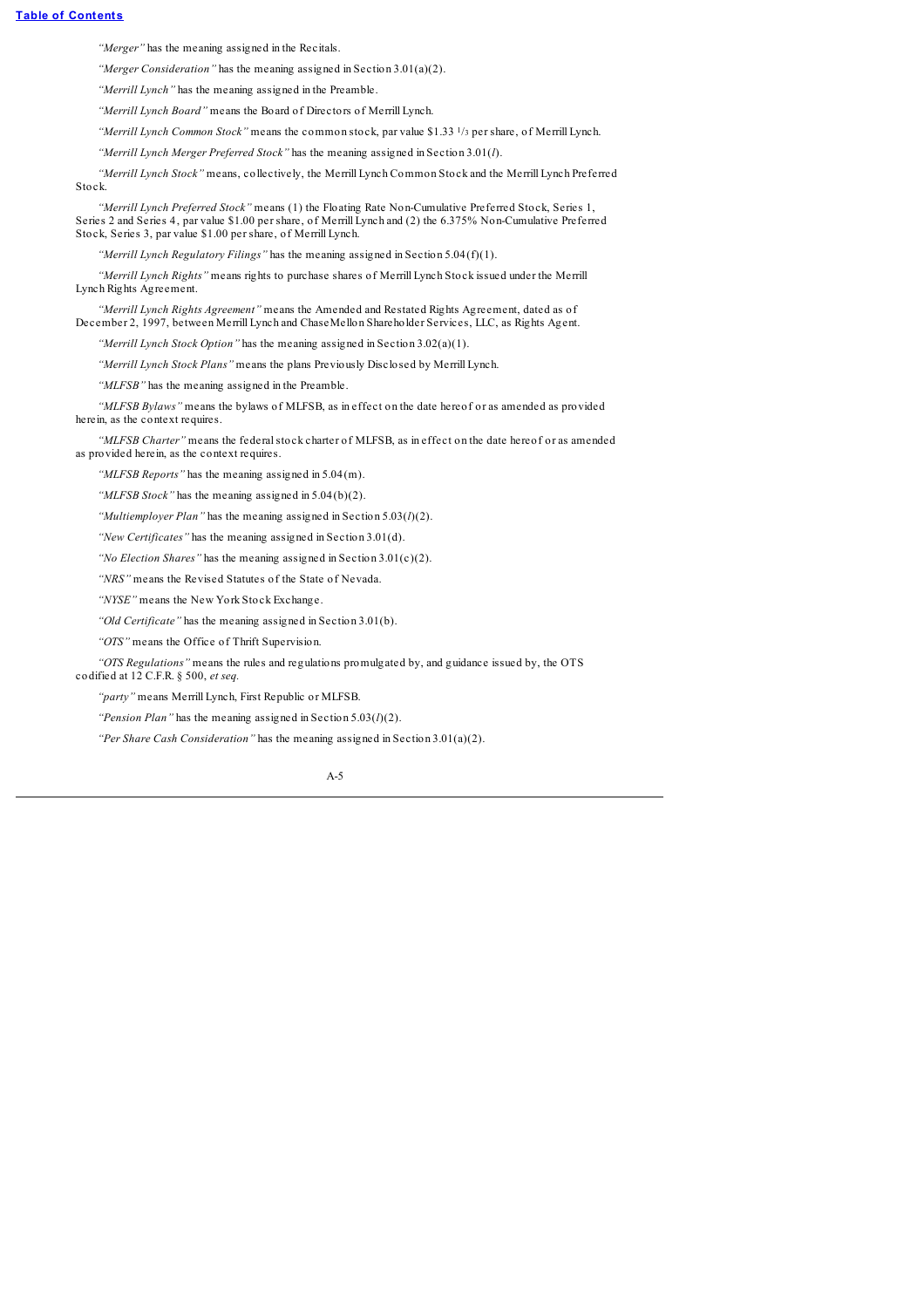*"Per Share Stock Consideration"* has the meaning assigned in Section 3.01(a)(1).

*"person"* is to be interpreted broadly to include any individual, savings association, bank, trust company, corporation, limited liability company, partnership, association, joint-stock company, business trust or unincorporated organization.

*"Previously Disclosed"* means information set forth by a party in the applicable paragraph of its Disclosure Schedule, or any other paragraph of its Disclosure Schedule (so long as it is reasonably clear from the context that the disclosure in such other paragraph of its Disclosure Schedule is also applicable to the section of this Agreement in question).

*"Proxy Statement"* has the meaning assigned in Section 6.03(a).

*"Registration Statement"* has the meaning assigned in Section 6.03(a).

*"Representatives"* means, with respect to any person, such person's directors, officers, employees, legal or financial advisors or any representatives of such legal or financial advisors.

*"Requisite Regulatory Approvals"* has the meaning assigned in Section 6.10(a).

*"Rights"* means, with respect to any person, securities or obligations convertible into or exercisable or exchangeable for, or giving any other person any right to subscribe for or acquire, or any options, calls or commitments relating to, or any stock appreciation right or other instrument the value of which is determined in whole or in part by reference to the market price or value of, shares of capitalstock of such first person.

*"Risk Management Contract"* has the meaning assigned in Section 5.03(y).

*"SEC"* means the United States Securities and Exchange Commission.

*"Securities Act"* means the Securities Act of 1933.

*"Stock Designated Shares"* has the meaning assigned in Section 3.01(c)(5)(A)(2).

*"Stock Election Shares"* has the meaning assigned in Section 3.01(c)(2).

*"Subsidiary"* and *"Significant Subsidiary"* have the meanings ascribed to those terms in Rule 1-02 of Regulation S-X promulgated by the SEC. Each of the following Subsidiaries of First Republic will be deemed a Significant Subsidiary for purposes of this Agreement: Froley, Revy Investment Company, Inc., Starbuck, Tisdale & Associates and Trainer Wortham & Company, Inc.

*"Superior Proposal"* means a *bona fide* written Acquisition Proposal which the First Republic Board concludes in good faith to be more favorable from a financial point of view to its stockholders than the Merger and the other transactions contemplated hereby, (1) after receiving the advice of its financial advisor (who shall be a nationally recognized investment banking firm), (2) after taking into account the likelihood of consummation of such transaction on the terms set forth therein (as compared to, and with due regard for, the terms herein) and (3) after taking into account all legal (with the advice of outside counsel), financial (including the financing terms of any such proposal), regulatory and other aspects of such proposal and any other relevant factors permitted under applicable law; provided that for purposes of the definition of "Superior Proposal", the references to "more than 15%" in the definition of "Acquisition Proposal" shall be deemed to be references to "25% or more".

*"Surviving Entity"* has the meaning assigned in the Recitals.

*"Takeover Laws"* has the meaning assigned in Section 5.03(o).

*"Takeover Provisions"* has the meaning assigned in Section 5.03(o).

*"Tax"* and *"Taxes"* means all federal, state, local or foreign taxes, charges, fees, levies or other assessments, however denominated, including all net income, gross income, gains, gross receipts, sales, use, ad valorem, goods and services, capital, production, transfer, franchise, windfall profits, license, withholding, payroll, employment, disability, employer health, excise, estimated, severance, stamp,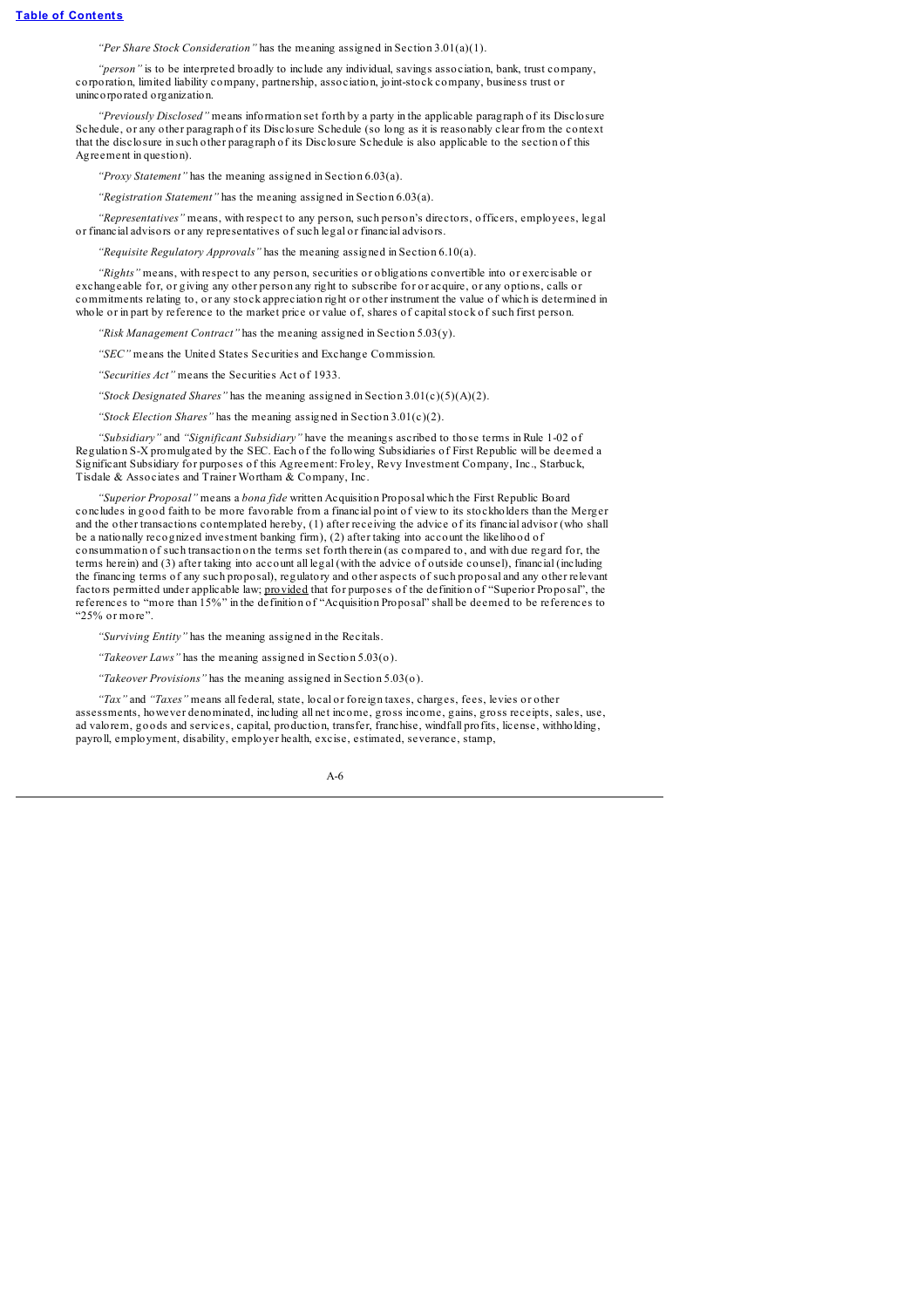occupation, property, environmental, unemployment or other taxes, custom duties, fees, assessments or charges of any kind whatsoever, together with any interest and any penalties, additions to tax or additional amounts (including interest in respect of such penalties, additions to tax or additional amounts) imposed by any taxing authority.

*"Tax Returns"* means any return, amended return or other report (including elections, declarations, disclosures, schedules, estimates and information returns) required to be filed or delivered with respect to any Tax.

*"Technology Systems"* shall mean the electronic data processing, information, record keeping, communications, telecommunications, hardware, third-party software, networks, peripherals, portfolio trading and computer systems, including any outsourced systems and processes, and Intellectual Property which are used by First Republic and its Subsidiaries.

*"Termination Fee"* has the meaning assigned in Section 8.03(a).

*"Total Cash Amount"* has the meaning assigned in Section 3.01(a).

*"Trade Secrets"* means all trade secrets and confidential information, including know-how, processes, schematics, business methods, formulae, drawings, prototypes, models, designs, customer lists and supplier lists.

*"Treasury Regulations"* the regulations promulgated by the U.S. Department of the Treasury under the Code.

1.02 *Interpretation.* (a) In this Agreement, except as context may otherwise require, references:

(1) to the Preamble, Recitals, Sections, Exhibits, Annexes or Schedules are to the Preamble to, a Recital or Section of, or Exhibit, Annex or Schedule to, this Agreement:

(2) to this Agreement are to this Agreement, and the Annexes and Schedules to it, taken as a whole;

(3) to any agreement (including this Agreement), contract, statute or regulation are to the agreement, contract, statute or regulation as amended, modified, supplemented or replaced from time to time (in the case of an agreement or contract, to the extent permitted by the terms hereof); and to any section of any statute or regulation are to any successor to the section;

(4) to any statute includes any regulation or rule promulgated thereunder;

(5) to any Governmental Authority include any successor to that Governmental Authority; and

(6) to the date of this Agreement or the date hereof are to January 29, 2007.

(b) The table of contents and article and section headings are for reference purposes only and do not limit or otherwise affect any of the substance of this Agreement.

(c) The words "include," "includes" or "including" are to be deemed followed by the words "without limitation."

(d) The words "herein", "hereof" or "hereunder", and similar terms are to be deemed to refer to this Agreement as a whole and not to any specific Section.

(e) This Agreement is the product of negotiation by the parties, having the assistance of counsel and other advisors. The parties intend that this Agreement not be construed more strictly with regard to one party than with regard to the other.

(f) No provision of this Agreement is to be construed to require, directly or indirectly, any person to take any action, or omit to take any action, to the extent such action or omission would violate applicable law (whether statutory or common law), rule or regulation.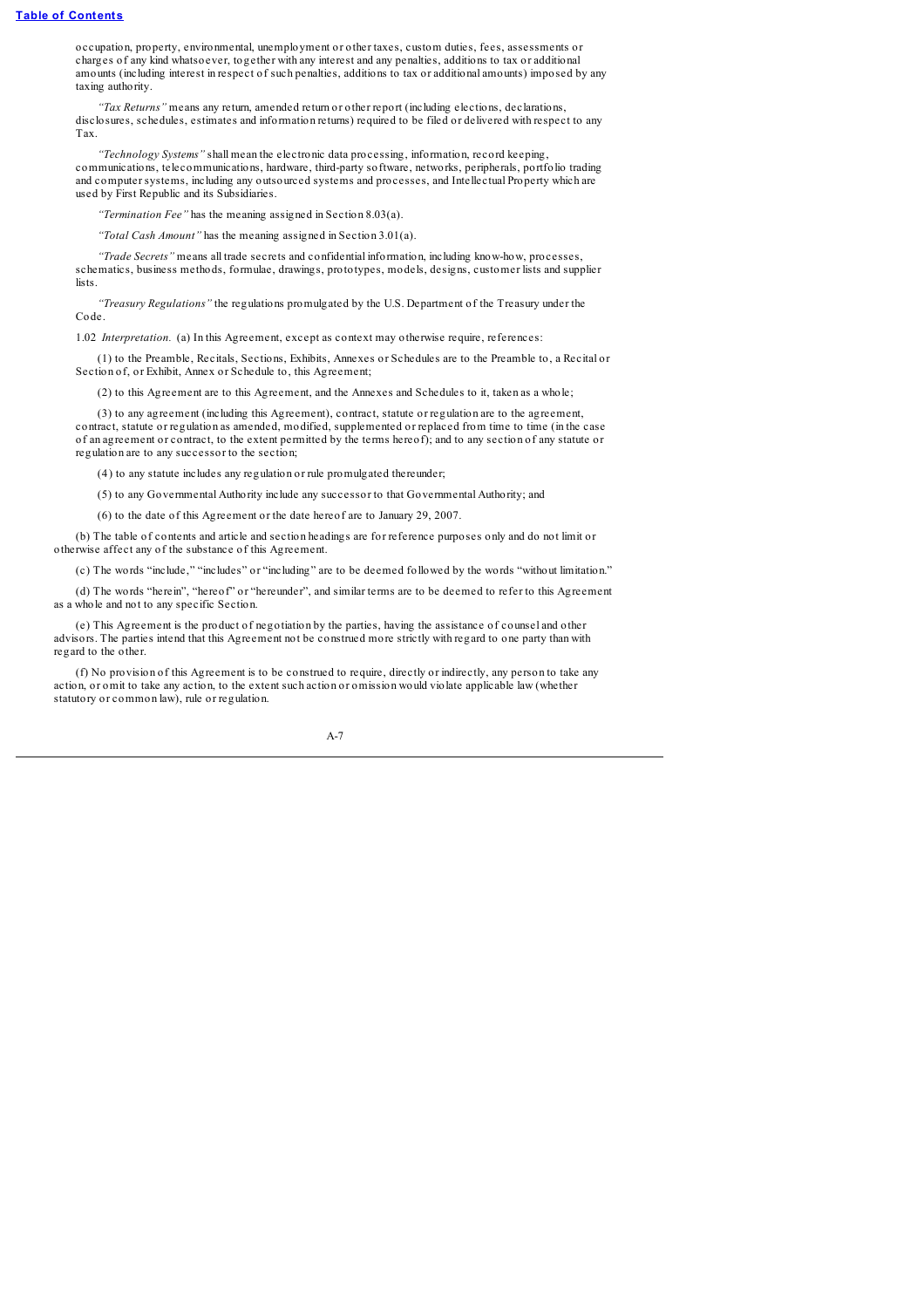## **ARTICLE II**

### THE MERGER

2.01 *The Merger.* Upon the terms and subject to the conditions set forth in this Agreement, First Republic will merge with and into MLFSB at the Effective Time. At the Effective Time, the separate corporate existence of First Republic will terminate. MLFSB will be the Surviving Entity, and will continue its corporate existence under the laws of the United States.

2.02 *Closing*. The closing of the Merger (the "Closing") will take place in the offices of Sullivan & Cromwell LLP, 125 Broad Street, New York, New York, at 10:00 a.m., New York time, on the fifth business day after satisfaction or waiver of the conditions set forth in Article VII (other than those conditions that by their nature are to be satisfied at the Closing but subject to the fulfillment or waiver of those conditions) or on such other date as Merrill Lynch and First Republic otherwise agree (the "Closing Date").

2.03 *Ef ective Time.* Subject to the provisions of this Agreement, in connection with the Closing (1) MLFSB and First Republic will duly execute and deliver articles of merger (the "Articles of Merger") to the Secretary of State of the State of Nevada for filing under Section 92A.200 of the NRS, and (2) First Republic and MLFSB will duly execute and deliver articles of combination (the "Articles of Combination") to the OTS for filing under Section 552.13(j) of the OTS Regulations. The parties will make all other filings or recordings required under the NRS and the OTS Regulations and the Merger will become effective upon the date and time specified in the endorsement of the Articles of Combination by the OTS (the time the Merger becomes effective being the "Effective Time"). The parties will agree upon a date and time for the Merger to become effective and willsubmit a request to the OTS that such time be the Effective Time.

2.04 *Ef ects of the Merger.*

(a) As of the Effective Time, the name of the Surviving Entity will be "Merrill Lynch Bank & Trust Co., FSB".

(b) MLFSB shall assume the liquidation account, if any, of First Republic at the Effective Time in accordance with 12 C.F.R. § 563b.475(b) and administer such liquidation account in accordance with 12 C.F.R. §§ 563b.450-563b.485.

(c) As of the Effective Time, allsavings accounts of First Republic shall be and become deposit accounts of the Surviving Entity without change in their respective terms, maturity, minimum required balances or withdrawal value. Each deposit account of First Republic shall, as of the Effective Time, be considered, for purposes of any interest declared by the Surviving Entity thereafter, as if it had been a deposit account of the Surviving Entity at the time such deposit account was opened at First Republic and at all times thereafter untilsuch account ceases to be a deposit account of the Surviving Entity. All deposit accounts of MLFSB prior to the Effective Time shall, as of the Effective Time, continue to be deposit accounts in the Surviving Entity without any change whatsoever in any of the provisions of such deposit accounts.

(d) Immediately following the Effective Time, the directors of the Surviving Entity shall consist of the directors of MLFSB duly elected and holding office immediately prior to the Effective Time. The names and residence addresses of the directors are set forth on Annex 2.

(e) Immediately following the Effective Time, the location of the home office and other offices of the Surviving Entity will be as set forth on Annex 3.

(f) The Merger will have such other effects as are prescribed by the OTS Regulations, the NRS and this Agreement.

2.05 *Charter and Bylaws.* (a) The MLFSB Charter, as in effect immediately before the Effective Time, will be the charter of the Surviving Entity as of the Effective Time.

(b) The MLFSB Bylaws, as in effect immediately before the Effective Time, will be the bylaws of the Surviving Entity as of the Effective Time.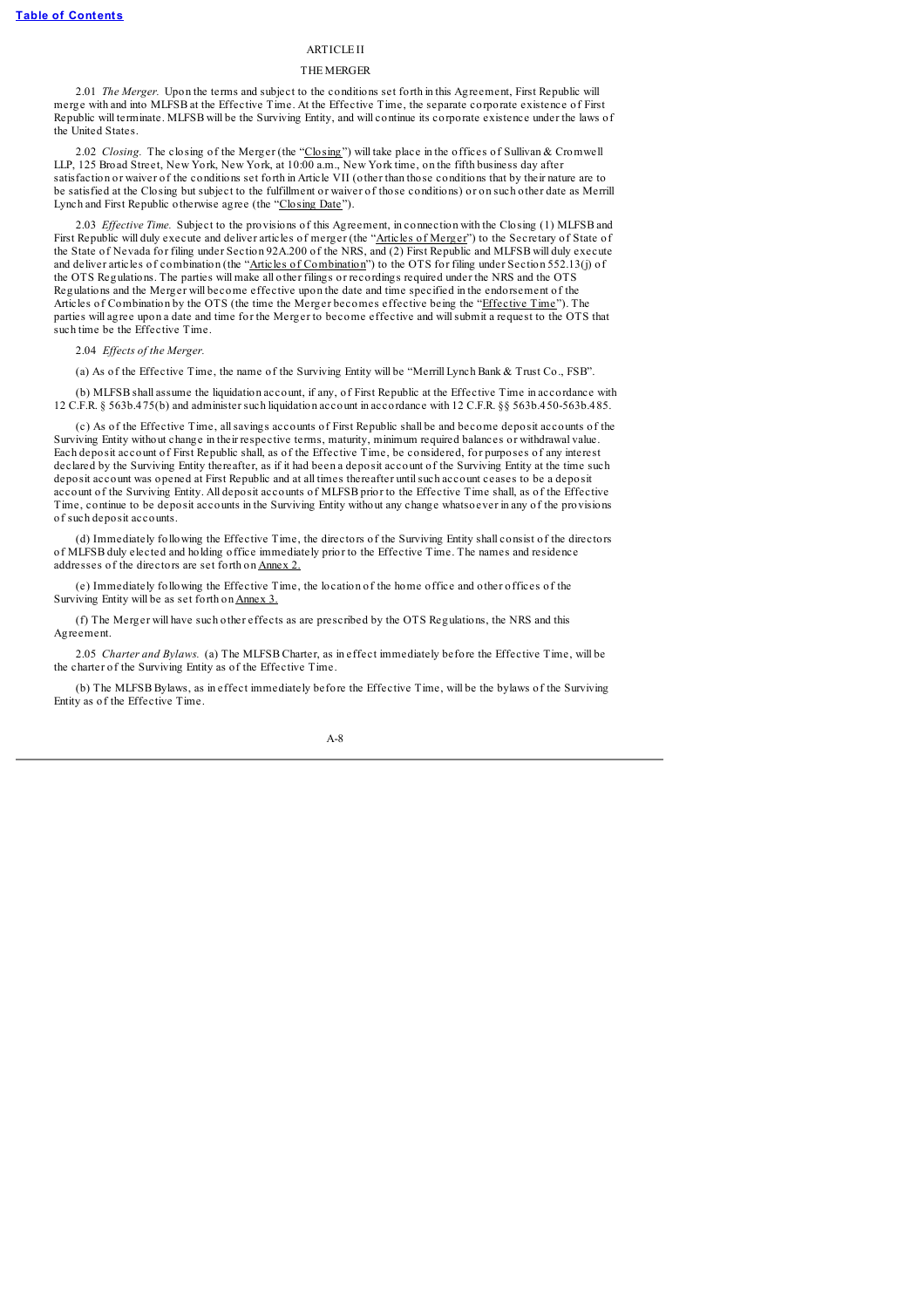### **ARTICLE III**

### CONSIDERATION; EXCHANGE AND ELECTION PROCEDURES

3.01 *Conversion or Cancellation of Shares.* At the Effective Time, by virtue of the Merger and without any action on the part of the holder of any shares of First Republic Stock or MLFSB Stock:

(a) *First Republic Common Stock.* Subject to the provisions of this Article III, each share of First Republic Common Stock (whether or not subject to restriction) issued and outstanding immediately prior to the Effective Time will be converted into and constitute the right to receive, at the election of the holder (including the trustee of any employee stock ownership plan, which trustee shall make the election in accordance with any pass-through voting provisions of such plan) thereof, as provided in and subject to the other provisions of this Section 3.01, either:

(1) that fraction of a fully paid and nonassessable share (and the requisite number of Merrill Lynch Rights issued and attached to such shares under the Merrill Lynch Rights Agreement) of Merrill Lynch Common Stock equal to the amount, rounded to the nearest one ten-thousandth (the "Conversion Number") derived by dividing \$55.00 by the Market Price (the "Per Share Stock Consideration"); or

(2) an amount in cash equal to \$55.00 (the "Per Share Cash Consideration" and, together with the Per Share Stock Consideration, the "Merger Consideration"),

*provided* that the total amount of cash payable hereunder (the "Total Cash Amount") shall be equal, as nearly as practicable, to the product of (x) the Per Share Cash Consideration, (y) 50%, and (z) the number of shares of First Republic Common Stock issued and outstanding immediately prior to the Effective Time. The calculations required by this Section 3.01(a) shall be prepared jointly by First Republic and Merrill Lynch prior to the Closing Date.

(b) *Rights as Stockholders; Stock Transfers.* At the Effective Time, holders of certificates (each, an "Old Certificate") formerly representing shares of First Republic Common Stock issued and outstanding immediately prior to the Effective Time will cease to be, and will have no rights as, stockholders of First Republic, other than rights to (1) receive any then-unpaid dividend or other distribution with respect to such First Republic Common Stock having a record date before the Effective Time and (2) receive the Merger Consideration provided under this Article III. After the Effective Time, there will be no transfers of shares of First Republic Common Stock on the stock transfer books of First Republic or the Surviving Entity, and shares of First Republic Common Stock presented to Merrill Lynch or the Surviving Entity for any reason will be canceled and exchanged in accordance with this Article III. Notwithstanding anything in this Section 3.01 to the contrary, at the Effective Time and by virtue of the Merger, each share of First Republic Common Stock beneficially owned by Merrill Lynch (other than shares held in a trust, fiduciary, or nominee capacity or as a result of debts previously contracted) or held in First Republic's treasury will be canceled and retired and shall cease to exist and no shares of Merrill Lynch Stock and no Merrill Lynch Rights or other consideration will be issued or paid in exchange therefor.

(c) *Election Procedures.* (1) An election form and other appropriate and customary transmittal materials in such form as Merrill Lynch and First Republic shall mutually agree (the "Election Form") shall be mailed 35 days prior to the anticipated Closing Date or on such other date as Merrill Lynch and First Republic shall mutually agree (the "Mailing Date") to each holder of record of First Republic Common Stock as of the close of business on the fifth business day prior to the Mailing Date (the "Election Form Record Date").

(2) Each Election Form shall permit the holder (or the beneficial owner through appropriate and customary documentation and instructions) to specify (A) the number of shares of such holder's First Republic Common Stock with respect to which such holder elects to receive the Per Share Stock Consideration ("Stock Election Shares"), (B) the number of shares of such holder's First Republic Common Stock with respect to which such holder elects to receive the Per Share Cash Consideration ("Cash Election Shares") or (C) that such holder makes no election with respect to such holder's First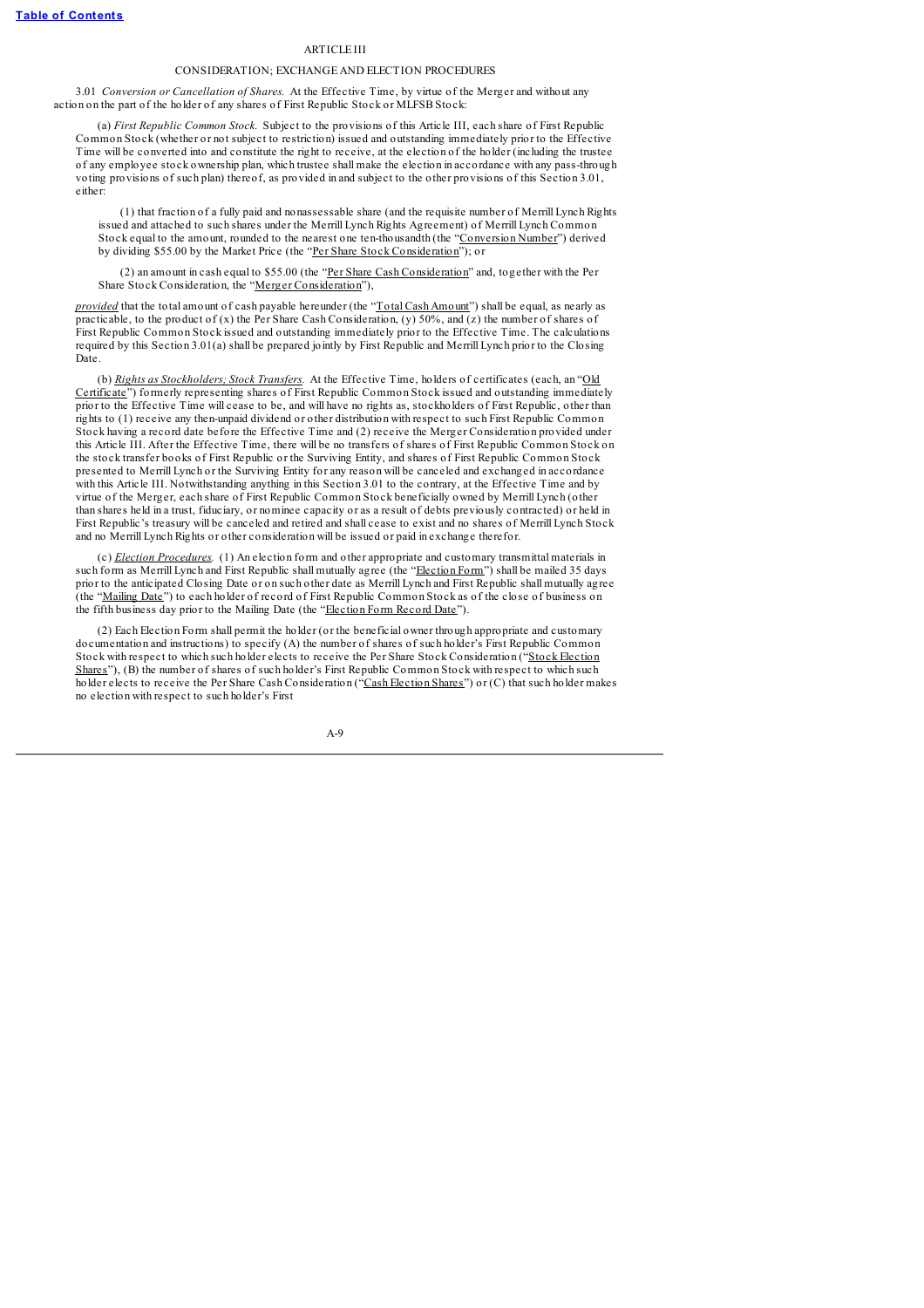Republic Common Stock ("No Election Shares"). Any First Republic Common Stock with respect to which the Exchange Agent has not received an effective, properly completed Election Form on or before 5:00 p.m., on the 30th day following the Mailing Date (or such other time and date as Merrill Lynch and First Republic may mutually agree) (the "Election Deadline") shall also be deemed to be No Election Shares.

(3) Merrill Lynch shall make available one or more Election Forms as may reasonably be requested from time to time by any person who becomes a holder (or beneficial owner) of First Republic Common Stock between the Election Form Record Date and the close of business on the business day prior to the Election Deadline, and First Republic shall provide to the Exchange Agent all information reasonably necessary for it to perform as specified herein.

(4) Any election shall have been properly made only if the Exchange Agent shall have actually received a properly completed Election Form by the Election Deadline. An Election Form shall be deemed properly completed only if accompanied by one or more Old Certificates (or customary affidavits and indemnification regarding the loss or destruction of such certificates or the guaranteed delivery of such certificates) representing allshares of First Republic Common Stock covered by such Election Form, together with duly executed transmittal materials included in the Election Form. Any Election Form may be revoked or changed by the person submitting such Election Form, only by written notice received by the Exchange Agent prior to the Election Deadline. In the event an Election Form is revoked prior to the Election Deadline, unless a subsequent properly completed Election Form is submitted and actually received by the Exchange Agent by the Election Deadline, the shares of First Republic Common Stock represented by such Election Form shall become No Election Shares and Merrill Lynch shall cause the Old Certificates to be promptly returned without charge to the person submitting the Election Form upon written request to that effect from the holder who submitted the Election Form. Subject to the terms of this Agreement and of the Election Form, the Exchange Agent shall have reasonable discretion to determine whether any election, revocation or change has been properly or timely made and to disregard immaterial defects in the Election Forms, and any good faith decisions of Merrill Lynch regarding such matters shall be binding and conclusive. Neither Merrill Lynch nor the Exchange Agent shall be under any obligation to notify any person of any defect in an Election Form.

(5) Within ten business days after the Effective Time, Merrill Lynch shall cause the Exchange Agent to effect the allocation among the holders of First Republic Common Stock of rights to receive Merrill Lynch Common Stock or cash in the Merger in accordance with the Election Forms as follows:

(A) *Cash Oversubscribed.* If the aggregate cash amount that would otherwise be paid upon the conversion in the Merger of the Cash Election Shares is greater than the Total Cash Amount, then:

(1) all Stock Election Shares and No Election Shares shall be converted into the right to receive the Per Share Stock Consideration,

(2) the Exchange Agent shall then select from among the Cash Election Shares, by a pro rata selection process, a sufficient number of shares to receive the Per Share Stock Consideration ("Stock Designated Shares") such that the aggregate cash amount that will be paid in the Merger equals as closely as practicable the Total Cash Amount, and all Stock Designated Shares shall be converted into the right to receive the Per Share Stock Consideration, and

(3) the Cash Election Shares that are not Stock Designated Shares will be converted into the right to receive the Per Share Cash Consideration.

(B) *Cash Undersubscribed.* If the aggregate cash amount that would be paid upon conversion in the Merger of the Cash Election Shares is less than the Total Cash Amount, then:

(1) all Cash Election Shares shall be converted into the right to receive the Per Share Cash Consideration,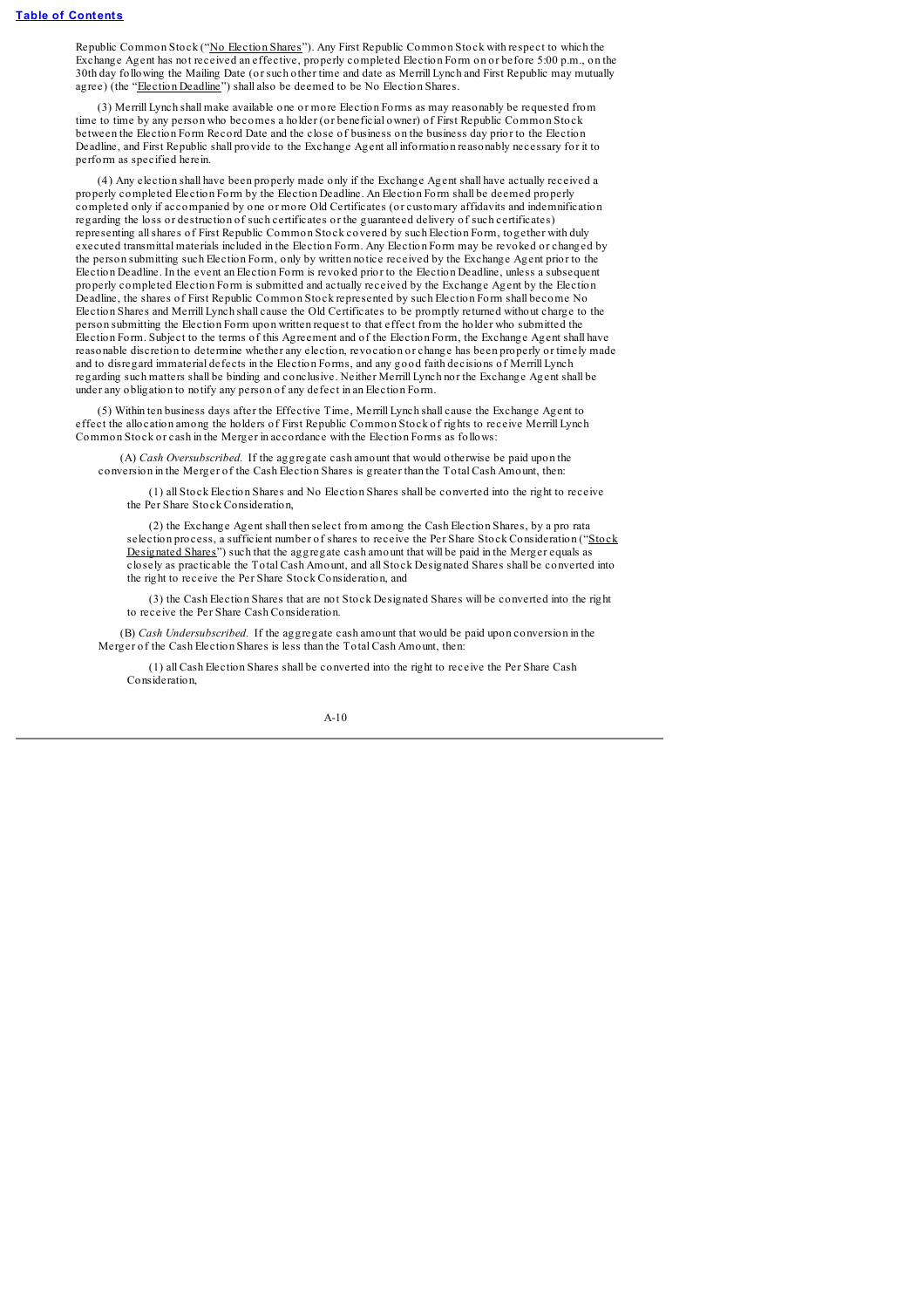(2) the Exchange Agent shall then select first from among the No Election Shares, by a random selection process, and then (if necessary) from among the Stock Election Shares, by a pro rata selection process, a sufficient number of shares to receive the Per Share Cash Consideration ("Cash Designated Shares") such that the aggregate cash amount that will be paid in the Merger equals as closely as practicable the Total Cash Amount, and all Cash Designated Shares shall be converted into the right to receive the Per Share Cash Consideration, and

(3) the Stock Election Shares and the No Election shares that are not Cash Designated Shares shall be converted into the right to receive the Per Share Stock Consideration.

(C) *Cash Subscriptions Suf icient.* If the aggregate cash amount that would be paid upon conversion in the Merger of the Cash Election Shares is equal or nearly equal (as determined by the Exchange Agent) to the Total Cash Amount, then subparagraphs (A) and (B) above shall not apply and all Cash Election Shares shall be converted into the right to receive the Per Share Cash Consideration and all Stock Election Shares and No Election Shares shall be converted into the right to receive the Per Share Stock Consideration.

The pro rata selection process to be used by the Exchange Agent shall consist of such equitable pro ration processes as shall be mutually determined by First Republic and Merrill Lynch.

(d) *Appointment of Exchange Agent.* Until the date that is 365 days after the Effective Time, Merrill Lynch shall make available on a timely basis or cause to be made available to an exchange agent agreed upon by Merrill Lynch and First Republic (the "Exchange Agent") (1) cash in an amount sufficient to allow the Exchange Agent to make all payments that may be required pursuant to this Article III and (2) certificates, or at Merrill Lynch's option, evidence of shares in book entry form, representing the shares of Merrill Lynch Common Stock ("New Certificates"), each to be given to the holders of First Republic Common Stock in exchange for Old Certificates pursuant to this Article III. Upon such date, any such cash or New Certificates remaining in the possession of the Exchange Agent (together with any earnings in respect thereof) shall be delivered to Merrill Lynch. Any holder of Old Certificates who has not theretofore exchanged his, her or its Old Certificates pursuant to this Article III shall thereafter be entitled to look exclusively to Merrill Lynch, and only as a general creditor thereof, for the consideration to which he, she or it may be entitled upon exchange of such Old Certificates pursuant to this Article III. Notwithstanding the foregoing, neither the Exchange Agent nor any party hereto shall be liable to any holder of Old Certificates for any amount properly delivered to a public official pursuant to applicable abandoned property, escheat or similar laws.

(e) *Exchange Procedures.* Promptly after the Effective Time, but in no event later than ten days thereafter, Merrill Lynch shall cause the Exchange Agent to mail or deliver to each person who was, immediately prior to the Effective Time, a holder of record of First Republic Common Stock and who theretofore has not submitted such holder's Old Certificates with an Election Form, a form of letter of transmittal (which shallspecify that delivery shall be effected, and risk of loss and title to Old Certificates shall pass, only upon proper delivery of such certificates to the Exchange Agent) containing instructions for use in effecting the surrender of Old Certificates in exchange for the consideration to which such person may be entitled pursuant to this Article III. After completion of the allocation procedure set forth in Section 3.01(c) and upon surrender to the Exchange Agent of an Old Certificate for cancellation together with such letter of transmittal or Election Form, as the case may be, duly executed and completed in accordance with the instructions thereto, the holder of such Old Certificate shall promptly be provided in exchange therefor, but in no event later than ten business days after due surrender, a New Certificate and/or a check in the amount to which such holder is entitled pursuant to this Article III, and the Old Certificate so surrendered shall forthwith be canceled. No interest will accrue or be paid with respect to any property to be delivered upon surrender of Old Certificates. Each of Merrill Lynch and the Surviving Entity shall be entitled to deduct and withhold, or cause the Exchange Agent to deduct and withhold, from the consideration otherwise payable pursuant to this Agreement to any holder of First Republic Common Stock such amounts as it may be required to deduct and withhold with respect to the making of such payment under the Code, or any provision of state, local or foreign Tax law. To the extent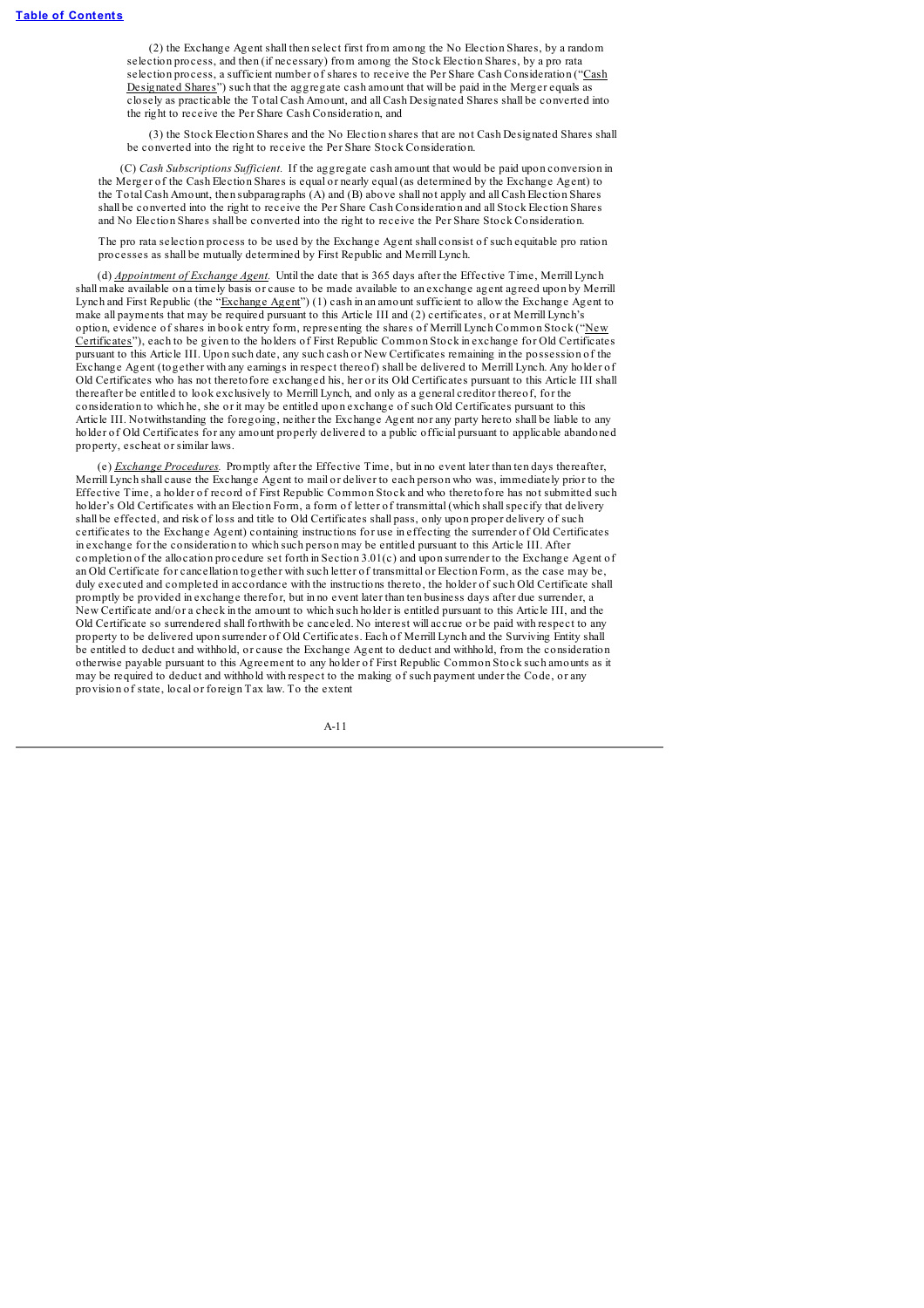that amounts are so withheld by Merrill Lynch, the Surviving Entity or the Exchange Agent, as the case may be, the withheld amounts shall be treated for all purposes of this Agreement as having been paid to the holders of First Republic Common Stock in respect of which the deduction and withholding was made by Merrill Lynch, the Surviving Entity or the Exchange Agent, as the case may be, and such amounts shall be delivered by Merrill Lynch, the Surviving Entity or the Exchange Agent, as the case may be, to the applicable taxing authority.

(f) *Transfer to Holder other than Existing Holder.* If any cash payment is to be made in a name other than that in which the Old Certificate surrendered in exchange therefor is registered, it shall be a condition of such exchange that the person requesting such exchange shall pay any transfer or other Taxes required by reason of the making of such payment of the Per Share Cash Consideration in a name other than that of the registered holder of the Old Certificate surrendered, or required for any other reason relating to such holder or requesting person, or shall establish to the reasonable satisfaction of the Exchange Agent that such tax has been paid or is not payable. If any New Certificate representing shares of Merrill Lynch Common Stock is to be issued in the name of other than the registered holder of the Old Certificate surrendered in exchange therefor, it shall be a condition of the issuance thereof that the Old Certificate so surrendered shall be properly endorsed (or accompanied by an appropriate instrument of transfer) and otherwise in proper form for transfer, and that the person requesting such exchange shall pay to the Exchange Agent in advance any transfer or other Taxes required by reason of the issuance of a certificate representing shares of First Republic Common Stock in a name other than that of the registered holder of the Old Certificate surrendered, or required for any other reason relating to such holder or requesting person, or shall establish to the reasonable satisfaction of the Exchange Agent that such tax has been paid or is not payable.

(g) *Fractional Shares.* Notwithstanding any other provision hereof, no fractionalshares of Merrill Lynch Common Stock and no certificates or scrip therefor, or other evidence of ownership thereof, will be issued in the Merger; instead, Merrill Lynch will pay to each holder of First Republic Common Stock who would otherwise be entitled to a fractionalshare of Merrill Lynch Common Stock (after taking into account all Old Certificates delivered by such holder) an amount in cash (without interest) determined by multiplying such fraction of a share of Merrill Lynch Common Stock by the Market Price.

(h) *Dividends.* No dividends or other distributions with a record date after the Effective Time with respect to Merrill Lynch Common Stock shall be paid to the holder of any unsurrendered Old Certificate until the holder thereof shallsurrender such Old Certificate in accordance with this Article III. After the surrender of an Old Certificate in accordance with this Article III, the record holder thereof shall be entitled to receive any such dividends or other distributions, without any interest thereon, which theretofore had become payable with respect to shares of Merrill Lynch Common Stock represented by the New Certificate.

(i) *Lost, Stolen or Destroyed Certificates.* If any Old Certificate shall have been lost, stolen or destroyed, upon the making of an affidavit of that fact by the person claiming such Old Certificate to be lost, stolen or destroyed and, if required by Merrill Lynch or the Exchange Agent, the posting by such person of a bond in such reasonable amount as Merrill Lynch or the Exchange Agent may direct as indemnity against any claim that may be made against it with respect to such Old Certificate, Merrill Lynch or the Exchange Agent shall, in exchange for such lost, stolen or destroyed Old Certificate, pay or cause to be paid the consideration deliverable in respect of the Old Shares formerly represented by such Old Certificate pursuant to this Article III.

(j) *Anti-Dilution Adjustments.* If Merrill Lynch changes (or the Merrill Lynch Board sets a related record date that will occur before the Effective Time for a change in) the number or kind of shares of Merrill Lynch Common Stock outstanding by way of a stock split, stock dividend, recapitalization, reclassification, reorganization or similar transaction, then the Conversion Number (and any other dependent items) will be adjusted proportionately to account for such change.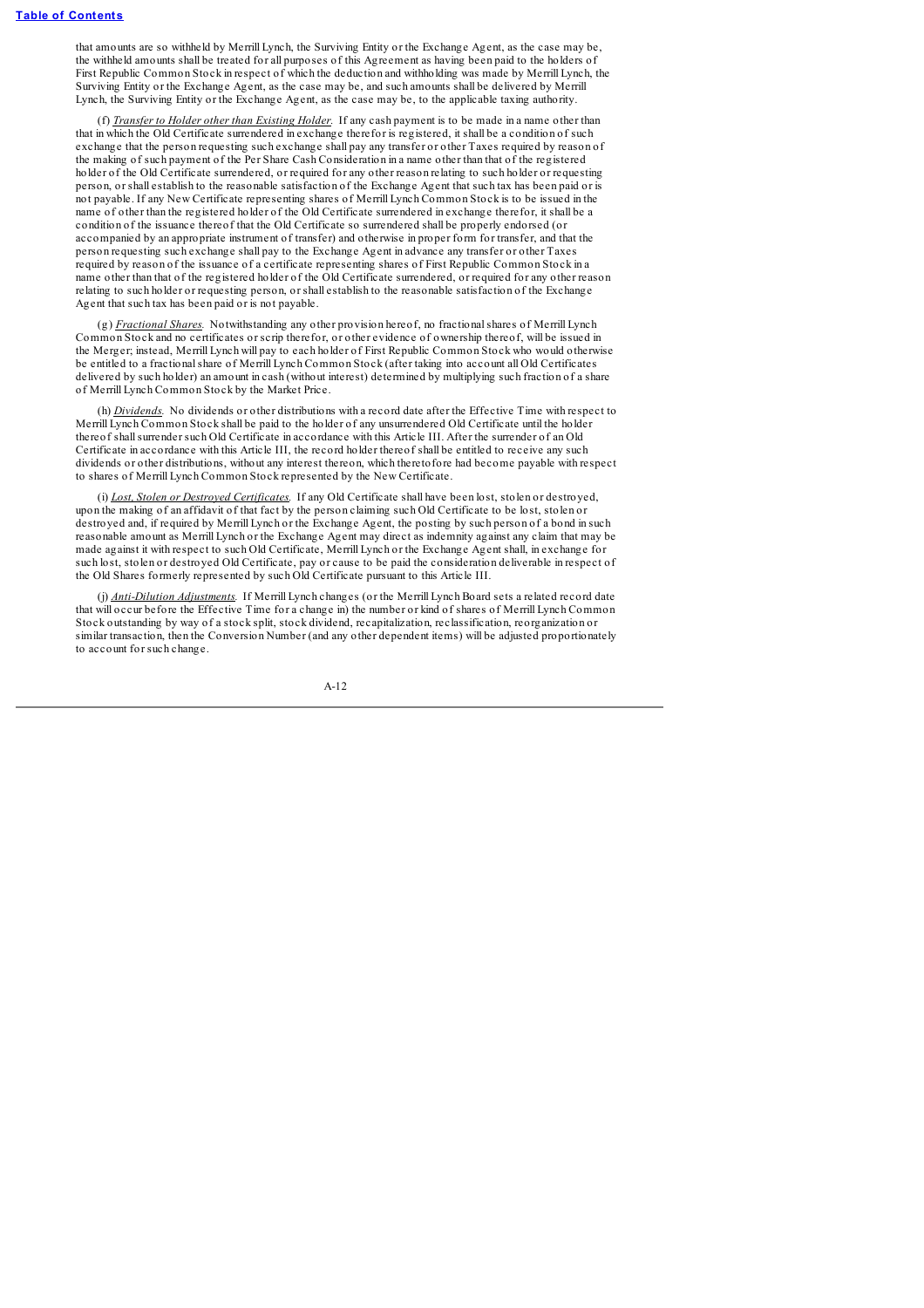(k) *Tax.* Notwithstanding any other provision of this Agreement to the contrary, a sufficient number of Cash Election Shares may be converted into the right to receive Per Share Stock Consideration, but only to the extent necessary, to secure the tax opinions required by Sections 7.02(c) and 7.03(c).

(l) *First Republic Preferred Stock.* At the Effective Time, each outstanding share of each series of First Republic Preferred Stock shall be converted into one share of preferred stock of Merrill Lynch having terms identical to those set forth on Annex 4 ("Merrill Lynch Merger Preferred Stock").

(m) *MLFSB Stock.* Each share of MLFSB Stock issued and outstanding immediately prior to the Effective Time will remain issued and outstanding.

3.02 *Equity Compensation.*

### (a) *Stock Options.*

(1) At the Effective Time, each outstanding and unexercised option to purchase shares of First Republic Common Stock held by then current employees of First Republic (each, a "First Republic Employee Stock Option") will cease to represent an option to purchase First Republic Common Stock and will be converted automatically into an option to purchase a number of shares of Merrill Lynch Common Stock (each, a "Merrill Lynch Stock Option") equal to the product (rounded down to the nearest whole share) of (A) the number of shares of First Republic Common Stock subject to such First Republic Employee Stock Option and (B) the Conversion Number, at an exercise price per share (rounded up to the nearest whole cent) equal to (i) the exercise price of such First Republic Employee Stock Option divided by (ii) the Conversion Number. Except as specifically provided above, following the Effective Time, each Merrill Lynch Stock Option shall continue to be governed by the same terms and conditions as were applicable under the First Republic Employee Stock Option immediately prior to the Effective Time.

(2) At the Effective Time, each outstanding and unexercised option to purchase shares of First Republic Common Stock held by then current non-employees (including directors) of First Republic (each, a "First Republic Non-Employee Stock Option") shall terminate and be of no further force and effect and shall entitle the holder thereof, in fullsettlement thereof, to an amount in cash equal to the product of (x) the total number of shares of First Republic Common Stock subject to such First Republic Non-Employee Stock Option and (y) the difference, if any, between (A) the Per Share Cash Consideration and (B) the per share exercise price of such First Republic Non-Employee Stock Option. Each such payment shall be reduced by any required withholding Taxes. To the extent the exercise price per share of a First Republic Non-Employee Stock Option is more than the Per Share Cash Consideration, such First Republic Non-Employee Stock Options shall terminate for no consideration.

(b) *Deferred Equity Units.* First Republic shall take reasonable best efforts to amend the First Republic Deferred Equity Unit Plan (the "First Republic Deferred Plan") and obtain any necessary consents from deferred equity unit holders, to provide that, at the Effective Time, each deferred equity unit (each, a "Deferred Equity Unit") awarded under the First Republic Deferred Plan) shall, by virtue of the Merger and without any further action on the part of First Republic or the holders of Deferred Equity Units, be deemed to be converted automatically into a deferred amount equal to the Per Share Cash Consideration ("Deferred Cash Award"), which Deferred Cash Award may be notionally invested in other notional investments in accordance with the terms of the First Republic Deferred Plan; provided, however, that the terms and conditions of the Deferred Cash Award shall otherwise remain the same as the terms and conditions applicable to the Deferred Equity Units under the plan and award agreements pursuant to which such Deferred Equity Units were granted as in effect immediately prior to the Effective Time. Prior to the Effective Time, the First Republic Compensation Committee shall not amend or otherwise interpret the First Republic Deferred Plan to provide for conversion of Deferred Equity Units into deferred equity units of Merrill Lynch Common Stock. Notwithstanding the foregoing, to the extent that the holder of a Deferred Equity Unit had previously elected to receive payment in settlement of such holder's outstanding Deferred Equity Units immediately upon the occurrence of a change of control, such holder shall be entitled, in settlement therefore, to a payment by Merrill Lynch in cash, at the Effective Time, equal to the product of (x) the total number of Deferred Equity Units held by such holder and (y) the Per Share Cash Consideration. Each such payment shall be reduced by any required withholding Taxes.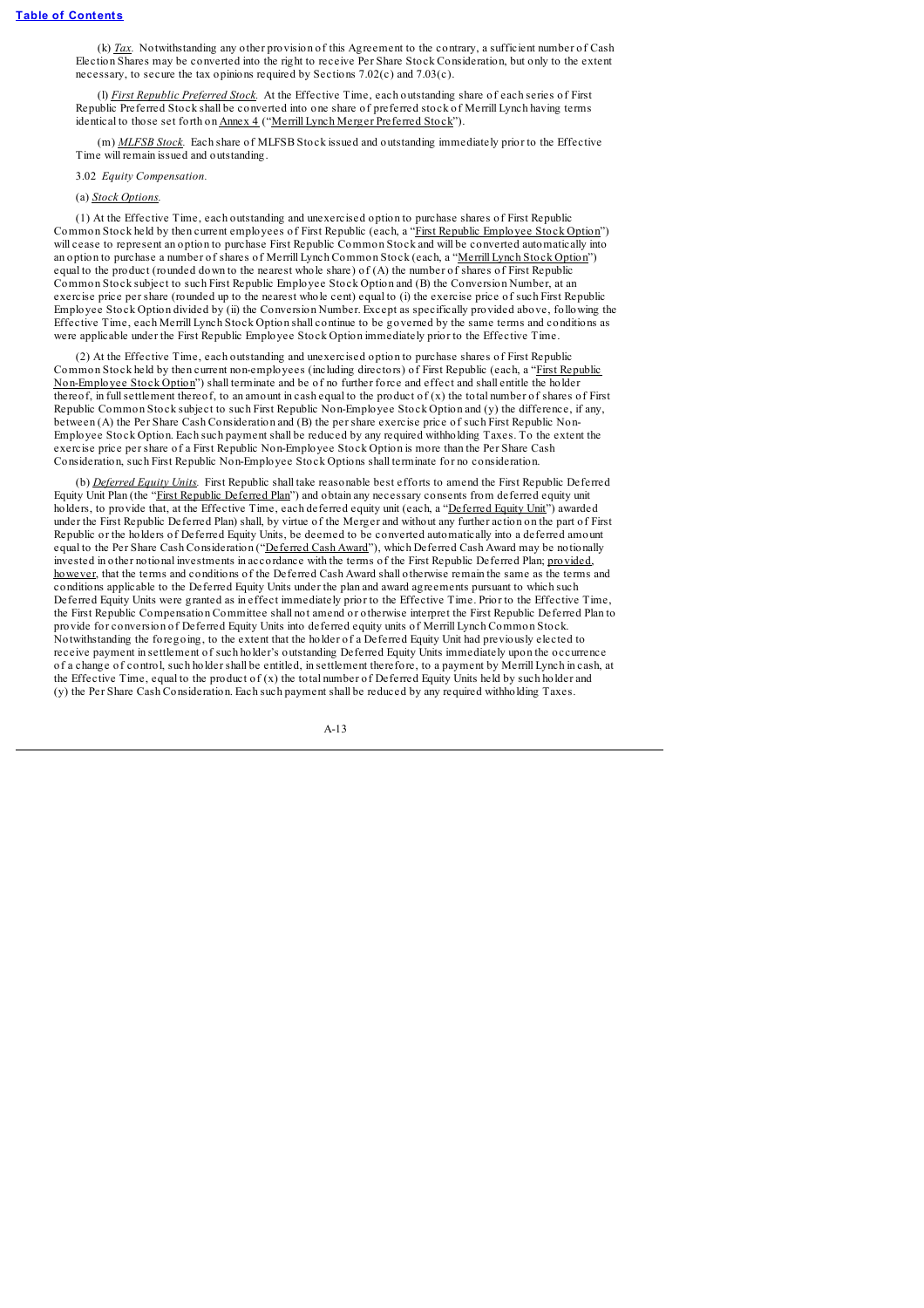(c) Notwithstanding the foregoing, each First Republic Stock Option, whether or not intended to be an "incentive stock option" (as defined in Section 422 of the Code) will be adjusted in accordance with the requirements of Section 424 of the Code. Before the Effective Time, Merrill Lynch will take all corporate action necessary to reserve for issuance a sufficient number of shares of Merrill Lynch Common Stock for delivery upon exercise of Merrill Lynch Stock Options in accordance with this Section 3.02. As soon as practicable after the Effective Time, Merrill Lynch will file one or more appropriate registration statements (on Form S-3 or Form S-8 or any successor or other appropriate forms) with respect to the Merrill Lynch Common Stock underlying the Merrill Lynch Stock Options described in this Section 3.02, and will use all reasonable best efforts to maintain the effectiveness of those registration statements and the current status of the related prospectuses for so long as the First Republic Stock Options remain outstanding.

### **ARTICLE IV**

#### CONDUCT OF BUSINESS PENDING MERGER

4.01 *Forebearances of First Republic.* First Republic agrees that from the date hereof until the Effective Time, except as expressly contemplated by this Agreement or as Previously Disclosed, without the prior written consent of Merrill Lynch (which consent will not be unreasonably withheld or delayed), it will not, and will cause each of its Subsidiaries not to:

(a) *Ordinary Course.* Conduct its business and the business of its Subsidiaries other than in the ordinary and usual course or fail to use reasonable best efforts to preserve intact its business organizations and assets and maintain its rights, franchises and authorizations and their existing relations with customers, suppliers, employees and business associates, or take any action reasonably likely to materially impair its ability to perform its obligations under this Agreement or to consummate the transactions contemplated hereby.

(b) *Operations.* Enter into any new line of business or materially change its lending, investment, underwriting, risk and asset liability management and other banking and operating policies, except as required by applicable law, regulation or policies imposed by any Governmental Authority.

(c) *Capital Stock.* Other than pursuant to Rights Previously Disclosed and outstanding on the date of this Agreement, (1) issue, sell or otherwise permit to become outstanding, or dispose of or encumber or pledge, or authorize or propose the creation of, any additionalshares of its stock, or (2) permit any additionalshares of its stock to become subject to new grants.

(d) *Dividends, Distributions, Repurchases.* (1) Make, declare, pay or set aside for payment any dividend on or in respect of, or declare or make any distribution on any shares of its stock, other than (A) dividends from its wholly owned Subsidiaries to it or another of its wholly owned Subsidiaries, (B) regular quarterly dividends on its common stock, provided that any such dividend shall be at a rate equal to the rate paid by it during the fiscal quarter immediately preceding the date hereof, (C) required dividends on the First Republic Preferred Stock or on the preferred stock of its Subsidiaries or (D) required dividends on the common stock of First Republic Preferred Capital Corporation and First Republic Preferred Capital Corporation II, or (2) directly or indirectly adjust, split, combine, redeem, reclassify, purchase or otherwise acquire, any shares of its stock.

(e) *Dispositions.* Sell, transfer, mortgage, encumber or otherwise dispose of or discontinue any of its assets, deposits, business or properties, except for sales, transfers, mortgages, encumbrances or other dispositions or discontinuances in the ordinary course of business consistent with past practice (which shall be deemed to include sales of whole loans and securitizations in the ordinary course of business consistent with past practice) and in a transaction that, together with other such transactions, is not material to it and its Subsidiaries, taken as a whole.

(f) *Acquisitions.* Acquire (other than by way of foreclosures or acquisitions of control in a fiduciary or similar capacity or in satisfaction of debts previously contracted in good faith or otherwise in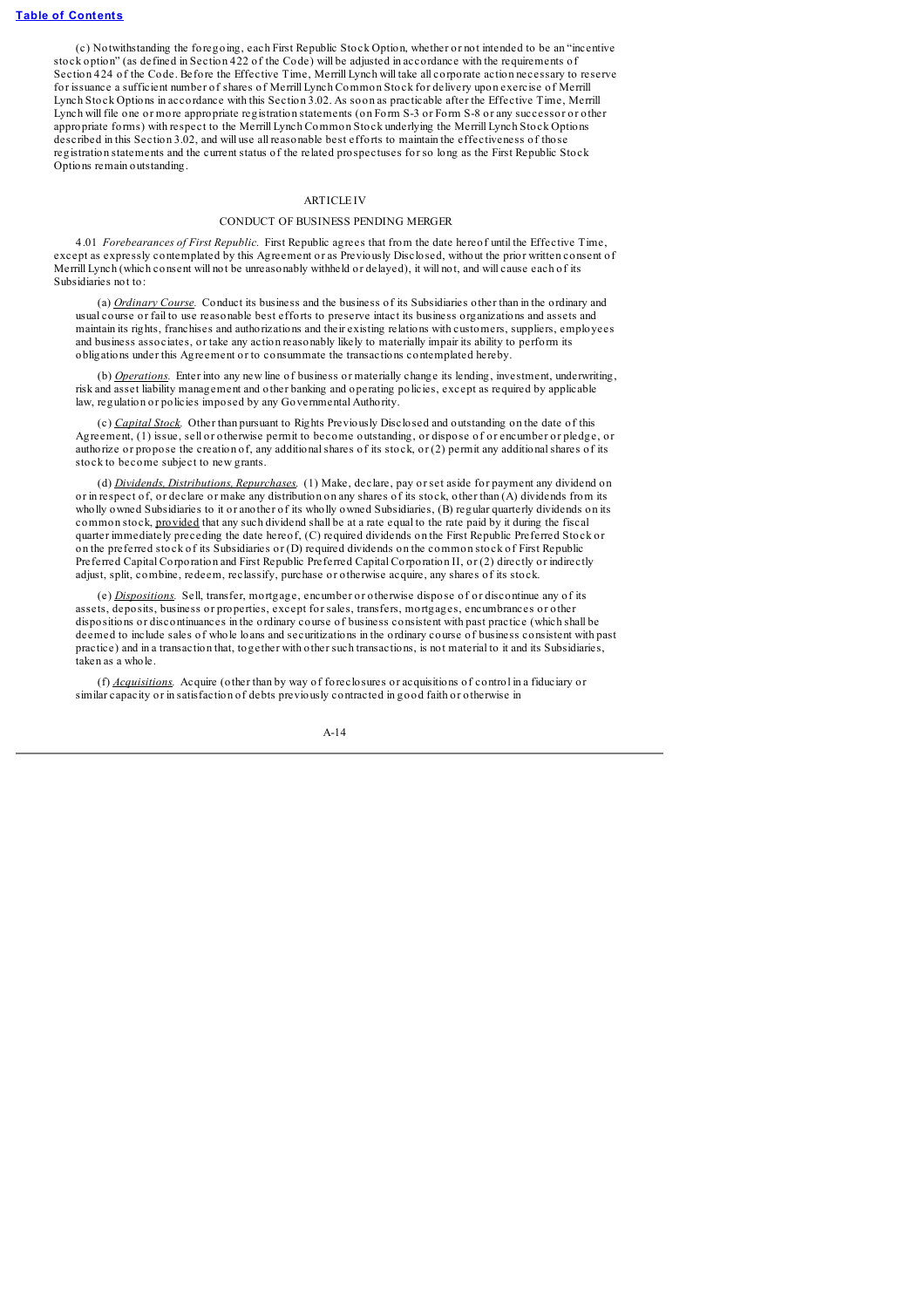the ordinary and usual course of business consistent with past practice) all or any portion of the assets, business, deposits or properties of any other person in an amount that is material to First Republic.

(g) *Governing Documents.* Amend the Governing Documents of it or any of its Subsidiaries.

(h) *Accounting Methods.* Implement or adopt any change in its financial or regulatory accounting principles, practices or methods or change any actuarial or other assumptions used to calculate funding obligations with respect to any Benefit Arrangement, other than (with prior notice to Merrill Lynch) as may be required by GAAP or applicable regulatory accounting requirements.

(i) *Adverse Actions.* Notwithstanding anything herein to the contrary, (1) knowingly take, or knowingly omit to take, any action that would, or is reasonably likely to, prevent or impede the Merger from qualifying as a reorganization within the meaning of Section 368(a) of the Code or (2) knowingly take, or knowingly omit to take, any action that is reasonably likely to result in any of the conditions to the Merger set forth in Article VII not being satisfied in a timely manner, except (with prior notice to Merrill Lynch) as may be required by applicable law or regulation.

(j) *Indebtedness.* Incur or guarantee any indebtedness for borrowed money other than in the ordinary course of business consistent with past practice.

(k) *Compensation and Benefits.* Grant any salary or wage increase or increase any employee benefit, including incentive or bonus payments (or, with respect to any of the preceding, communicate any intention to take such action), except (1) to make changes that are required by applicable law, (2) to satisfy Previously Disclosed contractual obligations existing as of the date hereof, (3) for merit-based or annualsalary increases in the ordinary course of business and in accordance with past practice as Previously Disclosed, but not to exceed, with respect to such salary increases, in the aggregate 6% of the aggregate annualsalaries of the employees of First Republic and its Subsidiaries, taken as a whole, and bonuses to the extent accrued as of the date hereof and Previously Disclosed or (4) for employment arrangements for, or grants of awards to, newly-hired employees in the ordinary course and usual course of business consistent with past practices, which grants of awards (together with any grants of awards under Section 4.01(c) hereof), shall not exceed the number of First Republic Common Shares that are reserved for issuance between the date hereof and the Effective Time as set forth in Section 4.01(c) of the First Republic Disclosure Schedule.

(l) *Benefit Plans.* Enter into, establish, adopt, amend, modify (including by way of interpretation) or renew any Benefit Arrangement, or any trust agreement (or similar arrangement) related thereto, in respect of any director, officer or employee, take any action to accelerate the vesting or exercisability of First Republic Stock Options or other compensation or benefits payable under any Benefit Arrangement, fund or in any other way secure or fund the payment of compensation or benefits under any Benefit Arrangement, change the manner in which contributions to any Benefit Arrangement are made or determined, or add any new participants to or increase the principalsum of any non-qualified retirement plans (or, with respect to any of the preceding, communicate any intention to take such action), except (1) as may be required by applicable law, (2) to satisfy Previously Disclosed contractual obligations existing as of the date hereof, including pursuant to the terms of any Benefit Arrangement, (3) amendments that do not increase benefits or result in increased administrative costs or (4) as set forth in Section 4.01(k).

(m) *Taxes.* Make or change any material Tax elections, change or consent to any change in its or its Subsidiaries' method of accounting for Tax purposes (except as required by applicable Tax law), settle or compromise any Tax liability, claim or assessment, enter into any closing agreement, waive or extend any statute of limitations with respect to Taxes, surrender any right to claim a refund for Taxes, or file any amended Tax Return (except for any amended Tax Return that is filed solely to claim Tax refunds or additional deductions or credits).

(n) *Commitments.* Enter into any contract with respect to, or otherwise agree or commit to do, any of the foregoing.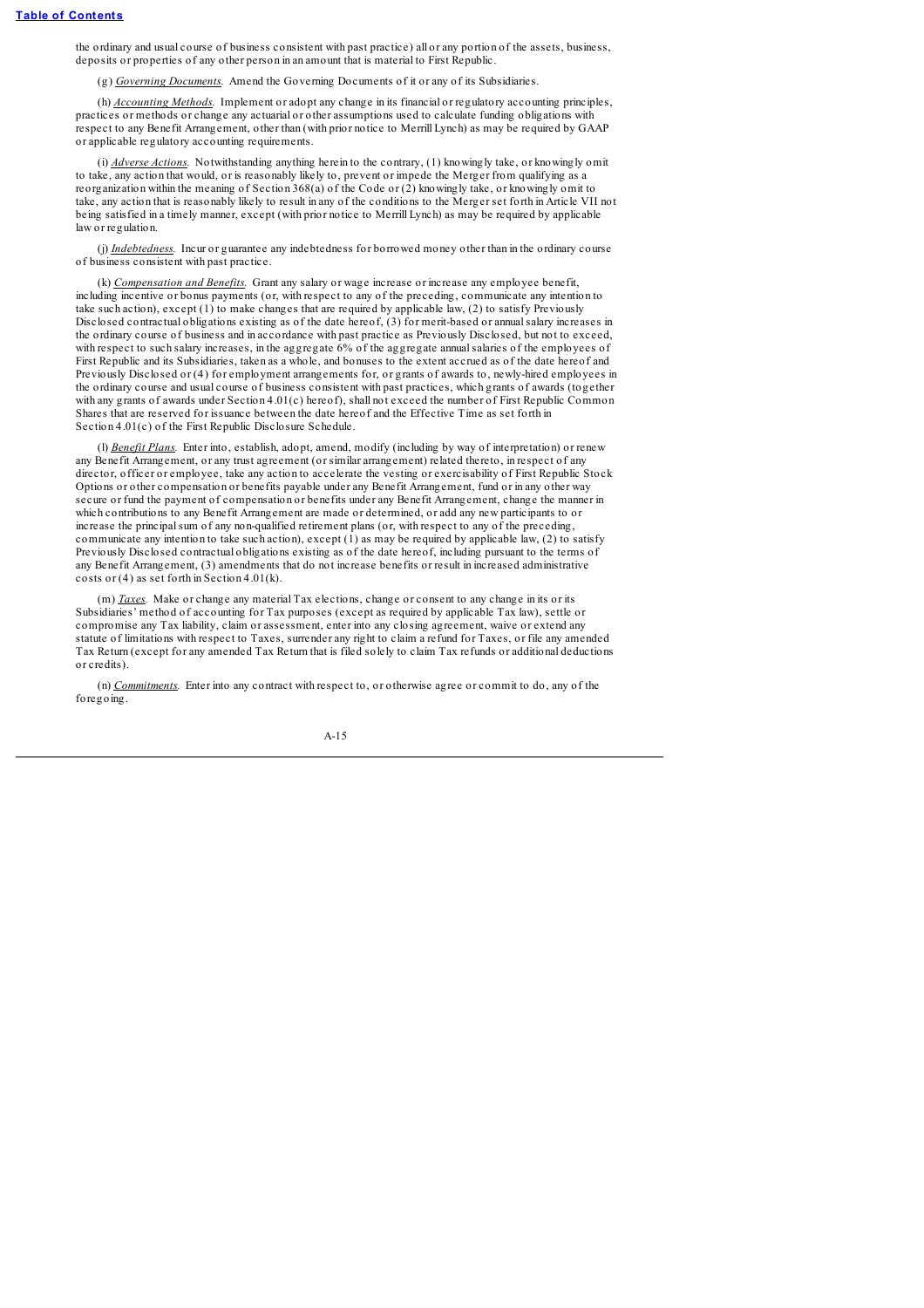4.02 *Forebearances of Merrill Lynch.* Each of Merrill Lynch and MLFSB agrees that from the date hereof until the Effective Time, except as expressly contemplated by this Agreement or as Previously Disclosed, without the prior written consent of First Republic, it will not, and, in addition in the case of paragraph  $(b)(1)$  of this Section 4.02, following the Effective Time, it will not:

(a) *Governing Documents.* In the case of Merrill Lynch, amend its Governing Documents in a manner that would materially and adversely affect the rights and privileges of holders of Merrill Lynch Common Stock or prevent or materially impede or materially delay consummation of the transactions contemplated hereby and, in the case of MLFSB, amend its Governing Documents in any manner or prevent or materially impede or materially delay consummation of the transactions contemplated hereby.

(b) *Adverse Actions.* Notwithstanding anything herein to the contrary, (1) knowingly take, or knowingly omit to take, any action that would, or is reasonably likely to, prevent or impede the Merger from qualifying as a reorganization within the meaning of Section 368(a) of the Code or (2) knowingly take, or knowingly omit to take, any action that is reasonably likely to result in any of the conditions to the Merger set forth in Article VII not being satisfied in a timely manner, except (with prior notice to First Republic) as may be required by applicable law or regulation.

(c) *Commitments.* Enter into any contract with respect to, or otherwise agree or commit to do, any of the foregoing.

Notwithstanding anything in paragraphs (a), (b) or (c) of this Section 4.02 to the contrary, Merrill Lynch may make dispositions and acquisitions and agree to issue capitalstock in connection therewith, provided that such actions do not present a material risk that the Closing Date will be delayed or that the Requisite Regulatory Approvals will be materially more difficult to obtain or would, or be reasonably likely to, prevent or impede the Merger from qualifying as a reorganization within the meaning of Section 368(a) of the Code.

### **ARTICLE V**

### REPRESENTATIONS AND WARRANTIES

5.01 *Disclosure Schedules.* Before entry into this Agreement, Merrill Lynch and MLFSB delivered to First Republic a schedule and First Republic delivered to Merrill Lynch and MLFSB a schedule (respectively, each schedule a "Disclosure Schedule"), setting forth, among other things, items the disclosure of which is necessary or appropriate either in response to an express disclosure requirement contained in a provision hereof or as an exception to one or more representations or warranties contained in Section 5.03 or Section 5.04, as applicable, or to one or more of its covenants contained in Article IV; provided that (a) no such item is required to be set forth in a Disclosure Schedule as an exception to any representation or warranty of such party if its absence would not result in the related representation or warranty being deemed untrue or incorrect under the standard established by Section 5.02 and (b) the inclusion of an item in a Disclosure Schedule as an exception to a representation or warranty will not by itself be deemed an admission by a party that such item is material or that such item is reasonably likely to result in a Material Adverse Effect with respect to such party or was required to be disclosed therein.

5.02 *Standard.* For all purposes of this Agreement, no representation or warranty of First Republic or Merrill Lynch contained in Section 5.03 or 5.04, as applicable (other than (i) the representations and warranties contained in Sections  $5.03(g)(3)(B)$  and  $5.04(f)(2)(B)$ , which shall be true in all respects, and (ii) the representations and warranties contained in Sections 5.03(b) and 5.04(b), which shall be true in all material respects) will be deemed untrue, and no party will be deemed to have breached a representation or warranty, as a consequence of the existence of any fact, event or circumstance unless such fact, circumstance or event, individually or taken together with all other facts, events or circumstances inconsistent with any representation or warranty contained in Sections 5.03 or 5.04, as applicable (except for Sections  $5.03(g)(1)$ ,  $5.04(f)(1)$  and  $5.03(k)(1)$ , read for this purpose without regard to any individual reference to "materiality" or "material adverse effect") has had or is reasonably likely to have a Material Adverse Effect with respect to First Republic or Merrill Lynch, as the case may be.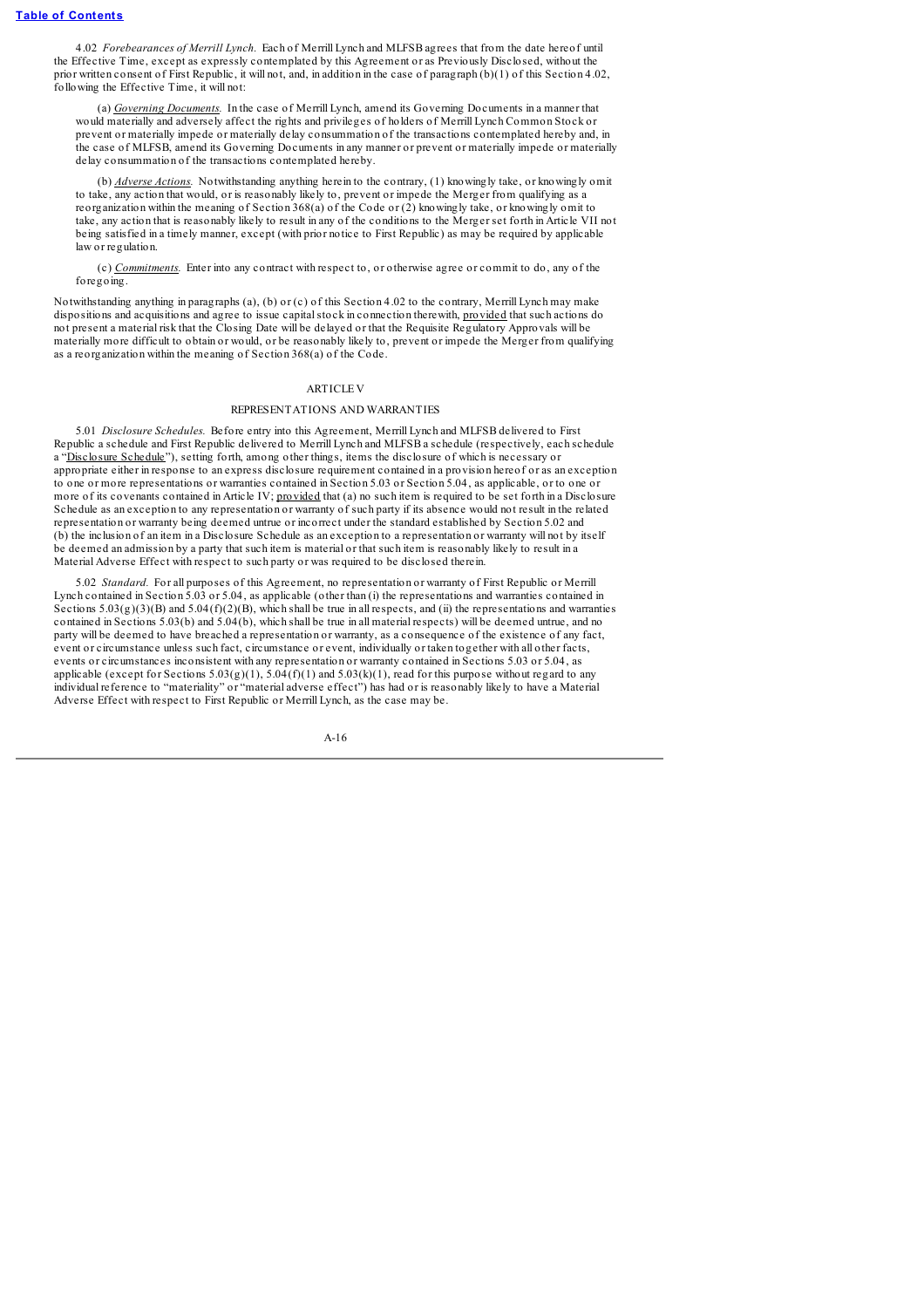5.03 *Representations and Warranties of First Republic.* Except as Previously Disclosed, First Republic hereby represents and warrants to Merrill Lynch as follows:

(a) *Organization, Standing and Authority.* It is a banking corporation duly organized, validly existing and in good standing under the laws of the jurisdiction of its incorporation. It is duly qualified to do business and is in good standing in all jurisdictions where its ownership or leasing of property or assets or its conduct of business requires it to be so qualified.

(b) *First Republic Stock.* The authorized capitalstock of First Republic consists of 75,000,000 shares of First Republic Common Stock and 500,000 shares of First Republic Preferred Stock. As of January 28, 2007 no more than 30,990,000 shares of First Republic Common Stock and 115,000 shares of First Republic Preferred Stock were outstanding. As of the date of this Agreement, no more than 3,195,000 shares of First Republic Common Stock were reserved for issuance under the First Republic Stock Plans (of which no more than 2,125,000 were reserved for issuance in respect of awards outstanding as of such date); and no more than 343,600 shares of First Republic Common Stock were reserved for issuance upon conversion of convertible preferred stock. The outstanding shares of First Republic Common Stock have been duly authorized and are validly issued and outstanding, fully paid and nonassessable, and subject to no preemptive rights (and were not issued in violation of any preemptive rights). Except as set forth above and except for shares issuable pursuant to the First Republic Stock Plans, as of the date of this Agreement, there are no shares of First Republic Stock reserved for issuance, First Republic does not have any Rights outstanding with respect to First Republic Stock, and First Republic does not have any commitment to authorize, issue or sell any First Republic Stock or Rights, except pursuant to this Agreement, outstanding First Republic Stock Options and the First Republic Stock Plans. As of the date of this Agreement, First Republic has no contractual obligations to redeem, repurchase or otherwise acquire, or to register with the FDIC, any shares of First Republic Stock. Each First Republic Stock Option (1) was granted in compliance with all applicable laws and all the terms and conditions of the First Republic Stock Plans pursuant to which it was issued, (2) has an exercise price per share equal to or greater than the fair market value of a share of First Republic Common Stock at the close of business on the date of such grant or the immediately preceding date, (3) has a grant date identical to the date on which the First Republic Stock Option was actually granted, and (4) qualifies for the tax and accounting treatment afforded to such First Republic Stock Option in First Republic's tax returns and First Republic's financialstatements, respectively.

(c) *Subsidiaries.* (1)(A) It owns, directly or indirectly, all the outstanding equity securities of each of its Subsidiaries free and clear of any Liens, (B) no equity securities of any of its Subsidiaries are or may become required to be issued (other than to it or its wholly owned Subsidiaries) by reason of any Right or otherwise, (C) there are no contracts, commitments, understandings or arrangements by which any of such Subsidiaries is or may be bound to sell or otherwise transfer any equity securities of any such Subsidiaries (other than to it or its wholly-owned Subsidiaries), (D) there are no contracts, commitments, understandings, or arrangements relating to its rights to vote or to dispose of such securities and (E) all the equity securities of each Subsidiary held by it or its Subsidiaries have been duly authorized and are validly issued and outstanding, fully paid and nonassessable.

(2) Each of its Subsidiaries has been duly organized and is validly existing in good standing under the laws of the jurisdiction of its organization, and is duly qualified to do business and in good standing in all jurisdictions where its ownership or leasing of property or its conduct of business requires it to be so qualified.

(d) *Power.* It and each of its Subsidiaries has the corporate (or comparable) power and authority to carry on its business as it is now being conducted and to own all its properties and assets; and it has the corporate (or comparable) power and authority to execute, deliver and perform its obligations under this Agreement and to consummate the transactions contemplated hereby.

(e) *Authority.* It has duly authorized, executed and delivered this Agreement and has taken all corporate action necessary in order to execute and deliver this Agreement. Subject only to receipt of the affirmative vote of the holders of a majority of the voting power of the holders of First Republic Common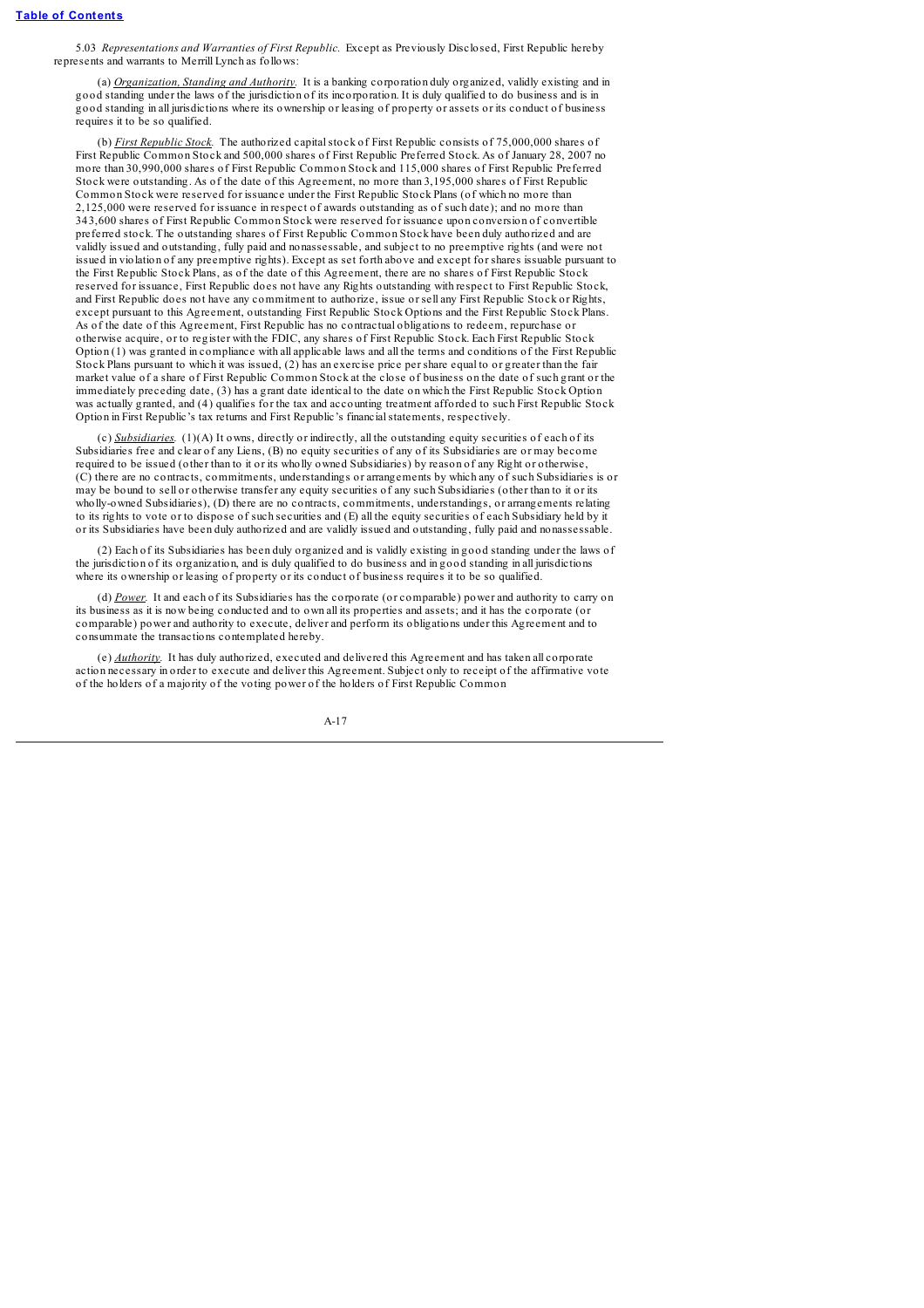Stock to approve the plan of merger contained in this Agreement, this Agreement and the transactions contemplated hereby have been authorized by all necessary corporate action. This Agreement is its valid and legally binding obligation, enforceable in accordance with its terms (except as enforcement may be limited by applicable bankruptcy, insolvency, reorganization, moratorium, fraudulent transfer and similar laws of general applicability relating to or affecting creditors' rights or by general equity principles).

(f) *Regulatory Approvals; No Defaults.* (1) No consents or approvals of, or filings or registrations with, any Governmental Authority are required to be made or obtained by it or any of its Subsidiaries in connection with the execution, delivery or performance by it of this Agreement or to consummate the Merger except for (A) filings of applications and notices with, receipt of approvals or nonobjections from, and expiration of related waiting periods required by foreign, federal and state banking authorities, including applications and notices under the Bank Merger Act and HOLA, (B) filing of the Proxy Statement with the FDIC, (C) filings of applications and notices with, and receipt of approvals or nonobjections from, the FDIC, state securities authorities, applicable securities exchanges and self-regulatory organizations, (D) receipt of the applicable stockholder approvals described in Section 6.02, and (E) the filing of the Articles of Merger and Articles of Combination.

(2) Subject to receipt of the regulatory consents and approvals referred to in the preceding paragraph, and the expiration of related waiting periods, and required filings under federal and state securities laws, the execution, delivery and performance of this Agreement and the consummation of the transactions contemplated hereby do not and will not (A) constitute a breach or violation of, or a default under, or give rise to any Lien or any acceleration of remedies, penalty, increase in material benefit payable or right of termination under, any law, rule or regulation or any judgment, decree, order, governmental permit or license, or agreement, indenture or instrument of it or of any of its Subsidiaries or to which it or any of its Subsidiaries or properties is subject or bound, (B) constitute a breach or violation of, or a default under, its Governing Documents or (C) require any consent or approval under any such law, rule, regulation, judgment, decree, order, governmental permit or license, agreement, indenture or instrument.

(3) As of the date hereof, it is not aware of any reason why the necessary regulatory approvals and consents will not be received in order to permit consummation of the Merger on a timely basis

(g) *Financial Reports and Regulatory Documents; Material Adverse Ef ect.* (1) Its Annual Reports on Form 10-K for the fiscal years ended December 31, 2003, 2004 and 2005, and all other reports, registration statements, definitive proxy statements or information statements filed by it or any of its Subsidiaries subsequent to December 31, 2003 under the Securities Act and the FDIC Rules, or under Section 12(i), 13(a),  $13(c)$ ,  $14$  or  $15(d)$  of the Exchange Act, in the form filed (collectively, "First Republic Regulatory Filings") with the FDIC or the SEC, as the case may be, as of the date filed, (A) complied in all material respects as to form with the applicable requirements under the Securities Act, the Exchange Act or the FDIC Rules, as the case may be, and (B) did not contain any untrue statement of a material fact or omit to state a material fact required to be stated therein or necessary to make the statements therein, in the light of the circumstances under which they were made, not misleading; and each of the statements of financial position contained in or incorporated by reference into any such First Republic Regulatory Filing (including the related notes and schedules thereto) fairly presented in all material respects its financial position and that of its Subsidiaries on a consolidated basis as of the date of such statement, and each of the statements of income and changes in stockholders' equity and cash flows or equivalent statements in such First Republic Regulatory Filings (including any related notes and schedules thereto) fairly presented in all material respects, the results of operations, changes in stockholders' equity and changes in cash flows, as the case may be, of it and its Subsidiaries on a consolidated basis for the periods to which those statements relate, in each case in accordance with GAAP consistently applied during the periods involved, except in each case as may be noted therein, and subject to normal year-end audit adjustments and as permitted by Form 10-Q in the case of unaudited statements.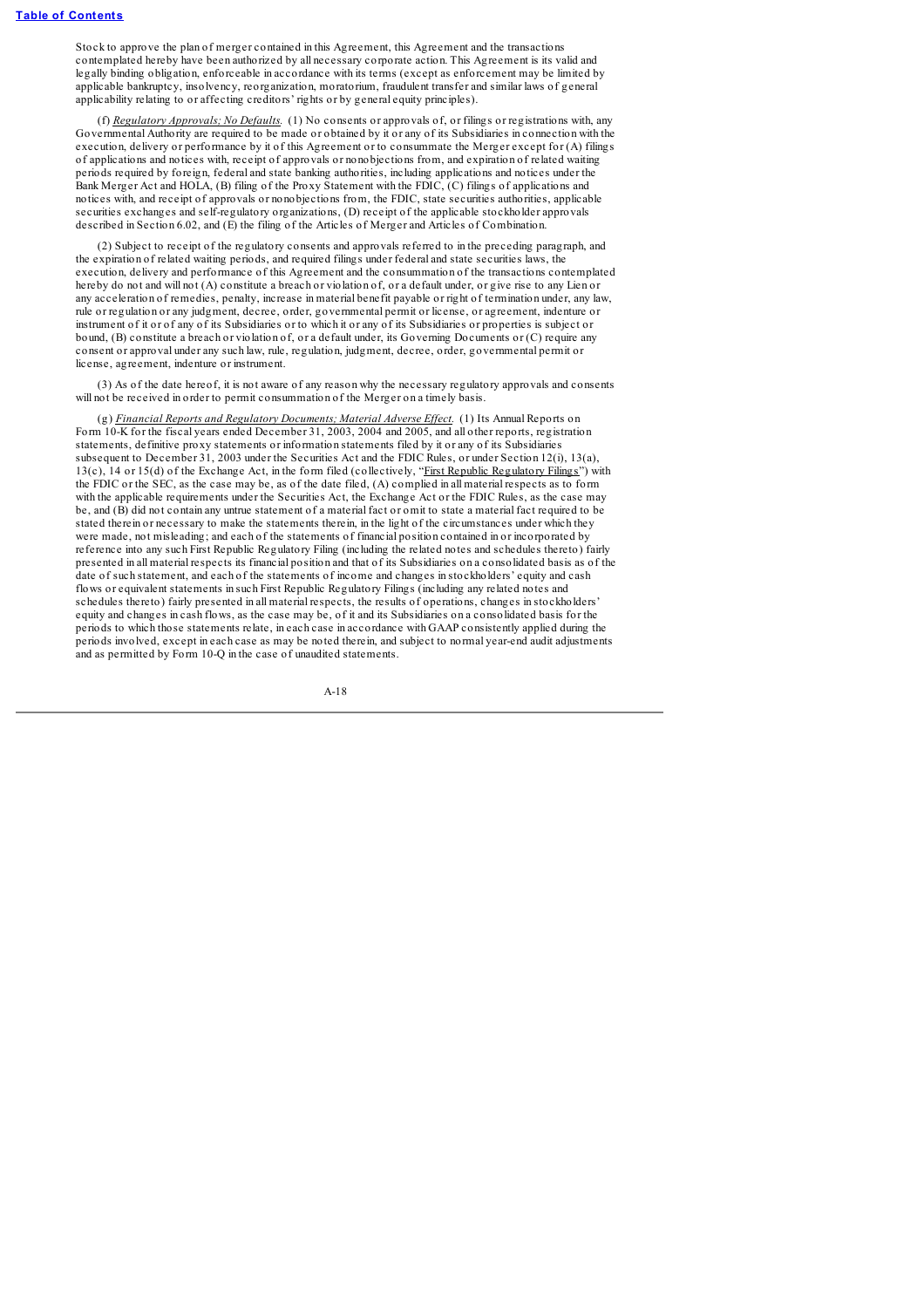(2) Since September 30, 2006, it and its Subsidiaries have not incurred any liability other than in the ordinary course of business consistent with past practice.

(3) Since September 30, 2006, (A) it and its Subsidiaries have conducted their respective businesses in the ordinary and usual course consistent with past practice (excluding the incurrence of expenses related to this Agreement and the transactions contemplated hereby) and (B) no event has occurred or circumstance arisen that, individually or taken together with all other facts, circumstances and events (described in any paragraph of this Section 5.03 or otherwise), has had or is reasonably likely to have a Material Adverse Effect with respect to it.

(h) *Litigation.* There is no suit, action, investigation or proceeding pending or, to its knowledge, threatened against or affecting it or any of its Subsidiaries (and it is not aware of any basis for any such suit, action or proceeding) that, individually or in the aggregate, is (1) reasonably likely to result in injunctive relief or damages exceeding \$1,500,000, or (2) reasonably likely to prevent or delay it in any material respect from performing its obligations under, or consummating the transactions contemplated by, this Agreement.

#### (i) *Regulatory Matters.*

(1) It is a banking corporation organized under the laws of the State of Nevada and the activities conducted by it and its Subsidiaries are permissible for banking corporation organized under the laws of the State of Nevada.

(2) Other than the Advisory Entities and First Republic Securities Company, LLC, neither it nor any of its Subsidiaries is required to be registered as an investment advisor, investment company, commodity trading advisor, commodity pool operator, futures commission merchant, broker-dealer, insurance agent or transfer agent under any law.

(3) Neither it nor any of its Subsidiaries is subject to, or has been advised that it is reasonably likely to become subject to, any special procedures or restrictions imposed by any written order, decree, agreement, memorandum of understanding or similar arrangement with, or a commitment letter or similar submission to, or extraordinary supervisory letter from, or adopted any extraordinary board resolutions at the request of, any Governmental Authority charged with the supervision or regulation of it or any of its Subsidiaries.

(j) *Compliance with Laws.* It and each of its Subsidiaries:

(1) has, since January 1, 2004, conducted its business in compliance with all applicable federal, state, local and foreign statutes, laws, regulations, ordinances, rules, judgments, orders or decrees applicable thereto (including the rules and regulations of applicable self-regulatory organizations) or to the employees conducting such businesses;

(2) has all permits, licenses, authorizations, orders and approvals of, and has made all filings, applications and registrations with, all Governmental Authorities that are required in order to permit them to own or lease their properties and to conduct their businesses as presently conducted; allsuch permits, licenses, certificates of authority, orders and approvals are in full force and effect and, to its knowledge, no suspension or cancellation of any of them is threatened;

(3) has received, since January 1, 2004, no written or, to its knowledge, other notification from any Governmental Authority (A) asserting that it or any of its Subsidiaries is not in compliance with any of the statutes, regulations, rules or ordinances which such Governmental Authority enforces or (B) threatening to revoke any license, franchise, permit or governmental authorization;

(4) is not subject to any pending, or to its knowledge, threatened, investigation, review or disciplinary proceedings by any Governmental Authority against either of it or any of its Subsidiaries or any officer, director or employee thereof; and

(5) has no reason to believe that any facts or circumstances exist that would cause it or any of its Subsidiaries to be deemed (A) to be operating in violation of the Bank Secrecy Act, the USA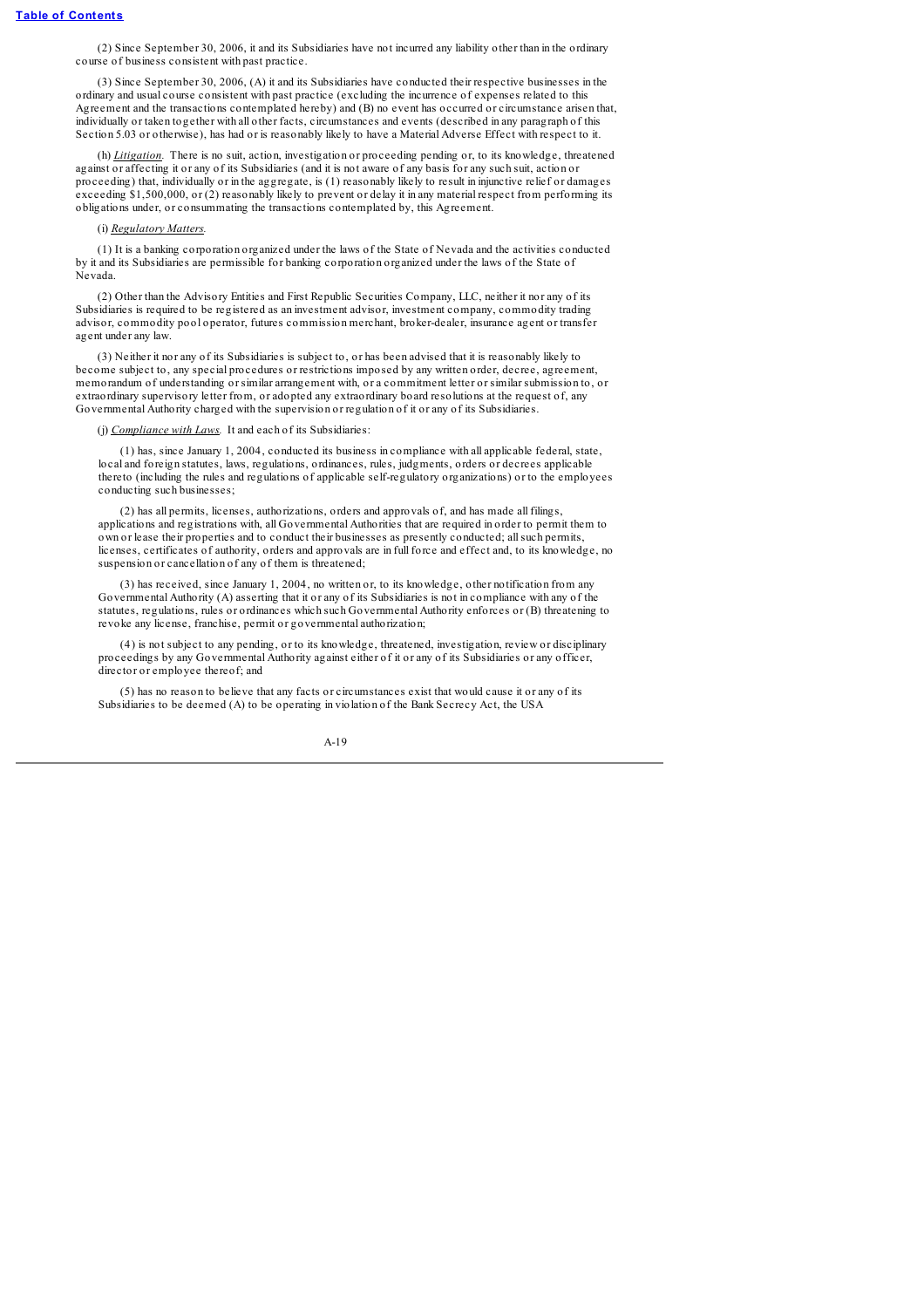PATRIOT Act, any other applicable anti-money laundering statute, rule or regulation or any rule or regulation issued by the U.S. Department of the Treasury's Office of Foreign Assets Control; (B) not to be in compliance with the applicable privacy and customer information requirements contained in any applicable law; or (C) to be operating in violation of any fair lending or other discrimination-related statute, rule or regulation.

### (k) *Material Contracts; Defaults.*

(1) Except for those agreements and other documents filed as exhibits or incorporated by reference to its Annual Report on Form 10-K for the fiscal year ended December 31, 2005 or filed or incorporated in any other First Republic Regulatory Filing filed since December 31, 2005 and prior to the date hereof, neither it nor any of its Subsidiaries is a party to, bound by or subject to any agreement, contract, arrangement, commitment or understanding (whether written or oral) (A) that is a "material contract" within the meaning of Item 601(b)(10) of the SEC's Regulation S-K, (B) that (i) obligates it or any of its Subsidiaries to conduct business with another person on an exclusive basis or restricts the ability of it or any of its Subsidiaries to conduct business with any person, (ii) limits, contains language that limits or would limit in any respect the manner in which, or the localities in which, any business of it or its affiliates is or could be conducted or the types of business that it or its affiliates conduct or may conduct, (iii) limits, contains language that limits or would limit in any way the ability of it and its Subsidiaries to solicit prospective employees or customers or would so limit or purport to limit the ability of Merrill Lynch or its affiliates to do so or (C) to which any affiliate, officer, director, employee or consultant of it or any of its Subsidiaries is a party or beneficiary (except with respect to Loans to directors, officers and employees entered into in the ordinary course of business).

(2) Neither it nor any of its Subsidiaries is in default under any material contract, agreement, commitment, arrangement, lease, insurance policy or other instrument to which it is a party, by which its respective assets, business, or operations may be bound or affected or under which it or its respective assets, business, or operations receives benefits, and there has not occurred any event that, with the lapse of time or the giving of notice or both, would constitute such a default.

(l) *Benefit Arrangements.* (1) All Benefit Arrangements are Previously Disclosed. True and complete copies of all Benefit Arrangements, including any trust instruments and insurance contracts and, with respect to any employee stock ownership plan, loan agreements forming a part of any Benefit Arrangements, and all amendments thereto have been made available to Merrill Lynch.

(2) All Benefit Arrangements, other than "multiemployer plans" within the meaning of Section 3(37) of ERISA (each, a "Multiemployer Plan") are in substantial compliance, in form and operation, with their terms and ERISA, the Code and other applicable laws (including with respect to non-discrimination requirements, fiduciary duties and required regulatory filings). Each Benefit Arrangement which is subject to ERISA (an "ERISA Plan") that is an "employee pension benefit plan" within the meaning of Section 3(2) of ERISA (a "Pension Plan") intended to be qualified under Section 401(a) of the Code, has received a favorable determination letter from the Internal Revenue Service (the "IRS") covering all tax law changes prior to the Economic Growth and Tax Relief Reconciliation Act of 2001 or has applied to the IRS for such favorable determination letter within the applicable remedial amendment period under Section 401(b) of the Code, and First Republic is not aware of any circumstances reasonably likely to result in the loss of the qualification of any such Pension Plan under Section 401(a) of the Code. Neither First Republic nor any of its Subsidiaries has engaged in a transaction with respect to any ERISA Plan that, assuming the taxable period of such transaction expired as of the date hereof, could subject First Republic or any Subsidiary to a tax or penalty imposed by either Section 4975 of the Code or Section 502(i) of ERISA in an amount which would be material. Neither First Republic nor any of its Subsidiaries has incurred or reasonably expects to incur a material tax or penalty imposed by Section 4980 of the Code or Section 502 of ERISA or any material liability under Section 4071 of ERISA.

(3) No liability under Subtitle C or D of Title IV of ERISA has been or is expected to be incurred by it or any of its Subsidiaries with respect to any ongoing, frozen or terminated "single-employer plan", within the meaning of Section 4001(a)(15) of ERISA, currently or formerly maintained by any of them,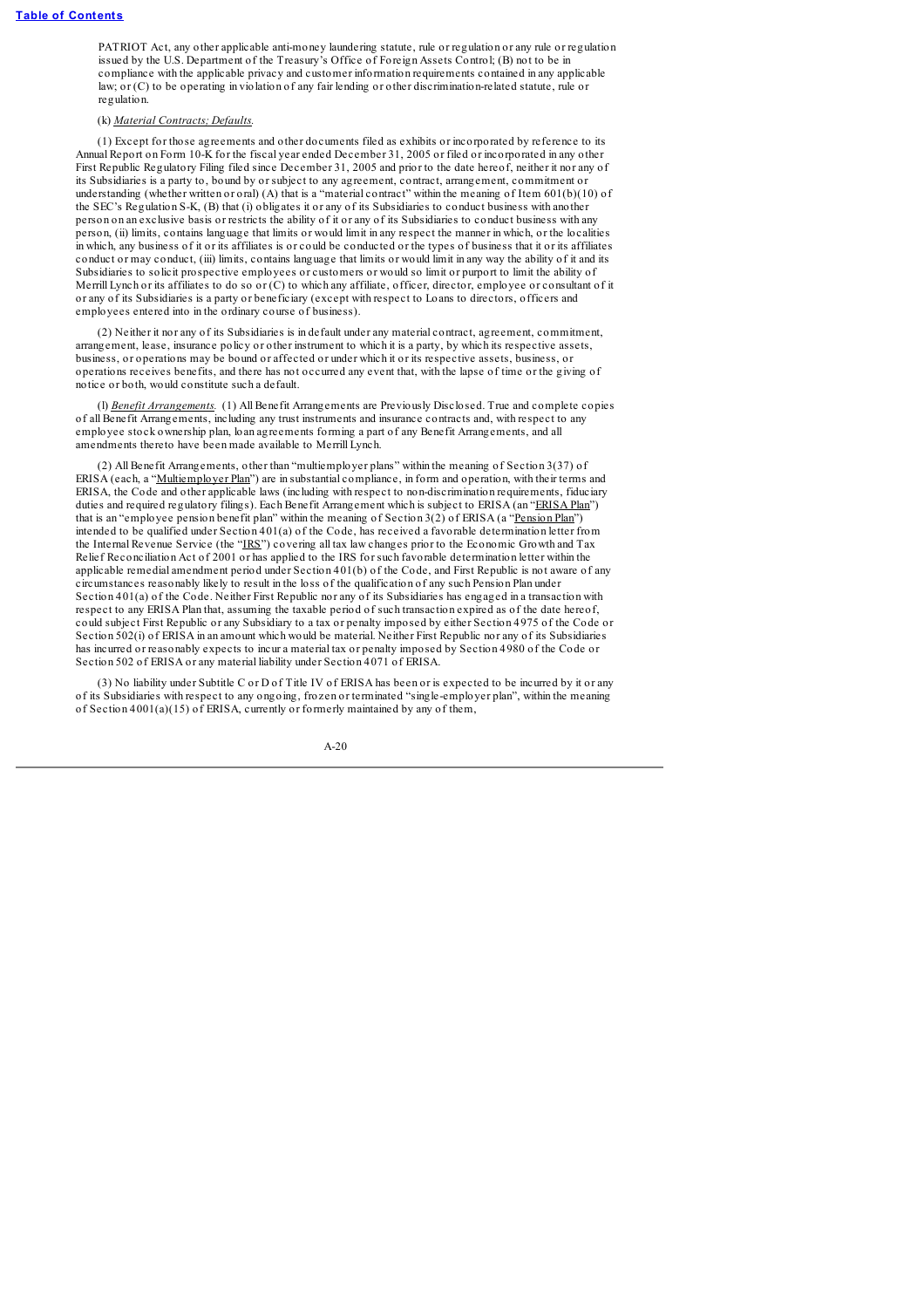or the single-employer plan of any entity which is considered one employer with First Republic under Section 4001 of ERISA or Section 414 of the Code (an "ERISA Affiliate"). It and its Subsidiaries have not incurred and do not expect to incur any withdrawal liability with respect to a Multiemployer Plan under Subtitle E of Title IV of ERISA (regardless of whether based on contributions of an ERISA Affiliate). No notice of a "reportable event", within the meaning of Section 4043 of ERISA for which the reporting requirement has not been waived or extended has been required to be filed for any Pension Plan or by any ERISA Affiliate within the 12-month period ending on the date hereof or will be required to be filed in connection with the transaction contemplated by this Agreement. No notices have been required to be sent to participants and beneficiaries or the Pension Benefit Guaranty Corporation under Section 302 or 4011 of ERISA or Section 412 of the Code.

(4) All contributions required to be made under each Benefit Arrangement, as of the date hereof, have been timely made or have been reflected in the consolidated financialstatements filed with the First Republic Regulatory Filings. Neither any Pension Plan nor any single-employer plan of an ERISA Affiliate has an "accumulated funding deficiency" (whether or not waived) within the meaning of Section 412 of the Code or Section 302 of ERISA and no ERISA Affiliate has an outstanding funding waiver. Neither any Pension Plan nor any single-employer plan of an ERISA Affiliate has been required to file information pursuant to Section 4010 of ERISA for the current or most recently completed plan year. It is not reasonably anticipated that required minimum contributions to any Pension Plan under Section 412 of the Code will be materially increased by application of Section 412(l) of the Code. Neither First Republic nor any of its Subsidiaries has provided, or is required to provide, security to any Pension Plan or to any single-employer plan of an ERISA Affiliate pursuant to Section  $401(a)(29)$  of the Code.

(5) Under each Pension Plan which is a single-employer plan, as of the last day of the most recent plan year ended prior to the date hereof, the actuarially determined present value of all "benefit liabilities", within the meaning of Section 4001(a)(16) of ERISA (as determined on the basis of the actuarial assumptions contained in such Pension Plan's most recent actuarial valuation), did not exceed the then current value of the assets of such Pension Plan, and there has been no material change in the financial condition, whether or not as a result of a change in the funding method, of such Pension Plan since the last day of the most recent plan year.

(6) As of the date hereof, there is no material pending or, to the knowledge of it threatened, litigation relating to the Benefit Arrangements. Neither it nor any of its Subsidiaries has any obligations for retiree health and life benefits under any Benefit Arrangement or collective bargaining agreement. It or its Subsidiaries may amend or terminate any such Benefit Arrangement at any time without incurring any liability thereunder other than in respect of claims incurred prior to such amendment or termination.

(7) There has been no amendment to, announcement by it or any of its Subsidiaries relating to, or change in employee participation or coverage under, any Benefit Arrangement which would increase materially the expense of maintaining such plan above the level of the expense incurred therefor for the most recent fiscal year. Neither the execution of this Agreement, shareholder approval of this Agreement nor the consummation of the transactions contemplated hereby will (w) entitle any employees of it or any of its Subsidiaries to severance pay or any increase in severance pay upon any termination of employment after the date hereof, (x) accelerate the time of payment or vesting or result in any payment or funding (through a grantor trust or otherwise) of compensation or benefits under, increase the amount payable or result in any other material obligation pursuant to, any of the Benefit Arrangements, (y) limit or restrict the right of it or, after the consummation of the transactions contemplated hereby, Merrill Lynch to merge, amend or terminate any of the Benefit Arrangements or (z) result in payments under any of the Benefit Arrangements which would not be deductible under Section 162(m) or Section 280G of the Code.

(8) Effective as of the date hereof, it has amended its Retention Bonus and Insurance Benefits Plan Agreement, as in effect immediately prior to the date hereof, in the manner specified on Schedule 5.03(*l*)(8) of First Republic's Disclosure Schedule.

(m) *Taxes.* (1) All Tax Returns that are required to be filed or delivered (taking into account any extensions of time within which to file or deliver) by or with respect to it and its Subsidiaries have been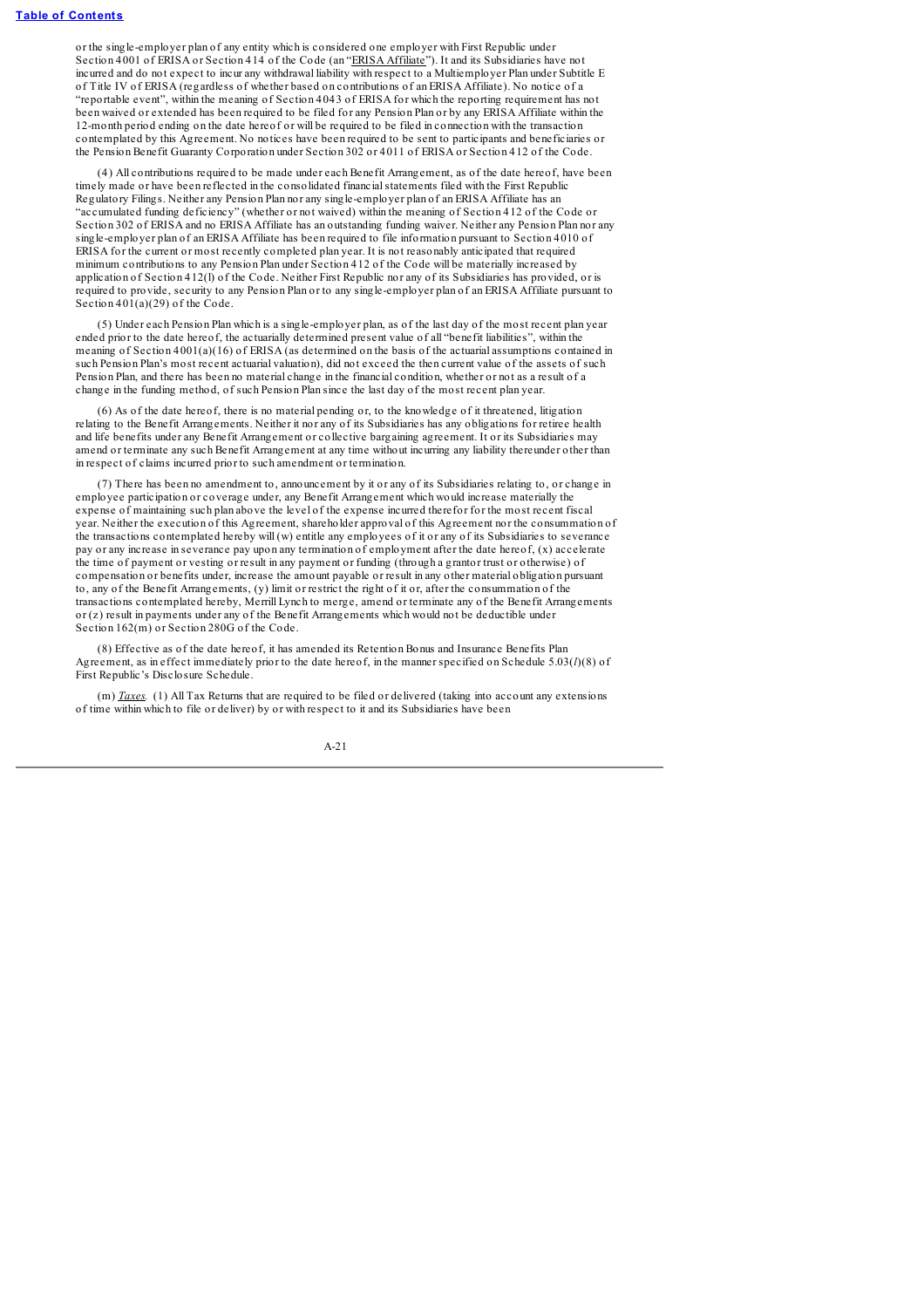duly and timely filed or delivered, and allsuch Tax Returns are complete and accurate in all respects, (2) all Taxes shown to be due on the Tax Returns referred to in clause (1) or that are otherwise due and payable by it or its Subsidiaries have been paid in full, (3) all Taxes that it or any of its Subsidiaries is obligated to withhold from amounts owing to any employee, creditor or third party have been paid over to the proper Governmental Authority in a timely manner, to the extent due and payable, (4) no extensions or waivers of statutes of limitation for the assessment of Taxes that have not expired have been given by or requested in writing with respect to any of its U.S. federal, state, local or foreign income Taxes or those of its Subsidiaries, (5) none of the Tax Returns referred to in clause (1) are currently under any audit, suit, proceeding, examination or assessment by the IRS or the relevant state, local or foreign taxing authority and neither it nor its Subsidiaries has received written notice from any taxing authority that an audit, suit, proceeding, examination or assessment in respect of such Tax Returns is pending or threatened and (6) no deficiencies have been asserted or assessments made against it or its Subsidiaries by the relevant taxing authorities as a result of any audit or examination of any of the Tax Returns referred to in clause (1). It has made provision in accordance with GAAP, in the financialstatements included in the First Republic Regulatory Filings filed before the date hereof, for all Taxes that accrued on or before the end of the most recent period covered by its First Republic Regulatory Filings filed before the date hereof. As of the date hereof, neither it nor any of its Subsidiaries has any reason to believe that any conditions exist that would reasonably be expected to prevent or impede the Merger from qualifying as a reorganization within the meaning of Section 368(a) of the Code, other than MLFSB not being a wholly owned, direct Subsidiary of Merrill Lynch. No Liens for Taxes exist with respect to any of its assets or properties or those of its Subsidiaries, except for statutory Liens for Taxes not yet due and payable or that are being contested in good faith and fully reserved for in accordance with GAAP. Neither it nor any of its Subsidiaries has been a party to any distribution occurring during the two-year period prior to the date of this Agreement in which the parties to such distribution treated the distribution as one to which Section 355 of the Code applied, except for distributions occurring among members of the same group of affiliated corporations filing a consolidated federal income tax return. Neither it nor any of its Subsidiaries has participated in any "reportable transactions" within the meaning of Treasury Regulations Section 1.6011-4(b)(1), and neither it nor any of its Subsidiaries has been a "material advisor" to any such transaction within the meaning of Section  $6111(b)(1)$  of the Code.

(n) *Books and Records.* Its books and records and those of its Subsidiaries have been fully, properly and accurately maintained in all material respects, and there are no material inaccuracies or discrepancies of any kind contained or reflected therein.

(o) *Takeover Laws and Provisions.* It has taken all action required to be taken by it in order to exempt this Agreement and the transactions contemplated hereby from, and this Agreement and the transactions contemplated hereby are exempt from, the requirements of any "moratorium", "controlshare", "fair price", "affiliate transaction", "business combination" or other antitakeover laws and regulations of any state (collectively, "Takeover Laws"). It has taken all action required to be taken by it in order to make this Agreement and the transactions contemplated hereby comply with, and this Agreement and the transactions contemplated hereby do comply with, the requirements of any Articles, Sections or provisions of its Governing Documents concerning "business combination", "fair price", "voting requirement", "constituency requirement" or other related provisions (collectively, "Takeover Provisions").

(p) *Labor Matters.* Neither it nor any of its Subsidiaries is a party to, or is bound by, any collective bargaining agreement, contract or other agreement or understanding with a labor union or labor organization, nor is it or any of its Subsidiaries the subject of a proceeding asserting that it or any such Subsidiary has committed an unfair labor practice (within the meaning of the National Labor Relations Act) or seeking to compel it or such Subsidiary to bargain with any labor organization as to wages and conditions of employment, nor is there any strike or other labor dispute involving it or any of its Subsidiaries, pending or, to the best of its knowledge, threatened, nor it is aware, as of the date hereof, of any activity involving it or any of its Subsidiaries' employees seeking to certify a collective bargaining unit or engaging in any other organization activity.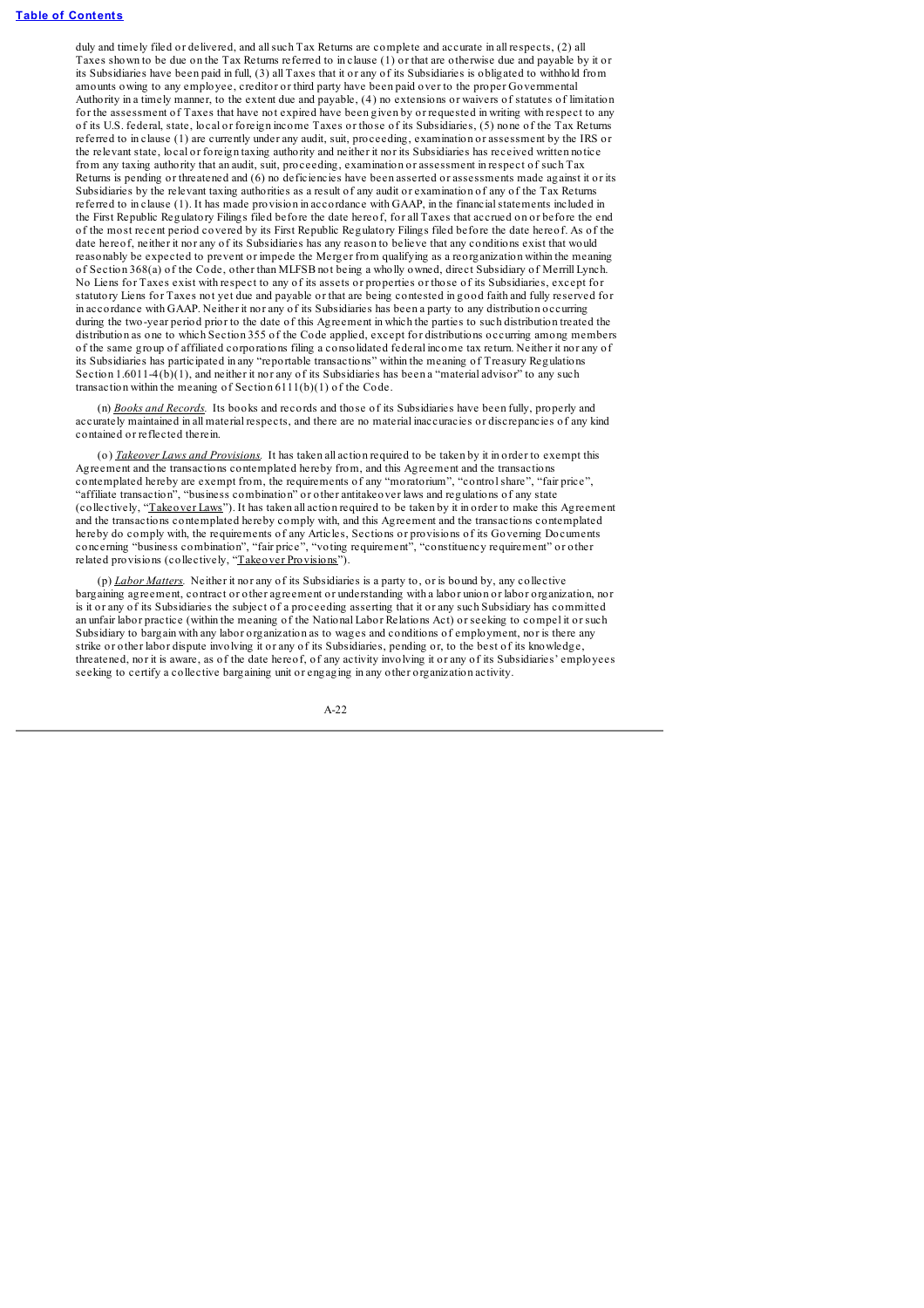(q) *Environmental Matters.* There are no proceedings, claims, actions, or investigations of any kind, pending or threatened, in any court, agency, or other Governmental Authority or in any arbitral body, arising under any Environmental Law; there is no reasonable basis for any such proceeding, claim, action or investigation; there are no agreements, orders, judgments or decrees by or with any court, regulatory agency or other governmental authority, imposing liability or obligation under or in respect of any Environmental Law; to its knowledge there are and have been no Materials of Environmental Concern or other conditions at any property (owned, operated, or otherwise used by, or the subject of a security interest on behalf of, it or any of its subsidiaries); and to its knowledge there are no reasonably anticipated future events, conditions, circumstances, practices, plans, or legal requirements that could give rise to obligations or liabilities under any Environmental Law.

(r) *Reports.* Since January 1, 2004, it and each of its Subsidiaries has filed all material reports, registrations and statements in a reasonably timely manner, together with any amendments required to be made with respect thereto, that were required to be filed under any applicable law with any applicable Governmental Authority (collectively, the "First Republic Reports"). As of their respective dates, the First Republic Reports complied in all material respects with the applicable statutes, rules, regulations and orders enforced or promulgated by the Governmental Authority with which they were filed. All fees and assessments due and payable in connection with the First Republic Reports have been timely paid.

#### (s) *Intellectual Property.*

(1) It and its Subsidiaries own, or are licensed or otherwise possess sufficient rights to use, all Intellectual Property (including the Technology Systems) that is used by it and its Subsidiaries in their respective businesses as currently conducted. Neither it nor any of its Subsidiaries has (A) licensed any Intellectual Property owned by it or its Subsidiaries in source code form to any person or (B) entered into any exclusive agreements relating to the licensing of Intellectual Property owned by it or its Subsidiaries.

(2) To the knowledge of First Republic, it and its Subsidiaries have not infringed or otherwise violated the Intellectual Property rights of any third person. There is no claim asserted, or to its knowledge threatened, against it and its Subsidiaries or any indemnitee thereof concerning the ownership, validity, registerability, enforceability, infringement, use or licensed right to use any Intellectual Property.

(3) To the knowledge of First Republic, no third person has infringed, misappropriated or otherwise violated it or its Subsidiaries' Intellectual Property rights. There are no claims asserted or threatened by it or its Subsidiaries, or decided by them to be asserted or threatened, that (A) any person infringed or otherwise violated any of their Intellectual Property rights; or (B) any person's owned or claimed Intellectual Property interferes with, infringes, dilutes or otherwise harms any of their Intellectual Property rights.

(4) It and its Subsidiaries have taken reasonable measures to protect all trade names, trademarks and service marks that are owned, used or held by them.

### (t) *Properties; Leases.*

(1) It or one of its Subsidiaries has good and marketable title to all the properties and assets reflected in its latest audited balance sheet included in the First Republic Regulatory Filings as being owned by it or one of its Subsidiaries or acquired after the date thereof which are material to its business on a consolidated basis (except properties sold or otherwise disposed of since the date thereof in the ordinary course of business), free and clear of all Liens.

(2) It or one of its Subsidiaries is the lessee of all leasehold estates reflected in the latest audited financial statements included in the First Republic Regulatory Filings or acquired after the date thereof which are material to its business on a consolidated basis (except for leases that have expired by their terms or been legally terminated by it or one of its Subsidiaries since the date thereof) and is in possession of the properties purported to be leased thereunder, and each such lease is in full force and effect without default thereunder by the lessee or, to its knowledge, the lessor, and lessee has not received any notice of default under any leases.

$$
A-23
$$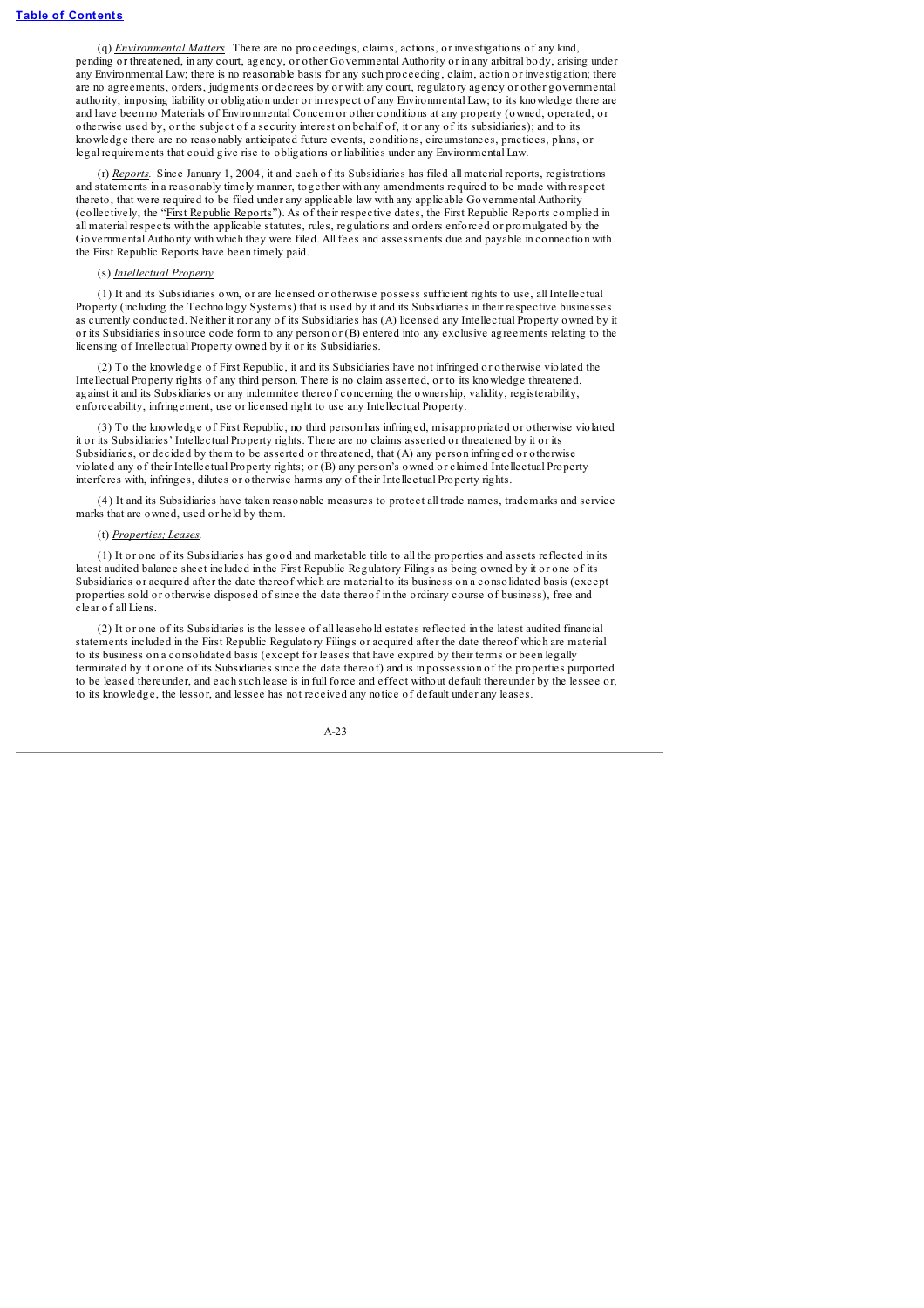(u) *Insurance.* It and its Subsidiaries are insured with reputable insurers against such risks and in such amounts as its management, upon consultation with its advisors, reasonably has determined to be reasonably practicable and prudent in accordance with industry practices.

#### (v) *Investment Adviser Subsidiaries.*

(1) It and certain of its Subsidiaries as set forth on Schedule 5.03(v) of its Disclosure Schedule (the "Advisory Entities") provide investment management, investment advisory and sub-advisory services. For purposes of this Agreement, "Advisory Contract" means each contract for such services provided by an Advisory Entity; "Advisory Client" means each party to an Advisory Contract other than the applicable Advisory Entity.

(2) None of it or its Subsidiaries provide any investment management or investment advisory or sub-advisory services to any Advisory Client that is registered as an investment company under the Investment Company Act of 1940.

(3) Each Advisory Entity has been (since January 1, 2004 or such later date as it became an Advisory Entity) and is in compliance with each Advisory Contract to which it is a party, and each Advisory Contract (A) has been duly authorized, executed and delivered by the applicable Advisory Entity; (B) is a valid and legally binding agreement, enforceable against the Advisory Entity which is a party thereto; and (C) complies in all respects with applicable law

(4) The accounts of each Advisory Client subject to ERISA have been managed since January 1, 2004 (or such later date as it became an Advisory Client) by the applicable Advisory Entity in compliance with the applicable requirements of ERISA.

(5) Neither it nor any of its Advisory Entities or any "person associated with an investment advisor" (as defined in the Investment Advisers Act of 1940 (the "Investment Advisers Act")) of any of them is ineligible pursuant to Section 203 of the Investment Advisers Act to serve as an investment advisor or as a person associated with a registered investment advisor.

(6) It has made available to Merrill Lynch true and correct copies of the current Uniform Application for Investment Advisor Registration on Form ADV for each of the Advisor Entities ("Form ADV"), and each such Form ADV is in compliance in all material respects with applicable law.

#### (w) *Broker-Dealer Activities.*

(1) Neither it nor any of its Subsidiaries is, nor is any affiliate of any of them, subject to a "statutory disqualification" as defined in Section 3(a)(39) of the Exchange Act or subject to a disqualification that would be a basis for censure, limitations on the activities, functions or operations of, or suspension or revocation of the registration of any broker-dealer Subsidiary as a broker-dealer, municipalsecurities dealer, government securities broker or government securities dealer under Section 15, Section 15B or Section 15C of the Exchange Act, or performing similar functions under the Laws of other jurisdictions, and there is no reasonable basis for, or proceeding or written notice of investigation by any Governmental Authority, whether preliminary or otherwise, that is reasonably likely to result in, any such censure, limitation, suspension or revocation.

(2) It has made available to Merrill Lynch true and correct copies of the current Uniform Application for Broker-Dealer Registration on Form BD for First Republic Securities Company, which is in compliance in all material respects with applicable law.

(x) *Accounting Controls.* It and its Subsidiaries have devised and maintained systems of internal accounting controls sufficient to provide reasonable assurance that (1) all material transactions are executed in accordance with management's general or specific authorization; (2) all material transactions are recorded as necessary to permit the preparation of financialstatements in conformity with GAAP and regulatory accounting principles consistently applied, (3) access to the material property and assets of it and its Subsidiaries is permitted only in accordance with management's general or specific authorization;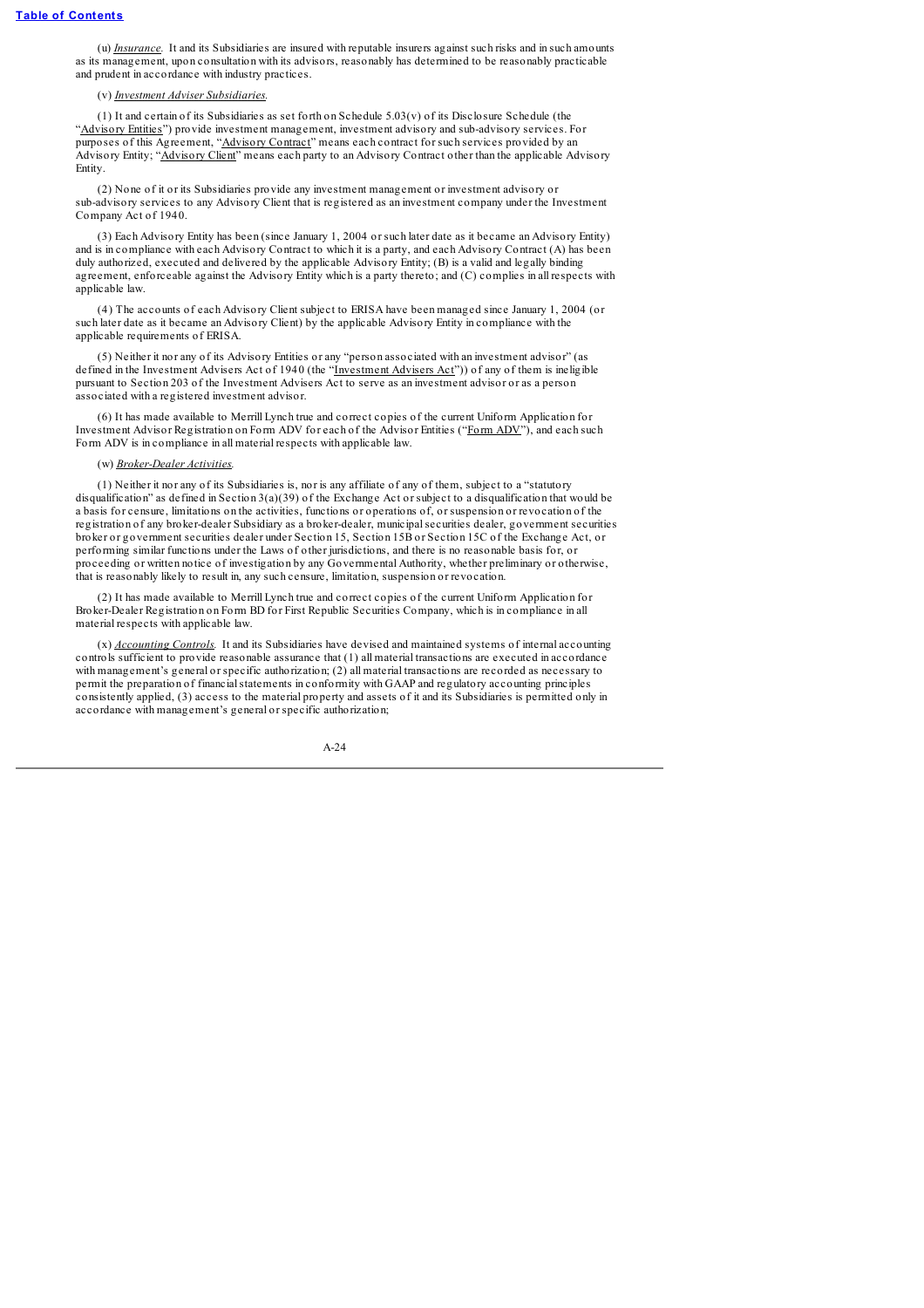and (4) the recorded accountability for assets of its and its Subsidiaries is compared with the actual levels at reasonable intervals and appropriate action is taken with respect to any differences.

(y) *Risk Management.* Allswaps, caps, floors, option agreements, futures and forward contracts and other similar risk management arrangements, whether entered into for its own account, or for the account of one or more of its Subsidiaries or their respective customers (each a "Risk Management Contract"), were entered into (1) in accordance with prudent business practices and all applicable laws, rules, regulations and regulatory policies and (2) with counterparties believed to be financially responsible at the time; and each of them constitutes the valid and legally binding obligation of it or one of its Subsidiaries, as the case may be, enforceable in accordance with its terms (except as enforceability may be limited by applicable bankruptcy, insolvency, reorganization, moratorium, fraudulent transfer and similar laws of general applicability relating to or affecting creditors' rights or by general equity principles), and are in full force and effect. Neither it nor its Subsidiaries, nor to its knowledge any other party thereto, is in breach of any of its obligations under any Risk Management Contract.

(z) *Fiduciary Commitments and Duties.* It is empowered and authorized under applicable law to exercise all trust powers necessary to conduct its business. It and its Subsidiaries have performed all of their duties in their capacities as trustee, executor, administrator, registrar, guardian, custodian, escrow agent, receiver or other fiduciary in a fashion which complies with all applicable law, including ERISA, and all orders, agreements, trusts, wills, contracts, appointments, indentures, plans, arrangements, instruments and common law standards.

#### (aa) *Loan Portfolio.*

(1) Neither it nor any of its Subsidiaries is a party to any written or oral (A) Loans, other than any Loan the unpaid principal balance of which does not exceed \$500,000, under the terms of which the obligor was, as of December 31, 2006, over 90 days delinquent in payment of principal or interest or in default of any other provision, or (B) Loans in excess of \$500,000 with any director, executive officer or five percent or greater stockholder of the it or any of its Subsidiaries, or to its knowledge, any affiliate of any of the foregoing. It has Previously Disclosed (x) all of the Loans in current principal amount in excess of \$500,000 that as of December 31, 2006, were classified by it or any regulatory examiner as "Other Loans Specially Mentioned," "Special Mention," "Substandard," "Doubtful," "Loss," "Classified," "Criticized," "Credit Risk Assets," "Concerned Loans," "Watch List" or words of similar import, together with the principal amount of and accrued and unpaid interest on each such Loan and the identity of the borrower thereunder, (y) by category of Loan (i.e., commercial, consumer, etc.), all of the other Loans of it and its Subsidiaries that as of December 31, 2006 were classified as such, together with the aggregate principal amount of and accrued and unpaid interest on such Loans by category and (z) each asset of it that as of December 31, 2006, was classified as "Other Real Estate Owned" and the book value thereof. First Republic shall provide, on a monthly basis, a schedule of Loans that become classified in the manner described in the previous sentence, or any Loan the classification of which is changed, after the date of this Agreement.

(2) Each Loan in current principal amount in excess of \$250,000 (A) is evidenced by notes, agreements or other evidences of indebtedness that are true, genuine and what they purport to be, (B) to the extent carried on the books and records as secured Loans, has been secured by valid Liens which have been perfected and (C) is the legal, valid and binding obligation of the obligor named therein, enforceable in accordance with its terms, subject to bankruptcy, insolvency, fraudulent conveyance and other laws of general applicability relating to or affecting creditors' rights and to general equity principles.

(3) There are no outstanding Loans made by First Republic or any of its Subsidiaries to any "executive officer" or other "insider" (as each such term is defined in Regulation O promulgated by the Board of Governors of the Federal System) of First Republic or its Subsidiaries, other than loans that are subject to and that were made and continue to be in compliance with Regulation O or that are exempt therefrom.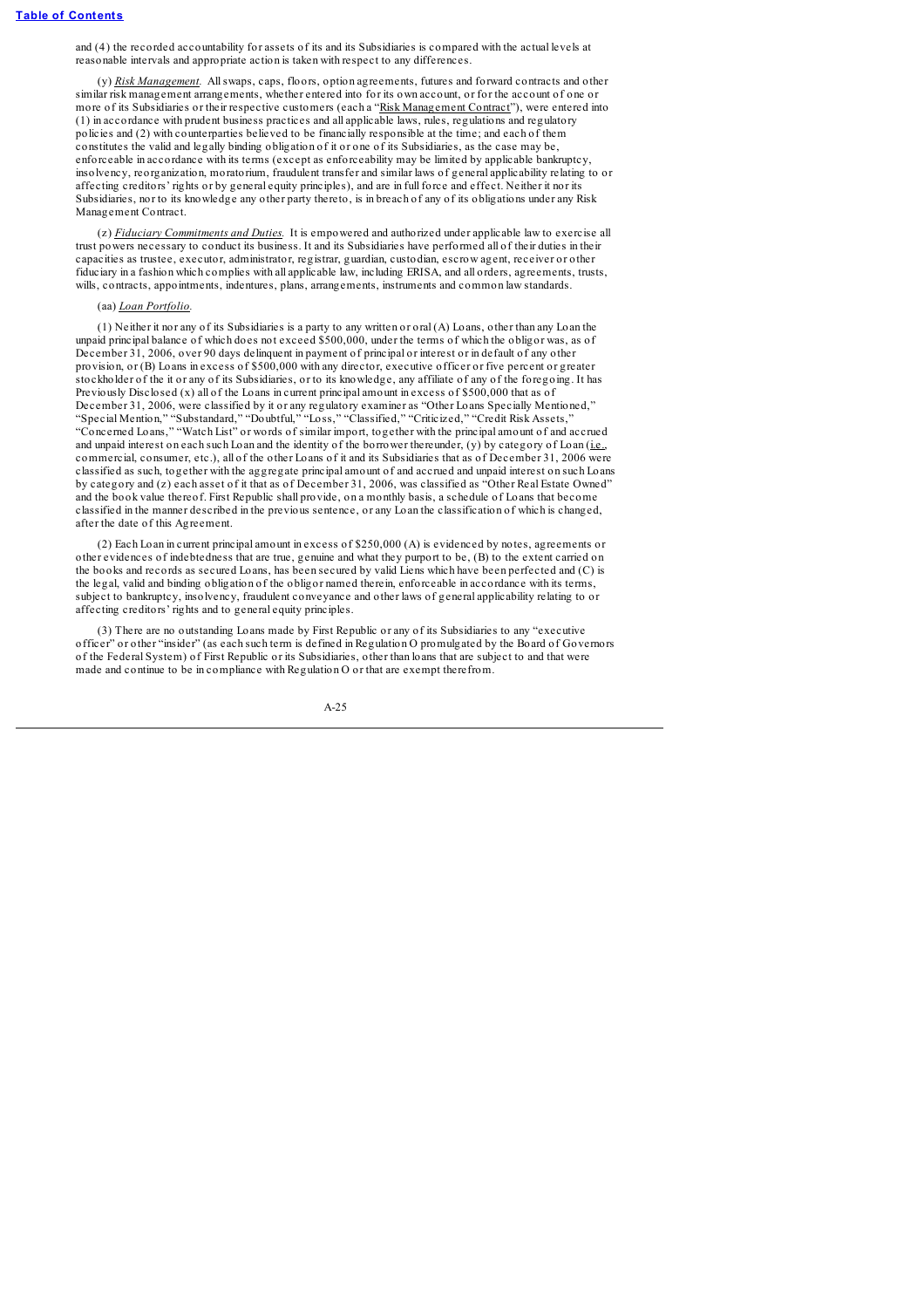(bb) *Financial Advisors, Etc.* None of it, its Subsidiaries or any of their officers, directors or employees has employed any broker or finder or incurred any liability for any brokerage fees, commissions or finder's fees in connection with the transactions contemplated herein, except that, in connection with this Agreement, First Republic has retained Morgan Stanley & Co. Incorporated as its financial advisor, the arrangements with which have been disclosed to Merrill Lynch prior to the date hereof. As of the date hereof, First Republic has received a written opinion of Morgan Stanley & Co. Incorporated to the effect that, as of the date of the opinion, the Merger Consideration is fair from a financial point of view to holders of First Republic Common Stock.

5.04 *Representations and Warranties of Merrill Lynch.* Except as Previously Disclosed, Merrill Lynch hereby represents and warrants to First Republic as follows:

(a) *Organization, Standing and Authority.* It is a corporation duly organized, validly existing and in good standing under the laws of the jurisdiction of its incorporation. MLFSB is a federalstock savings bank duly organized, validly existing and in good standing under the laws of the United States. Each of Merrill Lynch and MLFSB is duly qualified to do business and is in good standing in all jurisdictions where its ownership or leasing of property or assets or its conduct of business requires it to be so qualified. As of the date of this Agreement, MLFSB is a wholly owned indirect Subsidiary of Merrill Lynch. As of the Closing Date, MLFSB will be a wholly owned direct Subsidiary of Merrill Lynch.

### (b) *Capital Stock.*

(1) The authorized capitalstock of Merrill Lynch consists of 3,000,000,000 shares of Merrill Lynch Common Stock and 25,000,000 shares of Merrill Lynch Preferred Stock. As of December 29, 2006, no more than 867,972,000 shares of Merrill Lynch Common Stock and 105,000 shares of Merrill Lynch Preferred Stock were outstanding. As of the date of this Agreement, approximately 8,000,000 shares of Merrill Lynch Common Stock were reserved for issuance upon conversion of convertible debt of Merrill Lynch and its Subsidiaries. The outstanding shares of Merrill Lynch Common Stock have been duly authorized and are validly issued and outstanding, fully paid and nonassessable, and subject to no preemptive rights (and were not issued in violation of any preemptive rights). Except as set forth above or in the Merrill Lynch Rights Agreement and except for shares issuable pursuant to the Merrill Lynch Stock Plans, as of the date of this Agreement, there are no shares of Merrill Lynch Stock reserved for issuance, Merrill Lynch does not have any Rights outstanding with respect to Merrill Lynch Stock, and Merrill Lynch does not have any commitment to authorize, issue or sell any Merrill Lynch Stock or Rights, except pursuant to this Agreement, outstanding Merrill Lynch Stock Options and the Merrill Lynch Stock Plans.

(2) The authorized capitalstock of MLFSB consists of 500,000 shares of common stock, par value \$100.00 per share ("MLFSB Stock"), of which 211,200 shares are outstanding and held of record by Merrill Lynch Group, Inc., a direct wholly owned subsidiary of Merrill Lynch.

(3) The shares of Merrill Lynch Common Stock and Merrill Lynch Merger Preferred Stock to be issued in the Merger have been duly authorized and, when issued, will be validly issued, fully paid and nonassessable.

(c) *Power.* Each of it and MLFSB has the corporate (or comparable) power and authority to carry on its business as it is now being conducted and to own all its properties and assets; and it has the corporate (or comparable) power and authority to execute, deliver and perform its obligations under this Agreement and to consummate the transactions contemplated hereby and thereby.

(d) *Authority.* Each of it and MLFSB has duly authorized, executed and delivered this Agreement. This Agreement and the transactions contemplated hereby have been authorized by all necessary respective corporate action of it and MLFSB. This Agreement is its and MLFSB's valid and legally binding obligation, enforceable in accordance with its terms (except as enforcement may be limited by applicable bankruptcy, insolvency, reorganization, moratorium, fraudulent transfer and similar laws of general applicability relating to or affecting creditors' rights or by general equity principles).

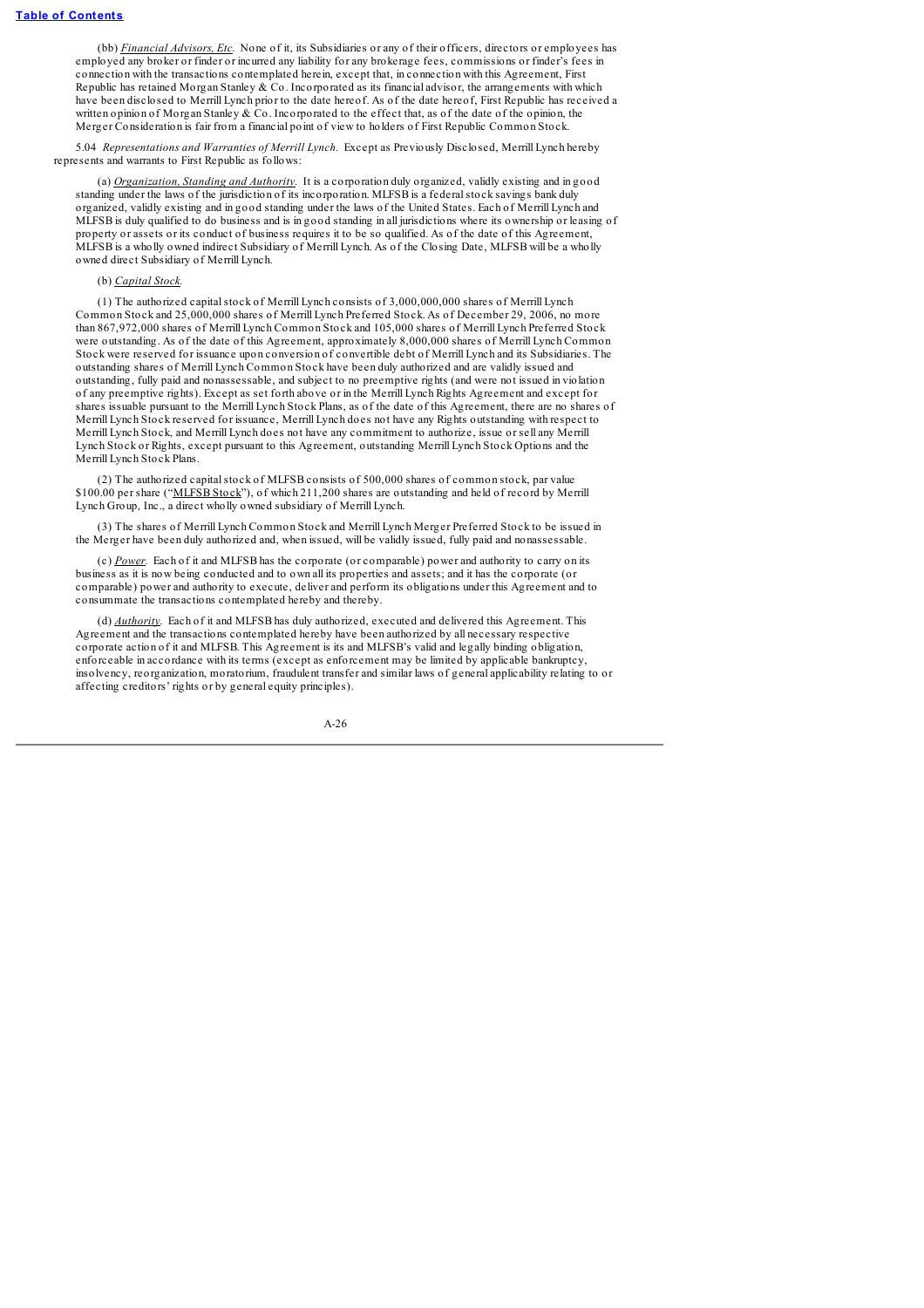(e) *Regulatory Approvals; No Defaults.* (1) No consents or approvals of, or filings or registrations with, any Governmental Authority are required to be made or obtained by it or MLFSB in connection with the execution, delivery or performance by it and MLFSB of this Agreement or to consummate the Merger except for (A) filings of applications and notices with, receipt of approvals or nonobjections from, and expiration of the related waiting period required by foreign, federal and state banking authorities, including applications and notices under HOLA in connection with MLFSB becoming a direct Subsidiary of Merrill Lynch and under the Bank Merger Act, HOLA and the Federal Deposit Insurance Act in connection with the Merger, (B) filing of notices, and expiration of the related waiting period, under the HSR Act, (C) filing of the Registration Statement with the SEC, and declaration by the SEC of the Registration Statement's effectiveness under the Securities Act, (D) filings of applications and notices with, and receipt of approvals or nonobjections from, the SEC, FDIC, OTS, the Nevada Department of Business & Industry, Division of Financial Institutions and any other state Governmental Authorities, and applicable securities exchanges and self-regulatory organizations, and (E) the filing of the Articles of Merger and Articles of Combination.

(2) Subject to receipt of the regulatory consents and approvals referred to in the preceding paragraph, and the expiration of related waiting periods, and required filings under federal and state securities laws, the execution, delivery and performance of this Agreement and the consummation of the transactions contemplated hereby do not and will not (A) constitute a breach or violation of, or a default under, or give rise to any Lien or any acceleration of remedies, penalty, increase in material benefit payable or right of termination under, any law, rule or regulation or any judgment, decree, order, governmental permit or license, or agreement, indenture or instrument of it or MLFSB or to which it or MLFSB or their properties is subject or bound, (B) constitute a breach or violation of, or a default under, its or MLFSB's Governing Documents or (C) require any consent or approval under any such law, rule, regulation, judgment, decree, order, governmental permit or license, agreement, indenture or instrument.

(3) As of the date hereof, it is not aware of any reason why the necessary regulatory approvals and consents will not be received in order to permit consummation of the Merger on a timely basis.

(f) *Financial Reports and Regulatory Documents; Material Adverse Ef ect.* (1) Its Annual Reports on Form 10-K for the fiscal years ended December 31, 2003, 2004 and 2005, and all other reports, registration statements, definitive proxy statements or information statements filed by it or any of its Significant Subsidiaries (but including MLFSB) subsequent to December 31, 2003 under the Securities Act, or under Section 13(a), 13(c), 14 or 15(d) of the Exchange Act, in the form filed (collectively, the "<u>Merrill Lynch Regulatory Filings</u>") with the SEC or the OTS, as the case may be, as of the date filed, (A) complied in all material respects as to form with the applicable requirements under the Securities Act, the Exchange Act and the OTS Rules, and (B) did not contain any untrue statement of a material fact or omit to state a material fact required to be stated therein or necessary to make the statements therein, in the light of the circumstances under which they were made, not misleading; and each of the statements of financial position contained in or incorporated by reference into any such Merrill Lynch Regulatory Filing (including the related notes and schedules) fairly presented in all material respects its financial position and that of its Subsidiaries as of the date of such statement, and each of the statements of income and changes in stockholders' equity and cash flows or equivalent statements in such Merrill Lynch Regulatory Filings (including any related notes and schedules thereto) fairly presented in all material respects, the results of operations, changes in stockholders' equity and changes in cash flows, as the case may be, of it and its Significant Subsidiaries (but including MLFSB) for the periods to which those statements relate, in each case in accordance with GAAP consistently applied during the periods involved, except in each case as may be noted therein, and subject to normal year-end audit adjustments and as permitted by Form 10-Q in the case of unaudited statements.

(2) Since December 31, 2005, (A) it and its Subsidiaries have conducted their respective businesses in the ordinary and usual course consistent with past practice (excluding the incurrence of expenses related to this Agreement and the transactions contemplated hereby) and (B) no event has occurred or circumstance arisen that, individually or taken together with all other facts, circumstances and events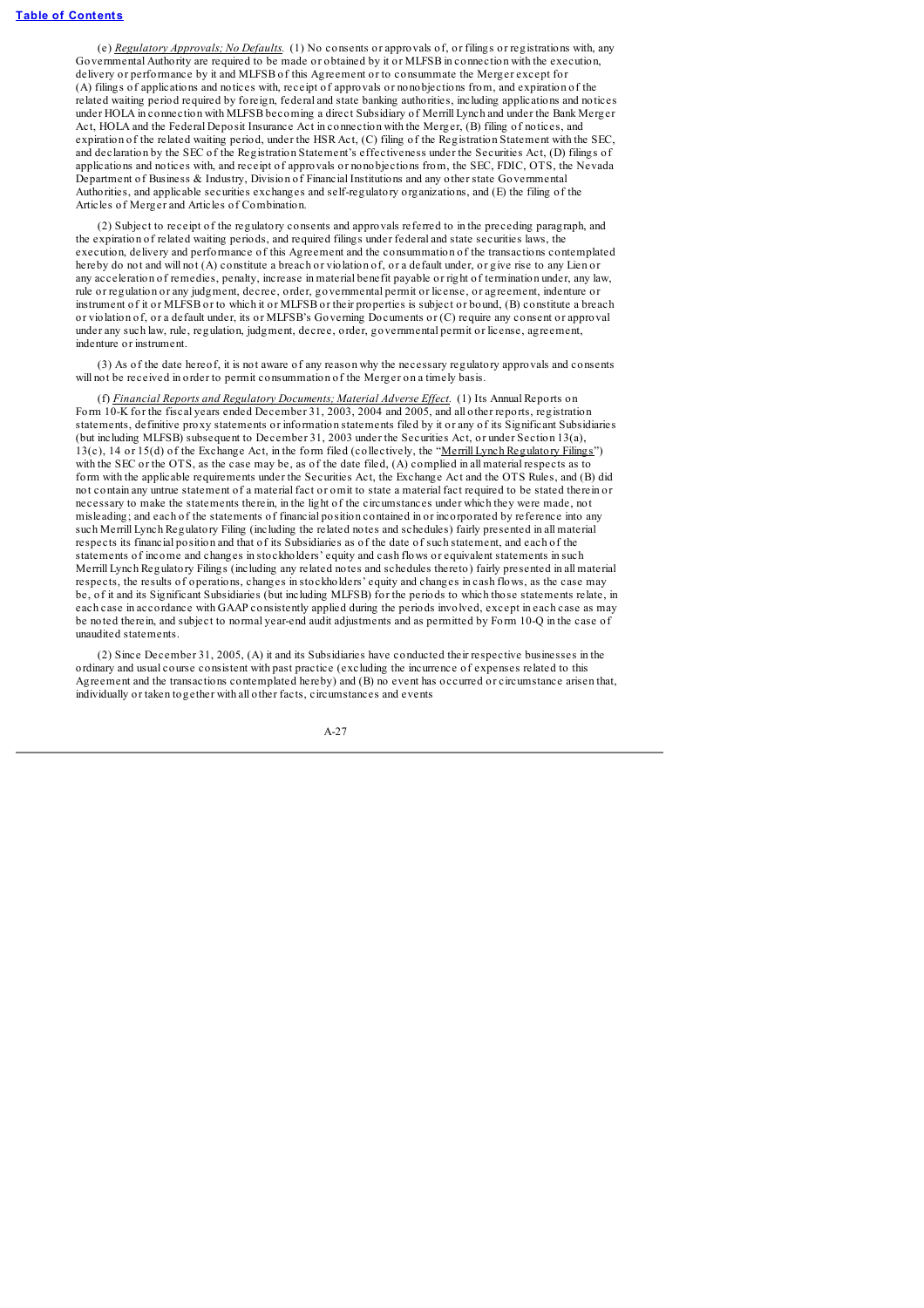(described in any paragraph of this Section 5.04 or otherwise), has had or is reasonably likely to have a Material Adverse Effect with respect to it.

(g) *Litigation.* There is no suit, action, investigation or proceeding pending or, to its knowledge, threatened against or affecting it or any of its Significant Subsidiaries (but including MLFSB) (and it is not aware of any basis for any such suit, action or proceeding) that, individually or in the aggregate, is (1) material to it and its Significant Subsidiaries (but including MLFSB), taken as a whole, or (2) that is reasonably likely to prevent or delay it or MLFSB in any material respect from performing its and MLFSB's obligations under, or consummating the transactions contemplated by, this Agreement.

(h) *Aggregate Cash Consideration.* Merrill Lynch has, or will have as of the Effective Time, available to it sufficient funds to pay the Total Cash Amount.

(i) *Financial Advisors, Etc.* None of it, its Subsidiaries or any of their officers, directors or employees has employed any broker or finder or incurred any liability for any brokerage fees, commissions or finder's fees in connection with the transactions contemplated herein.

(j) *Reorganization Treatment.* As of the date hereof, neither it nor any of its Subsidiaries has any reason to believe that any conditions exist that would reasonably be expected to prevent or impede the Merger from qualifying as a reorganization within the meaning of Section 368(a) of the Code, other than MLFSB not being a wholly owned direct Subsidiary of Merrill Lynch.

(k) *Regulatory Matters.* The activities conducted by MLFSB and its Subsidiaries are permissible for a federalsavings bank. Neither it nor any of its Subsidiaries is subject to, or has been advised that it is reasonably likely to become subject to, any special procedures or restrictions imposed by any written order, decree, agreement, memorandum of understanding or similar arrangement with, or a commitment letter or similar submission to, or extraordinary supervisory letter from, or adopted any extraordinary board resolutions at the request of, any Governmental Authority charged with the supervision or regulation of it or any of its Subsidiaries.

(l) *Compliance with Laws.* MLFSB and each of its Subsidiaries:

(1) has, since January 1, 2004, conducted its business in compliance with all applicable federal, state, local and foreign statutes, laws, regulations, ordinances, rules, judgments, orders or decrees applicable thereto (including the rules and regulations of applicable self-regulatory organizations) or to the employees conducting such businesses;

(2) has all permits, licenses, authorizations, orders and approvals of, and has made all filings, applications and registrations with, all Governmental Authorities that are required in order to permit them to own or lease their properties and to conduct their businesses as presently conducted; allsuch permits, licenses, certificates of authority, orders and approvals are in full force and effect and, to its knowledge, no suspension or cancellation of any of them is threatened;

(3) has received, since January 1, 2004, no written or, to its knowledge, other notification from any Governmental Authority (A) asserting that it or any of its Subsidiaries is not in compliance with any of the statutes, regulations, rules or ordinances which such Governmental Authority enforces or (B) threatening to revoke any license, franchise, permit or governmental authorization;

(4) is not subject to any pending, or to its knowledge, threatened, investigation, review or disciplinary proceedings by any Governmental Authority against either of it or any of its Subsidiaries or any officer, director or employee thereof; and

(5) has no reason to believe that any facts or circumstances exist that would cause it or any of its Subsidiaries to be deemed (A) to be operating in violation of the Bank Secrecy Act, the USA PATRIOT Act, any other applicable anti-money laundering statute, rule or regulation or any rule or regulation issued by the U.S. Department of the Treasury's Office of Foreign Assets Control; (B) not to be in compliance in any material respect with the applicable privacy and customer information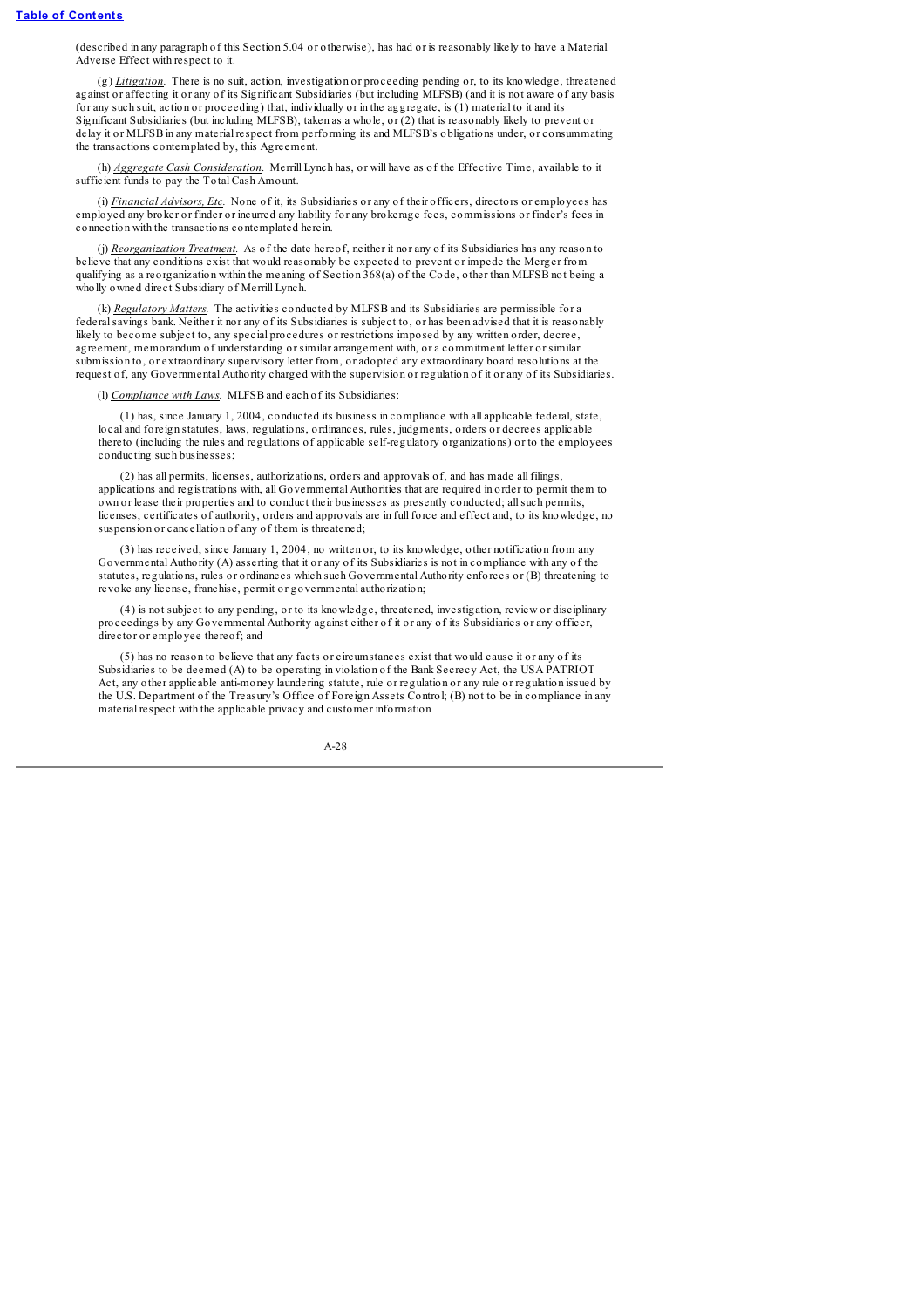requirements contained in any applicable law; or (C) to be operating in violation in any material respect of any fair lending or other discrimination-related statute, rule or regulation.

(m) *Reports.* Since January 1, 2004, MLFSB and each of its Subsidiaries has filed all material reports, registrations and statements in a reasonably timely manner, together with any amendments required to be made with respect thereto, that were required to be filed under any applicable law with any applicable Governmental Authority (collectively, the "MLFSB Reports"). As of their respective dates, the MLFSB Reports complied in all material respects with the applicable statutes, rules, regulations and orders enforced or promulgated by the Governmental Authority with which they were filed. All fees and assessments due and payable in connection with the MLFSB Reports have been timely paid.

(n) *Insurance.* MLFSB and its Subsidiaries are insured with reputable insurers against such risks and in such amounts as its management reasonably has determined to be prudent in accordance with industry practices.

### **ARTICLE VI**

#### **COVENANTS**

6.01 *Reasonable Best Ef orts.* (a) Subject to the terms and conditions of this Agreement, each of Merrill Lynch, MLFSB and First Republic will use reasonable best efforts to take, or cause to be taken, in good faith, all actions, and to do, or cause to be done, all things necessary, proper or desirable, or advisable under applicable laws, including to obtain consents of third parties (provided that this will not require First Republic to make any material payment to a third party for such consent unless Merrill Lynch has irrevocably acknowledged that all other conditions to Closing have been satisfied or waived), so as to permit consummation of the Merger as promptly as practicable and otherwise to enable consummation of the transactions contemplated hereby, and each will cooperate fully with, and furnish information to, the other party to that end.

(b) Merrill Lynch will execute and deliver, or cause to be executed and delivered, by or on behalf of MLFSB, at or prior to the Effective Time, any supplements, amendments or other instruments required for the due assumption of First Republic's outstanding  $73/4\%$  Subordinated Notes Due 2012, dated September 17, 1997 ("First Republic Sub Debt"), and (to the extent informed of such requirement by First Republic) other agreements to the extent required by the terms of the First Republic Sub Debt.

6.02 *Stockholder Approvals.* (a) The First Republic Board has adopted this Agreement and the plan of merger it contains and adopted resolutions recommending as of the date hereof to First Republic's stockholders approval of the plan of merger contained in this Agreement and any other matters required to be approved or adopted in order to effect the Merger and other transactions contemplated by this Agreement.

(b) The Merrill Lynch Board and the board of directors of MLFSB have approved this Agreement and adopted resolutions approving this Agreement and the transactions contemplated by this Agreement.

(c) The First Republic Board willsubmit to its stockholders the plan of merger contained in this Agreement and any other matters required to be approved or adopted by stockholders in order to carry out the intentions of this Agreement. In furtherance of that obligation, First Republic will take, in accordance with applicable law and its Governing Documents, all action necessary to convene a meeting of its stockholders (including any adjournment or postponement, the "First Republic Meeting"), as promptly as practicable, to consider and vote upon approval of the plan of merger as well as any other such matters. Subject to the terms and conditions of this Agreement, the First Republic Board will use all reasonable best efforts to obtain from its stockholders a vote approving the plan of merger contained in this Agreement. Notwithstanding anything to the contrary herein, if the First Republic Board, after consultation with outside counsel, determines in good faith that it would be more likely than not to result in a violation of its fiduciary duties under applicable law to continue to recommend the plan of merger set forth in this Agreement, then the First Republic Board may do one or more of the following: (1) because of a conflict of interest or other special circumstances, submit the plan of merger to First Republic's stockholders without recommendation (although the resolutions adopting this Agreement as of the date hereof, described in Section 6.02(a), may not be rescinded or amended), in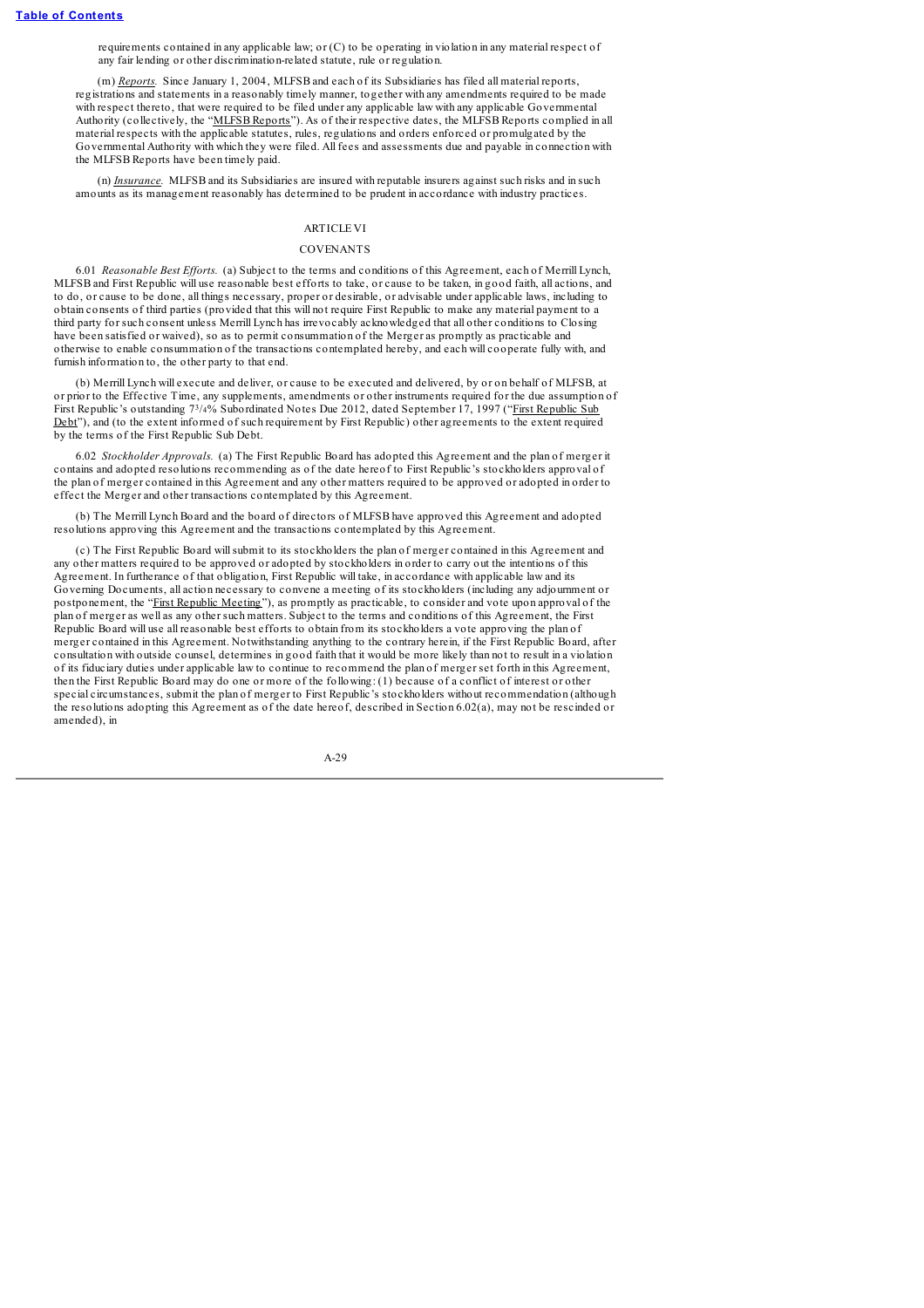which event the First Republic Board may communicate the basis for its lack of a recommendation to the stockholders in the Proxy Statement or an appropriate amendment or supplement thereto to the extent required by law, (2) withdraw or adversely modify its recommendation to the First Republic stockholders (an "Adverse Recommendation") and may terminate this Agreement in accordance with Section 8.01(d), (3) disclose its intention to make an Adverse Recommendation and (4) recommend (or disclose its intention to recommend) to the First Republic stockholders an Acquisition Proposal other than the Merger; provided that the First Republic Board may not take any particular action described in clauses (1) through (4) of this sentence without giving Merrill Lynch written notice of the proposed action and giving Merrill Lynch at least five business days to respond to an Acquisition Proposal or other circumstances giving rise to such particular proposed action (which notice shall include the latest material terms, conditions, and identity of the person making such Acquisition Proposal or describe in reasonable detailsuch other circumstances).

(d) Prior to the Effective Time, Merrill Lynch shall, or shall cause the sole stockholder of MLFSB to, approve the combination agreement contained in this Agreement as required by OTS regulations.

6.03 *SEC Filings.* (a) Merrill Lynch and First Republic will cooperate in ensuring that all filings required under SEC Rules 165, 425 and 14a-12 are timely and properly made. Merrill Lynch also will prepare a registration statement on Form S-4 or other applicable form (the "Registration Statement") to be filed by Merrill Lynch with the SEC in connection with the issuance of Merrill Lynch Common Stock in the Merger, and the parties will jointly prepare the proxy statement and prospectus and other proxy solicitation materials of First Republic to be filed with the FDIC and included in the Registration Statement (the "Proxy Statement") and all related documents. Each party will cooperate, and will cause its Subsidiaries to cooperate, with the other party, its counsel and its accountants, in the preparation of the Registration Statement and the Proxy Statement, and, provided that both parties and their respective Subsidiaries have cooperated as required above, Merrill Lynch and First Republic agree to file the Registration Statement, including the Proxy Statement in preliminary form, with the SEC and the FDIC as promptly as reasonably practicable. Merrill Lynch will use all reasonable best efforts to cause the Registration Statement to be declared effective under the Securities Act as promptly as reasonably practicable after filing thereof and to maintain the effectiveness of such Registration Statement until the Effective Time. Each party shall cooperate and provide the other party with a reasonable opportunity to review and comment on any amendment or supplement to the Proxy Statement and the Registration Statement prior to filing such with the SEC or the FDIC, as the case may be, and each party will provide the other party with a copy of allsuch filings with the SEC and the FDIC. Merrill Lynch also agrees to use reasonable best efforts to obtain all necessary state securities law or "Blue Sky" permits and approvals required to carry out the transactions contemplated hereby. Each party agrees to furnish for inclusion in the Registration Statement and the Proxy Statement all information concerning it, its Subsidiaries, officers, directors and stockholders as may be required by applicable law in connection with the foregoing.

(b) Merrill Lynch and First Republic each agrees, as to itself and its Subsidiaries, that none of the information supplied or to be supplied by it for inclusion or incorporation by reference in (1) the Registration Statement will, at the time the Registration Statement and each amendment or supplement thereto, if any, becomes effective under the Securities Act, contain any untrue statement of a material fact or omit to state any material fact required to be stated therein or necessary to make the statements therein not misleading and (2) the Proxy Statement and any amendment or supplement thereto will, at the date of mailing to stockholders and at the time of the First Republic Meeting, contain any untrue statement of a material fact or omit to state any material fact required to be stated therein or necessary to make the statements therein, in the light of the circumstances under which such statement was made, not misleading. Merrill Lynch and First Republic each further agrees that if it becomes aware that any information furnished by it would cause any of the statements in the Proxy Statement or the Registration Statement to be false or misleading with respect to any material fact, or to omit to state any material fact necessary to make the statements therein not false or misleading, to promptly inform the other party thereof and to take appropriate steps to correct the Proxy Statement or the Registration Statement.

(c) Merrill Lynch will advise First Republic, promptly after Merrill Lynch receives notice thereof, of the time when the Registration Statement has become effective or any supplement or amendment has been filed, of the issuance of any stop order or the suspension of the qualification of Merrill Lynch Common Stock for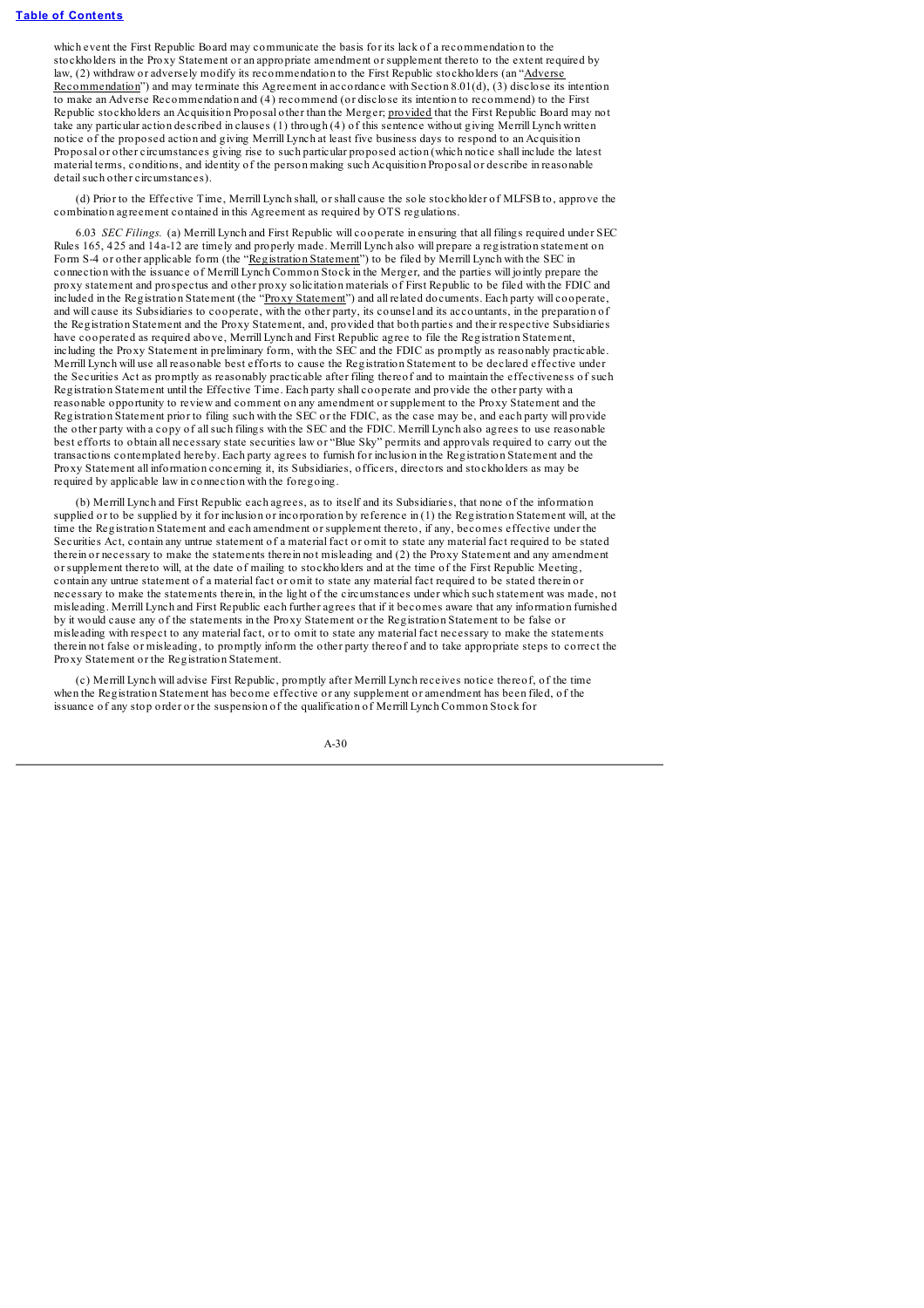offering or sale in any jurisdiction, of the initiation or threat of any proceeding for any such purpose, or of any request by the SEC or the FDIC for the amendment or supplement of the Registration Statement or the Proxy Statement or for additional information.

6.04 *Press Releases.* Merrill Lynch and First Republic will consult with each other before issuing any press release, written and broadly disseminated employee communication or other written stockholder communication with respect to the Merger or this Agreement that is required to be filed under applicable securities laws and will not issue any such communication or make any such public statement without the prior consent of the other party, which will not be unreasonably withheld or delayed; provided, however, that a party may, without the prior consent of the other party (but after prior consultation, to the extent practicable in the circumstances), issue such communication or make such public statement as may be required by applicable law or securities exchange rules. The parties shall provide to each other any press release, written and broadly disseminated employee communication or other written stockholder communication with respect to the Merger or this Agreement that is not required to be filed under applicable securities laws at or about the time such communication is made. Merrill Lynch and First Republic will cooperate to develop all public communications and make appropriate members of management available at presentations related to the transactions contemplated by this Agreement as reasonably requested by the other party.

6.05 *Access; Information.* (a) Each of Merrill Lynch and MLFSB, on the one hand, and First Republic, on the other hand, agrees that upon reasonable notice and subject to applicable laws relating to the exchange of information, it will (and will cause its Subsidiaries to) afford the other party, and the other party's officers, employees, counsel, accountants and other authorized Representatives, such access during normal business hours throughout the period before the Effective Time to the books, records (including Tax Returns and work papers of independent auditors), properties, personnel and to such other information as the other party may reasonably request and, during such period, it will furnish promptly to such other party (1) a copy of each report, schedule and other document filed by it pursuant to the requirements of federal or state securities or banking laws, and (2) all other information concerning the business, properties and personnel of it as the other may reasonably request. None of Merrill Lynch, MLFSB or First Republic or any of their respective Subsidiaries will be required to afford access or disclose information that would jeopardize attorney-client privilege or contravene any provisions of applicable law or any binding agreement with any third party. The parties will make appropriate substitute arrangements in circumstances where the previous sentence applies

(b) Each party will hold any information which is nonpublic and confidential to the extent required by, and in accordance with, the confidentiality provisions of the letter agreement, dated January 12, 2007 between Merrill Lynch and First Republic (the "Confidentiality Agreement").

(c) No investigation by any party of the business and affairs of the other party, pursuant to this Section 6.05 or otherwise, will affect or be deemed to modify or waive any representation, warranty, covenant or agreement in this Agreement, or the conditions to any party's obligation to consummate the transactions contemplated by this Agreement.

6.06 *Acquisition Proposals.* (a) First Republic will not, and will cause its Subsidiaries and use its reasonable best efforts to cause its and its Subsidiaries' officers, directors, agents, advisors and affiliates not to, initiate, solicit, encourage or knowingly facilitate inquiries or proposals with respect to, or engage in any negotiations concerning, or provide any confidential or nonpublic information or data to, or have any discussions with, any person relating to, any Acquisition Proposal; provided that, in the event First Republic receives an unsolicited bona fide Acquisition Proposal, from a person other than Merrill Lynch, after the execution of this Agreement, and the First Republic Board concludes in good faith that such Acquisition Proposal constitutes a Superior Proposal or would reasonably be likely to result in a Superior Proposal and, after considering the advice of outside counsel, that failure to take such actions would be more likely than not to result in a violation of the directors' fiduciary duties under applicable law, First Republic may, and may permit its Subsidiaries and its and its Subsidiaries' Representatives to, furnish or cause to be furnished nonpublic information or data and participate in such negotiations or discussions; provided that prior to providing any nonpublic information permitted to be provided pursuant to the foregoing proviso, it shall have entered into a confidentiality agreement with such third party on terms substantially similar to those contained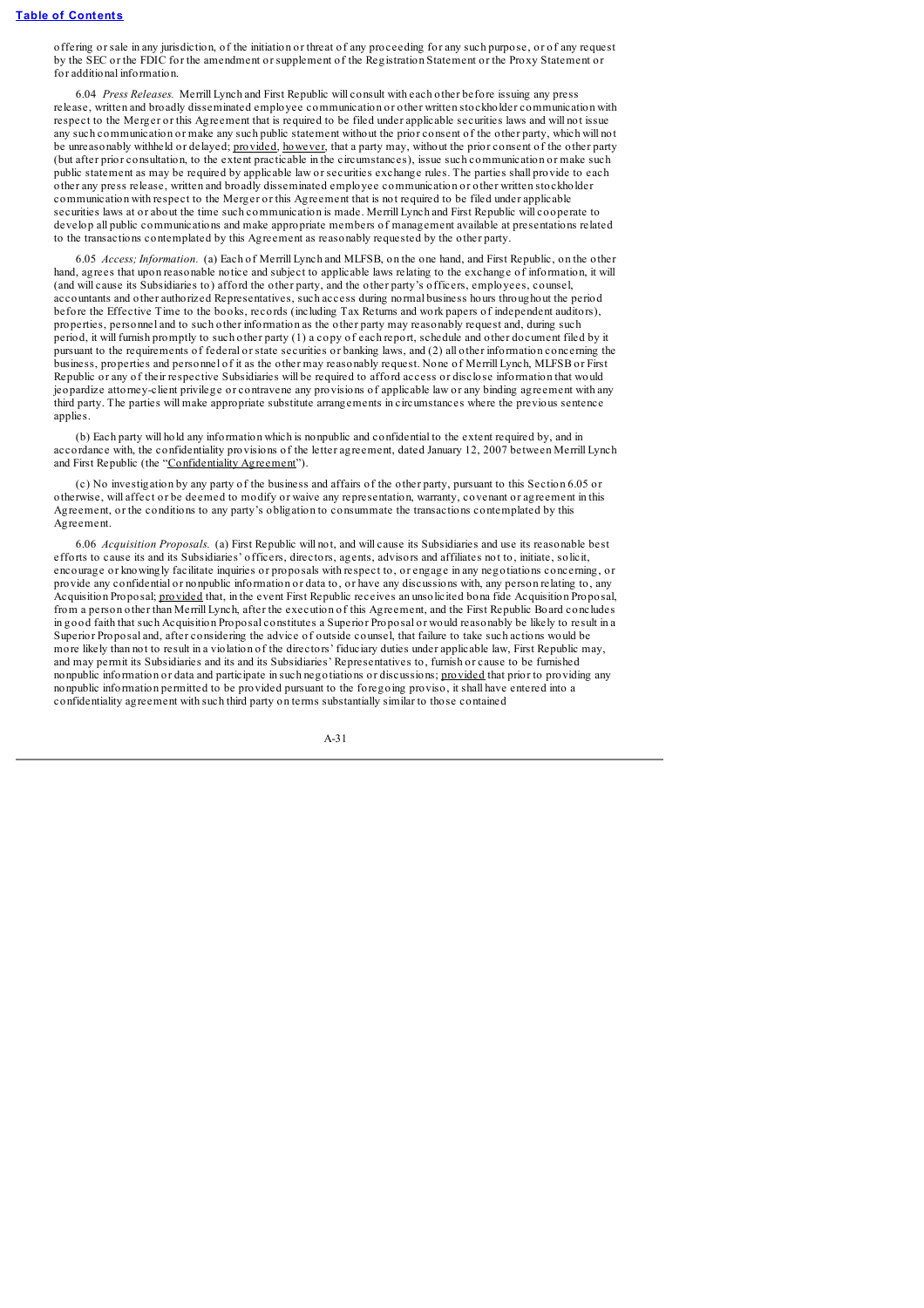in the Confidentiality Agreement (except that First Republic may enter into a confidentiality agreement without a standstill provision or with a standstill provision less favorable to First Republic if it waives or similarly modifies the standstill provision in the Confidentiality Agreement). First Republic will immediately cease and cause to be terminated any activities, discussions or negotiations conducted before the date of this Agreement with any persons other than Merrill Lynch with respect to any Acquisition Proposal and will use its reasonable best efforts to enforce any confidentiality or similar agreement relating to an Acquisition Proposal (except that First Republic will not be required to enforce any standstill provision in any confidentiality agreement if it waives or similarly modifies the standstill provision in the Confidentiality Agreement). First Republic will promptly (within two business days) advise Merrill Lynch following receipt of any Acquisition Proposal and the substance thereof (including the identity of the person making such Acquisition Proposal), and will keep Merrill Lynch apprised of any related material developments, discussions and negotiations (including the material terms and conditions of the Acquisition Proposal) on a current basis.

(b) Nothing contained in this Agreement shall prevent First Republic or the First Republic Board from complying with Rule 14d-9 and Rule 14e-2 under the Exchange Act, or other disclosure requirements under applicable law or NYSE rules, with respect to an Acquisition Proposal; provided that such Rules will in no way eliminate or modify the effect that any action pursuant to such Rules would otherwise have under this Agreement.

6.07 *Af iliate Agreements.* Not later than the 15th day before the mailing of the Proxy Statement, First Republic will deliver to Merrill Lynch a schedule of each person that, to the best of its knowledge, is or is reasonably likely to be, as of the date of the First Republic Meeting, deemed to be an "affiliate" of First Republic (each, a "First Republic Affiliate") as that term is used in Rule 145 under the Securities Act. First Republic will use its reasonable best efforts to cause each person who may be deemed to be a First Republic Affiliate to execute and deliver to Merrill Lynch and First Republic on or before the date of mailing of the Proxy Statement an agreement in substantially the form attached hereto as Annex 5.

6.08 *Takeover Laws and Provisions.* No party will take any action that would cause the transactions contemplated by this Agreement to be subject to requirements imposed by any Takeover Law and each of them will take all necessary steps within its control to exempt (or ensure the continued exemption of) those transactions from, or if necessary challenge the validity or applicability of, any applicable Takeover Law, as now or hereafter in effect. No party will take any action that would cause the transactions contemplated by this Agreement not to comply with any Takeover Provisions and each of them will take all necessary steps within its control to make those transactions comply with (or continue to comply with) the Takeover Provisions.

6.09 *Exchange Listing.* Merrill Lynch will use all reasonable best efforts to cause the shares of Merrill Lynch Common Stock and Merrill Lynch Merger Preferred Stock to be issued in the Merger and shares reserved for issuance pursuant to Section 3.02 hereof to be approved for listing on the NYSE, subject to official notice of issuance, as promptly as practicable, and in any event before the Effective Time.

6.10 *Regulatory Applications.* (a) Merrill Lynch and First Republic and their respective Subsidiaries will cooperate and use all reasonable best efforts to prepare as promptly as possible all documentation, to effect all filings and to obtain all permits, consents, approvals and authorizations Governmental Authorities necessary to consummate the transactions contemplated by this Agreement (the "Requisite Regulatory Approvals") and will make all necessary filings in respect of those Requisite Regulatory Approvals as soon as practicable. Each of Merrill Lynch, MLFSB and First Republic will have the right to review in advance, and to the extent practicable each will consult with the other, in each case subject to applicable laws relating to the exchange of information, with respect to all substantive written information submitted to any Governmental Authority in connection with the Requisite Regulatory Approvals. In exercising the foregoing right, each of the parties will act reasonably and as promptly as practicable. Each party agrees that it will consult with the other party with respect to obtaining all material permits, consents, approvals and authorizations of all Governmental Authorities necessary or advisable to consummate the transactions contemplated by this Agreement and each party will keep the other party apprised of the status of material matters relating to completion of the transactions contemplated hereby.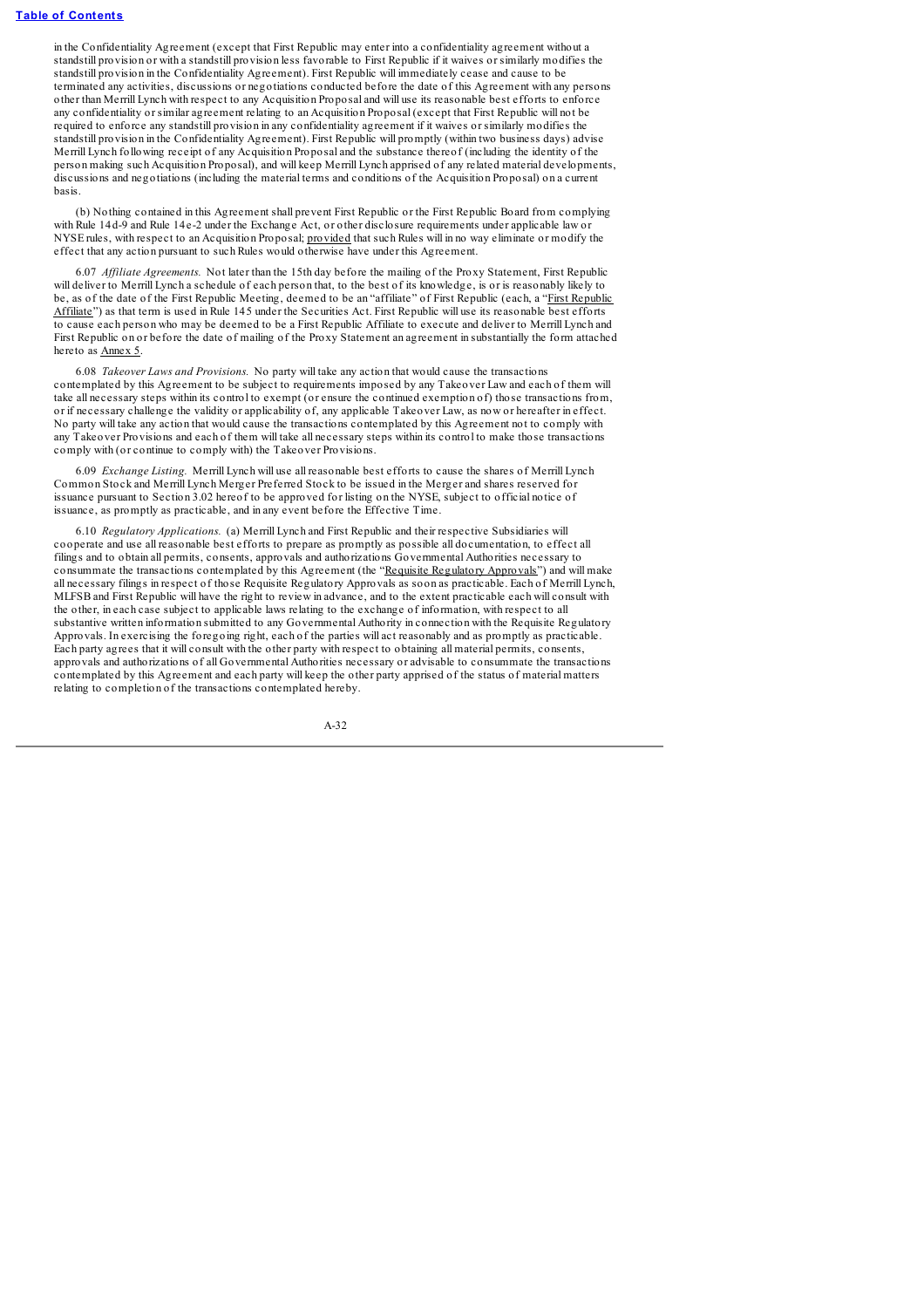(b) Merrill Lynch and First Republic will, upon request, furnish the other party with all information concerning itself, its Subsidiaries, directors, officers and stockholders and such other matters as may be reasonably necessary or advisable in connection with any filing, notice or application made by or on behalf of such other party or any of its Subsidiaries with or to any Governmental Authority in connection with the transaction contemplated by this Agreement.

6.11 *Indemnification.* (a) Following the Effective Time, Merrill Lynch will indemnify, defend and hold harmless the present and former directors, officers and employees of First Republic and its Subsidiaries (each, an "Indemnified Party") against all costs or expenses (including reasonable attorneys' fees), judgments, fines, losses, claims, damages, liabilities and settlement amounts as incurred, in connection with any claim, action (whether threatened, pending or contemplated), suit, proceeding or investigation, whether arising before or after the Effective Time and whether civil, criminal, administrative or investigative, arising out of or pertaining to matters existing or actions or omissions occurring at or before the Effective Time (including the transactions contemplated by this Agreement) (and shall advance expenses as incurred to the fullest extent permitted under applicable law provided the Indemnified Party to whom expenses are advanced provides an undertaking to repay such advances if it is ultimately determined that such Indemnified Party is not entitled to indemnification) (1) without limitation of clause (2), to the same extent as such persons are indemnified or have the right to advancement of expenses pursuant to the Governing Documents and indemnification agreements, if any, in effect on the date of this Agreement with First Republic and its Subsidiaries, and (2) without limitation of clause (1), to the fullest extent permitted by law.

(b) Prior to the Effective Time, First Republic shall, or, if First Republic is unable to, Merrill Lynch shall, as of the Effective Time obtain and fully pay for "tail" insurance policies with a claims period of at least six years from and after the Effective Time with respect to directors' and officers' liability insurance for the present and former officers and directors of First Republic or any of its Subsidiaries with respect to claims against such directors and officers arising from facts or events occurring before the Effective Time (including the transactions contemplated by this Agreement). Such "tail" insurance policy will contain coverage, amounts, terms and conditions, no less advantageous to such officers and directors than the coverage currently provided by First Republic. If First Republic (or Merrill Lynch) for any reason cannot obtain such "tail" insurance policies as of the Effective Time, Merrill Lynch shall obtain comparable insurance for such six-year period with coverage, amounts, terms and conditions no less advantageous to such officers and directors than the coverage currently provided by First Republic; provided, however, that in any case Merrill Lynch will not be obligated to make annual premium payments for any such insurance to the extent such premiums exceed 250% of the premiums paid as of the date hereof by First Republic for such insurance ("First Republic's Current Premium"), and if such premiums for such insurance would at any time exceed 250% of First Republic's Current Premium, then Merrill Lynch will cause to be maintained policies of insurance which, in Merrill Lynch's good faith determination, provide the maximum coverage available at an annual premium equal to 250% of First Republic's Current Premium.

(c) Any Indemnified Party wishing to claim indemnification under Section 6.11(a), upon learning of any claim, action, suit, proceeding or investigation described above, will promptly notify Merrill Lynch; provided that failure so to notify will not affect the obligations of Merrill Lynch under Section 6.11(a) unless and only to the extent that Merrill Lynch is actually and materially prejudiced as a consequence.

(d) If Merrill Lynch or any of its successors or assigns consolidates with or merges into any other entity and is not the continuing or surviving entity of such consolidation or merger or transfers all or substantially all of its assets to any other entity, then and in each case, Merrill Lynch will cause proper provision to be made so that the successors and assigns of Merrill Lynch will assume the obligations set forth in this Section 6.11.

(e) The provisions of this Section 6.11 shallsurvive the Effective Time and are intended to be for the benefit of, and will be enforceable by, each Indemnified Party and his or her heirs and Representatives.

6.12 *Benefit Plans.* (a) From the Effective Time through December 31, 2007, Merrill Lynch shall, or shall cause MLFSB to continue to maintain the First Republic employee benefit plans (other than equity-based award plans) for the benefit of the employees of First Republic and its Subsidiaries as of the Effective Time (the "Covered Employees"). From and after January 1, 2008, Merrill Lynch shall provide the Covered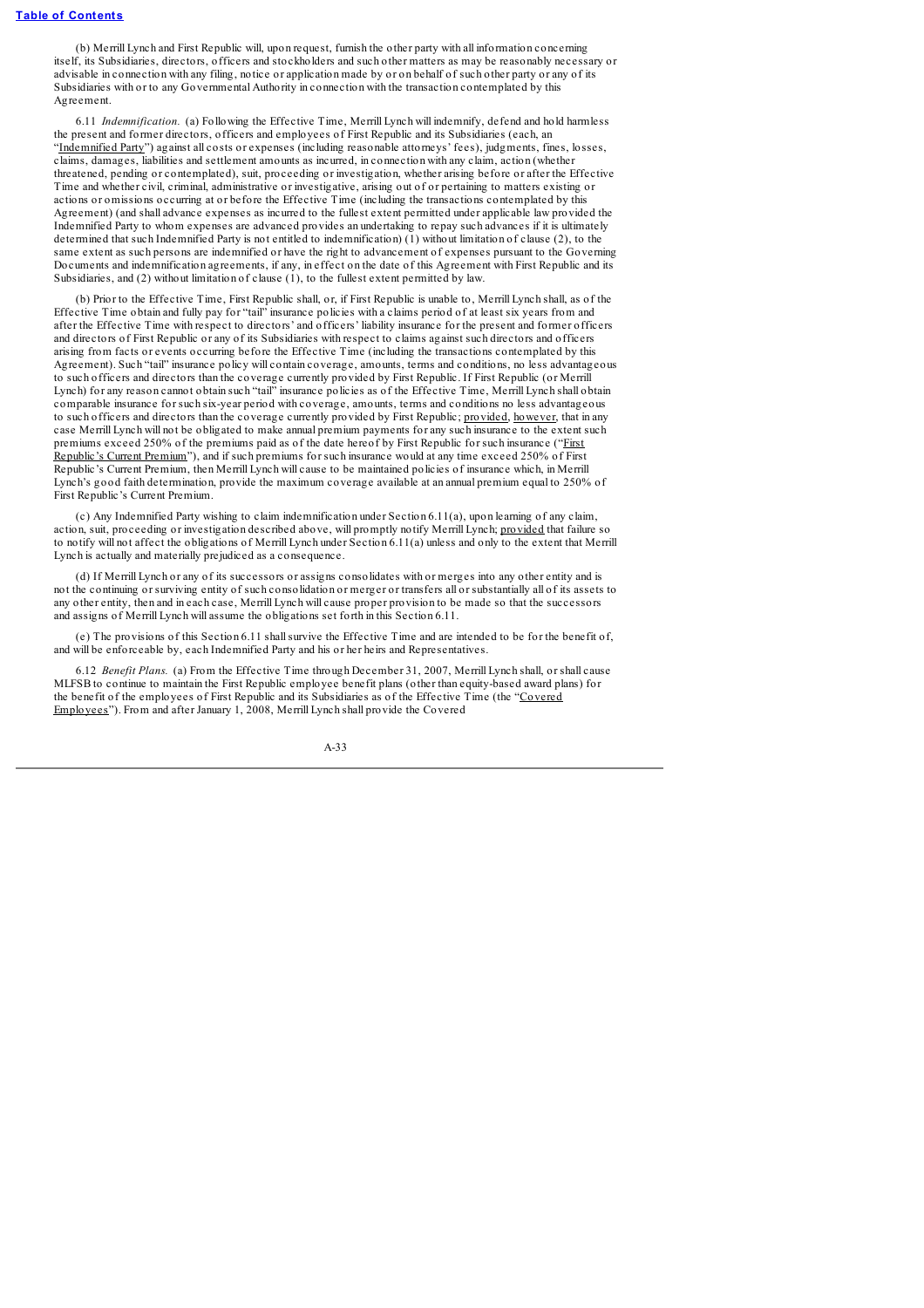Employees with employee benefit plans, programs and arrangements that are substantially similar to those provided to similarly situated employees of Merrill Lynch and its Subsidiaries. From and after the Effective Time, First Republic's management, in consultation with Merrill Lynch's management, shall have the discretion to provide compensation plans, programs and arrangements (including, without limitation, equity-based award plans) to First Republic employees consistent with First Republic management's business plan. The parties agree that, to the extent that any employee benefits and/or compensation plans, programs and arrangements provided by Merrill Lynch or its Subsidiaries are based upon an individual's job title, Covered Employees who were "managing directors" of First Republic or any of its Subsidiaries immediately prior to the Effective Time shall be treated no less favorably than "vice presidents" of Merrill Lynch and/or its Subsidiaries. Notwithstanding anything herein to the contrary, Covered Employees shall be entitled to participate in any fully participant paid post-retirement medical plans or programs of Merrill Lynch and/or its Subsidiaries, such participation to be on the same basis with respect to employee premiums as similarly situated employees of Merrill Lynch and/or its Subsidiaries.

(b) Merrill Lynch shall (1) provide all Covered Employees with service credit for purposes of eligibility, participation, vesting and levels of benefits (but not for benefit accruals under any defined benefit pension plan), under any employee benefit or compensation plan, program or arrangement (other than service credit that relates to eligibility for "retirement" under the Merrill Lynch Employee Stock Compensation Plan and the Merrill Lynch Long-Term Incentive Compensation Plan for Managers and Producers) adopted, maintained or contributed to by Merrill Lynch or any of its Subsidiaries in which Covered Employees are eligible to participate, for all actual periods of employment with First Republic or any of its Subsidiaries (or their predecessor entities) prior to the Effective Time, (2) cause any pre-existing conditions, limitations, eligibility waiting periods or required physical examinations under any welfare benefit plans of Merrill Lynch or any of its Subsidiaries to be waived with respect to the Covered Employees and their eligible dependents, to the extent waived under the corresponding plan (for a comparable level of coverage) in which the applicable Covered Employee participated immediately prior to the Effective Time, and (3) give credit for deductibles and eligible out-of-pocket expenses incurred towards deductibles and out-of-pocket maximums during the portion of the plan year in which the Effective Time occurs.

(c) If requested by Merrill Lynch, First Republic shall terminate the First Republic Employee Stock Ownership Plan immediately prior to the Effective Time.

(d) Notwithstanding anything herein to the contrary, from and after the Effective Time, Merrill Lynch shall assume and honor all accrued obligations to, a contractual rights of, current employees of First Republic and its Subsidiaries under the Benefits Arrangements and take all actions necessary to effectuate its obligations thereunder. If Merrill Lynch or any of its successors or assigns consolidates with or merges into any other entity and is not the continuing or surviving entity under such consolidation or merger or transfers all or substantially all of its assets to any other entity, then and in each case, Merrill Lynch shall cause proper provision to be made so that the successors and assigns of Merrill Lynch shall assume the obligations set forth in this Section 6.12.

(e) First Republic shall take all action to the extent necessary (including amending the First Republic ESPP) such that the First Republic ESPP will terminate prior to the Effective Time and the cash balance then standing to the credit of each First Republic ESPP participant in his or her stock purchase account under the First Republic ESPP shall be applied to the purchase of First Republic Common Stock prior to the Effective Time. Merrill Lynch shall take all action to the extent necessary (including amending the Merrill Lynch ESPP) such that the employees of First Republic or its Subsidiaries prior to the Effective Time who become employees of Merrill Lynch or one of its Subsidiaries after the Effective Time shall be eligible to participate in the Merrill Lynch ESPP no later than the first offering cycle which begins after the Effective Time.

6.13 *Retention Bonus Plan.* Merrill Lynch shall or shall cause the Surviving Entity to take all actions necessary to effectuate the items set forth in Schedule 6.13 of Merrill Lynch's Disclosure Schedule with respect to the establishment of a retention bonus plan for the employees of the First Republic Division.

6.14 *Notification of Certain Matters.* Merrill Lynch and First Republic will give prompt notice to the other of any fact, event or circumstance known to it that (1) is reasonably likely, individually or taken together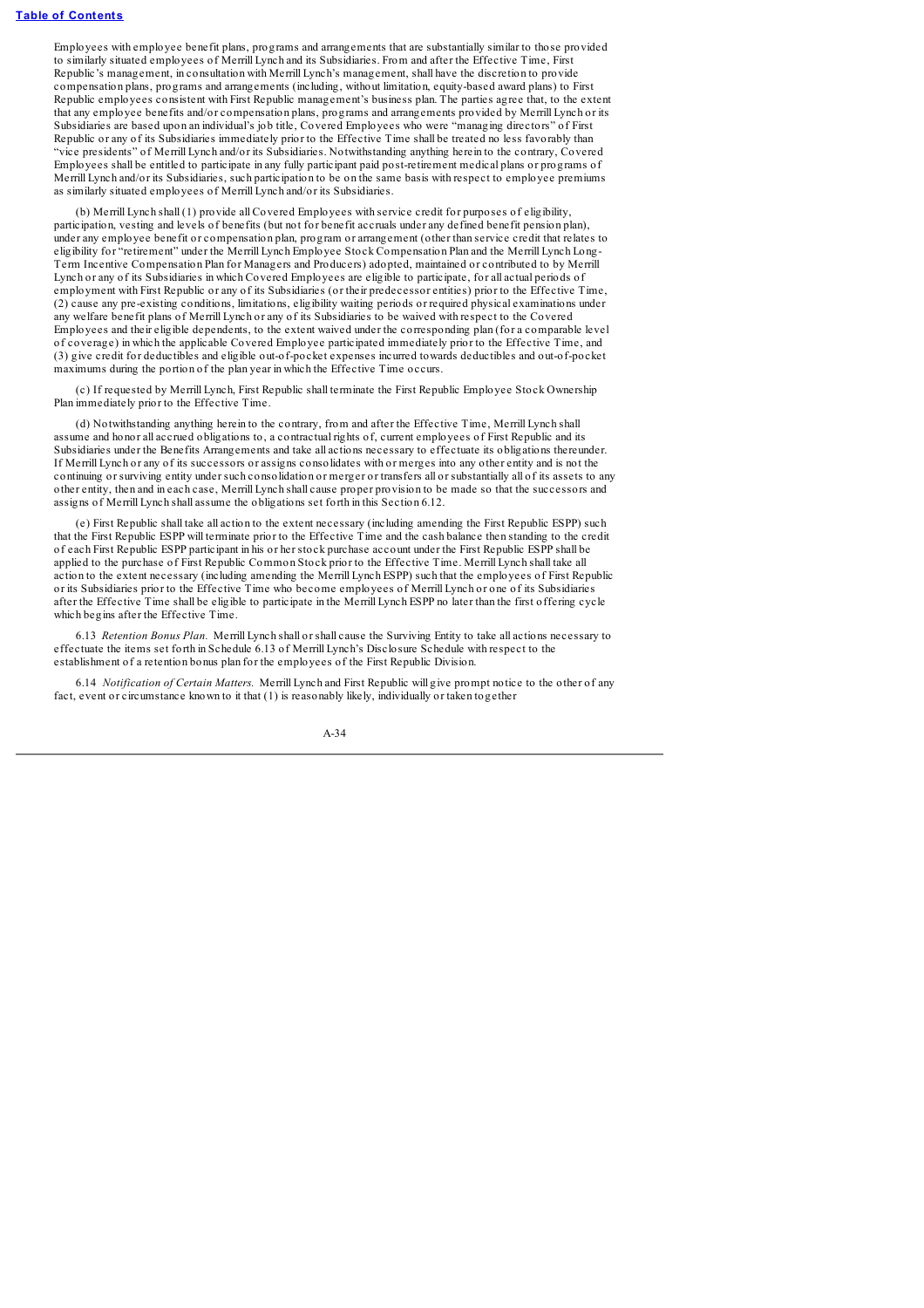with all other facts, events and circumstances known to it, to result in any Material Adverse Effect with respect to it or (2) would cause or constitute a material breach of any of its representations, warranties, covenants or agreements contained herein that reasonably could be expected to give rise, individually or in the aggregate, to the failure of a condition in Article VII.

6.15 *Notice to Series C Preferred Stockholders.* Merrill Lynch acknowledges and agrees that First Republic Preferred Capital Corporation will deliver to each holder of its 5.7% Noncumulative Series C Exchangeable Preferred Stock, par value \$0.01 per share, notice of the Merger pursuant to Section 4 of the certificate of designations of such preferred stock, which notice shall be delivered at least 15 days prior to the Effective Time.

6.16 *Certain Modifications; Restructuring Charges.* The parties shall consult with respect to First Republic's and MLFSB's loan, litigation and real estate valuation policies and practices (including loan classifications and levels of reserves) and First Republic shall make such modifications or changes to its policies and practices, if any, and at such date prior to the Effective Time, as may be mutually agreed upon. The parties shall also consult with respect to the character, amount and timing of restructuring charges to be taken by each of them in connection with the transactions contemplated hereby and shall take such charges in accordance with GAAP, as may be mutually agreed upon; provided, however, that if any modification or change is to be made pursuant to the first or second sentence of this Section 6.16, then Merrill Lynch shall irrevocably acknowledge to First Republic in writing that all conditions to Merrill Lynch's and MLFSB's obligations to consummate the Merger under Article VII have been satisfied or, where legally permitted, waived as of the agreed upon date for such actions. No party's representations, warranties and covenants contained in this Agreement shall be deemed to be untrue or breached in any respect for any purpose as a consequence of any modifications or changes to such policies and practices which may be undertaken on account of this Section 6.16.

6.17 *Distribution of MLFSB Shares.* Prior to the Closing Date Merrill Lynch shall cause MLFSB to become a wholly owned direct Subsidiary (as determined under U.S. federal tax income law) of Merrill Lynch.

6.18 *Management and Operations of the First Republic Division.*

(a) Following the Effective Time, Merrill Lynch and MLFSB will allow the existing management personnel of First Republic substantial autonomy to make strategic business decisions and generally to operate the business of First Republic and its Subsidiaries consistent with past practice as a separate division of MLFSB (and any successors thereto), in each case subject to compliance with Merrill Lynch and MLFSB governance policies applicable to Subsidiaries of Merrill Lynch and MLFSB and subject to regulatory and compliance requirements applicable to the operations of MLFSB (the "First Republic Division").

(b) Promptly following the Effective Time, MLFSB will cause the members of the First Republic Board immediately prior to the Effective Time (who are willing to serve) (the "Advisory Board Members") to be appointed as members of an advisory board of directors for the First Republic Division (the "Advisory Board"). The function of the Advisory Board will be to advise the management of the First Republic Division with respect to employee and strategic business decisions and to assist with the continuity of First Republic client relationships. The Advisory Board will exist at least until the first anniversary of the Closing Date, and thereafter in the sole discretion of MLFSB. Each Advisory Board Member who is not an employee shall receive a per annum retainer of \$50,000 for serving as a member of the Advisory Board, and each Advisory Board Member shall be reimbursed for reasonable travel and other expenses relating to any Advisory Board meetings attended by such member.

(c) The Advisory Board Members shall be entitled, after the Effective Time, to indemnification (and, if made available to directors and officers of MLFSB in the future, directors' and officers' liability insurance) from MLFSB (or, if MLFSB is not legally permitted to do so, from Merrill Lynch) on the same terms, and subject to the same limitations, as directors of MLFSB are entitled to be indemnified by MLFSB (or, if MLFSB is not legally permitted to do so, from Merrill Lynch).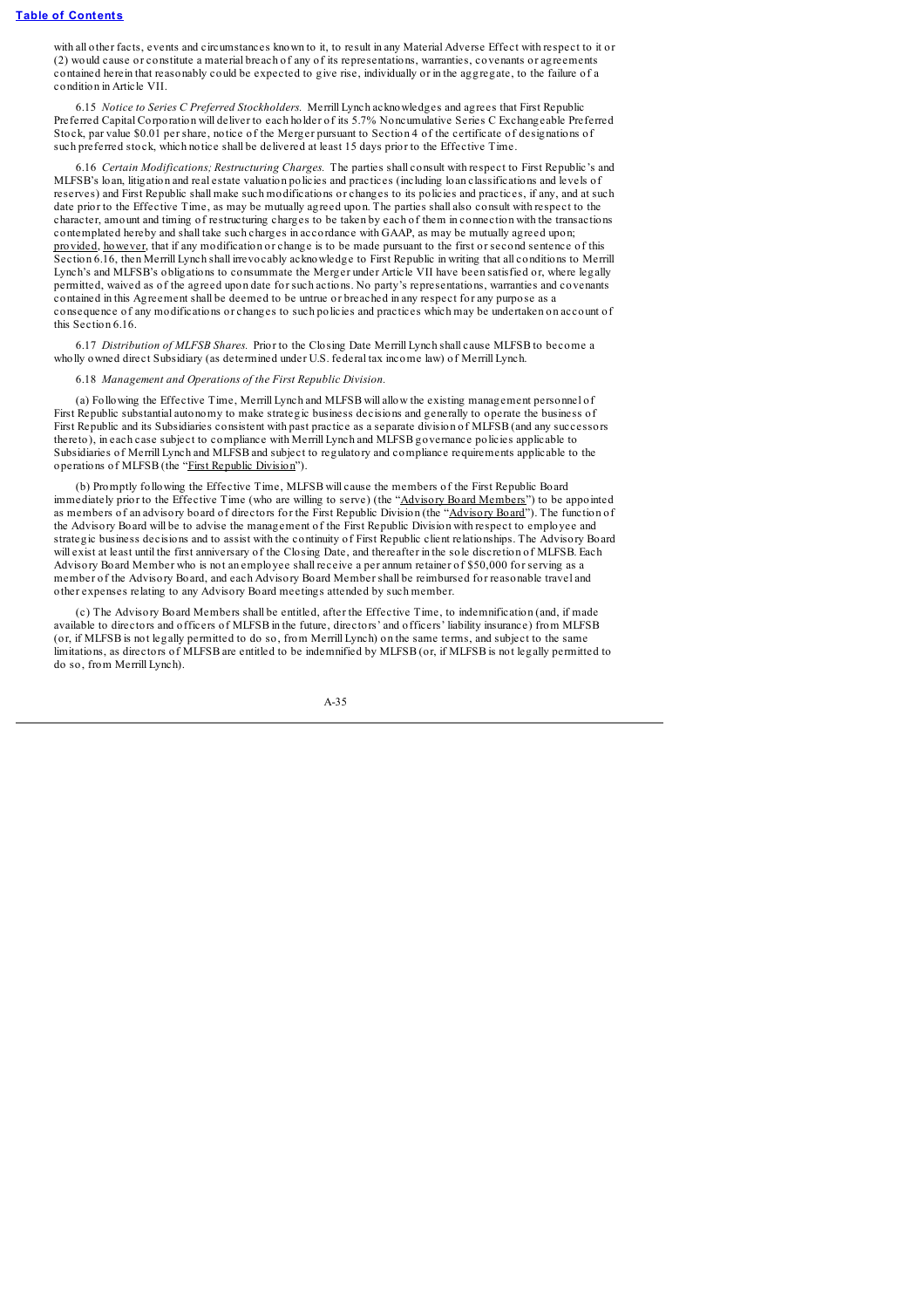6.19 *Deposit Rating.* Merrill Lynch shall use its commercially reasonable efforts to promptly, and in no event later than 30 days following the date hereof, cause MLFSB to apply for deposit ratings from at least two nationally recognized credit rating agencies that are reasonably acceptable to First Republic.

6.20 *Advisory Contract Consents.* First Republic shall cause each Advisory Entity to use commercially reasonable efforts to send to each Advisory Client and wrap fee account client a consent request (which consent request, to the extent permitted under applicable law, may be in the form of a negative consent request) to assignment of the applicable Advisory Contract to the extent required by law, which request shall be sent in a reasonably timely manner (but in any event prior to the Closing). First Republic agrees to cause each Advisory Entity to use commercially reasonable efforts to obtain the consents of each Advisory Client and wrap fee account client to any assignment of the applicable Advisory Contract, to take effect upon the Closing.

#### ARTICLE VII

### CONDITIONS TO THE MERGER

7.01 *Conditions to Each Party's Obligation to Ef ect the Merger.* The respective obligation of each of Merrill Lynch, First Republic and MLFSB to consummate the Merger is subject to the fulfillment or written waiver by Merrill Lynch, MLFSB and First Republic before the Effective Time of each of the following conditions:

(a) *Stockholder Approvals.* The requisite approval of the stockholders of First Republic shall have been received.

(b) *Regulatory Approvals.* All Requisite Regulatory Approvals (1) shall have been obtained and shall remain in full force and effect and allstatutory waiting periods in respect thereof shall have expired and (2) shall not have imposed a condition on such approval that would, after the Effective Time, have or be reasonably likely to have a Material Adverse Effect on Merrill Lynch and its Subsidiaries, including MLFSB, taken as a whole; provided, however, that no conditions that relate solely to MLFSB and not First Republic and that are reasonably consistent with the regulations or published guidelines as in effect as of the date of this Agreement (or recent practice prior to the date of this Agreement in connection with comparable transactions) of a Governmental Authority shall be deemed to have or be reasonably likely to have such a Material Adverse Effect.

(c) *No Injunction.* No Governmental Authority of competent jurisdiction shall have enacted, issued, promulgated, enforced or entered any statute, rule, regulation, judgment, decree, injunction or other order (whether temporary, preliminary or permanent) which is in effect and prohibits consummation of the Merger.

(d) *Registration Statement.* The Registration Statement shall have become effective under the Securities Act and no stop order suspending the effectiveness of the Registration Statement shall have been issued and be in effect and no proceedings for that purpose shall have been initiated by the SEC or the FDIC and not withdrawn.

(e) *Listing.* The shares of Merrill Lynch Common Stock and Merrill Lynch Merger Preferred Stock to be issued in the Merger shall have been approved for listing on the NYSE, subject to official notice of issuance.

7.02 *Conditions to First Republic's Obligation.* First Republic's obligation to consummate the Merger is also subject to the fulfillment or written waiver by First Republic before the Effective Time of each of the following conditions:

(a) *Merrill Lynch's and MLFSB's Representations and Warranties.* The representations and warranties of Merrill Lynch and MLFSB in this Agreement shall be true and correct as of the date of this Agreement and (except to the extent such representations and warranties speak as of an earlier date) as of the Closing Date as though made on and as of the Closing Date subject to the standard set forth in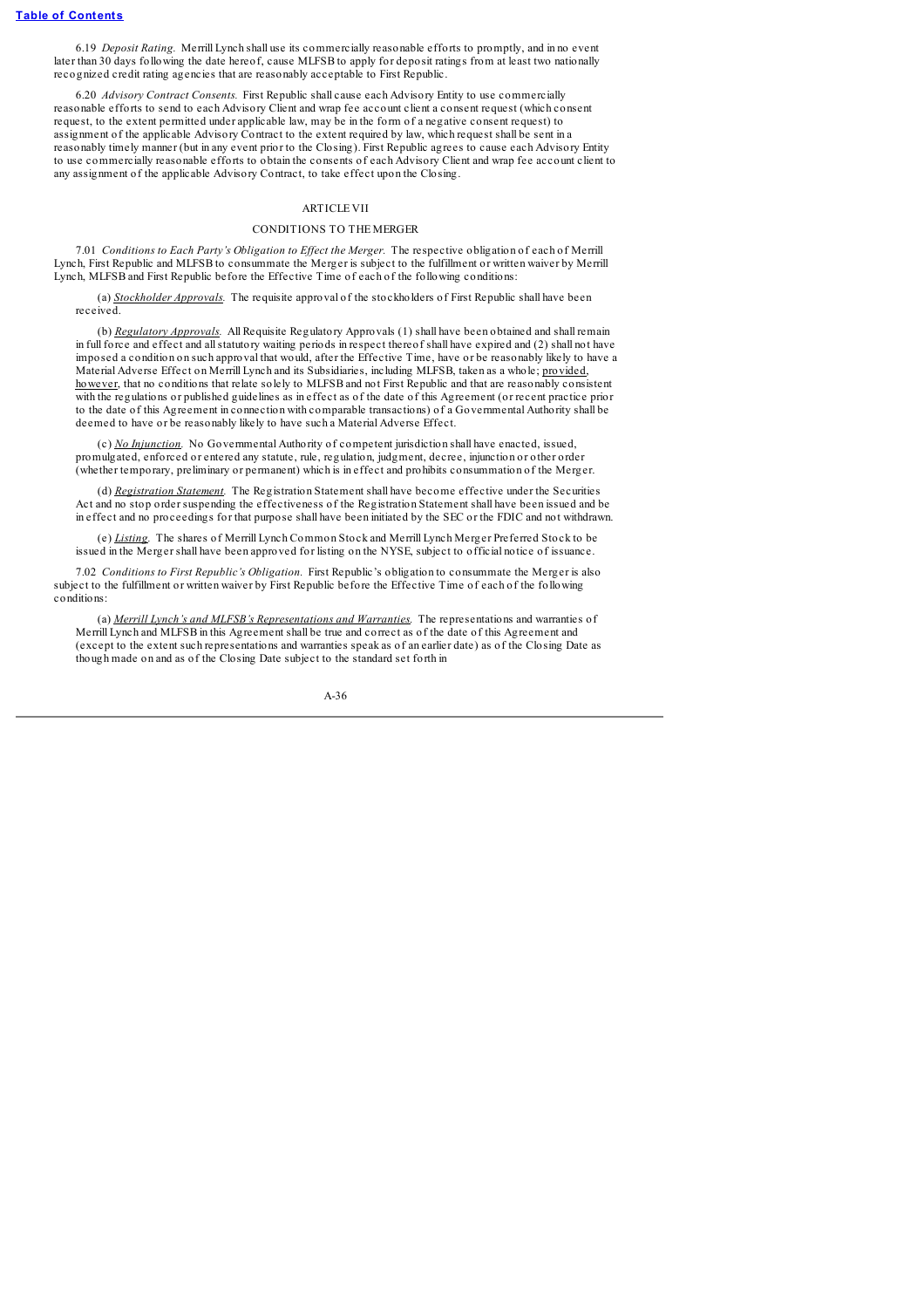Section 5.02; and First Republic shall have received a certificate, dated the Closing Date, signed on behalf of Merrill Lynch by a senior executive officer of Merrill Lynch to that effect.

(b) *Performance of Merrill Lynch's Obligations.* Each of Merrill Lynch and MLFSB shall have performed in all material respects all obligations required to be performed by it under this Agreement at or before the Effective Time; and First Republic shall have received a certificate, dated the Closing Date, signed on behalf of Merrill Lynch by a senior executive officer of Merrill Lynch to that effect.

(c) *Opinion of Tax Counsel.* First Republic shall have received an opinion of White & Case LLP, dated the Closing Date and based on facts, representations and assumptions set forth or described in such opinion, to the effect that the Merger will be treated as a reorganization within the meaning of Section 368(a) of the Code. In rendering such opinion, White & Case LLP will be entitled to receive and rely upon customary certificates and representations of officers of Merrill Lynch, MLFSB and First Republic.

7.03 *Conditions to Merrill Lynch's and MLFSB's Obligation.* Each of Merrill Lynch's obligation and MLFSB's obligation to consummate the Merger is also subject to the fulfillment, or written waiver by Merrill Lynch, before the Effective Time of each of the following conditions:

(a) *First Republic's Representations and Warranties.* The representations and warranties of First Republic in this Agreement shall be true and correct as of the date of this Agreement and (except to the extent such representations and warranties speak as of an earlier date) as of the Closing Date as though made on and as of the Closing Date subject to the standard set forth in Section 5.02; and Merrill Lynch shall have received a certificate, dated the Closing Date, signed on behalf of First Republic by the Chief Executive Officer or Chief Financial Officer of First Republic to that effect.

(b) *Performance of First Republic's Obligations.* First Republic shall have performed in all material respects all obligations required to be performed by it under this Agreement at or before the Effective Time; and Merrill Lynch and MLFSB shall have received a certificate, dated the Closing Date, signed on behalf of First Republic by the Chief Executive Officer or Chief Financial Officer of First Republic to that effect.

(c) *Opinion of Tax Counsel.* Merrill Lynch shall have received an opinion of Sullivan & Cromwell LLP, dated the Closing Date and based on facts, representations and assumptions set forth or described in such opinion, to the effect that the Merger will be treated as a reorganization within the meaning of Section 368(a) of the Code. In rendering such opinion, Sullivan & Cromwell LLP will be entitled to receive and rely upon customary certificates and representations of officers of Merrill Lynch, MLFSB and First Republic.

# **ARTICLE VIII**

#### **TERMINATION**

8.01 *Termination.* This Agreement may be terminated, and the Merger may be abandoned, at any time before the Effective Time, by Merrill Lynch (and MLFSB) or by First Republic, as applicable:

(a) *Mutual Agreement.* With the mutual agreement of the other party.

(b) *Breach.* Upon 60 days' prior written notice of termination, if there has occurred and is continuing: (1) a breach by the other party of any representation or warranty contained herein, or (2) a breach by the other party of any of the covenants or agreements in this Agreement; provided that such breach (under either clause (1) or (2)) would entitle the non-breaching party not to consummate the Merger under Article VII and such breach cannot be or has not been cured within 30 days after the giving of written notice to the breaching Party of such breach.

(c) *Adverse Action — Merrill Lynch.* By Merrill Lynch, if (1) the First Republic Board submits this Agreement (or the plan of merger contained herein) to its stockholders without a recommendation for approval or the First Republic Board otherwise makes an Adverse Recommendation (or discloses its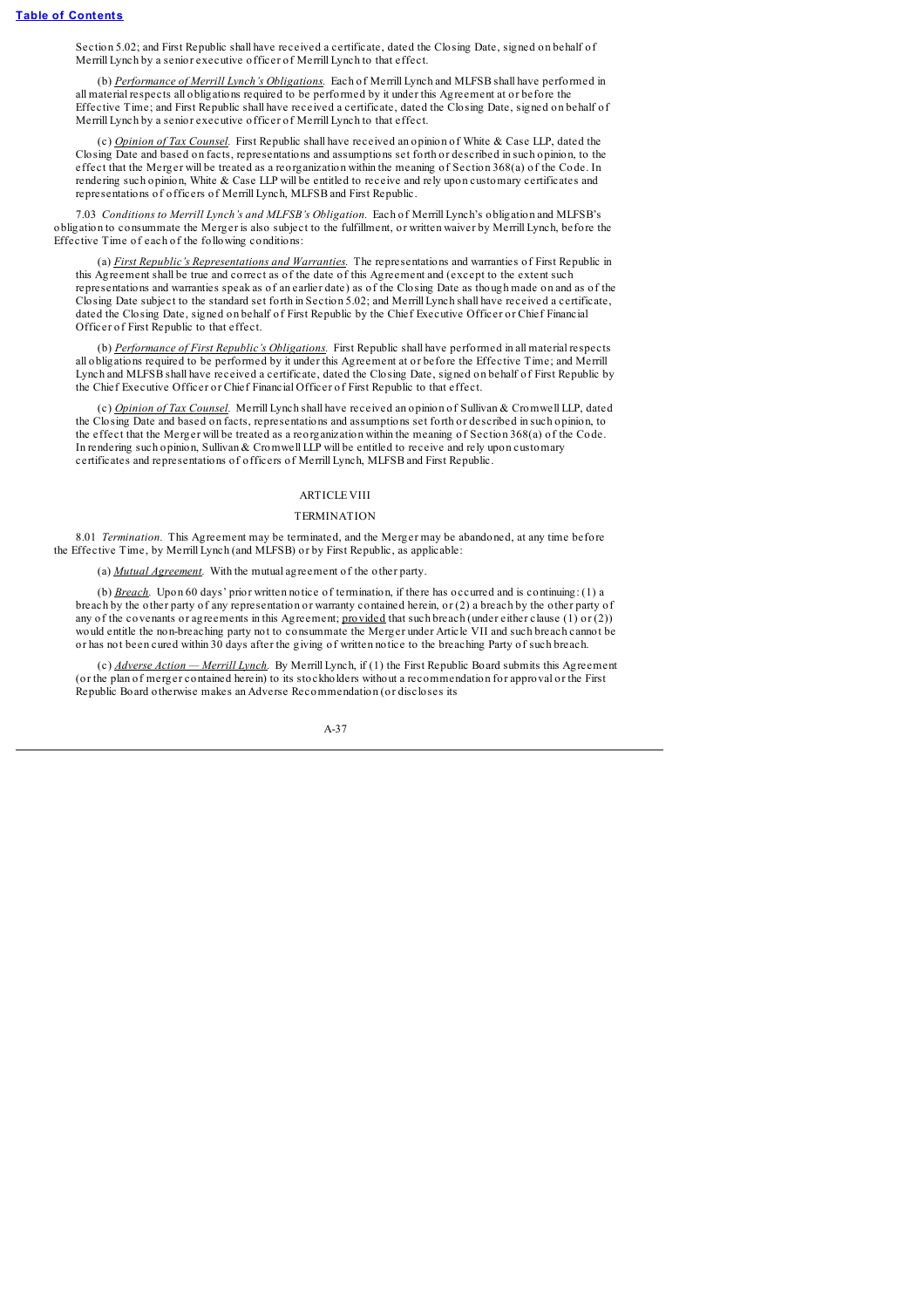intention to make an Adverse Recommendation); or (2)(A) the First Republic Board recommends (or discloses its intention to recommend) to its stockholders an Acquisition Proposal other than the Merger, or (B) the First Republic Board negotiates or authorizes the conduct of negotiations (and ten days have elapsed without such negotiations being discontinued) with a third party (it being understood and agreed that "negotiate" shall not be deemed to include the provision of information to, or the request and receipt of information from, any person that submits an Acquisition Proposal or discussions regarding such information for the sole purpose of ascertaining or clarifying the terms of such Acquisition Proposal and determining whether the First Republic Board will in fact engage in, or authorize, negotiations) regarding an Acquisition Proposal other than the Merger.

(d) *Adverse Action — First Republic.* By First Republic, if the First Republic Board makes an Adverse Recommendation after giving Merrill Lynch at least five business days to respond pursuant to the proviso to the last sentence of Section 6.01.

(e) *Delay.* If the Effective Time has not occurred by the close of business on October 31, 2007; provided, however, that the right to terminate this Agreement under this Section 8.01(e) shall not be available to any party whose failure to comply with any provision of this Agreement has been the cause of, or materially contributed to, the failure of the Effective Time to occur on or before such date.

(f) *Denial of Regulatory Approval.* If the approval of any Governmental Authority required for consummation of the Merger and the other transactions contemplated by this Agreement is denied by final, nonappealable action of such Governmental Authority; provided, however, that the right to terminate this Agreement under this Section 8.01(f) shall not be available to any party whose failure to comply with any provision of this Agreement has been the cause of, or materially contributed to, such action.

(g) *Stockholder Approval.* If the First Republic Meeting shall have been held and concluded and the requisite approval of the First Republic stockholders shall have not been obtained.

8.02 *Ef ect of Termination and Abandonment.* If this Agreement is terminated and the Merger is abandoned, no party will have any liability or further obligation under this Agreement; provided, however, that, except as set forth in Section 8.03(b), nothing contained herein shall relieve a party from liability for any uncured breach by it of this Agreement and except that Section 6.05(b), this Section 8.02, Section 8.03 and Article IX willsurvive termination of this Agreement.

8.03 *Termination Fee.* (a) First Republic shall pay to Merrill Lynch, by wire transfer of immediately available funds, \$65,000,000 (the "Termination Fee") as follows:

(1) In the event that (A) either Merrill Lynch or First Republic shall terminate this Agreement pursuant to Section 8.01(g), or Merrill Lynch shall terminate this Agreement pursuant to Section 8.01(c)(1) or 8.01(c)(2)(B), or First Republic shall terminate this Agreement pursuant to Section 8.01(d), and (B) at any time after the date of this Agreement and prior to the vote of the First Republic stockholders contemplated by Section 6.02(c), a bona fide Acquisition Proposal with respect to First Republic shall have been made public and not withdrawn or abandoned, and (C) within 15 months from the date of such termination, an Acquisition Proposal with respect to First Republic is consummated or a definitive agreement is entered into by First Republic with respect to an Acquisition Proposal with respect to First Republic, then First Republic shall pay to Merrill Lynch the Termination Fee, only if such Acquisition Proposal is consummated, within five business days after consummation of such Acquisition Proposal.

(2) In the event that (A) Merrill Lynch shall terminate this Agreement pursuant to Section 8.01(b) or either of Merrill Lynch or First Republic shall terminate this Agreement pursuant to Section 8.01(e), and (B) at any time after the date of this Agreement and prior to such termination, a bona fide Acquisition Proposal with respect to First Republic shall have been made public and not withdrawn or abandoned, and (C) following the announcement of such Acquisition Proposal, First Republic shall have breached any of its representations, warranties, covenants or agreements set forth in this Agreement, then First Republic shall pay to Merrill Lynch the Termination Fee (x) if such breach was other than one described in the succeeding clause (y) of this sentence, and only if an Acquisition Proposal with respect to First Republic is consummated or a definitive agreement is entered into by First Republic with respect to an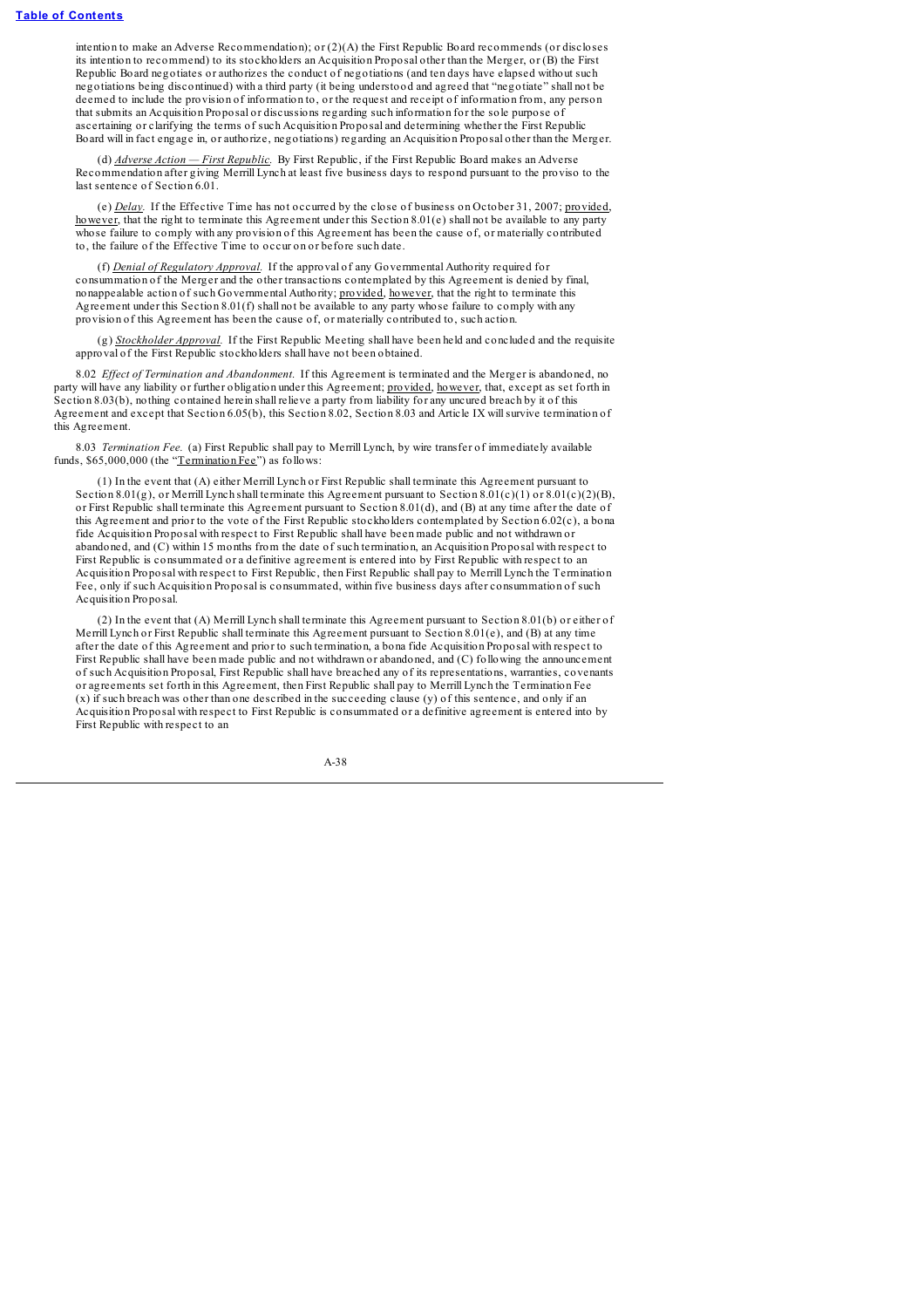Acquisition Proposal with respect to First Republic within 15 months from the date of such termination, within five business days after such Acquisition Proposal is consummated, but only if such Acquisition Proposal is consummated, or (y) if such breach was a willful and material breach of Section 6.01(a), 6.02(c), 6.03(a), 6.06(a) or 6.08, on the business day immediately following such termination.

(3) In the event that Merrill Lynch shall terminate this Agreement pursuant to Section 8.01(c)(2)(A), then First Republic shall pay the Termination Fee on the business day immediately following such termination.

(b) First Republic acknowledges that the agreements contained in this Section 8.03 are an integral part of the transactions contemplated by this Agreement, and that, without these agreements, Merrill Lynch would not enter into this Agreement. The amounts payable by First Republic pursuant to Section 8.03(a) hereof constitute liquidated damages and not a penalty and shall be the sole monetary remedy of Merrill Lynch in the event of termination of this Agreement on the bases specified in such section. In the event that First Republic fails to pay when due any amounts payable under this Section 8.03, then (1) First Republic shall reimburse Merrill Lynch for all costs and expenses (including disbursements and reasonable fees of counsel) incurred in connection with the collection of such overdue amount, and (2) First Republic shall pay to Merrill Lynch interest on such overdue amount (for the period commencing as of the date that such overdue amount was originally required to be paid and ending on the date that such overdue amount is actually paid in full) at a rate per annum equal to the prime rate published in The Wall Street Journal on the date such payment was required to be made.

(c) In no event shall First Republic be obligated to pay more than one Termination Fee.

### ARTICLE IX

#### **MISCELLANEOUS**

9.01 *Survival.* The representations, warranties, agreements and covenants contained in this Agreement will not survive the Effective Time (other than Article III, Sections 4.02(b)(1), 6.05(b) and 6.11, 6.12 and 6.18 and this Article IX).

9.02 *Waiver; Amendment.* Before the Effective Time, any provision of this Agreement may be (a) waived by the party benefited by the provision, but only in writing, or (b) amended or modified at any time, but only by a written agreement executed in the same manner as this Agreement, except to the extent that any such amendment would violate Nevada or U.S. law or require resubmission of this Agreement or the plan of merger contained herein to the stockholders of First Republic.

9.03 *Assignment.* Neither this Agreement nor any of the rights, interests or obligations hereunder shall be assigned by any of the parties, in whole or in part (whether by operation of law or otherwise), without the prior written consent of the other parties, and any attempt to make any such assignment without such consent shall be null and void. This Agreement will be binding upon, inure to the benefit of and be enforceable by the parties and their respective successors and assigns.

9.04 *Counterparts.* This Agreement may be executed by facsimile and in counterparts, each of which will be deemed to constitute an original.

9.05 *Governing Law; Waiver of Jury Trial.* **This Agreement will be governed by and construed in accordance with the law of the State of New York applicable to contracts made and to be performed entirely within that State. EACHPARTY HEREBY IRREVOCABLY AND UNCONDITIONALLY WAIVES ANY RIGHT SUCHPARTY MAY HAVE TO A TRIAL BY JURY IN RESPECT OF ANY LITIGATION DIRECTLY OR INDIRECTLY ARISING OUT OF OR RELATING TO THIS AGREEMENT OR THE TRANSACTIONS CONTEMPLATED BY THIS AGREEMENT.**

9.06 *Submission to Jurisdiction; Waivers.* Each of Merrill Lynch, First Republic and MLFSB hereby irrevocably agrees that any legal action or proceeding with respect to this Agreement or for recognition and enforcement of any judgment in respect hereof brought by another party hereto or its successors or assigns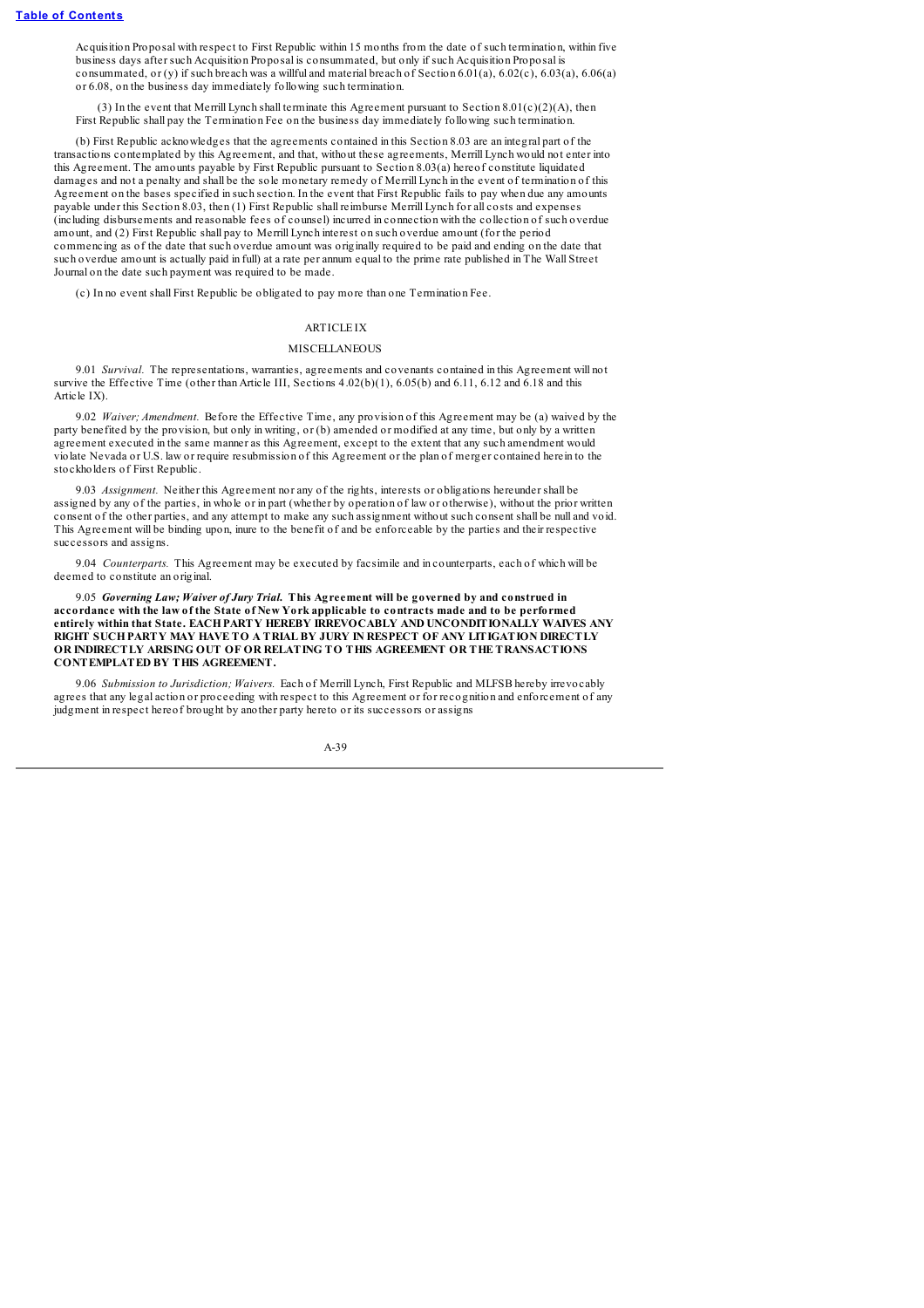shall be brought and determined exclusively in any federal or state court of competent jurisdiction located in the Borough of Manhattan in the State of New York and each part hereto.

9.07 *Expenses.* Subject to Section 8.03(b)(1), each party will bear all expenses incurred by it in connection with this Agreement and the transactions contemplated hereby.

9.08 *Notices.* All notices, requests and other communications given or made under this Agreement must be in writing and will be deemed given when personally delivered, facsimile transmitted (with confirmation) or mailed by registered or certified mail (return receipt requested) to the persons and addresses set forth below or such other place as such party may specify by notice.

*If to Merrill Lynch or MLFSB, to:*

Merrill Lynch & Co., Inc. 4 World Financial Center- 23rd Floor New York, New York 10080 Attention:Jonathan N. Santelli, Esq. Facsimile: (212) 449-7902

*with a copy to:*

Sullivan & Cromwell LLP 125 Broad Street New York, New York 10004 Attention: H. Rodgin Cohen, Esq. Mitchell S. Eitel, Esq. Facsimile: (212) 558-3588

*If to First Republic, to:*

First Republic Bank

111 Pine Street, 2nd Floor San Francisco, California 94111 Attention: James H. Herbert, II Edward J. Dobranski Facsimile: (415) 392-0758

*with a copy to:*

White & Case LLP 1155 Avenue of the Americas New York, New York 10036 Attention: Daniel Dufner, Esq. John Reiss, Esq. Facsimile: (212) 354-8113

9.09 *Entire Understanding; No Third Party Beneficiaries.* This Agreement represents the entire understanding of Merrill Lynch, First Republic and MLFSB regarding the transactions contemplated hereby and supersede any and all other oral or written agreements previously made or purported to be made, other than the Confidentiality Agreement, which will survive the execution and delivery of this Agreement; provided that it will not impair the rights of Merrill Lynch to make a response or propose amendments or modifications as contemplated by the final proviso to Section 6.02(c). No representation, warranty, inducement, promise, understanding or condition not set forth in this Agreement has been made or relied on by any party in entering into this Agreement. Notwithstanding Section 9.01 or any other provision hereof (other than Section 6.11, which is intended to benefit the Indemnified Parties to the extent stated), nothing expressed or implied in this Agreement is intended to confer any rights, remedies, obligations or liabilities upon any person other than Merrill Lynch, First Republic and MLFSB.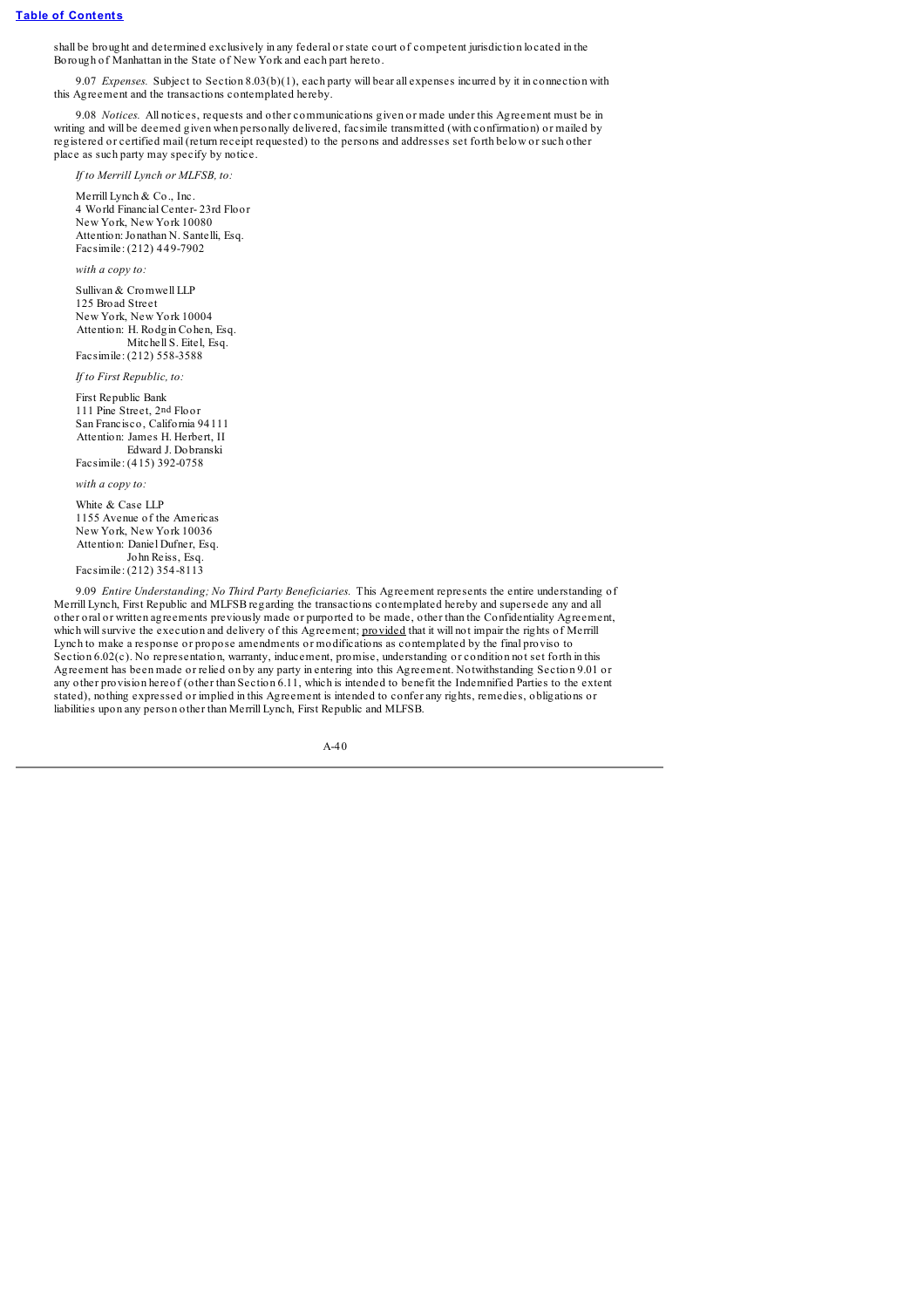9.10 *Severability.* If any provision of this Agreement or the application thereof to any person (including the officers and directors of Merrill Lynch or First Republic) or circumstance is determined by a court of competent jurisdiction to be invalid, void or unenforceable, the remaining provisions, or the application of such provision to persons or circumstances other than those as to which it has been held invalid or unenforceable, will remain in full force and effect and will in no way be affected, impaired or invalidated thereby, so long as the economic or legal substance of the transactions contemplated hereby is not affected in any manner materially adverse to any party. Upon such determination, the parties will negotiate in good faith in an effort to agree upon a suitable and equitable substitute provision to effect the original intent of the parties. Prior to the termination of this Agreement in accordance with its terms, the absence of a vote, approval or adoption by the stockholders of First Republic will not render invalid or inoperative any provision hereof not specifically required to be contained in (1) a plan of merger to be adopted by such stockholders pursuant to Section 92A.100 of the NRS or (2) in a combination agreement pursuant to Section 552.13(f) of the OTS Rules.

9.11 *Alternative Structure.* Notwithstanding anything to the contrary contained in this Agreement, before the Effective Time, the parties may mutually agree to revise the structure of the Merger and related transactions, provided that each of the transactions comprising the revised structure (1) does not change the amount or form of consideration to be received by the stockholders of First Republic (whether holding non-restricted or restricted First Republic Common Stock) and the holders of First Republic Stock Options and/or Deferred Equity Units, (2) does not adversely affect the tax consequences to the stockholders of First Republic, (3) is reasonably capable of consummation in as timely a manner as the structure contemplated herein, (4) does not, and is not reasonably likely to, otherwise cause the conditions set forth in Sections 7.02(c) and 7.03(c) to not be capable of being fulfilled and (5) is not otherwise prejudicial to the interests of the stockholders of either First Republic or Merrill Lynch. This Agreement and any related documents will be appropriately amended in order to reflect any such revised structure.

9.12 *Enforcement*. The parties agree that irreparable damage would occur in the event that any of the covenants and agreements in this Agreement were not performed in accordance with their specific terms. It is accordingly agreed that the parties shall be entitled to an injunction or injunctions to prevent breaches of this Agreement and to specific performance of the terms hereof, this being in addition to any other remedy to which they are entitled at law or in equity. For the avoidance of doubt, this Section 9.12 is not intended to limit or affect the application of Sections 9.01 and 9.09

### [THE NEXT PAGE IS A SIGNATURE PAGE]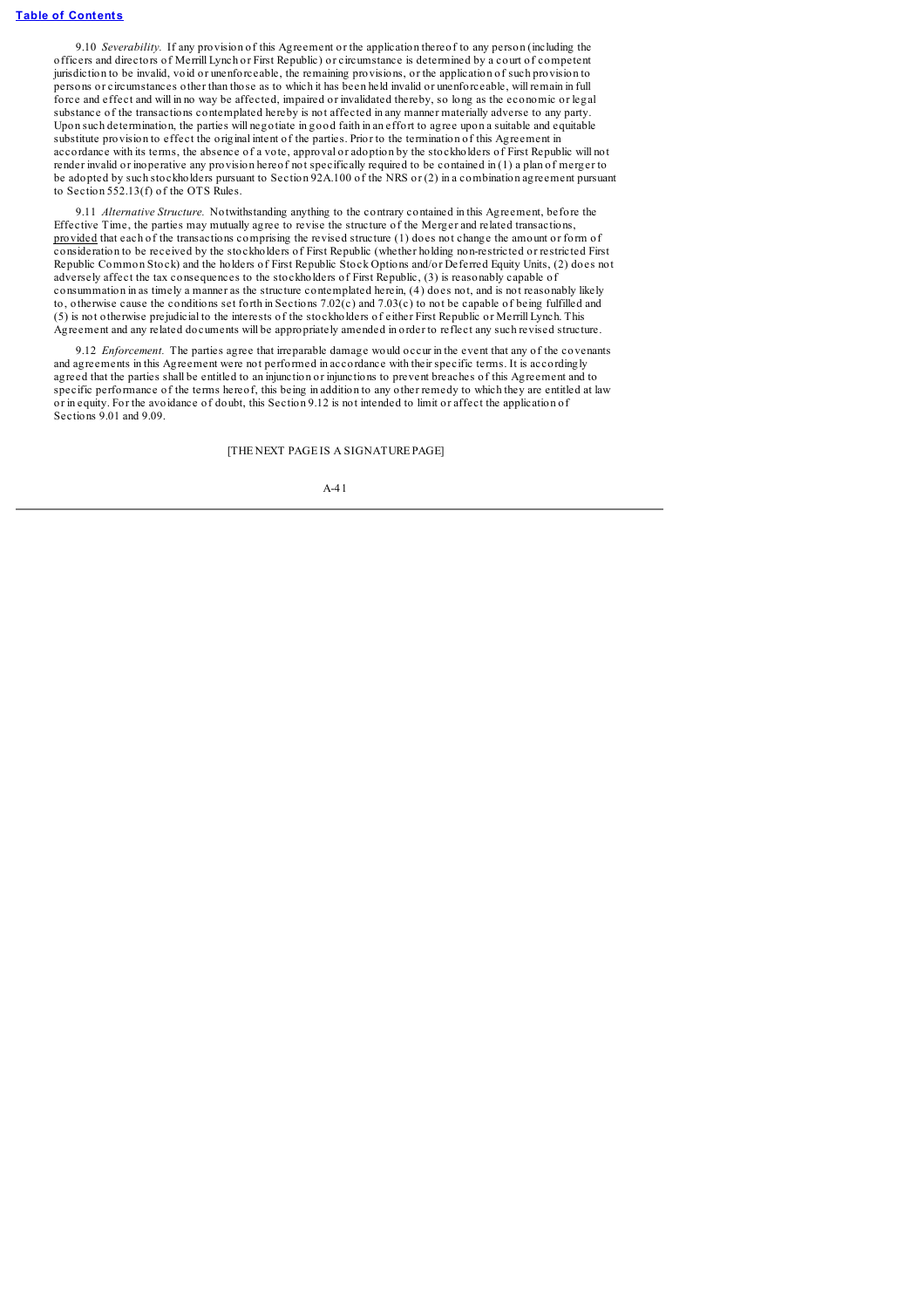IN WITNESS WHEREOF, the parties have caused this Agreement to be executed by their duly authorized officers as of the day and year first written above.

| $\alpha$ and the recent to be executed by their day additionated brine ets as |                                                                                       |
|-------------------------------------------------------------------------------|---------------------------------------------------------------------------------------|
|                                                                               | First Republic Bank                                                                   |
|                                                                               | By: /s/ James H. Herbert, II<br>Name: James H. Herbert, II<br>Title: President        |
|                                                                               | Merrill Lynch & Co., Inc                                                              |
|                                                                               | By: /s/ Robert J. McCann<br>Name: Robert J. McCann<br>Title: Executive Vice President |
|                                                                               | Merrill Lynch Bank & Trust Co., FSB                                                   |
|                                                                               | By: /s/ Terrence P. Laughlin<br>Name: Terrence P. Laughlin<br>Title: Chairman         |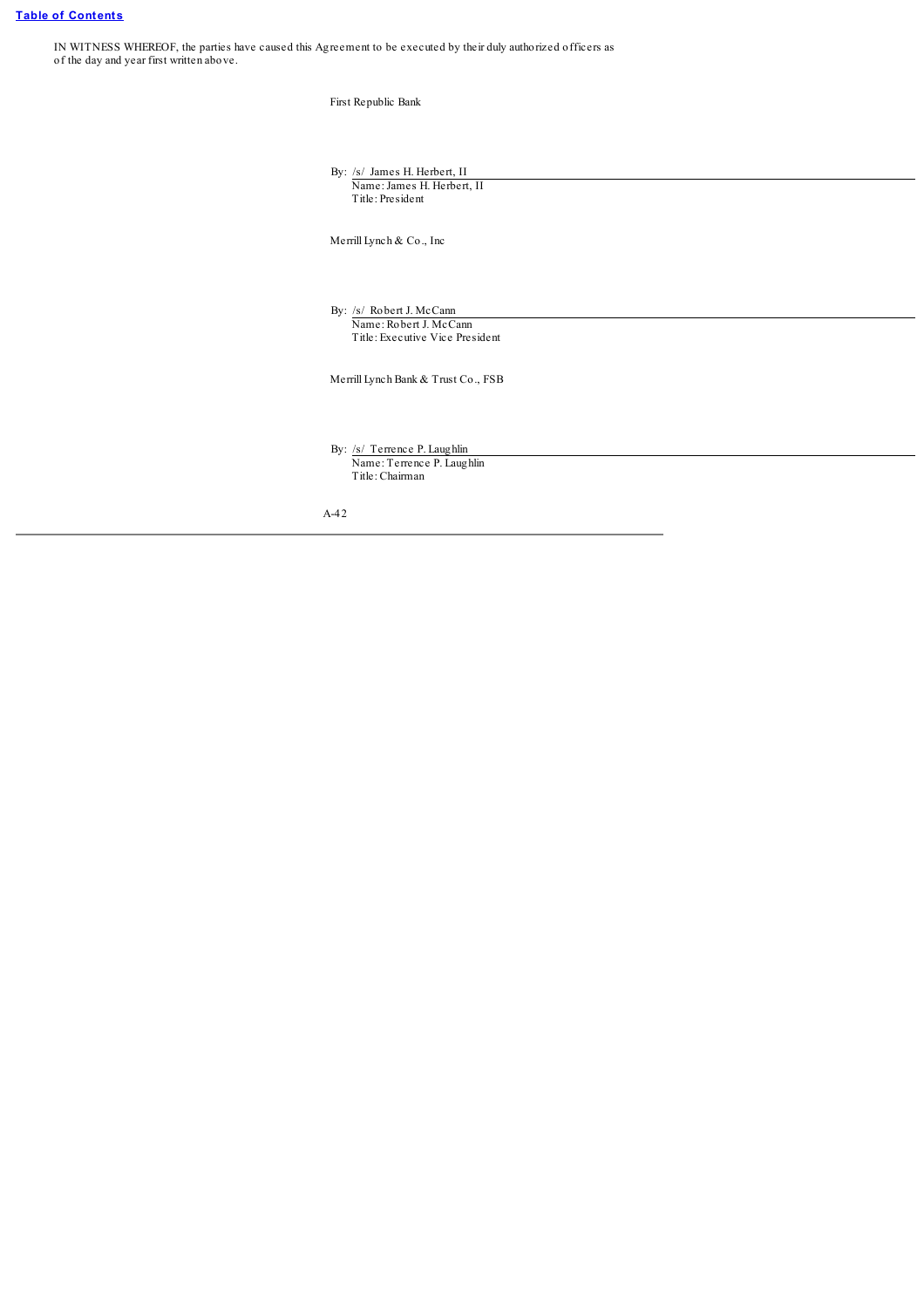**ANNEX B** January 28, 2007

Board of Directors First Republic Bank 111 Pine St. – 2nd Floor San Francisco, CA 94111

Members of the Board:

We understand that Merrill Lynch & Co. ("Merrill Lynch" or the "Acquiror"), Merrill Lynch Bank and Trust Co. FSB, an indirect, wholly owned subsidiary of the Acquiror ("ThriftCo") and First Republic Bank ("First Republic" or the "Company") propose to enter into an Agreement and Plan of Merger, substantially in the form of the draft dated January 28, 2007 (the "Merger Agreement") which provides, among other things, for the merger of the Company with and into ThriftCo (the "Merger"). Pursuant to the Merger, the separate corporate existence of the Company shall cease and each outstanding share of common stock, par value \$.01 per share, of the Company (the "Company Shares"), other than shares held in treasury or held by the Acquiror, will be converted into the right to receive, at the election of each holder thereof, either: (i) a certain number of shares of common stock, par value \$1.331/<sup>3</sup> per share, of the Acquiror (the "Acquiror Shares"), determined pursuant to a certain formula set forth in the Merger Agreement or (ii) \$55.00 per share in cash, subject to an aggregate maximum in cash determined pursuant to a certain formula set forth in the Merger Agreement (together, the "Merger Consideration"). The terms and conditions of the Merger are more fully set forth in the Merger Agreement.

You have asked for our opinion as to whether the Merger Consideration to be received by the holders of the Company Shares pursuant to the Merger Agreement is fair from a financial point of view to such holders.

For purposes of the opinion set forth herein, we have:

i. reviewed certain publicly available financialstatements and other business and financial information of First Republic and Merrill Lynch, respectively;

ii. reviewed certain internal financialstatements and other financial and operating data concerning First Republic prepared by the management of First Republic, including among other things, financial forecasts and profit plans for First Republic;

iii. discussed the past and current operations and financial condition and the prospects of each of First Republic and Merrill Lynch with senior executives of First Republic and Merrill Lynch, respectively;

iv. reviewed the reported prices and trading activity of the Acquiror Shares and the Company Shares, respectively;

v. compared the financial performance of First Republic and Merrill Lynch and the prices and trading activity of the Acquiror Shares and the Company Shares with that of certain other publicly-traded companies comparable with First Republic and Merrill Lynch, respectively, and their securities;

vi. reviewed the financial terms, to the extent publicly available, of certain comparable precedent transactions;

vii. participated in discussions among representatives of First Republic and Merrill Lynch and their financial and legal advisors;

viii. reviewed the Merger Agreement and certain related documents; and

ix. performed such other analyses and considered such other factors as we have deemed appropriate.

We have assumed and relied upon, without independent verification, the accuracy and completeness of the information supplied or otherwise made available to us by First Republic and Merrill Lynch for the purposes of this opinion. With respect to the financial forecasts, profit plans and information regarding First

B-1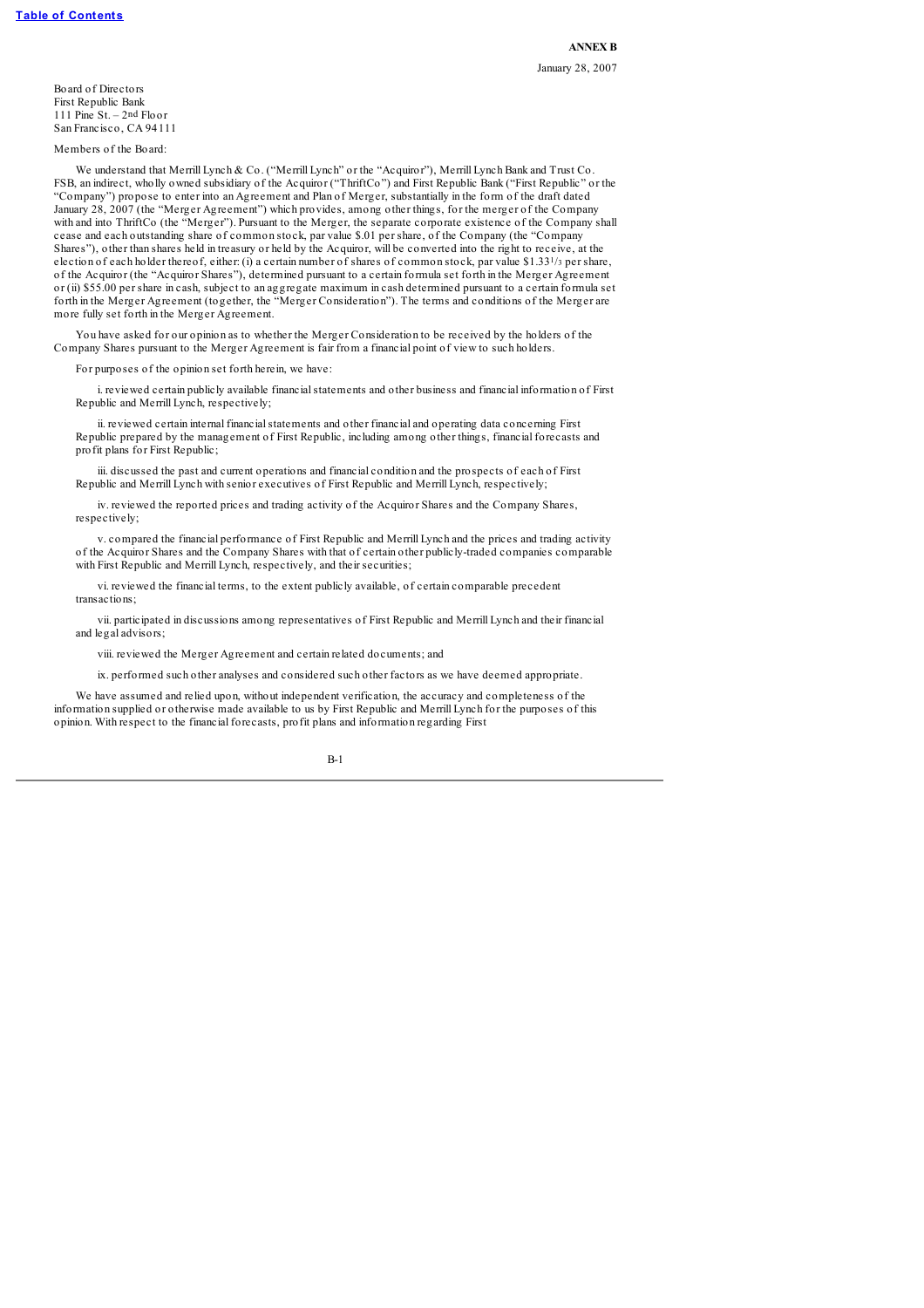Republic, we have assumed that they have been reasonably prepared on bases reflecting the best currently available estimates and judgments of the future financial performance of First Republic. We have assumed that the Merger will be consummated in accordance with the terms set forth in the Merger Agreement without any waiver, amendment or delay of any terms or conditions, including, among other things, that the Merger will be treated as a tax-free reorganization pursuant to the Internal Revenue Code of 1986, as amended. We have not made any independent valuation or appraisal of the assets or liabilities (including any hedge or derivative position) of First Republic and Merrill Lynch, nor have we been furnished with any such appraisals, and we have not made any independent examination of the loan loss reserves or examined any individual loan credit files of First Republic or Merrill Lynch. In addition, we have assumed that in connection with the receipt of all necessary government, regulatory or other consents and approvals for the Merger, no restrictions will be imposed that would have any adverse effect on First Republic or Merrill Lynch or on the benefits expected to be derived from the Merger. We have relied upon, without independent verification, the assessment by the managements of Merrill Lynch and First Republic, respectively, of: (i) the strategic, financial and other benefits expected to result from the Merger; (ii) the timing and risks associated with the integration of First Republic and Merrill Lynch; (iii) their ability to retain key employees of First Republic and (iv) the validity of, and risks associated with, First Republic and Merrill Lynch's existing and future technologies, intellectual property, products, services and business models. We are not legal, tax or regulatory advisors and have relied upon, without independent verification, the assessment of First Republic and Merrill Lynch and their legal, tax and regulatory advisors with respect to such matters. Our opinion is necessarily based on financial, economic, market and other conditions as in effect on, and the information made available to us as of, the date hereof. Events occurring after the date hereof may affect this opinion and the assumptions used in preparing it, and we do not assume any obligation to update, revise or reaffirm this opinion.

In arriving at our opinion, we were not authorized to solicit, and did not solicit, interest from any party with respect to the acquisition, business combination or other extraordinary transaction, involving the Company.

We have acted as financial advisor to the Board of Directors of First Republic in connection with this transaction and will receive a fee for our services which is contingent upon the completion of the Merger. In the past, Morgan Stanley & Co. Incorporated and its affiliates have provided financial advisory and financing services for First Republic and Merrill Lynch and have received fees for the rendering of these services. In the ordinary course of our business, Morgan Stanley and its affiliates may from time to time trade in the securities or indebtedness of First Republic and Merrill Lynch for its own account, the accounts of investment funds and other clients under the management of Morgan Stanley and for the accounts of its customers and, accordingly, may at any time hold a long or short position in such securities or indebtedness for any such account. In addition, Morgan Stanley and its affiliates may from time to time act as a counterparty to each of First Republic or Merrill Lynch and have received compensation for such activities. In addition, Morgan Stanley, its affiliates, directors or officers, including individuals working with First Republic in connection with this transaction, may have committed and may commit in the future to invest in private equity funds managed by Merrill Lynch.

It is understood that this letter is for the information of the Board of Directors of First Republic and may not be used for any other purpose without our prior written consent, except that this opinion may be included in its entirety in any filing made by First Republic in respect of the Merger with the Securities and Exchange Commission. In addition, this opinion does not in any matter address the prices at which the Aqcuiror Shares will trade following the consummation of the Merger, and Morgan Stanley expresses no opinion or recommendation as how the shareholders of First Republic should vote at the shareholders' meeting held in connection with the Merger.

 $B-2$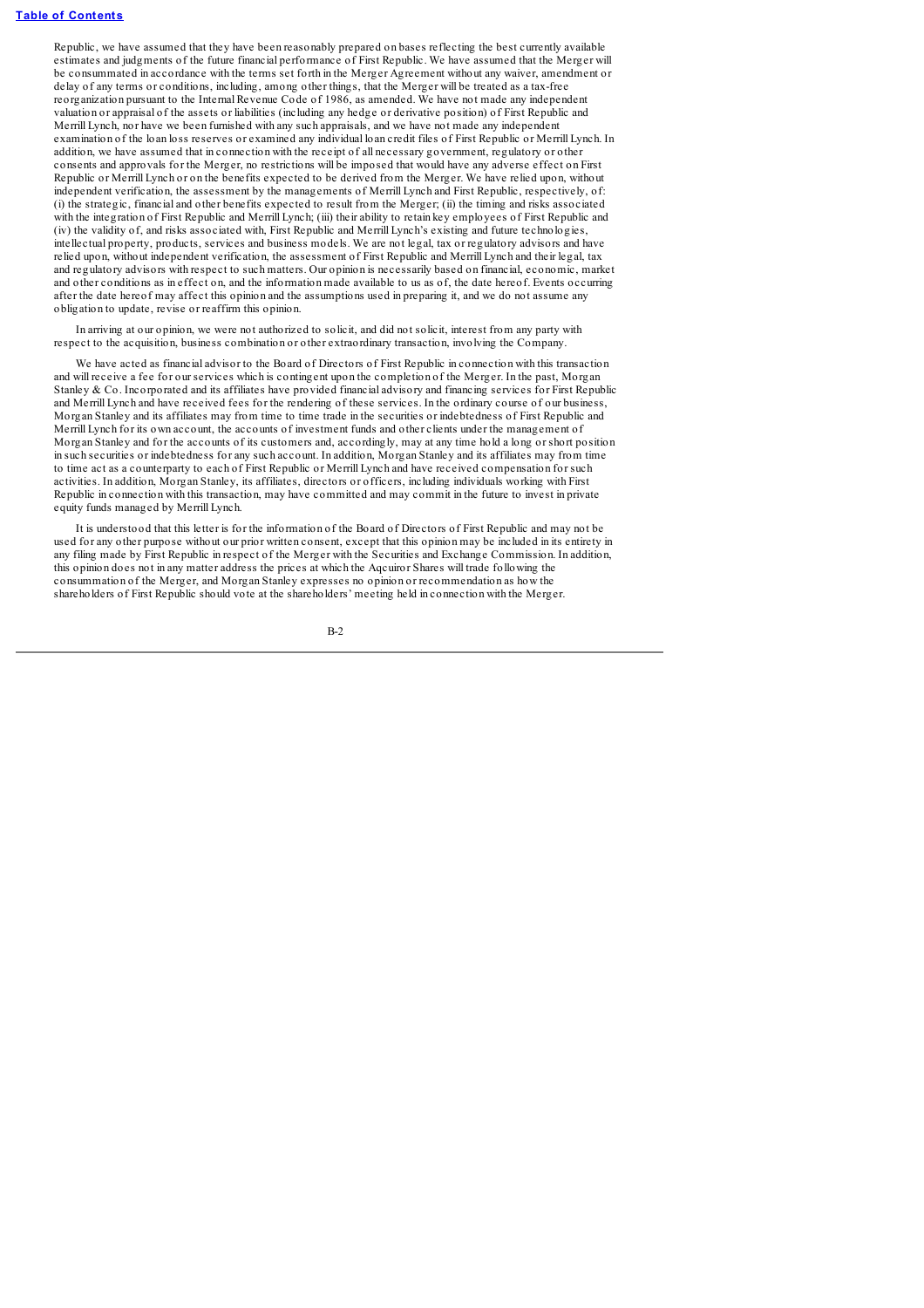Based on and subject to the foregoing, we are of the opinion on the date hereof that the Merger Consideration to be received by the holders of the Company Shares pursuant to the Merger Agreement is fair from a financial point of view to such holders.

Very truly yours,

MORGAN STANLEY & CO. INCORPORATED

By: /s/ John P. Esposito

John P. Esposito Managing Director

B-3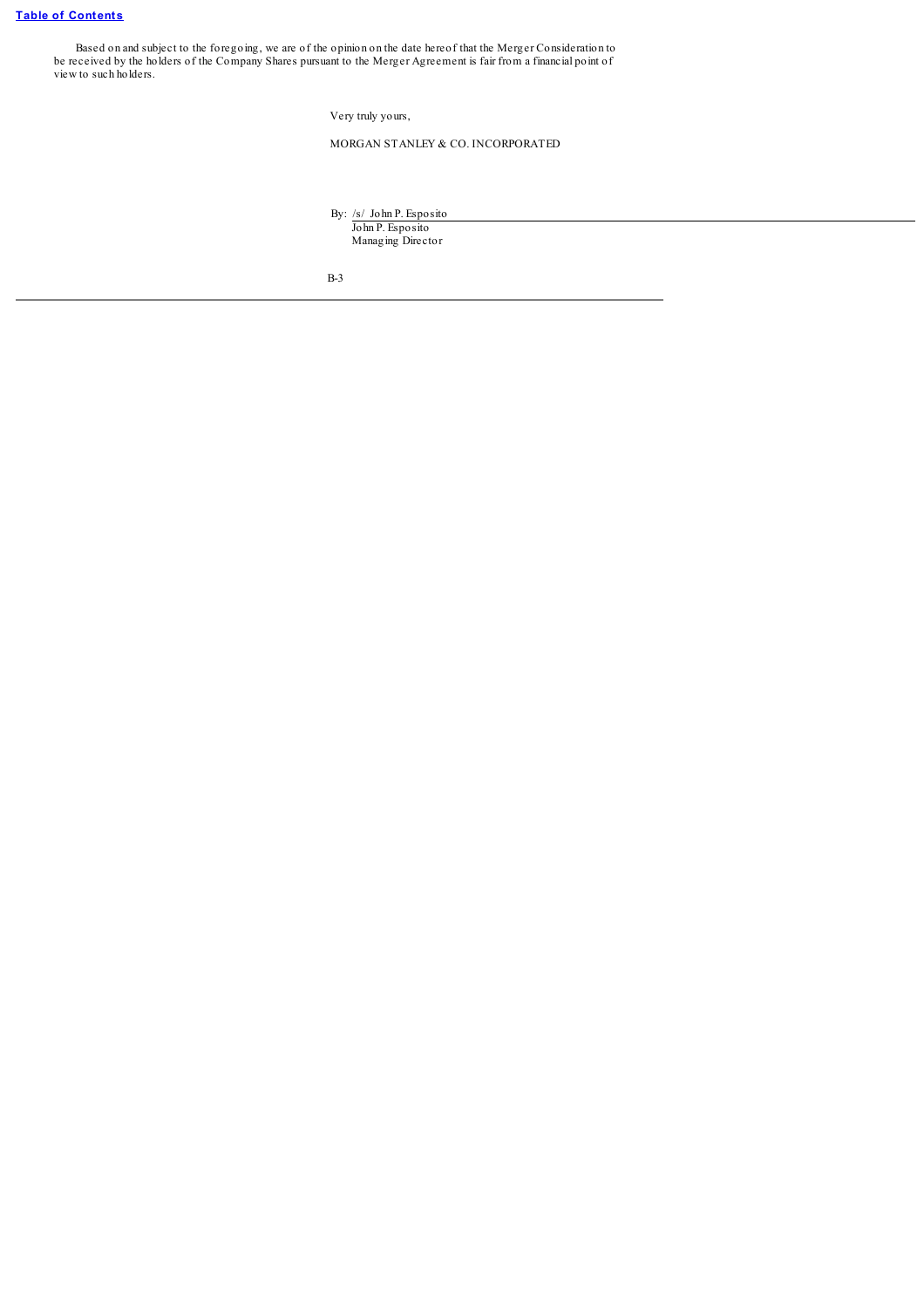### **PROVISIONS OF NEVADA LAW CONCERNING DISSENTERS' RIGHTS**

**NRS 92A.300 Definitions.** As used in NRS 92A.300 to 92A.500, inclusive, unless the context otherwise requires, the words and terms defined in NRS 92A.305 to 92A.335, inclusive, have the meanings ascribed to them in those sections. (Added to NRS by 1995, 2086)

**NRS 92A.305 "Beneficial stockholder" defined.** "Beneficialstockholder" means a person who is a beneficial owner of shares held in a voting trust or by a nominee as the stockholder of record. (Added to NRS by 1995, 2087)

**NRS 92A.310 "Corporate action" defined.** "Corporate action" means the action of a domestic corporation. (Added to NRS by 1995, 2087)

**NRS 92A.315 "Dissenter" defined.** "Dissenter" means a stockholder who is entitled to dissent from a domestic corporation's action under NRS 92A.380 and who exercises that right when and in the manner required by NRS 92A.400 to 92A.480, inclusive. (Added to NRS by 1995, 2087; A 1999, 1631)

**NRS 92A.320 "Fair value" defined.** "Fair value," with respect to a dissenter's shares, means the value of the shares immediately before the effectuation of the corporate action to which he objects, excluding any appreciation or depreciation in anticipation of the corporate action unless exclusion would be inequitable. (Added to NRS by 1995, 2087)

**NRS 92A.325 "Stockholder" defined.** "Stockholder" means a stockholder of record or a beneficial stockholder of a domestic corporation. (Added to NRS by 1995, 2087)

**NRS 92A.330 "Stockholder of record" defined.** "Stockholder of record" means the person in whose name shares are registered in the records of a domestic corporation or the beneficial owner of shares to the extent of the rights granted by a nominee's certificate on file with the domestic corporation. (Added to NRS by 1995, 2087)

**NRS 92A.335 "Subject corporation" defined.** "Subject corporation" means the domestic corporation which is the issuer of the shares held by a dissenter before the corporate action creating the dissenter's rights becomes effective or the surviving or acquiring entity of that issuer after the corporate action becomes effective. (Added to NRS by 1995, 2087)

**NRS 92A.340 Computation of interest.** Interest payable pursuant to NRS 92A.300 to 92A.500, inclusive, must be computed from the effective date of the action until the date of payment, at the average rate currently paid by the entity on its principal bank loans or, if it has no bank loans, at a rate that is fair and equitable under all of the circumstances. (Added to NRS by 1995, 2087)

**NRS 92A.350 Rights of dissenting partner of domestic limited partnership.** A partnership agreement of a domestic limited partnership or, unless otherwise provided in the partnership agreement, an agreement of merger or exchange, may provide that contractual rights with respect to the partnership interest of a dissenting general or limited partner of a domestic limited partnership are available for any class or group of partnership interests in connection with any merger or exchange in which the domestic limited partnership is a constituent entity. (Added to NRS by 1995, 2088)

**NRS 92A.360 Rights of dissenting member of domestic limited-liability company.** The articles of organization or operating agreement of a domestic limited-liability company or, unless otherwise provided in the articles of organization or operating agreement, an agreement of merger or exchange, may provide that contractual rights with respect to the interest of a dissenting member are available in connection with any merger or exchange in which the domestic limited-liability company is a constituent entity. (Added to NRS by 1995, 2088)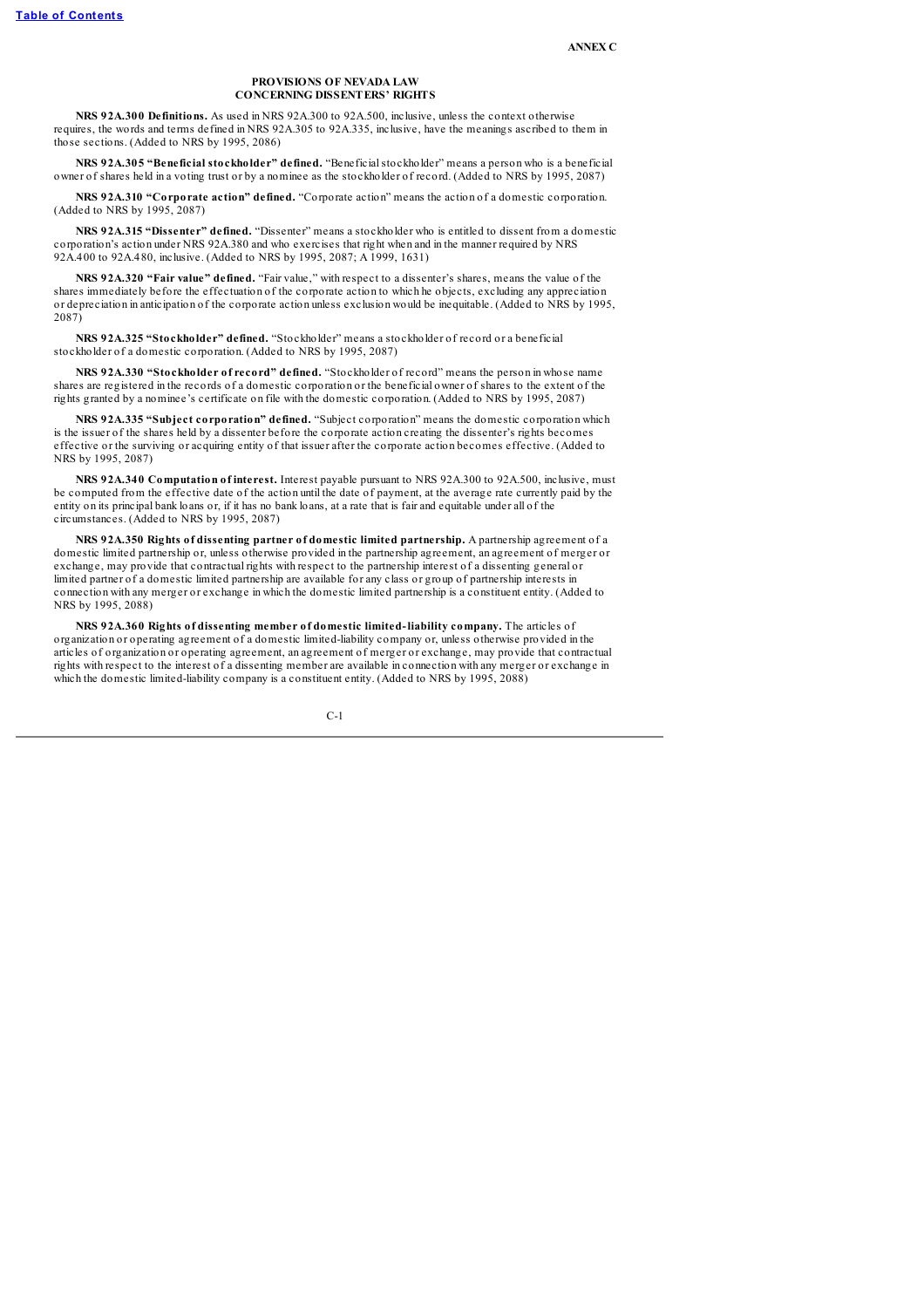### **NRS 92A.370 Rights of dissenting member of domestic nonprofit corporation.**

1. Except as otherwise provided in subsection 2, and unless otherwise provided in the articles or bylaws, any member of any constituent domestic nonprofit corporation who voted against the merger may, without prior notice, but within 30 days after the effective date of the merger, resign from membership and is thereby excused from all contractual obligations to the constituent or surviving corporations which did not occur before his resignation and is thereby entitled to those rights, if any, which would have existed if there had been no merger and the membership had been terminated or the member had been expelled.

2. Unless otherwise provided in its articles of incorporation or bylaws, no member of a domestic nonprofit corporation, including, but not limited to, a cooperative corporation, which supplies services described in chapter 704 of NRS to its members only, and no person who is a member of a domestic nonprofit corporation as a condition of or by reason of the ownership of an interest in real property, may resign and dissent pursuant to subsection 1. (Added to NRS by 1995, 2088)

### **NRS 92A.380 Right of stockholder to dissent from certain corporate actions and to obtain payment for shares.**

1. Except as otherwise provided in NRS 92A.370 and 92A.390, any stockholder is entitled to dissent from, and obtain payment of the fair value of his shares in the event of any of the following corporate actions:

(a) Consummation of a conversion or plan of merger to which the domestic corporation is a constituent entity:

(1) If approval by the stockholders is required for the conversion or merger by NRS 92A.120 to 92A.160, inclusive, or the articles of incorporation, regardless of whether the stockholder is entitled to vote on the conversion or plan of merger; or

(2) If the domestic corporation is a subsidiary and is merged with its parent pursuant to NRS 92A.180.

(b) Consummation of a plan of exchange to which the domestic corporation is a constituent entity as the corporation whose subject owner's interests will be acquired, if his shares are to be acquired in the plan of exchange.

(c) Any corporate action taken pursuant to a vote of the stockholders to the extent that the articles of incorporation, bylaws or a resolution of the board of directors provides that voting or nonvoting stockholders are entitled to dissent and obtain payment for their shares.

(d) Any corporate action not described in paragraph (a), (b) or (c) that will result in the stockholder receiving money or scrip instead of fractionalshares.

2. A stockholder who is entitled to dissent and obtain payment pursuant to NRS 92A.300 to 92A.500, inclusive, may not challenge the corporate action creating his entitlement unless the action is unlawful or fraudulent with respect to him or the domestic corporation. (Added to NRS by 1995, 2087; A 2001, 1414, 3199; 2003, 3189; 2005, 2204)

### **NRS 92A.390 Limitations on right of dissent: Stockholders of certain classes or series; action of stockholders not required for plan of merger.**

1. There is no right of dissent with respect to a plan of merger or exchange in favor of stockholders of any class or series which, at the record date fixed to determine the stockholders entitled to receive notice of and to vote at the meeting at which the plan of merger or exchange is to be acted on, were either listed on a nationalsecurities exchange, included in the national market system by the National Association of Securities Dealers, Inc., or held by at least 2,000 stockholders of record, unless:

(a) The articles of incorporation of the corporation issuing the shares provide otherwise; or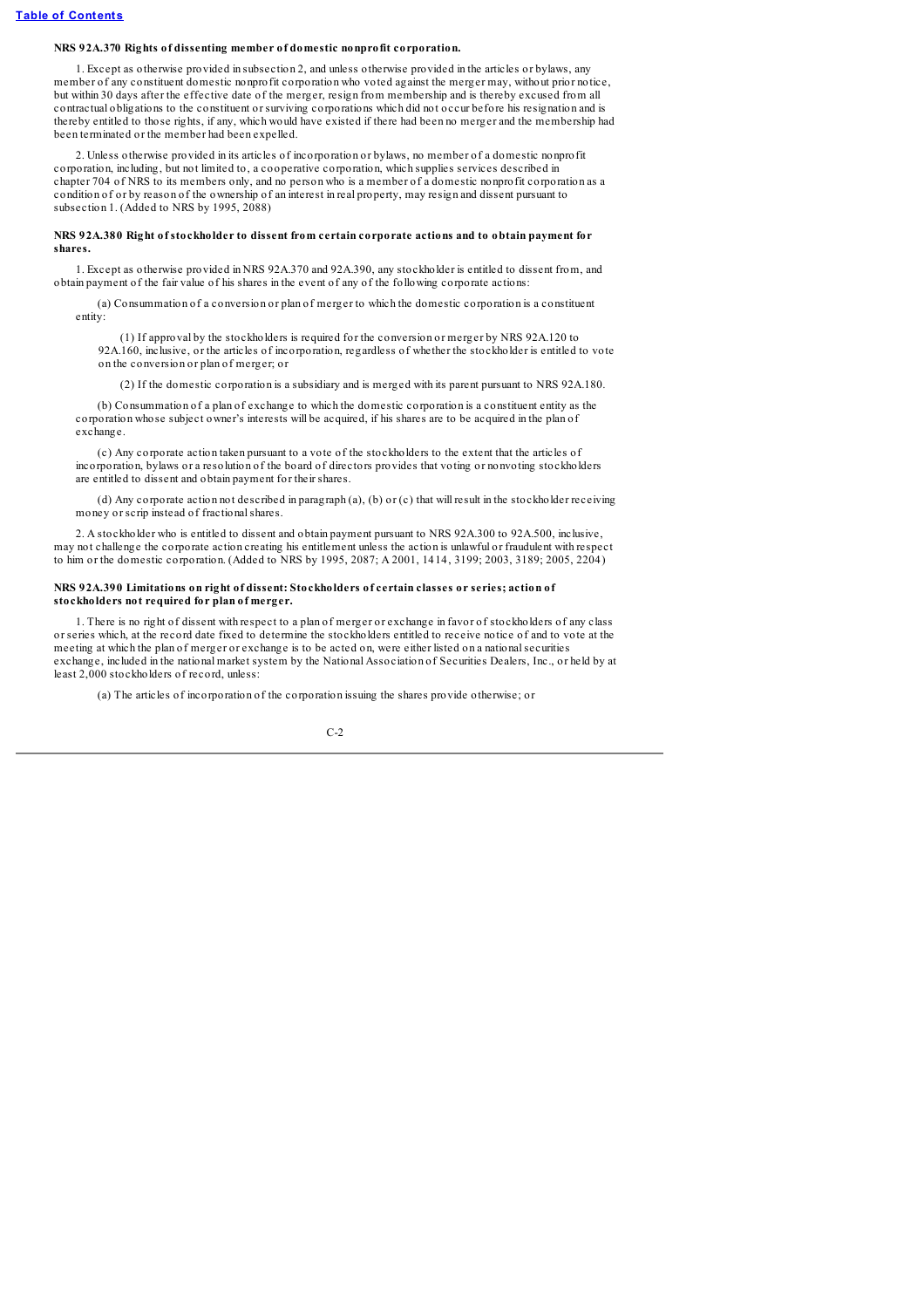(b) The holders of the class or series are required under the plan of merger or exchange to accept for the shares anything except:

(1) Cash, owner's interests or owner's interests and cash in lieu of fractional owner's interests of:

(I) The surviving or acquiring entity; or

(II) Any other entity which, at the effective date of the plan of merger or exchange, were either listed on a national securities exchange, included in the national market system by the National Association of Securities Dealers, Inc., or held of record by a least 2,000 holders of owner's interests of record; or

(2) A combination of cash and owner's interests of the kind described in sub-subparagraphs (I) and (II) of subparagraph (1) of paragraph (b).

2. There is no right of dissent for any holders of stock of the surviving domestic corporation if the plan of merger does not require action of the stockholders of the surviving domestic corporation under NRS 92A.130. (Added to NRS by 1995, 2088)

#### **NRS 92A.400 Limitations on right of dissent: Assertion as to portions only to shares registered to stockholder; assertion by beneficial stockholder.**

1. A stockholder of record may assert dissenter's rights as to fewer than all of the shares registered in his name only if he dissents with respect to allshares beneficially owned by any one person and notifies the subject corporation in writing of the name and address of each person on whose behalf he asserts dissenter's rights. The rights of a partial dissenter under this subsection are determined as if the shares as to which he dissents and his other shares were registered in the names of different stockholders.

2. A beneficial stockholder may assert dissenter's rights as to shares held on his behalf only if:

(a) He submits to the subject corporation the written consent of the stockholder of record to the dissent not later than the time the beneficialstockholder asserts dissenter's rights; and

(b) He does so with respect to allshares of which he is the beneficialstockholder or over which he has power to direct the vote. (Added to NRS by 1995, 2089)

### **NRS 92A.410 Notification of stockholders regarding right of dissent.**

1. If a proposed corporate action creating dissenters' rights is submitted to a vote at a stockholders' meeting, the notice of the meeting must state that stockholders are or may be entitled to assert dissenters' rights under NRS 92A.300 to 92A.500, inclusive, and be accompanied by a copy of those sections.

2. If the corporate action creating dissenters' rights is taken by written consent of the stockholders or without a vote of the stockholders, the domestic corporation shall notify in writing allstockholders entitled to assert dissenters' rights that the action was taken and send them the dissenter's notice described in NRS 92A.430. (Added to NRS by 1995, 2089; A 1997, 730)

#### **NRS 92A.420 Prerequisites to demand for payment for shares.**

1. If a proposed corporate action creating dissenters' rights is submitted to a vote at a stockholders' meeting, a stockholder who wishes to assert dissenter's rights:

(a) Must deliver to the subject corporation, before the vote is taken, written notice of his intent to demand payment for his shares if the proposed action is effectuated; and

(b) Must not vote his shares in favor of the proposed action.

2. If a proposed corporate action creating dissenters' rights is taken by written consent of the stockholders, a stockholder who wishes to assert dissenters' rights must not consent to or approve the proposed corporate action.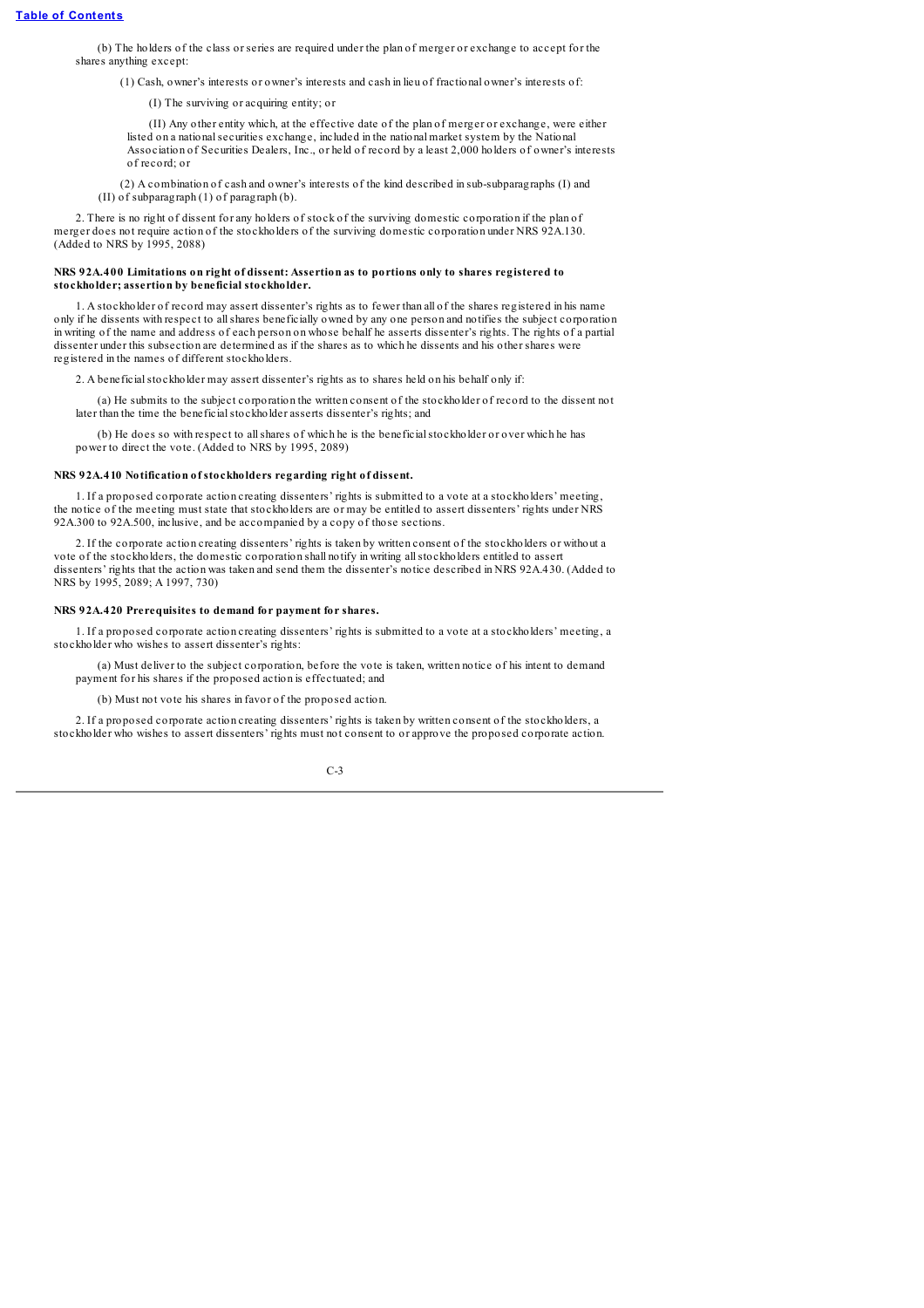3. A stockholder who does not satisfy the requirements of subsection 1 or 2 and NRS 92A.400 is not entitled to payment for his shares under this chapter. (Added to NRS by 1995, 2089; A 1999, 1631; 2005, 2204)

#### **NRS 92A.430 Dissenter's notice: Delivery to stockholders entitled to assert rights; contents.**

1. The subject corporation shall deliver a written dissenter's notice to allstockholders entitled to assert dissenters' rights.

2. The dissenter's notice must be sent no later than 10 days after the effectuation of the corporate action, and must:

(a) State where the demand for payment must be sent and where and when certificates, if any, for shares must be deposited;

(b) Inform the holders of shares not represented by certificates to what extent the transfer of the shares will be restricted after the demand for payment is received;

(c) Supply a form for demanding payment that includes the date of the first announcement to the news media or to the stockholders of the terms of the proposed action and requires that the person asserting dissenter's rights certify whether or not he acquired beneficial ownership of the shares before that date;

(d) Set a date by which the subject corporation must receive the demand for payment, which may not be less than 30 nor more than 60 days after the date the notice is delivered; and

(e) Be accompanied by a copy of NRS 92A.300 to 92A.500, inclusive. (Added to NRS by 1995, 2089; A 2005, 2205)

### **NRS 92A.440 Demand for payment and deposit of certificates; retention of rights of stockholder.**

1. A stockholder to whom a dissenter's notice is sent must:

(a) Demand payment;

(b) Certify whether he or the beneficial owner on whose behalf he is dissenting, as the case may be, acquired beneficial ownership of the shares before the date required to be set forth in the dissenter's notice for this certification; and

(c) Deposit his certificates, if any, in accordance with the terms of the notice.

2. The stockholder who demands payment and deposits his certificates, if any, before the proposed corporate action is taken retains all other rights of a stockholder until those rights are cancelled or modified by the taking of the proposed corporate action.

3. The stockholder who does not demand payment or deposit his certificates where required, each by the date set forth in the dissenter's notice, is not entitled to payment for his shares under this chapter. (Added to NRS by 1995, 2090; A 1997, 730; 2003, 3189)

### **NRS 92A.450 Uncertificated shares: Authority to restrict transfer after demand for payment; retention of rights of stockholder.**

1. The subject corporation may restrict the transfer of shares not represented by a certificate from the date the demand for their payment is received.

2. The person for whom dissenter's rights are asserted as to shares not represented by a certificate retains all other rights of a stockholder until those rights are cancelled or modified by the taking of the proposed corporate action. (Added to NRS by 1995, 2090)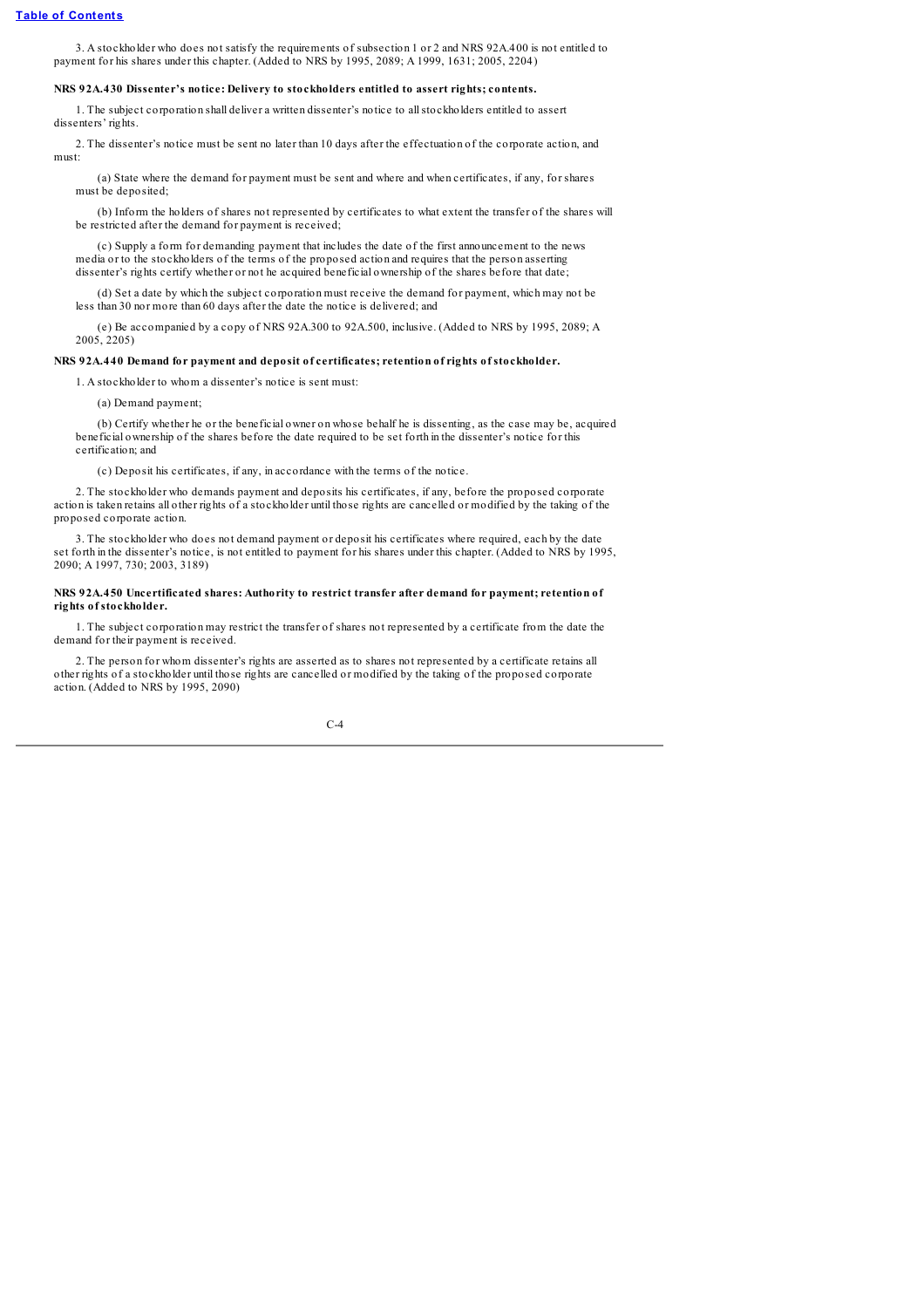## **NRS 92A.460 Payment for shares: General requirements.**

1. Except as otherwise provided in NRS 92A.470, within 30 days after receipt of a demand for payment, the subject corporation shall pay each dissenter who complied with NRS 92A.440 the amount the subject corporation estimates to be the fair value of his shares, plus accrued interest. The obligation of the subject corporation under this subsection may be enforced by the district court:

(a) Of the county where the corporation's registered office is located; or

(b) At the election of any dissenter residing or having its registered office in this State, of the county where the dissenter resides or has its registered office. The court shall dispose of the complaint promptly.

#### 2. The payment must be accompanied by:

(a) The subject corporation's balance sheet as of the end of a fiscal year ending not more than 16 months before the date of payment, a statement of income for that year, a statement of changes in the stockholders' equity for that year and the latest available interim financial statements, if any;

(b) A statement of the subject corporation's estimate of the fair value of the shares;

(c) An explanation of how the interest was calculated;

(d) A statement of the dissenter's rights to demand payment under NRS 92A.480; and

(e) A copy of NRS 92A.300 to 92A.500, inclusive. (Added to NRS by 1995, 2090)

#### **NRS 92A.470 Payment for shares: Shares acquired on or after date of dissenter's notice.**

1. A subject corporation may elect to withhold payment from a dissenter unless he was the beneficial owner of the shares before the date set forth in the dissenter's notice as the date of the first announcement to the news media or to the stockholders of the terms of the proposed action.

2. To the extent the subject corporation elects to withhold payment, after taking the proposed action, it shall estimate the fair value of the shares, plus accrued interest, and shall offer to pay this amount to each dissenter who agrees to accept it in fullsatisfaction of his demand. The subject corporation shallsend with its offer a statement of its estimate of the fair value of the shares, an explanation of how the interest was calculated, and a statement of the dissenters' right to demand payment pursuant to NRS 92A.480. (Added to NRS by 1995, 2091)

#### **NRS 92A.480 Dissenter's estimate of fair value: Notification of subject corporation; demand for payment of estimate.**

1. A dissenter may notify the subject corporation in writing of his own estimate of the fair value of his shares and the amount of interest due, and demand payment of his estimate, less any payment pursuant to NRS 92A.460, or reject the offer pursuant to NRS 92A.470 and demand payment of the fair value of his shares and interest due, if he believes that the amount paid pursuant to NRS 92A.460 or offered pursuant to NRS 92A.470 is less than the fair value of his shares or that the interest due is incorrectly calculated.

2. A dissenter waives his right to demand payment pursuant to this section unless he notifies the subject corporation of his demand in writing within 30 days after the subject corporation made or offered payment for his shares. (Added to NRS by 1995, 2091)

#### **NRS 92A.490 Legal proceeding to determine fair value: Duties of subject corporation; powers of court; rights of dissenter.**

1. If a demand for payment remains unsettled, the subject corporation shall commence a proceeding within 60 days after receiving the demand and petition the court to determine the fair value of the shares and accrued interest. If the subject corporation does not commence the proceeding within the 60-day period, it shall pay each dissenter whose demand remains unsettled the amount demanded.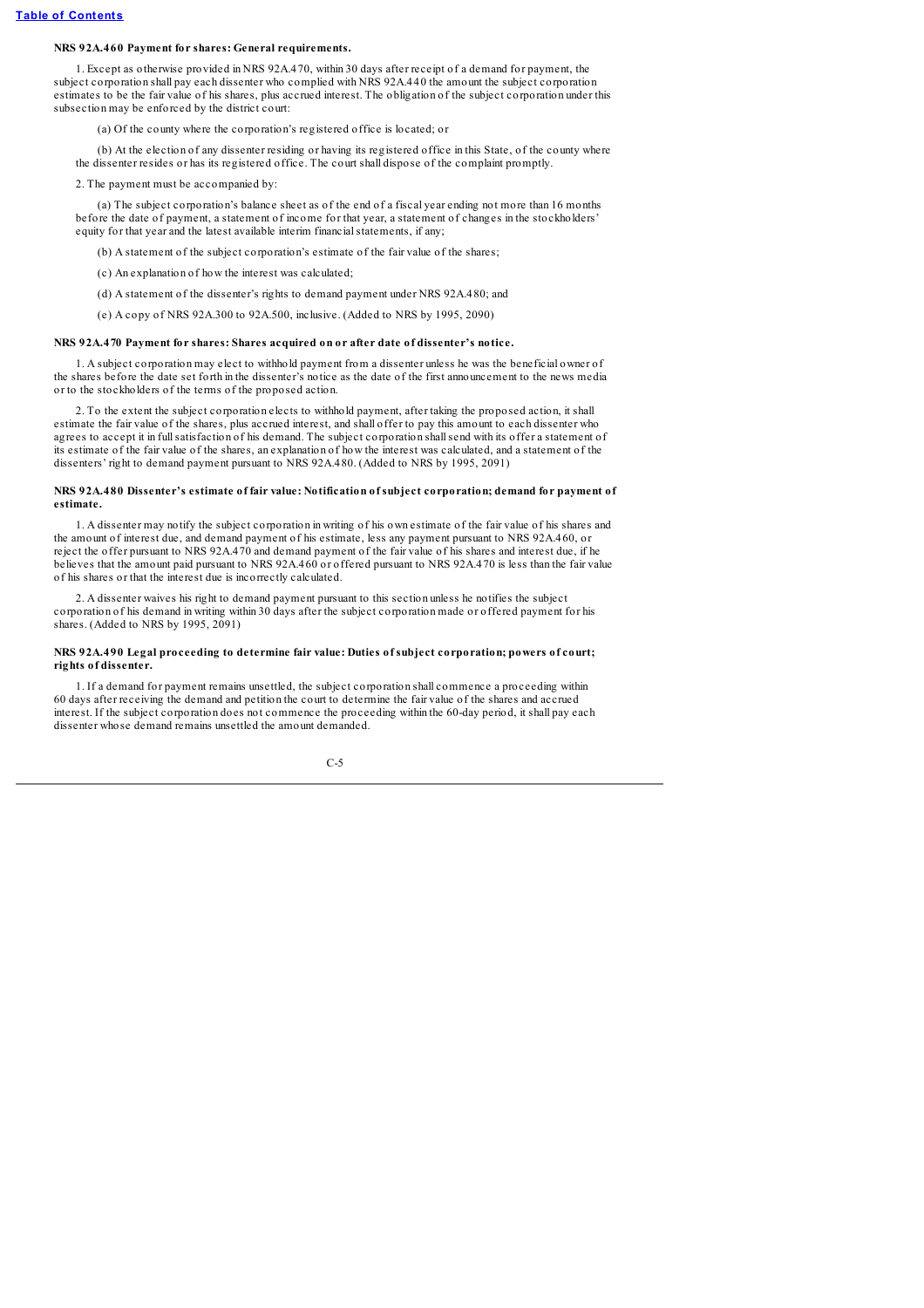2. A subject corporation shall commence the proceeding in the district court of the county where its registered office is located. If the subject corporation is a foreign entity without a resident agent in the State, it shall commence the proceeding in the county where the registered office of the domestic corporation merged with or whose shares were acquired by the foreign entity was located.

3. The subject corporation shall make all dissenters, whether or not residents of Nevada, whose demands remain unsettled, parties to the proceeding as in an action against their shares. All parties must be served with a copy of the petition. Nonresidents may be served by registered or certified mail or by publication as provided by law.

4. The jurisdiction of the court in which the proceeding is commenced under subsection 2 is plenary and exclusive. The court may appoint one or more persons as appraisers to receive evidence and recommend a decision on the question of fair value. The appraisers have the powers described in the order appointing them, or any amendment thereto. The dissenters are entitled to the same discovery rights as parties in other civil proceedings.

5. Each dissenter who is made a party to the proceeding is entitled to a judgment:

(a) For the amount, if any, by which the court finds the fair value of his shares, plus interest, exceeds the amount paid by the subject corporation; or

(b) For the fair value, plus accrued interest, of his after-acquired shares for which the subject corporation elected to withhold payment pursuant to NRS 92A.470. (Added to NRS by 1995, 2091)

#### **NRS 92A.500 Legal proceeding to determine fair value: Assessment of costs and fees.**

1. The court in a proceeding to determine fair value shall determine all of the costs of the proceeding, including the reasonable compensation and expenses of any appraisers appointed by the court. The court shall assess the costs against the subject corporation, except that the court may assess costs against all or some of the dissenters, in amounts the court finds equitable, to the extent the court finds the dissenters acted arbitrarily, vexatiously or not in good faith in demanding payment.

2. The court may also assess the fees and expenses of the counsel and experts for the respective parties, in amounts the court finds equitable:

(a) Against the subject corporation and in favor of all dissenters if the court finds the subject corporation did not substantially comply with the requirements of NRS 92A.300 to 92A.500, inclusive; or

(b) Against either the subject corporation or a dissenter in favor of any other party, if the court finds that the party against whom the fees and expenses are assessed acted arbitrarily, vexatiously or not in good faith with respect to the rights provided by NRS 92A.300 to 92A.500, inclusive.

3. If the court finds that the services of counsel for any dissenter were of substantial benefit to other dissenters similarly situated, and that the fees for those services should not be assessed against the subject corporation, the court may award to those counsel reasonable fees to be paid out of the amounts awarded to the dissenters who were benefited.

4. In a proceeding commenced pursuant to NRS 92A.460, the court may assess the costs against the subject corporation, except that the court may assess costs against all or some of the dissenters who are parties to the proceeding, in amounts the court finds equitable, to the extent the court finds that such parties did not act in good faith in instituting the proceeding.

5. This section does not preclude any party in a proceeding commenced pursuant to NRS 92A.460 or 92A.490 from applying the provisions of N.R.C.P. 68 or NRS 17.115. (Added to NRS by 1995, 2092)